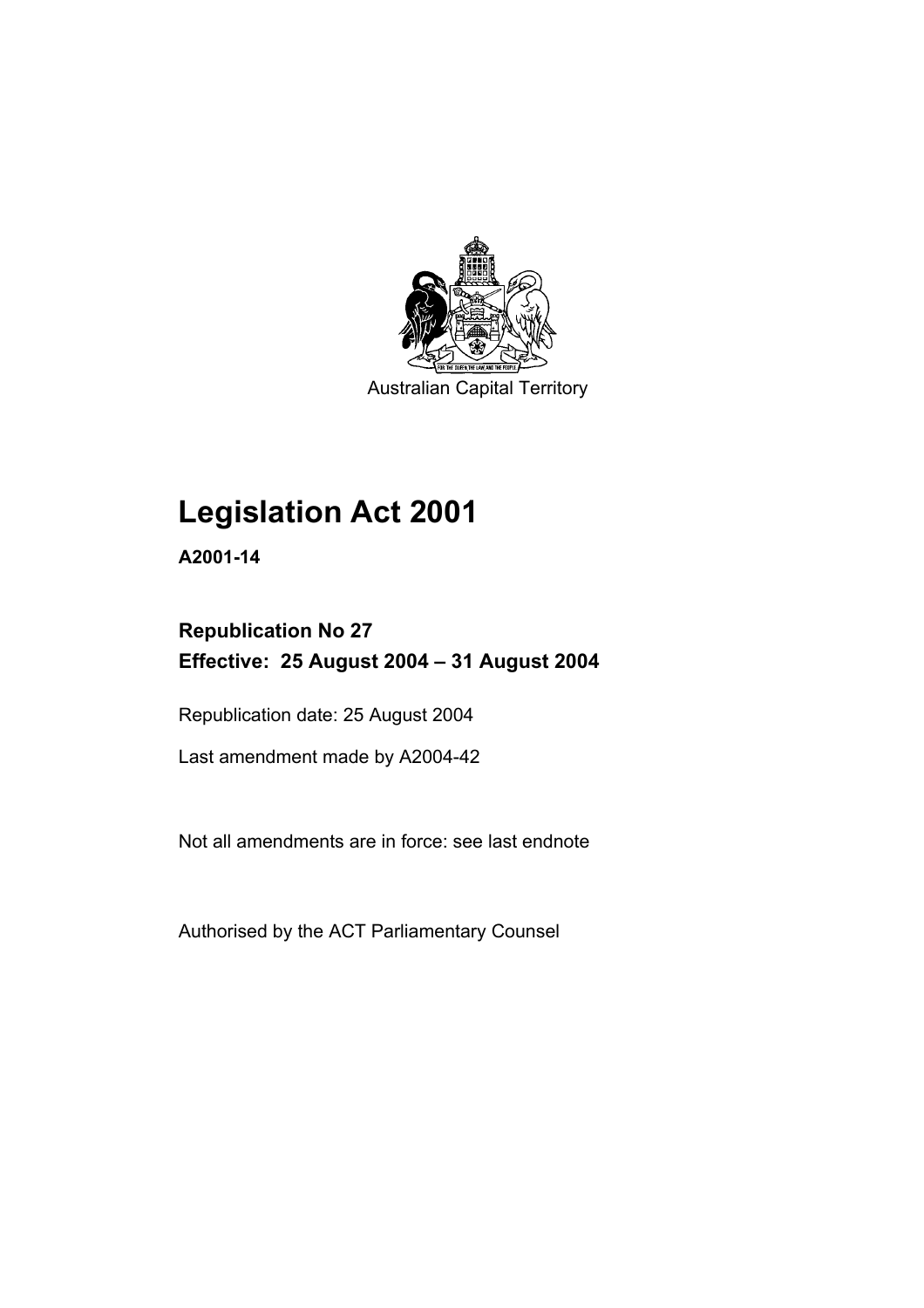## **About this republication**

#### **The republished law**

This is a republication of the *Legislation Act 2001* (including any amendment made under the *Legislation Act 2001*, part 11.3 (Editorial changes)) as in force on 25 August 2004*.* It also includes any amendment, repeal or expiry affecting the republished law to 25 August 2004.

The legislation history and amendment history of the republished law are set out in endnotes 3 and 4.

#### **Kinds of republications**

The Parliamentary Counsel's Office prepares 2 kinds of republications of ACT laws (see the ACT legislation register at www.legislation.act.gov.au):

- authorised republications to which the *Legislation Act 2001* applies
- unauthorised republications.

The status of this republication appears on the bottom of each page.

#### **Editorial changes**

The *Legislation Act 2001*, part 11.3 authorises the Parliamentary Counsel to make editorial amendments and other changes of a formal nature when preparing a law for republication. Editorial changes do not change the effect of the law, but have effect as if they had been made by an Act commencing on the republication date (see *Legislation Act 2001*, s 115 and s 117). The changes are made if the Parliamentary Counsel considers they are desirable to bring the law into line, or more closely into line, with current legislative drafting practice.

This republication includes amendments made under part 11.3 (see endnote 1).

#### **Uncommenced provisions and amendments**

If a provision of the republished law has not commenced or is affected by an uncommenced amendment, the symbol  $\mathbf{U}$  appears immediately before the provision heading. The text of the uncommenced provision or amendment appears only in the last endnote.

#### **Modifications**

If a provision of the republished law is affected by a current modification, the symbol  $\mathbf{M}$ appears immediately before the provision heading. The text of the modifying provision appears in the endnotes. For the legal status of modifications, see *Legislation Act 2001*, section 95.

#### **Penalties**

The value of a penalty unit for an offence against this republished law at the republication date is—

- (a) if the person charged is an individual—\$100; or
- (b) if the person charged is a corporation—\$500.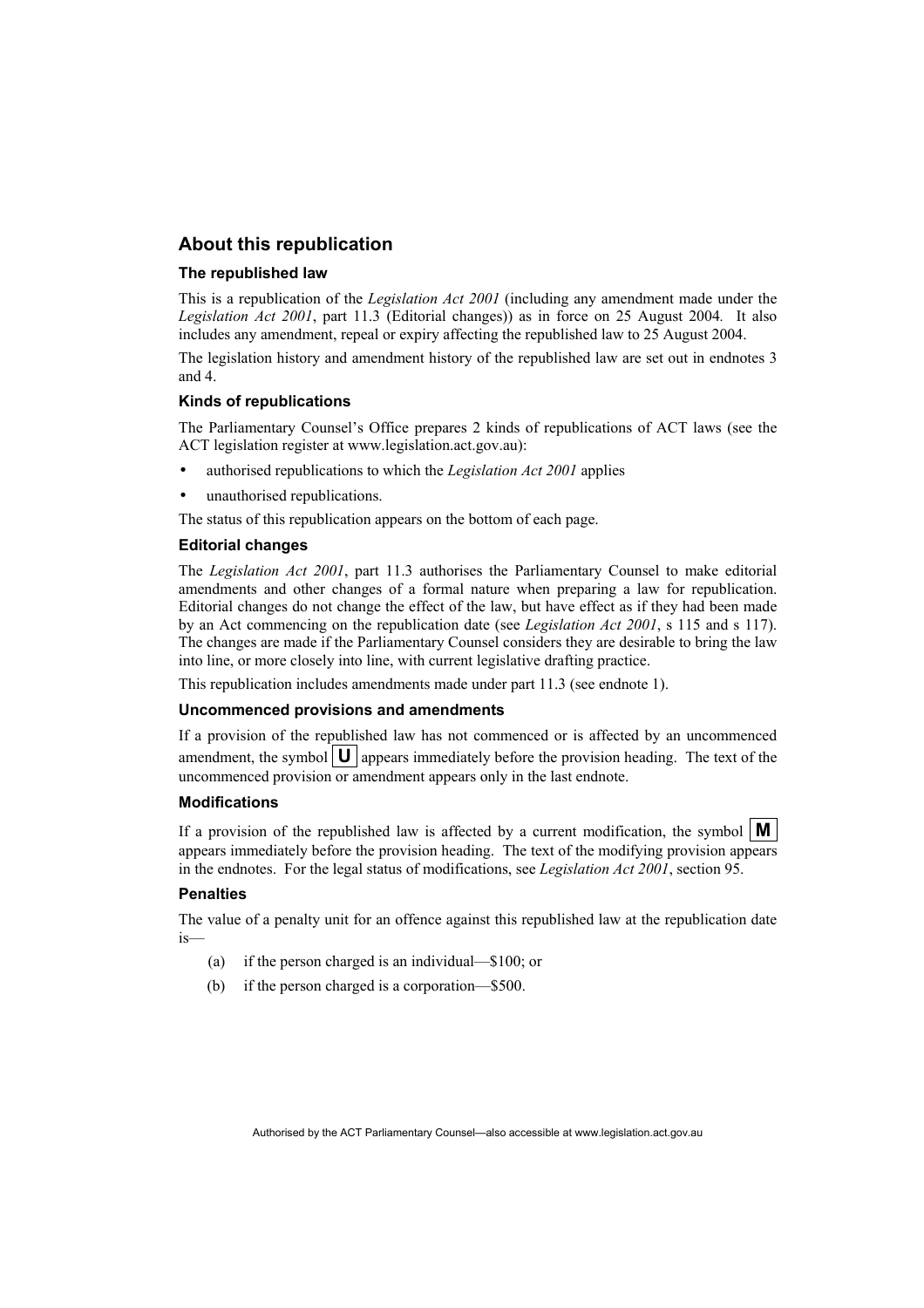

Australian Capital Territory

# **Legislation Act 2001**

# **Contents**

# **Chapter 1 Preliminary**

| <b>Part 1.1</b> | <b>General</b>                                          |   |
|-----------------|---------------------------------------------------------|---|
| 1               | Name of Act                                             | 2 |
| 2               | Dictionary                                              | 2 |
| 2A              | <b>Notes</b>                                            | 2 |
| 3               | Objects                                                 | 3 |
| 4               | Application of Act                                      | 3 |
| 5               | Determinative and non-determinative provisions          | 4 |
| 6               | Legislation Act provisions must be applied              | 5 |
| <b>Part 1.2</b> | <b>Basic concepts</b>                                   |   |
|                 | Meaning of Act generally (IA dict, def of Act, par (a)) | 8 |

| R27      | Legislation Act 2001         | contents 1 |
|----------|------------------------------|------------|
| 25/08/04 | Effective: 25/08/04-31/08/04 |            |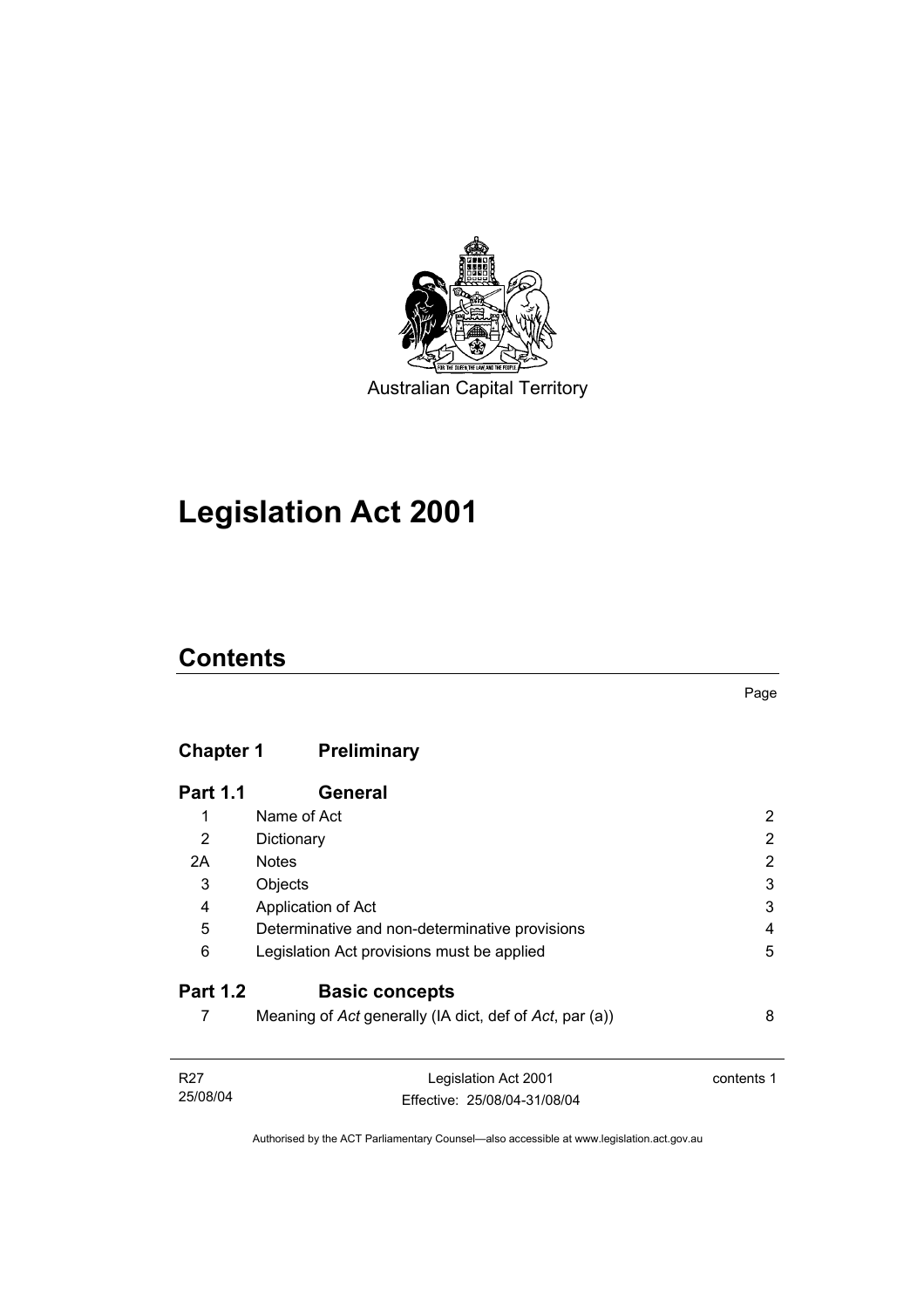| Contents |  |
|----------|--|

|                  |                                                                                                                                    | Page            |
|------------------|------------------------------------------------------------------------------------------------------------------------------------|-----------------|
| 8                | Meaning of subordinate law (IA dict, def of subordinate law and SLA s 6<br>(19), def of subordinate law, par (a))                  | 8               |
| 9                | Meaning of <i>disallowable instrument</i> (SLA s 10 (1) and 6 (19), def of<br>subordinate law)                                     | 9               |
| 10               | Meaning of notifiable instrument                                                                                                   | 9               |
| 11               | Meaning of commencement notice                                                                                                     | 9               |
| 12               | Meaning of registrable instrument                                                                                                  | 10              |
| 13               | Meaning of statutory instrument (IA dict, def of statutory instrument)                                                             | 10 <sup>°</sup> |
| 14               | Meaning of <i>instrument</i> (IA dict, def of <i>instrument</i> )                                                                  | 10              |
| 15               | Meaning of authorised republication                                                                                                | 11              |
| 16               | Meaning of provision (IA dict, def of provision)                                                                                   | 11              |
| <b>Part 1.3</b>  | Sources of law in the ACT                                                                                                          |                 |
| 17               | References to Acts include references to former Cwith enactments etc.<br>(IA s 7A, dict, def of Act, par (b) and def of enactment) | 13              |
| Chapter 2        | <b>ACT legislation register and web site</b>                                                                                       |                 |
| 18               | <b>ACT legislation register</b>                                                                                                    | 14              |
| 19               | Contents of register                                                                                                               | 14              |
| 20               | Prompt registration                                                                                                                | 19              |
| 21               | Approved web site                                                                                                                  | 19              |
| 22               | Access to registered material at approved web site                                                                                 | 19              |
| <b>Chapter 3</b> | Authorised versions and evidence of laws and<br>legislative material                                                               |                 |
| 22A              | Definitions for ch 3                                                                                                               | 20              |
| 23               | Authorisation of versions by parliamentary counsel (LRA s 8)                                                                       | 21              |

| 23 | Authorisation of versions by parliamentary counsel (LRA s 8) | 21. |
|----|--------------------------------------------------------------|-----|
| 24 | Authorised electronic versions (LRA s 20, s 22, s 23)        | 21  |
| 25 | Authorised written versions (LRA ss 6-9, ss 20-23)           | 22  |
| 26 | Judicial notice of certain matters (EA ss 8-10A, s 10C)      | 24  |
|    |                                                              |     |

# **Chapter 4 Numbering and notification of Acts**

| 27         | Numbering of Acts (IA s 9)                           | 26                          |
|------------|------------------------------------------------------|-----------------------------|
| contents 2 | Legislation Act 2001<br>Effective: 25/08/04-31/08/04 | R <sub>27</sub><br>25/08/04 |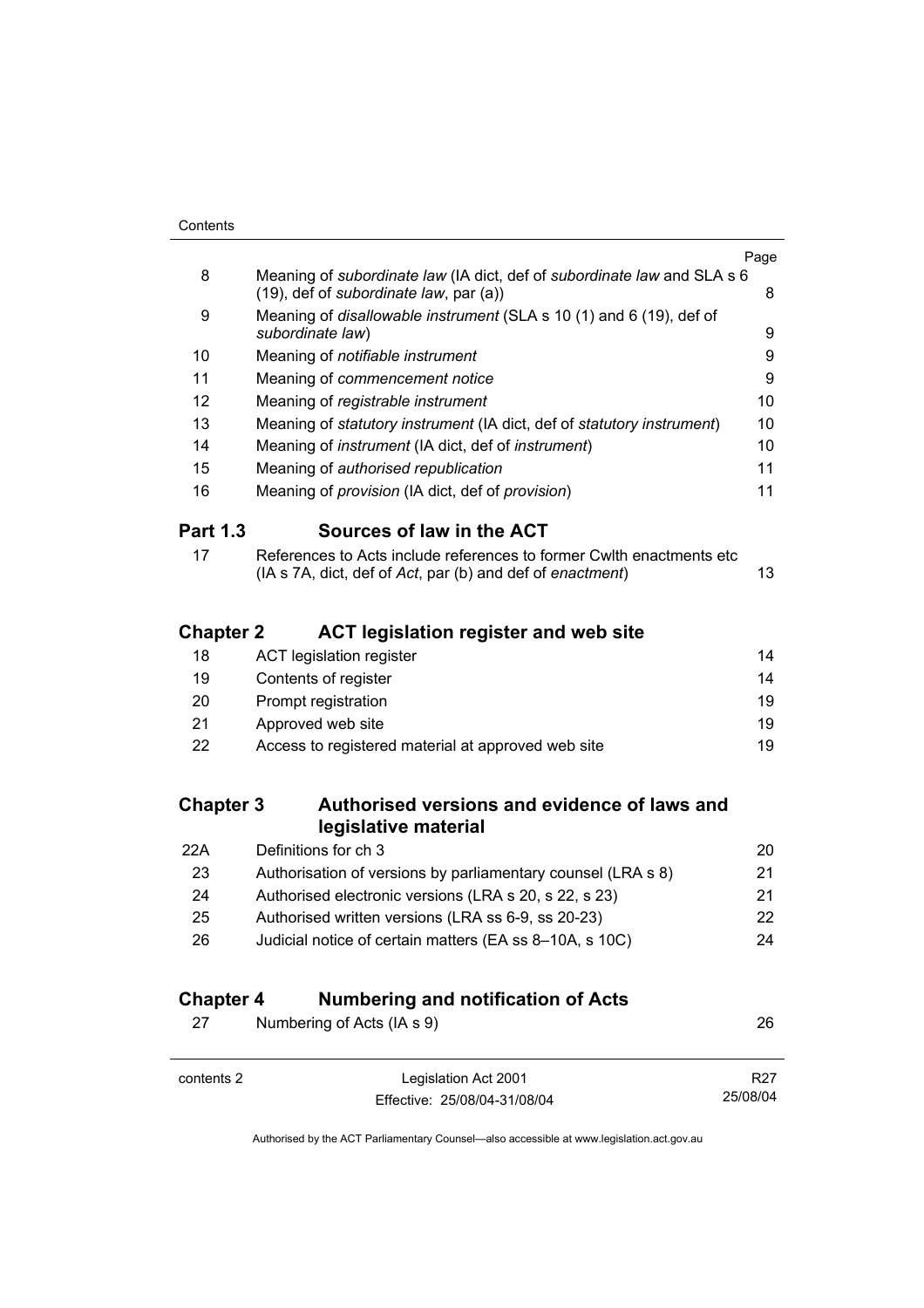|                  |                                                                                                | Page       |
|------------------|------------------------------------------------------------------------------------------------|------------|
| 28<br>29         | Notification of Acts (IA s 8)<br>References to enactment or passing of Acts (IA s 10F)         | 26<br>28   |
| 30               | References to notification of Acts                                                             | 28         |
| <b>Chapter 5</b> | <b>Regulatory impact statements for subordinate</b><br>laws and disallowable instruments       |            |
| <b>Part 5.1</b>  | <b>Preliminary</b>                                                                             |            |
| 31               | Definitions for ch 5 (SLA s 9A)                                                                | 29         |
| 32               | Other publication or consultation requirements not affected (SLA s 9B)                         | 30         |
| 33               | Guidelines about costs of proposed subordinate laws and disallowable<br>instruments (SLA s 9C) | 30         |
| <b>Part 5.2</b>  | Requirements for regulatory impact statements                                                  |            |
| 34               | Preparation of regulatory impact statements (SLA s 9D)                                         | 31         |
| 35               | Content of regulatory impact statements (SLA s 9E)                                             | 32         |
| 36               | When is preparation of regulatory impact statement unnecessary? (SLA<br>s 9F)                  | 33         |
| 37               | When must regulatory impact statement be presented? (SLA s 9G)                                 | 34         |
| <b>Part 5.3</b>  | Failure to comply with requirements for<br>regulatory impact statements                        |            |
| 38               | Effect of failure to comply with pt 5.2 (SLA s 9H)                                             | 35         |
| <b>Chapter 6</b> | Making, notification and numbering of statutory<br>instruments                                 |            |
| <b>Part 6.1</b>  | <b>General</b>                                                                                 |            |
| 39               | Meaning of <i>matter</i> in ch 6 (IA s 27B)                                                    | 36         |
| 40               | Presumption of validity (EA s 10C (2) (e))                                                     | 36         |
| 41               | Making of certain statutory instruments by Executive (SLA s 3)                                 | 36         |
| <b>Part 6.2</b>  | Making of statutory instruments generally                                                      |            |
| 42               | Power to make statutory instruments (IA s 26 (1), s 27C)                                       | 38         |
| R <sub>27</sub>  | Legislation Act 2001                                                                           | contents 3 |
| 25/08/04         | Effective: 25/08/04-31/08/04                                                                   |            |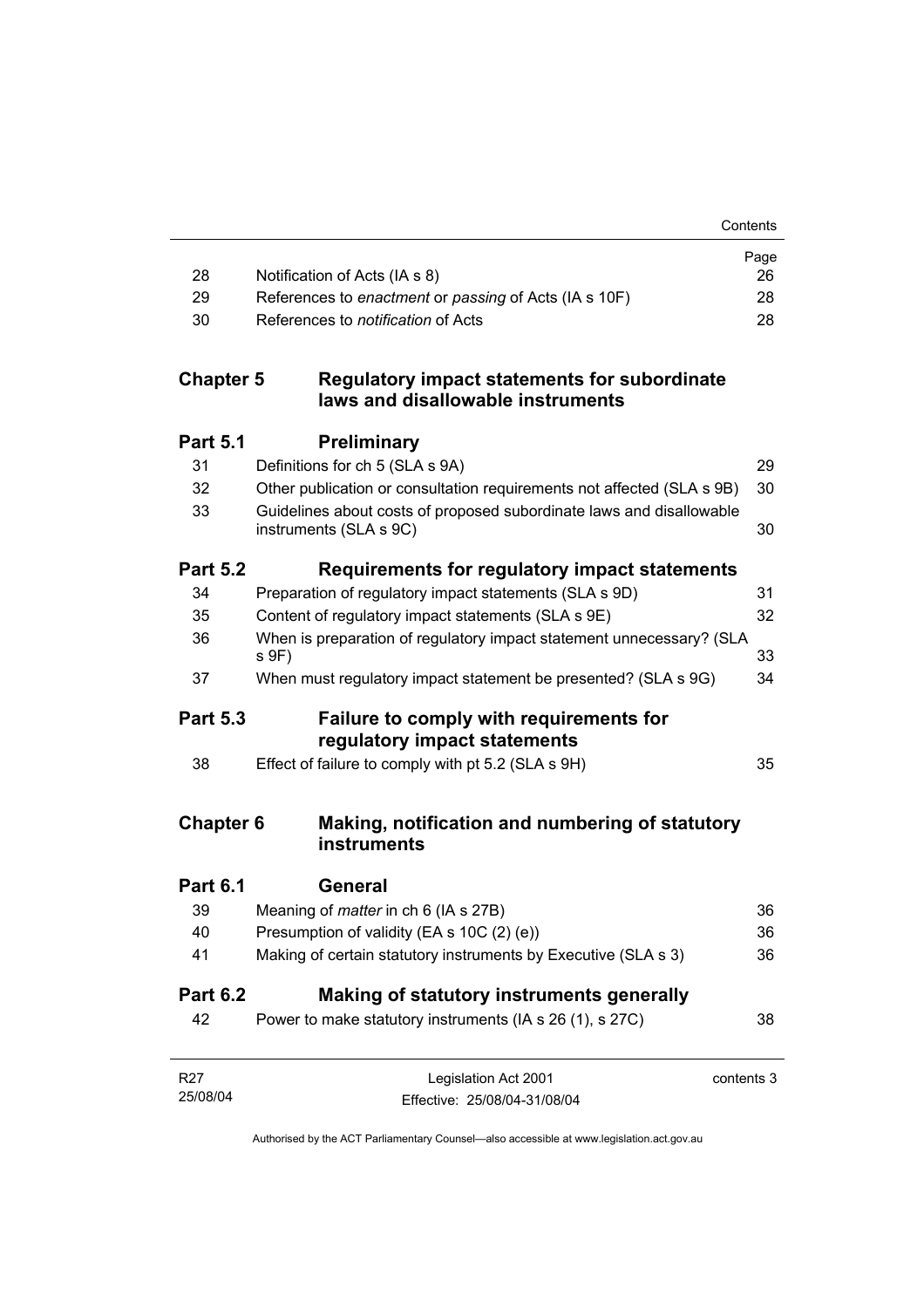| 43<br>Statutory instruments to be interpreted not to exceed powers under<br>authorising law (SLA s 9 (3))<br>44<br>Power to make statutory instruments for an Act etc (SLA s 2A)<br>Power to make court rules (IA s 27I)<br>45<br>46<br>Power to make instrument includes power to amend or repeal (IA s<br>27D)<br>47<br>Statutory instrument may make provision by applying law or instrument<br>(SLA S 8)<br>Power to make instrument includes power to make different provision<br>48<br>for different categories etc (IA s 27E)<br>49<br>Single instrument may exercise several powers or satisfy several<br>requirements (IA s 27F)<br>Relationship between authorising law and instrument dealing with same<br>50<br>matter (IA s 27G)<br>Instrument may make provision in relation to land by reference to map<br>51<br>etc (IA s 27GA)<br>52<br>Instrument may authorise determination of matter etc<br>(IA s 27GB) |    |
|------------------------------------------------------------------------------------------------------------------------------------------------------------------------------------------------------------------------------------------------------------------------------------------------------------------------------------------------------------------------------------------------------------------------------------------------------------------------------------------------------------------------------------------------------------------------------------------------------------------------------------------------------------------------------------------------------------------------------------------------------------------------------------------------------------------------------------------------------------------------------------------------------------------------------|----|
|                                                                                                                                                                                                                                                                                                                                                                                                                                                                                                                                                                                                                                                                                                                                                                                                                                                                                                                              | 38 |
|                                                                                                                                                                                                                                                                                                                                                                                                                                                                                                                                                                                                                                                                                                                                                                                                                                                                                                                              | 40 |
|                                                                                                                                                                                                                                                                                                                                                                                                                                                                                                                                                                                                                                                                                                                                                                                                                                                                                                                              | 41 |
|                                                                                                                                                                                                                                                                                                                                                                                                                                                                                                                                                                                                                                                                                                                                                                                                                                                                                                                              | 42 |
|                                                                                                                                                                                                                                                                                                                                                                                                                                                                                                                                                                                                                                                                                                                                                                                                                                                                                                                              | 43 |
|                                                                                                                                                                                                                                                                                                                                                                                                                                                                                                                                                                                                                                                                                                                                                                                                                                                                                                                              | 47 |
|                                                                                                                                                                                                                                                                                                                                                                                                                                                                                                                                                                                                                                                                                                                                                                                                                                                                                                                              | 47 |
|                                                                                                                                                                                                                                                                                                                                                                                                                                                                                                                                                                                                                                                                                                                                                                                                                                                                                                                              | 48 |
|                                                                                                                                                                                                                                                                                                                                                                                                                                                                                                                                                                                                                                                                                                                                                                                                                                                                                                                              | 49 |
|                                                                                                                                                                                                                                                                                                                                                                                                                                                                                                                                                                                                                                                                                                                                                                                                                                                                                                                              | 49 |
| 53<br>Instrument may prohibit (IA s 27GC)                                                                                                                                                                                                                                                                                                                                                                                                                                                                                                                                                                                                                                                                                                                                                                                                                                                                                    | 50 |
| Instrument may require making of statutory declaration (IA s 27H)<br>54                                                                                                                                                                                                                                                                                                                                                                                                                                                                                                                                                                                                                                                                                                                                                                                                                                                      | 50 |
| Making of certain statutory instruments about<br><b>Part 6.3</b><br>fees                                                                                                                                                                                                                                                                                                                                                                                                                                                                                                                                                                                                                                                                                                                                                                                                                                                     |    |
| Definitions for pt 6.3<br>55                                                                                                                                                                                                                                                                                                                                                                                                                                                                                                                                                                                                                                                                                                                                                                                                                                                                                                 | 52 |
| Determination of fees by disallowable instrument<br>56                                                                                                                                                                                                                                                                                                                                                                                                                                                                                                                                                                                                                                                                                                                                                                                                                                                                       | 52 |
| 57<br>Fees payable in accordance with determination etc                                                                                                                                                                                                                                                                                                                                                                                                                                                                                                                                                                                                                                                                                                                                                                                                                                                                      | 54 |
| 58<br>Regulations may make provision about fees                                                                                                                                                                                                                                                                                                                                                                                                                                                                                                                                                                                                                                                                                                                                                                                                                                                                              | 55 |
| <b>Part 6.4</b><br>Numbering and notification of registrable                                                                                                                                                                                                                                                                                                                                                                                                                                                                                                                                                                                                                                                                                                                                                                                                                                                                 |    |
| <b>instruments</b>                                                                                                                                                                                                                                                                                                                                                                                                                                                                                                                                                                                                                                                                                                                                                                                                                                                                                                           |    |
| 59<br>Numbering (SLA s 4 (1))                                                                                                                                                                                                                                                                                                                                                                                                                                                                                                                                                                                                                                                                                                                                                                                                                                                                                                | 58 |
| Correction etc of name of registrable instrument<br>60                                                                                                                                                                                                                                                                                                                                                                                                                                                                                                                                                                                                                                                                                                                                                                                                                                                                       | 59 |
| Correction of name of explanatory statement etc<br>60A                                                                                                                                                                                                                                                                                                                                                                                                                                                                                                                                                                                                                                                                                                                                                                                                                                                                       | 60 |
| 61<br>Notification of registrable instruments (SLA s 6 (1) (a), (2)-(5))                                                                                                                                                                                                                                                                                                                                                                                                                                                                                                                                                                                                                                                                                                                                                                                                                                                     | 60 |
| 62<br>Effect of failure to notify registrable instrument                                                                                                                                                                                                                                                                                                                                                                                                                                                                                                                                                                                                                                                                                                                                                                                                                                                                     | 63 |
| References to notification of registrable instruments<br>63                                                                                                                                                                                                                                                                                                                                                                                                                                                                                                                                                                                                                                                                                                                                                                                                                                                                  | 63 |

contents 4 Legislation Act 2001 Effective: 25/08/04-31/08/04

R27 25/08/04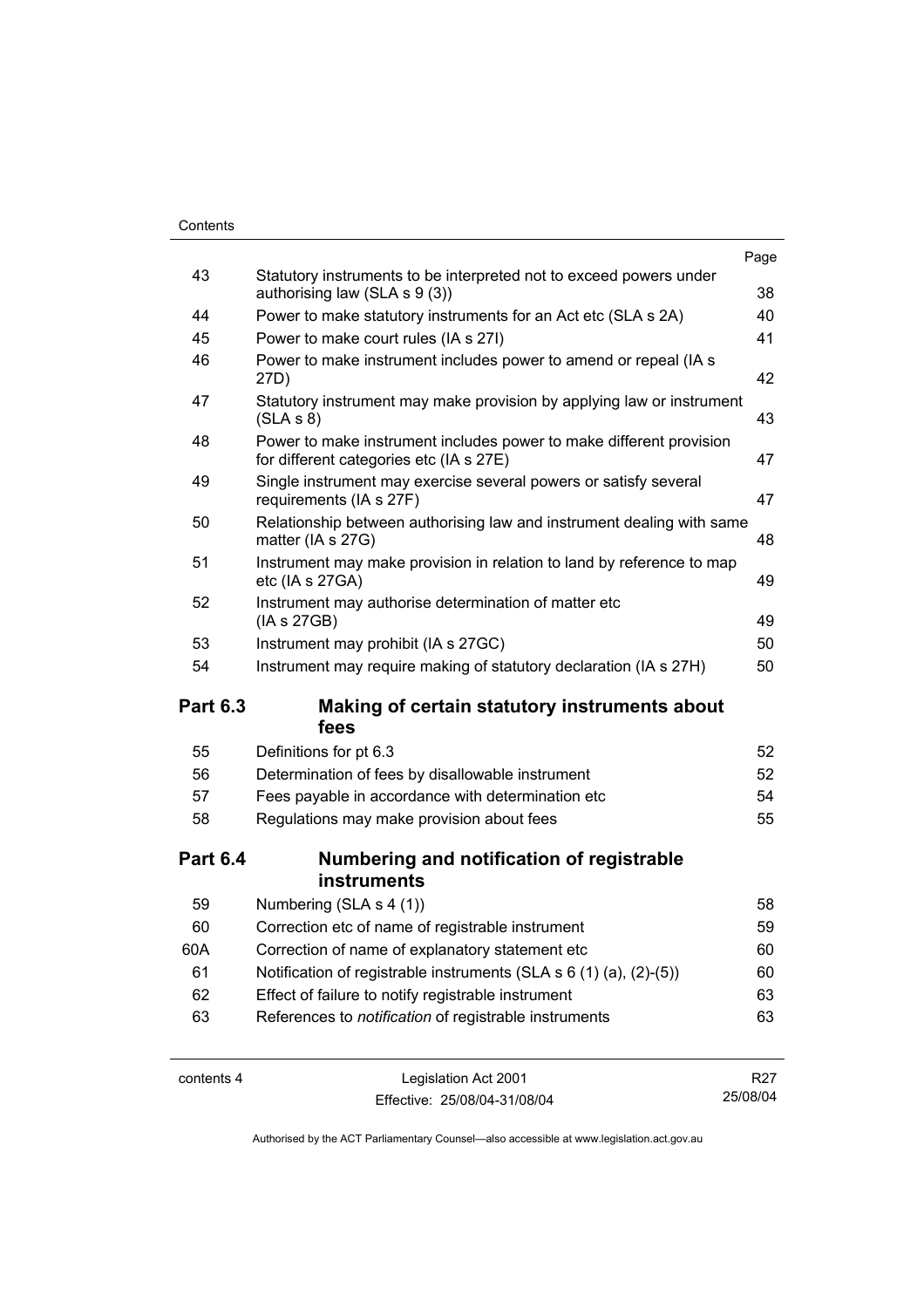|                  |                                                                                                                 | Page |
|------------------|-----------------------------------------------------------------------------------------------------------------|------|
| <b>Chapter 7</b> | Presentation, amendment and disallowance of<br>subordinate laws and disallowable instruments                    |      |
| 64               | Presentation of subordinate laws and disallowable instruments                                                   | 64   |
| 65               | Disallowance by resolution of Assembly (SLA s 6 (7), (7A), (8), and s<br>10)                                    | 64   |
| 65A              | Notification of disallowance by resolution of Assembly (SLA s 6 (8) and<br>s 10)                                | 65   |
| 66               | Revival of affected laws (SLA s 6 (9), and s 10)                                                                | 67   |
| 67               | Making of instrument same in substance within 6 months after<br>disallowance (SLA $s$ 6 (10), (16), and $s$ 10) | 68   |
| 68               | Amendment by resolution of Assembly (SLA s 6 (7A), (11), (13)-(15),<br>$(17)$ , $(18)$ , and s 10)              | 69   |
| 69               | Notification of amendments made by resolution of Assembly (SLA s 6)<br>$(12)$ , and s $(10)$                    | 70   |
| 70               | Making of amendment restoring effect of law within 6 months after<br>amendment (SLA s 6 (10), (16), and s 10)   | 72   |
| 71               | Effect of dissolution or expiry of Assembly on notice of motion (SLA s 6<br>$(7B)$ , and s 10)                  | 73   |

## **Chapter 8 Commencement and exercise of powers before commencement**

| 72  | Meaning of law in ch 8                                             | 74 |
|-----|--------------------------------------------------------------------|----|
| 73  | General rules about commencement (IA s 10, SLA s 6 (1) (b))        | 74 |
| 74  | Time of commencement (IA s 10A)                                    | 76 |
| 75  | Commencement of naming and commencement provisions                 | 77 |
| 75A | Meaning of commences retrospectively                               | 78 |
| 75B | Retrospective commencement requires clear indication               | 78 |
| 76  | Non-prejudicial provision may commence retrospectively (SLA s 7)   | 79 |
| 77  | Commencement by commencement notice (IA s 10C)                     | 80 |
| 78  | Separate commencement of amendments                                | 82 |
| 79  | Automatic commencement of postponed law (IA s 10E)                 | 82 |
| 79A | Commencement of amendment of uncommenced law                       | 83 |
| 80  | References to <i>commencement</i> of law (IA s 11)                 | 84 |
| 81  | Exercise of powers between notification and commencement (SLA s 5) | 84 |
|     |                                                                    |    |

| R <sub>27</sub> | Legislation Act 2001         | contents 5 |
|-----------------|------------------------------|------------|
| 25/08/04        | Effective: 25/08/04-31/08/04 |            |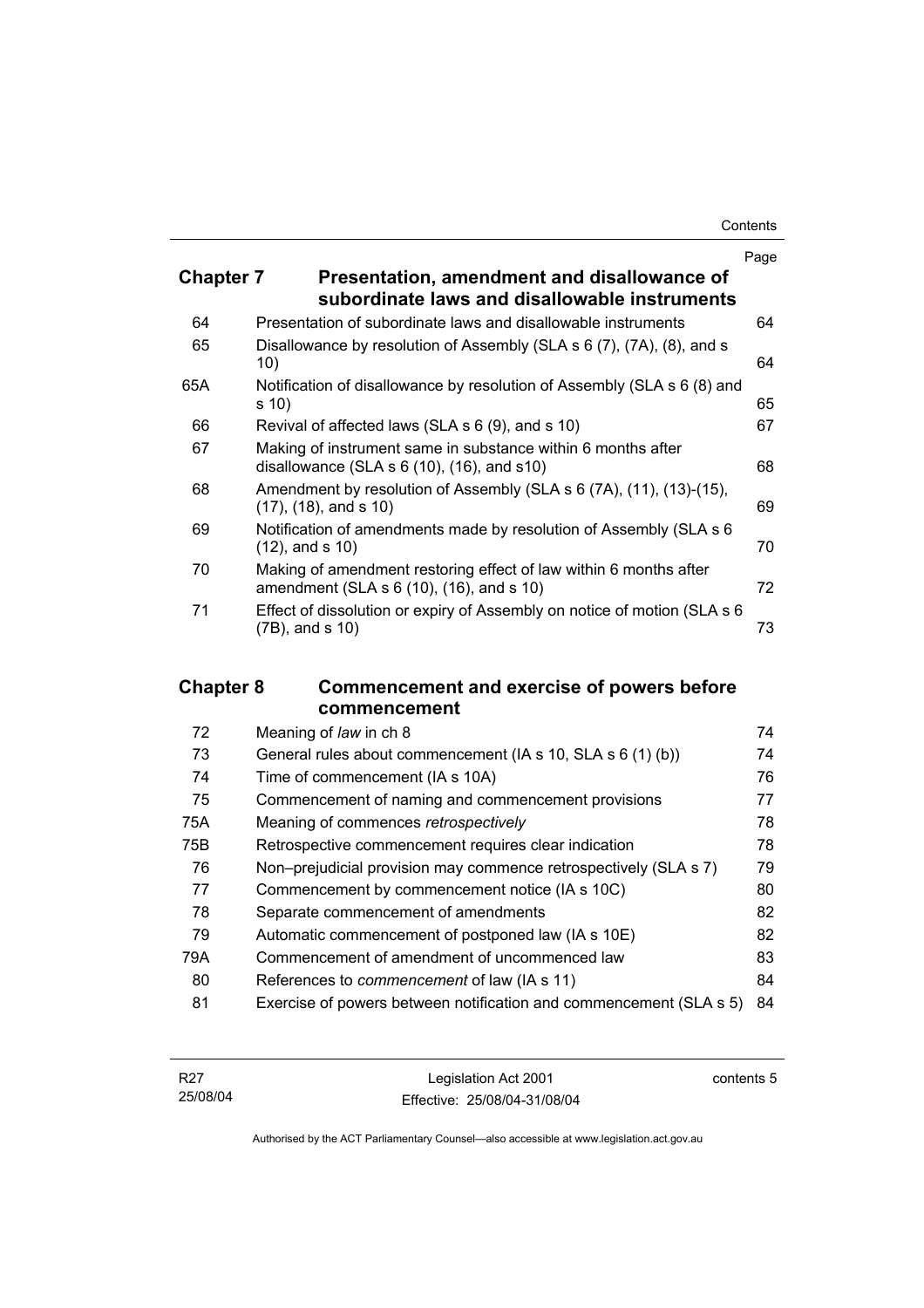| <b>Chapter 9</b> | <b>Repeal and amendment of laws</b>                                                         | Page |
|------------------|---------------------------------------------------------------------------------------------|------|
| <b>Part 9.1</b>  | General                                                                                     |      |
| 82               | Definitions for ch 9 (IA s 37)                                                              | 86   |
| 83               | Consequences of amendment of statutory instrument by Act (SLA s 8A)                         | 86   |
| 84               | Saving of operation of repealed and amended laws (IA s 41)                                  | 86   |
| 84A              | Creation of offences and changes in penalties (IA s 33A)                                    | 88   |
| <b>Part 9.2</b>  | Repeal                                                                                      |      |
| 85               | When repeal takes effect (IA s 38)                                                          | 89   |
| 86               | Repealed and amended laws not revived on repeal of repealing and<br>amending laws (IA s 39) | 89   |
| 87               | Commencement not undone if repealed (IA s 40)                                               | 91   |
| 88               | Repeal does not end effect of transitional laws etc (IA s 42)                               | 91   |
| 89               | Automatic repeal of certain laws and provisions (IA s 43)                                   | 93   |
| <b>Part 9.3</b>  | <b>Amendment</b>                                                                            |      |
| 90               | Law and amending laws to be read as one (IA s 44)                                           | 97   |
| 91               | Insertion of provisions by amending law (IA s 45)                                           | 97   |
| 92               | Amendment to be made wherever possible (IA s 46)                                            | 99   |
| 93               | Provisions included in another provision for amendment purposes (IA s<br>46A)               | 100  |
| 94               | Continuance of appointments etc made under amended provisions (IA<br>s 47)                  | 101  |
| 95               | Status of modifications (IA s 48)                                                           | 102  |
| 96               | Relocated provisions (IA s 49)                                                              | 103  |

# **Chapter 10 Referring to laws**

| 97   | References to law or instrument include law or instrument containing<br>reference ( $ A \simeq 50(2)$ ) | 104 |
|------|---------------------------------------------------------------------------------------------------------|-----|
| 98   | Referring to laws in general terms (IA s 50 (1))                                                        | 104 |
| 99   | Referring to particular Acts (IA s 51)                                                                  | 105 |
| 100  | Referring to statutory instruments (IA s 52, SLA s 4 (2))                                               | 106 |
| 101  | Referring to provisions of laws or instruments (IA s 53)                                                | 108 |
| 101A | Reference to provisions of law or instrument is inclusive (IA s 14)                                     | 108 |
|      |                                                                                                         |     |

contents 6 Legislation Act 2001 Effective: 25/08/04-31/08/04

R27 25/08/04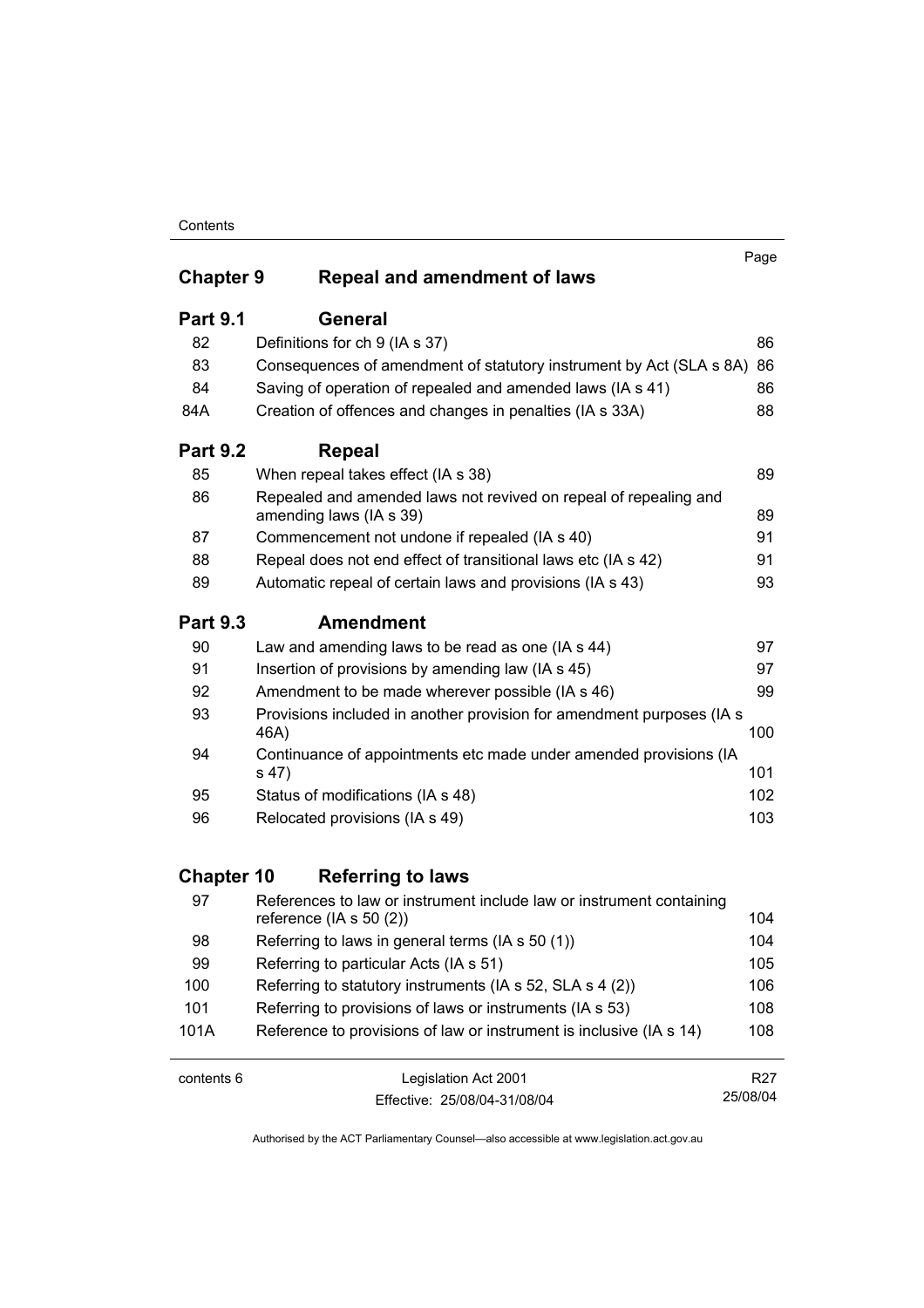|      |                                                                        | Page |
|------|------------------------------------------------------------------------|------|
| 101B | References to paragraphs etc (IA s 12A)                                | 109  |
| 102  | Meaning of references to a law or instrument generally (IA s 54)       | 110  |
| 103  | References to laws and instruments with amended names (IA s 55)        | 111  |
| 104  | References to laws include references to instruments under laws (IA s) |      |
|      | 55A)                                                                   | 112  |
| 105  | References in statutory instruments to the Act (IA s 55B)              | 113  |
| 106  | References to repealed laws (IA s 55C)                                 | 113  |

## **Chapter 11 Republication of Acts and statutory instruments**

|      | Part 11.1<br>General                                                    |     |
|------|-------------------------------------------------------------------------|-----|
| 107  | Definitions for ch 11                                                   | 114 |
| 108  | Republication in register                                               | 114 |
| 109  | Republications may be published with other information                  | 114 |
| 110  | Collections of laws (LRA s 19A)                                         | 115 |
|      | <b>Part 11.2</b><br>Substantive amendments made by laws                 |     |
| 111  | Incorporation of amendments (LRA s 10)                                  | 116 |
| 112  | Reference to amending laws (LRA s 11 (1))                               | 116 |
| 113  | Provisions not republished or relocated (LRA s 12)                      | 116 |
|      | <b>Part 11.3</b><br><b>Editorial changes</b>                            |     |
| 114  | Authorisation for parliamentary counsel (LRA s 13, s 19)                | 118 |
| 11 E | $\Lambda$ mondmonto not to obongo offect ( $\overline{\text{DA}}$ o 14) | 110 |

- 115 Amendments not to change effect (LRA s 14) 118 116 Ambit of editorial amendments (LRA s 15) 118
- 117 Legal effect of editorial changes (LRA s 16) 120 118 Reference to editorial amendments (LRA s 17) 120

## **Chapter 12 Scope of Acts and statutory instruments**

| 120 | Act to be interpreted not to exceed legislative powers of Assembly (IA s) |     |
|-----|---------------------------------------------------------------------------|-----|
|     | 11AA)                                                                     | 121 |
| 121 | Binding effect of Acts (IA s 7)                                           | 122 |
| 122 | Application to Territory (IA s 23A)                                       | 123 |

| R27      | Legislation Act 2001         | contents 7 |
|----------|------------------------------|------------|
| 25/08/04 | Effective: 25/08/04-31/08/04 |            |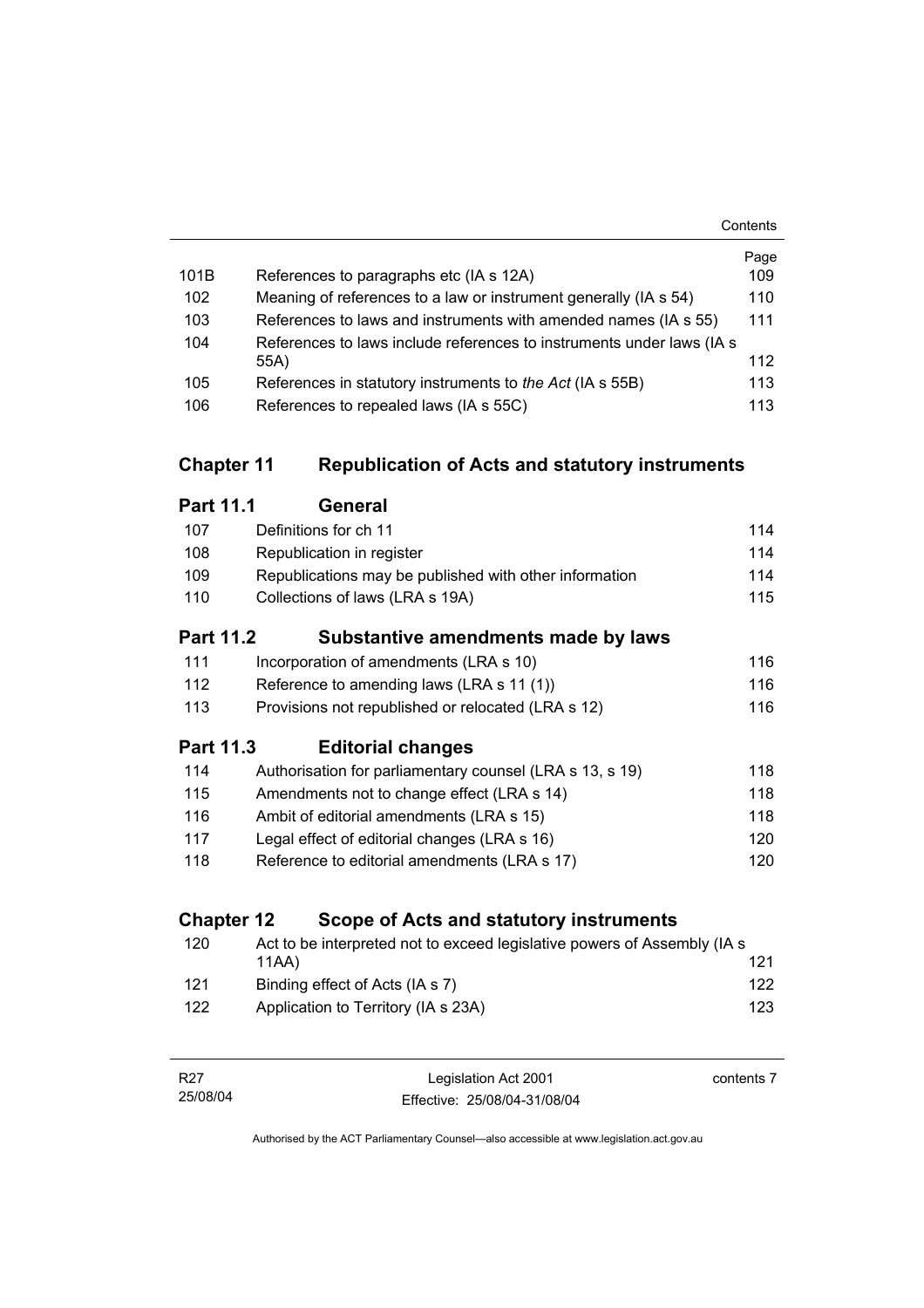|                  | <b>Chapter 13</b> | <b>Structure of Acts and statutory instruments</b>                    |     |
|------------------|-------------------|-----------------------------------------------------------------------|-----|
| <b>Part 13.1</b> |                   | <b>General</b>                                                        |     |
| 125              |                   | Meaning of law in ch 13                                               | 124 |
| 126              |                   | Material that is part of an Act or statutory instrument (IA s 11H)    | 124 |
| 127              |                   | Material that is not part of an Act or statutory instrument (IA s 12) | 125 |
| <b>Part 13.2</b> |                   | <b>Particular kinds of provisions</b>                                 |     |
| 130              |                   | What is a definition? (IA dictionary, definition)                     | 127 |
| 131              |                   | Signpost definitions (IA, dict, def of see)                           | 128 |
| 132              |                   | Examples (IA s 11D)                                                   | 129 |
| 133              |                   | Penalty units (IA s 33AA)                                             | 130 |
| 134              |                   | Penalties at end of sections and subsections (IA s 32A)               | 131 |
| 135              |                   | Penalties not at end of sections and subsections (IA s 33)            | 134 |

# **Chapter 14 Interpretation of Acts and statutory instruments**

## **Part 14.1 Purpose and scope**

| 136  | Meaning of Act in ch 14    | 136 |
|------|----------------------------|-----|
| -137 | Purpose and scope of ch 14 | 136 |

## **Part 14.2 Key principles of interpretation**

| 137 |
|-----|
|     |
| 137 |
| 138 |
| 139 |
| 142 |
|     |

## **Chapter 15 Aids to interpretation**

| <b>Part 15.1</b> | General                     |     |
|------------------|-----------------------------|-----|
| 145              | Gender and number (IA s 19) | 144 |
|                  |                             |     |
| contents 8       | Legislation Act 2001        | R27 |

Effective: 25/08/04-31/08/04

R27 25/08/04

Page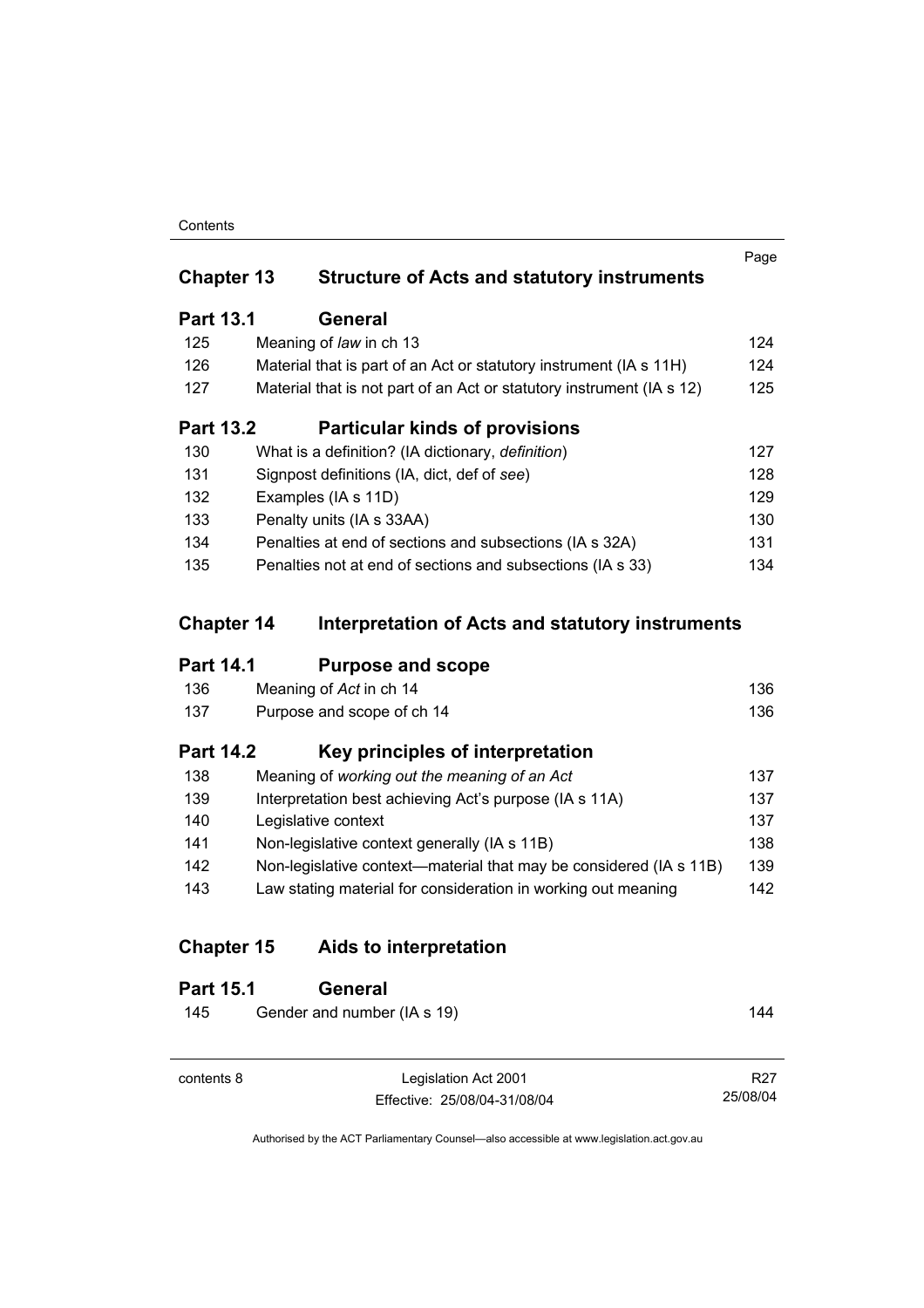| 146               | Meaning of <i>may</i> and <i>must</i> (IA s 16)                                   | Page<br>144 |  |  |
|-------------------|-----------------------------------------------------------------------------------|-------------|--|--|
| 147               | Changes of drafting practice not to affect meaning (IA s 11C)                     |             |  |  |
| 148               | Terms used in instruments have same meanings as in authorising laws               | 145         |  |  |
|                   | (IAs 11BA)                                                                        | 146         |  |  |
| 149               | Age in years (IA s 13D)                                                           |             |  |  |
| 150               | Measurement of distance (IA s 35)                                                 | 146         |  |  |
| 151               | Reckoning of time (IA s 36)                                                       | 147         |  |  |
| 152               | Continuing effect of obligations                                                  | 148         |  |  |
| <b>Part 15.2</b>  | <b>Definitions</b>                                                                |             |  |  |
| 155               | Definitions apply subject to contrary intention (IA s 11G)                        | 149         |  |  |
| 156               | Application of definitions in dictionaries and sections (IA s 11F (2))            | 149         |  |  |
| 157               | Defined terms—other parts of speech and grammatical forms (IA s                   |             |  |  |
|                   | 11E)                                                                              | 151         |  |  |
| <b>Part 15.3</b>  | References to various entities and things                                         |             |  |  |
| 160               | References to people generally (IA s 15)                                          | 152         |  |  |
| 161               | Corporations liable to offences (IA s 32)                                         | 153         |  |  |
| 162               | References to a Minister or the Minister (IA s 24)                                | 154         |  |  |
| 163               | References to a chief executive or the chief executive (IA s 24A)                 | 155         |  |  |
| 164               | References to Australian Standards etc                                            | 156         |  |  |
| 165               | References to Assembly committees that no longer exist (IA s 25AA)                | 157         |  |  |
| 168               | References to person with interest in land include personal<br>representative etc | 157         |  |  |
| 169               | References to domestic partner and domestic partnership                           | 157         |  |  |
| 169A              | References to transgender people                                                  | 158         |  |  |
| 169B              | References to intersex people                                                     | 159         |  |  |
| <b>Part 15.4</b>  | Preservation of certain common law privileges                                     |             |  |  |
| 170               | Privileges against selfincrimination and exposure to civil penalty                | 160         |  |  |
| 171               | Client legal privilege                                                            | 160         |  |  |
|                   |                                                                                   |             |  |  |
| <b>Chapter 16</b> | Courts, tribunals and other decision-makers                                       |             |  |  |
| 175               | Meaning of law in ch 16                                                           | 162         |  |  |
| 176               | Jurisdiction of courts and tribunals (IA s 31A)                                   | 162         |  |  |
| <b>R27</b>        | Legislation Act 2001                                                              | contents 9  |  |  |
| 25/08/04          | Effective: 25/08/04-31/08/04                                                      |             |  |  |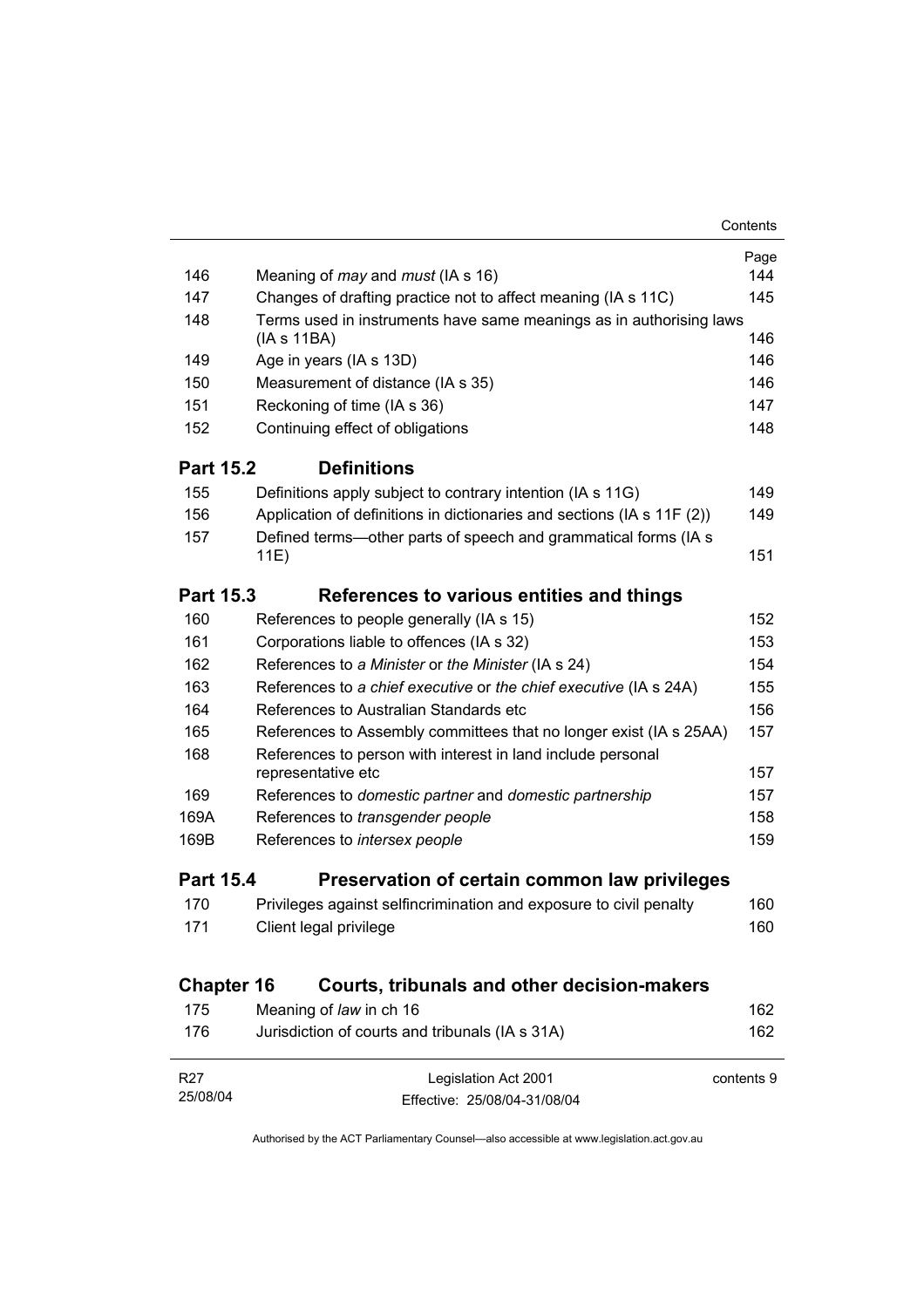|     |                                                                          | Page |
|-----|--------------------------------------------------------------------------|------|
| 177 | Recovery of amounts owing under laws (IA s 34)                           | 162  |
| 178 | Power to decide includes power to administer oath etc (IA s 13E)         | 162  |
| 179 | Content of statements of reasons for decisions (IA s 13C)                | 163  |
| 180 | Power to make decision includes power to reverse or change (IA s 27) 163 |      |

## **Chapter 17 Entities and positions**

| 182 | Meaning of law in ch 17                       | 164 |
|-----|-----------------------------------------------|-----|
| 183 | Change of name of entity (IA s 13B)           | 164 |
| 184 | Change in constitution of entity (IA s 13BA)  | 164 |
| 185 | References to occupant of position (IA s 25)  | 165 |
| 186 | Change of name of position (IA s 13B)         | 165 |
| 187 | Chairperson and deputy chairperson (IA s 25A) | 165 |

# **Chapter 18 Offences**

| Meaning of Territory law in ch 18                                     | 166 |
|-----------------------------------------------------------------------|-----|
| Reference to offence includes reference to related ancillary offences | 166 |
| Indictable and summary offences (IA s 33D and 33E)                    | 167 |
| Offences against 2 or more laws (IA s 33F)                            | 167 |
| When must prosecutions begin? (IA s 33H)                              | 168 |
| Continuing offences (IA s 33B (2))                                    | 169 |
|                                                                       |     |

# **Chapter 19 Administrative and machinery provisions**

## **Part 19.1 Introductory**

| 195 | Meaning of law in ch 19 | 170 |
|-----|-------------------------|-----|
|-----|-------------------------|-----|

# **Part 19.2 Functions**

| 196 | Provision giving function gives power to exercise function (IA s 25B) | 171  |
|-----|-----------------------------------------------------------------------|------|
| 197 | Statutory functions may be exercised from time to time (IA s 26 (1))  | 171  |
| 199 | Functions of bodies (IA s 13BB)                                       | 171  |
| 200 | Functions of occupants of positions (IA s 26 (2), s 30AA)             | 173. |

contents 10 Legislation Act 2001 Effective: 25/08/04-31/08/04

R27 25/08/04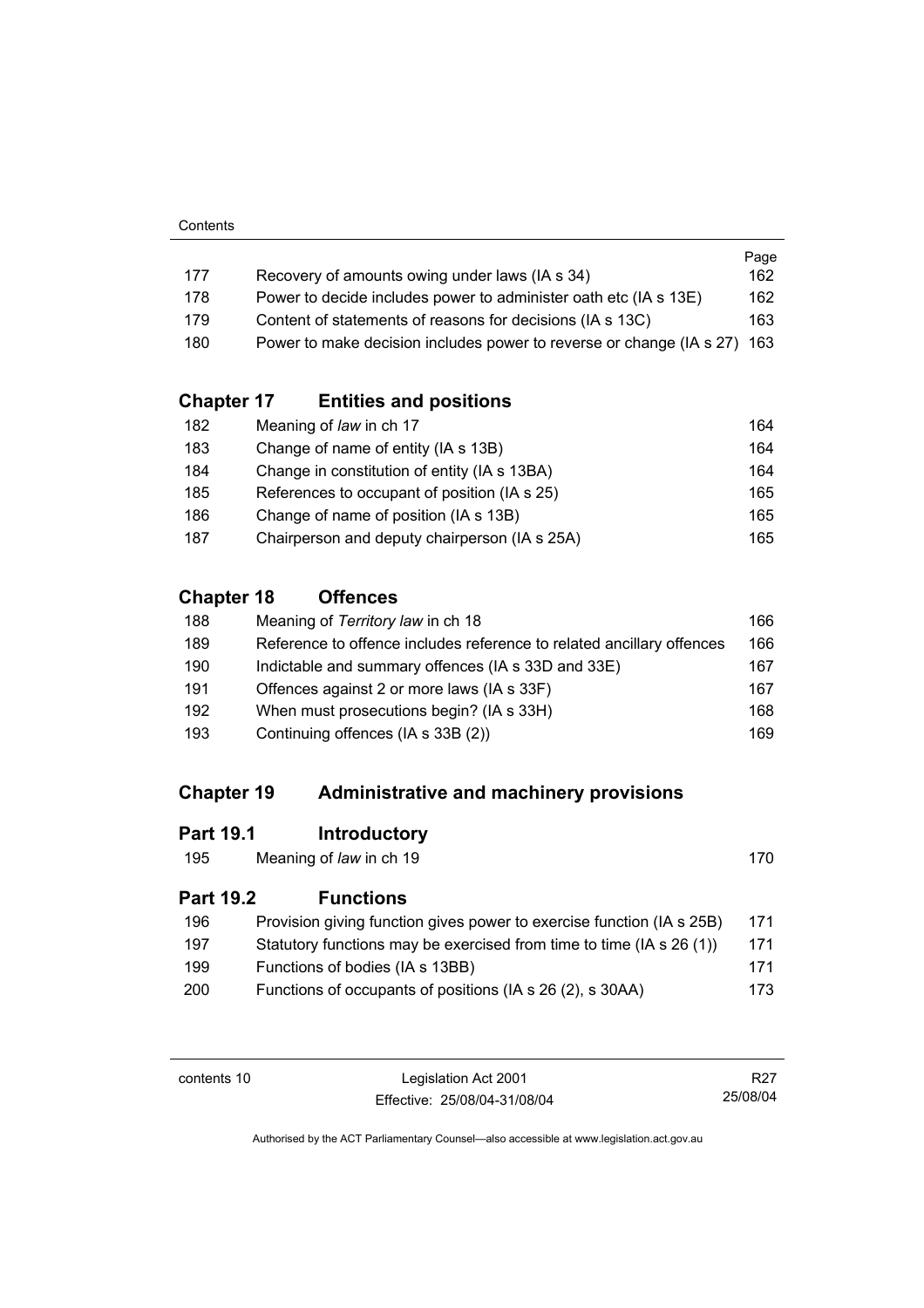|                        |                                                                                            | Contents    |
|------------------------|--------------------------------------------------------------------------------------------|-------------|
|                        |                                                                                            | Page        |
| Part 19.3              | <b>Appointments</b>                                                                        |             |
| Division 19.3.1        | Appointments-general                                                                       |             |
| 205                    | Application of div 19.3.1 (IA s 28 (1))                                                    | 174         |
| 206                    | Appointments must be in writing etc (IA s 28 (7))                                          | 174         |
| 207                    | Appointment may be by name or position (IA s 28 (2))                                       | 174         |
| 208                    | Power of appointment includes power to suspend etc (IA s 28 (3) to (5))175                 |             |
| 209                    | Power of appointment includes power to make acting appointment (IA s<br>$28(4)$ to $(6)$ ) | 175         |
| 210                    | Resignation of appointment (IA s 28 (8), (9))                                              | 177         |
| 211                    | Appointment not affected by appointer changes                                              | 177         |
| 212                    | Appointment not affected by defect etc (IA s 28 (10))                                      | 178         |
| Division 19.3.2        | <b>Acting appointments</b>                                                                 |             |
| 215                    | Application of div 19.3.2 (IA s 28A (1))                                                   | 178         |
| 216                    | Acting appointments must be in writing etc (IA s 28 (7))                                   | 178         |
| 217                    | Acting appointment may be made by name or position                                         | 178         |
| 218                    | Instrument may provide when acting appointment has effect etc (IA s<br>28A(2)              | 179         |
| 219                    | Appointer may decide terms of acting appointment etc (IA s 28A (3))                        | 179         |
| 220                    | Appointee may exercise functions under acting appointment etc (IA s<br>28A (8))            | 180         |
| 221                    | How long does an acting appointment operate? (IA s 28A (4) to (6))                         | 181         |
| 222                    | Resignation of acting appointment (IA s 28 (8) to (11))                                    | 182         |
| 223                    | Effect of acting appointment on substantive appointment etc<br>(IA s 28A (7)               | 182         |
| 224                    | Acting appointment not affected by appointer changes                                       | 182         |
| 225                    | Acting appointment not affected by defect etc (IA s 28 (10), (11),<br>28A(9)               | 182         |
|                        | Division 19.3.2A Standing acting arrangements                                              |             |
| 225A                   | Application of div 19.3.2A                                                                 | 183         |
| 225B                   | Person acting may exercise functions etc                                                   | 183         |
| Division 19.3.3        | <b>Appointments-Assembly consultation</b>                                                  |             |
| 226                    | Meaning of statutory position in div 19.3.3(SAA s 3)                                       | 184         |
| 227                    | Application of div 19.3.3 (SAA s 4 (1), s 6)                                               | 184         |
| 228                    | Consultation with appropriate Assembly committee (SAA s 4 (1))                             | 185         |
| <b>R27</b><br>25/08/04 | Legislation Act 2001<br>Effective: 25/08/04-31/08/04                                       | contents 11 |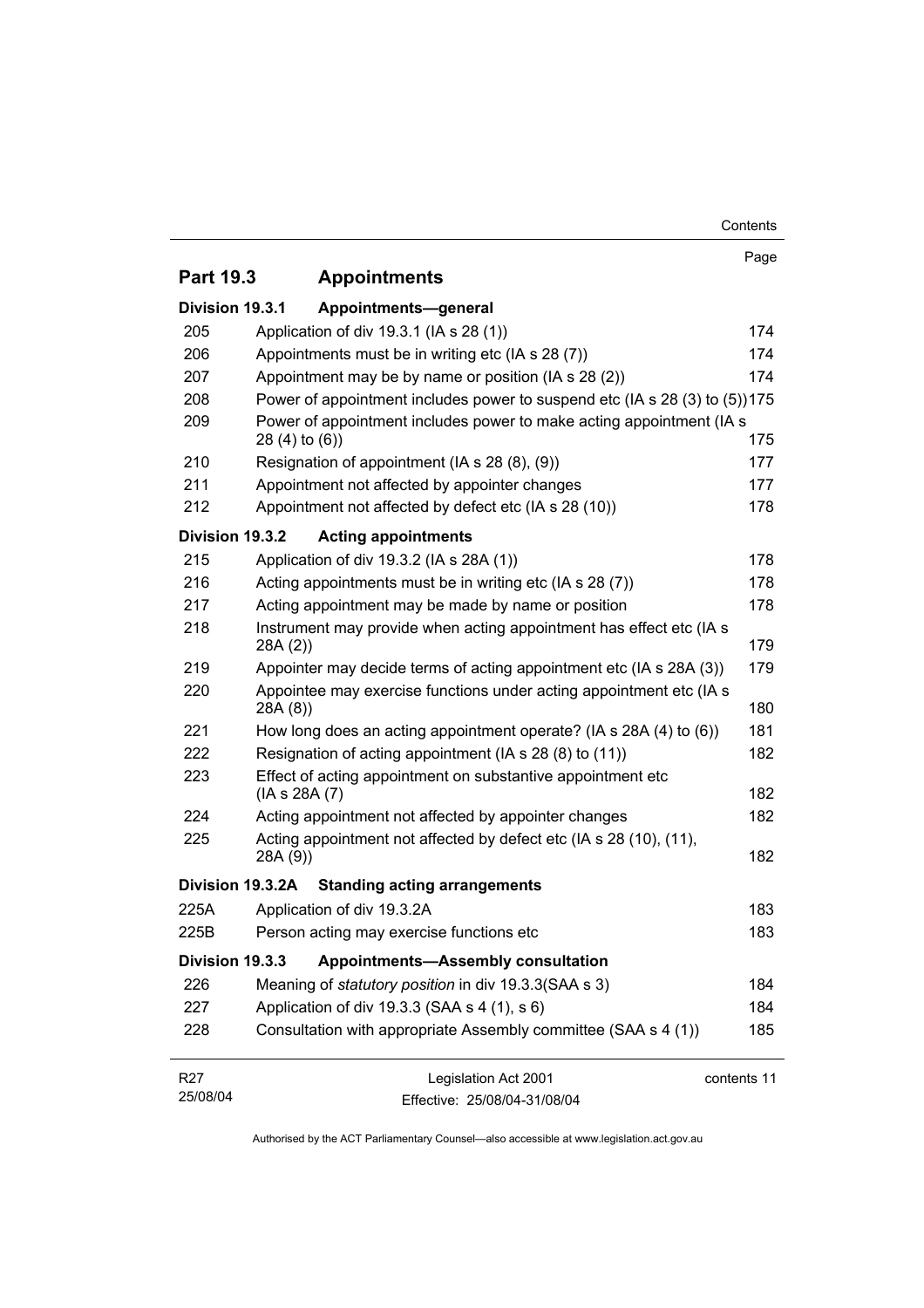| 229              | Appointment is disallowable instrument                               | Page<br>185     |
|------------------|----------------------------------------------------------------------|-----------------|
| <b>Part 19.4</b> | <b>Delegations</b>                                                   |                 |
| 230              | Application of pt 19.4 generally                                     | 186             |
| 231              | Application of pt 19.4 to subdelegations (IA s 30AB)                 | 186             |
| 232              | Delegation must be in writing etc                                    | 187             |
| 233              | Delegation may be made by name or position (IA s 29A)                | 187             |
| 234              | Instrument may provide when delegation has effect etc (IA s 29B (a)) | 187             |
| 235              | Delegation may be made to 2 or more delegates                        | 188             |
| 236              | Power to delegate may not be delegated                               | 188             |
| 237              | Delegation may be amended or revoked                                 | 189             |
| 238              | Appointer responsible for delegated function                         | 189             |
| 239              | Exercise of delegation by delegate (IA s 29B (c), (e), s 30)         | 189             |
| 240              | Appointer may exercise delegated function (IA s 29B (d))             | 190             |
| 241              | Delegation not affected by appointer changes (IA s 30AA)             | 190             |
| 242              | Delegation not affected by defect etc                                | 191             |
| <b>Part 19.5</b> | <b>Service of documents</b>                                          |                 |
| 245              | Application of pt 19.5 (IA s 17A (1))                                | 192             |
| 246              | Definitions for pt 19.5                                              | 192             |
| 247              | Service of documents on individuals (IA s 17A (1), 18)               | 194             |
| 248              | Service of documents on corporations (IA s 17A (1), 18)              | 194             |
| 249              | Service of documents on agencies (IA s 17A (1), 18)                  | 195             |
| 250              | When service taken to be effected (IA s 18))                         | 195             |
| 251              | Other laws not affected etc (IA s 17A (2) (a))                       | 197             |
| 252              | Powers of courts and tribunals not affected (IA s 17A (2) (b))       | 197             |
| <b>Part 19.6</b> | <b>Functions of Executive and Ministers</b>                          |                 |
| 253              | Exercise of functions of Executive (AA s 3A)                         | 198             |
| 254              | Administration of matters not allocated (AA s 4)                     | 198             |
| 254A             | Delegation by Minister (AA s 5)                                      | 198             |
| <b>Part 19.7</b> | <b>Other matters</b>                                                 |                 |
| 255              | Forms (IA s 13)                                                      | 199             |
| 256              | Production of records kept in computers etc (IA s 13A)               | 201             |
| contents 12      | Legislation Act 2001                                                 | R <sub>27</sub> |
|                  | Effective: 25/08/04-31/08/04                                         | 25/08/04        |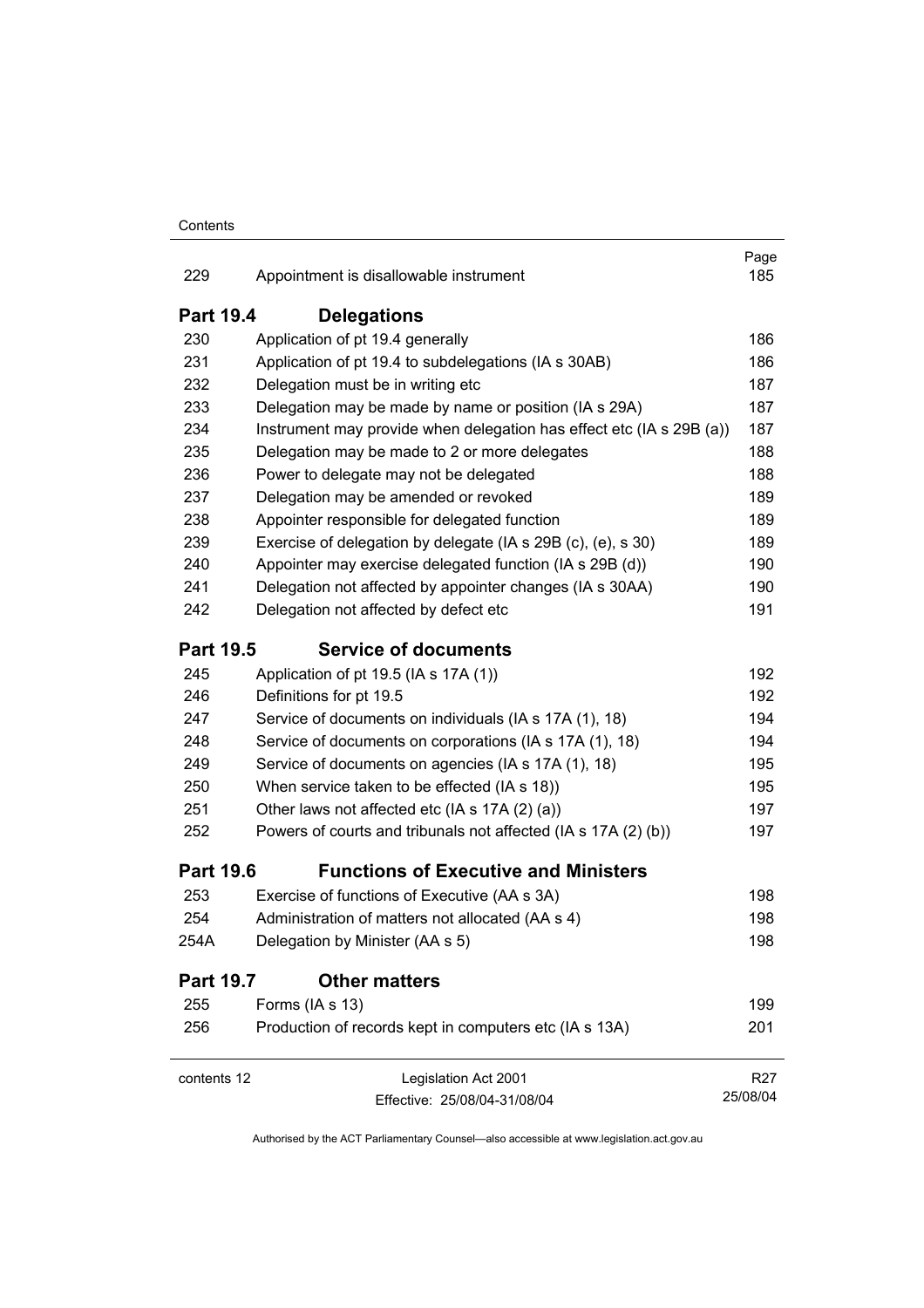|                     |                                                                                                 | Contents          |
|---------------------|-------------------------------------------------------------------------------------------------|-------------------|
|                     |                                                                                                 | Page              |
| <b>Chapter 20</b>   | <b>Miscellaneous</b>                                                                            |                   |
| 300                 | Delegation by parliamentary counsel                                                             | 202               |
| 301                 | References to Administration Act 1989 etc                                                       | 202               |
| 302                 | Regulation-making power                                                                         | 203               |
| <b>Chapter 21</b>   | <b>Transitional</b>                                                                             |                   |
| 304                 | Application of $s$ 47 (3) to (6)                                                                | 204               |
| 308                 | Status of certain instruments as disallowable instruments                                       | 204               |
| 309                 | Status of certain instruments as notifiable instruments                                         | 205               |
| 310                 | Compliance with authorisation or requirement to do something by<br>notice in Gazette (IA s 27A) | 206               |
| 310A                | Application of s 89 to registrable instrument                                                   | 206               |
| 313                 | Status of republications under Legislation (Republication) Act 1996                             | 206               |
| 316                 | Delegations under Administration Act 1989                                                       | 206               |
| <b>Schedule 1</b>   | Acts included in sources of law of the Territory                                                | 208               |
| <b>Part 1.1</b>     | Former NSW and UK Acts in force before establishment of<br><b>Territory</b>                     | 208               |
| <b>Part 1.2</b>     | Former NSW Acts applied after establishment of Territory 210                                    |                   |
| <b>Dictionary</b>   |                                                                                                 | 212               |
|                     |                                                                                                 |                   |
|                     |                                                                                                 |                   |
| Part 1<br>Part 2    | <b>Meaning of commonly-used terms</b><br>Terms for Legislation Act 2001 only                    |                   |
| <b>Endnotes</b>     |                                                                                                 |                   |
|                     | 1 About the endnotes                                                                            | 212<br>238<br>242 |
|                     |                                                                                                 |                   |
| $\overline{c}$<br>3 | Abbreviation key                                                                                | 242<br>243        |
| 4                   | Legislation history                                                                             | 247               |
| 5                   | Amendment history                                                                               | 278               |
| 6                   | Earlier republications<br>Uncommenced amendments                                                | 281               |
| R <sub>27</sub>     | Legislation Act 2001                                                                            | contents 13       |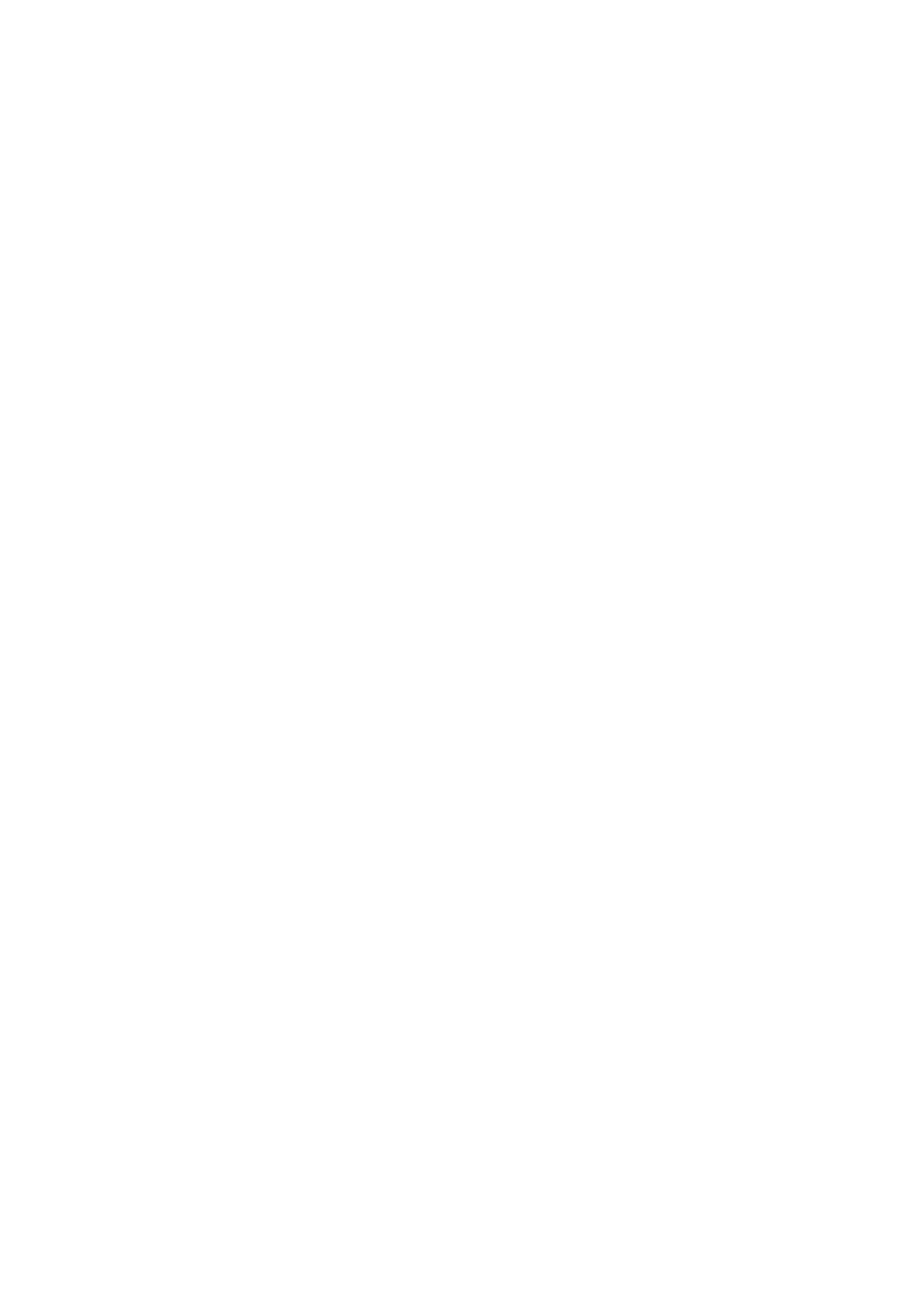

# **Legislation Act 2001**

An Act about legislation

I

R27 25/08/04

Legislation Act 2001 Effective: 25/08/04-31/08/04 page 1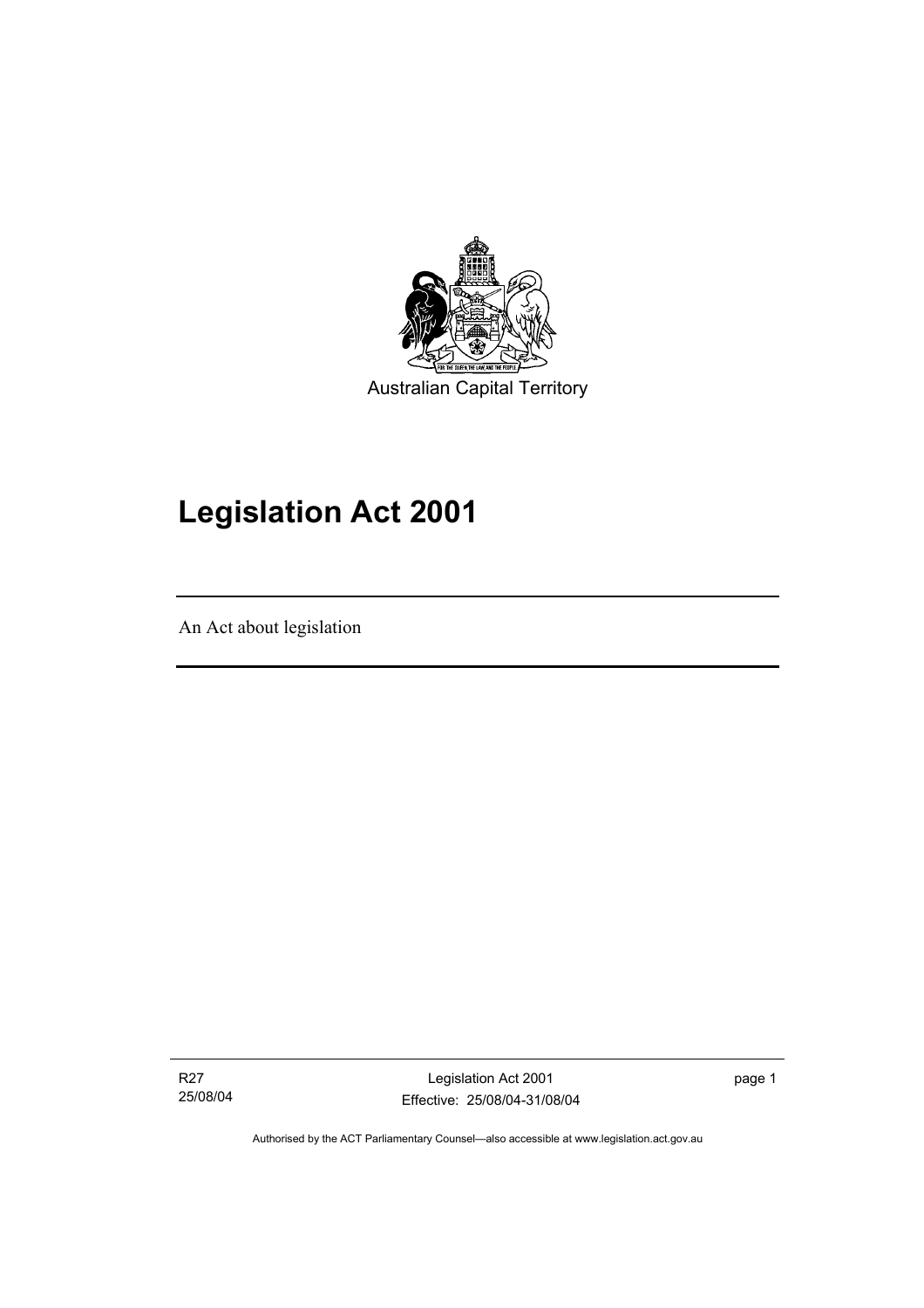**Chapter 1** Preliminary<br>**Part 1.1** General **Part 1.1** General

Section 1

# **Chapter 1** Preliminary

# **Part 1.1 General**

## **1 Name of Act**

This Act is the *Legislation Act 2001.* 

## **2 Dictionary**

The dictionary at the end of this Act is part of this Act.

- *Note 1* The dictionary at the end of an Act usually defines certain terms used in the Act, and includes references (*signpost definitions*) to other terms defined elsewhere in the Act. However, in this Act the dictionary is divided into 2 parts.
- *Note 2* Part 1 defines terms commonly used in Acts (including this Act) and statutory instruments. For example, because of the definition '*month* means calendar month.', the term 'month' has the defined meaning wherever the term is used in an Act or statutory instrument unless the Act or instrument provides otherwise or the contrary intention otherwise appears (see s 144 and s 155).
- *Note 3* Part 2 defines certain terms used in this Act. For example, the signpost definition '*administrator*, for part 19.5 (Service of documents)—see section 246.' means that the term 'administrator' is defined in s 246 for this Act, pt 19.5. A definition in pt 2 applies to all of this Act unless the definition, or another provision of this Act, provides otherwise or the contrary intention otherwise appears (see s 155 and s 156 (1)).

### **2A Notes**

A note included in this Act is explanatory and is not part of this Act.

*Note* See s 127 (1), (4) and (5) for the legal status of notes.

R27 25/08/04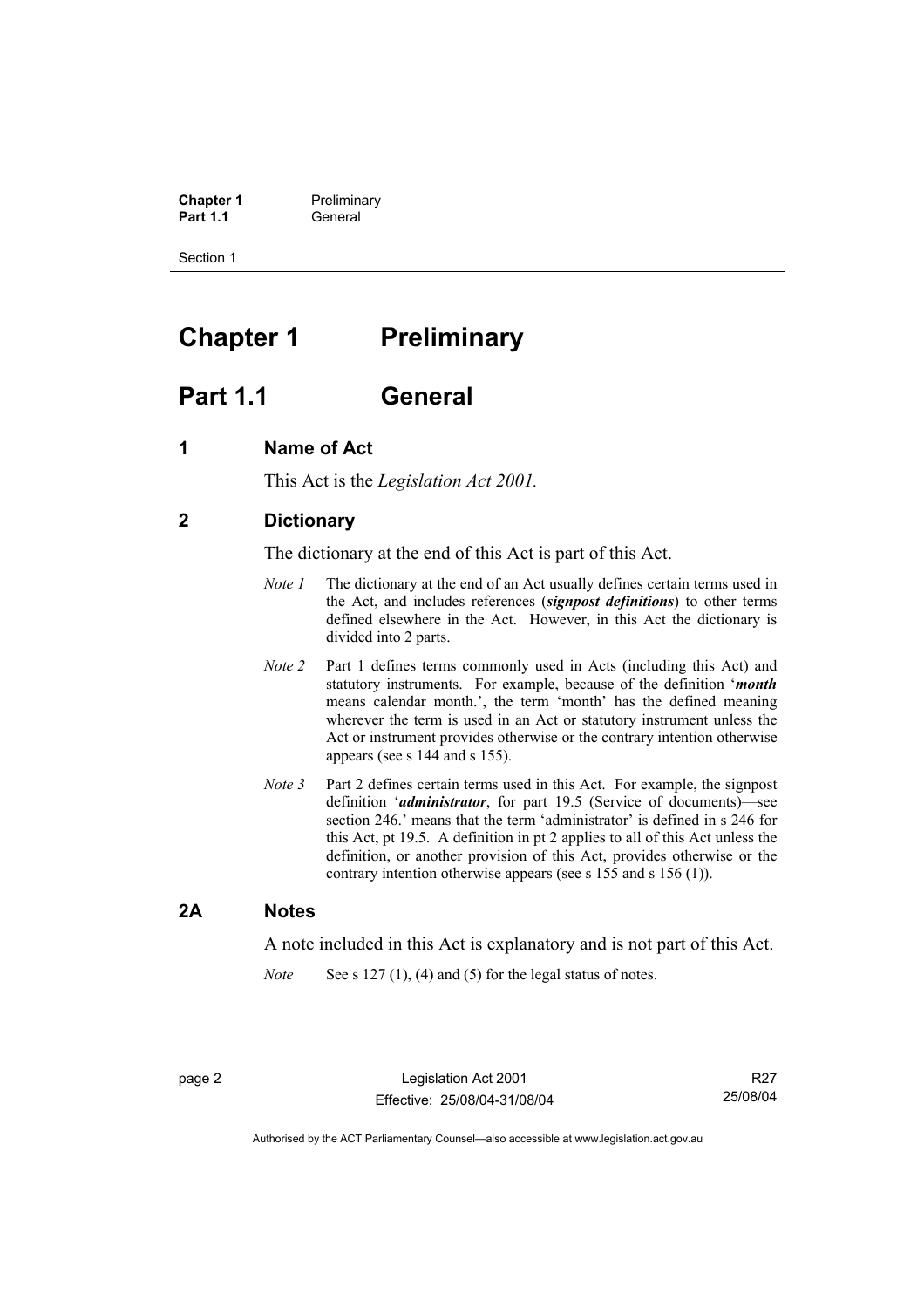Section 3

## **3 Objects**

- (1) The main object of this Act is to make legislation more accessible.
- (2) This is to be achieved particularly by—
	- (a) encouraging access to legislation through the internet, while maintaining access to printed legislation; and
	- (b) restating the law dealing with the 'life cycle' of legislation, improving its structure and content, and simplifying its provisions where practicable; and
	- (c) assisting users of legislation to find, read, understand and use legislation by—
		- (i) facilitating the shortening and simplification of legislation; and
		- (ii) promoting consistency in the form and language of legislation; and
		- (iii) providing rules about the interpretation of legislation; and
		- (iv) facilitating the updating and republication of legislation to ensure its ready availability.
- (3) For this section, the '*life cycle*' of legislation includes the making (where relevant), notification, commencement, presentation and disallowance (where relevant), operation, interpretation, proof, republication, amendment and repeal of legislation and instruments made under legislation.

## **4 Application of Act**

 (1) This Act applies to all Acts (including this Act) and statutory instruments.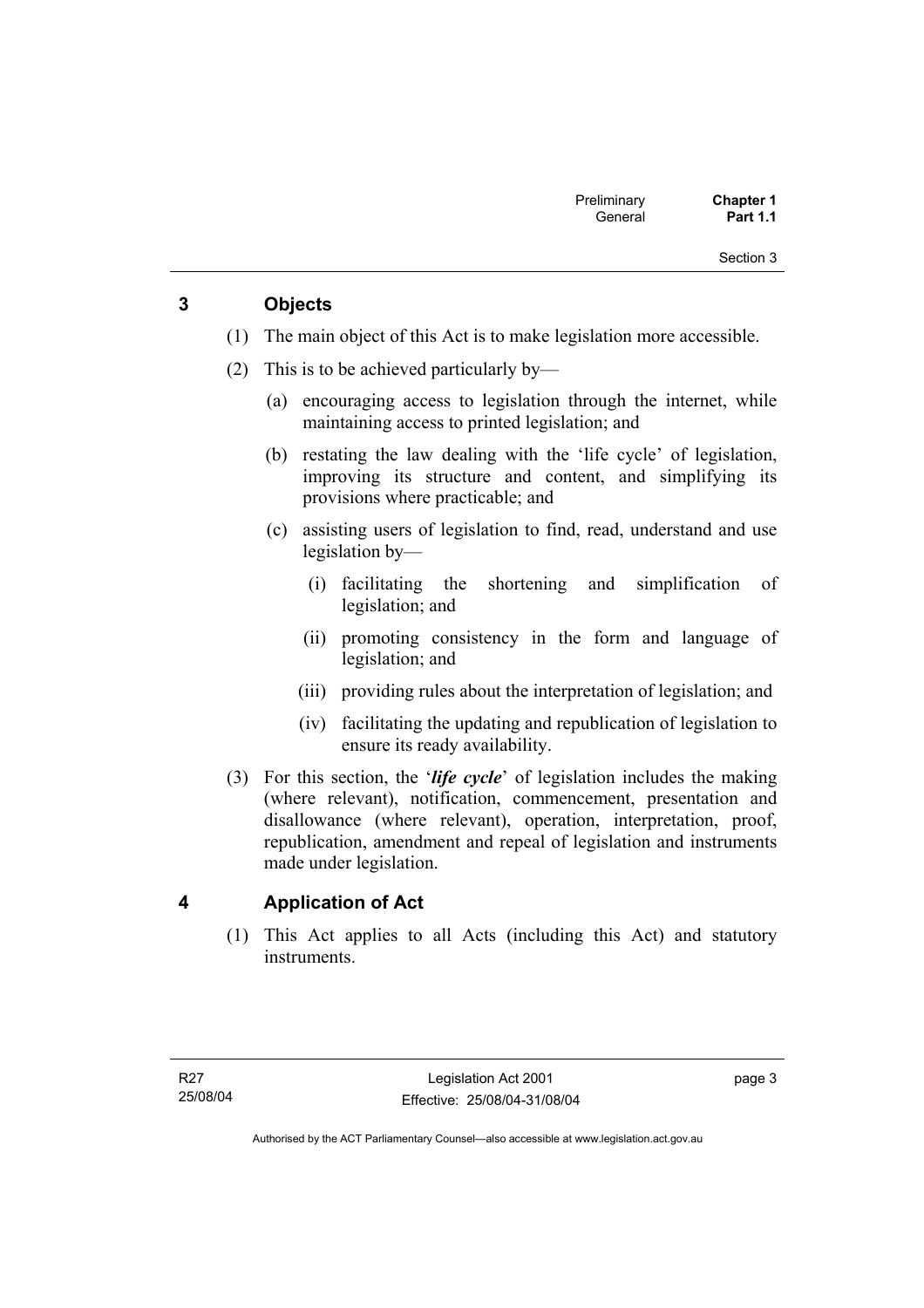| <b>Chapter 1</b> | Preliminary |
|------------------|-------------|
| <b>Part 1.1</b>  | General     |

#### Section 5

 (2) In particular, Acts and statutory instruments are taken to be made on the basis that they will operate in conjunction with this Act.

#### **Examples**

- 1 An Act imposes an obligation and provides that people who 'fail' to carry out the obligation are liable to the penalty. The Act does not, however, define 'fail' or indicate that the word is used in a special way. In accordance with this Act, dictionary, part 1 (see s 144), the word 'fail' includes 'refuse'. In other words, a person who refuses to carry out the obligation will be subject to the penalty in the same way as someone who only neglects the obligation. In this case, the presence in an Act of a word that is defined in the *Legislation Act 2001* attracts the operation of the definition in the dictionary.
- 2 The *XYZ Act 2001* contains the following provision:

The Minister may, in writing, determine fees for this Act.

Because the XYZ Act authorises a fee to be determined 'for this Act', this Act, section 56 applies and therefore the provisions of part 6.3 (Making of certain statutory instruments about fees) apply to the determination of fees under the provision. In this case, the operation of provisions of the *Legislation Act 2001* is attracted because the *XYZ Act 2001* contains a provision that triggers the application of the part.

- *Note* An example is part of the Act, is not exhaustive and may extend, but does not limit, the meaning of the provision in which it appears (see s 126 and s 132).
- (3) This section is a determinative provision.
	- *Note* See s 5 for the meaning of determinative provisions, and s 6 for their displacement.

- **5 Determinative and non-determinative provisions** 
	- (1) This Act consists of determinative and non-determinative provisions.
	- (2) A *determinative provision* is a provision of this Act that is declared to be a determinative provision.

#### **Example**

Section 4 (3) provides that section 4 is a determinative provision.

page 4 Legislation Act 2001 Effective: 25/08/04-31/08/04

R27 25/08/04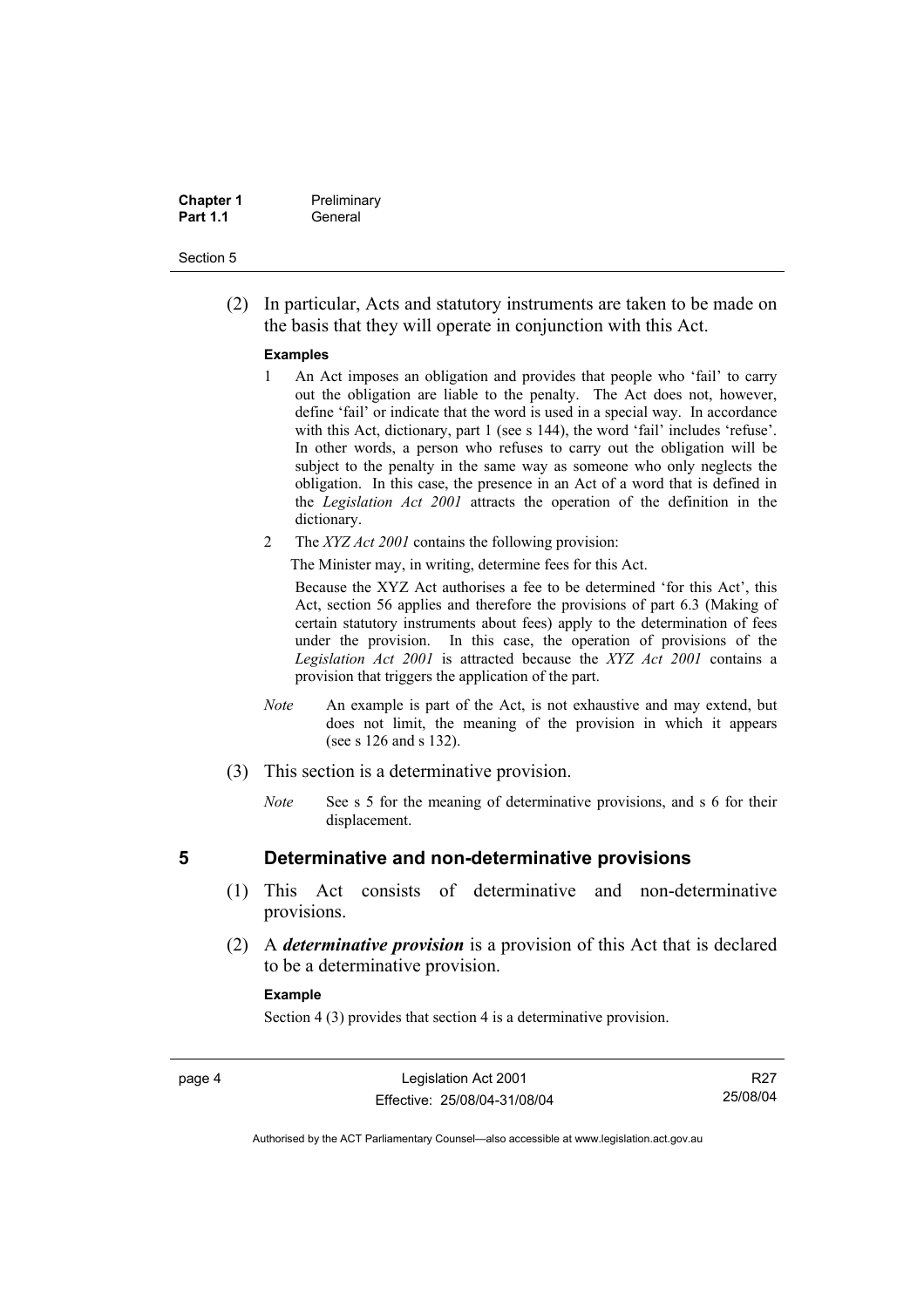# (3) A *non-determinative provision* is any other provision of this Act.

## **Example**

Section 3 does not contain a provision corresponding to section 4 (3). Therefore, section 3 is not a determinative provision.

## **6 Legislation Act provisions must be applied**

- (1) A provision of this Act must be applied to an Act or statutory instrument, in accordance with the terms of the provision, except so far as it is displaced.
- (2) A determinative provision may be displaced expressly or by a manifest contrary intention.
- (3) A non-determinative provision may be displaced expressly or by a contrary intention.

- (4) The declaration of a provision as 'determinative' indicates that it is the intention of the Legislative Assembly that, if the provision is to be displaced at all in a particular case, a more deliberate displacement is required than if the provision were a nondeterminative provision.
- (5) This section applies despite any presumption or rule of interpretation.
- (6) A provision of this Act must not be taken to be displaced by a provision of an Act or statutory instrument so far as the provisions can operate concurrently.
- (7) In particular and without limiting subsection (5), a provision of this Act is not displaced by a provision of an Act or statutory instrument because the provisions deal with the same or a similar subject matter

*Note* For the distinction between a 'manifest contrary intention' (see s (2)) and 'contrary intention' (see s (3)), see the examples in this section.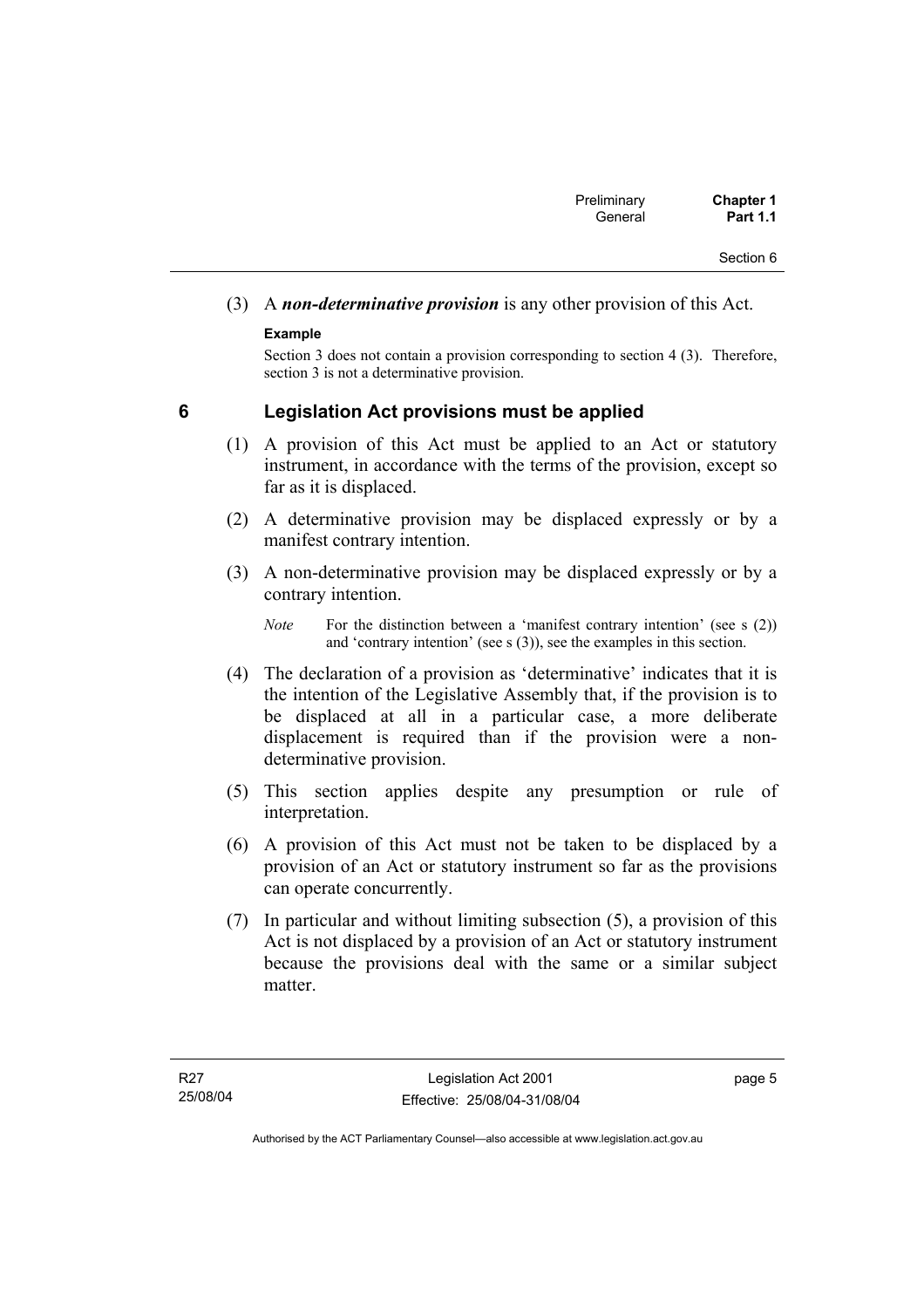| <b>Chapter 1</b> | Preliminary |
|------------------|-------------|
| <b>Part 1.1</b>  | General     |

#### Section 6

(8) This section is a determinative provision.

#### **Examples of different kinds of displacement**

- 1 *Determinative provision—express displacement*
	- The *Collections Regulation Act 1999* (hypothetical), section 83 contains the following provision:
	- (2) The *Legislation Act 2001*, section 47 (3) does not apply to regulations under this Act.

Section 83 (2) illustrates a provision expressly displacing the *Legislation Act 2001*, section 47 (3), a determinative provision.

2 *Determinative provision—manifest contrary intention*

The *Motor Repairers Act 2001* (hypothetical) does not contain a provision like the *Collections Regulation Act 1999*, section 83, but section 79 contains the following provision:

(3) The regulations may apply, adopt or incorporate an instrument or provision of an instrument as in force from time to time.

Section 79 (3) illustrates a provision displacing the *Legislation Act 2001*, section 47 (3), a determinative provision, by a manifest contrary intention because section 79 (3) clearly contradicts section 47 (3).

3 *Non-determinative provision—contrary intention*

The master of a vessel is charged with contravening the *Liquor Act 2001* (hypothetical), section 126 by selling liquor on or from 'licensed premises' otherwise than at a time authorised by the Act. It is claimed that the sale took place on the vessel. The Act defines 'licensed premises' to mean that part or those parts of a building or buildings and of the land adjoining it or them as defined by the licensing court. It is argued that the complaint is defective in that a vessel cannot be 'licensed premises'. However, section 126 is expressed to apply to 'a licensee, servant, agent or master who sells liquor on or from licensed premises'. In this case, the reference to 'master' indicates a contrary intention indicating that the section is intended to apply to liquor sold on or from vessels.

#### **Example of concurrent operation (no displacement)**

The *Small Clubs Act 2002* (hypothetical) contains the following provision about how notice of the club's annual general meeting may be served on members of a registered small club:

page 6 Legislation Act 2001 Effective: 25/08/04-31/08/04

R27 25/08/04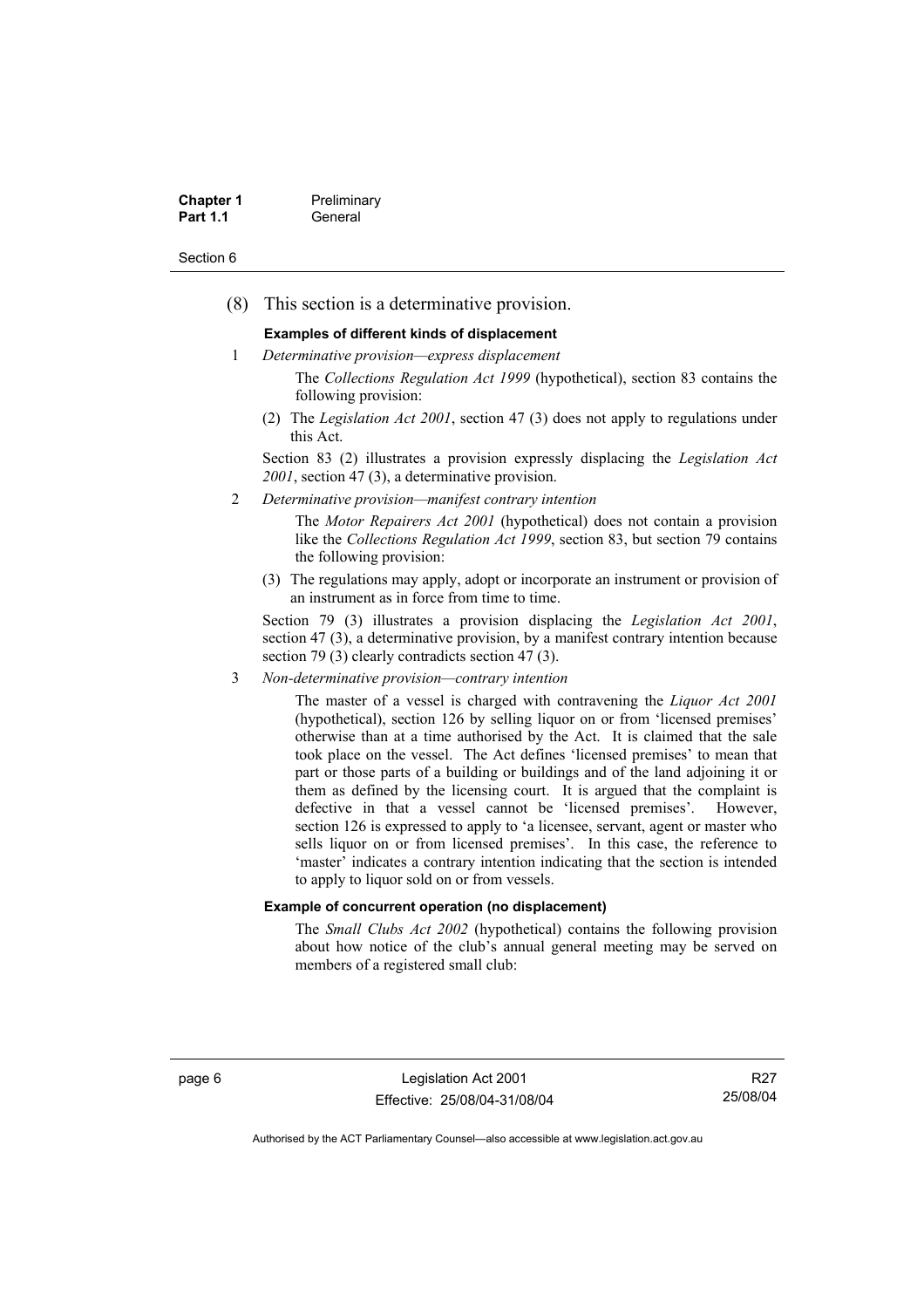| Preliminary | <b>Chapter 1</b> |
|-------------|------------------|
| General     | <b>Part 1.1</b>  |

Section 6

#### **60 Serving notice of annual general meeting**

The executive committee of a registered small club may serve notice of the annual general meeting of the club on members by pinning the notice to a noticeboard in the club house.

The *Legislation Act 2001*, section 247, a non-determinative provision, allows a document to be served on an individual under an Act in a number of ways (by giving the document to the individual, by sending it by prepaid post etc), but does not mention pinning the document to a noticeboard as a method of giving the notice.

Section 247 is not displaced by the *Small Clubs Act 2002*, section 60, because—

- section 60 does not expressly displace section 247 nor does it indicate a contrary intention (see s 6 (1) and (3)) and, in particular, section 60 does not indicate an intention that the method of service it authorises is to be the only method of serving notice of annual general meetings on members of small clubs; and
- the application of section 247 is not displaced by any presumption or rule of interpretation (see s  $6(5)$ ); and
- sections 60 and 247 can operate concurrently (see s  $6(6)$ ) by allowing complementary methods of service; and
- the fact that sections 60 and 247 deal with the same (or a similar) subject matter does not of itself displace section 247 (see s 6 (7) and also s 6 (5)).

It follows, therefore, that the executive committee is free to serve notice of the annual general meeting under section 60 or section 247.

*Note* An example is part of the Act, is not exhaustive and may extend, but does not limit, the meaning of the provision in which it appears (see s 126 and s 132).

page 7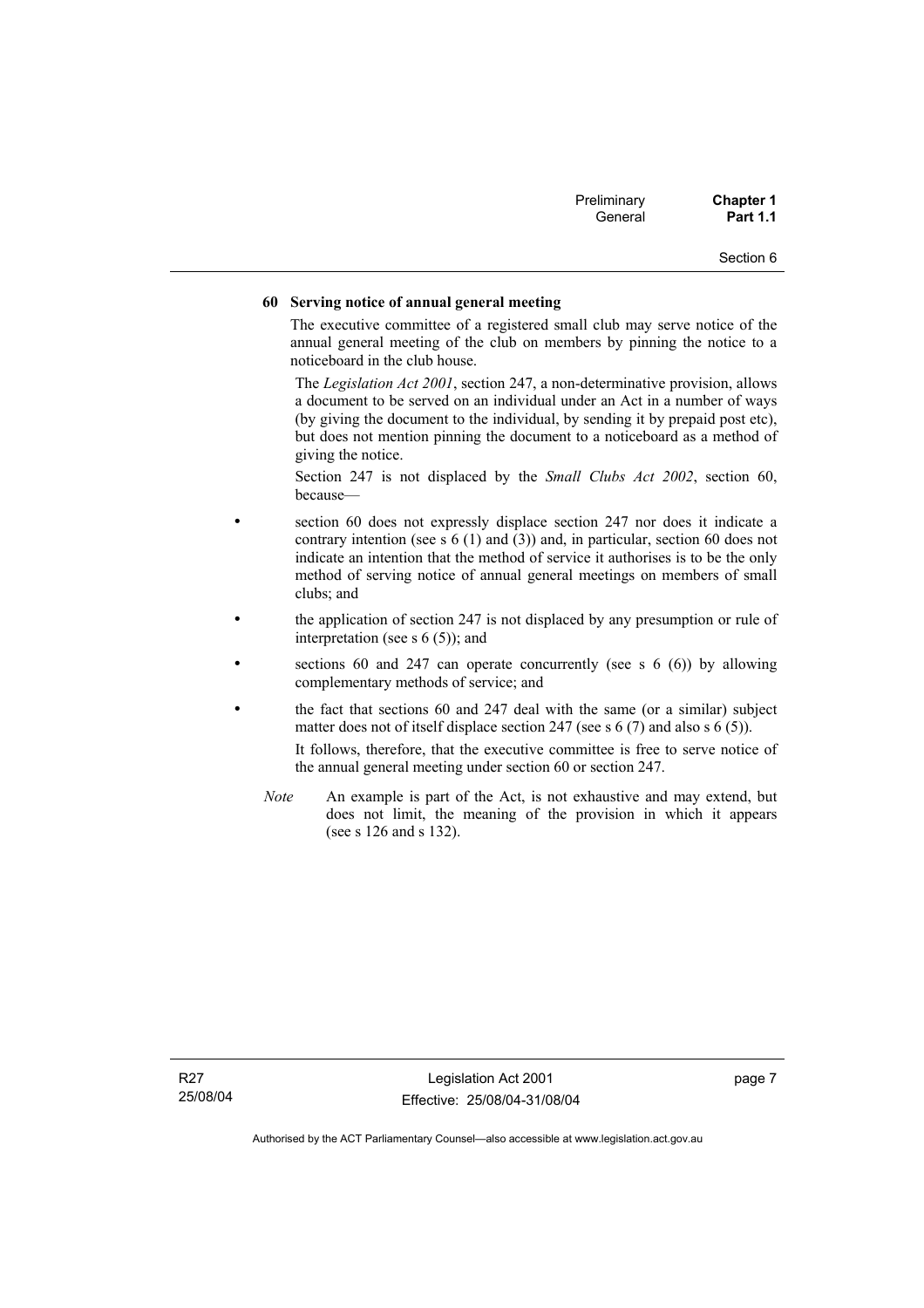**Chapter 1** Preliminary<br>**Part 1.2** Basic conce **Basic concepts** 

Section 7

# **Part 1.2 Basic concepts**

### **7 Meaning of** *Act* **generally** (IA dict, def of *Act*, par (a))

- (1) An *Act* is an Act of the Legislative Assembly.
- (2) An *Act of the Legislative Assembly* is a law (however described or named) made by the Legislative Assembly under the Self-Government Act.
- (3) A reference to an *Act* includes a reference to a provision of an Act.
	- *Note 1* Section 17 deals with former Commonwealth enactments, and former NSW and UK Acts, that have become ACT Acts.
	- *Note 2* Section 98 deals with reference to laws in general terms.

**8 Meaning of** *subordinate law* (IA dict, def of *subordinate law* and SLA s 6 (19), def of *subordinate law*, par (a))

- (1) A *subordinate law* is a regulation, rule or by-law (whether or not legislative in nature) made under—
	- (a) an Act; or
	- (b) another subordinate law; or
	- (c) power given by an Act or subordinate law and also power given otherwise by law.
- (2) A reference to a *subordinate law* includes a reference to a provision of a subordinate law.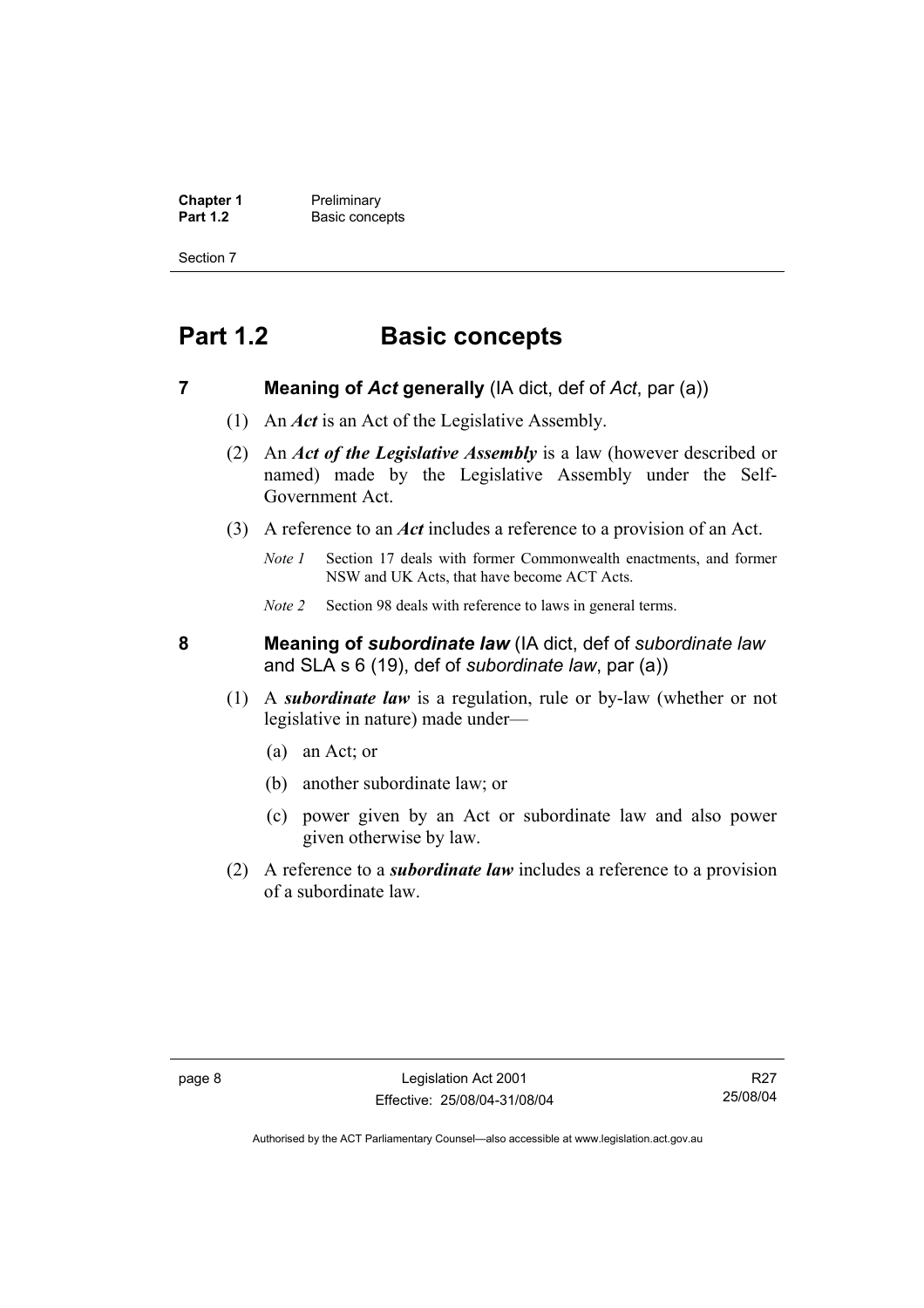## **9 Meaning of** *disallowable instrument* (SLA s 10 (1) and 6 (19), def of *subordinate law*)

- (1) A *disallowable instrument* is—
	- (a) a statutory instrument (whether or not legislative in nature) that is declared to be a disallowable instrument by an Act, subordinate law or another disallowable instrument; or
	- (b) a determination of fees or charges by a Minister under an Act or subordinate law.
	- *Note Statutory instrument* is defined in s 13.
- (2) A reference to a *disallowable instrument* includes a reference to a provision of a disallowable instrument.

## **10 Meaning of** *notifiable instrument*

- (1) A *notifiable instrument* is a statutory instrument (whether or not legislative in nature) that is declared to be a notifiable instrument by an Act, subordinate law, disallowable instrument or another notifiable instrument.
	- *Note* Section 309 (Status of certain instruments as notifiable instruments) declares certain statutory instruments that are required or permitted to be published or notified in the Gazette to be notifiable instruments.
- (2) A reference to a *notifiable instrument* includes a reference to a provision of a notifiable instrument.

## **11 Meaning of** *commencement notice*

- (1) A *commencement notice* is a statutory instrument that fixes or otherwise determines the commencement of an Act, subordinate law, disallowable instrument or notifiable instrument.
- (2) A reference to a *commencement notice* includes a reference to a provision of a commencement notice.

page 9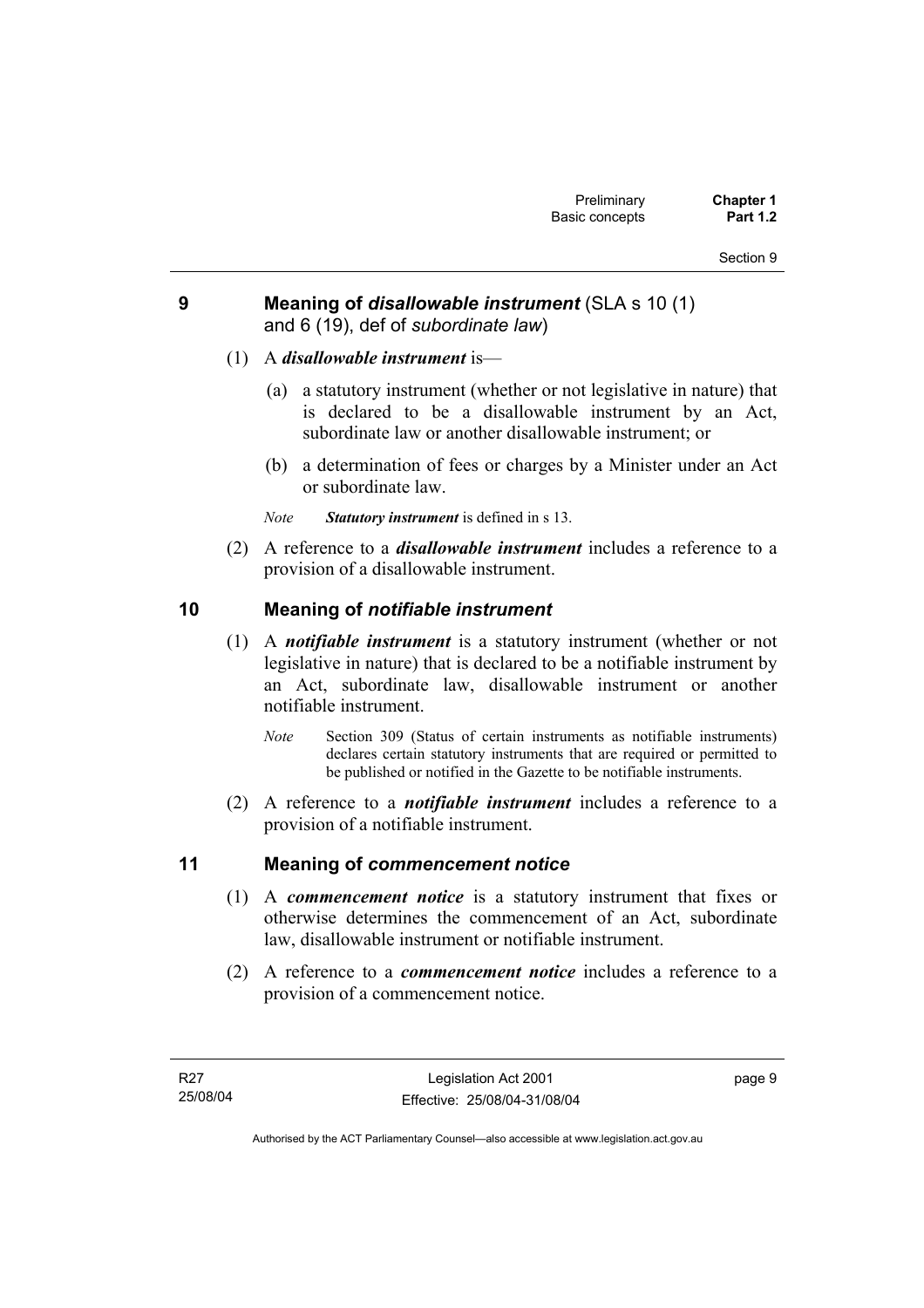**Chapter 1** Preliminary<br>**Part 1.2** Basic conce **Basic concepts** 

Section 12

## **12 Meaning of** *registrable instrument*

- (1) A *registrable instrument* is—
	- (a) a subordinate law; or
	- (b) a disallowable instrument; or
	- (c) a notifiable instrument; or
	- (d) a commencement notice.
- (2) A reference to a *registrable instrument* includes a reference to a provision of a registrable instrument.

## **13 Meaning of** *statutory instrument* (IA dict, def of *statutory instrument*)

- (1) A *statutory instrument* is an instrument (whether or not legislative in nature) made under—
	- (a) an Act; or
	- (b) another statutory instrument; or
	- (c) power given by an Act or statutory instrument and also power given otherwise by law.
- (2) A *statutory instrument* includes a subordinate law, disallowable instrument, notifiable instrument and commencement notice.
- (3) A reference to a *statutory instrument* includes a reference to a provision of a statutory instrument.

### **14 Meaning of** *instrument* (IA dict, def of *instrument*)

(1) An *instrument* is any writing or other document.

*Note Writing* is defined in the dictionary, pt 1.

 (2) A reference to an *instrument* includes a reference to a provision of an instrument.

R27 25/08/04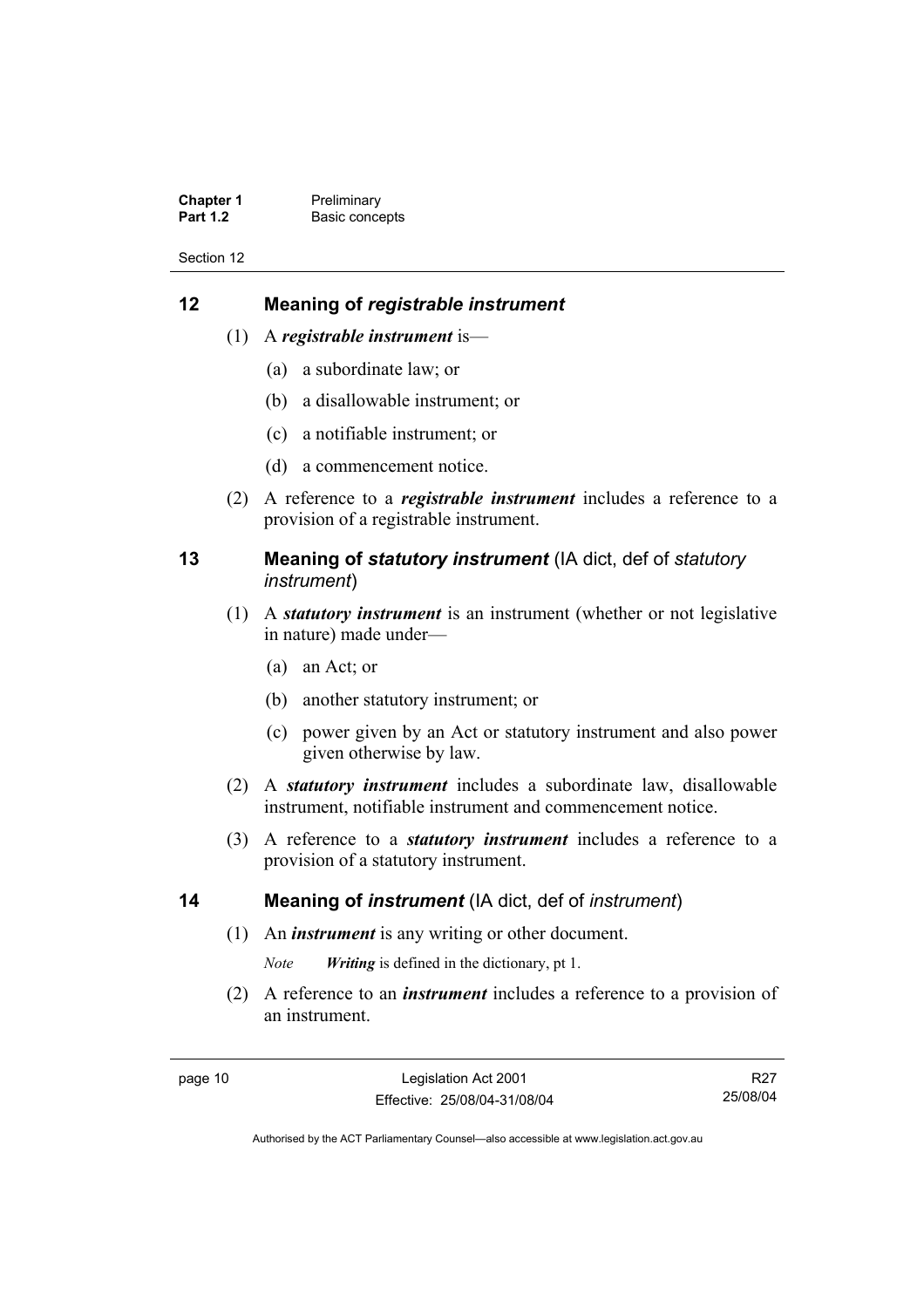Section 15

## **15 Meaning of** *authorised republication*

- (1) An *authorised republication* is a republication of a law authorised by the parliamentary counsel under this Act.
- (2) A reference to an *authorised republication* includes a reference to a provision of an authorised republication.
- (3) In this section:

*law*—see section 107 (Meaning of *law* in ch 11).

### **16 Meaning of** *provision* (IA dict, def of *provision*)

A *provision* of an Act or instrument is any words or anything else that forms part of the Act or instrument.

**Examples of provisions consisting of groups of words**  sections, subsections, paragraphs, subparagraphs, sub-subparagraphs, examples **Examples of provisions consisting of groups of other provisions** 

chapters, parts, divisions, subdivisions, schedules

*Note* See s 126 and s 127 for material that is, or is not, part of an Act or statutory instrument.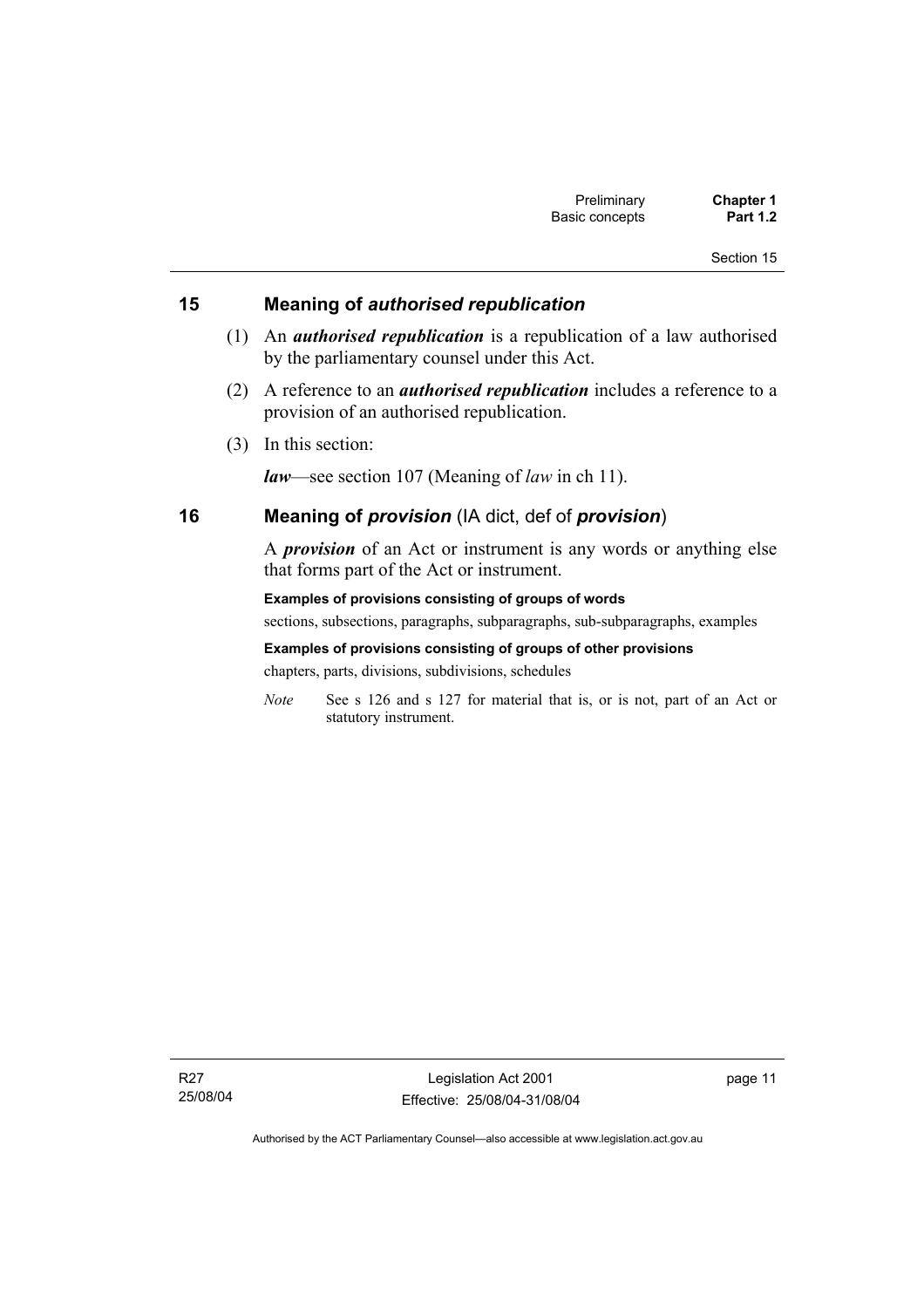**Chapter 1** Preliminary<br>**Part 1.3** Sources of **Part 1.3** Sources of law in the ACT

Section 16

# **Part 1.3 Sources of law in the ACT**

#### **Notes on sources of law**

- *Note 1* The laws in force in the ACT consist of the written law and various unwritten laws known as the principles and rules of common law and equity.
- *Note 2* The written law of the Territory consists primarily of laws, known as Acts, made by the Legislative Assembly. It also includes regulations, rules of court and other legislative instruments made under specific powers given by Acts. (Written laws made under an Act are commonly called 'subordinate' or 'delegated' legislation.)
- *Note 3* Before self-government, ordinances made by the Governor-General under the *Seat of Government* (*Administration*) *Act 1910* (Cwlth) were the main form of legislation made for the ACT. Most of the ordinances in force at self-government have been converted into Acts (see the Self-Government Act, s 34). However, the Governor-General has power to make ordinances for the ACT on a limited number of topics (see the *Seat of Government (Administration) Act 1910* (Cwlth), s 12).
- *Note 4* The written laws in force in the ACT also include the Commonwealth Constitution, Commonwealth Acts, and regulations and other legislative instruments made under Commonwealth Acts. As a general rule, Commonwealth Acts and legislative instruments apply in the ACT in the same way as they apply in other parts of Australia. Commonwealth Acts and instruments prevail over the Acts made by the Legislative Assembly to the extent to which they are inconsistent (see the Self-Government Act, s 28).
- *Note 5* Certain Acts of New South Wales and the United Kingdom also formed part of the written laws in force in the ACT. Because of the *Interpretation Act 1967*, s 65, these are now taken to be laws made by the Legislative Assembly as if they had been enacted by the Assembly. These Acts are listed in sch 1.

page 12 Legislation Act 2001 Effective: 25/08/04-31/08/04

R27 25/08/04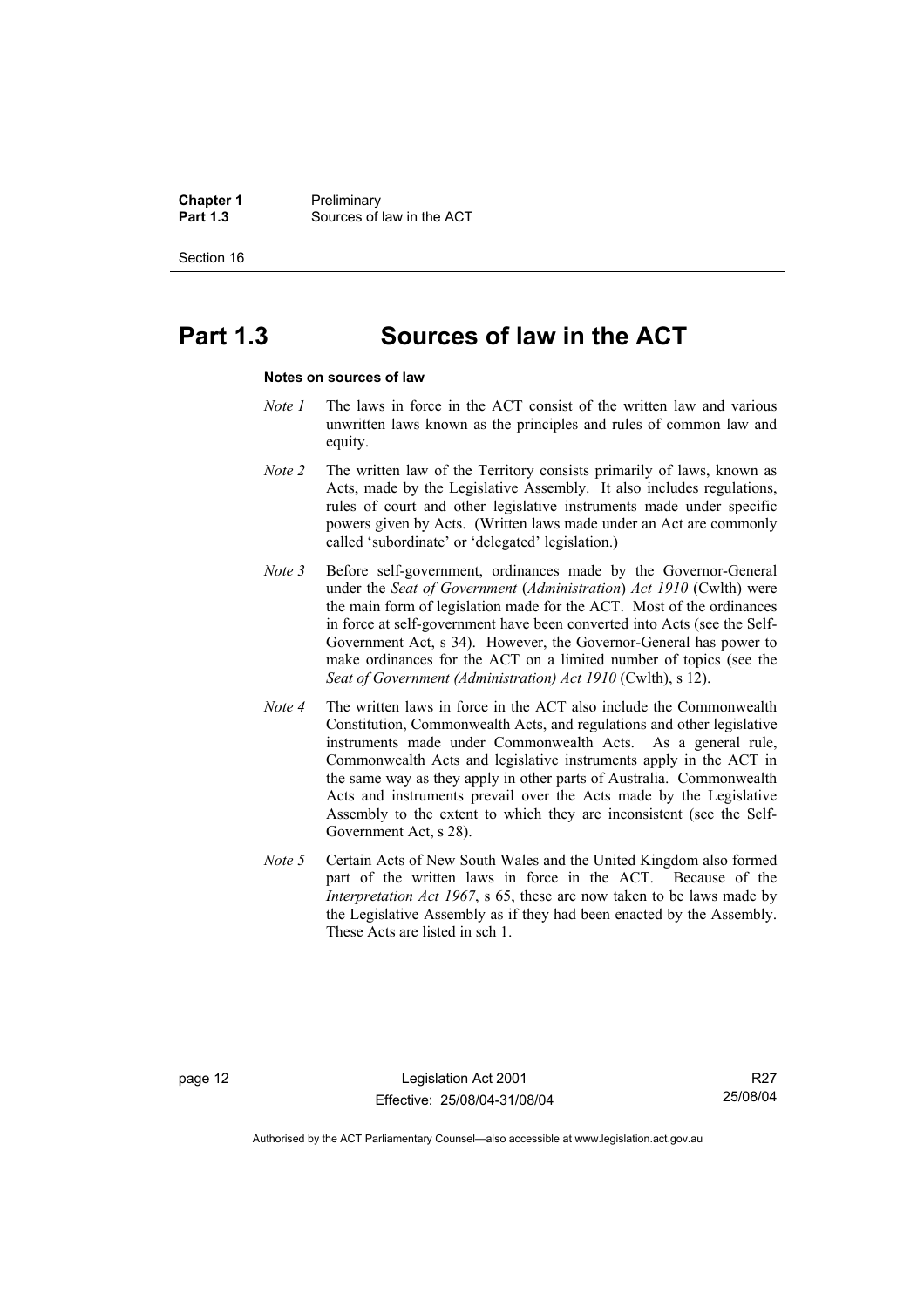- **17 References to Acts include references to former Cwlth enactments etc** (IA s 7A, dict, def of *Act*, par (b) and def of *enactment*)
	- (1) A reference to an *Act* includes a reference to a former Commonwealth enactment.
	- (2) Without limiting subsection (1), a reference to an *Act* includes a reference to a former NSW Act or former UK Act mentioned in schedule 1.
	- (3) In this section:

*former Commonwealth enactment* means a Commonwealth Act or ordinance, a New South Wales Act or Imperial Act that is—

- (a) an enactment within the meaning of the Self-Government Act because of that Act, section 34; or
- (b) an enactment because of the *A.C.T*. *Self-Government (Consequential Provisions) Act 1988* (Cwlth), section 10 (3) or 12 (2) or (3).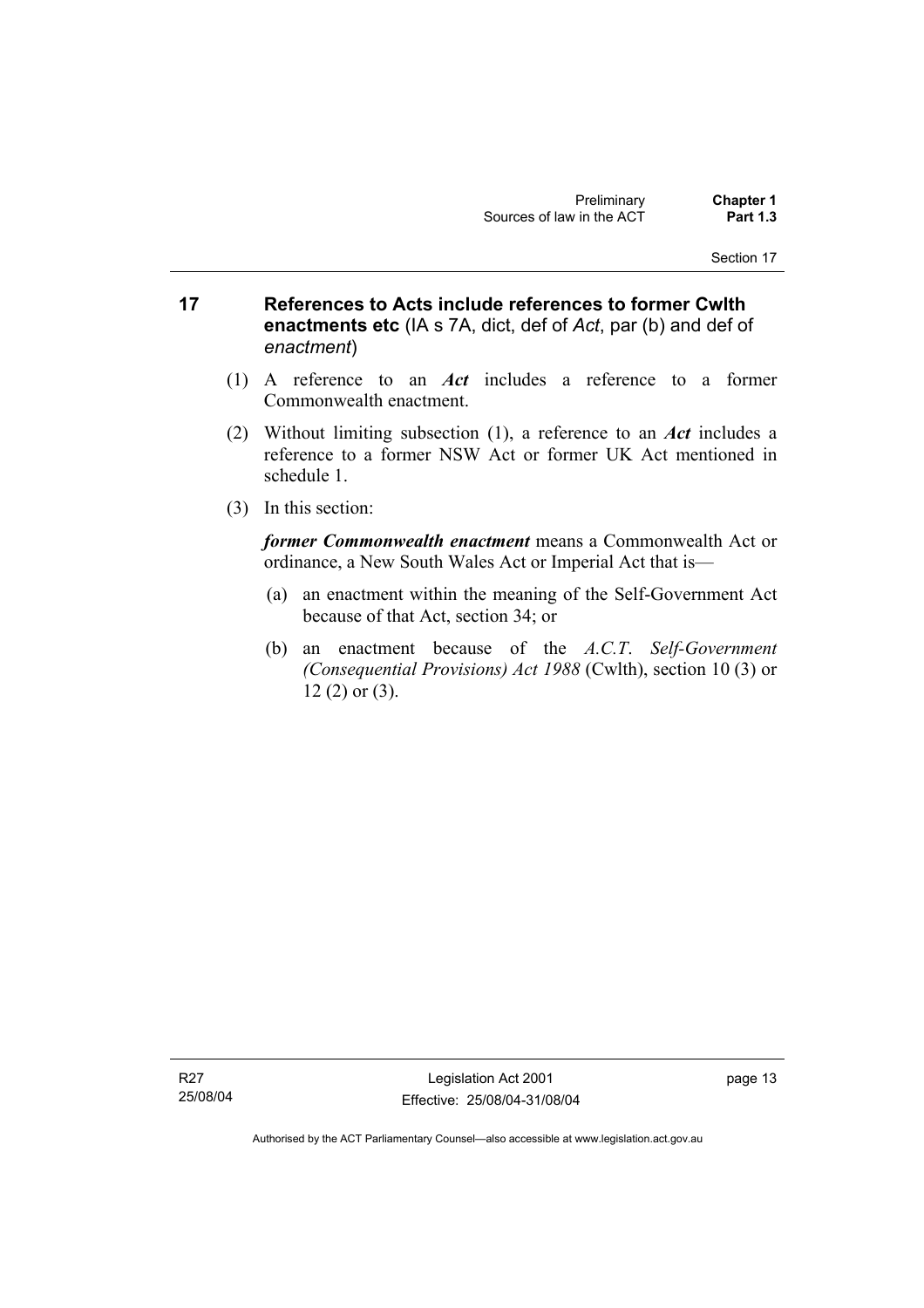#### **Chapter 2** ACT legislation register and web site

Section 18

# **Chapter 2 ACT legislation register and web site**

## **18 ACT legislation register**

- (1) The parliamentary counsel must establish and maintain a register of Acts and statutory instruments (the *ACT legislation register*).
- (2) The register must be kept electronically.

#### **Example of how register may be kept**

The register may be kept in the form of, or as part of, 1 or more computer databases, and may include data compiled electronically from the databases.

*Note* An example is part of the Act, is not exhaustive and may extend, but does not limit, the meaning of the provision in which it appears (see s 126 and s 132).

### **19 Contents of register**

- (1) The ACT legislation register must contain the following:
	- (a) authorised republications of laws currently in force;
	- (b) Acts as made;
	- (c) subordinate laws as made;
	- (d) disallowable instruments as made;
	- (e) notifiable instruments as made;
	- (f) commencement notices as made;
	- (g) resolutions passed, or taken to have been passed, by the Legislative Assembly to disallow a subordinate law or disallowable instrument;

R27 25/08/04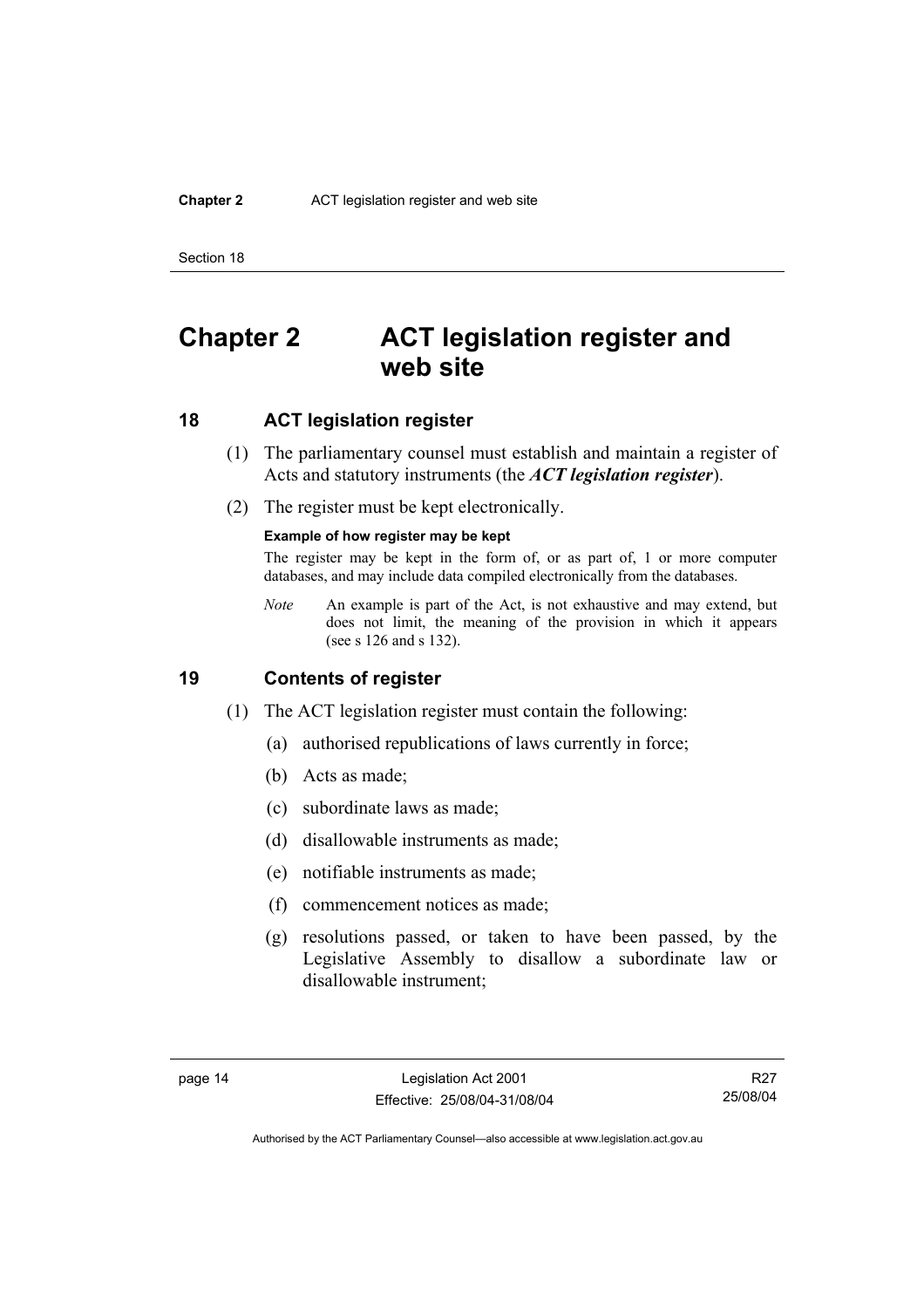- (h) resolutions passed, or taken to have been passed, by the Legislative Assembly to amend a subordinate law or disallowable instrument;
- (i) bills presented to the Legislative Assembly;
- (j) explanatory statements for bills, and amendments of bills, presented to the Legislative Assembly;
- (k) explanatory statements, and regulatory impact statements under chapter 5, for subordinate laws and disallowable instruments.
- (2) The ACT legislation register must also contain the following:
	- (a) notifications of the making of Acts;
	- (b) notifications of the making of subordinate laws;
	- (c) notifications of the making of disallowable instruments;
	- (d) notifications of the making of notifiable instruments;
	- (e) notifications of the making of commencement notices;
	- (f) notifications of the disallowance of subordinate laws or disallowable instruments under section 65 (Disallowance by resolution of Assembly);
	- (g) notifications of the amendment of subordinate laws or disallowable instruments under section 68 (Amendment by resolution of Assembly).
- (3) The parliamentary counsel may enter additional material in the register if the parliamentary counsel considers that it is likely to be useful to users of the register.
- (4) Without limiting subsection (3), the additional material may include the following:
	- (a) unauthorised republications of laws currently in force;

page 15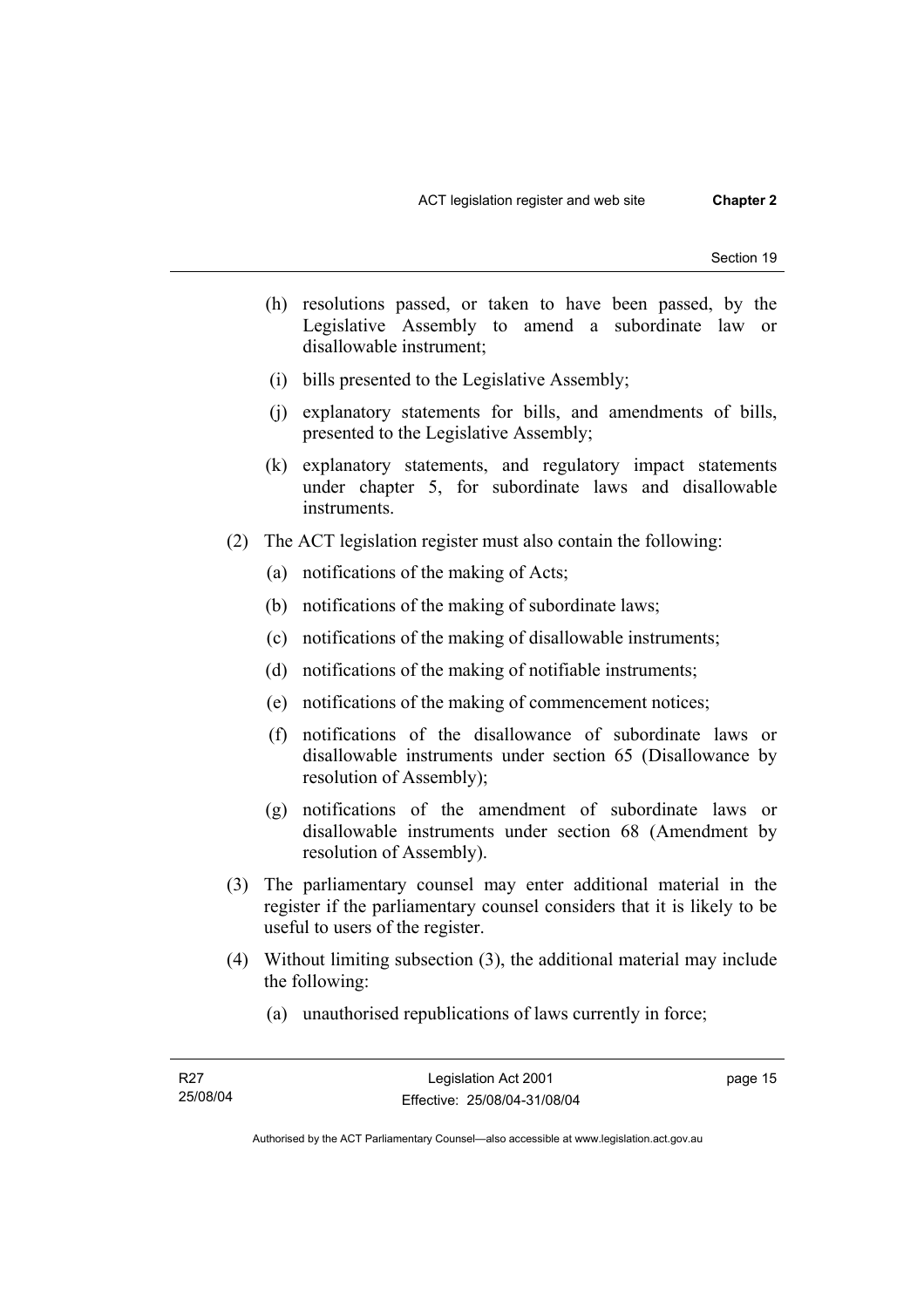#### **Chapter 2** ACT legislation register and web site

#### Section 19

- (b) past versions of unauthorised republications;
- (c) past versions of authorised republications;
- (d) statutory instruments that are not registrable instruments;
- (e) repealed Acts and statutory instruments;
- (f) Commonwealth laws that apply in or in relation to the ACT;
- (g) material relevant to interpreting the rights set out in the *Human Rights Act 2004*, including documents mentioned in that Act, dictionary, definition of *international law*.
- *Note* The following sections of the Act deal with the entry of material in the register:
	- s 28 (Notification of Acts)
	- s 61 (Notification of registrable instruments)
	- s 65A (Notification of disallowance by resolution of Assembly)
	- s 69 (Notification of amendments made by resolution of Assembly)
	- s 108 (Republication in register).
- (5) The parliamentary counsel may enter additional material in the register in any way the parliamentary counsel considers is likely to be helpful to users of the register.

#### **Examples**

- 1 A uniform legislative scheme is entered into under heads of agreement signed on behalf of the Commonwealth, States and Territories. The Legislative Assembly later passes an Act to implement the scheme on behalf of the ACT and the Act is notified and entered in the register. The agreement is also entered in the register as a notifiable instrument with a notifiable instrument number even though the instrument is not taken to be a notifiable instrument under section 10 (Meaning of *notifiable instrument*). The page of the register for the Act contains the heading 'Registrable instruments' and the agreement is listed underneath. The page of the register for the agreement gives particulars for the agreement and mentions that it is not a notifiable instrument but is included in the register for information.
- 2 An instrument under the Self-Government Act notifying the appointment of Ministers is entered in the register as a notifiable instrument even though the instrument is not taken to be a notifiable instrument under section 10

page 16 Legislation Act 2001 Effective: 25/08/04-31/08/04

R27 25/08/04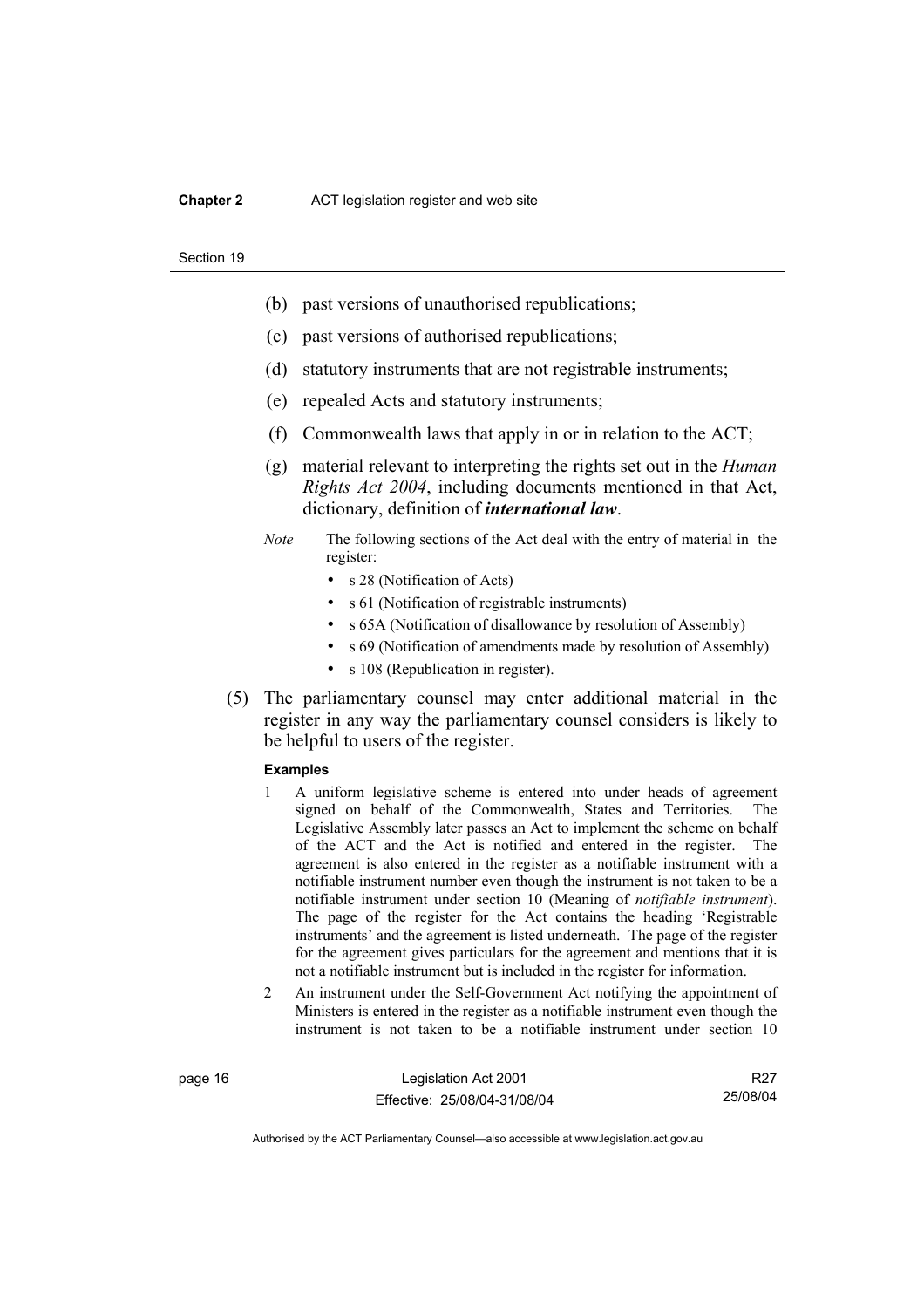(Meaning of *notifiable instrument*). The instrument is also numbered as a notifiable instrument. The page of the register for the notification mentions that it is made under the Self-Government Act and is not a notifiable instrument but is included in the register for information.

- 3 The Australian Road Rules that are applied in the ACT under the *Road Transport (Safety and Traffic Management) Regulations 2000* are entered in the register as a notifiable instrument even though the instrument is not taken to be a notifiable instrument under section 47 (Statutory instrument may make provision by applying law or instrument). The page of the register for the regulations also contains the heading 'Registrable instruments' and the rules are listed underneath. The page of the register for the rules mentions that the rules are applied under the *Road Transport (Safety and Traffic Management) Regulations 2000* and that they are to be read with, and as if they formed part of, those regulations. The note also explains that, because they were applied before the commencement of the *Legislation Act 2001*, they are not a registrable instrument under that Act.
- *Note* An example is part of the Act, is not exhaustive and may extend, but does not limit, the meaning of the provision in which it appears (see s 126 and s 132).
- (6) Without limiting subsection (3) or (5), the regulations may prescribe requirements to be satisfied for additional material to be entered in the register under this section, including, for example, requirements about—
	- (a) the form of the material; and
	- (b) the making of requests for its entry in the register.
- (7) The regulations may also make provision about the following in relation to instruments (other than registrable instruments) to be entered in the register under this section:
	- (a) the numbering of the instruments by the parliamentary counsel, whether in a series of numbers allocated under section 59 (Numbering) or otherwise;
	- (b) the identification of the instruments, including, for example, authorising the parliamentary counsel to—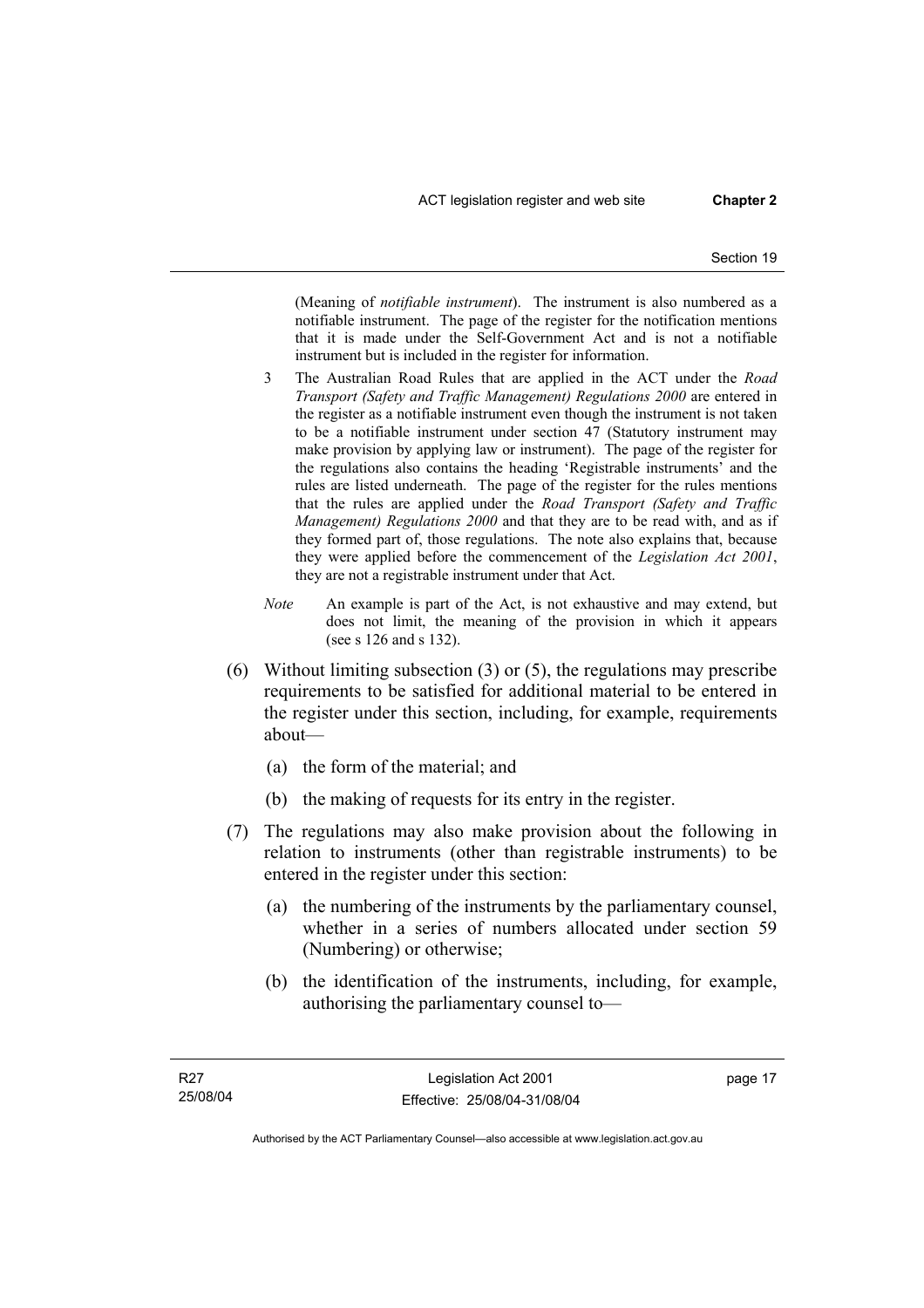#### **Chapter 2** ACT legislation register and web site

#### Section 19

- (i) add a name to an unnamed instrument; or
- (ii) amend an instrument's name; or
- (iii) add notes to an instrument to assist in its identification; or
- (iv) do anything else in relation to an instrument to assist users of the register to identify or refer to the instrument.
- (8) If the register contains an authorised republication of a law currently in force, and the law is amended, the parliamentary counsel must replace the republication with an authorised republication of the law as amended.
- (9) If the register contains an authorised republication of a law, and the law is repealed, expires or, for a subordinate law or disallowable instrument, is disallowed by the Legislative Assembly, the parliamentary counsel must ensure that the republication is no longer shown as a republication of law currently in force.
- (10) If the parliamentary counsel considers it likely to be useful to users of the register to enter information (in any form) in the register, the parliamentary counsel may enter the information at any time.

#### **Example**

guides and indexes to the register

- (11) If an Act passed by the Legislative Assembly, or a registrable instrument made, before the commencement of this Act need not be notified under this Act, the parliamentary counsel may enter the text of the Act or instrument in the register.
- (12) The parliamentary counsel may correct any mistake, error or omission in the register subject to the requirements (if any) of the regulations.
- (13) In this section:

*amended* includes modified.

*law*—see section 107 (Meaning of *law* in ch 11).

R27 25/08/04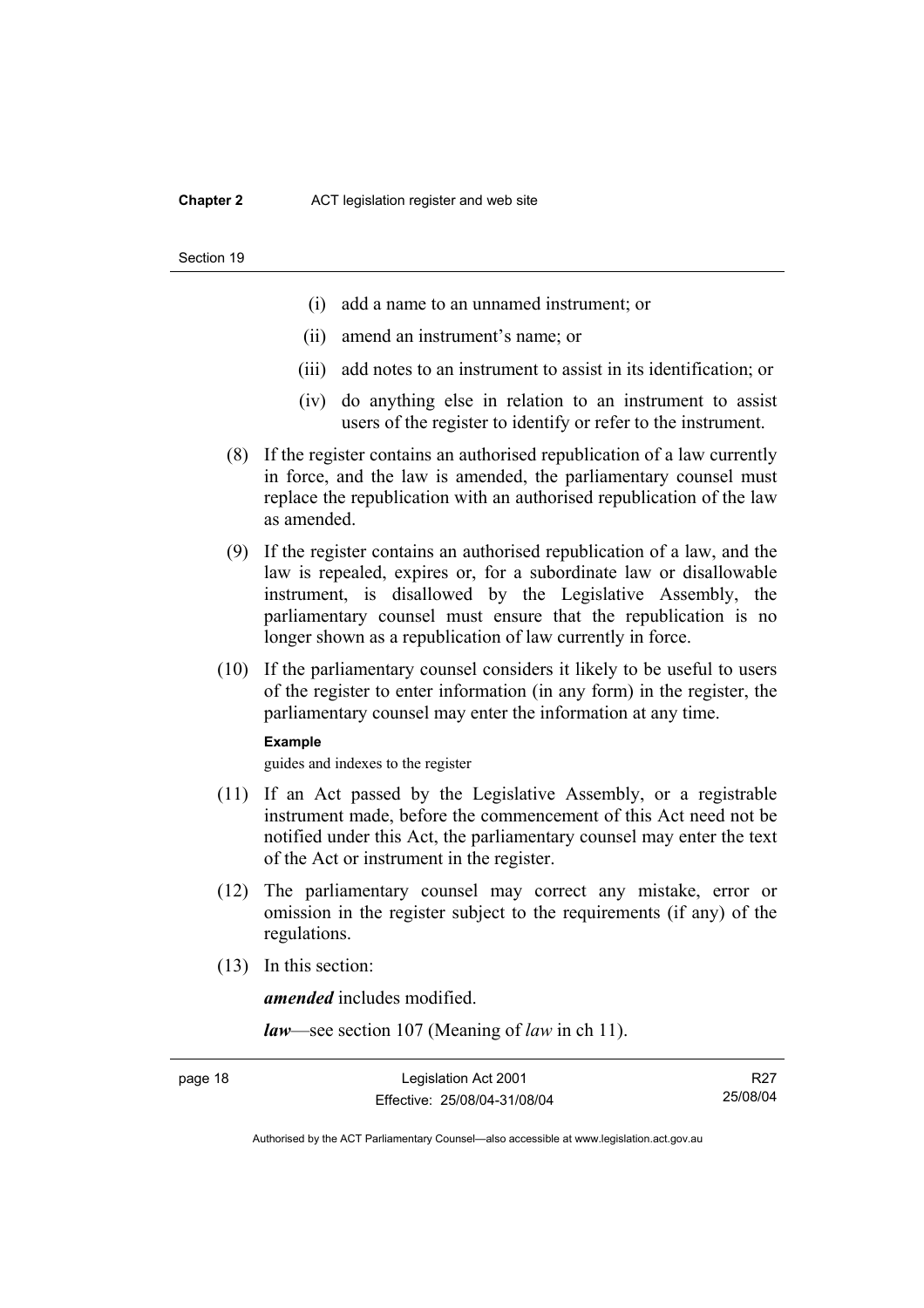*repealed* includes lapsed and expired.

## **20 Prompt registration**

The parliamentary counsel must ensure that anything the parliamentary counsel is required to do in relation to the register is done promptly.

## **21 Approved web site**

- (1) The parliamentary counsel must approve an internet site, and may approve additional internet sites, for this Act.
- (2) The parliamentary counsel may enter into agreements or arrangements to ensure that users can authenticate an approved web site or the material accessible on an approved web site.

## **22 Access to registered material at approved web site**

- (1) The parliamentary counsel must ensure, as far as practicable, that a copy of the material mentioned in section 19 (1) and (2) (Contents of register) is accessible at all times on an approved web site.
- (2) Access is to be provided without charge by the Territory.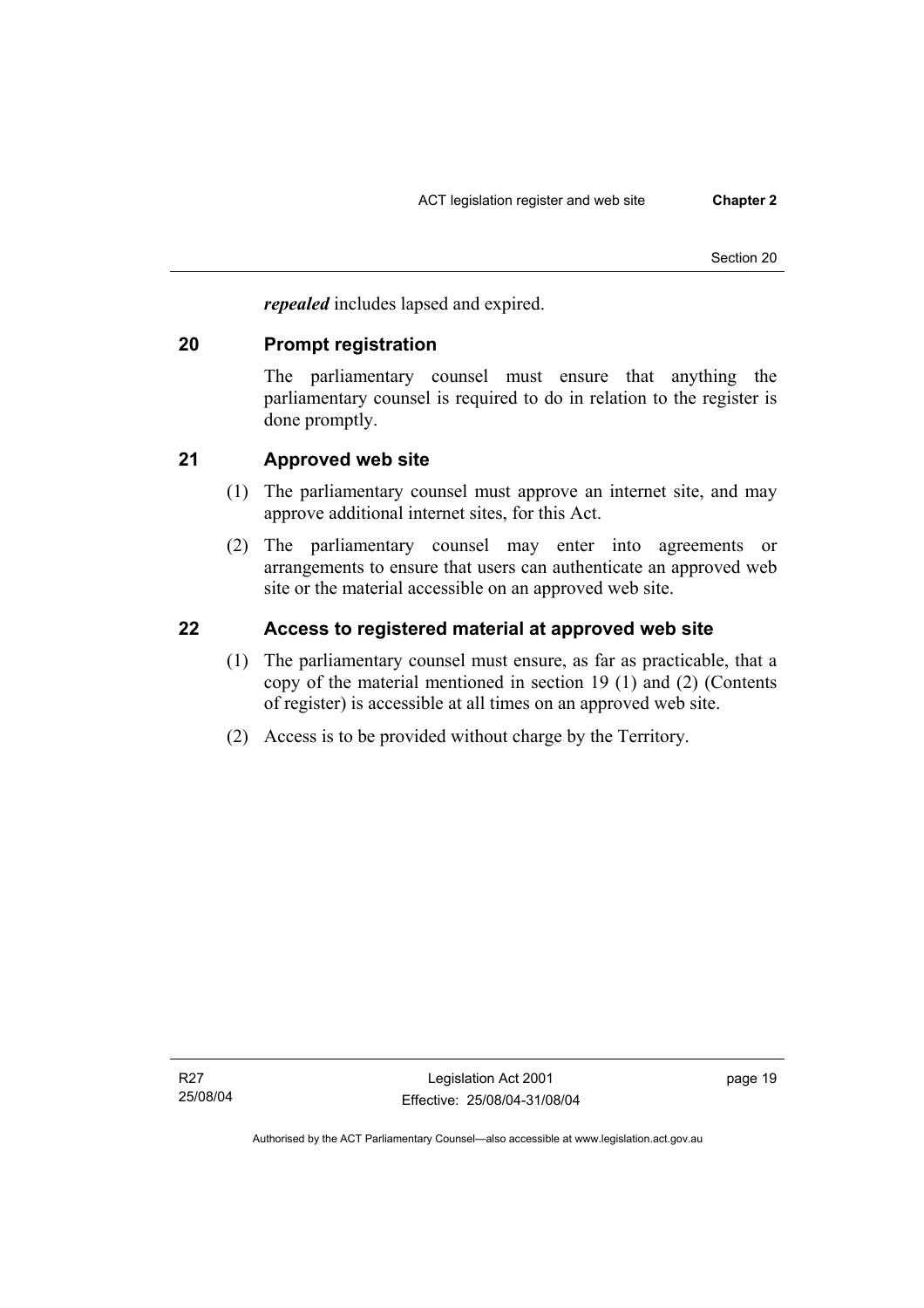#### **Chapter 3** Authorised versions and evidence of laws and legislative material

Section 22A

# **Chapter 3 Authorised versions and evidence of laws and legislative material**

### **22A Definitions for ch 3**

In this chapter:

*law* means an Act or statutory instrument, whether or not it has been amended, and includes, in relation to a republication—

- (a) a collection of 2 or more Acts or statutory instruments; or
- (b) all or part of an agreement or other instrument that has the force of law or is in, or attached to, an Act or statutory instrument.
- *Note* A reference to an Act or statutory instrument includes a reference to a provision of the Act or instrument (see s 7 and s 13).

*legislative material* means material (other than a law or provision of a law) relating to an Act or statutory instrument.

#### **Examples of** *legislative material*

- 1 Additional material entered in the register under section 19 (3) (Contents of register) that is not an Act or statutory instrument, for example—
- the Australian Road Rules: These rules apply throughout Australia and apply in the ACT under the *Road Transport (Safety and Traffic Management) Regulations 2000*. They have been entered in the register as a notifiable instrument even though they are not a statutory instrument and are not taken to be a notifiable instrument under section 47 (Statutory instruments may make provision by applying law or instrument);
- appointments of Ministers: Ministers are appointed by the Chief Minister under the Self-Government Act, section 41. An instrument notifying an appointment may be entered in the register even though the instrument is not a statutory instrument.

page 20 Legislation Act 2001 Effective: 25/08/04-31/08/04

R27 25/08/04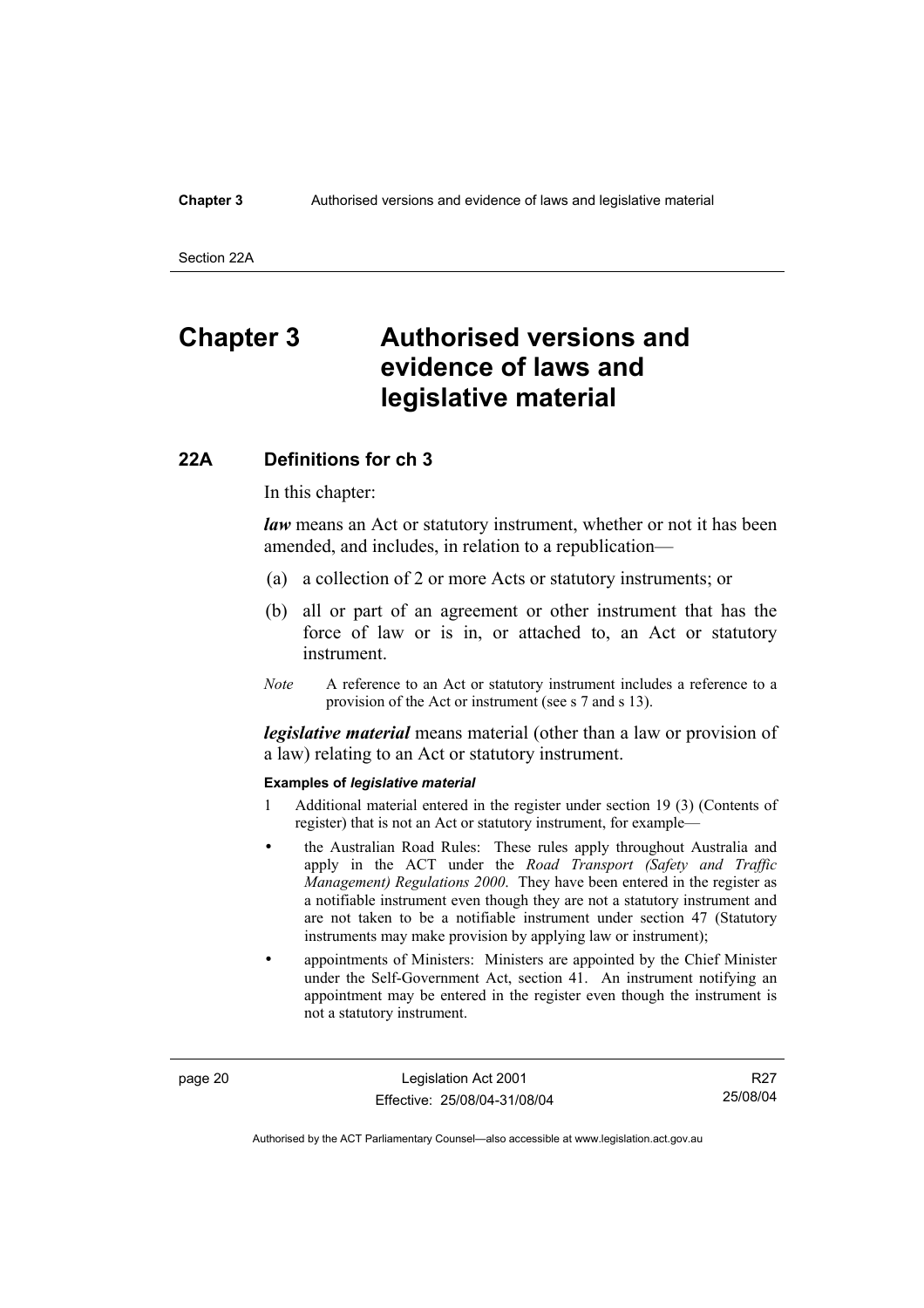- 2 Material that may be considered under chapter 14 in working out the meaning of an Act or statutory instrument, for example, an explanatory statement for the bill that became the relevant Act that was presented to the Legislative Assembly before the Act was passed.
- *Note* An example is part of the Act, is not exhaustive and may extend, but does not limit, the meaning of the provision in which it appears (see s 126 and s 132).

*republication* includes part of a republication.

### **23 Authorisation of versions by parliamentary counsel**  (LRA s 8)

The parliamentary counsel may authorise written or electronic versions of a law, republication or legislative material.

*Note Written* includes printed (see dict, pt 1, def *writing*).

### **24 Authorised electronic versions** (LRA s 20, s 22, s 23)

- (1) An electronic copy of a law, republication or legislative material is an authorised version if—
	- (a) it is accessed at, or downloaded from, an approved web site in a format authorised by the parliamentary counsel; or
	- (b) it is authorised by the parliamentary counsel and is in the format in which it is authorised by the parliamentary counsel.

#### **Example of authorised electronic format**

a locked pdf file

- *Note* An example is part of the Act, is not exhaustive and may extend, but does not limit, the meaning of the provision in which it appears (see s 126 and s 132).
- (2) It is presumed, unless the contrary is proved—
	- (a) that an internet site purporting to be an approved web site is an approved web site; and

page 21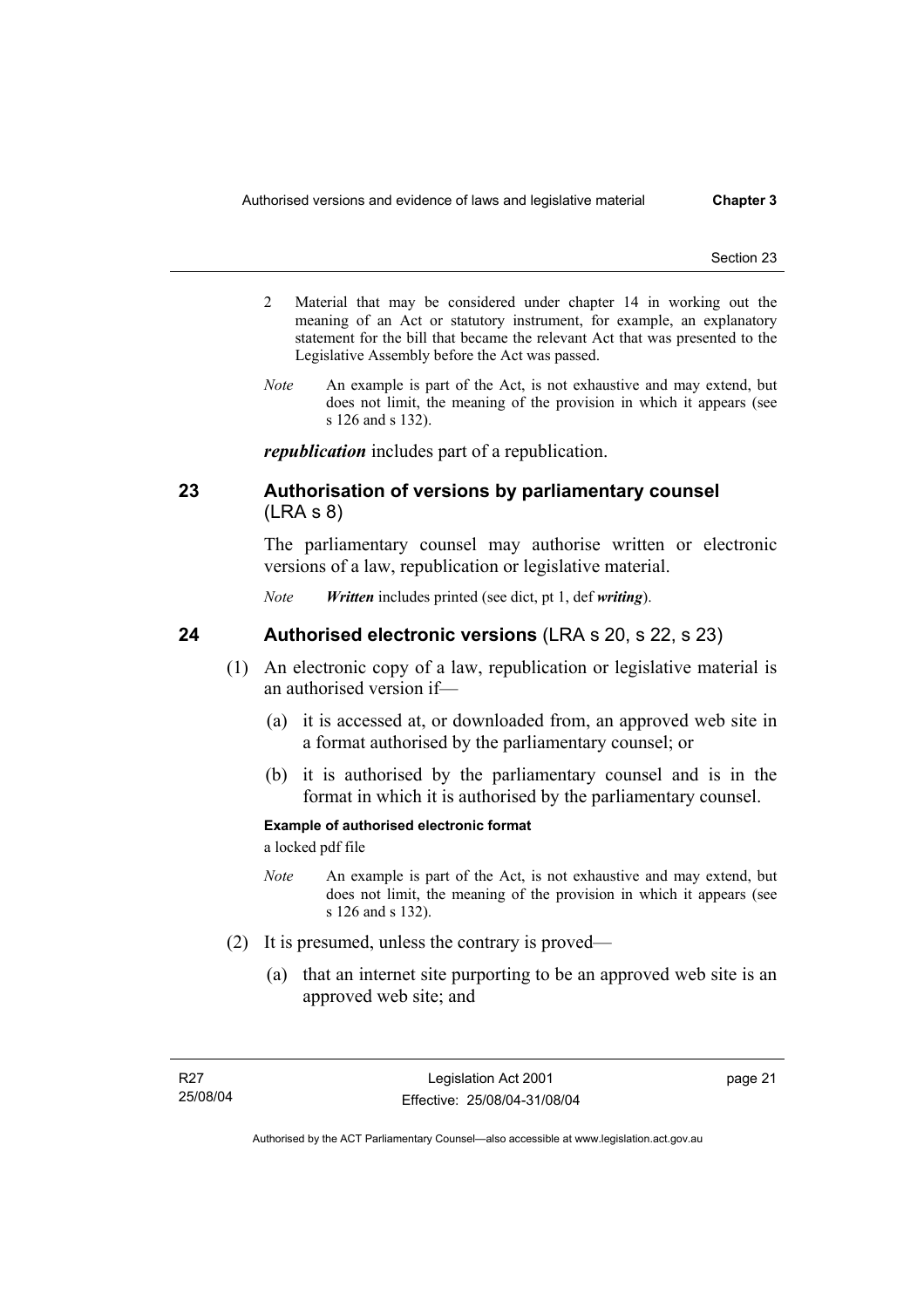### **Chapter 3** Authorised versions and evidence of laws and legislative material

#### Section 25

- (b) that an electronic copy of a law, republication or legislative material accessed at, or downloaded from, an approved web site and purporting to be authorised by the parliamentary counsel (however expressed) is an authorised version of the law, republication or legislative material; and
- (c) that any other electronic copy of a law, republication or legislative material purporting to be authorised by the parliamentary counsel (however expressed) is an authorised version of the law, republication or legislative material; and
- (d) that an authorised electronic version of an Act or statutory instrument correctly shows the Act or instrument; and
- (e) that an authorised electronic version of a republication of a law correctly shows the law as at the republication date; and
- (f) that an authorised electronic version of legislative material correctly shows the material.

#### **Examples of an electronic copy of a republication purporting to be authorised by the parliamentary counsel**

- 1 The republication has the words 'Authorised by the ACT Parliamentary Counsel' on the front cover and the words 'Authorised when accessed at www.legislation.act.gov.au or in authorised printed form' at the foot of each page of the republication.
- 2 The republication has the words 'Authorised by the ACT Parliamentary Counsel' on the front cover and the words 'Authorised by the ACT Parliamentary Counsel—also accessible at www.legislation.act.gov.au' at the foot of each page of the republication.
- *Note* A reference to an Act or statutory instrument includes a reference to a provision of the Act or instrument (see s 7 and s 13). A reference to a republication includes a reference to part of a republication (see s 22A).

### **25 Authorised written versions** (LRA ss 6-9, ss 20-23)

 (1) A written copy of a law, republication or legislative material is an authorised version if—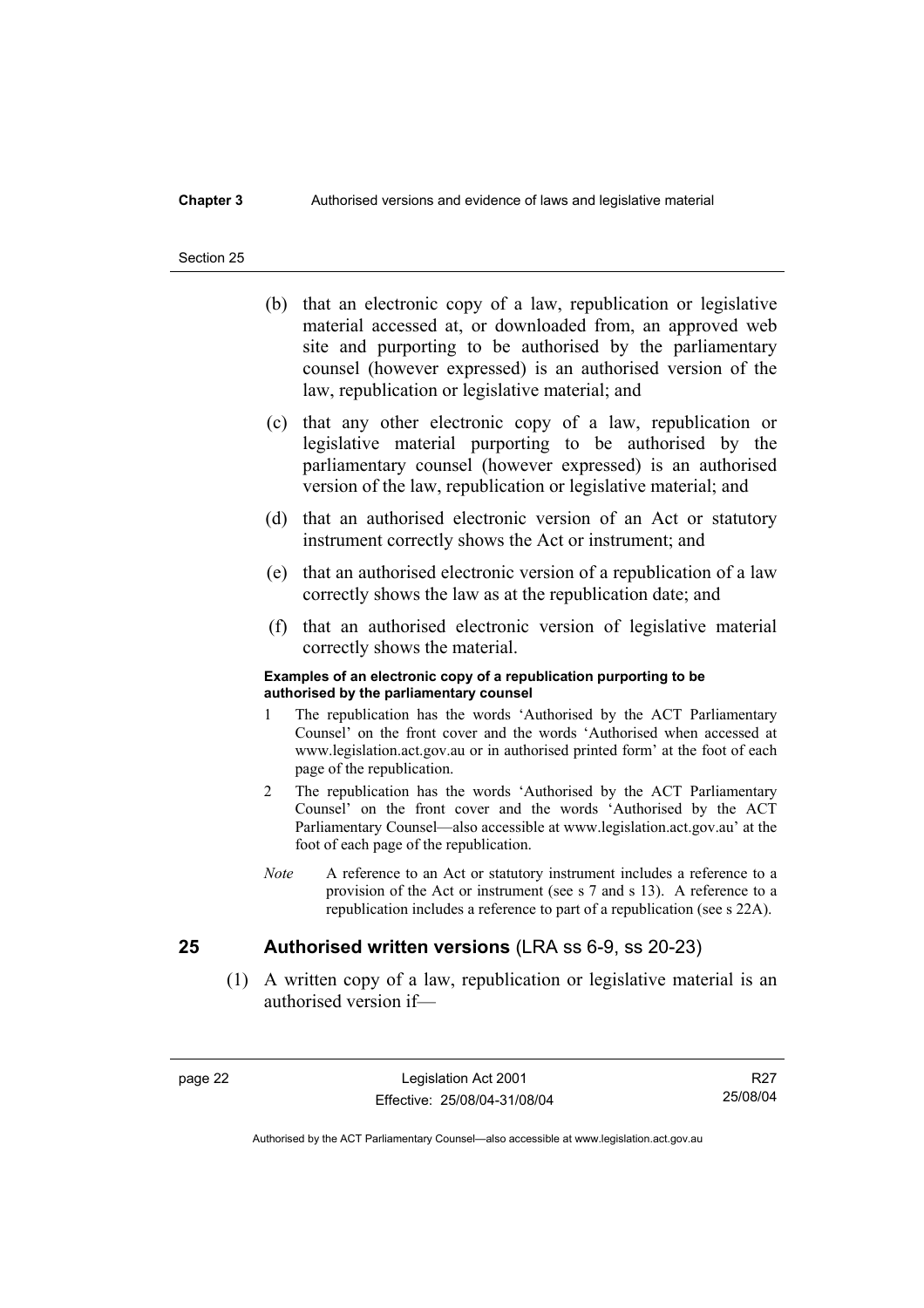- (a) it is a written copy produced directly from an authorised electronic version of the law, republication or legislative material; or
- (b) it is a written copy of another version of the law, republication or legislative material authorised by the parliamentary counsel.

#### **Example for par (a)**

An authorised electronic version of an Act is downloaded from an approved web site and printed. The printed copy is an authorised written version of the Act.

- *Note* An example is part of the Act, is not exhaustive and may extend, but does not limit, the meaning of the provision in which it appears (see s 126 and s 132).
- (2) It is presumed, unless the contrary is proved—
	- (a) that a written copy of a law, republication or legislative material purporting to be authorised by the parliamentary counsel (however expressed) is an authorised version of the law, republication or legislative material; and
	- (b) that an authorised written version of an Act or statutory instrument correctly shows the Act or instrument; and
	- (c) that an authorised written version of a republication of a law correctly shows the law as at the republication date; and
	- (d) that an authorised written version of legislative material correctly shows the material.

#### **Examples of a written copy of a republication purporting to be authorised by the parliamentary counsel**

- 1 The republication has the words 'Authorised by the ACT Parliamentary Counsel' on the front cover and the words 'Authorised by the parliamentary counsel and printed by authority of the ACT Government' at the foot of each page of the republication.
- 2 The republication has the words 'Authorised by the ACT Parliamentary Counsel and printed by authority of the ACT Government' on the front cover and the words 'Authorised by the ACT Parliamentary Counsel—also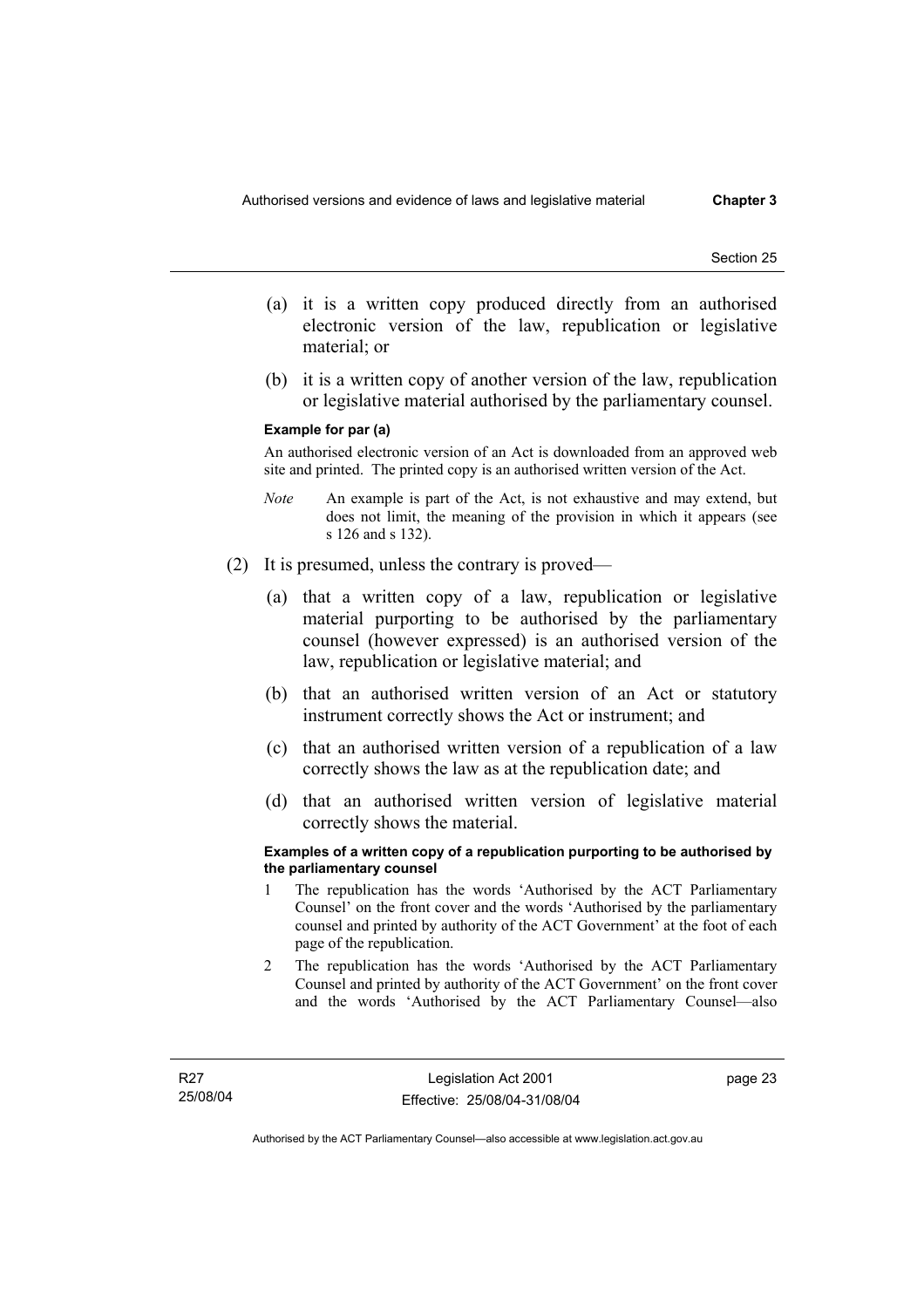#### **Chapter 3** Authorised versions and evidence of laws and legislative material

#### Section 26

accessible at www.legislation.act.gov.au' at the foot of each page of the republication.

- 3 The republication has the words 'Authorised by the ACT Parliamentary Counsel' on the front cover and the words 'Authorised by the ACT Parliamentary Counsel—also accessible at www.legislation.act.gov.au' at the foot of each page of the republication.
- *Note* A reference to an Act or statutory instrument includes a reference to a provision of the Act or instrument (see, s 7 and s 13). A reference to a republication includes a reference to part of a republication (see s 22A).

### **26 Judicial notice of certain matters** (EA ss 8–10A, s 10C)

- (1) Proof is not required about—
	- (a) the passing of a proposed law by the Legislative Assembly or its notification in the register or the Gazette; or
	- (b) the making, or notification or publication in the register or the Gazette, of a subordinate law, disallowable instrument, notifiable instrument, commencement notice or any other statutory instrument; or
	- (c) the approval (however described) of a statutory instrument by the Executive, a Minister or any other entity; or
	- (d) the provisions of an Act, subordinate law, disallowable instrument, notifiable instrument, commencement notice or any other statutory instrument; or
	- (e) the commencement of an Act, subordinate law, disallowable instrument, notifiable instrument, or any other statutory instrument; or
	- (f) the presentation of a subordinate law, disallowable instrument or any other statutory instrument to the Legislative Assembly; or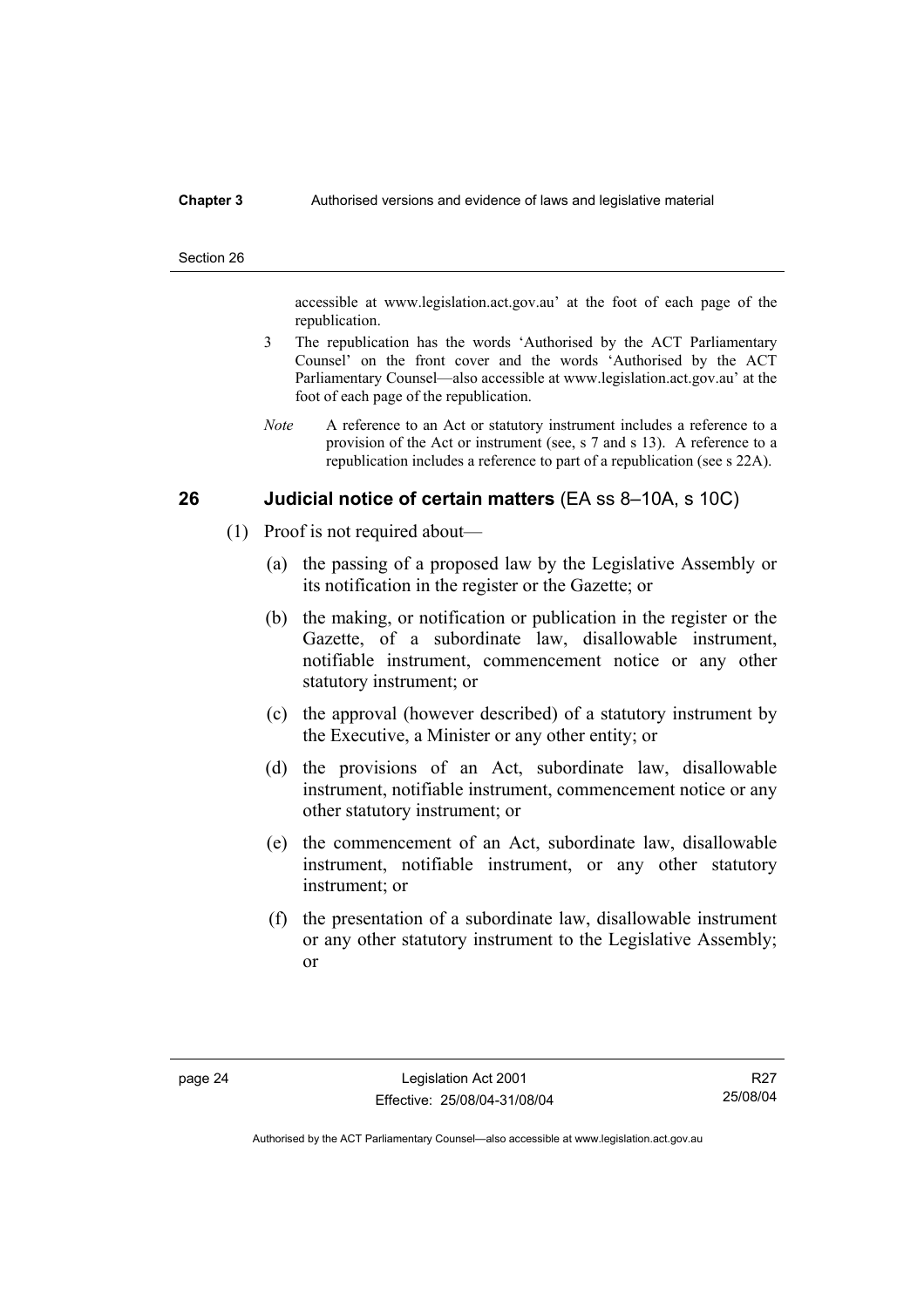- (g) anything done or not done by or in the Legislative Assembly in relation to a subordinate law, disallowable instrument or any other statutory instrument; or
- (h) changes made under chapter 11 (Republication of Acts and statutory instruments); or
- (i) the authorisation of a republication under this Act, the provisions of an authorised republication or the republication date of an authorised republication.
- (2) A court or tribunal may inform itself of anything mentioned in subsection (1) in any way it considers appropriate.

#### **Examples of ways that may be appropriate**

- 1 using a version of an Act downloaded from an approved web site using the internet
- 2 using information obtained from an approved web site using the internet
- 3 using an authorised written version of a republication
- *Note* An example is part of the Act, is not exhaustive and may extend, but does not limit, the meaning of the provision in which it appears (see s 126 and s 132).
- (3) However, the court or tribunal must consider whether the source it intends to use appears to be a reliable source of information.
- (4) For subsection (3), an authorised version of a law, republication or legislative material is a reliable source of information.
- (5) This section does not limit any other law providing how a court or tribunal may be informed about a matter mentioned in subsection (1).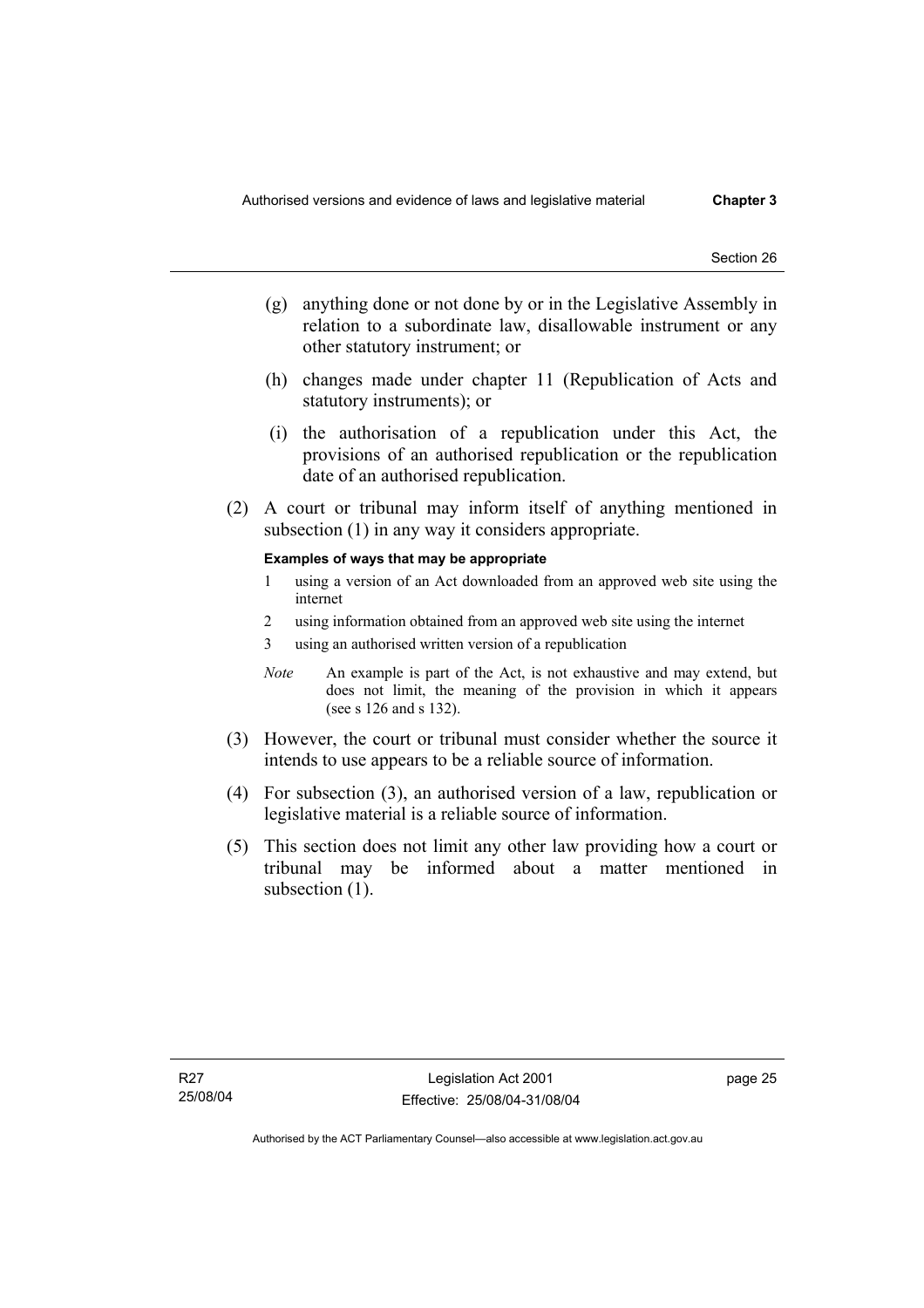# **Chapter 4 Numbering and notification of Acts**

### **27 Numbering of Acts** (IA s 9)

The Acts passed in each year are to be numbered as nearly as practicable in the order in which they are passed.

### **28 Notification of Acts** (IA s 8)

- (1) If a proposed law is passed by the Legislative Assembly, the Speaker must ask the parliamentary counsel to notify the making of the law.
- (2) If the Speaker asks the parliamentary counsel to notify the making of the proposed law, the parliamentary counsel must—
	- (a) notify the making of the law in the register; or
	- (b) if it is not practicable to notify the making of the proposed law in the register, or make the text of the proposed law and the notification of its making accessible at 1 or more approved web sites, when the law is to be notified—notify the making of the law in the Gazette.
- (3) If the Speaker asks the parliamentary counsel to notify the making of the proposed law on a particular day, the parliamentary counsel must notify the making of the law on that day unless it is impracticable to do so.
- (4) The making of the proposed law is notified in the register by entering in the register—
	- (a) a statement that the law has been passed by the Legislative Assembly; and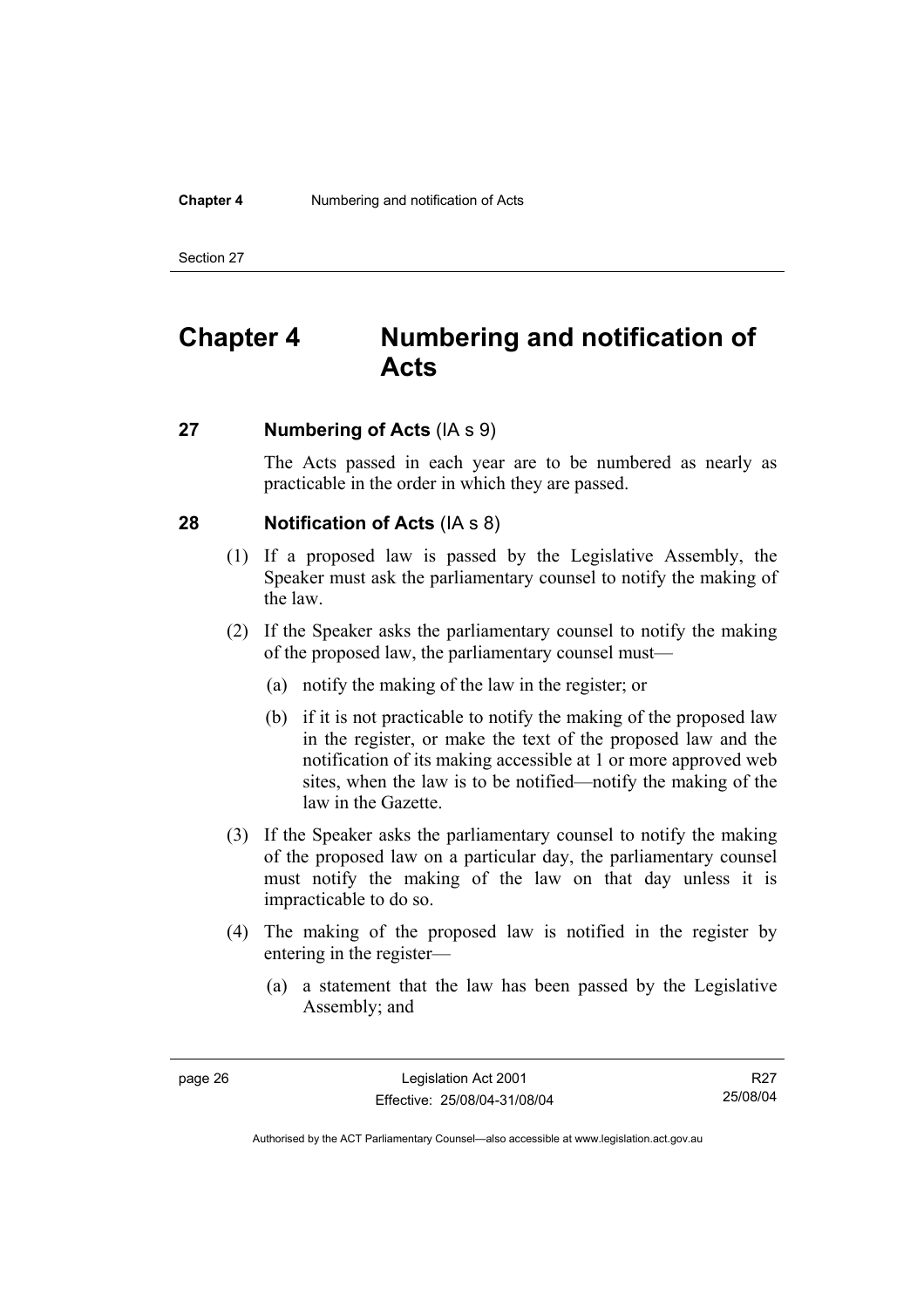- (b) the text of the law.
- (5) The making of the proposed law is notified in the Gazette by—
	- (a) publishing the text of the law in the Gazette; or
	- (b) publishing in the Gazette a statement—
		- (i) that the law has been passed by the Legislative Assembly; and
		- (ii) of the place or places where copies of the law can be obtained (whether by purchase or otherwise).
- (6) If the making of the proposed law is notified in the Gazette, the parliamentary counsel must enter in the register—
	- (a) a statement that the law has been passed by the Legislative Assembly; and
	- (b) a statement that the law was notified in the Gazette on a stated date; and
	- (c) the text of the law.
- (7) If the making of the proposed law is notified in the Gazette by publishing the statement mentioned in subsection (5) (b), copies of the law must be available on the day of publication (the *Gazette date*), or as soon as practicable after the Gazette date, at the place, or each of the places, stated in the Gazette.
- (8) If on the Gazette date no copies of the law are available at the place, or any of the places, stated in the Gazette, the parliamentary counsel must give the Minister a statement—
	- (a) that copies of the law were not available; and
	- (b) explaining why they were not available.
- (9) The Minister must present the statement to the Legislative Assembly within 6 sitting days after the Gazette date.

page 27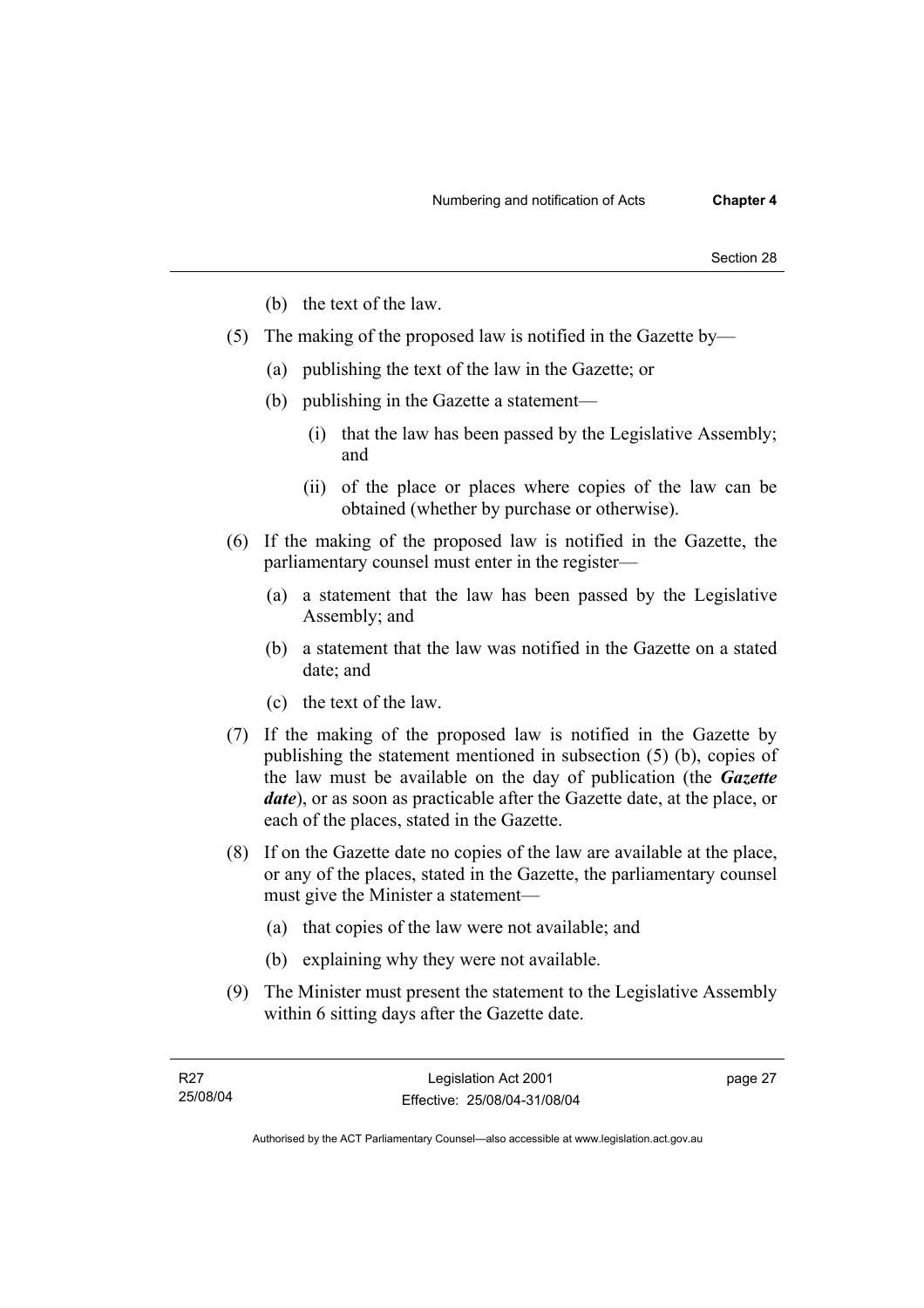#### **Chapter 4** Numbering and notification of Acts

#### Section 29

- (10) This section is a determinative provision.
	- *Note* See s 5 for the meaning of determinative provisions, and s 6 for their displacement.

### **29 References to** *enactment* **or** *passing* **of Acts** (IA s 10F)

In an Act or statutory instrument, a reference to the *enactment* or *passing* of an Act is a reference to the making of the Act having been notified in the register or the Gazette.

### **30 References to** *notification* **of Acts**

In an Act or statutory instrument, a reference to the *notification* of an Act is a reference to the making of the Act having been notified in the register or the Gazette.

page 28 Legislation Act 2001 Effective: 25/08/04-31/08/04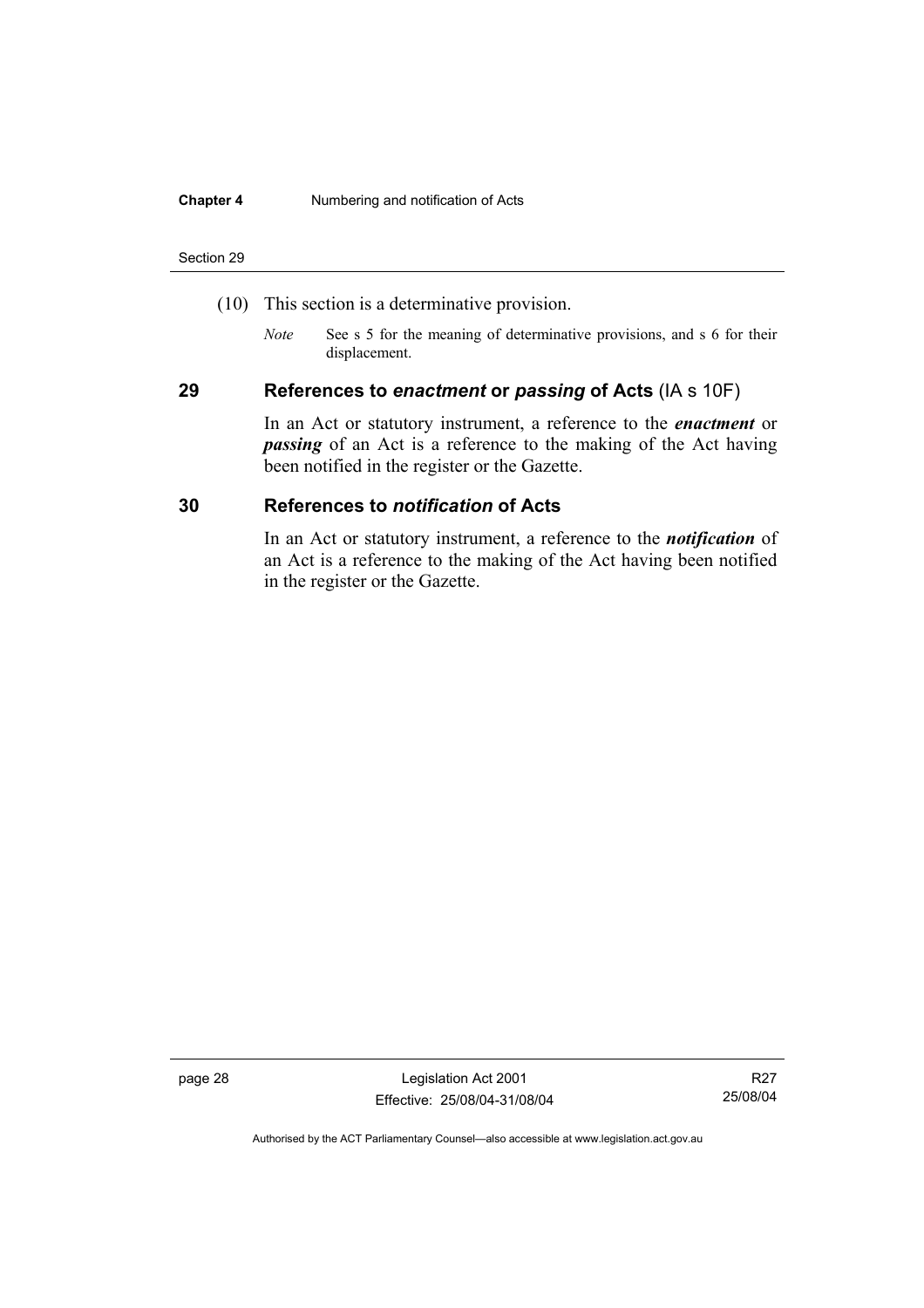# **Chapter 5 Regulatory impact statements for subordinate laws and disallowable instruments**

# **Part 5.1** Preliminary

## **31 Definitions for ch 5** (SLA s 9A)

In this chapter:

*authorising law*, in relation to a proposed subordinate law or disallowable instrument (the *proposed law*), means the Act or statutory instrument (and, if appropriate, the provision of the Act or statutory instrument) under which the proposed law will be made.

*benefits* includes—

- (a) advantages; and
- (b) direct and indirect economic, environmental and social benefits.

*costs* includes—

- (a) burdens and disadvantages; and
- (b) direct and indirect economic, environmental and social costs.

*scrutiny committee principles* means the terms of reference of the Legislative Assembly's Standing Committee on Legal Affairs that apply to subordinate laws and disallowable instruments.

page 29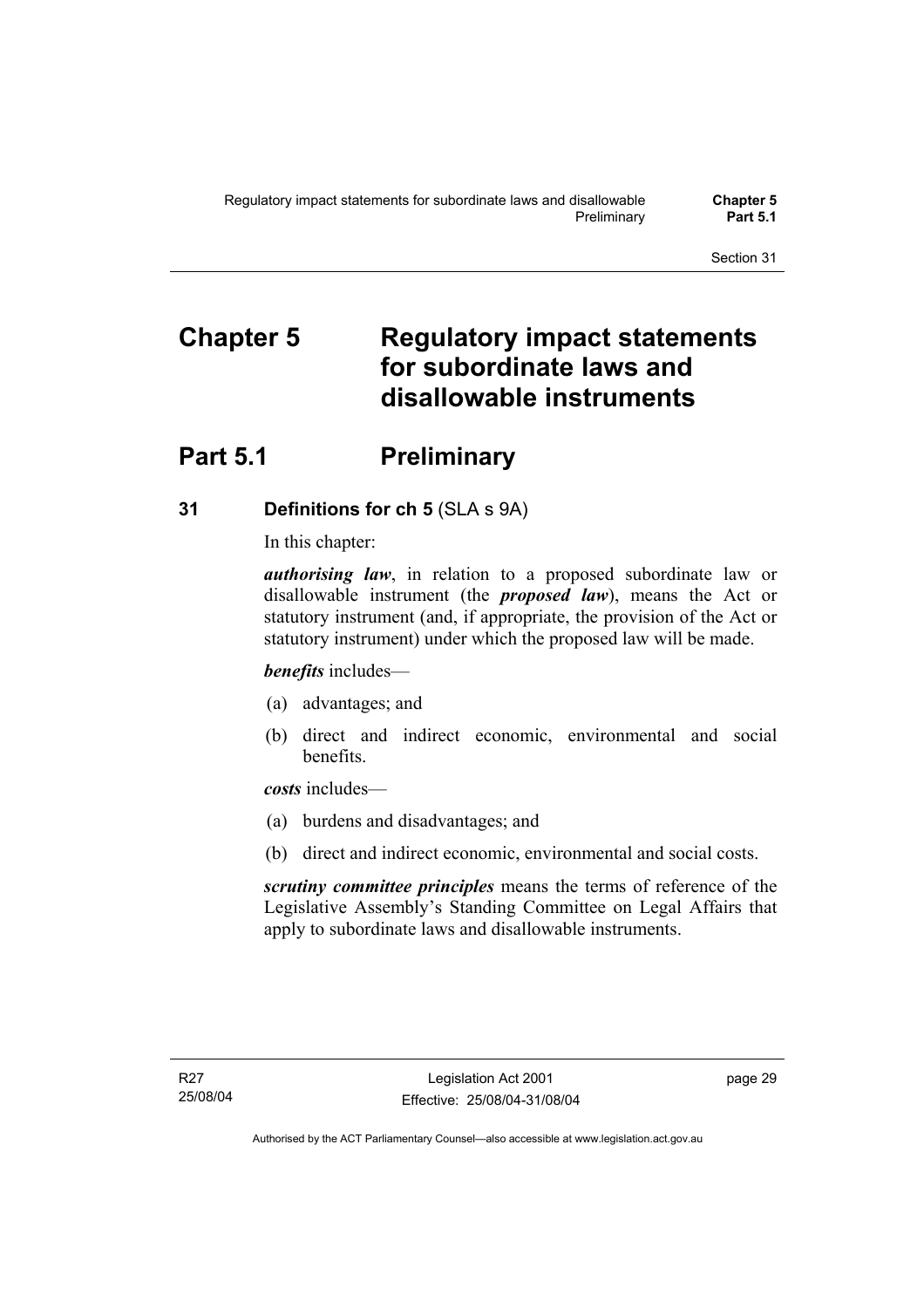### **32 Other publication or consultation requirements not affected** (SLA s 9B)

- (1) Part 5.2 (Requirements for regulatory impact statements) does not affect any requirements in any other Territory law for publication or consultation about a proposal to make a subordinate law or disallowable instrument.
- (2) Part 5.2 does not apply to the subordinate law or disallowable instrument if the requirements are of a comparable level to publication and consultation under the part.

## **33 Guidelines about costs of proposed subordinate laws and disallowable instruments** (SLA s 9C)

- (1) The Minister may, in writing, issue guidelines to be applied in deciding whether a proposed subordinate law or disallowable instrument is, or is not, likely to impose appreciable costs on the community or a part of the community.
- (2) Guidelines issued under this section are a disallowable instrument.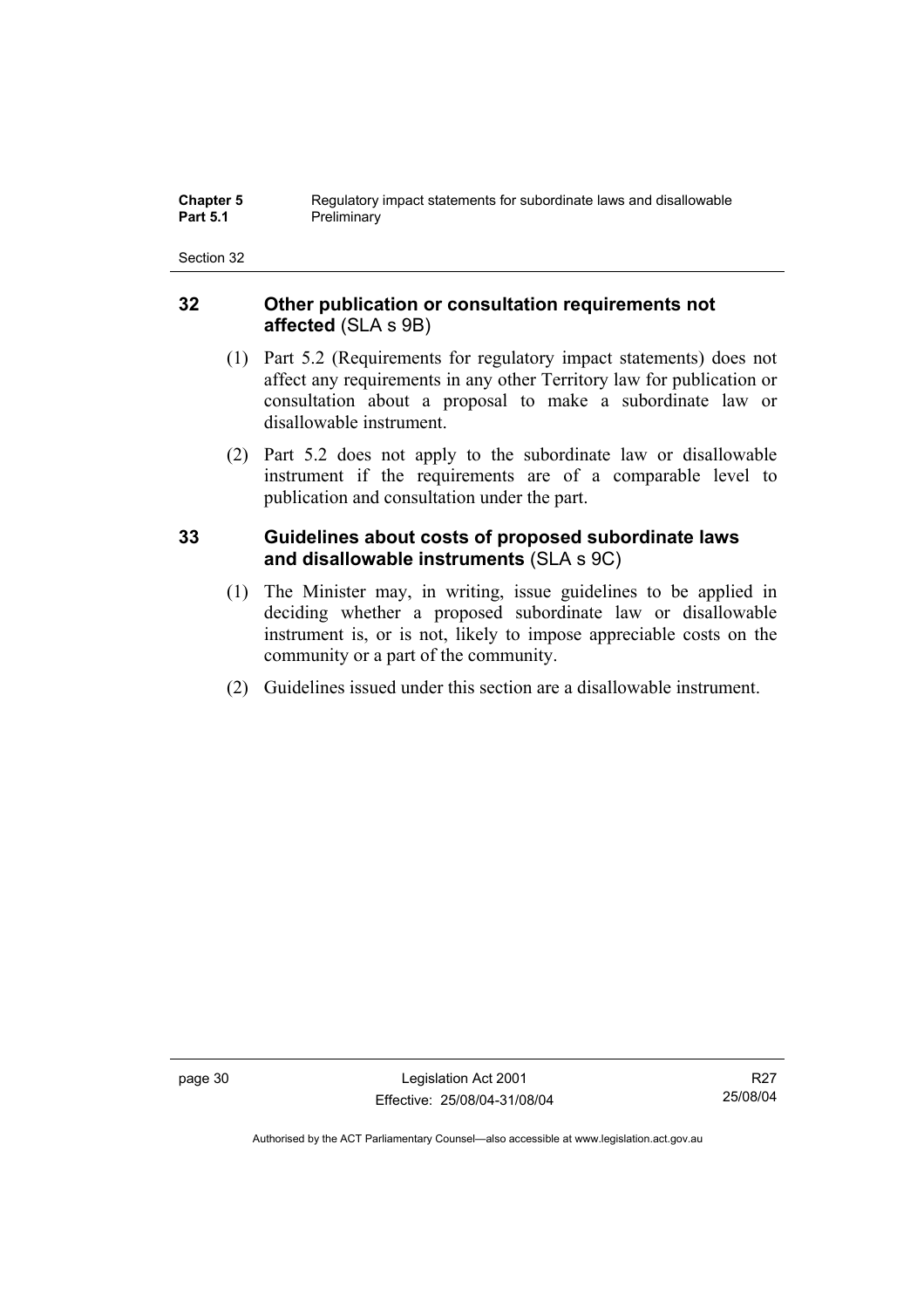# **Part 5.2 Requirements for regulatory impact statements**

### **34 Preparation of regulatory impact statements** (SLA s 9D)

- (1) If a proposed subordinate law or disallowable instrument (the *proposed law*) is likely to impose appreciable costs on the community, or a part of the community, then, before the proposed law is made, the Minister administering the authorising law (the *administering Minister*) must arrange for a regulatory impact statement to be prepared for the proposed law.
- (2) However, this section does not apply to the proposed law if the administering Minister, in writing, exempts the proposed law from subsection  $(1)$ .
	- *Note* Sections 32 and 36 also state other circumstances when a regulatory impact statement is not required.
- (3) An exemption under subsection (2) (the *RIS exemption*) is a disallowable instrument.
- (4) If the RIS exemption is disallowed under this Act after the proposed law has been made in whole or in part, the administering Minister must arrange for a regulatory impact statement to be prepared for the subordinate law or disallowable instrument.
- (5) The regulatory impact statement prepared under subsection (4) must be presented to the Legislative Assembly within 5 sitting days after the disallowance of the RIS exemption.
- (6) This chapter (other than section 37 (When must regulatory impact statement be presented?)) applies to the law as if the law were a proposed subordinate law or disallowable instrument.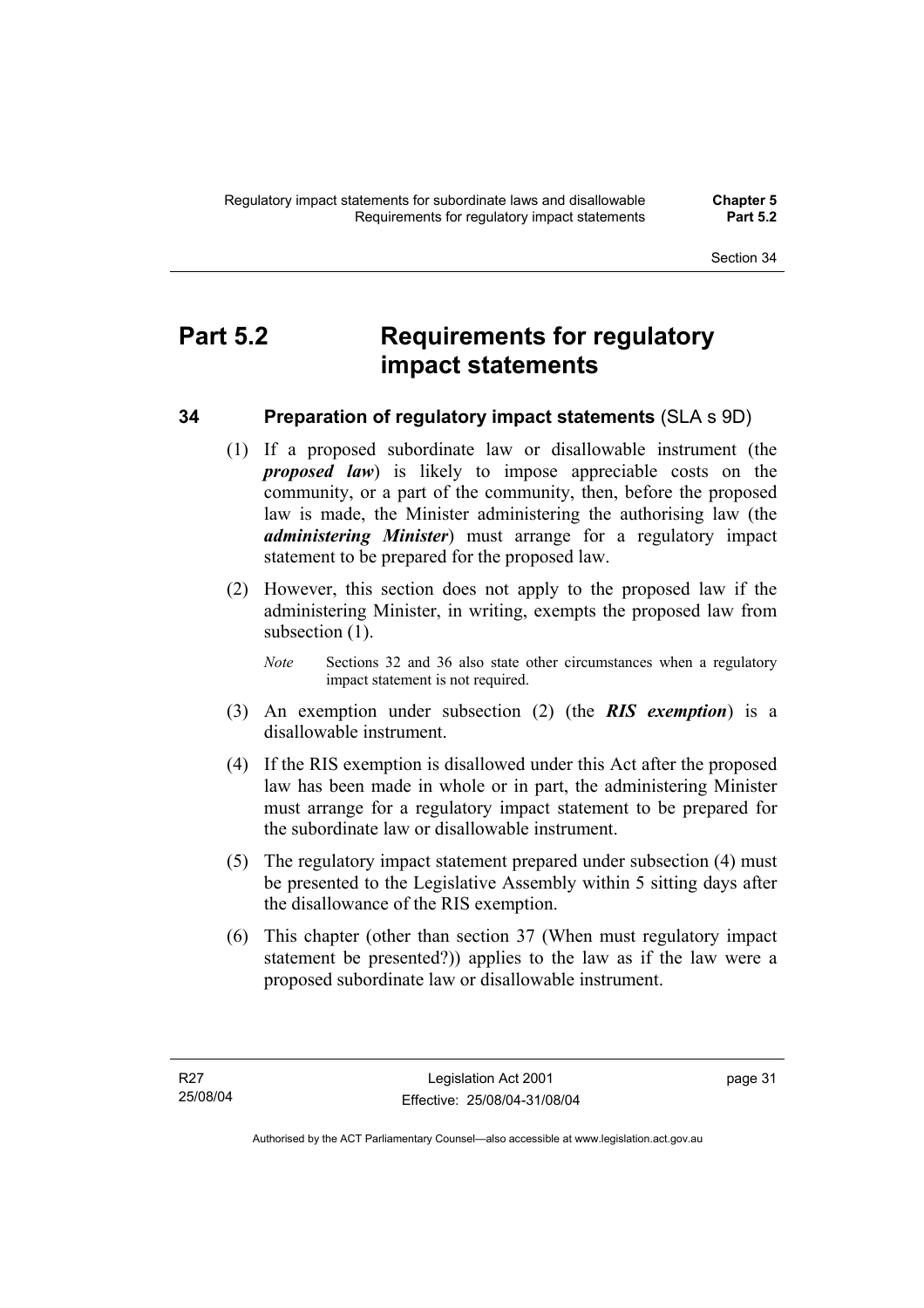#### **Chapter 5** Regulatory impact statements for subordinate laws and disallowable<br>**Part 5.2** Requirements for requistory impact statements Requirements for regulatory impact statements

Section 35

### **35 Content of regulatory impact statements** (SLA s 9E)

A regulatory impact statement for a proposed subordinate law or disallowable instrument (the *proposed law*) must include the following information about the proposed law in clear and precise language:

- (a) the authorising law;
- (b) a brief statement of the policy objectives of the proposed law and the reasons for them;
- (c) a brief statement of the way the policy objectives will be achieved by the proposed law and why this way of achieving them is reasonable and appropriate;
- (d) a brief explanation of how the proposed law is consistent with the policy objectives of the authorising law;
- (e) if the proposed law is inconsistent with the policy objectives of another Territory law—
	- (i) a brief explanation of the relationship with the other law; and
	- (ii) a brief explanation for the inconsistency;
- (f) if appropriate, a brief statement of any reasonable alternative way of achieving the policy objectives (including the option of not making a subordinate law or disallowable instrument) and why the alternative was rejected;
- (g) a brief assessment of the benefits and costs of implementing the proposed law that—
	- (i) if practicable and appropriate, quantifies the benefits and costs; and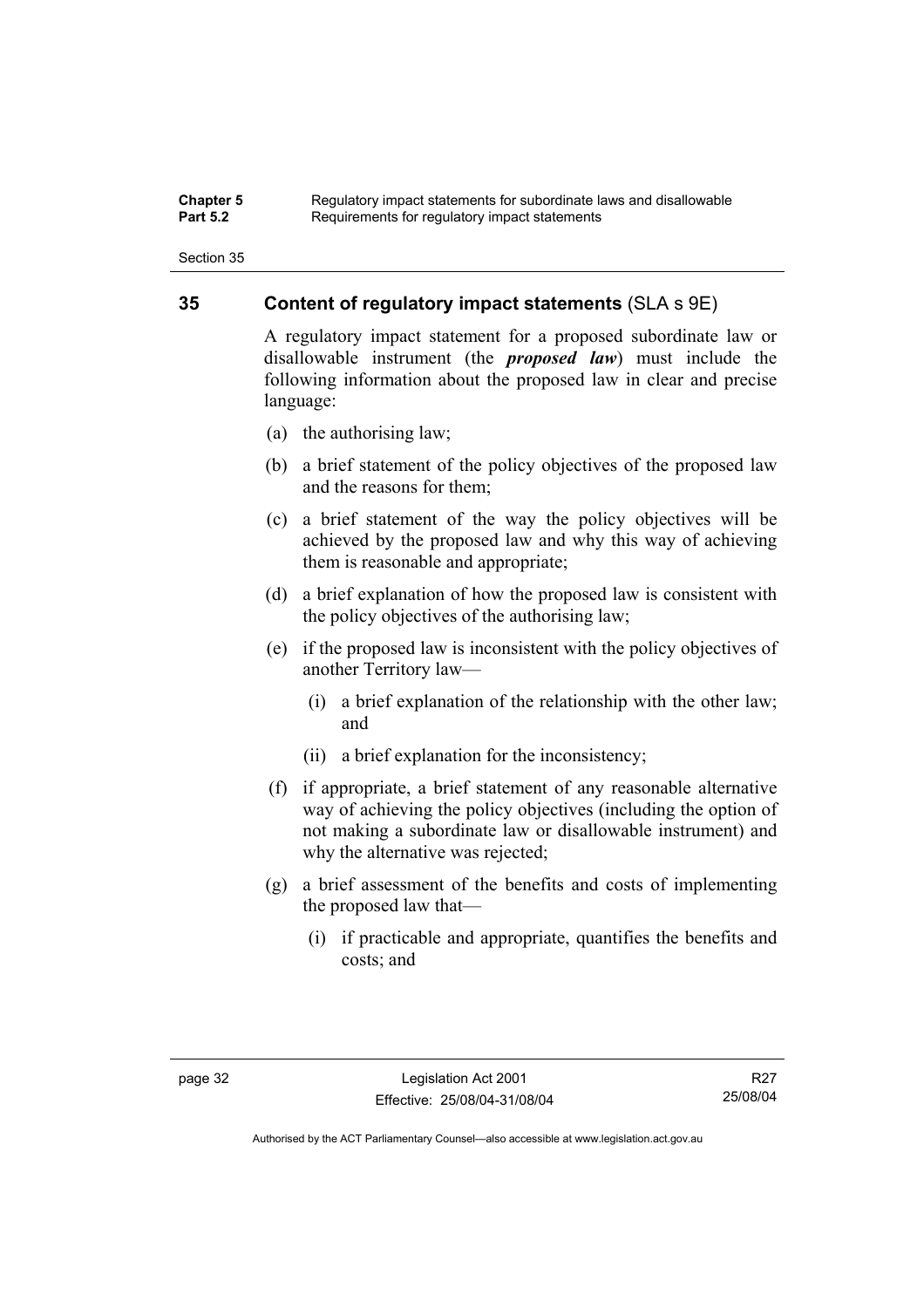- (ii) includes a comparison of the benefits and costs with the benefits and costs of any reasonable alternative way of achieving the policy objectives stated under paragraph (f);
- (h) a brief assessment of the consistency of the proposed law with the scrutiny committee principles and, if it is inconsistent with the principles, the reasons for the inconsistency.

### **36 When is preparation of regulatory impact statement unnecessary?** (SLA s 9F)

- (1) A regulatory impact statement need not be prepared for a proposed subordinate law or disallowable instrument (the *proposed law*) if the proposed law only provides for, or to the extent it only provides for, any of the following:
	- (a) a matter that is not of a legislative nature, including, for example, a matter of a machinery, administrative, drafting or formal nature;
	- (b) a matter that does not operate to the disadvantage of anyone (other than the Territory or a Territory authority or instrumentality) by—
		- (i) adversely affecting the person's rights; or
		- (ii) imposing liabilities on the person;
	- (c) an amendment of a Territory law to take account of current legislative drafting practice;
	- (d) the commencement of an Act or statutory instrument or a provision of an Act or statutory instrument;
	- (e) an amendment of a Territory law that does not fundamentally affect the law's application or operation;
	- (f) a matter of a transitional character;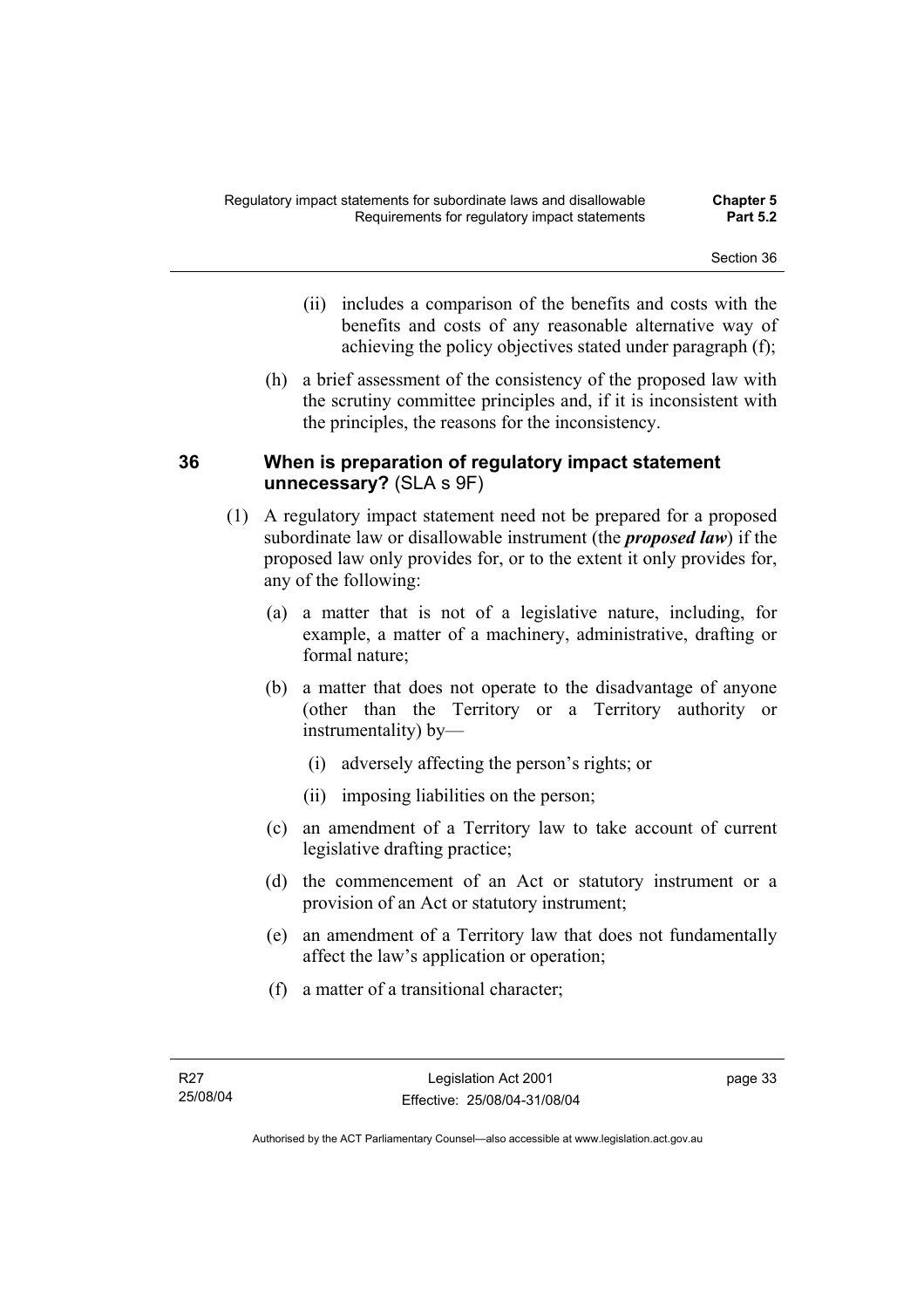| <b>Chapter 5</b> | Regulatory impact statements for subordinate laws and disallowable |
|------------------|--------------------------------------------------------------------|
| <b>Part 5.2</b>  | Requirements for regulatory impact statements                      |

- (g) a matter arising under a Territory law that is part of a uniform scheme of legislation or complementary with legislation of the Commonwealth, a State or New Zealand;
- (h) a matter involving the adoption of an Australian or international protocol, standard, code, or intergovernmental agreement or instrument, if an assessment of the benefits and costs has already been made and the assessment was made for, or is relevant to, the ACT;
- (i) a proposal to make, amend or repeal rules of court;
- (j) a matter advance notice of which would enable someone to gain unfair advantage;
- (k) an amendment of a fee, charge or tax consistent with announced government policy.
- (2) A regulatory impact statement also need not be prepared for the proposed law if, or to the extent that, it would be against the public interest because of the nature of the proposed law or the circumstances in which it is made.

#### **Example**

A law may need to be made urgently for controlling the spread of a disease or dealing with another urgent situation.

*Note* Sections 32 and 34 also state other circumstances when a regulatory impact statement is not required.

### **37 When must regulatory impact statement be presented?**  (SLA s 9G)

- (1) This section applies if a regulatory impact statement for a proposed subordinate law or disallowable instrument (the *proposed law*) has been prepared and the proposed law is made in whole or part.
- (2) The statement must be presented to the Legislative Assembly with the subordinate law or disallowable instrument.

R27 25/08/04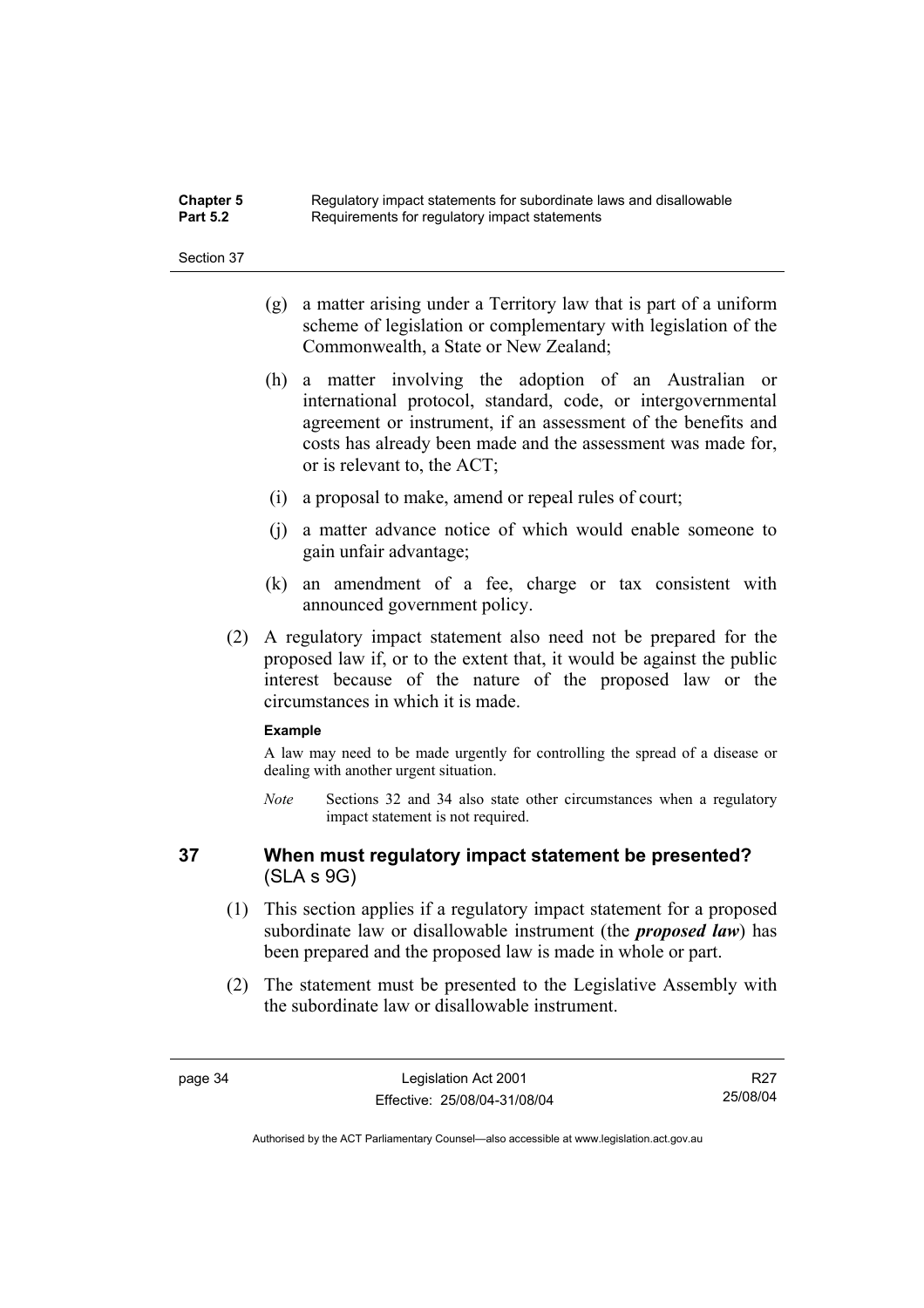# **Part 5.3 Failure to comply with requirements for regulatory impact statements**

### **38 Effect of failure to comply with pt 5.2** (SLA s 9H)

- (1) Failure to comply with part 5.2 (Requirements for regulatory impact statements) in relation to a subordinate law or disallowable instrument (the *law*) does not—
	- (a) affect the law's validity; or
	- (b) create rights or impose legally enforceable obligations on the Territory, a Minister or anyone else.
- (2) In addition, a decision made, or appearing to be made, under part 5.2 is final and conclusive.
- (3) In this section:

*decision* includes—

- (a) conduct engaged in to make a decision; and
- (b) conduct related to making a decision; and
- (c) failure to make a decision.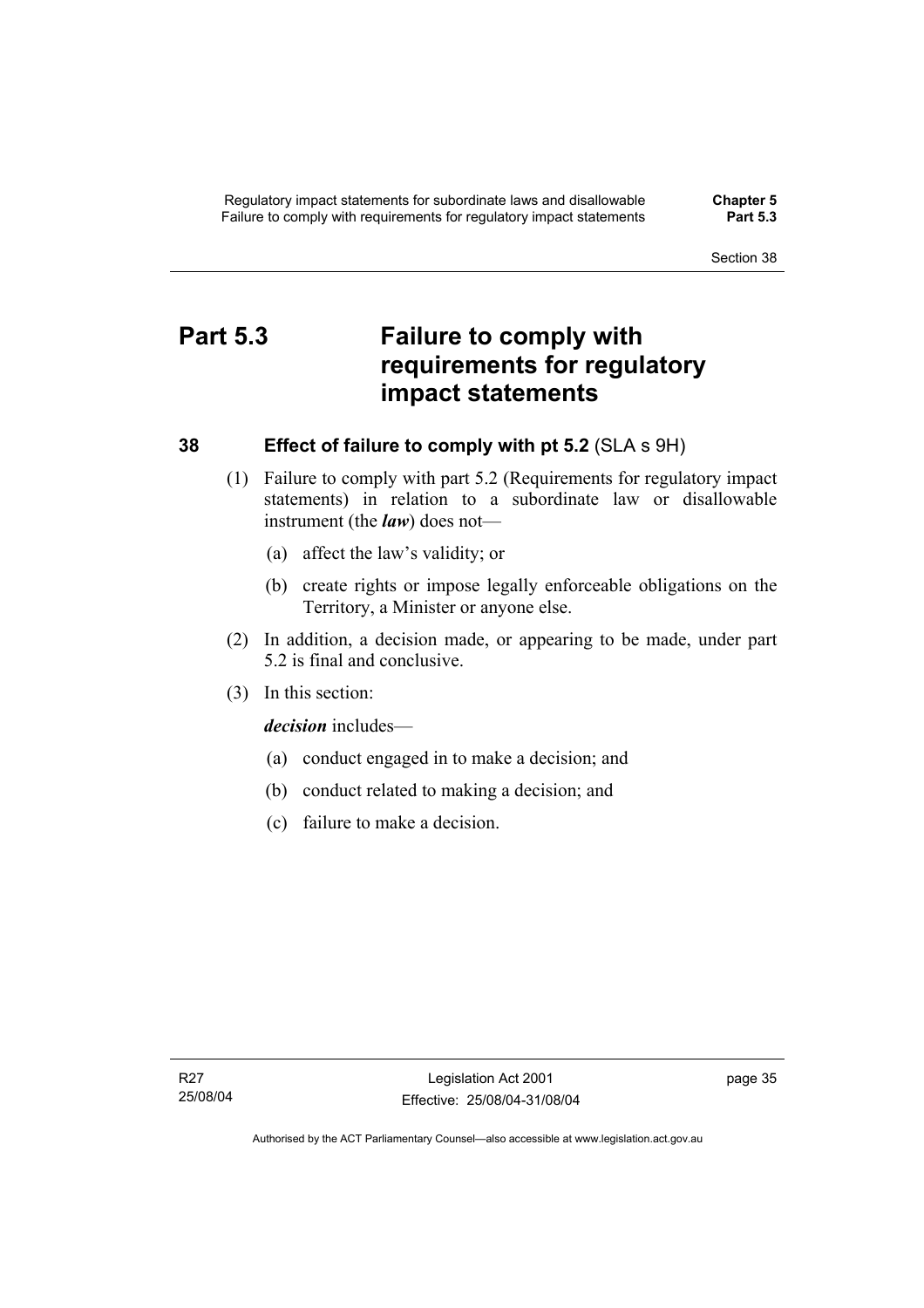| Chapter 6       | Making, notification and numbering of statutory instruments |
|-----------------|-------------------------------------------------------------|
| <b>Part 6.1</b> | General                                                     |

# **Chapter 6 Making, notification and numbering of statutory instruments**

# **Part 6.1 General**

### **39 Meaning of** *matter* **in ch 6** (IA s 27B)

In this chapter:

*matter*, in relation to a statutory instrument, includes circumstance, person, place and purpose.

### **40 Presumption of validity** (EA s 10C (2) (e))

It is presumed, unless the contrary is proved, that all conditions and steps required for the making of a statutory instrument have been satisfied and carried out.

### **41 Making of certain statutory instruments by Executive**  (SLA s 3)

- (1) This section applies if an Act authorises or requires the Executive to make a subordinate law or disallowable instrument.
- (2) The subordinate law or disallowable instrument is taken to be made by the Executive if—
	- (a) it is signed by 2 or more Ministers who are members of the Executive; and
	- (b) 1 of the signing Ministers is the responsible Minister.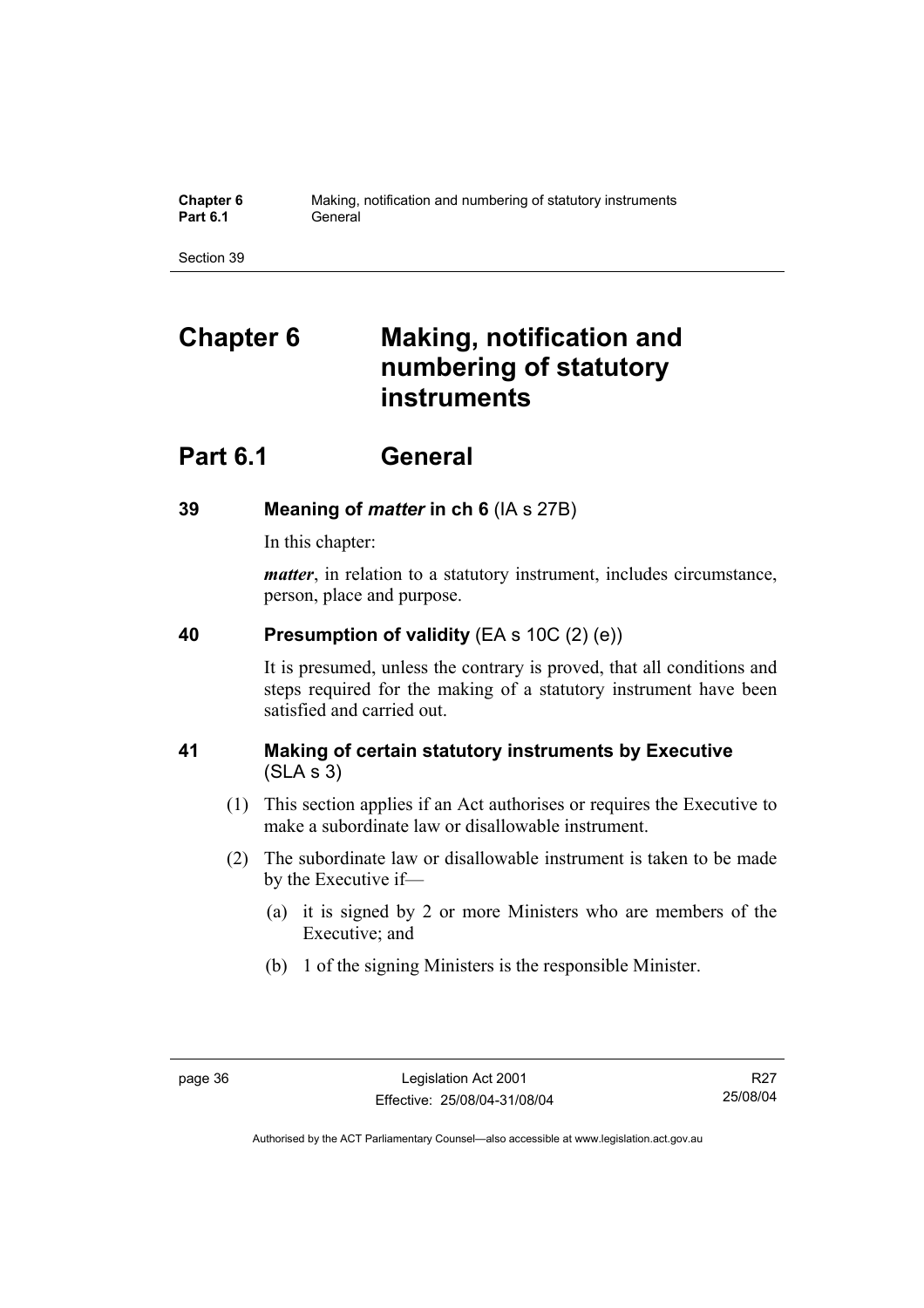- (3) A subordinate law or disallowable instrument made in accordance with subsection (2) is taken to be made when it is signed by the second Minister signing.
- (4) Subsection (2) (b) does not apply if the responsible Minister cannot sign because he or she is absent from the ACT, ill or on leave.
- (5) In this section:

### *responsible Minister* means—

- (a) the Minister for the time being administering the Act; or
- (b) if, for the time being, different Ministers administer the Act in relation to different matters—
	- (i) if only 1 Minister administers the Act in relation to the relevant matter—that Minister; or
	- (ii) if 2 or more Ministers administer the Act in relation to the relevant matter—any of the Ministers; or
	- (iii) if subparagraph (ii) does not apply and, for the time being, 2 or more Ministers administer the Act—any of the Ministers;

but does not include a Minister for the time being acting on behalf of the Minister or 2 or more Ministers.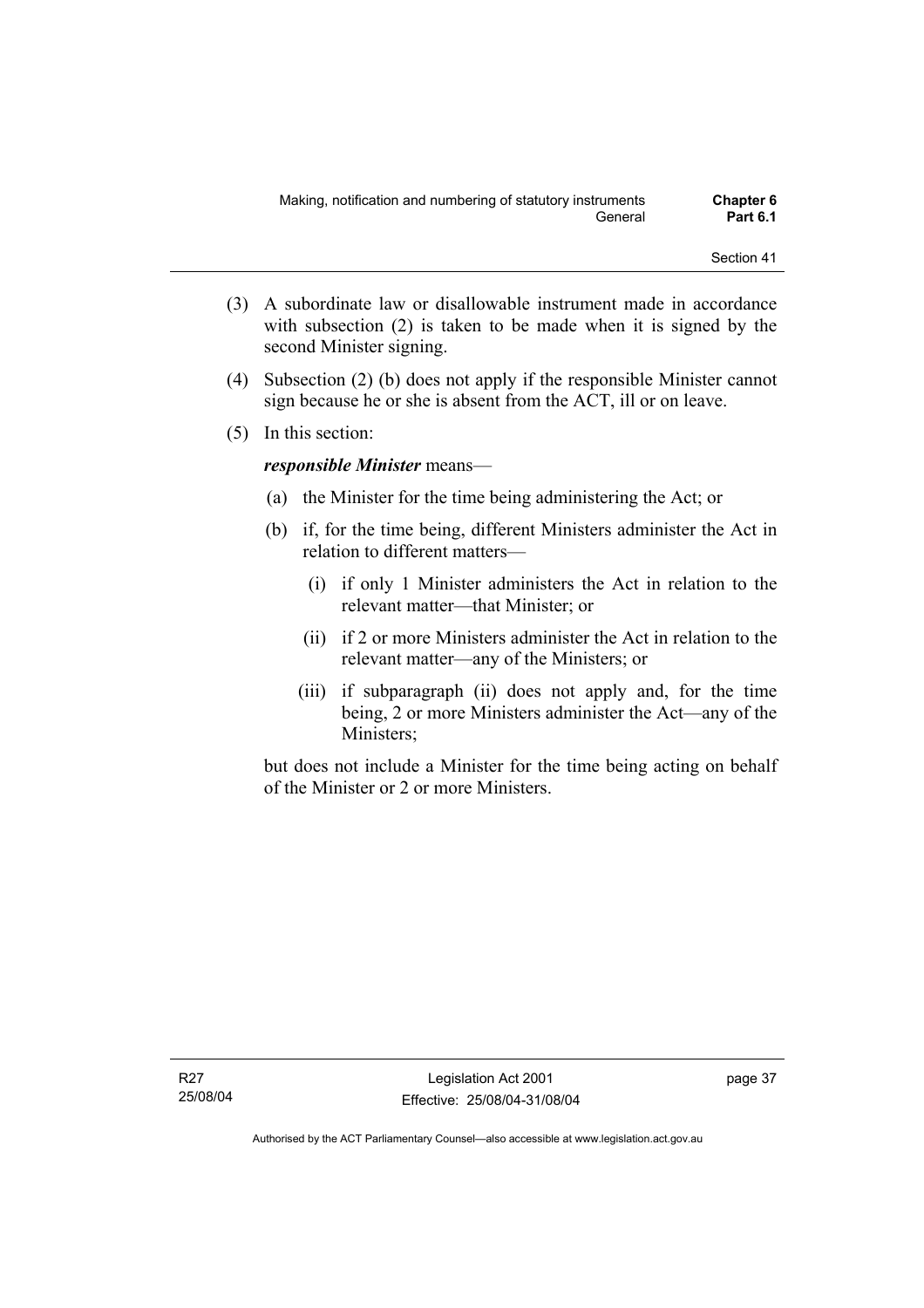**Chapter 6** Making, notification and numbering of statutory instruments<br>**Part 6.2** Making of statutory instruments generally **Making of statutory instruments generally** 

Section 42

# **Part 6.2 Making of statutory instruments generally**

### **42 Power to make statutory instruments** (IA s 26 (1), s 27C)

 (1) If an Act or statutory instrument gives a power that can be exercised by making an instrument, the Act or statutory instrument gives power to make the instrument.

#### **Example**

An Act gives a Minister power to approve codes of practice, but does not require the approval to be in writing or to be given by a particular instrument. The power can be exercised by giving a written approval. The Act, therefore, gives power to make an instrument, namely, a written approval.

- *Note* An example is part of the Act, is not exhaustive and may extend, but does not limit, the meaning of the provision in which it appears (see s 126 and s 132).
- (2) If an Act or statutory instrument gives power to make an instrument, the power may be exercised from time to time.
- (3) This section is a determinative provision.
	- *Note* See s 5 for the meaning of determinative provisions, and s 6 for their displacement.

### **43 Statutory instruments to be interpreted not to exceed powers under authorising law** (SLA s 9 (3))

- (1) A statutory instrument is to be interpreted as operating to the full extent of, but not to exceed, the power given by the Act or statutory instrument under which it is made (the *authorising law*).
- (2) Without limiting subsection (1), if a provision of a statutory instrument would, apart from this section, be interpreted as exceeding power—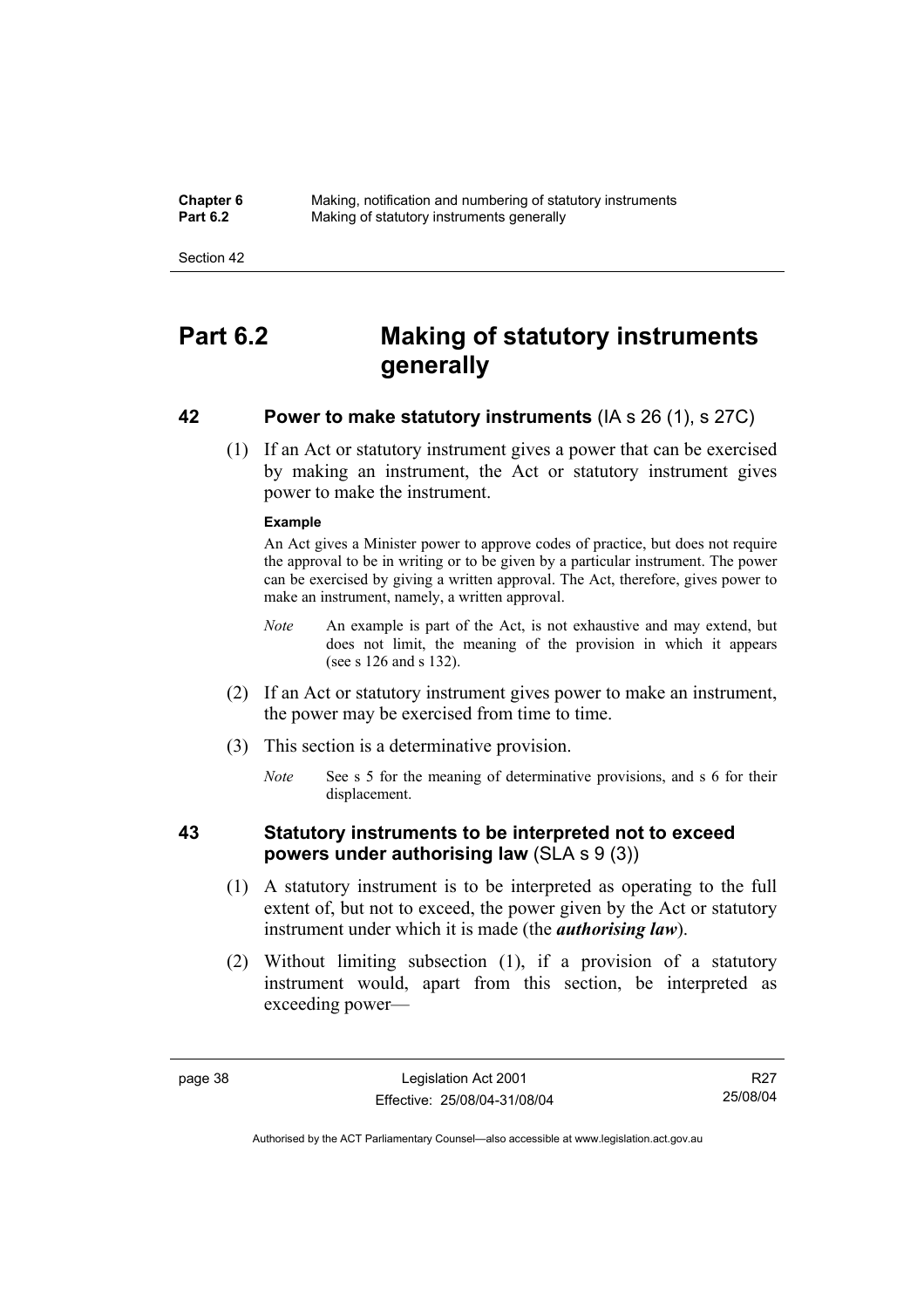- (a) the provision is valid to the extent to which it does not exceed power; and
- (b) the remainder of the instrument is not affected.

#### **Example 1**

The *Agriculture Services Determination* 2001, part 4 exceeds the determination– making power given by the *Agriculture Services Act 2000* (hypothetical). The other provisions of the determination are within power.

The determination (apart from part 4) operates effectively. Part 4 is treated as if it did not form part of the determination and is disregarded.

*Note to example 1* The kind of interpretation indicated in example 1 is known as a divisible interpretation of the determination.

#### **Example 2**

The *Goats Regulations 2001* (hypothetical) are made under the *Goats Act 2001*. The *Goats Regulations 2001*, regulation 39 seeks to impose rules about the care of 'animals', but the Act only gives power to make regulations about goats.

Regulation 39 is read restrictively ('read down') as if it mentioned goats. In other words, the regulation is effective but treated as if it applied only to goats.

*Note to example 2* The kind of interpretation indicated in example 2 is known as a distributive interpretation of the regulations.

#### **Example 3**

The *Wombat Protection Act 2003* (hypothetical) provides that the Minister may appoint a Wombat Advocate. The instrument making the appointment states that the appointment is for 5 years, but the maximum term of appointment authorised under the Act is 4 years.

The instrument is read restrictively ('read down') as if it referred to 4 years. In other words, the instrument is effective but the appointment is only valid for 4 years.

*Note to example 3* The kind of interpretation indicated in example 3 is known as a distributive interpretation of the instrument.

- *Note* An example is part of the Act, is not exhaustive and may extend, but does not limit, the meaning of the provision in which it appears (see s 126 and s 132).
- (3) Without limiting subsection (1), if the application of a provision of a statutory instrument to a matter would, apart from this section, be

page 39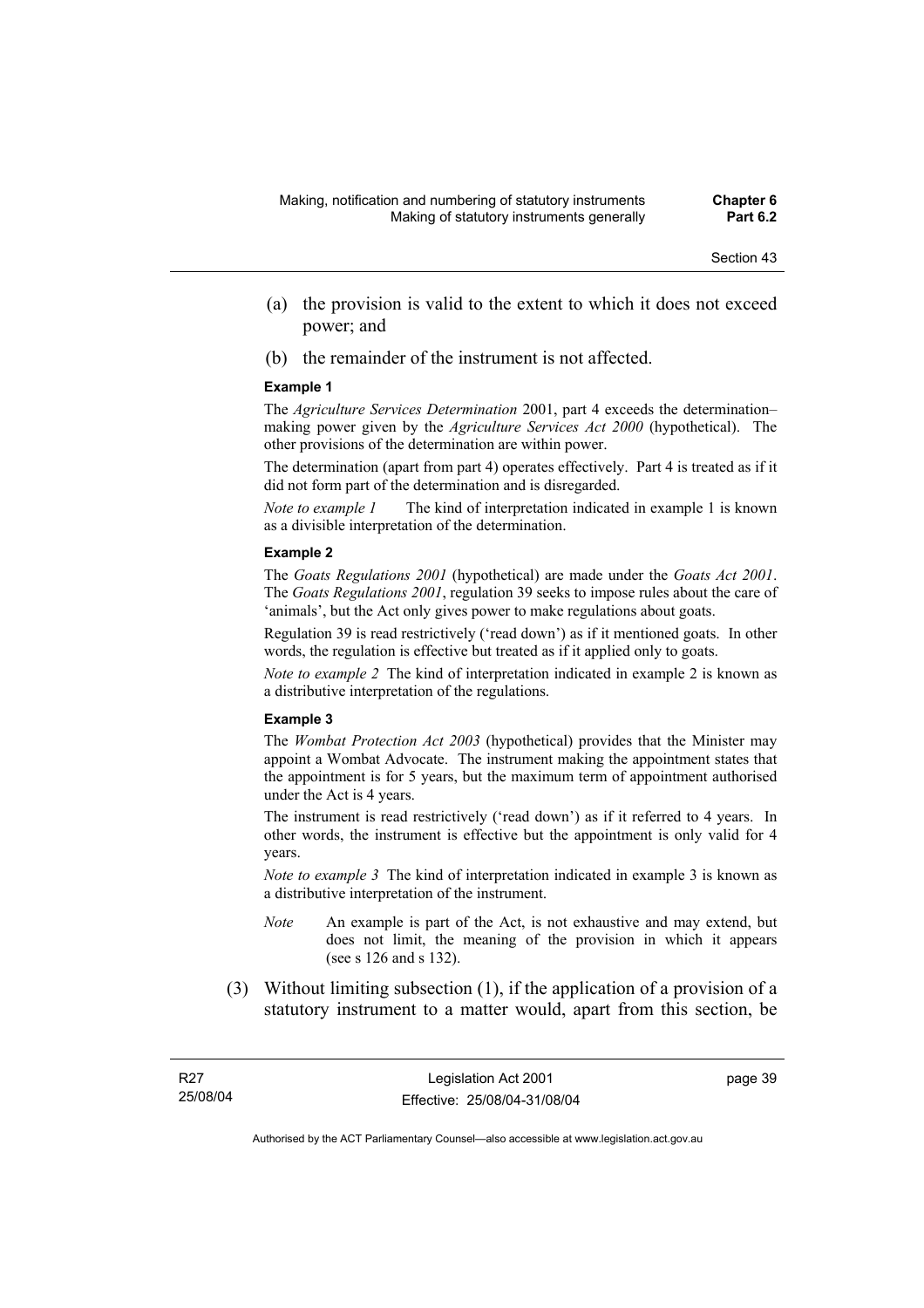| <b>Chapter 6</b> | Making, notification and numbering of statutory instruments |
|------------------|-------------------------------------------------------------|
| <b>Part 6.2</b>  | Making of statutory instruments generally                   |

interpreted as exceeding power, the provision's application to other matters is not affected.

#### **Example**

The *Community Safety Order 2001* is expressed to apply to all members of the community without qualification although it is in fact made under the *Building Industry (Safety) Act 2000* (hypothetical). That Act is restricted in its operation to the building industry. The order is cast in such wide terms that it cannot be interpreted divisibly or distributively. However, the order applies to entities such as XYZ Constructions Pty Ltd because it is a company in the construction industry.

- (4) This section is in addition to any provision of the statutory instrument or authorising law.
- (5) This section is a determinative provision.
	- *Note* See s 5 for the meaning of determinative provisions, and s 6 for their displacement.

### **44 Power to make statutory instruments for an Act etc**  (SLA s 2A)

- (1) If an Act or statutory instrument (the *authorising law*) authorises or requires the making of a statutory instrument for (or for the purposes of) the authorising law or another Act or statutory instrument (the *other law*), the power authorises a statutory instrument to be made in relation to any matter that—
	- (a) is required or permitted to be prescribed by the authorising law or other law; or
	- (b) is necessary or convenient to be prescribed for carrying out or giving effect to the authorising law or other law.
- (2) Subsection (1) applies to the authorising law even though the authorising law—
	- (a) only authorises the making of a statutory instrument for (or for the purposes of) the authorising law; or

R27 25/08/04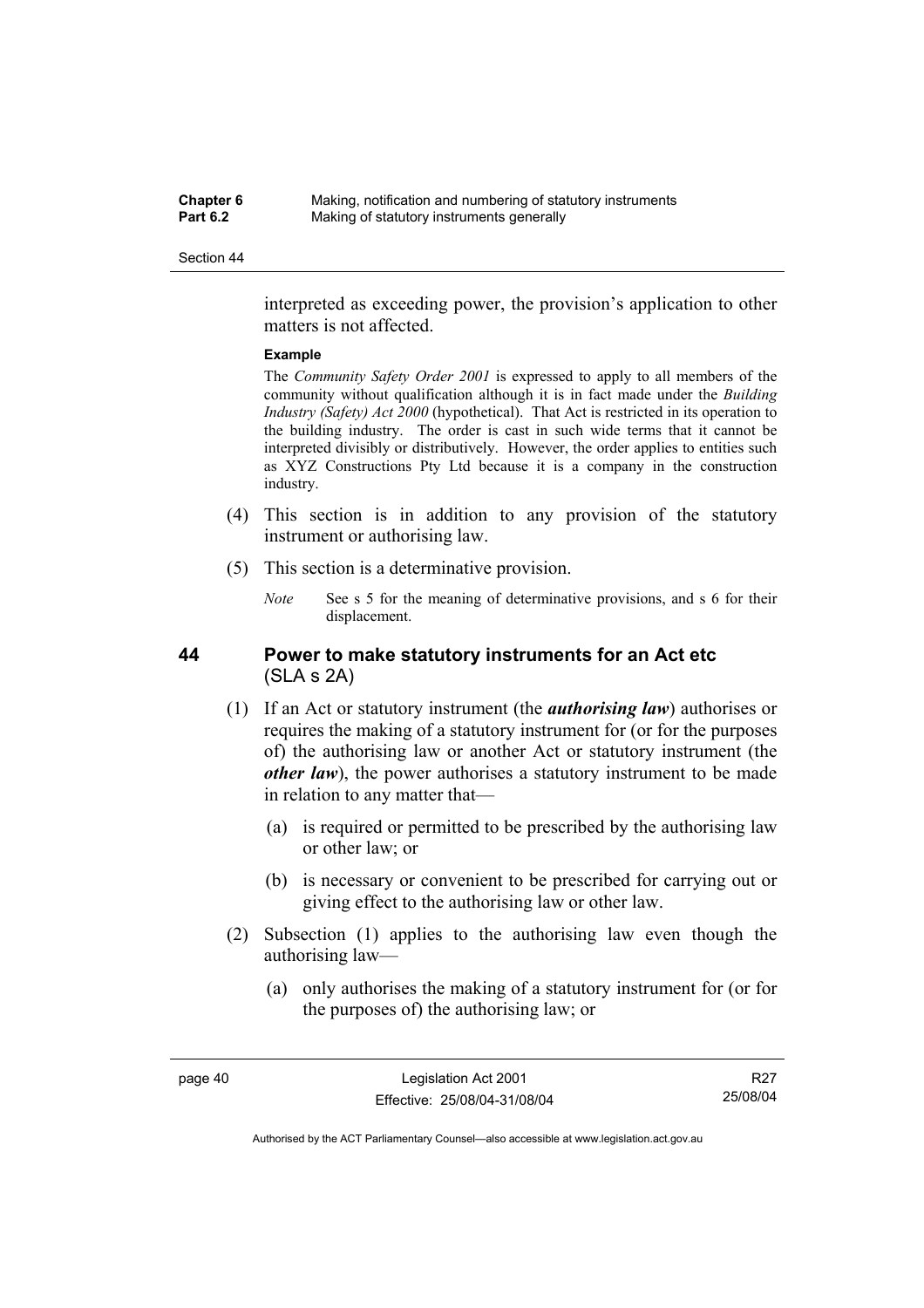- (b) also authorises or requires the making of a statutory instrument about a particular matter.
- (3) Power given by the authorising law to make a statutory instrument about a particular matter does not limit power given by the authorising law or other law to make a statutory instrument (whether or not of the same kind) about any other matter.
- (4) This section is a determinative provision.
	- *Note* See s 5 for the meaning of determinative provisions, and s 6 for their displacement.

### **45 Power to make court rules** (IA s 27I)

- (1) The power of an entity to make rules for a court includes power to make rules in relation to any matter necessary or convenient to be prescribed for carrying out or giving effect to the court's jurisdiction under any law that authorises or requires anything to be done in or in relation to the court.
- (2) This section is additional to section 44.
- (3) This section is a determinative provision.
	- *Note* See s 5 for the meaning of determinative provisions, and s 6 for their displacement.
- (4) In this section:

*court* includes a tribunal*.*

*disallowable instrument*, for a Commonwealth Act, means a disallowable instrument under the *Acts Interpretation Act 1901* (Cwlth), section 46A.

*law* means—

- (a) an Act, subordinate law or disallowable instrument; or
- (b) a Commonwealth Act, or any regulations, rules, ordinance or disallowable instrument under a Commonwealth Act; or

| R27      | Legislation Act 2001         | page 41 |
|----------|------------------------------|---------|
| 25/08/04 | Effective: 25/08/04-31/08/04 |         |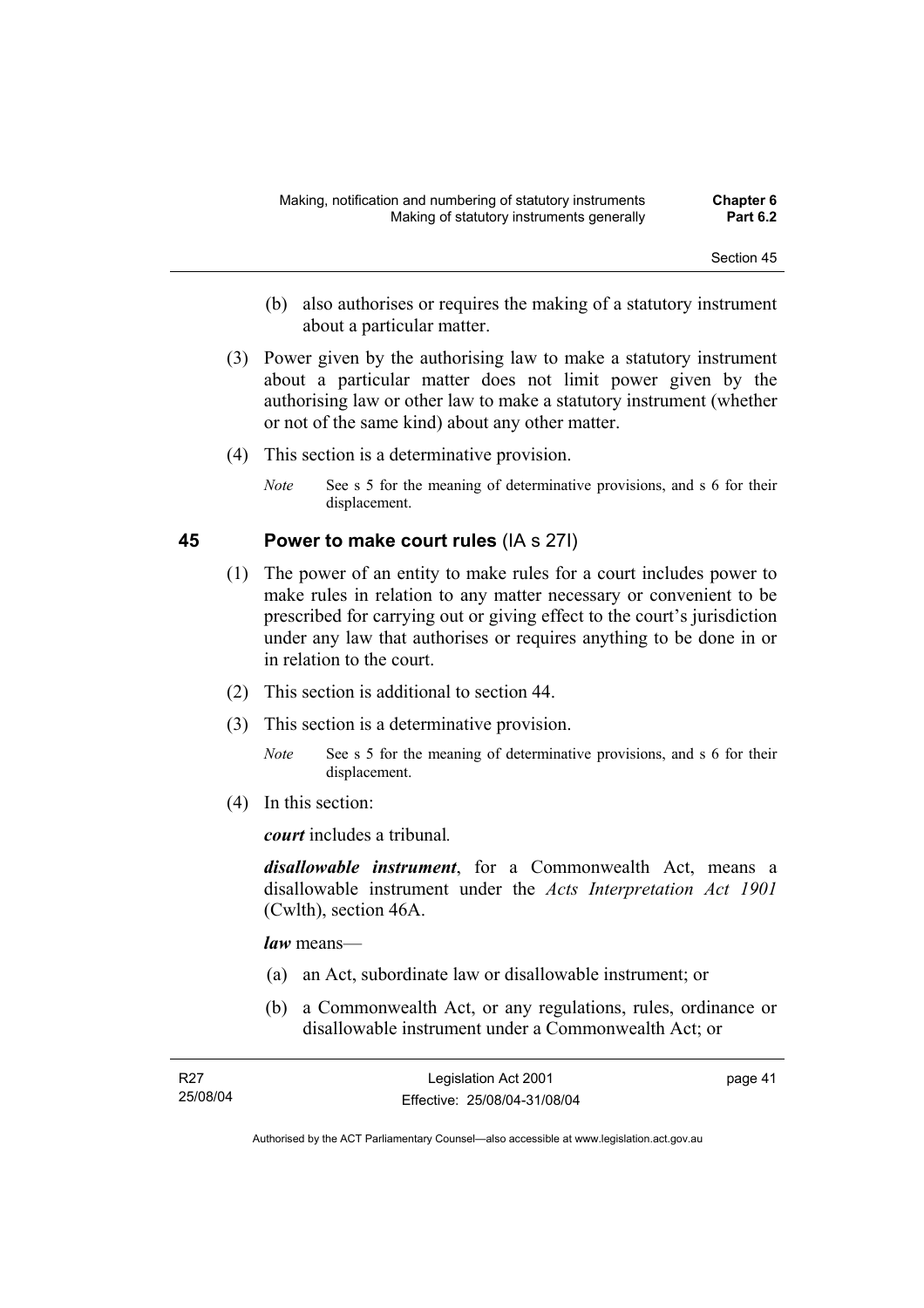| <b>Chapter 6</b> | Making, notification and numbering of statutory instruments |
|------------------|-------------------------------------------------------------|
| <b>Part 6.2</b>  | Making of statutory instruments generally                   |

(c) a provision of a law mentioned in paragraph (a) or (b).

### **46 Power to make instrument includes power to amend or repeal** (IA s 27D)

- (1) Power given under an Act or statutory instrument (the *authorising law*) to make a statutory instrument includes power to amend or repeal the instrument.
- (2) The power to amend or repeal the instrument is exercisable in the same way, and subject to the same conditions, as the power to make the instrument.

#### **Examples**

- 1 If the instrument is a disallowable instrument, an amendment or repeal of the instrument is also a disallowable instrument.
- 2 If the instrument is a notifiable instrument, an amendment or repeal of the instrument is also a notifiable instrument.
- 3 If notice of the making of the instrument must be published in a newspaper, notice of an amendment or repeal of the instrument must also be published in the newspaper.
- *Note* An example is part of the Act, is not exhaustive and may extend, but does not limit, the meaning of the provision in which it appears (see s 126 and s 132).
- (3) Despite subsection (1), a form that is a registrable instrument may be repealed or repealed and remade (with or without changes), but may not be amended.
- (4) This section is a determinative provision.
	- *Note* See s 5 for the meaning of determinative provisions, and s 6 for their displacement.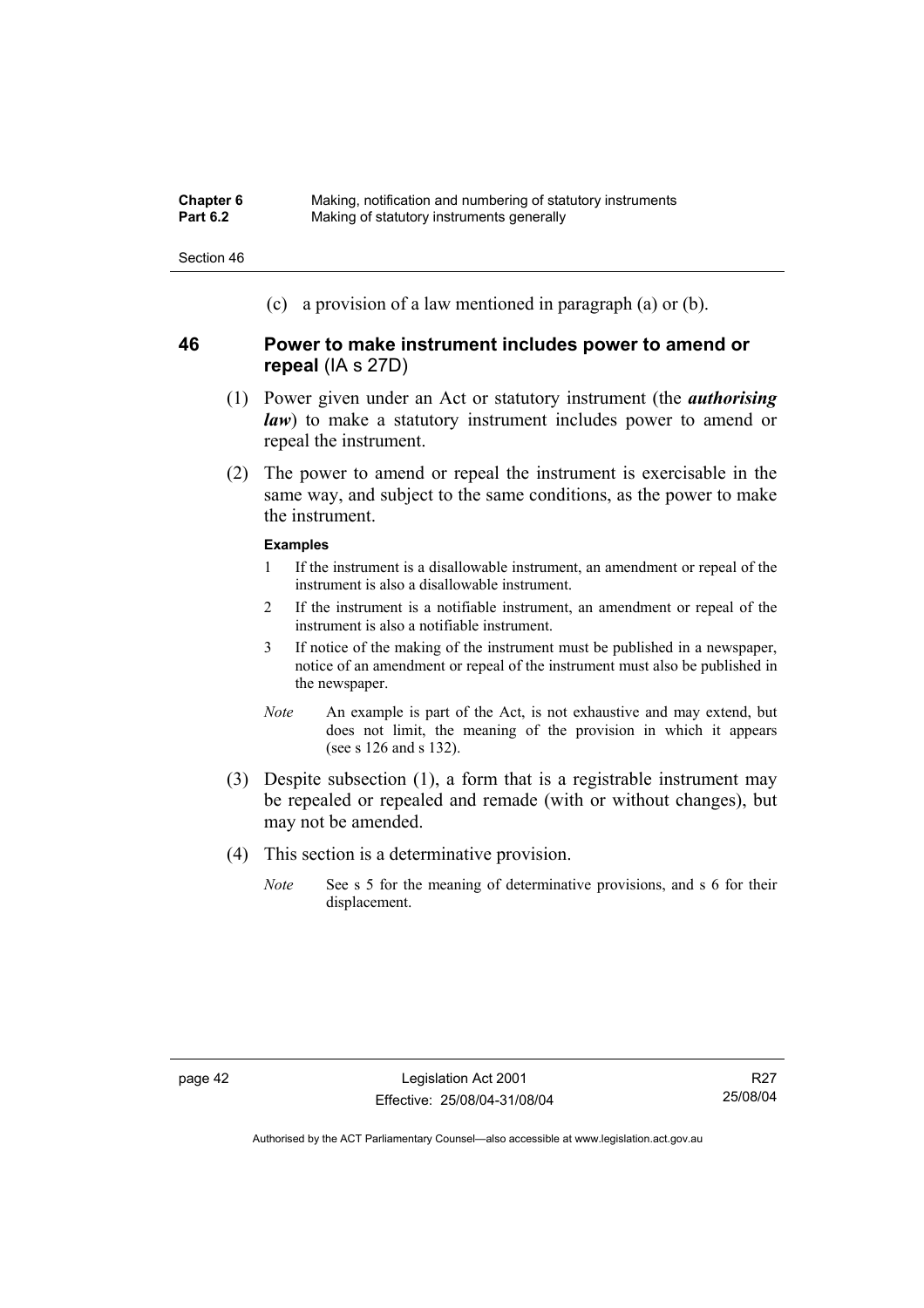### **47 Statutory instrument may make provision by applying law or instrument** (SLA s 8)

- (1) This section applies if an Act, subordinate law or disallowable instrument (the *authorising law*) authorises or requires the making of a statutory instrument (the *relevant instrument*) about a matter.
- (2) The relevant instrument may make provision about the matter by applying an ACT law—
	- (a) as in force at a particular time; or
	- (b) as in force from time to time.
- (3) The relevant instrument may make provision about the matter by applying a law of another jurisdiction, or an instrument, as in force only at a particular time.

*Note* For information on the operation of s (3), see the examples to s (9).

- (4) If the relevant instrument makes provision about the matter by applying a law of another jurisdiction or an instrument, the following provisions apply:
	- (a) if subsection (3) is displaced by, or under authority given by, an Act or the authorising law—the law of the other jurisdiction or instrument is applied as in force from time to time;

*Note* For the displacement of s (3), see s 6, examples 1 and 2.

 (b) if subsection (3) is not so displaced and the relevant instrument does not provide that the law of the other jurisdiction or instrument is applied as in force at a particular time—the law or instrument is taken to be applied as in force when the relevant instrument is made.

### **Examples for s (4) (b)**

1 The *Locust Damage Compensation Determination 2003* (a hypothetical disallowable instrument) provides for the making of claims against a compensation fund. Clause 43 states that disputes about claims must be decided in accordance with the *Commercial Arbitration Act 1984* (NSW)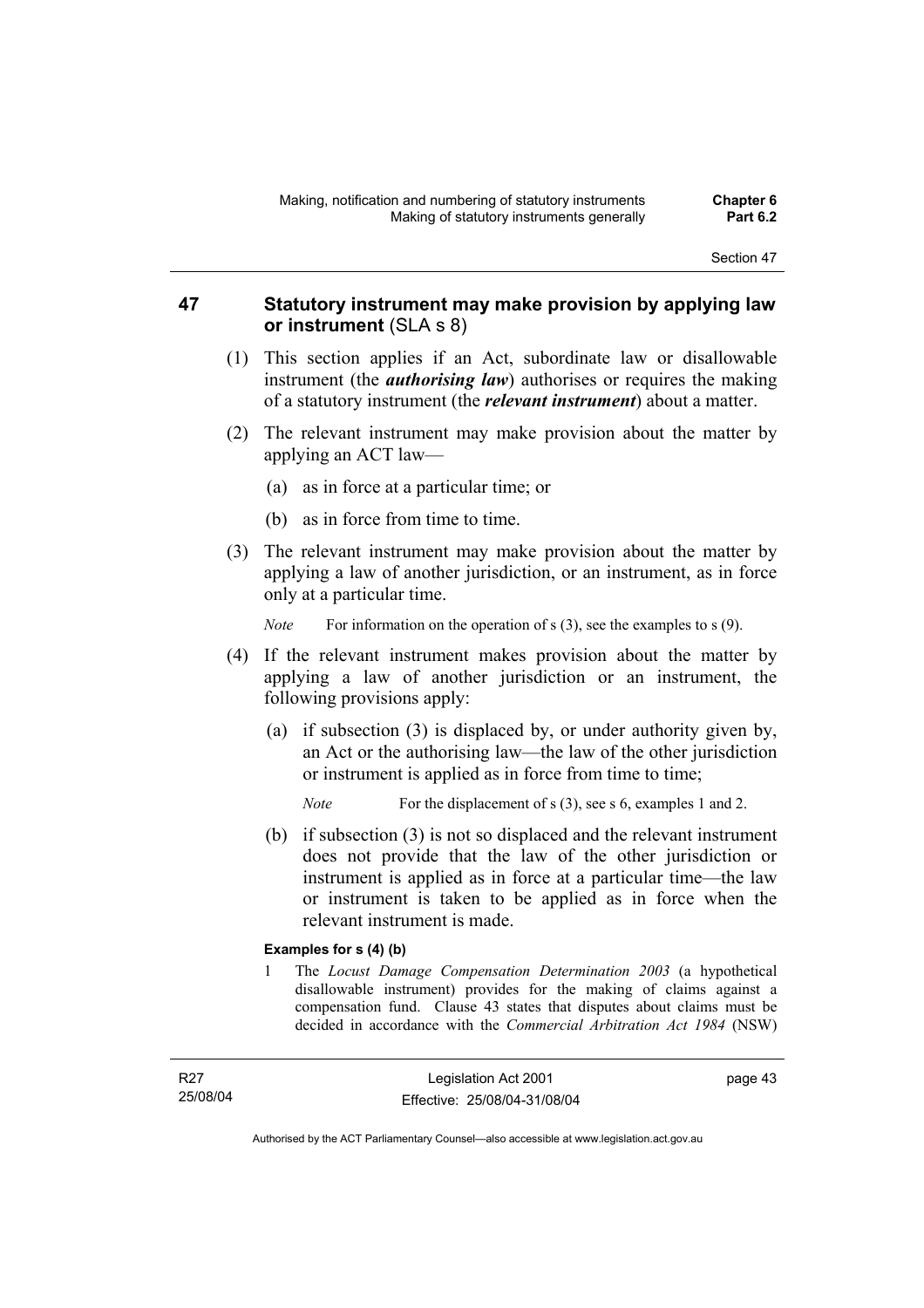| Chapter 6 | Making, notification and numbering of statutory instruments |
|-----------|-------------------------------------------------------------|
| Part 6.2  | Making of statutory instruments generally                   |

(the *NSW Act*) as in force from time to time. The determination is made on 1 August 2003. The Act under which the determination is made does not displace subsection (3). Therefore, even though clause 43 purports to apply the NSW Act as in force from time to time, the NSW Act as in force on 1 August 2003 is applied by the determination.

- 2 The *Locust Damage Compensation Determination 2003* (mentioned in example 1), clause 43 states that disputes about claims must be decided in accordance with the *Commercial Arbitration Act 1984* (NSW) (the *NSW Act*), but does not state that the NSW Act is to be applied as in force from time to time or at a particular time. The determination is made on 1 August 2003. The Act under which the determination is made does not displace subsection (3). Therefore, the NSW Act as in force on 1 August 2003 is applied by the determination.
- *Note* An example is part of the Act, is not exhaustive and may extend, but does not limit, the meaning of the provision in which it appears (see s 126 and s 132).
- (5) If a law of another jurisdiction or an instrument is applied as in force at a particular time, the text of the law or instrument (as in force at that time) is taken to be a notifiable instrument made under the relevant instrument by the entity authorised or required to make the relevant instrument.
- (6) If subsection (3) is displaced and a law of another jurisdiction or an instrument is applied as in force from time to time, the text of each of the following is taken to be a notifiable instrument made under the relevant instrument by the entity authorised or required to make the relevant instrument:
	- (a) the law or instrument as in force at the time the relevant instrument is made;
	- (b) each subsequent amendment of the law or instrument;
	- (c) if the law or instrument is repealed and remade (with or without changes)—the law or instrument as remade and each subsequent amendment of the law or instrument;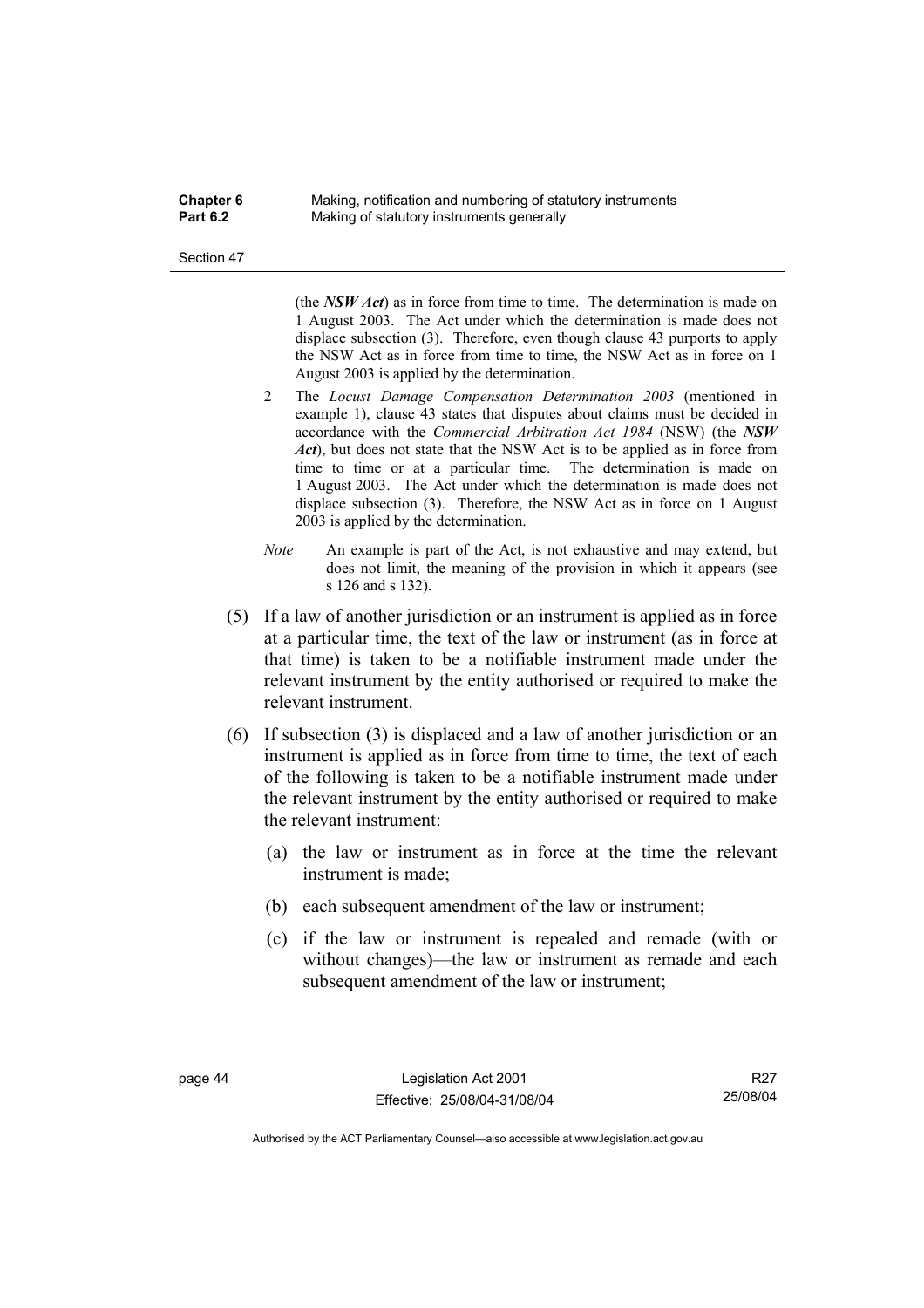- (d) if a provision of the law or instrument is omitted and remade (with or without changes) in another law or instrument—the provision as remade and each subsequent amendment of the provision.
- (7) The authorising law or, if the relevant instrument is a subordinate law or disallowable instrument, the relevant instrument may provide that—
	- (a) subsection (5) or (6) does not apply to the relevant instrument; or
	- (b) subsection (5) or (6) applies with the modifications stated in the authorising law or relevant instrument.
- (8) If a provision of an Act, subordinate law or disallowable instrument authorises or requires the application of a law or instrument, the provision authorises the making of changes or modifications to the law or instrument for that application.
- (9) This section is a determinative provision.

### **Examples for s (3) and s (9)**

Here are 2 examples about the operation of subsections (3) and (9): the first illustrates how subsection (3) might be displaced and the second illustrates how a law of another jurisdiction that applies as in force from time to time would operate—

1 The effect of subsections (3) and (9), and subsection (10), definition of *applying*, is that if it is intended to apply, adopt or incorporate a law or instrument as in force from time to time, the authorising law would need to expressly displace subsection (3) (as illustrated in s 6, examples of different kinds of displacement, example 1) *or* indicate a manifest contrary intention (as illustrated in example 2 in those examples).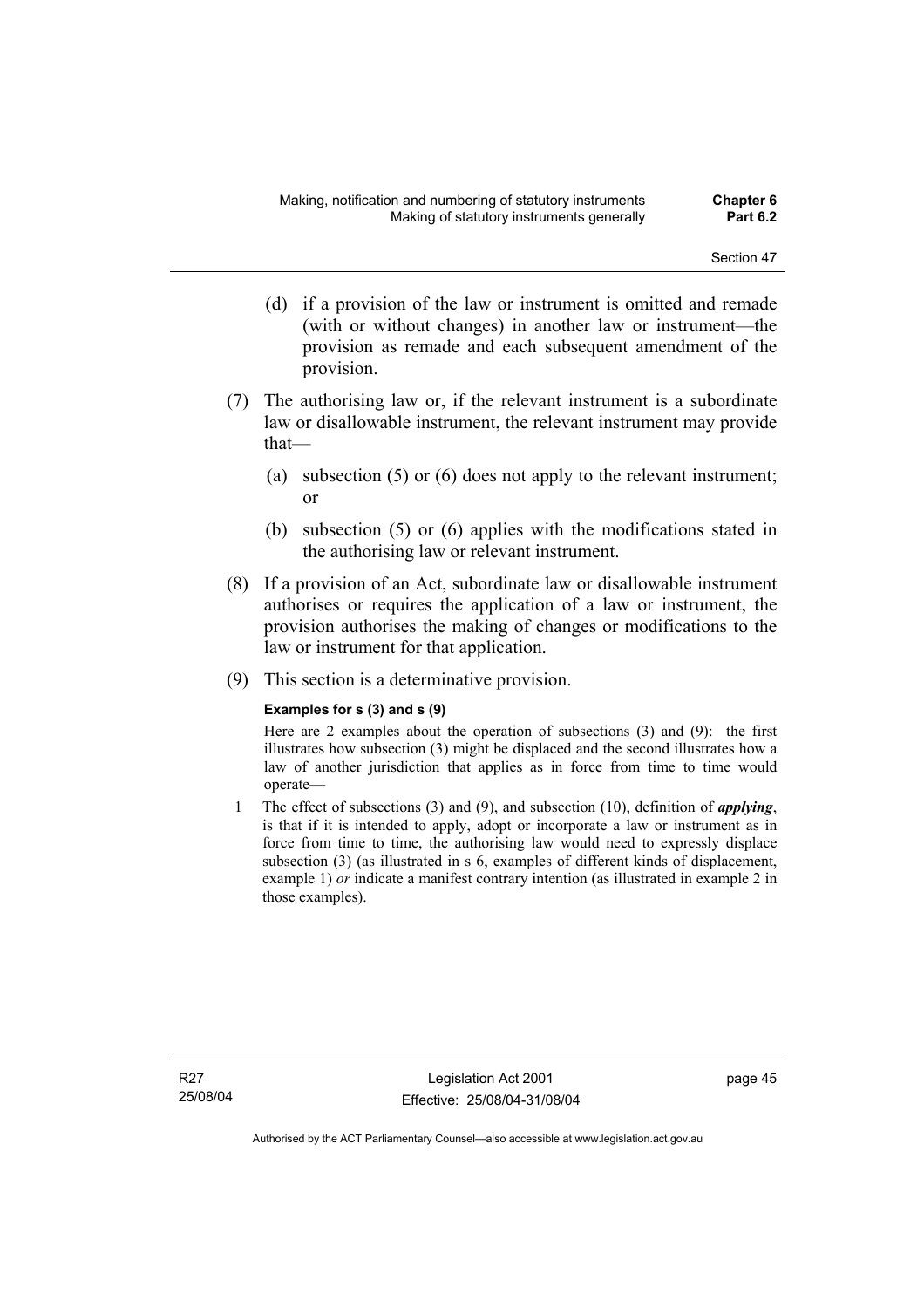| <b>Chapter 6</b> | Making, notification and numbering of statutory instruments |
|------------------|-------------------------------------------------------------|
| <b>Part 6.2</b>  | Making of statutory instruments generally                   |

- 2 The *ABC Regulations 2001* (made under a provision like those illustrated in section 6, examples of different kinds of displacement, examples 1 and 2) provide that noise measurements are to be taken in accordance with the NSW noise control manual as in force from time to time. The effect of the *ABC Regulations 2001* is that whenever the NSW noise control manual is amended in future, the noise measurements must be taken in accordance with the manual as last amended.
	- *Note* See s 5 for the meaning of determinative provisions, and s 6 for their displacement.
- (10) In this section:

*ACT law* means an Act, subordinate law or disallowable instrument, and includes a provision of an Act, subordinate law or disallowable instrument.

*applying* includes adopting or incorporating.

*Note* See also s 157 (Defined terms and other parts of speech and grammatical forms).

*disallowable instrument*, for a Commonwealth Act, means a disallowable instrument under the *Acts Interpretation Act 1901* (Cwlth), section 46A.

*instrument* includes a provision of an instrument, but does not include an ACT law or a law of another jurisdiction.

#### *law of another jurisdiction* means—

- (a) a Commonwealth Act, or any regulations, rules, ordinance or disallowable instrument under a Commonwealth Act; or
- (b) a State Act, or any regulations or rules under a State Act; or
- (c) a New Zealand or Norfolk Island Act, or any regulations or rules under a New Zealand or Norfolk Island Act; or
- (d) a provision of a law mentioned in paragraphs (a) to (c).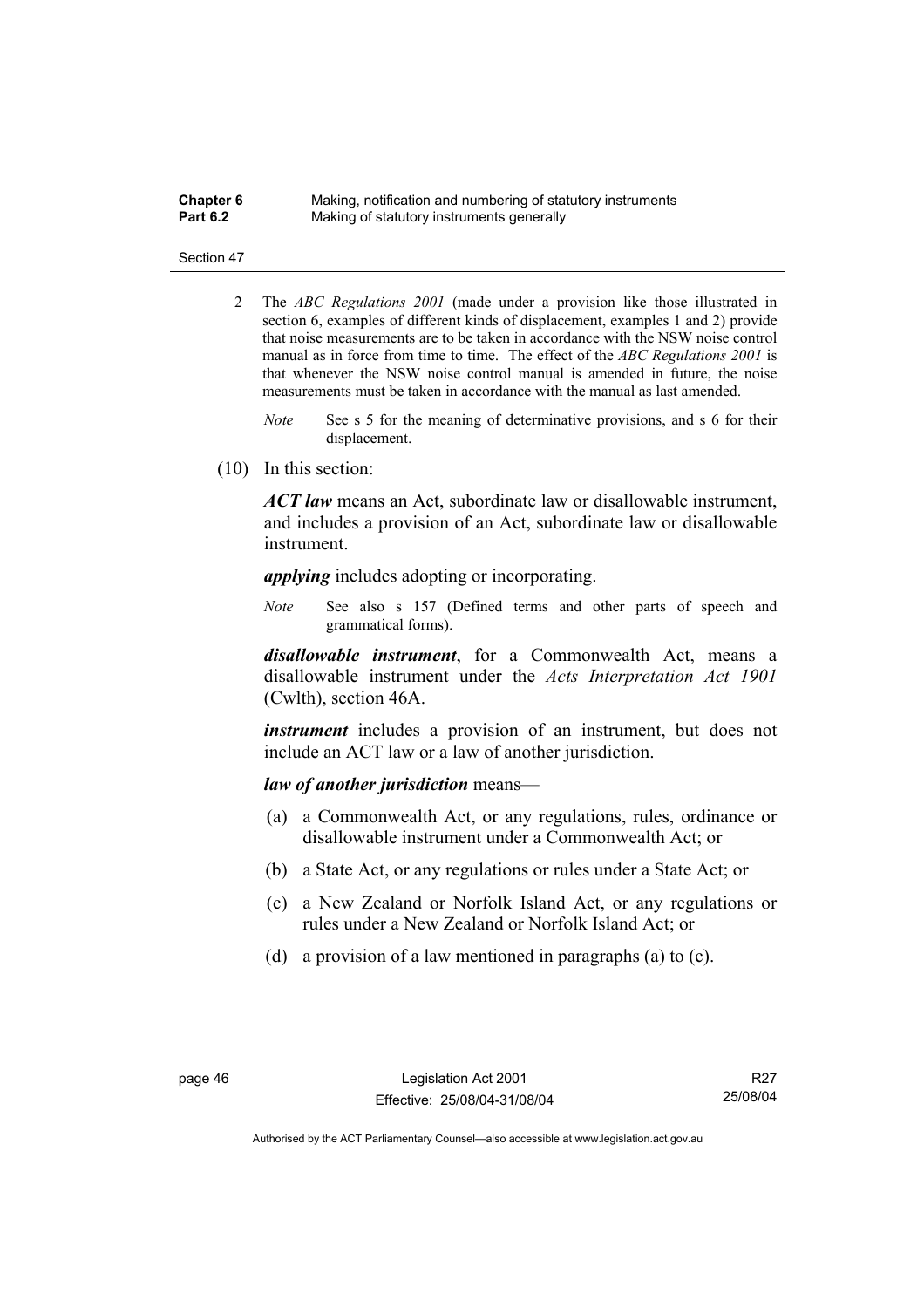### **48 Power to make instrument includes power to make different provision for different categories etc** (IA s 27E)

- (1) Power given under an Act or statutory instrument to make a statutory instrument includes power—
	- (a) to make different provision in relation to different matters or different classes of matters; or
	- (b) to make an instrument that applies differently by reference to stated exceptions or factors.
- (2) Without limiting subsection (1), power given under an Act or statutory instrument to make a statutory instrument about particular matters includes power to make a statutory instrument about any 1 or more of the matters or a particular class of the matters.
- (3) For this section, a class may consist of a single matter.
- (4) This section is a determinative provision.
	- *Note* See s 5 for the meaning of determinative provisions, and s 6 for their displacement.

### **49 Single instrument may exercise several powers or satisfy several requirements** (IA s 27F)

- (1) Power given under an Act or statutory instrument may be exercised with any other power to make a single instrument—
	- (a) whether or not the powers are exercised in relation to separate provisions, some of the same provisions, or all of the provisions, of the instrument; or
	- (b) whether or not the other powers are given under the same Act or statutory instrument, another Act or statutory instrument or any other Territory law.
- (2) A statutory instrument is taken—

page 47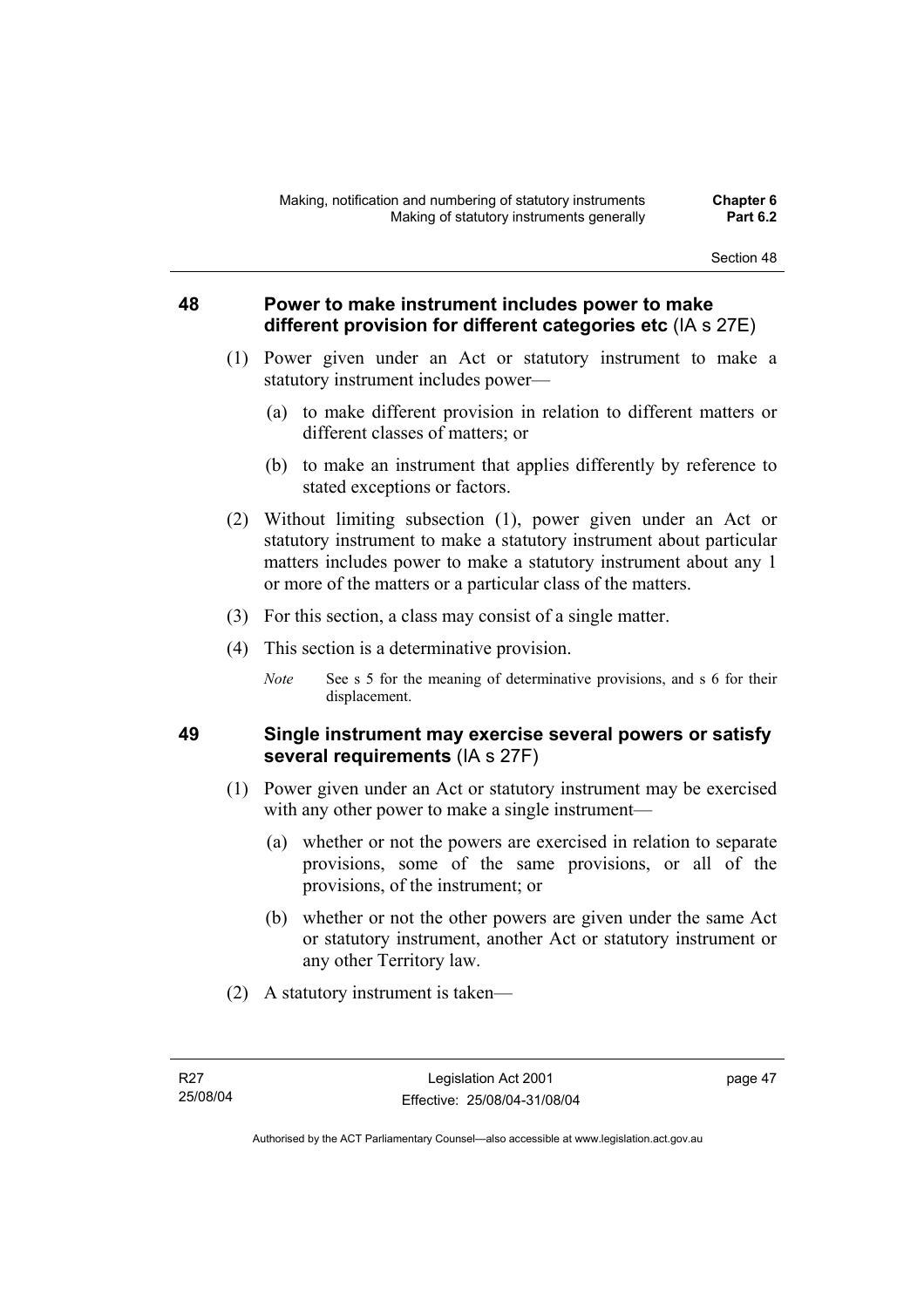| <b>Chapter 6</b> | Making, notification and numbering of statutory instruments |
|------------------|-------------------------------------------------------------|
| <b>Part 6.2</b>  | Making of statutory instruments generally                   |

- (a) to be made under each power given under Territory law under which it could be made; and
- (b) to satisfy each requirement under Territory law that it could satisfy.
- (3) Without limiting subsection (2), that subsection applies to an instrument even though—
	- (a) it is stated to be made under a particular Territory law (the *authorising law*) or a particular provision of the authorising law; and
	- (b) it is stated to be made for a particular Territory law (the *requiring law*) or a particular provision of the requiring law.
- (4) This section is a determinative provision.
	- *Note* See s 5 for the meaning of determinative provisions, and s 6 for their displacement.

### **50 Relationship between authorising law and instrument dealing with same matter** (IA s 27G)

- (1) If an Act or statutory instrument (the *authorising law*) gives power to make a statutory instrument about a matter, the instrument may make provision in relation to a particular aspect of the matter even though provision is made by the authorising law in relation to another aspect of the matter or in relation to another matter.
- (2) This section is a determinative provision.
	- *Note* See s 5 for the meaning of determinative provisions, and s 6 for their displacement.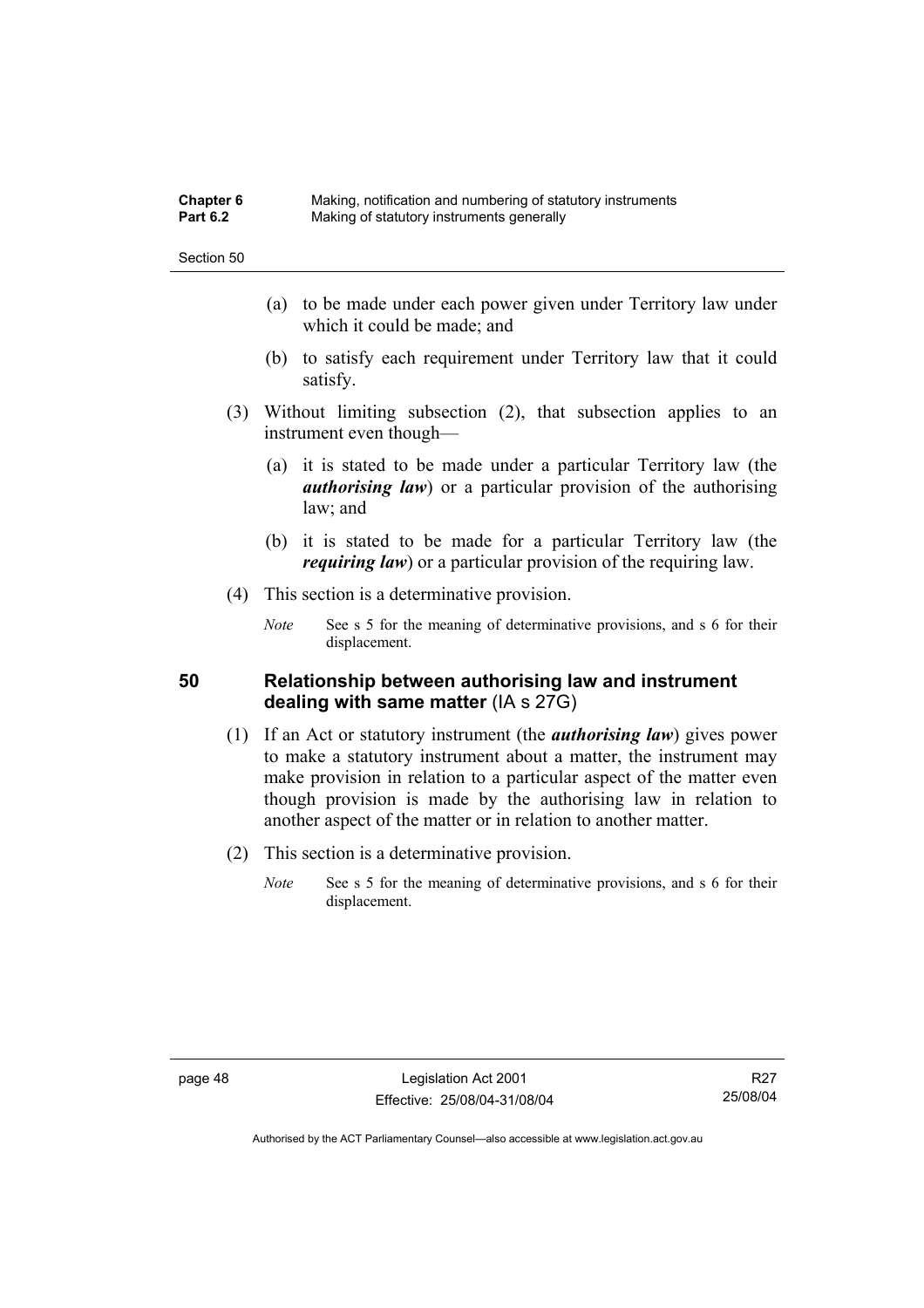### **51 Instrument may make provision in relation to land by reference to map etc** (IA s 27GA)

- (1) This section applies if an Act or statutory instrument authorises or requires provision to be made by statutory instrument in relation to land or waters.
- (2) Provision may be made by reference to—
	- (a) a particular map or plan held by an entity; or
	- (b) a particular entry in a register kept by an entity;

if the map, plan or register is available for inspection by members of the public, whether or not on payment of a fee.

### **52 Instrument may authorise determination of matter etc**  (IA s 27GB)

- (1) This section applies if an Act or statutory instrument (the *authorising law*) authorises or requires provision to be made about a matter by statutory instrument.
- (2) A statutory instrument made under the authorising law may make provision about the matter by authorising or requiring a stated entity to make provision about the matter, or any aspect of the matter, whether or not from time to time.
- (3) This section is a determinative provision.
	- *Note* See s 5 for the meaning of determinative provisions, and s 6 for their displacement.
- (4) In this section: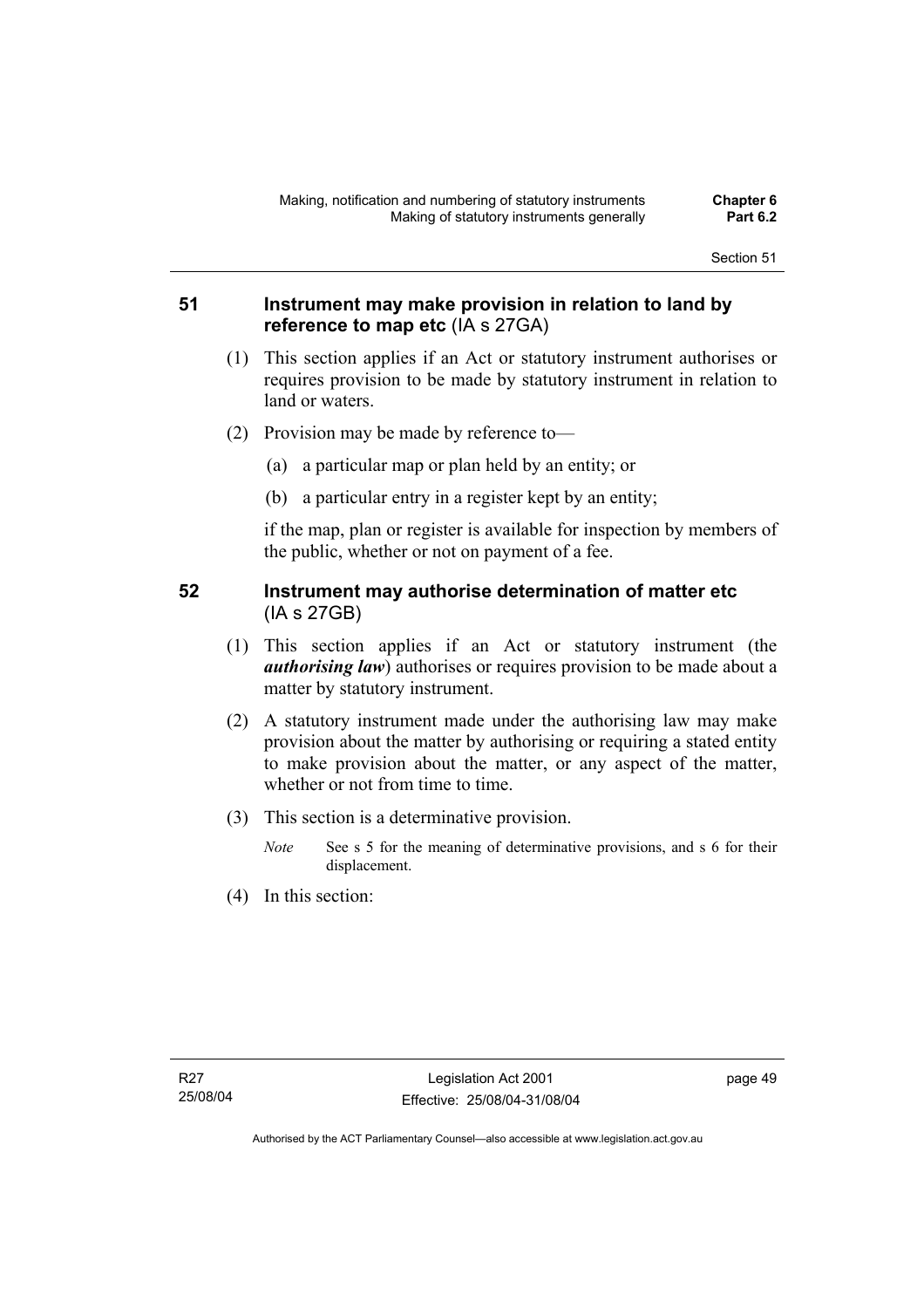| <b>Chapter 6</b> | Making, notification and numbering of statutory instruments |
|------------------|-------------------------------------------------------------|
| <b>Part 6.2</b>  | Making of statutory instruments generally                   |

*provision*, for a matter, includes determining or regulating the matter, applying the instrument to the matter, being satisfied or forming an opinion about anything relating to the matter, or doing anything else in relation to the matter.

#### **Example**

If an Act provides that an application is to be in a prescribed form, regulations made under the Act may provide that the form is to be that approved by the Minister.

*Note* An example is part of the Act, is not exhaustive and may extend, but does not limit, the meaning of the provision in which it appears (see s 126 and s 132).

### **53 Instrument may prohibit** (IA s 27GC)

- (1) If an Act or statutory instrument authorises or requires a matter to be regulated (however described) by statutory instrument, the power may be exercised by prohibiting by statutory instrument the matter or any aspect of the matter.
- (2) This section is a determinative provision.
	- *Note* See s 5 for the meaning of determinative provisions, and s 6 for their displacement.

### **54 Instrument may require making of statutory declaration**  (IA s 27H)

- (1) If an Act or statutory instrument (the *authorising law*) gives power to make a statutory instrument, the instrument may require the making of a statutory declaration.
	- *Note* The *Statutory Declarations Act 1959* (Cwlth) applies to the making of statutory declarations under ACT laws (see that Act, s 5).
- (2) Subsection (1) applies—
	- (a) whether or not the authorising law authorises or requires penalties to be prescribed by instrument; and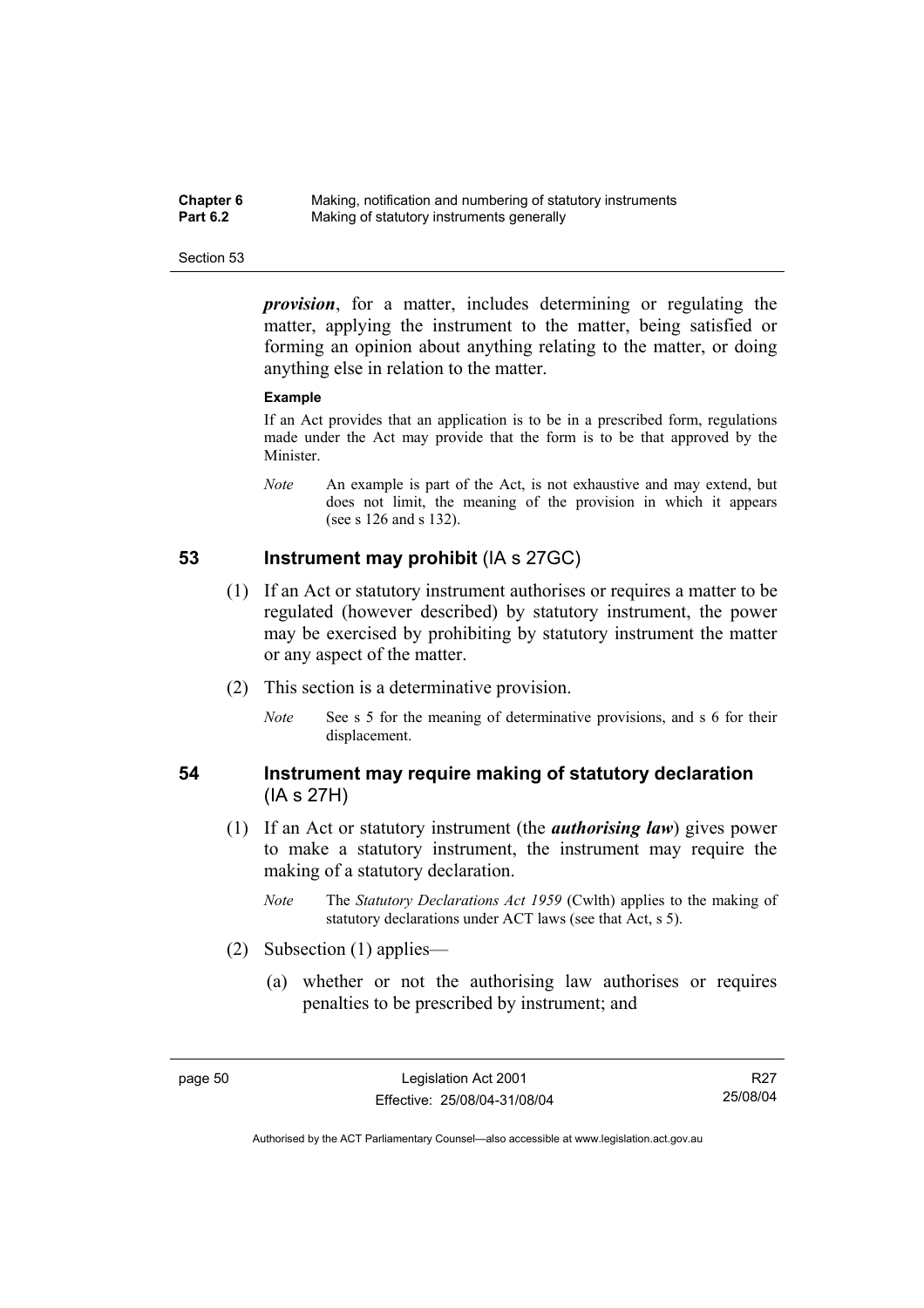- (b) if the authorising law authorises or requires penalties to be prescribed by instrument—irrespective of the level of penalties that may be prescribed.
- (3) This section is a determinative provision.
	- *Note* See s 5 for the meaning of determinative provisions, and s 6 for their displacement.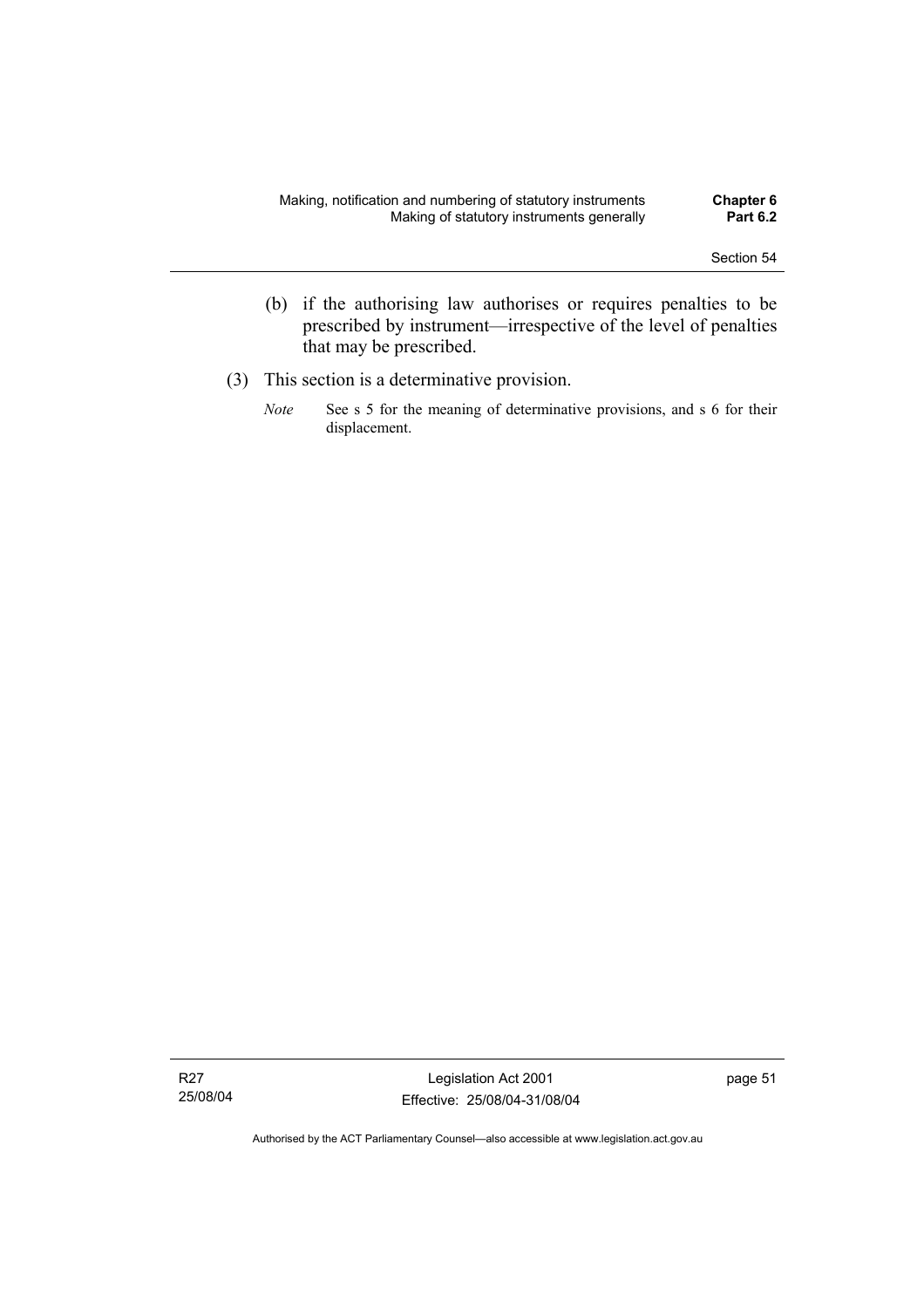**Chapter 6** Making, notification and numbering of statutory instruments<br>**Part 6.3** Making of certain statutory instruments about fees Making of certain statutory instruments about fees

Section 55

# **Part 6.3 Making of certain statutory instruments about fees**

### **55 Definitions for pt 6.3**

In this part:

*fee* includes a charge or other amount.

*provide* a service includes exercise a function.

*service* includes a function or facility.

### **56 Determination of fees by disallowable instrument**

- (1) This section applies if an Act (the *authorising law*) authorises fees to be determined for 1 of the following (the *relevant law*):
	- (a) the authorising law; or
	- (b) another Act or statutory instrument.
- (2) The authorising law authorises a fee to be determined in relation to any matter under or related to the relevant law.
- (3) To remove any doubt, a fee may be determined for a provision of the relevant law even though the provision does not mention a fee.

#### **Example**

The X Act, section 15 provides for a person to apply for an approval but makes no mention of a fee for the approval. However, section 79 (1) of the Act provides:

The Minister may, in writing, determine fees for this Act.

Because section 79 (1) permits a fee to be determined 'for this Act', the *Legislation Act 2001*, section 56 applies in relation to section 15 and the Minister may determine an application fee for the approval.

*Note* An example is part of the Act, is not exhaustive and may extend, but does not limit, the meaning of the provision in which it appears (see s 126 and s 132).

page 52 Legislation Act 2001 Effective: 25/08/04-31/08/04

R27 25/08/04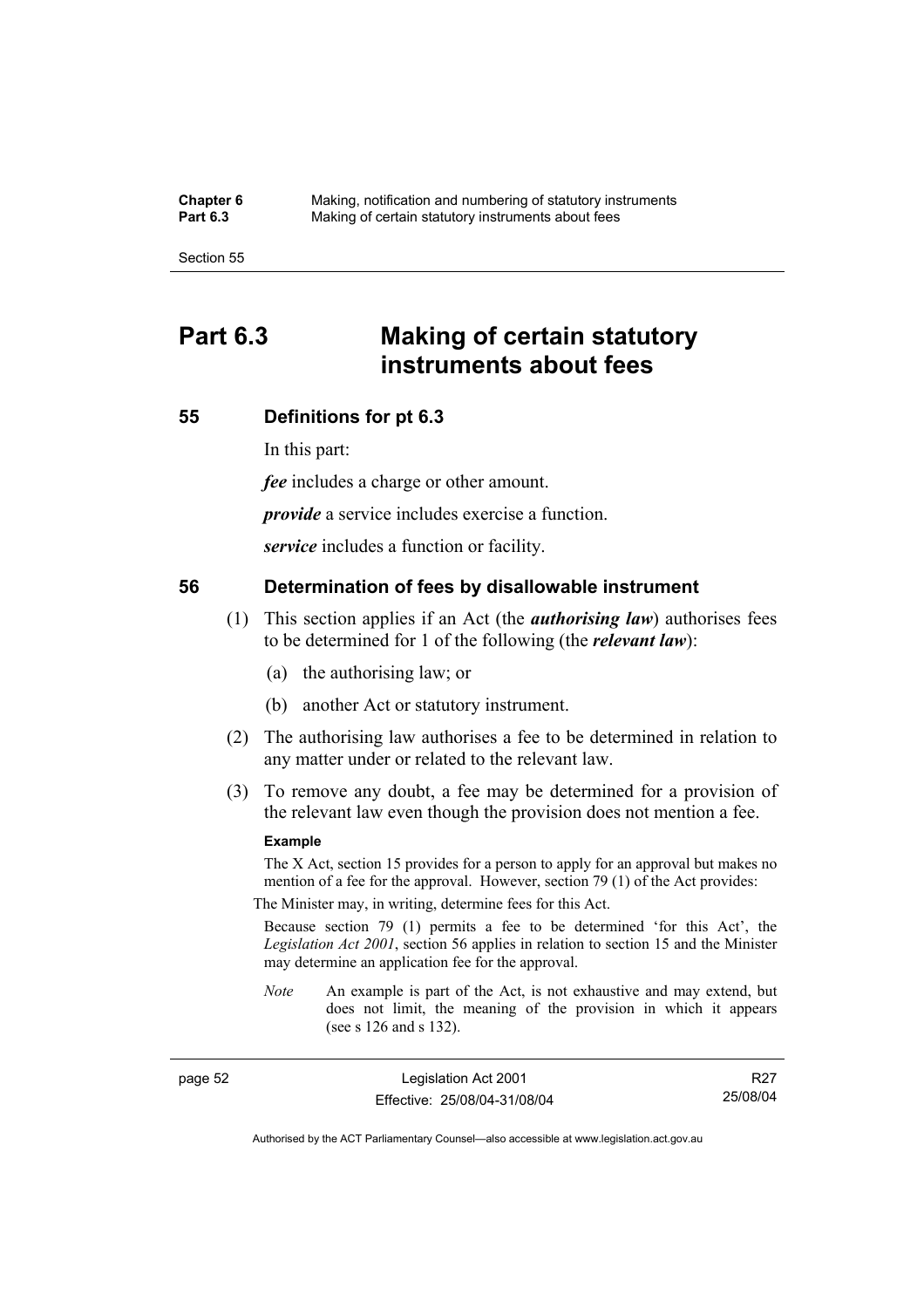- (4) A fee may be determined—
	- (a) by specifying the fee; or
	- (b) by setting a rate, or providing a formula or other method, by which the fee is to be worked out; or
	- (c) by a combination of a specified fee and a rate, formula or other method.

### **Examples of different methods of determining fees**

An instrument may determine a fee by specifying an amount (eg \$250), or a rate (eg \$7.50 per kilogram). An instrument may also determine a fee by providing a formula. For example, the fee for a licence issued for part of a year could be worked out using the following formula:

annual fee 
$$
\times
$$
 whole and part months for which licence issued 12

- (5) The determination—
	- (a) must provide by whom the fee is payable; and
	- (b) must provide to whom the fee is to be paid; and
	- (c) may make provision about the circumstances in which the fee is payable; and
	- (d) may make provision about exempting a person from payment of the fee; and
	- (e) may make provision about when the fee is payable and how it is to be paid (for example, as a lump sum or by instalments); and
	- (f) may mention the service for which the fee is payable; and
	- (g) may make provision about waiving, postponing or refunding the fee (in whole or part); and

page 53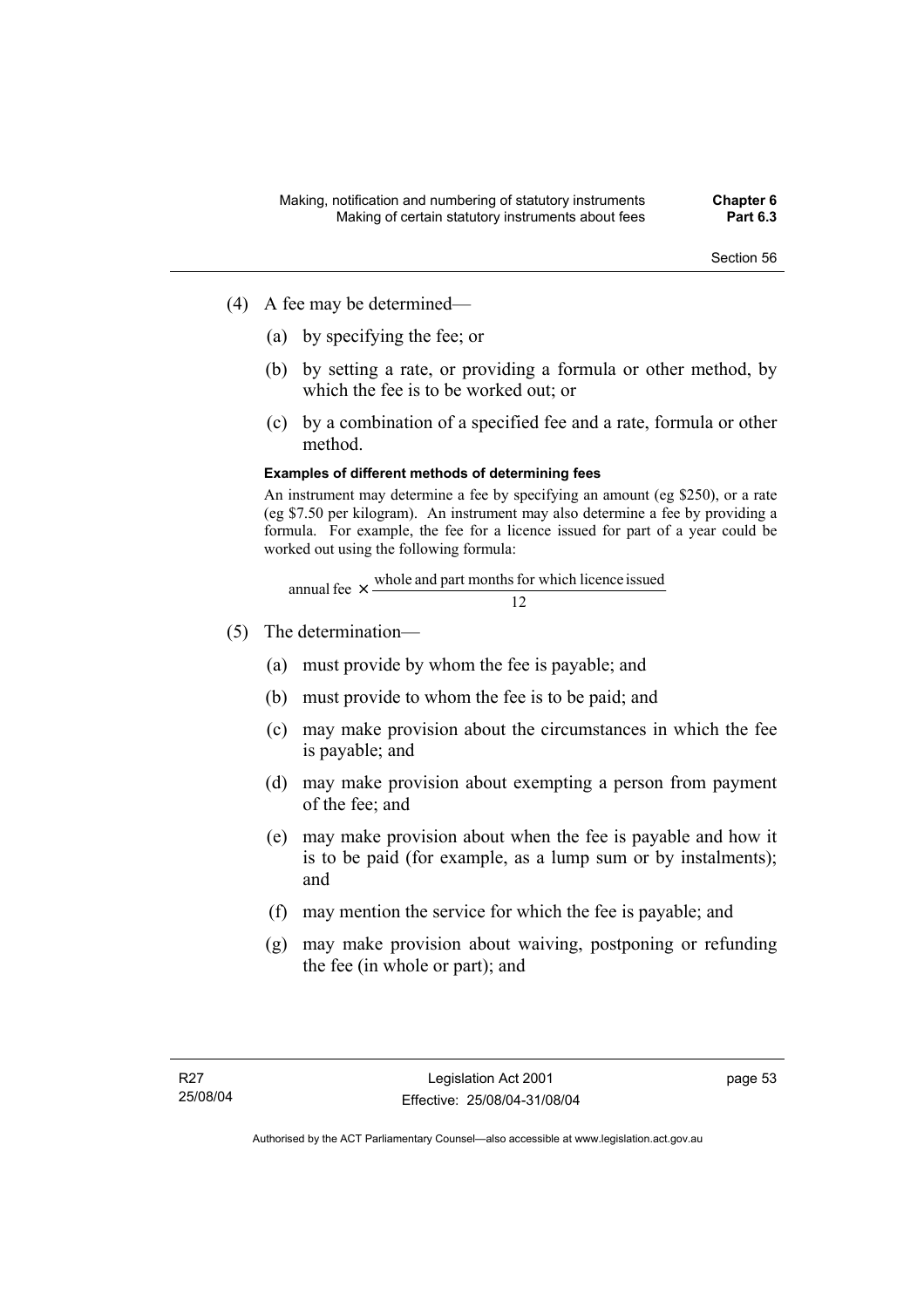#### **Chapter 6** Making, notification and numbering of statutory instruments<br>**Part 6.3** Making of certain statutory instruments about fees Making of certain statutory instruments about fees

#### Section 57

(h) may make provision about anything else relating to the fee.

#### **Example for par (a)**

a provision that the owner for the time being of a vehicle is liable for any unpaid registration fee

#### **Examples for par (c)**

- 1 a provision that a document prepared and submitted in accordance with a condition imposed under the Act be accompanied by a fee
- 2 a provision that royalty ceases to be payable if the percentage of recoverable minerals is less than the prescribed limit

#### **Examples for par (e)**

- 1 a provision that a levy is payable within 30 days after a sale of goods
- 2 a provision that, if a licensee fails to pay an instalment payable in the financial year within 14 days after the day it is payable, all remaining instalments payable in the financial year become payable

#### **Example for par (g)**

a provision that a stated official may waive all or part of a charge in stated circumstances, including if the official is satisfied about a stated circumstance

- (6) This section is a determinative provision.
	- *Note* See s 5 for the meaning of determinative provisions, and s 6 for their displacement.

# **57 Fees payable in accordance with determination etc**

- (1) A fee determined by a disallowable instrument is payable by the person by whom the fee is payable under the determination, in relation to the service (if any) mentioned in the determination and in accordance with the determination, to the person to whom the fee is payable under the determination.
- (2) If a service is mentioned in the determination, the fee is payable before the service is provided unless the determination provides otherwise.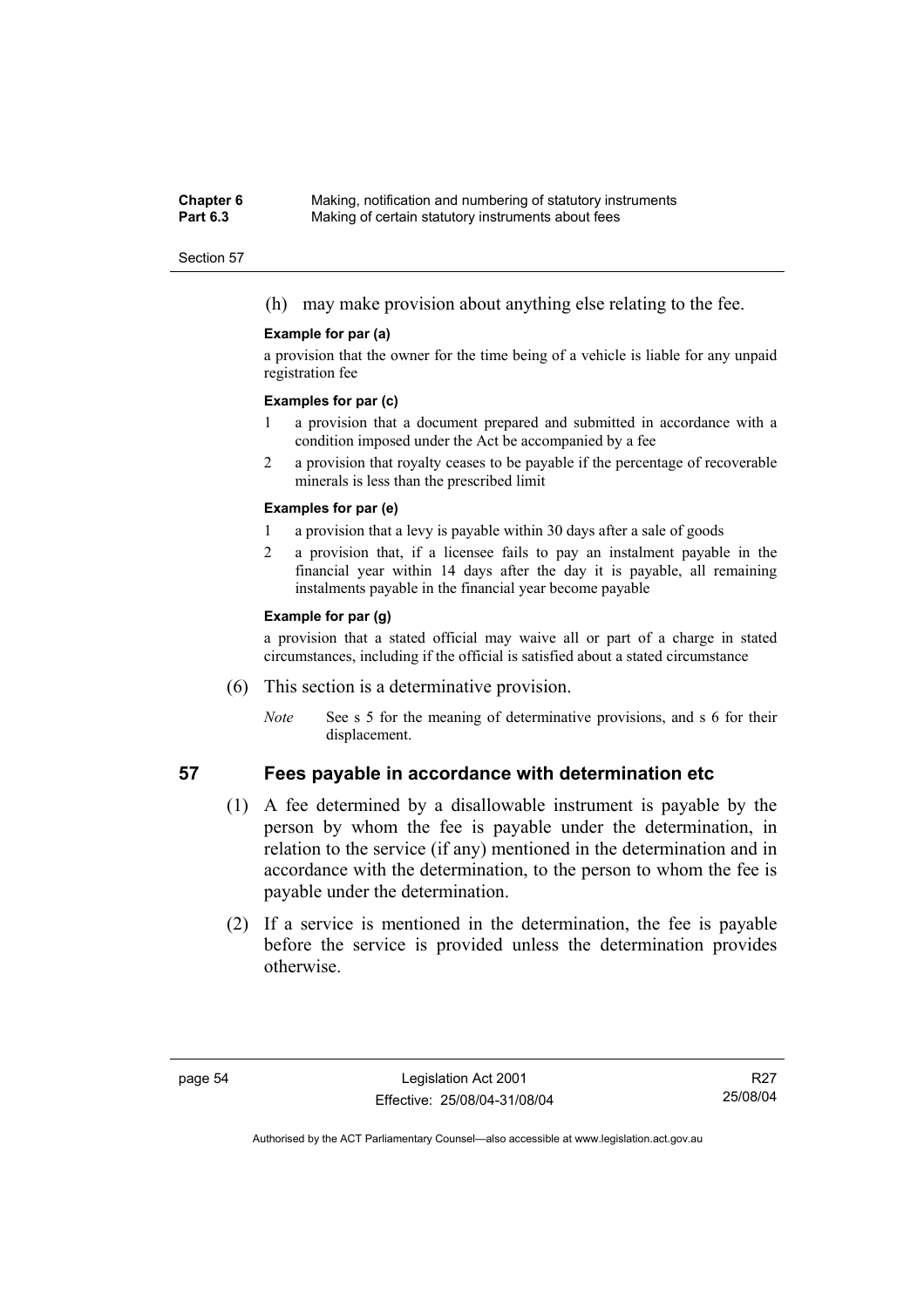(3) If the fee is payable in relation to a service mentioned in the determination and the fee has not been paid in accordance with the determination, no-one is obliged to provide the service.

#### **Examples**

- 1 If a fee for a service is payable in advance under a disallowable instrument and the fee is not paid, there is no obligation to provide the service.
- 2 If fees for services over a period of time are payable by instalment under a disallowable instrument and the person paying the fees falls behind in payments on the instalments, there is no obligation to provide further services for the person.
- *Note* An example is part of the Act, is not exhaustive and may extend, but does not limit, the meaning of the provision in which it appears (see s 126 and s 132).
- (4) Subsection (3) applies to a service even though, apart from that subsection, someone is under a duty to provide the service.

#### **Example**

A provision of an Act provides that a registrar 'must' renew a licence if the holder of the licence applies to the registrar for its renewal before the end of the licence term. If a fee is determined for renewal of the licence, the registrar is not required to renew the licence unless the fee is paid.

- (5) This section is a determinative provision.
	- *Note* See s 5 for the meaning of determinative provisions, and s 6 for their displacement.

- **58 Regulations may make provision about fees** 
	- (1) This section applies if an Act (the *authorising law*)—
		- (a) authorises or requires fees to be determined for the authorising law, or another Act or a statutory instrument (the *fees law*); and
		- (b) the authorising law authorises the making of regulations by the Executive.

page 55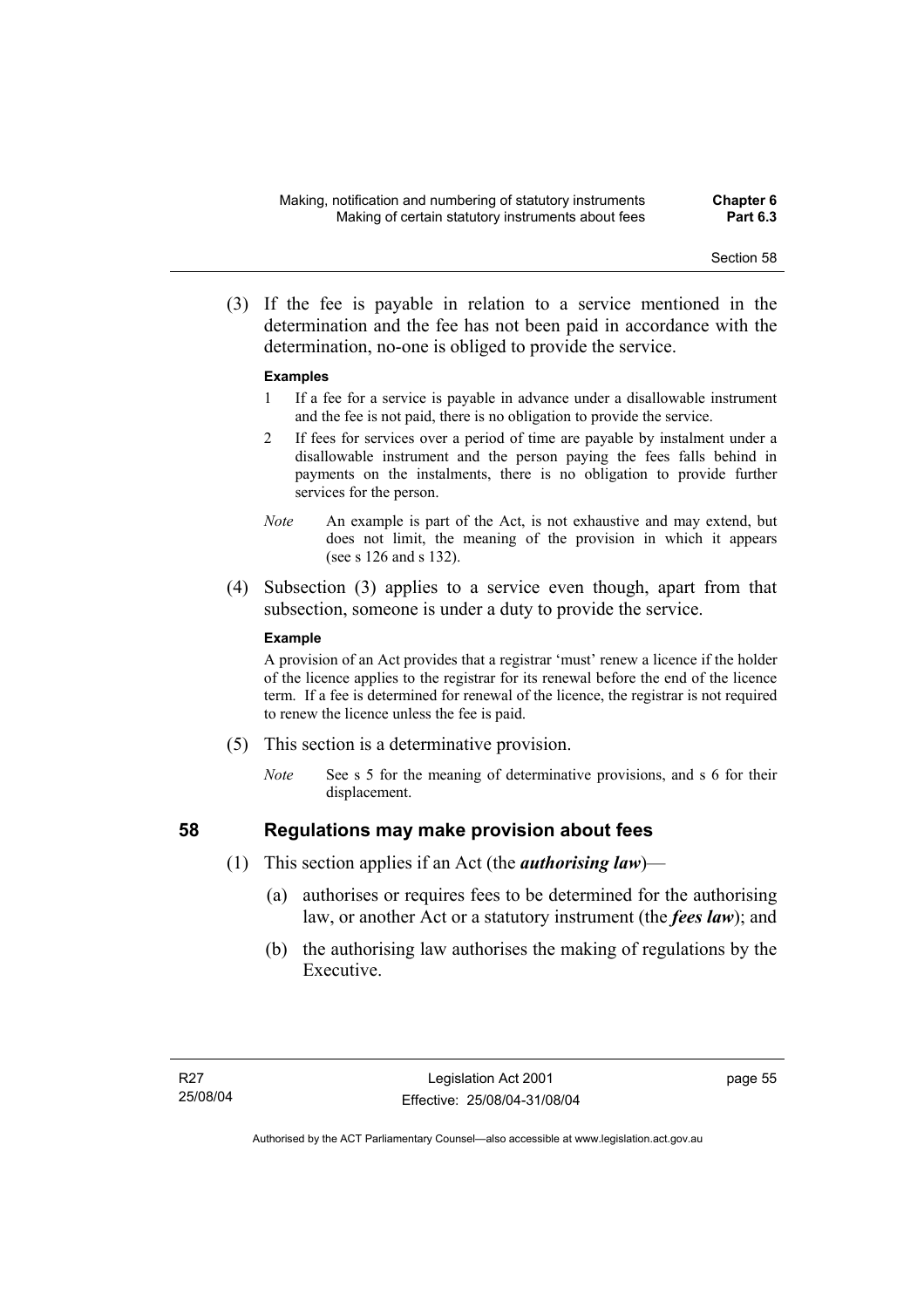### **Chapter 6** Making, notification and numbering of statutory instruments<br>**Part 6.3** Making of certain statutory instruments about fees Making of certain statutory instruments about fees

#### Section 58

- (2) Regulations under the authorising law may make provision in relation to—
	- (a) the payment, collection and recovery of determined fees; and
	- (b) the waiver, postponement or refund of the fees (in whole or part); and
	- (c) anything else about which provision may, under section 56 (Determination of fees by disallowable instrument), be made by determination in relation to determined fees.
- (3) The power mentioned in subsection (2) (b) includes power to make provision in relation to an entitlement to a waiver, postponement or refund of determined fees in circumstances prescribed under the regulations (including the removal of a statutory capacity).
- (4) Regulations or the authorising law may make provision in relation to the payment of determined fees by cheque or credit card, including, for example, the consequences of a cheque not being honoured on presentation or a credit card transaction not being honoured.
- (5) Regulations or the authorising law may make provision in relation to the removal of a statutory capacity if any determined fee—
	- (a) is not paid when it is required to be paid; or
	- (b) is paid by cheque and the cheque is not honoured on presentation; or
	- (c) is paid by credit card and the credit card transaction is not honoured.
- (6) Regulations or the authorising law may make provision in relation to the restoration of a statutory capacity (whether prospectively or during any past period).
- (7) This section is in addition to any provision of the authorising law or fees law.

R27 25/08/04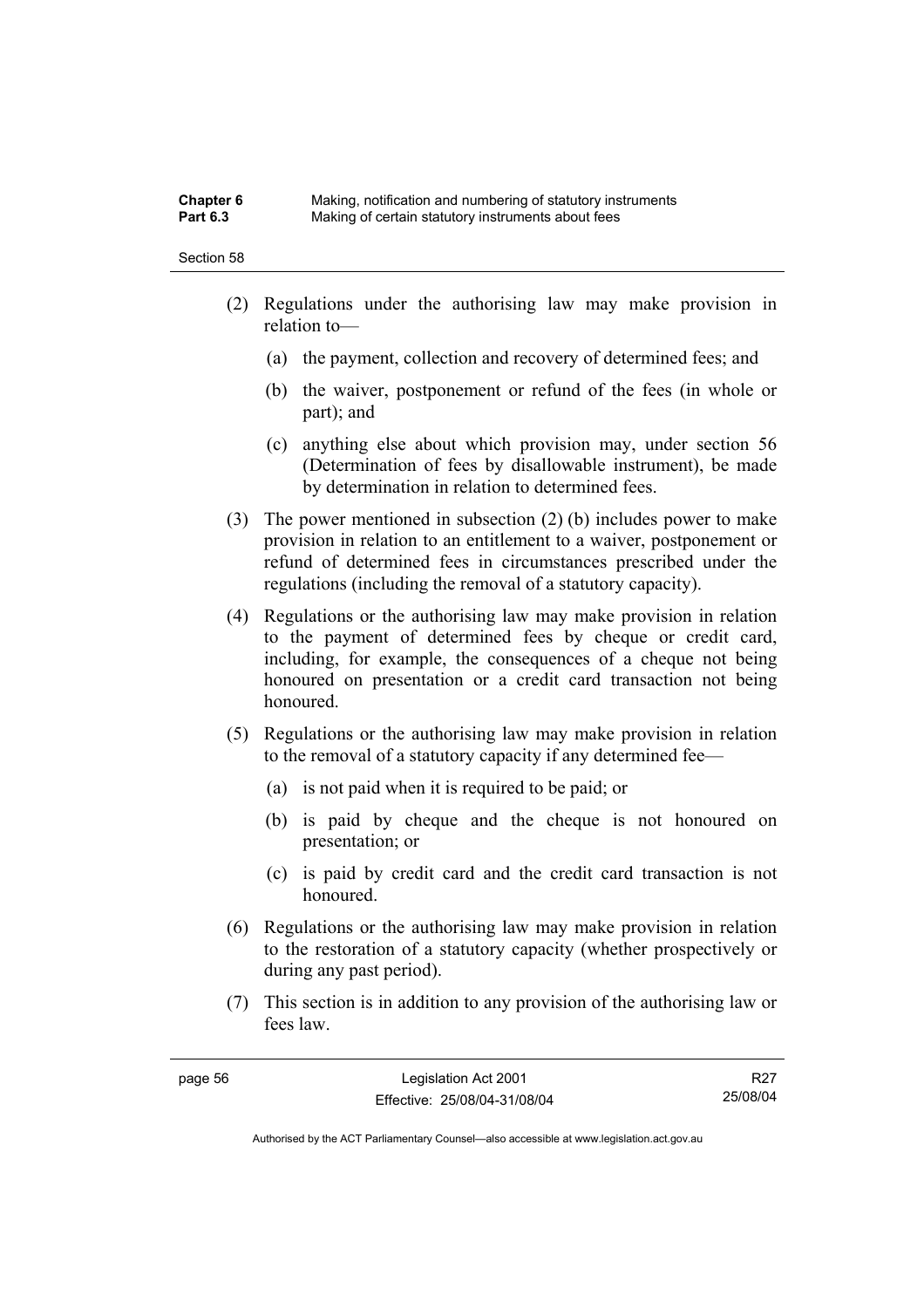- (8) This section is a determinative provision.
	- *Note* See s 5 for the meaning of determinative provisions, and s 6 for their displacement.
- (9) In this section:

*credit card* includes debit card.

*removal*, of a statutory capacity, includes suspension, cancellation, revocation, withdrawal, surrender or other prescribed restriction or termination of a statutory capacity under the fees law or authorising law.

*statutory capacity* includes an accreditation, approval, assessment, authority, certificate, condition, decision, determination, exemption, licence, permission, permit, registration or other prescribed thing giving a status, privilege or benefit under the fees law or authorising law (whether or not required under either law for doing anything).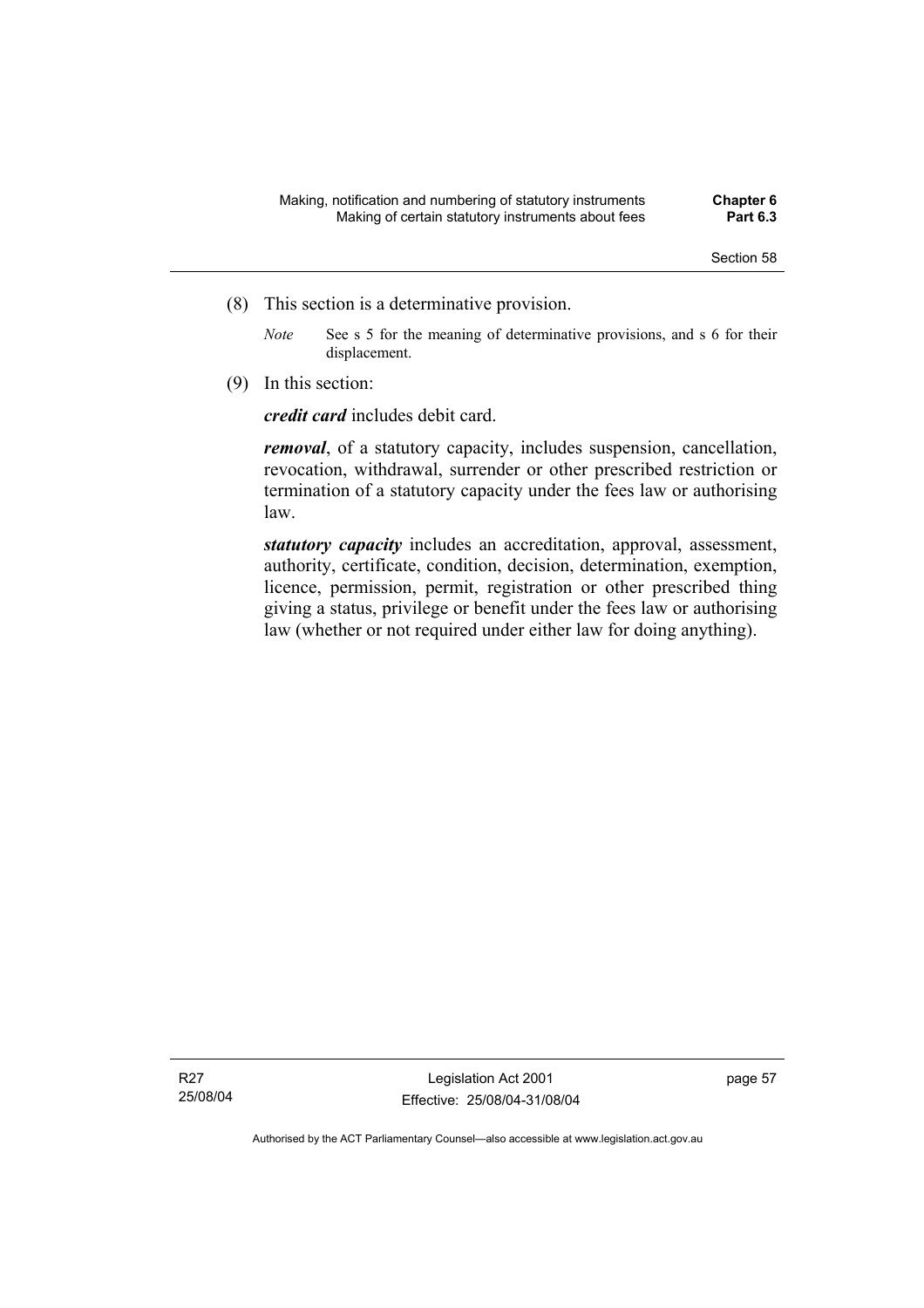**Chapter 6** Making, notification and numbering of statutory instruments<br>**Part 6.4** Mumbering and notification of registrable instruments **Part 6.4** Numbering and notification of registrable instruments

Section 59

# **Part 6.4 Numbering and notification of registrable instruments**

# **59 Numbering (SLA s 4 (1))**

- (1) The registrable instruments registered in each year must be numbered by the parliamentary counsel as nearly as practicable in the order in which they are notified.
- (2) However, the parliamentary counsel may—
	- (a) allocate different kinds of registrable instruments to different series for numbering purposes; or
	- (b) add distinguishing letters to numbers to indicate the kind of registrable instrument.

#### **Examples**

- 1 The parliamentary counsel may number subordinate laws, disallowable instruments, commencement notices and other registrable instruments in different series.
- 2 The parliamentary counsel could add the letters 'SL' to the numbers of registered subordinate laws, the letters 'DI' to the numbers of registered disallowable instruments and the letters 'CN' to the numbers of registered commencement notices.
- *Note* An example is part of the Act, is not exhaustive and may extend, but does not limit, the meaning of the provision in which it appears (see s 126 and s 132).
- (3) Also, the regulations may provide that this section does not apply to a notifiable instrument of a kind prescribed under the regulations.

R27 25/08/04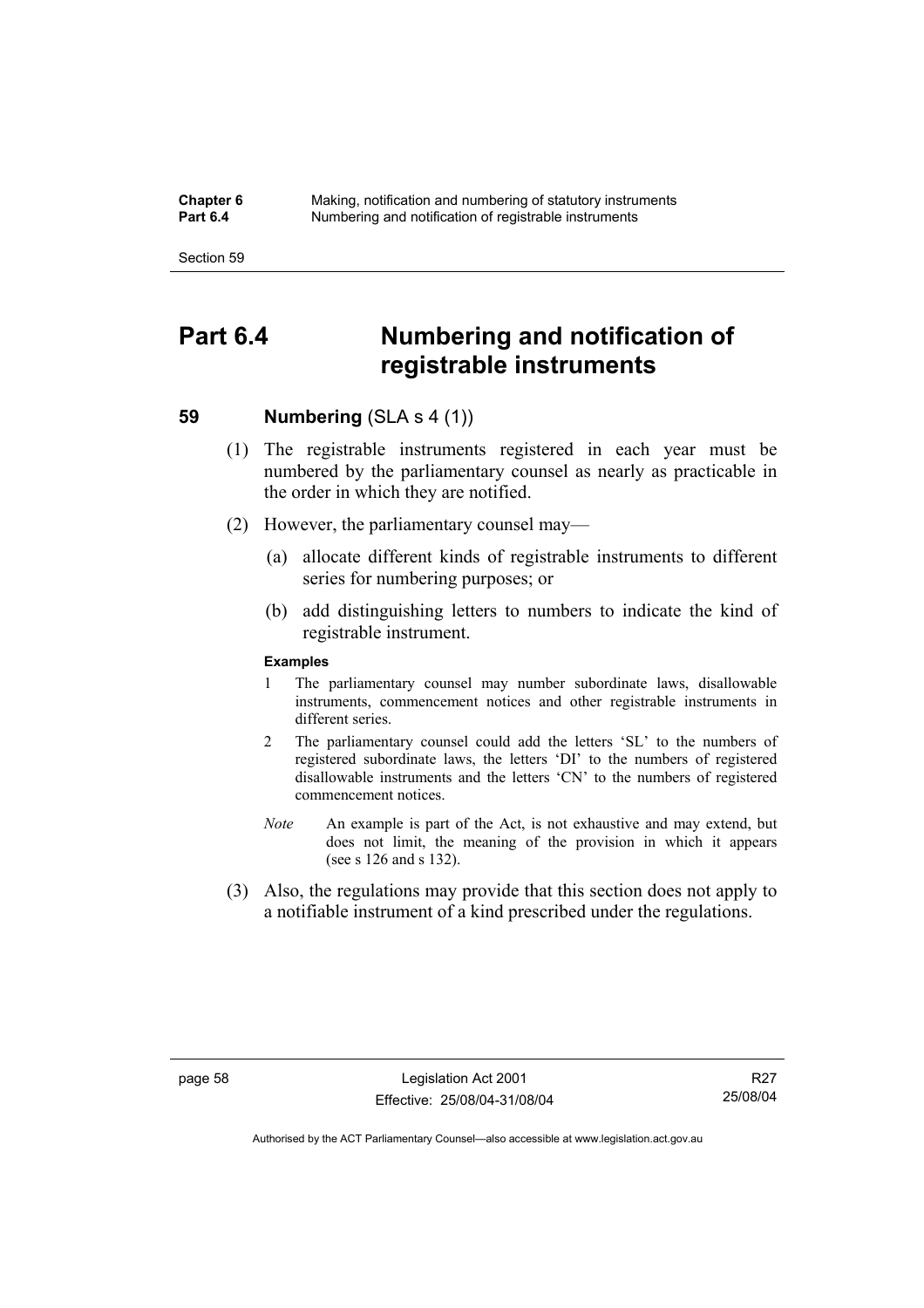# **60 Correction etc of name of registrable instrument**

- (1) This section applies if a registrable instrument is unnamed or the name it gives to itself—
	- (a) includes a year that is not the year in which the instrument was notified; or
	- (b) is the same as another registrable instrument that has been, or is to be, notified under this Act; or
	- (c) includes a number that is not consecutive with other registrable instruments that have been notified under this Act; or
	- (d) does not include a number that would give the instrument a unique name; or
	- (e) is otherwise not in accordance with current legislative drafting practice.

#### **Example for par (c)**

A registrable instrument has the name '*XYZ Amendment Rule 2000* (*No 5*)'. Registrable instruments with the names '*XYZ Amendment Rule 2000 (No 1)*', '*XYZ Amendment Rule 2000 (No 2)*' and '*XYZ Amendment Rule 2000 (No 3)*' have already been notified under the Act

## **Example for par (d)**

A registrable instrument has the name '*XYZ Amendment Rule 2000 (No )*'.

*Note* An example is part of the Act, is not exhaustive and may extend, but does not limit, the meaning of the provision in which it appears (see s 126 and s 132).

#### **Example for par (e)**

A registrable instrument has the name '*XYY Amendment Order 2002 (No 1)*'. The instrument was made under the *XYZ Act 2000* (the *authorising Act*). The name of the instrument does not correctly reflect the name of the authorising Act.

- (2) The parliamentary counsel may, before notifying the registrable instrument under this Act—
	- (a) add a name to an unnamed instrument; or

page 59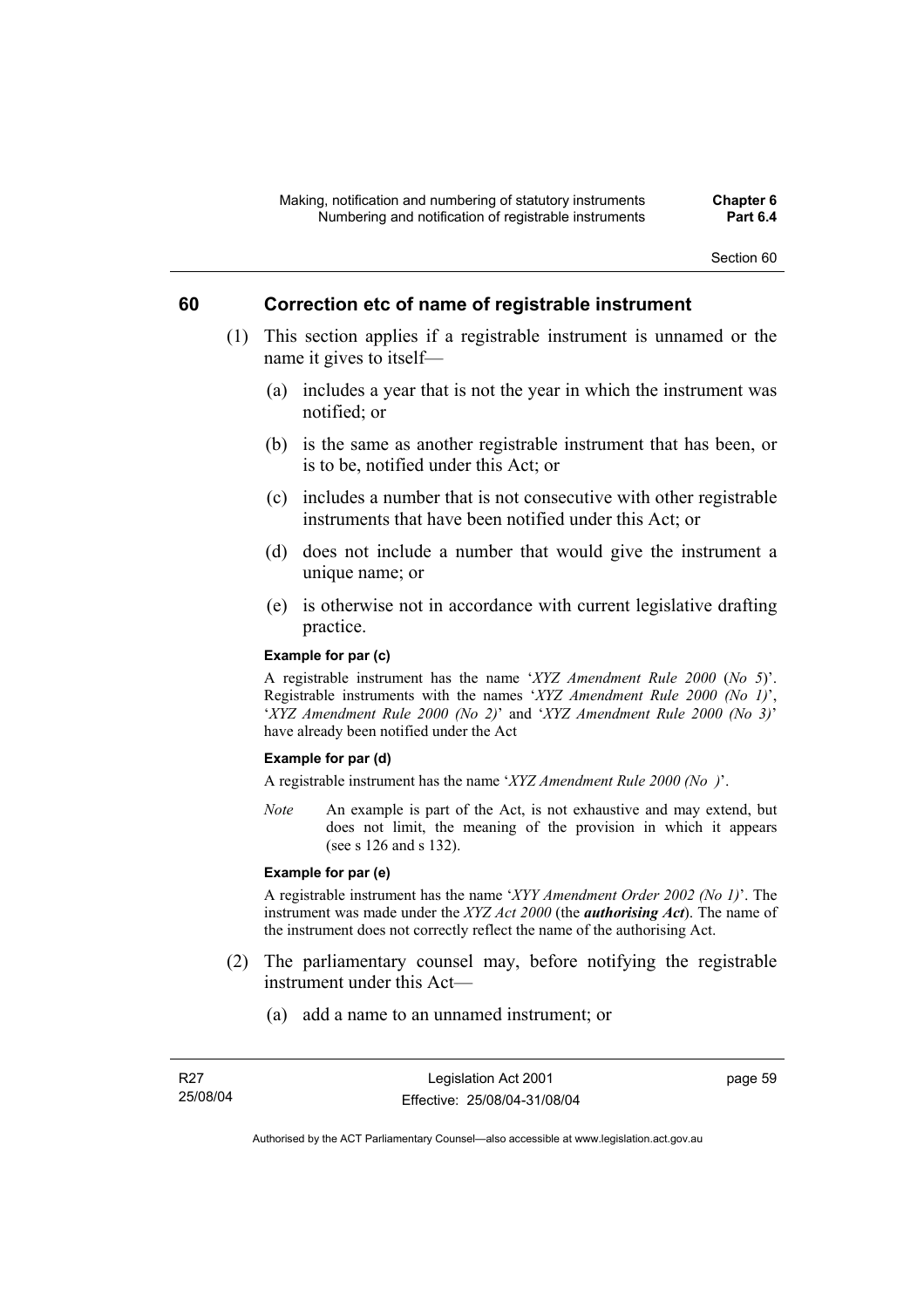| Chapter 6       | Making, notification and numbering of statutory instruments |
|-----------------|-------------------------------------------------------------|
| <b>Part 6.4</b> | Numbering and notification of registrable instruments       |

Section 60A

- (b) amend the instrument's name to bring it into line with current legislative drafting practice.
- (3) If the name of a registrable instrument is added or amended under this section, the instrument has effect for all purposes as if the instrument were made with the name as added or amended.
- (4) If the name of a registrable instrument is added or amended under this section, the parliamentary counsel may make a corresponding change to any explanatory statement or regulatory impact statement for the instrument.

# **60A Correction of name of explanatory statement etc**

- (1) This section applies if an explanatory statement or regulatory impact statement for a registrable instrument—
	- (a) does not include the instrument's number or name in an appropriate place; or
	- (b) includes a reference to the instrument's number or name that is incorrect.
- (2) The parliamentary counsel may, before entering the statement in the register—
	- (a) include the instrument's number or name in an appropriate place in the statement; or
	- (b) correct the reference to the instrument's number or name.

# **61 Notification of registrable instruments** (SLA s 6 (1) (a),  $(2)-(5)$

- (1) If a registrable instrument is made, the maker of, or the appropriate person for, the instrument may ask the parliamentary counsel to notify the making of the instrument.
- (2) If the maker of, or appropriate person for, a registrable instrument asks the parliamentary counsel to notify the making of the

| page 60 | Legislation Act 2001         | R <sub>27</sub> |
|---------|------------------------------|-----------------|
|         | Effective: 25/08/04-31/08/04 | 25/08/04        |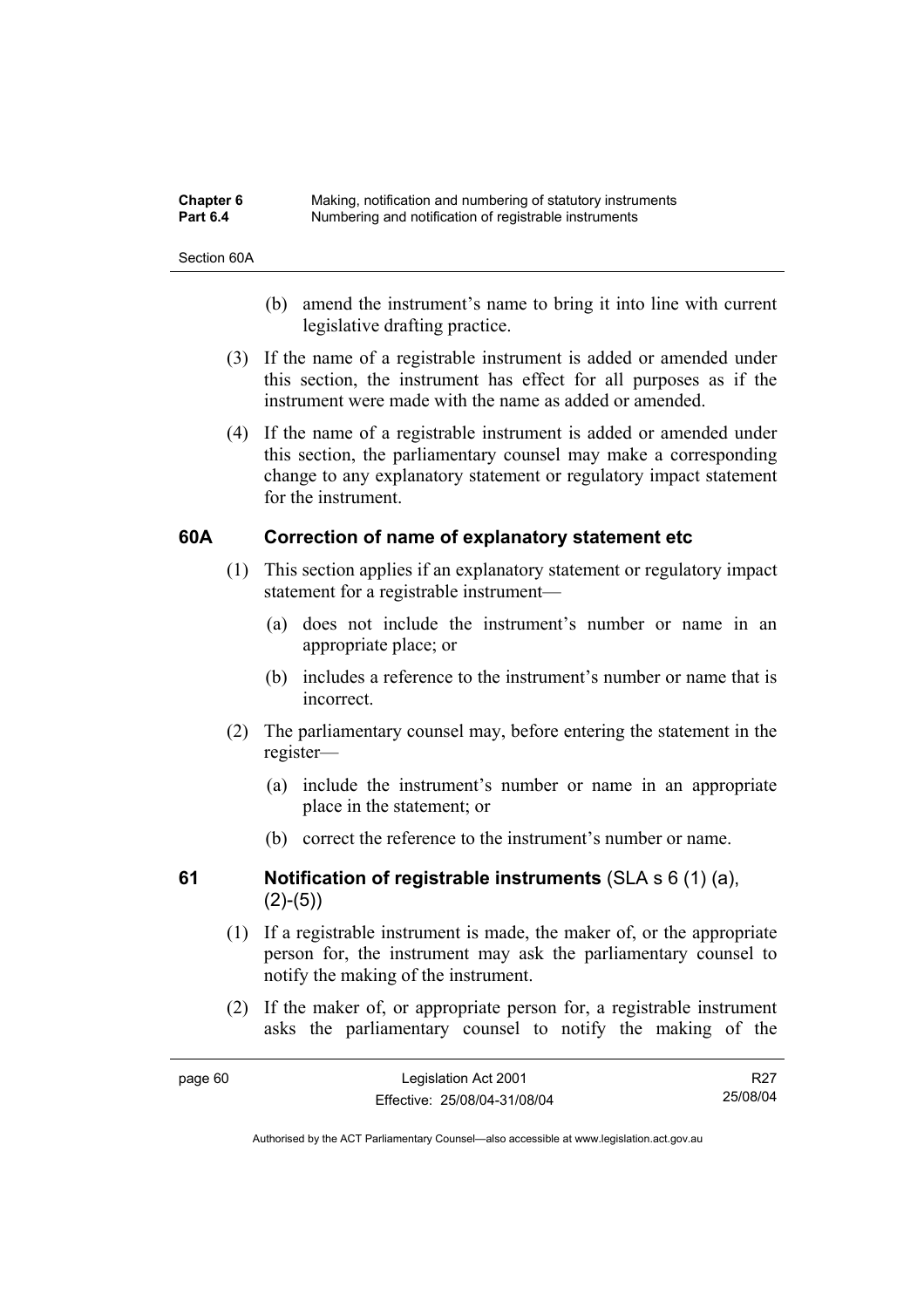instrument and complies with the requirements (if any) prescribed under the regulations (whether in relation to the form of the instrument, in relation to the making of the request or otherwise), the parliamentary counsel must—

- (a) notify the making of the instrument in the register; or
- (b) if it is not practicable to notify the making of the instrument in the register, or make the text of the instrument and the notification of its making accessible at 1 or more approved web sites, when the instrument is to be notified—notify the making of the instrument in the Gazette.
- (3) The making of the registrable instrument is notified in the register by entering in the register—
	- (a) a statement that the instrument has been made; and
	- (b) the text of the instrument.
- (4) The making of the registrable instrument is notified in the Gazette  $b$ v—
	- (a) publishing the text of the instrument in the Gazette; or
	- (b) publishing in the Gazette a statement—
		- (i) that the instrument has been made; and
		- (ii) of the place or places where copies of the instrument can be obtained (whether by purchase or otherwise).
- (5) If the making of the registrable instrument is notified in the Gazette, the parliamentary counsel must enter in the register—
	- (a) a statement that the instrument has been made; and
	- (b) a statement that the instrument was notified in the Gazette on a stated date; and
	- (c) the text of the instrument.

page 61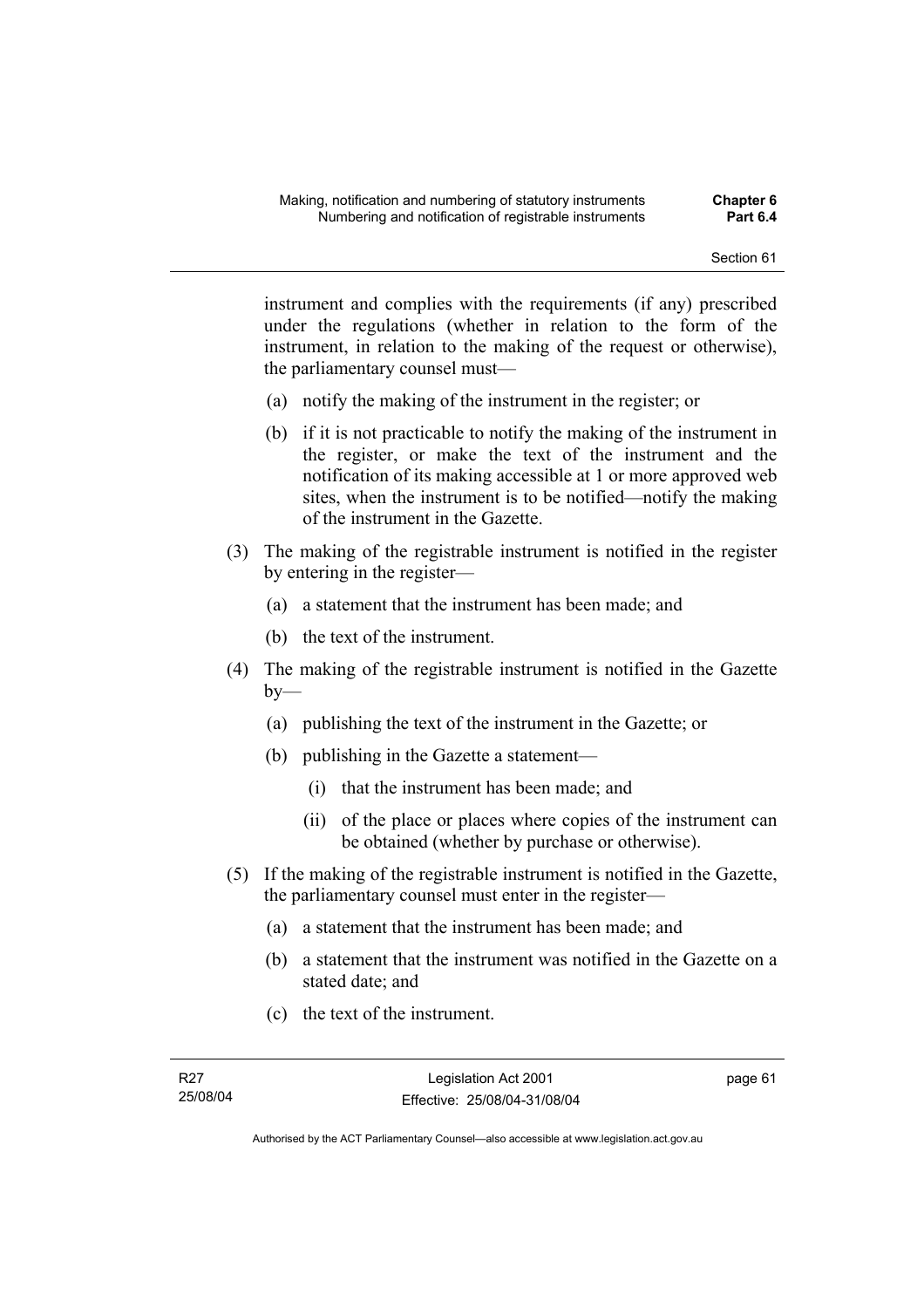### **Chapter 6** Making, notification and numbering of statutory instruments<br>**Part 6.4** Mumbering and notification of registrable instruments **Part 6.4** Numbering and notification of registrable instruments

#### Section 61

- (6) If the making of the registrable instrument is notified in the Gazette by publishing the statement mentioned in subsection (4) (b), copies of the instrument must be available on the day of the publication (the *Gazette date*), or as soon as practicable after the Gazette date, at the place, or each of the places, stated in the Gazette.
- (7) If on the Gazette date no copies of the registrable instrument are available at the place, or any of the places, stated in the Gazette, the parliamentary counsel must give the Minister a statement—
	- (a) that copies of the law were not available; and
	- (b) explaining why they were not available.
- (8) The Minister must present the statement to the Legislative Assembly within 6 sitting days after the Gazette date.
- (9) Despite subsection (2), the parliamentary counsel may notify the making of a registrable instrument even though a requirement prescribed under the regulations for subsection (2) (a *prescribed requirement*) is not complied with.
- (10) Failure to comply with a prescribed requirement in relation to a registrable instrument does not affect the validity of the instrument's notification.
- (11) This section is a determinative provision.
	- *Note* See s 5 for the meaning of determinative provisions, and s 6 for their displacement.
- (12) In this section:

*appropriate person*, for a registrable instrument, means—

- (a) for a registrable instrument made or approved (however described) by the Executive—a Minister; and
- (b) for rules of a court or tribunal—the registrar of the court or tribunal; and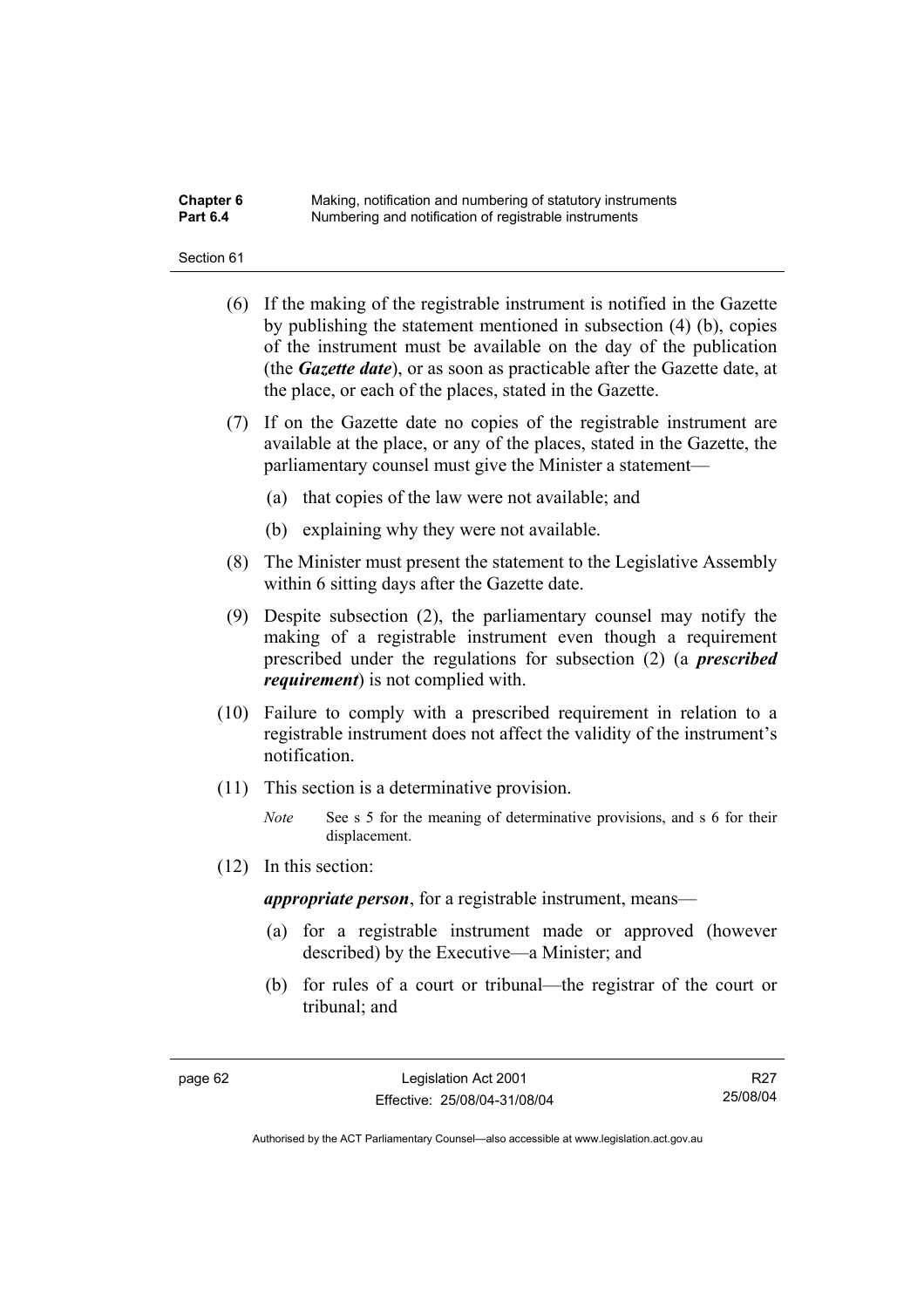(c) for a registrable instrument prescribed under the regulations—a person prescribed under the regulations as the appropriate person for the instrument.

# **62 Effect of failure to notify registrable instrument**

- (1) A registrable instrument is not enforceable by or against the Territory or anyone else unless it is notified.
- (2) This section is a determinative provision.
	- *Note* See s 5 for the meaning of determinative provisions, and s 6 for their displacement.

# **63 References to** *notification* **of registrable instruments**

In an Act or statutory instrument, a reference to the *notification* of a registrable instrument is a reference to the instrument having been notified in the register or Gazette.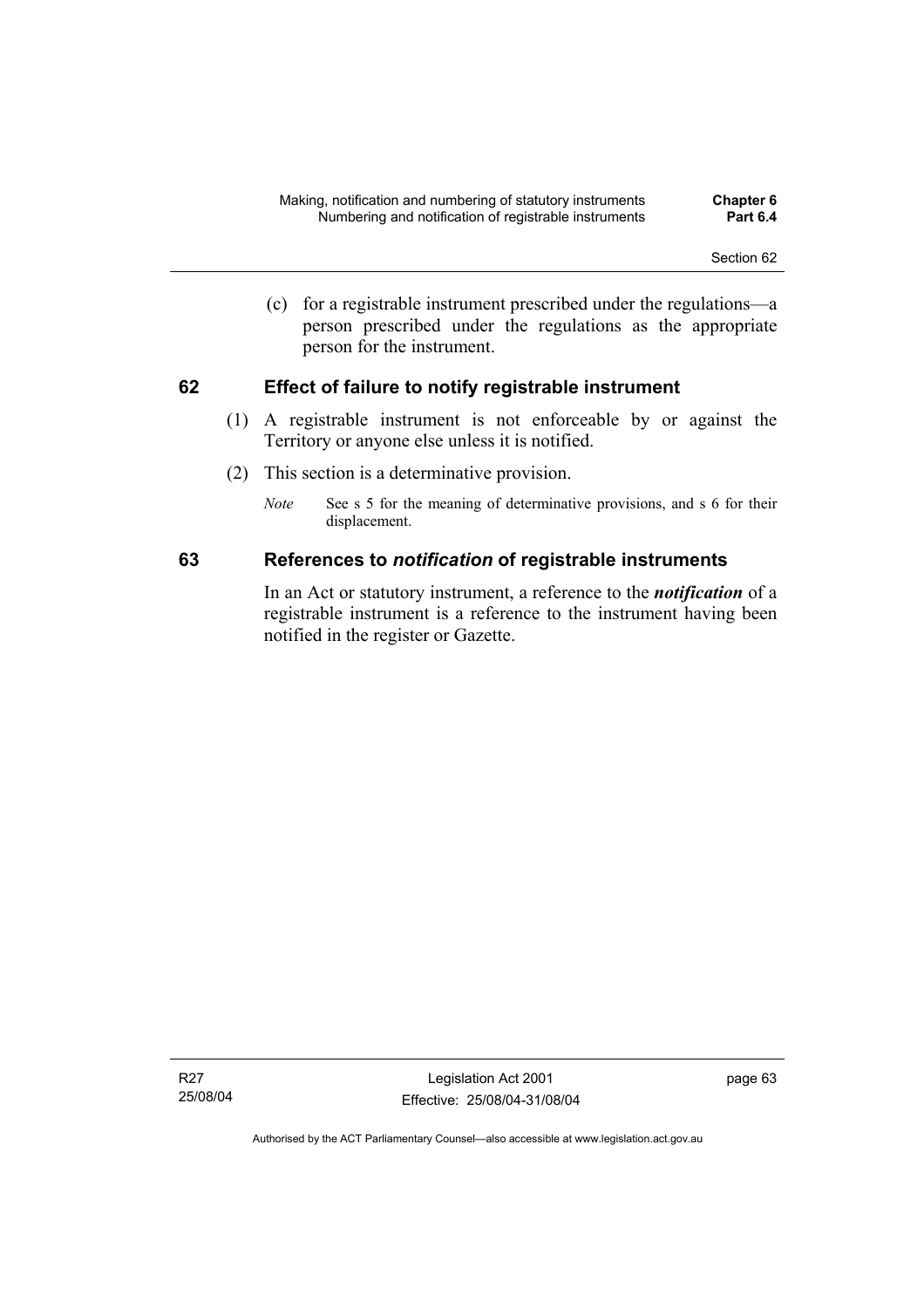# **Chapter 7** Presentation, amendment and **disallowance of subordinate laws and disallowable instruments**

*Note to ch 7* 

In this chapter, a reference to a subordinate law or disallowable instrument includes a reference to a provision of a subordinate law or disallowable instrument (see s 8 (2) and s 9 (2)).

# **64 Presentation of subordinate laws and disallowable instruments**

- (1) A subordinate law or disallowable instrument must be presented to the Legislative Assembly within 6 sitting days after its notification day.
- (2) If a subordinate law or disallowable instrument is not presented under subsection (1), it is taken to be repealed.
- (3) This section is a determinative provision.
	- *Note* See s 5 for the meaning of determinative provisions, and s 6 for their displacement.

- **65 Disallowance by resolution of Assembly** (SLA s 6 (7), (7A), (8), and s 10)
	- (1) This section applies if notice of a motion to disallow a subordinate law or disallowable instrument is given in the Legislative Assembly within 6 sitting days after the day it is presented to the Assembly.

R27 25/08/04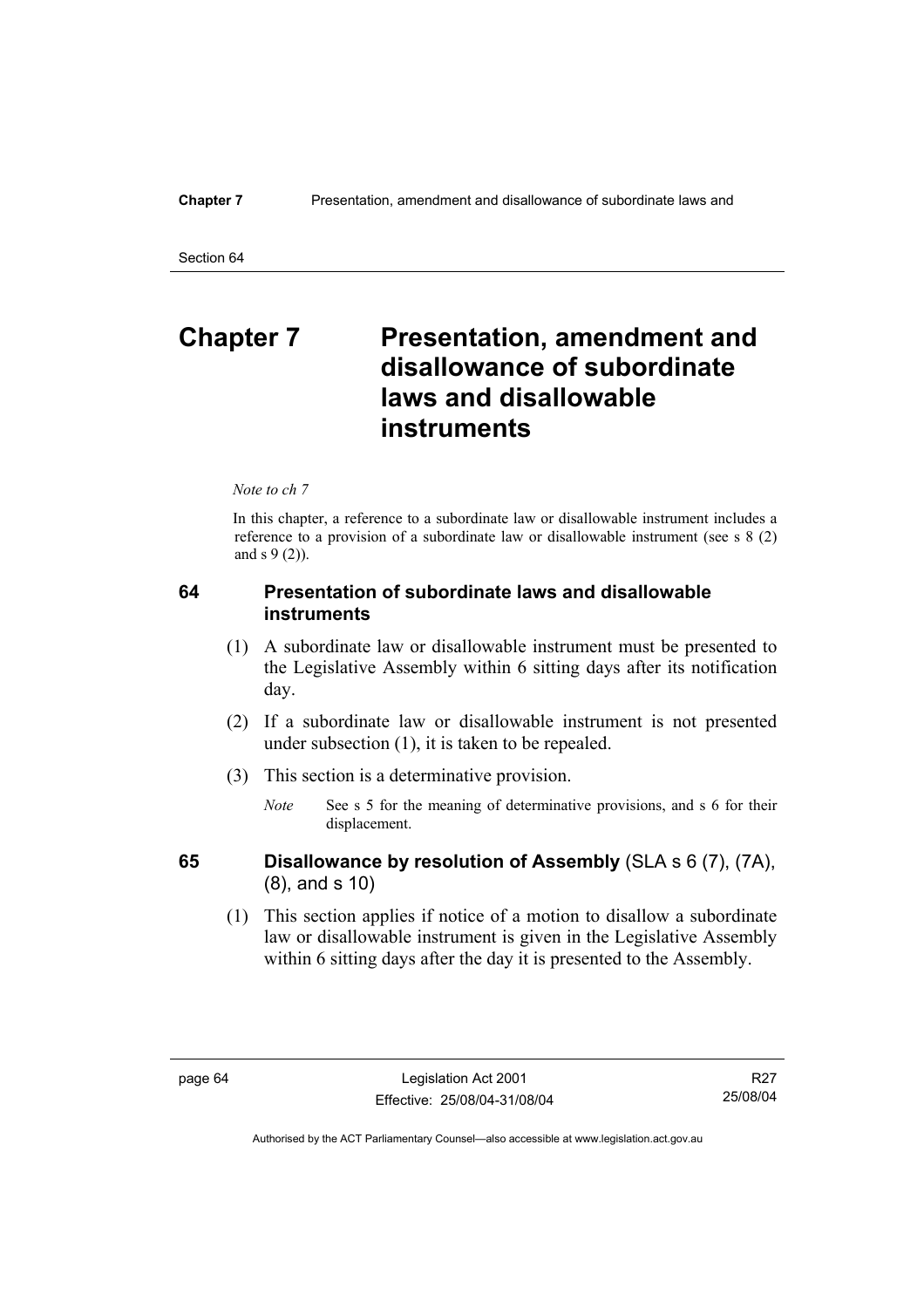Section 65A

- (2) If the Legislative Assembly passes a resolution to disallow the subordinate law or disallowable instrument, it is taken to be repealed—
	- (a) on the day the disallowance is notified; or
	- (b) if the resolution provides that it takes effect on the day the resolution is passed—that day.
- (3) For this chapter, the Legislative Assembly is taken to have passed a resolution to disallow the subordinate law or disallowable instrument if, at the end of 6 sitting days after the day the notice is given—
	- (a) the notice has not been withdrawn and the motion has not been called on; or
	- (b) the motion has been called on and moved, but has not been withdrawn or otherwise disposed of.
- (4) If subsection (3) applies, the resolution is taken to be the resolution set out in the motion for the resolution.
- (5) A disallowance under this section has effect for all purposes as if it were a repeal made by an Act.
- (6) This section is a determinative provision.
	- *Note* See s 5 for the meaning of determinative provisions, and s 6 for their displacement.

# **65A Notification of disallowance by resolution of Assembly**  (SLA s 6 (8) and s 10)

 (1) If a subordinate law or disallowable instrument is disallowed, or taken to have been disallowed, under section 65 (Disallowance by resolution of Assembly), the Speaker must ask the parliamentary counsel to notify the disallowance.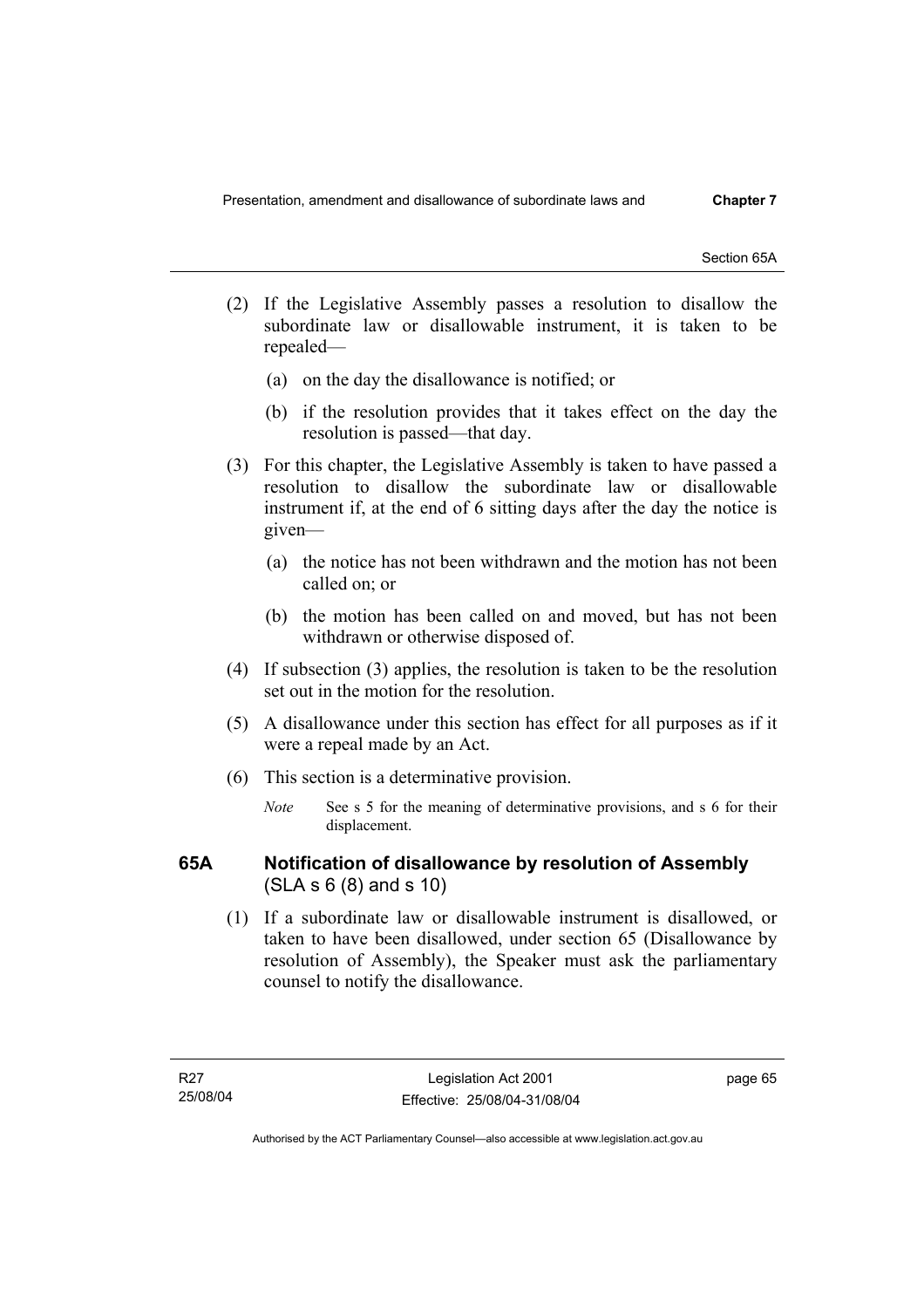#### **Chapter 7** Presentation, amendment and disallowance of subordinate laws and

#### Section 65A

- (2) If the Speaker asks the parliamentary counsel to notify the disallowance, the parliamentary counsel must—
	- (a) notify the disallowance in the register; or
	- (b) if it is not practicable to notify the disallowance in the register, or make the text of the resolution and the notification of its making accessible at 1 or more approved web sites, when the disallowance is to be notified—notify the disallowance in the Gazette.
- (3) If the Speaker asks the parliamentary counsel to notify the disallowance on a particular day, the parliamentary counsel must notify the disallowance on that day unless it is impracticable to do so.
- (4) The disallowance is notified in the register by entering in the register—
	- (a) a statement that the subordinate law or disallowable instrument has been disallowed under section 65; and
	- (b) the text of the resolution passed, or taken to have been passed, by the Legislative Assembly under section 65; and
	- (c) the day when the resolution was passed or taken to have been passed; and
	- (d) the day when the subordinate law or disallowable instrument is taken to be repealed because of the resolution.
- (5) The disallowance is notified in the Gazette by publishing in the Gazette—
	- (a) a statement that the subordinate law or disallowable instrument has been disallowed under section 65; and
	- (b) the text of the resolution passed, or taken to have been passed, by the Legislative Assembly under section 65; and

R27 25/08/04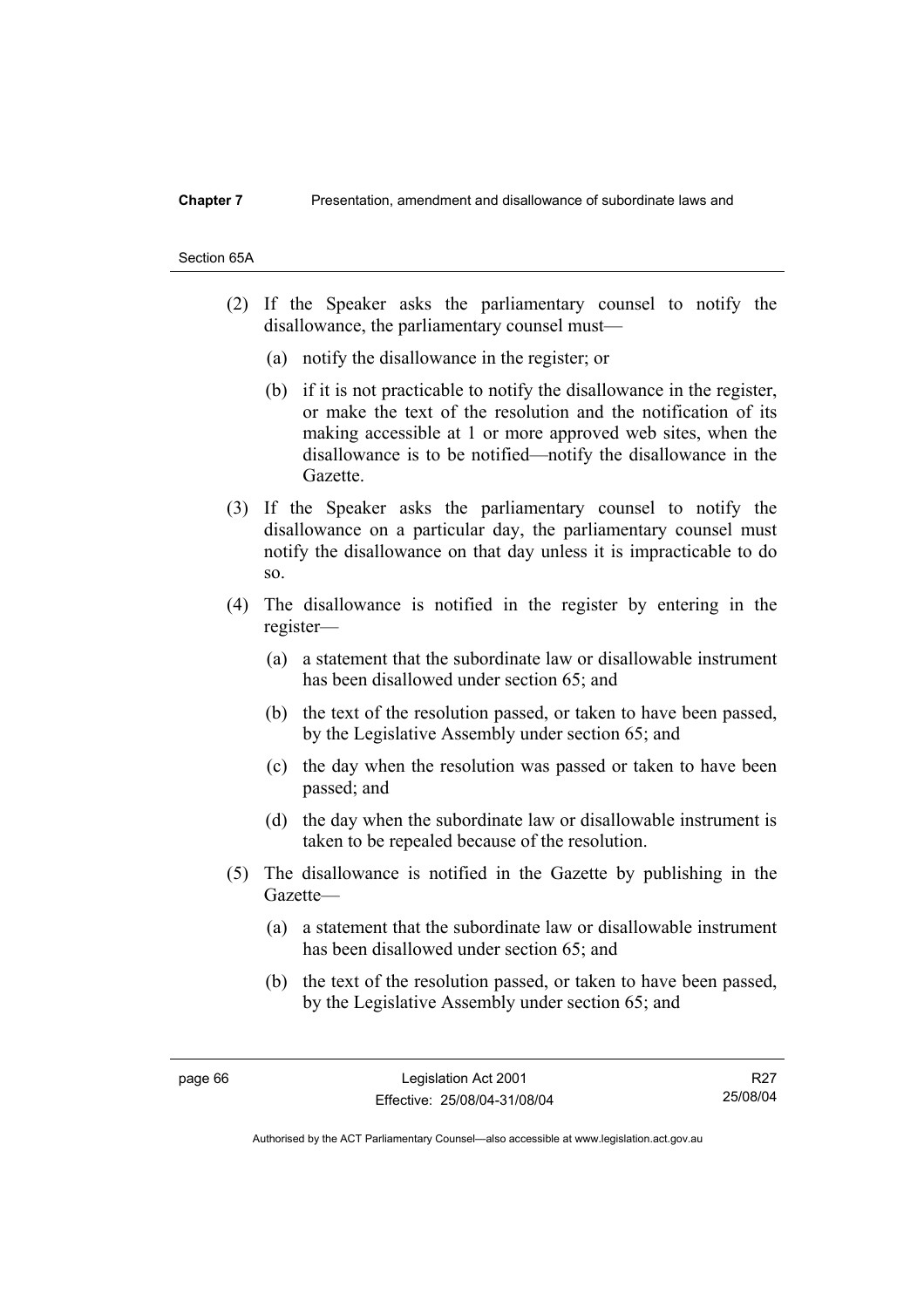- (c) the day when the resolution was passed or taken to have been passed; and
- (d) the day when the subordinate law or disallowable instrument is taken to be repealed because of the resolution.
- (6) If the disallowance is notified in the Gazette, the parliamentary counsel must enter in the register—
	- (a) a statement that the subordinate law or disallowable instrument has been disallowed under section 65; and
	- (b) a statement that the disallowance was notified in the Gazette on a stated date; and
	- (c) the text of the resolution passed, or taken to have been passed, under section 65; and
	- (d) the day when the resolution was passed or taken to have been passed; and
	- (e) the day when the subordinate law or disallowable instrument is taken to be repealed because of the resolution.
- (7) This section is a determinative provision.
	- *Note* See s 5 for the meaning of determinative provisions, and s 6 for their displacement.

# **66 Revival of affected laws** (SLA s 6 (9), and s 10)

- (1) This section applies if—
	- (a) a subordinate law or disallowable instrument (the *disallowed law*) is taken to be repealed under section 64 (Presentation of subordinate laws and disallowable instruments) or section 65 (Disallowance by resolution of Assembly); and
	- (b) the disallowed law repealed or amended an Act or statutory instrument (the *affected law*); and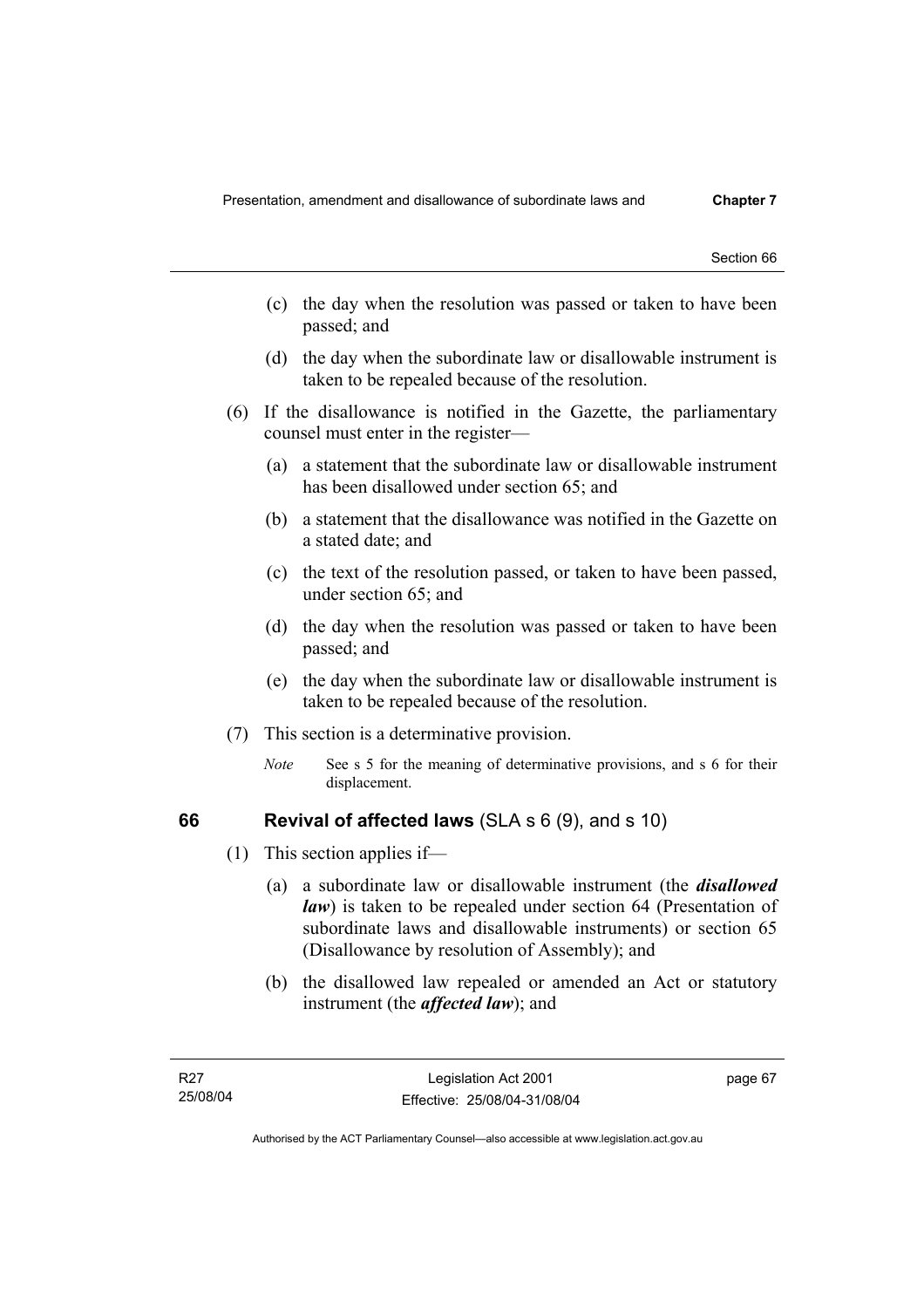### **Chapter 7** Presentation, amendment and disallowance of subordinate laws and

#### Section 67

- (c) the repeal or amendment has commenced.
- (2) The affected law is revived, from the beginning of the day after the disallowed law is taken to have been repealed, as if the disallowed law had never been made.
- (3) This section is a determinative provision.
	- *Note* See s 5 for the meaning of determinative provisions, and s 6 for their displacement.

# **67 Making of instrument same in substance within 6 months after disallowance** (SLA s 6 (10), (16), and s10)

- (1) This section applies if a subordinate law or disallowable instrument (the *disallowed law*) is disallowed under section 65 (Disallowance by resolution of Assembly).
- (2) A subordinate law or disallowable instrument the same in substance must not be made within 6 months after the disallowance unless the Legislative Assembly has—
	- (a) rescinded the resolution that disallowed the disallowed law; or
	- (b) by resolution, approved the making of—
		- (i) a subordinate law or disallowable instrument in those terms; or
		- (ii) a subordinate law or disallowable instrument the same in substance as the disallowed law.
- (3) A subordinate law or disallowable instrument made in contravention of this section is void.
- (4) This section is a determinative provision.
	- *Note* See s 5 for the meaning of determinative provisions, and s 6 for their displacement.

R27 25/08/04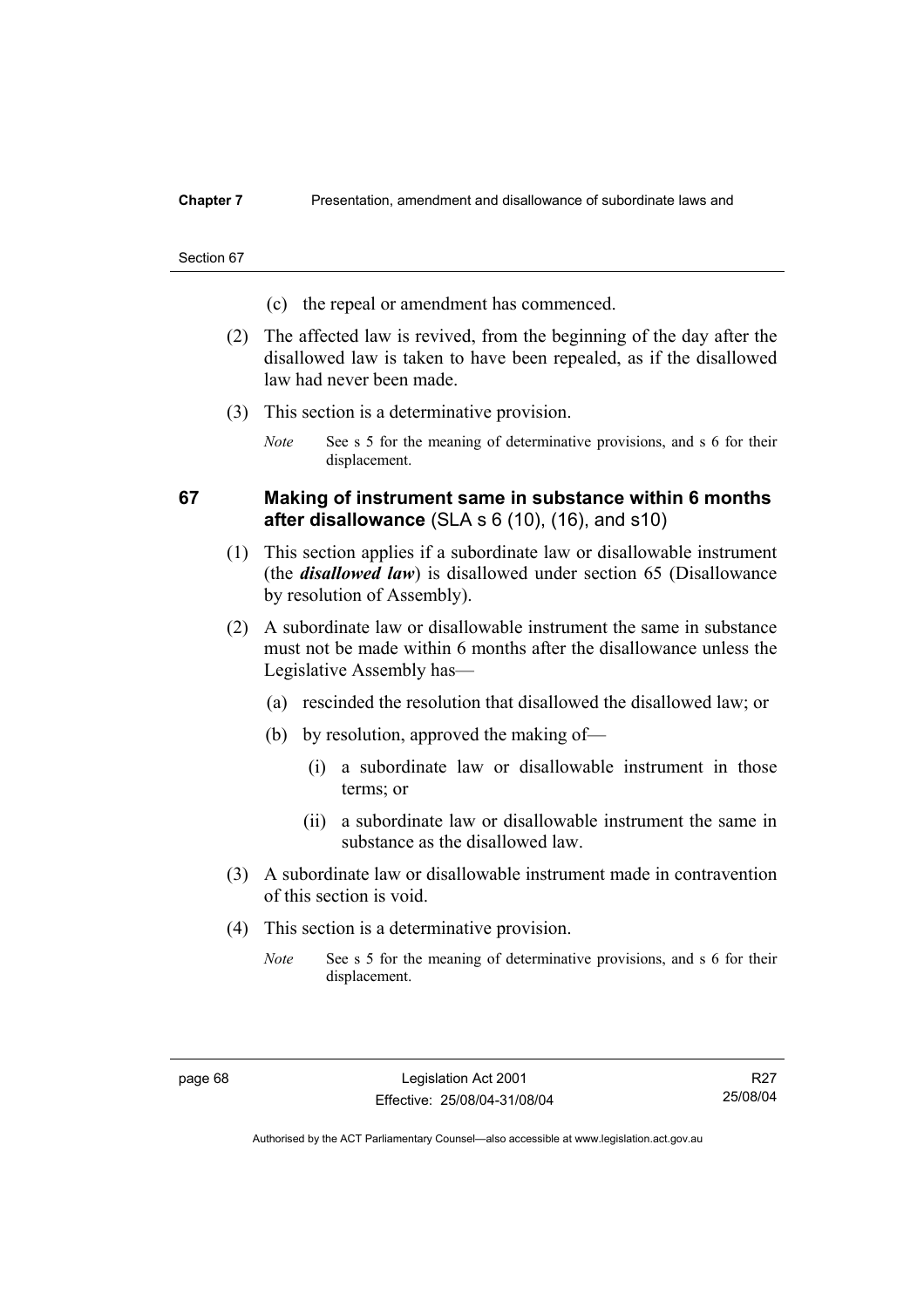Presentation, amendment and disallowance of subordinate laws and **Chapter 7** 

Section 68

**68 Amendment by resolution of Assembly** (SLA s 6 (7A), (11), (13)-(15), (17), (18), and s 10)

(1) In this section:

*amendment* does not include an amendment that would have the effect of waiving or changing any fee, charge, penalty or other amount payable to the Territory.

*disallowable instrument* does not include a determination of fees or charges by a Minister under an Act or subordinate law.

- (2) This section applies if notice of a motion to amend a subordinate law or disallowable instrument is given in the Legislative Assembly within 6 sitting days after the day it is presented to the Assembly.
- (3) If the Legislative Assembly passes a resolution to amend the subordinate law or disallowable instrument, it is amended accordingly—
	- (a) on the day the amendment is notified; or
	- (b) if the resolution provides that it takes effect on the day the resolution is passed—that day.
- (4) For this chapter, the Legislative Assembly is taken to have passed a resolution to amend the subordinate law or disallowable instrument if, at the end of 6 sitting days after the day the notice is given—
	- (a) the notice has not been withdrawn and the motion has not been called on; or
	- (b) the motion has been called on and moved, but has not been withdrawn or otherwise disposed of.
- (5) If subsection (4) applies, the resolution is taken to be the resolution set out in the motion for the resolution.
- (6) An amendment under this section has effect for all purposes as if it had been made by an Act.

page 69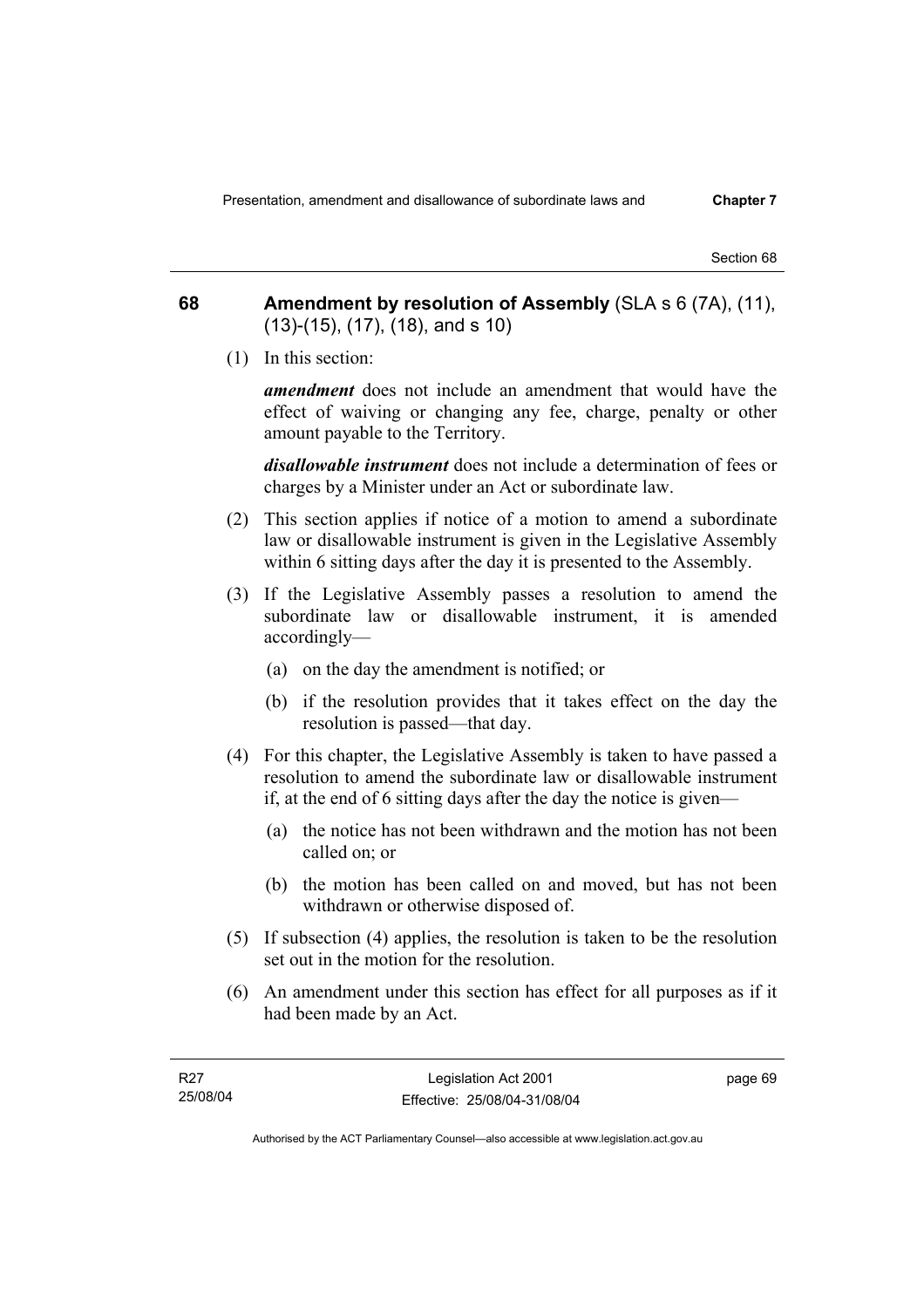### **Chapter 7** Presentation, amendment and disallowance of subordinate laws and

#### Section 69

- (7) Without limiting subsection (6), section 83 (Consequences of amendment of statutory instrument by Act) applies to the amendment as if it had been made by an Act.
- (8) This section is a determinative provision.
	- *Note* See s 5 for the meaning of determinative provisions, and s 6 for their displacement.

# **69 Notification of amendments made by resolution of Assembly** (SLA s 6 (12), and s 10)

- (1) If a subordinate law or disallowable instrument (the *amended law*) is amended under section 68 (Amendment by resolution of Assembly), the Speaker must ask the parliamentary counsel to notify the amendment.
- (2) If the Speaker asks the parliamentary counsel to notify the amendment, the parliamentary counsel must—
	- (a) notify the amendment in the register; or
	- (b) if it is not practicable to notify the amendment in the register, or make the text of the resolution and the notification of its making accessible at 1 or more approved web sites, when the amendment is to be notified—notify the amendment in the Gazette.
- (3) If the Speaker asks the parliamentary counsel to notify the amendment on a particular day, the parliamentary counsel must notify the amendment on that day unless it is impracticable to do so.
- (4) The amendment is notified in the register by entering in the register—
	- (a) a statement that the amendment of the amended law has been made under section 68; and
	- (b) the text of the resolution passed, or taken to have been passed, by the Legislative Assembly under section 68; and

R27 25/08/04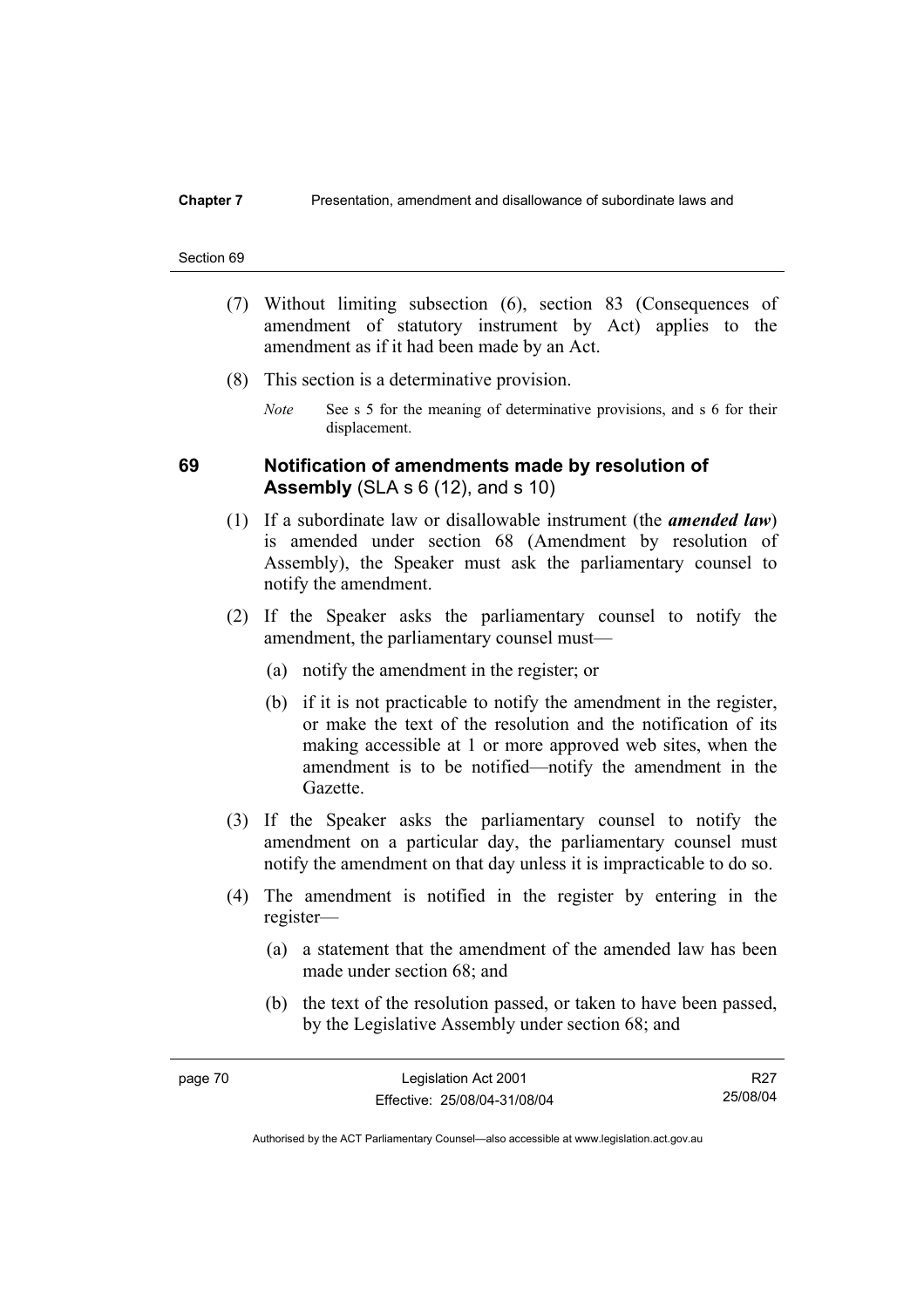- (c) the day when the resolution was passed or taken to have been passed; and
- (d) the day when the subordinate law or disallowable instrument is taken to be amended because of the resolution.
- (5) The amendment is notified in the Gazette by publishing in the Gazette—
	- (a) a statement that the amendment of the amended law has been made under section 68; and
	- (b) the text of the resolution passed, or taken to have been passed, by the Legislative Assembly under section 68; and
	- (c) the day when the resolution was passed or taken to have been passed; and
	- (d) the day when the subordinate law or disallowable instrument is taken to be amended because of the resolution.
- (6) If the amendment is notified in the Gazette, the parliamentary counsel must enter in the register—
	- (a) a statement that the amendment of the amended law has been made under section 68; and
	- (b) a statement that the amendment was notified in the Gazette on a stated date; and
	- (c) the text of the resolution passed, or taken to have been passed, by the Legislative Assembly under section 68; and
	- (d) the day when the resolution was passed or taken to have been passed; and
	- (e) the day when the subordinate law or disallowable instrument is taken to be amended because of the resolution.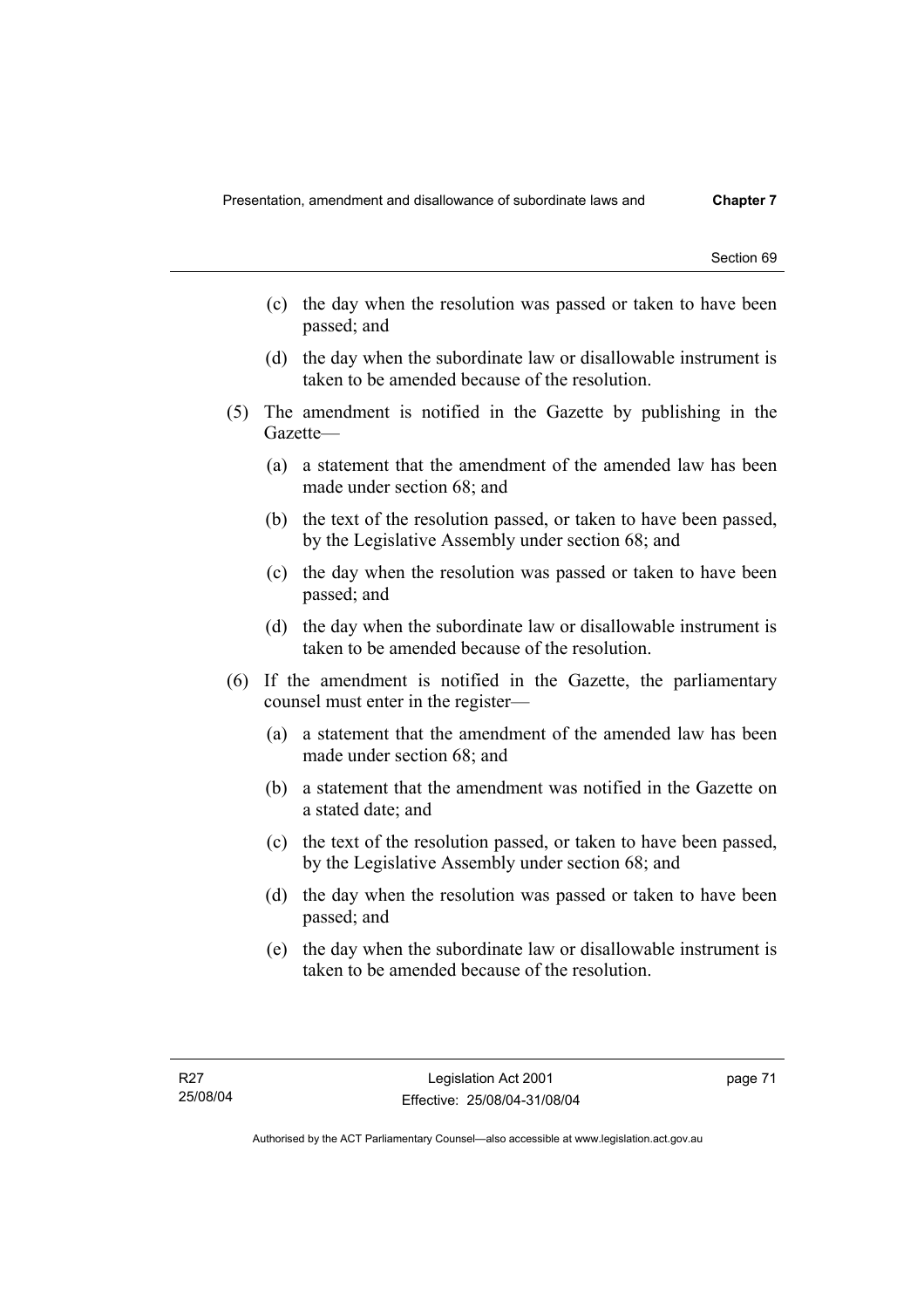### **Chapter 7** Presentation, amendment and disallowance of subordinate laws and

#### Section 70

- (7) This section is a determinative provision.
	- *Note* See s 5 for the meaning of determinative provisions, and s 6 for their displacement.

# **70 Making of amendment restoring effect of law within 6 months after amendment** (SLA s 6 (10), (16), and s 10)

- (1) This section applies if a subordinate law or disallowable instrument (the *amended law*) is amended under section 68 (Amendment by resolution of Assembly).
- (2) A subordinate law or disallowable instrument the same in substance as the amended law before the amendment (the *earlier law*) must not be made within 6 months after the making of the amendment unless the Legislative Assembly has—
	- (a) rescinded the resolution that made the amendment; or
	- (b) by resolution approved the making of—
		- (i) a subordinate law or disallowable instrument in those terms; or
		- (ii) a subordinate law or disallowable instrument the same in substance as the earlier law.
- (3) A subordinate law or disallowable instrument made in contravention of this section is void.
- (4) This section is a determinative provision.
	- *Note* See s 5 for the meaning of determinative provisions, and s 6 for their displacement.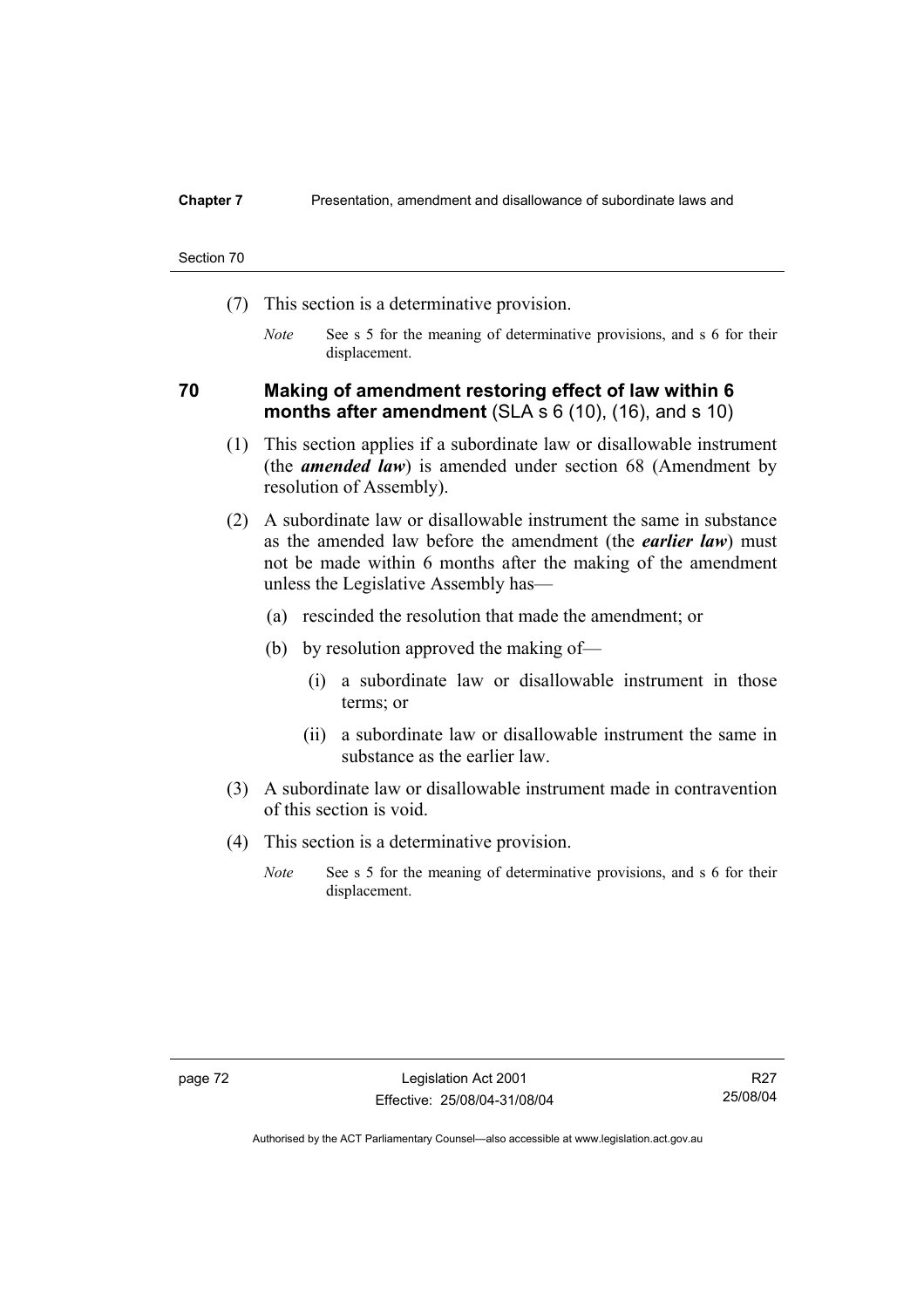# **71 Effect of dissolution or expiry of Assembly on notice of motion** (SLA s 6 (7B), and s 10)

- (1) This section applies if—
	- (a) notice of motion to disallow or amend a subordinate law or disallowable instrument is given in the Legislative Assembly within 6 sitting days after the instrument is presented to the Assembly; and
	- (b) within 6 sitting days after the notice is given, the Assembly is dissolved or expires; and
	- (c) at the time of the dissolution or expiry—
		- (i) the notice has not been withdrawn and the motion has not been called on; or
		- (ii) the motion has been called on and moved, but has not been withdrawn or otherwise disposed of.
- (2) For this chapter, the subordinate law or disallowable instrument is taken to have been presented to the Legislative Assembly on the first sitting day of the Assembly after the next general election of members of the Assembly.
- (3) This section is a determinative provision.
	- *Note* See s 5 for the meaning of determinative provisions, and s 6 for their displacement.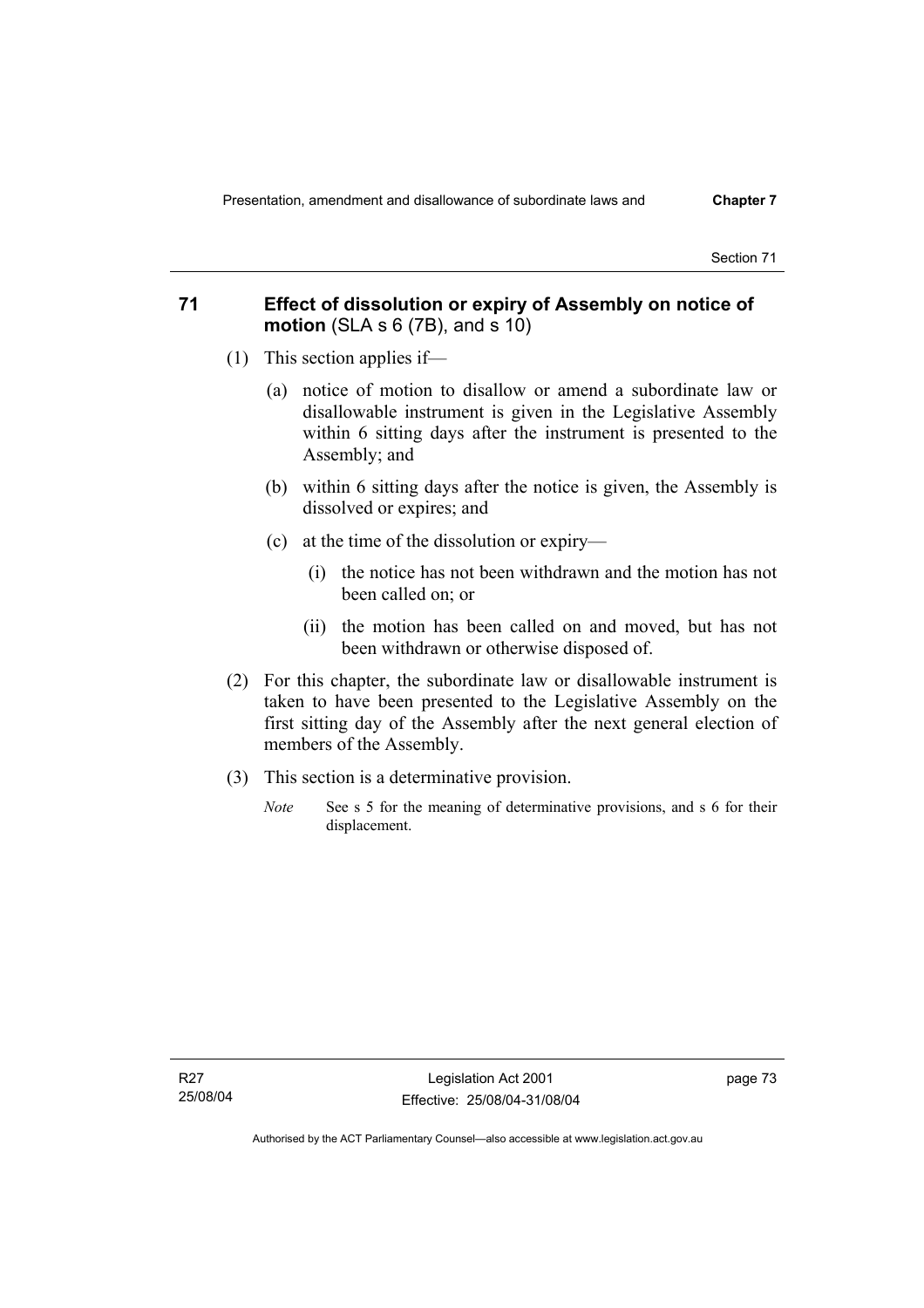## **Chapter 8** Commencement and exercise of powers before commencement

Section 72

# **Chapter 8 Commencement and exercise of powers before commencement**

# **72 Meaning of** *law* **in ch 8**

In this chapter:

*law* means an Act or statutory instrument, and includes a provision of a law.

# **73 General rules about commencement** (IA s 10, SLA s 6 (1) (b))

- (1) An Act commences—
	- (a) on the day after its notification day; or
	- (b) if the Act or another Act provides for a different date or time of commencement—on that date or at that time.
- (2) A registrable instrument commences—
	- (a) on the day after its notification day; or
	- (b) if an Act or the instrument provides for a later date or time of commencement—on that date or at that time; or
	- (c) if an Act provides for an earlier date or time of commencement—on that date or at that time; or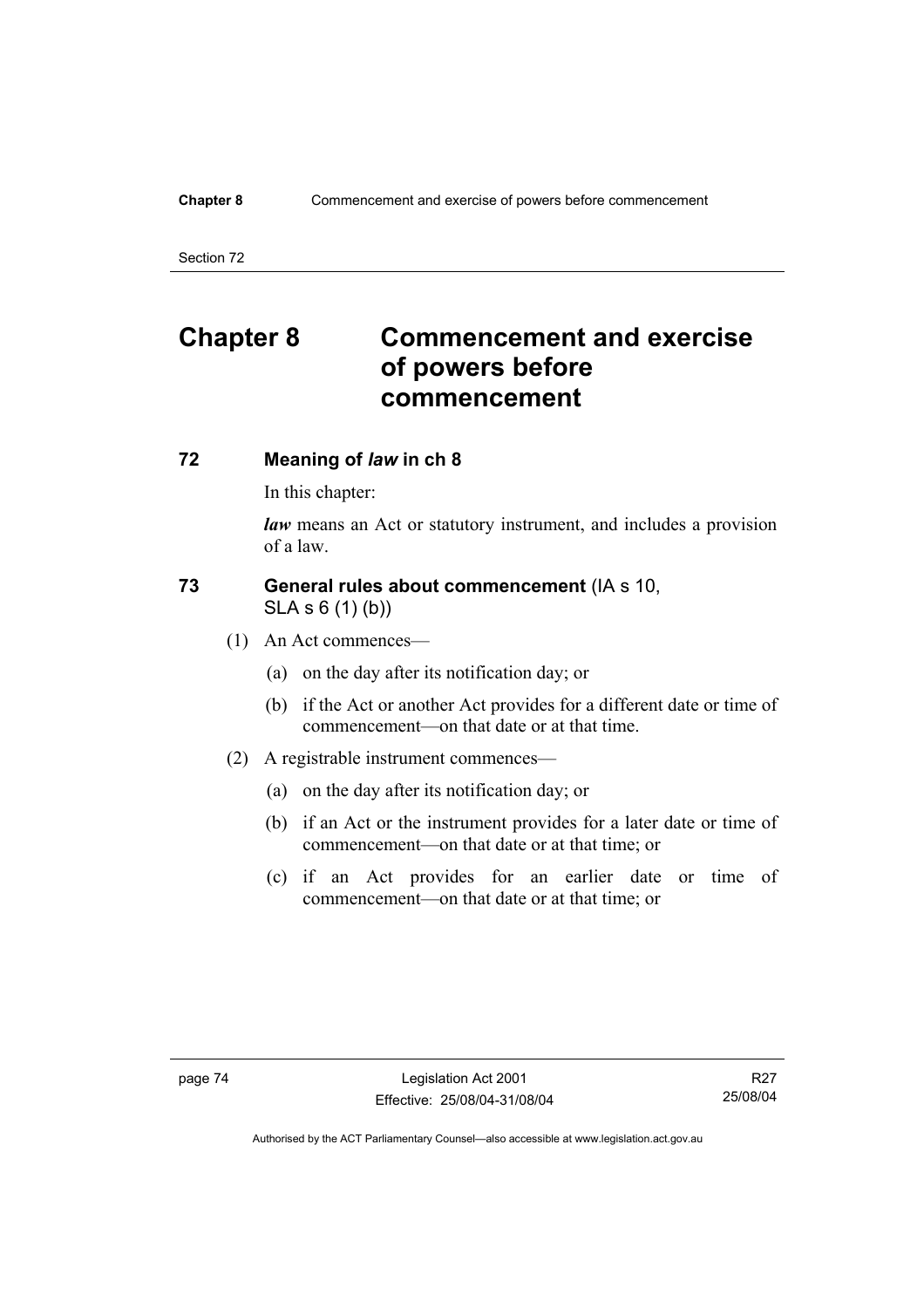(d) if the instrument, under authority given by an Act, provides for an earlier date or time—on that date or at that time.

#### **Examples for par (b)**

- 1 A subordinate law may provide that it commences on a stated future date or at a stated time on a stated future date.
- 2 A disallowable instrument may provide that it commences on the day, or immediately after, a stated law, or a stated provision of a stated law, commences.
- 3 A notifiable instrument may provide that it commences on the expiry of a stated statutory instrument.
- 4 A notifiable instrument may provide that it commences on the date fixed by a Commonwealth Minister, by notice in the Commonwealth Gazette, under a stated Commonwealth Act.
- *Note* An example is part of the Act, is not exhaustive and may extend, but does not limit, the meaning of the provision in which it appears (see s 126 and s 132).
- (3) Without limiting subsection (2), if a registrable instrument is notified on a day after the day or time provided by the instrument for its commencement, and subsection (2) (c) or (d) does not apply to the instrument—
	- (a) the instrument is valid; but
	- (b) the instrument commences on the day after its notification day.
- (4) A statutory instrument that is not a registrable instrument commences—
	- (a) on the day after the day it is made or, if it is required under an Act or statutory instrument to be approved (however described) by the Executive, a Minister or any other entity, the day after the day it is approved; or
	- (b) if an Act or the instrument provides for a later date or time of commencement—on that date or at that time; or
	- (c) if an Act provides for an earlier date or time of commencement—on that date or at that time; or

| R27      | Legislation Act 2001         | page 75 |
|----------|------------------------------|---------|
| 25/08/04 | Effective: 25/08/04-31/08/04 |         |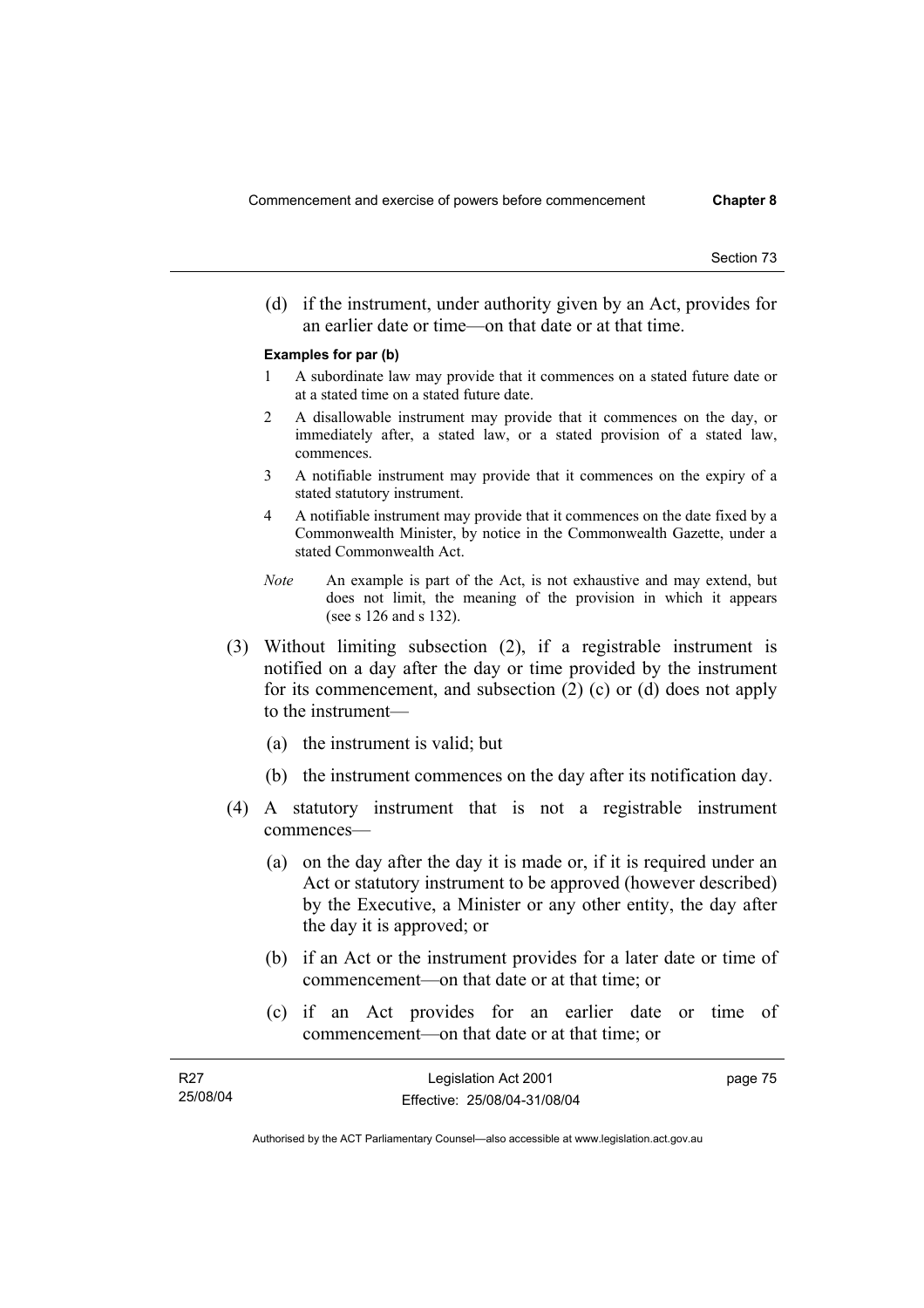- (d) if the instrument, under authority given by an Act, provides for an earlier date or time—on that date or at that time.
- (5) This section is subject to the following sections:
	- (a) section 75 (Commencement of naming and commencement provisions);
	- (b) section 76 (Non-prejudicial provision may commence retrospectively);
	- (c) section 79 (Automatic commencement of postponed law);
	- (d) section 79A (Commencement of amendment of uncommenced law);
	- (e) section 81 (Exercise of powers between notification and commencement).
- (6) This section is a determinative provision.
	- *Note* See s 5 for the meaning of determinative provisions, and s 6 for their displacement.

# **74** Time of commencement (IA s 10A)

- (1) If an Act commences on a day, it commences at the beginning of the day unless a different time of commencement is provided by the Act, another Act, or a commencement notice providing for the commencement of the Act.
- (2) If a statutory instrument commences on a day, it commences at the beginning of the day unless a different time of commencement is provided by the instrument, an Act, or a commencement notice providing for the commencement of the instrument.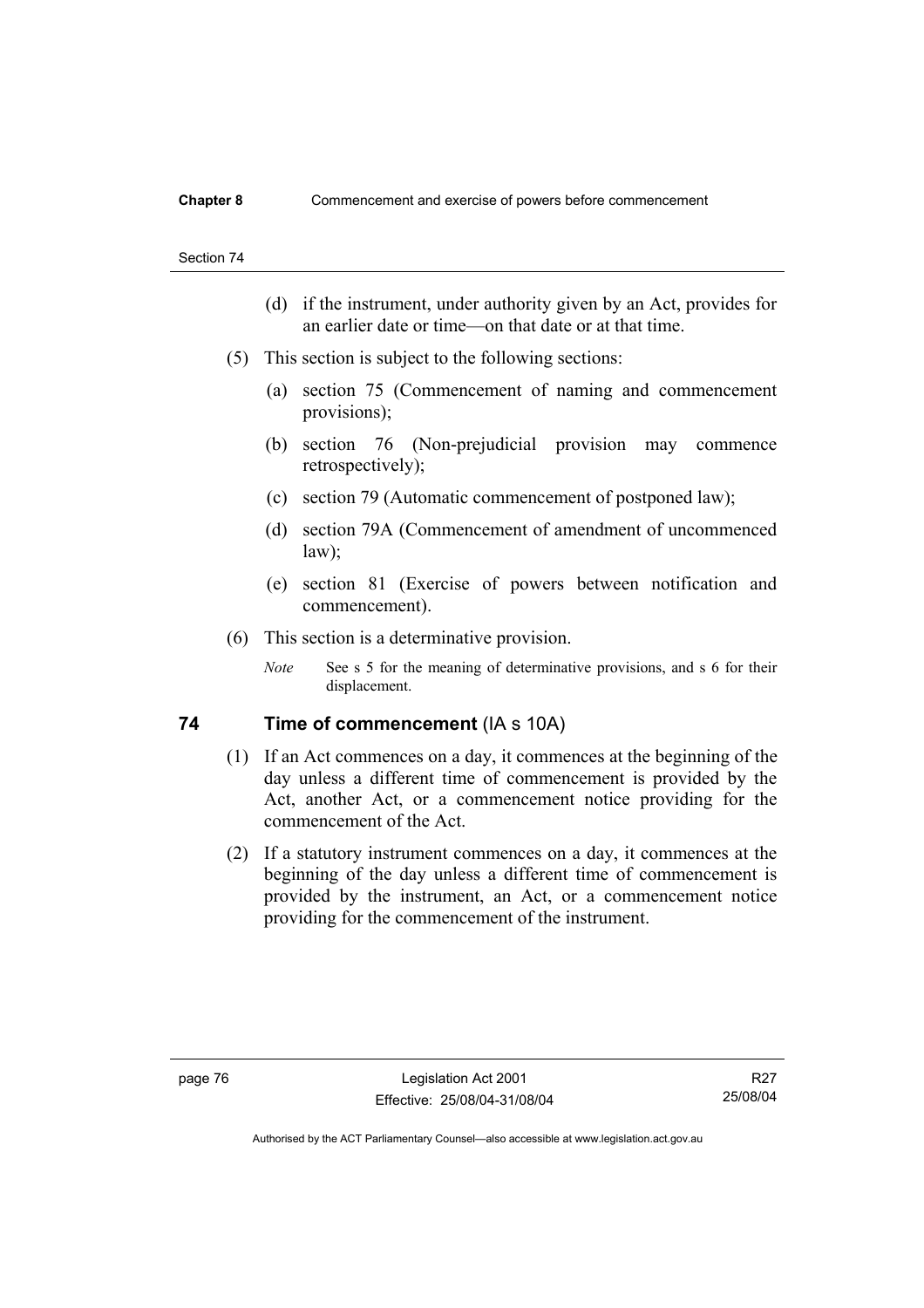# **75 Commencement of naming and commencement provisions**

 (1) The provisions of a law providing for its name and commencement automatically commence on its notification day.

#### **Example**

The *XYZ Act 2002* was notified on 1 October 2002. It contains the following provision:

#### **2 Commencement**

This Act commences on 1 December 2002.

 The provisions of the *XYZ Act 2002* providing for its name and commencement commence on 1 October 2002.

- *Note* An example is part of the Act, is not exhaustive and may extend, but does not limit, the meaning of the provision in which it appears (see s 126 and s 132).
- (2) However, if a provision of the law commences before the law's notification day, the naming and commencement provisions are taken to have automatically commenced—
	- (a) on that commencement; or
	- (b) if 2 or more provisions of the law commence at different times before the notification day—on the earlier or earliest of the commencements.

#### **Example**

**2 Commencement** 

(1) This Act, other than sections 9 and 10, commences on a day fixed by the Minister by written notice.

- (2) Section 9 is taken to have commenced on 1 July 2001.
- (3) Section 10 is taken to have commenced on 1 August 2001.

The provisions of the *XYZ Act 2001* providing for its name and commencement are taken to have commenced on 1 July 2001.

 (3) In the application of this section to a statutory instrument that is not a registrable instrument, a reference to the instrument's *notification* 

page 77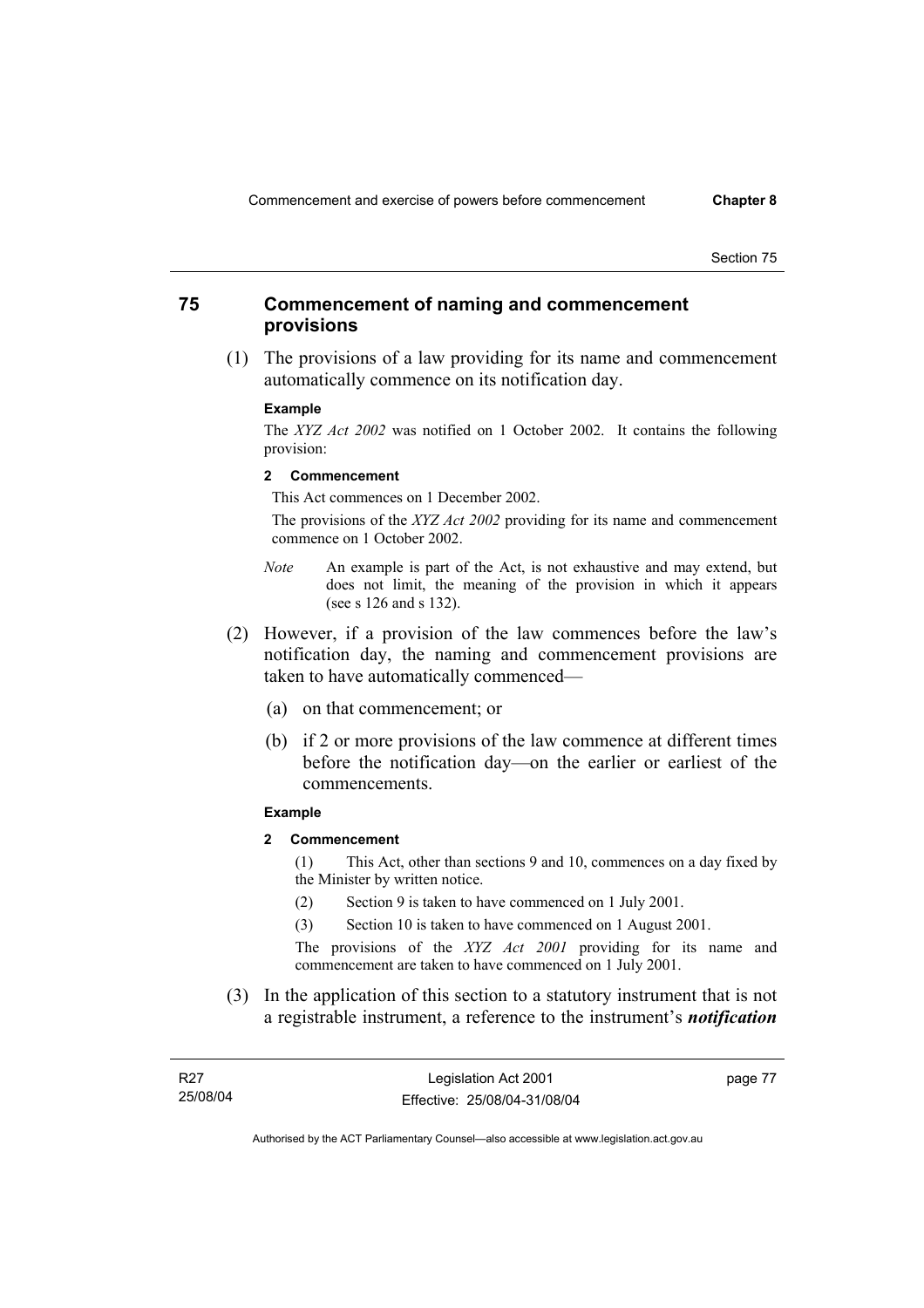#### **Chapter 8** Commencement and exercise of powers before commencement

#### Section 75A

*day* is a reference to the day after the day it is made or, if it is required under an Act or statutory instrument to be approved (however described) by the Executive, a Minister or any other entity, the day after the day it is approved.

- (4) This section is a determinative provision.
	- *Note* See s 5 for the meaning of determinative provisions, and s 6 for their displacement.

# **75A Meaning of commences** *retrospectively*

- (1) An Act or registrable instrument commences *retrospectively* if it commences on a day or at a time earlier than the day after its notification day.
	- *Note* A reference to an Act or registrable instrument includes a reference to a provision of an Act or registrable instrument (see s 7 (3) and s 12 (2)).
- (2) A statutory instrument that is not a registrable instrument commences *retrospectively* if it commences on a day or at a time earlier than the day after the day it is made or, if it is required under an Act or statutory instrument to be approved (however described) by the Executive, a Minister or any other entity, the day after the day it is approved.

# **75B Retrospective commencement requires clear indication**

 (1) A law must not be taken to provide for the law (or another law) to commence retrospectively unless the law clearly indicates that it is to commence retrospectively.

### **Example**

The *XYZ Act 2003* was notified on 1 July 2003. It contains the following provision:

## **2 Commencement**

This Act is taken to have commenced on 17 October 2001.

page 78 Legislation Act 2001 Effective: 25/08/04-31/08/04

R27 25/08/04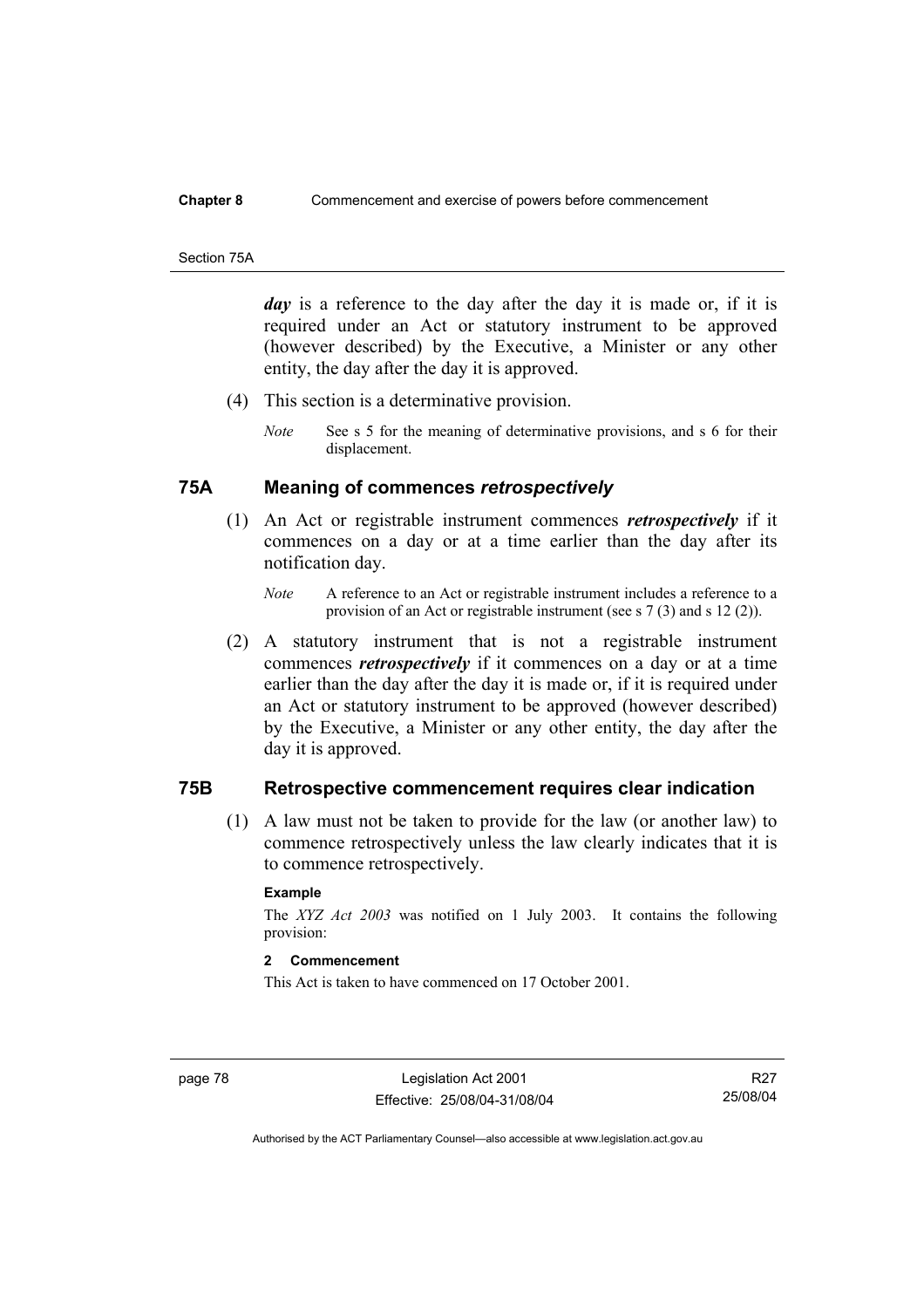Section 2 clearly indicates that the Act is to commence retrospectively.

- *Note* An example is part of the Act, is not exhaustive and may extend, but does not limit, the meaning of the provision in which it appears (see s 126 and s 132).
- (2) This section is a determinative provision.
	- *Note* See s 5 for the meaning of determinative provisions, and s 6 for their displacement.

# **76 Non–prejudicial provision may commence retrospectively**   $(SLA S 7)$

- (1) A statutory instrument may provide that a non-prejudicial provision of the instrument commences retrospectively.
- (2) Unless this subsection is displaced by, or under authority given by, an Act, a statutory instrument may not provide that a prejudicial provision of the instrument commences retrospectively.

### **Example**

The *Locust Damage Compensation Determination 2003* (a hypothetical disallowable instrument) sets out (among other things) the people who are eligible for compensation under a compensation fund. Previously, there was no restriction on who was eligible. The determination provides that it is taken to have commenced on 1 July 2003, but it is not notified until 15 August 2003. There is nothing in the Act under which the determination is made (or any other Act) that authorises the retrospective commencement.

The provision of the determination that limits who can apply for compensation is a prejudicial provision (ie it adversely affects some people's right to receive compensation) and cannot commence retrospectively. Instead, it would commence on the day after the determination's notification day (see s 73 (3)).

- (3) This section is a determinative provision.
	- *Note* See s 5 for the meaning of determinative provisions, and s 6 for their displacement.

page 79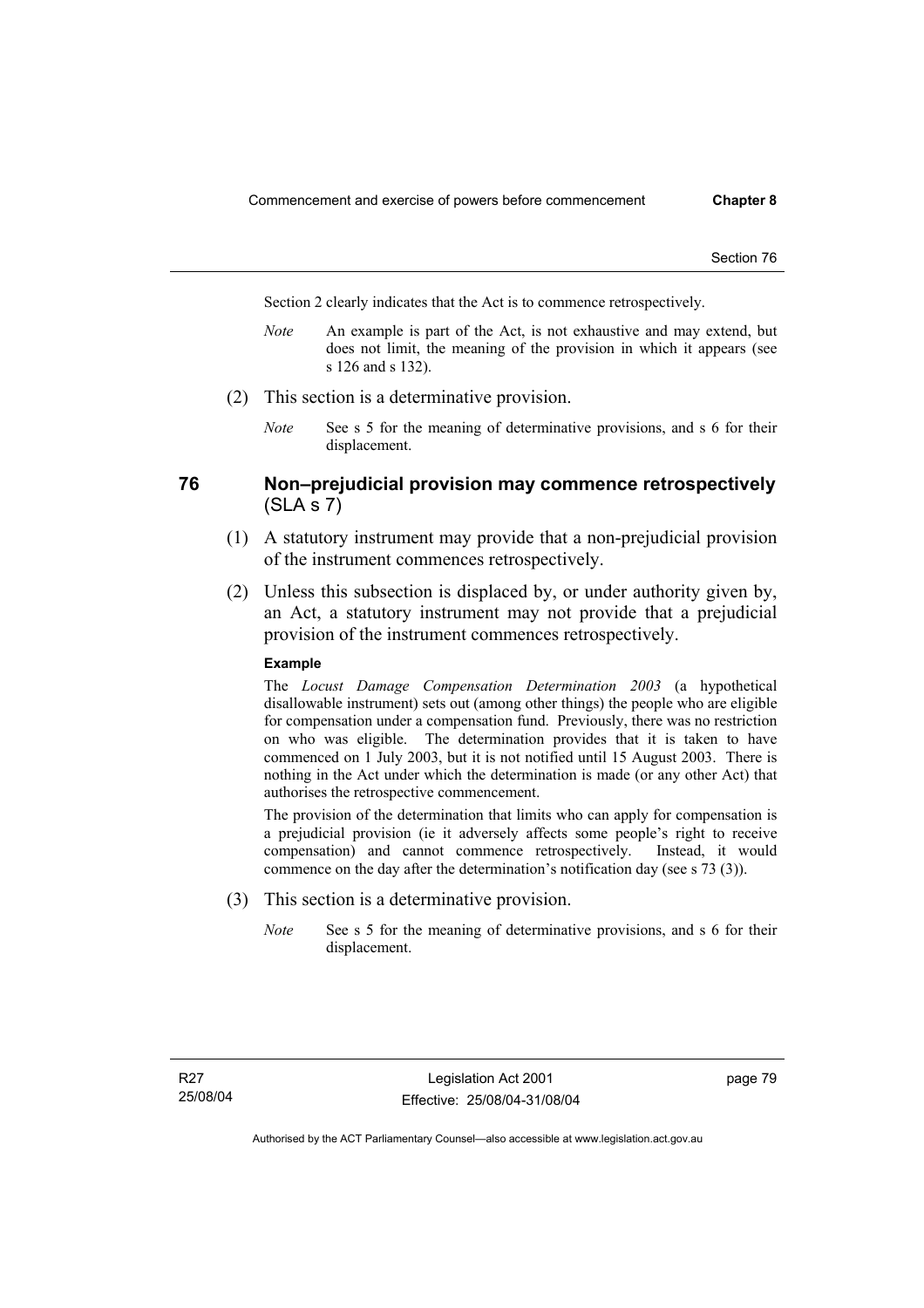#### **Chapter 8** Commencement and exercise of powers before commencement

#### Section 77

(4) In this section:

*non-prejudicial provision* means a provision that is not a prejudicial provision.

*prejudicial provision* means a provision that operates to the disadvantage of a person (other than the Territory or a Territory authority or instrumentality) by—

- (a) adversely affecting the person's rights; or
- (b) imposing liabilities on the person.

# **77 Commencement by commencement notice** (IA s 10C)

- (1) If a law is expressed to commence on a day fixed or otherwise determined by a notice—
	- (a) a single day, or a time on a single day, may be fixed or determined; or
	- (b) different days or times may be fixed or determined for different provisions.

#### **Example**

The *Hypothetical Act 2001* is expressed to commence on a day to be fixed by the Minister by written notice. Unless the Act has commenced automatically in accordance with section 79 (Automatic commencement of postponed law), any of the following arrangements for commencement would be possible:

- (a) a notice could fix a single day (eg 5 June 2001) for the entire Act to commence;
- (b) a notice could fix a time on a single day (eg 8 pm on 5 June 2001) for the entire Act to commence;
- (c) a notice could fix different days or times for the different provisions of the Act to commence (eg parts 7 and 9 and schedule 4 commence on 5 June 2001, part 11 commences at 5 pm on 30 June 2001, and the remaining provisions of the Act commence on 1 July 2001);

R27 25/08/04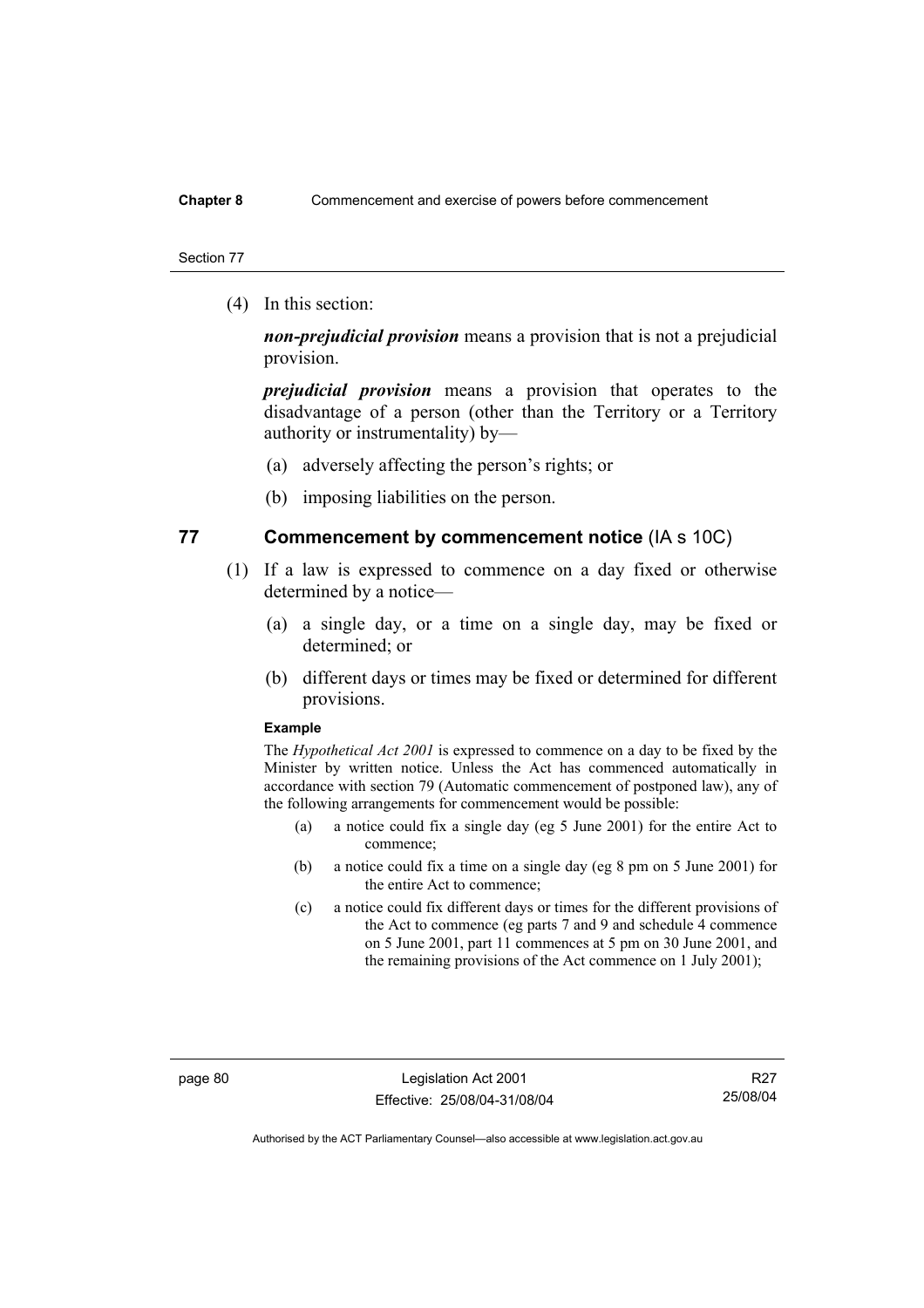- (d) a notice could fix a single day (eg 5 June 2001) or a time on a single day (eg 8 pm on 5 June 2001) for the provisions of the Act not already commenced to come into operation.
- *Note* An example is part of the Act, is not exhaustive and may extend, but does not limit, the meaning of the provision in which it appears (see s 126 and s 132).
- (2) A commencement notice for a law is valid even if the day or time fixed or otherwise determined by the notice happens before the notice's notification day.
- (3) If the day or time fixed or otherwise determined by a commencement notice for a law happens on or before the notice's notification day, the law commences on the day after the notice's notification day.
- (4) However, subsection (3) does not apply to the commencement notice if—
	- (a) the notice clearly indicates that the law is to commence at an earlier date or time; and
	- (b) the notice provides for the earlier date or time under authority given by an Act.

#### **Example for par (a)**

the commencement notice provides that the law or statutory instrument is 'taken to have commenced' at the earlier date or time

- (5) This section is a determinative provision.
	- *Note* See s 5 for the meaning of determinative provisions, and s 6 for their displacement.

page 81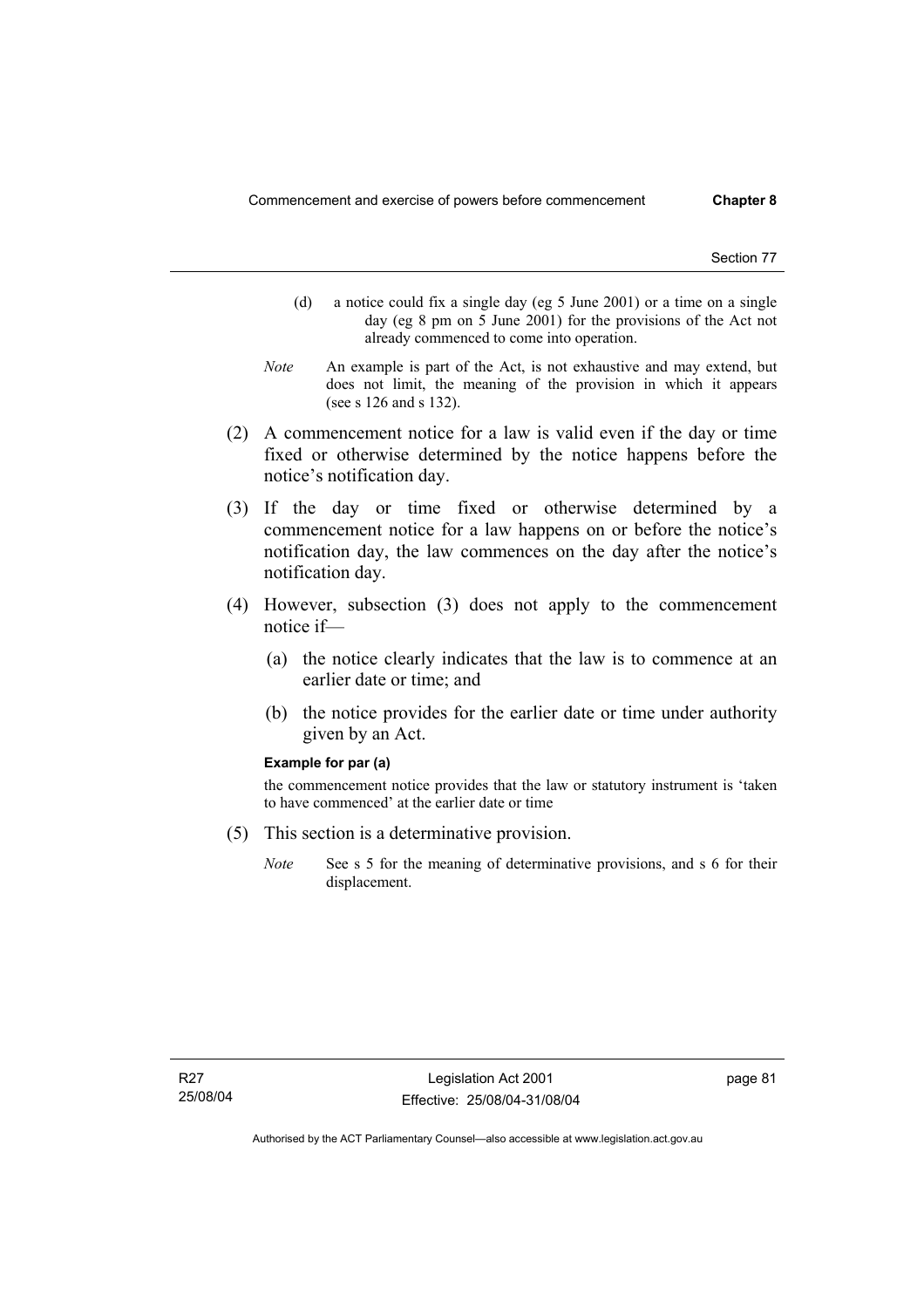#### **Chapter 8** Commencement and exercise of powers before commencement

#### Section 78

# **78 Separate commencement of amendments**

 (1) Amendments made by a provision of a law may be given separate commencements, whether or not the provision is self-contained.

#### **Examples**

- 1 A provision of an amending law inserts 2 sections. The sections may be given separate commencements.
- 2 A provision of an amending law inserts a section that is divided into paragraphs. The paragraphs may be given separate commencements.
- *Note* An example is part of the Act, is not exhaustive and may extend, but does not limit, the meaning of the provision in which it appears (see s 126 and s 132).
- (2) This section is a determinative provision.
	- *Note* See s 5 for the meaning of determinative provisions, and s 6 for their displacement.

# **79 Automatic commencement of postponed law** (IA s 10E)

 (1) If a postponed law has not commenced within 6 months beginning on its notification day, it automatically commences on the first day after that period.

#### **Example**

The *Hypothetical Act 2001* was notified on 5 July 2001 and was expressed to commence on a day to be fixed by the Minister by written notice. If the Act had not commenced by notice on or before 4 January 2002, it would automatically commence on 5 January 2002.

- *Note* An example is part of the Act, is not exhaustive and may extend, but does not limit, the meaning of the provision in which it appears (see s 126 and s 132).
- (2) This section applies to a law unless it is displaced by, or under authority given by, an Act or, if the postponed law is a subordinate law or disallowable instrument, the postponed law.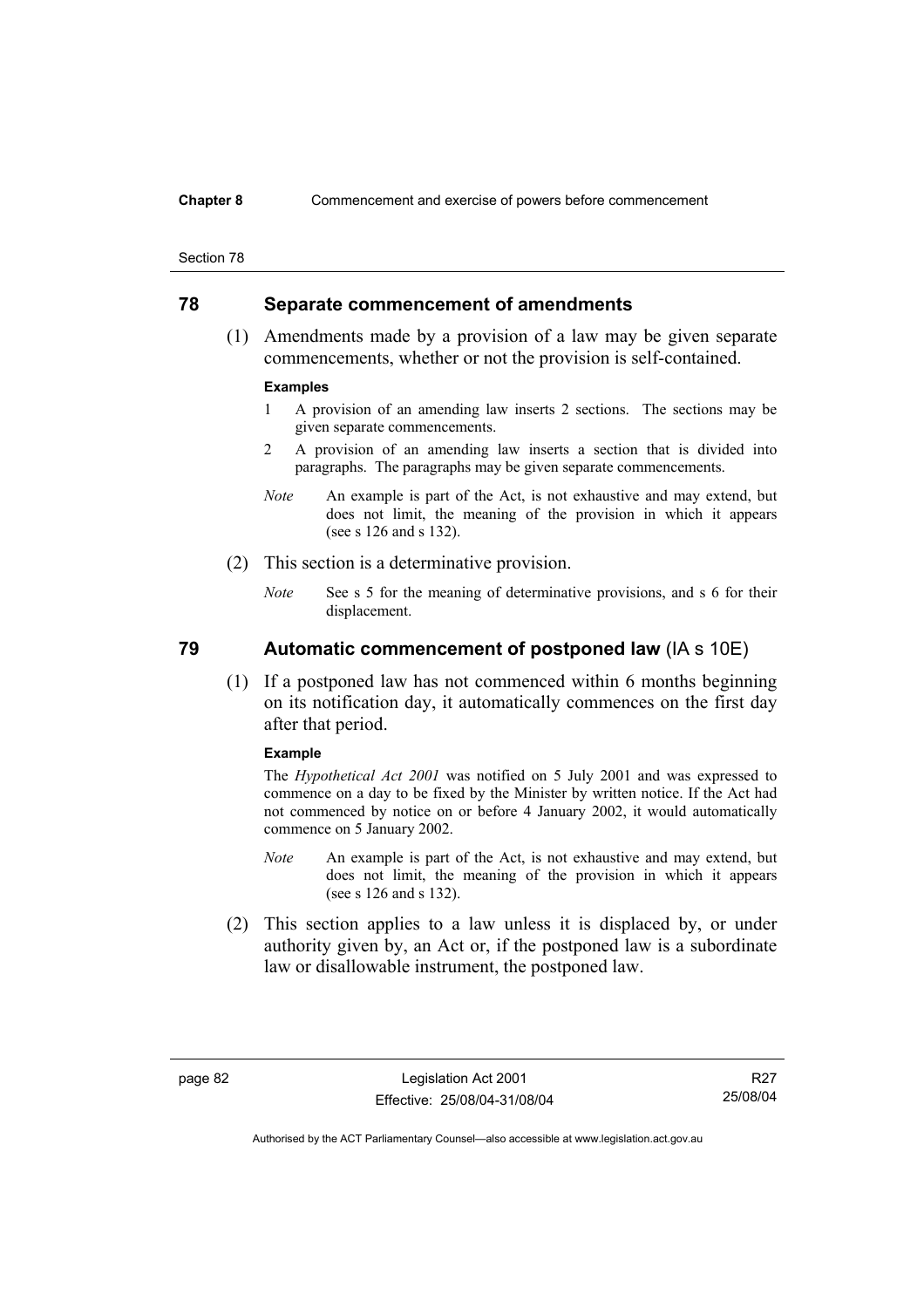Section 79A

- (3) This section is a determinative provision.
	- *Note* See s 5 for the meaning of determinative provisions, and s 6 for their displacement.
- (4) In this section:

*enact* includes make.

*law* means an Act, subordinate law, disallowable instrument or notifiable instrument, and includes a provision of a law.

*notification day*, for a postponed law, means the notification day of—

- (a) if the postponed law is a law—the law; or
- (b) if the postponed law is a provision of a law—the law that enacts the provision.

*postponed law* means a law that does not commence on the notification day because a law postpones its commencement until a day or time fixed or determined by a commencement notice.

# **79A Commencement of amendment of uncommenced law**

- (1) This section applies if a law (the *amending law*) amends a law that has not commenced (the *uncommenced law*).
- (2) The amendment of the uncommenced law does not of itself commence that law.
- (3) The amendment made by the amending law commences on the commencement of the uncommenced law.
- (4) This section is a determinative provision.
	- *Note* See s 5 for the meaning of determinative provisions, and s 6 for their displacement.

page 83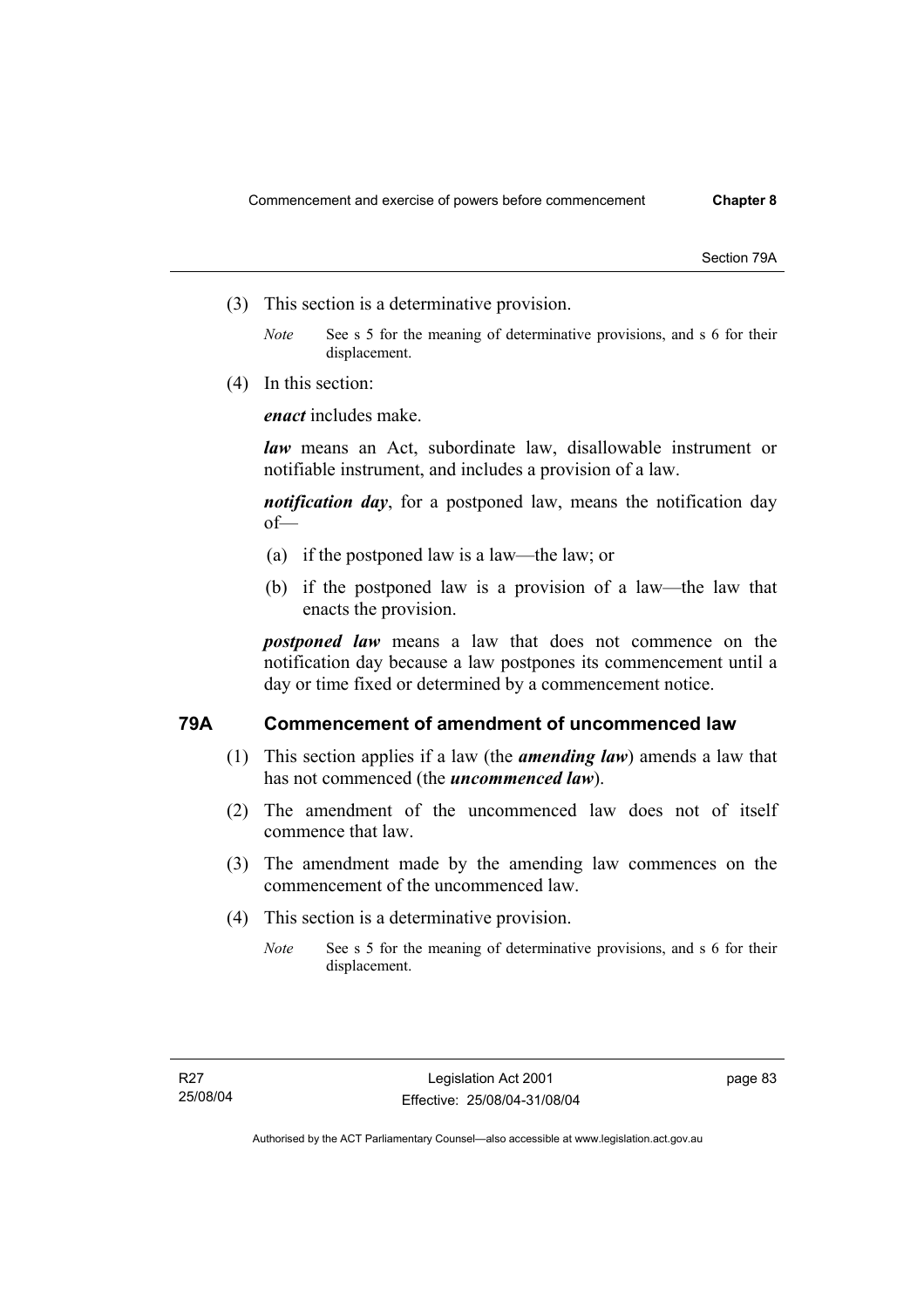#### **Chapter 8** Commencement and exercise of powers before commencement

# **80 References to** *commencement* **of law** (IA s 11)

In a law, a reference to the *commencement* of the law, or another law, (the *law concerned*) is a reference to—

- (a) if the provisions of the law concerned (other than those providing for its name and commencement) commence, or are required to commence, on a single day or at a single time—the commencement of the remaining provisions; or
- (b) if paragraph (a) does not apply and the reference is in a provision of the law concerned—the commencement of the provision; or
- (c) in any other case—the commencement of the relevant provision of the law concerned.

# **81 Exercise of powers between notification and commencement** (SLA s 5)

- (1) This section applies to a power to make an appointment or a statutory instrument, or to do anything else, in the following situations:
	- (a) the power is given by a law (the *authorising law*) that has been notified but has not commenced;
	- (b) the power is given by a law (the *authorising law*) as amended by another law (the *amending law*) and the laws have been notified, but all or any of them have not commenced.
- (2) The power may be exercised at any time even though the authorising law, or the authorising and amending laws (or either of them), is not in force at the time.
- (3) Also, anything else may be done under the power at any time for the purpose of bringing, or in relation to bringing, the authorising law, or the authorising law as amended by the amending law, into operation.

R27 25/08/04

Section 80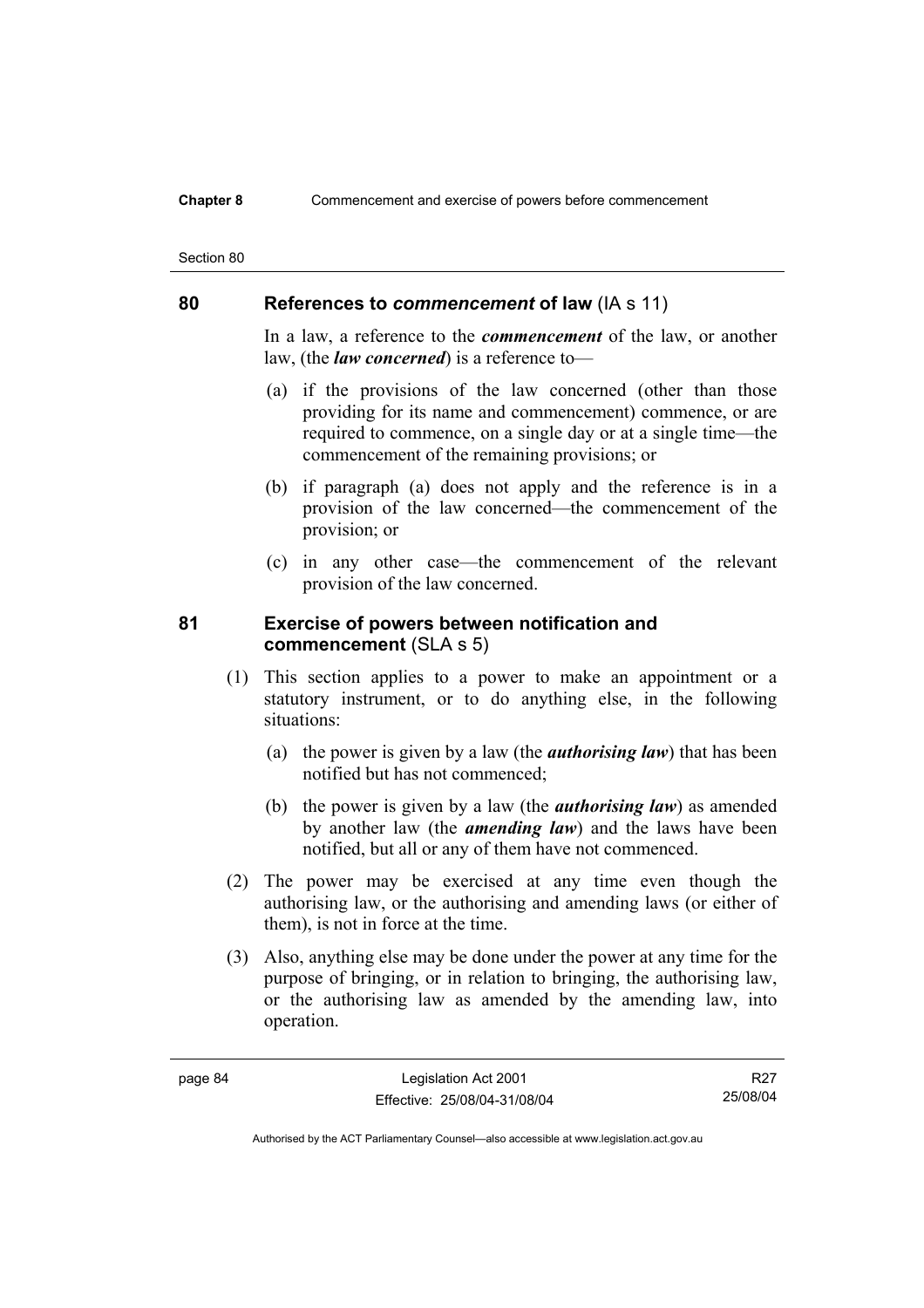- (4) If an appointment or statutory instrument made under this section declares that this subsection applies to it, then, unless the appointment or instrument commences on a different date or at a different time under another provision of this chapter, the appointment or instrument commences on—
	- (a) for an appointment or statutory instrument that is a registrable instrument—the day after its notification day; or
	- (b) for any other appointment or statutory instrument—the day after the day it is made or, if it is required under an Act or statutory instrument to be approved (however described) by the Executive, a Minister or any other entity, the day after the day it is approved.
- (5) In any other case, an appointment or statutory instrument made under this section commences on the latest of the following:
	- (a) the commencement of the authorising law or, if subsection (1) (b) applies and the amending law commences after the authorising law, the commencement of the amending law;
	- (b) on the day or at the time the appointment or instrument would have commenced if it had not been made under this section.
- (6) In the application of this section to a statutory instrument that is not a registrable instrument, a reference to the instrument being *notified*  is a reference to the instrument being made or, if it is required under an Act or statutory instrument to be approved (however described) by the Executive, a Minister or any other entity, to the instrument being approved.
- (7) This section is a determinative provision.
	- *Note* See s 5 for the meaning of determinative provisions, and s 6 for their displacement.

page 85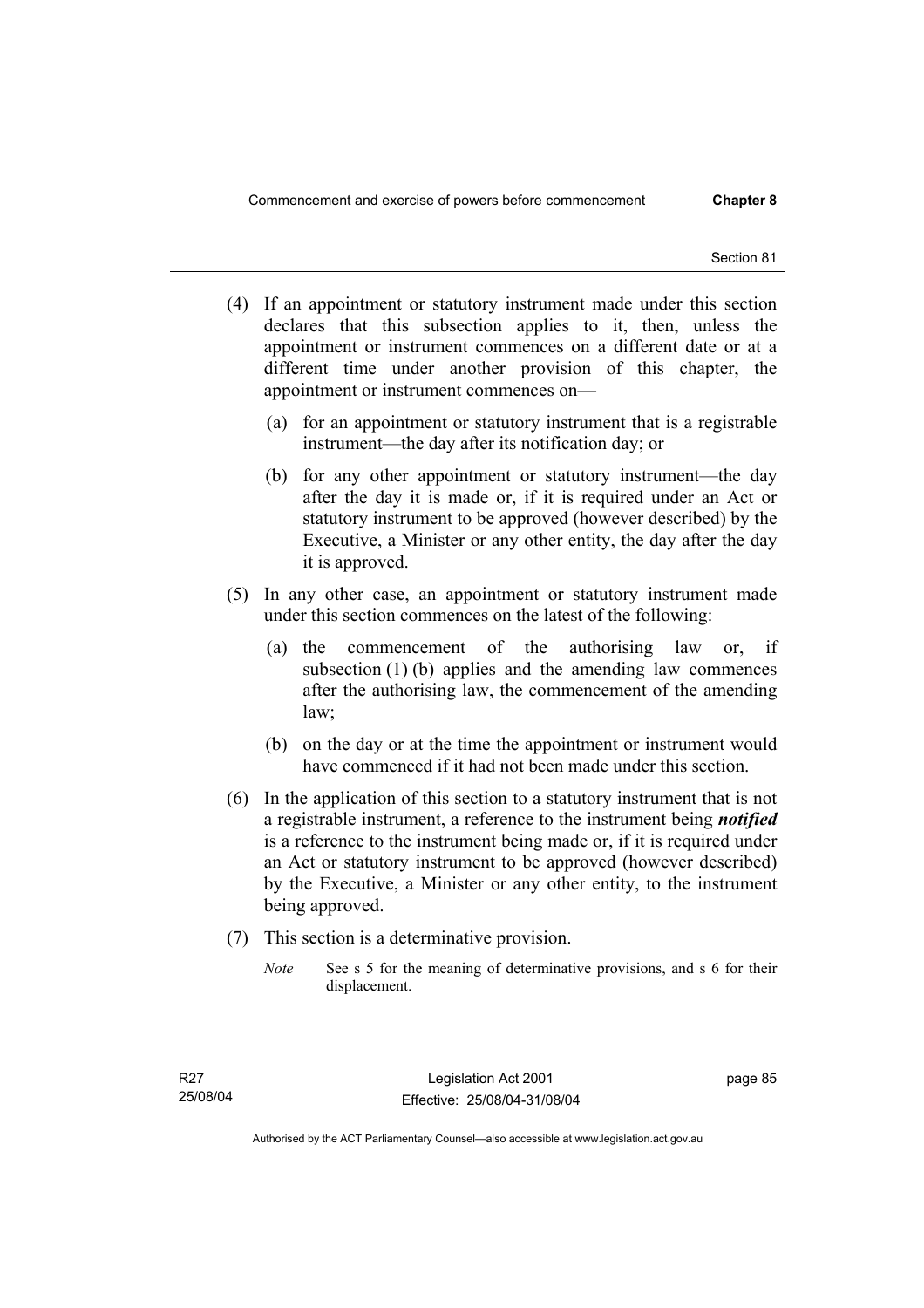**Chapter 9 Repeal and amendment of laws**<br>**Part 9.1 General** General

Section 82

# **Chapter 9 Repeal and amendment of laws**

# **Part 9.1 General**

# **82 Definitions for ch 9** (IA s 37)

In this chapter:

*amend* includes modify.

*law* means an Act or statutory instrument, and includes a provision of a law.

*repeal* includes lapse and expire.

# **83 Consequences of amendment of statutory instrument by Act** (SLA s 8A)

- (1) If an Act amends a statutory instrument, the instrument may be amended or repealed as if the amendment had been made by another statutory instrument of that kind.
- (2) This section is a determinative provision.
	- *Note* See s 5 for the meaning of determinative provisions, and s 6 for their displacement.

# **84 Saving of operation of repealed and amended laws** (IA s 41)

- (1) The repeal or amendment of a law does not—
	- (a) revive anything not in force or existing when the repeal or amendment takes effect; or
	- (b) affect the previous operation of the law or anything done, begun or suffered under the law; or

R27 25/08/04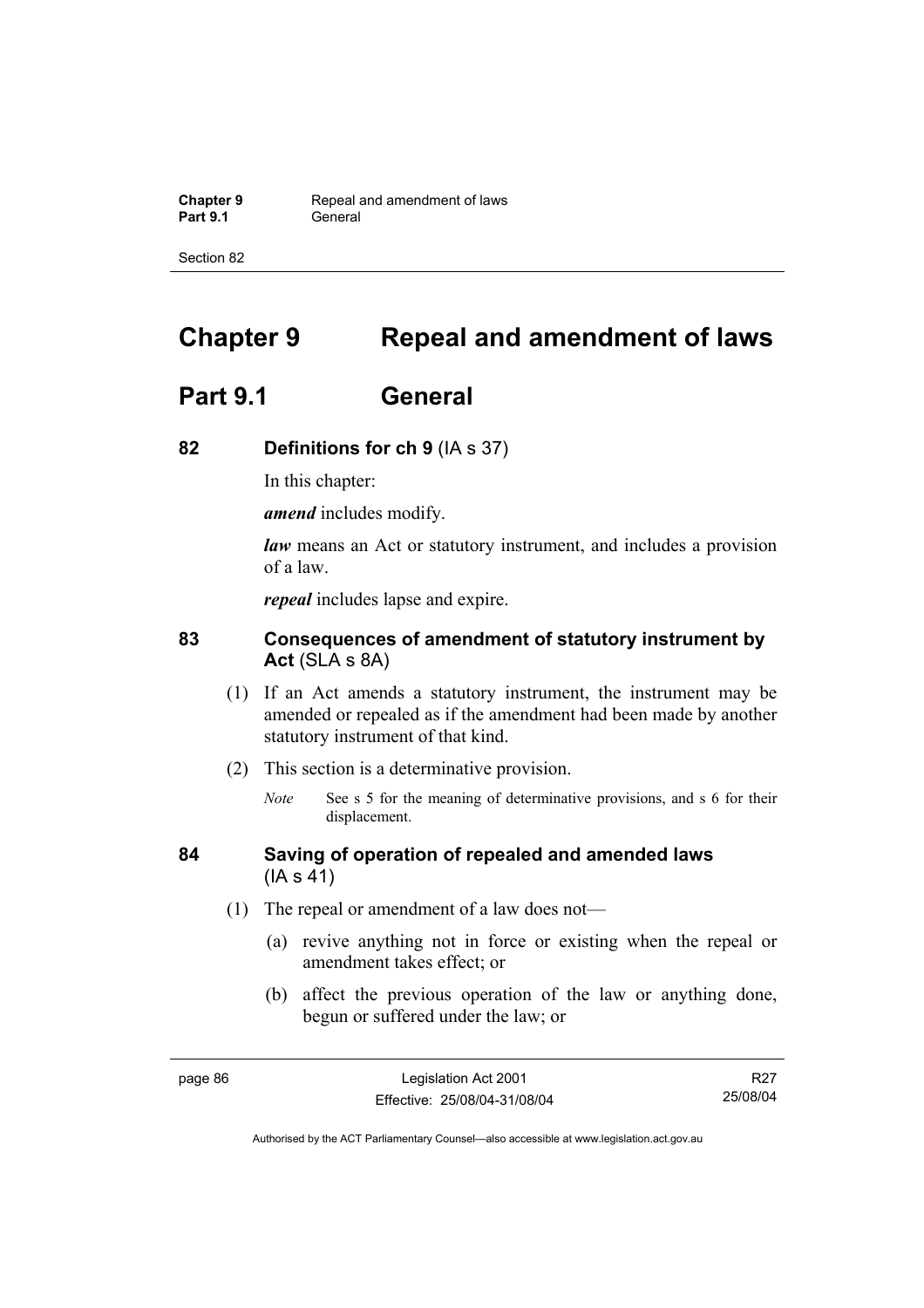- (c) affect an existing right, privilege or liability acquired, accrued or incurred under the law.
- (2) An investigation, proceeding or remedy in relation to an existing right, privilege or liability under the law may be begun, exercised, continued or completed, and the right, privilege or liability may be enforced and any penalty imposed, as if the repeal or amendment had not happened.
- (3) Without limiting subsections (1) and (2), the repeal or amendment of a law does not affect—
	- (a) the proof of anything that has happened; or
	- (b) any right, privilege or liability saved by the law.
- (4) This section does not limit any other provision of this chapter and is in addition to any provision of the law by which the repeal or amendment is made.
- (5) This section is a determinative provision.
	- *Note* See s 5 for the meaning of determinative provisions, and s 6 for their displacement.
- (6) In this section:

*liability* includes liability to penalty for an offence against the law.

*penalty* includes punishment and forfeiture.

*privilege* includes immunity.

*right* includes capacity, interest, status and title.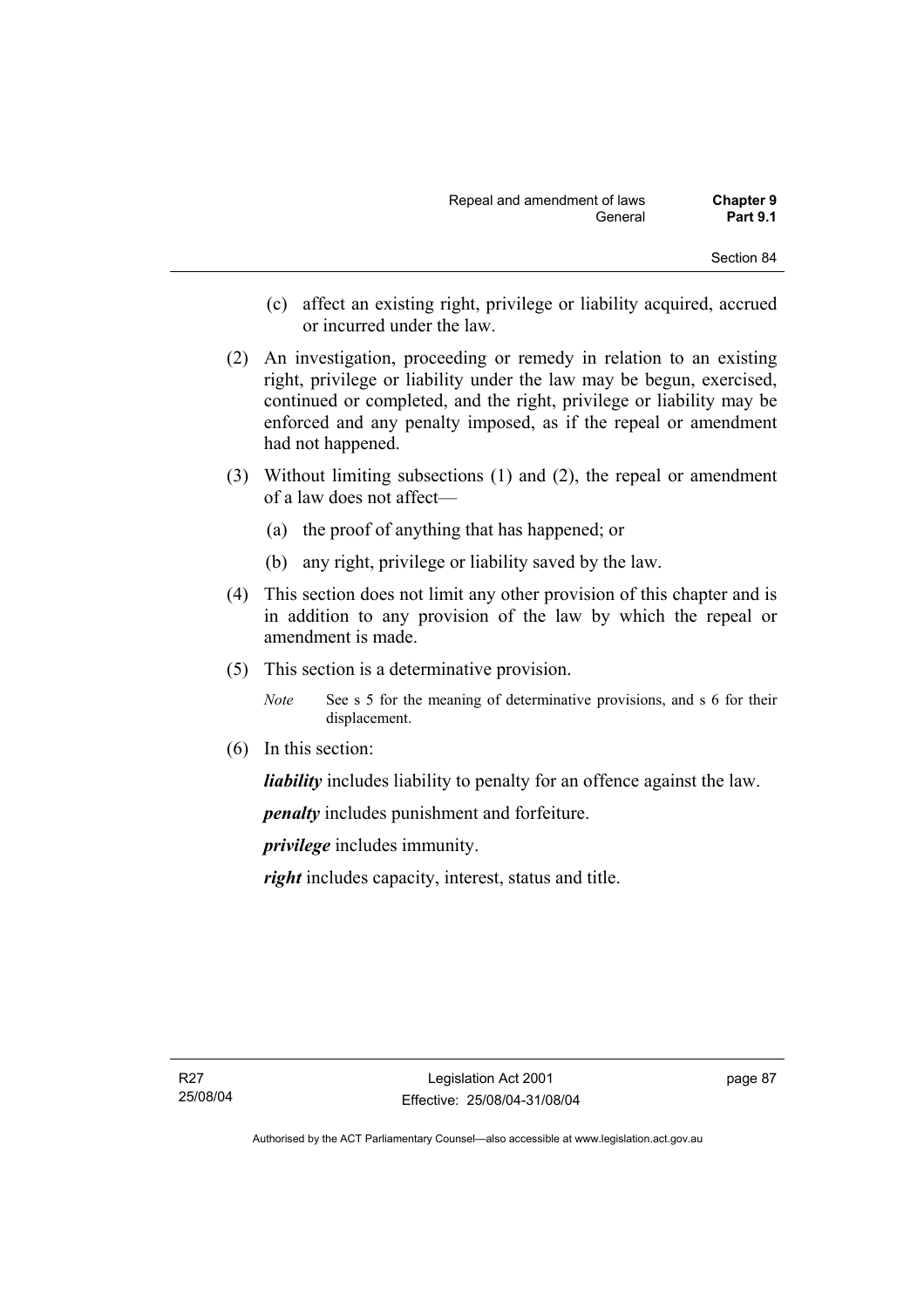| Chapter 9       | Repeal and amendment of laws |
|-----------------|------------------------------|
| <b>Part 9.1</b> | General                      |

Section 84A

# **84A Creation of offences and changes in penalties** (IA s 33A)

- (1) If a law makes an act or omission an offence, the act or omission is only an offence if done or not done after the law commences.
- (2) If a law increases the maximum or minimum penalty, or the penalty, for an offence, the increase applies only to an offence committed after the law commences.
- (3) If a law reduces the maximum or minimum penalty, or the penalty, for an offence, the reduction applies to an offence committed before or after the law commences, but does not affect any penalty imposed before the law commences.
- (4) In this section:

*law* means an Act or subordinate law, and includes a provision of a law.

- (5) This section is a determinative provision.
	- *Note* See s 5 for the meaning of determinative provisions, and s 6 for their displacement.

page 88 Legislation Act 2001 Effective: 25/08/04-31/08/04

R27 25/08/04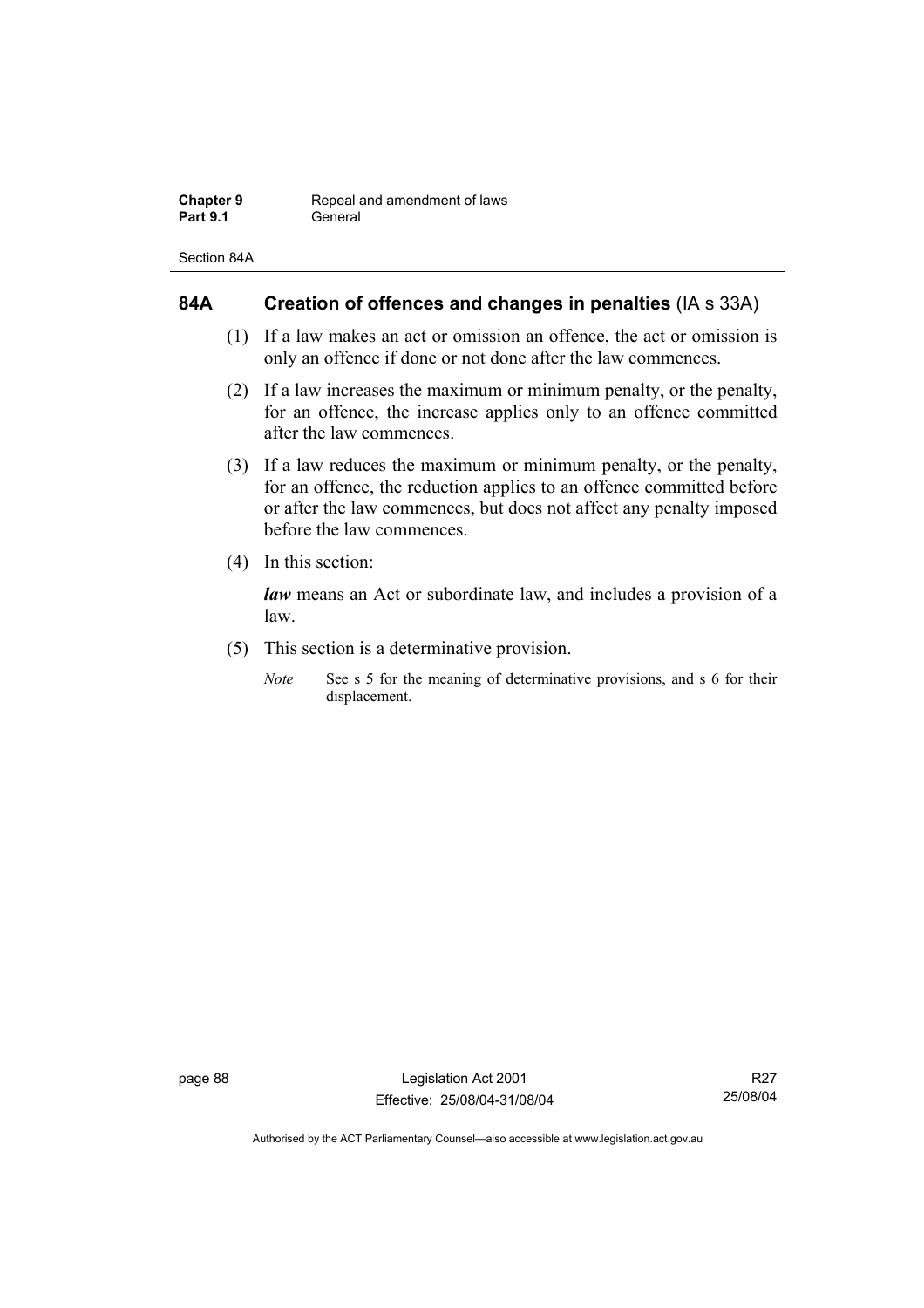# **Part 9.2 Repeal**

**85 When repeal takes effect** (IA s 38)

- (1) This section applies if a law is repealed on a day.
- (2) If the law is remade on that day (with or without changes), the repeal takes effect when the remade law commences.

 (3) If the law is not remade on that day (with or without changes), the law continues in force until the end of the day and the repeal takes effect at midnight on the day.

# **86 Repealed and amended laws not revived on repeal of repealing and amending laws** (IA s 39)

 (1) If a law (the *first law*) is repealed by another law (the *other law*), the first law is not revived only because the other law is repealed.

## **Examples**

- 1 Act A repeals Act B. Act A is repealed. The repeal of Act A does not revive Act B.
- 2 Act A repeals Act B. Act A is automatically repealed under this Act, section 89 (Automatic repeal of certain laws and provisions). The repeal of Act A does not revive Act B.
- *Note* An example is part of the Act, is not exhaustive and may extend, but does not limit, the meaning of the provision in which it appears (see s 126 and s 132).

page 89

*Note* Under s 74, if a law commences on a day, it commences at the beginning of the day unless otherwise provided.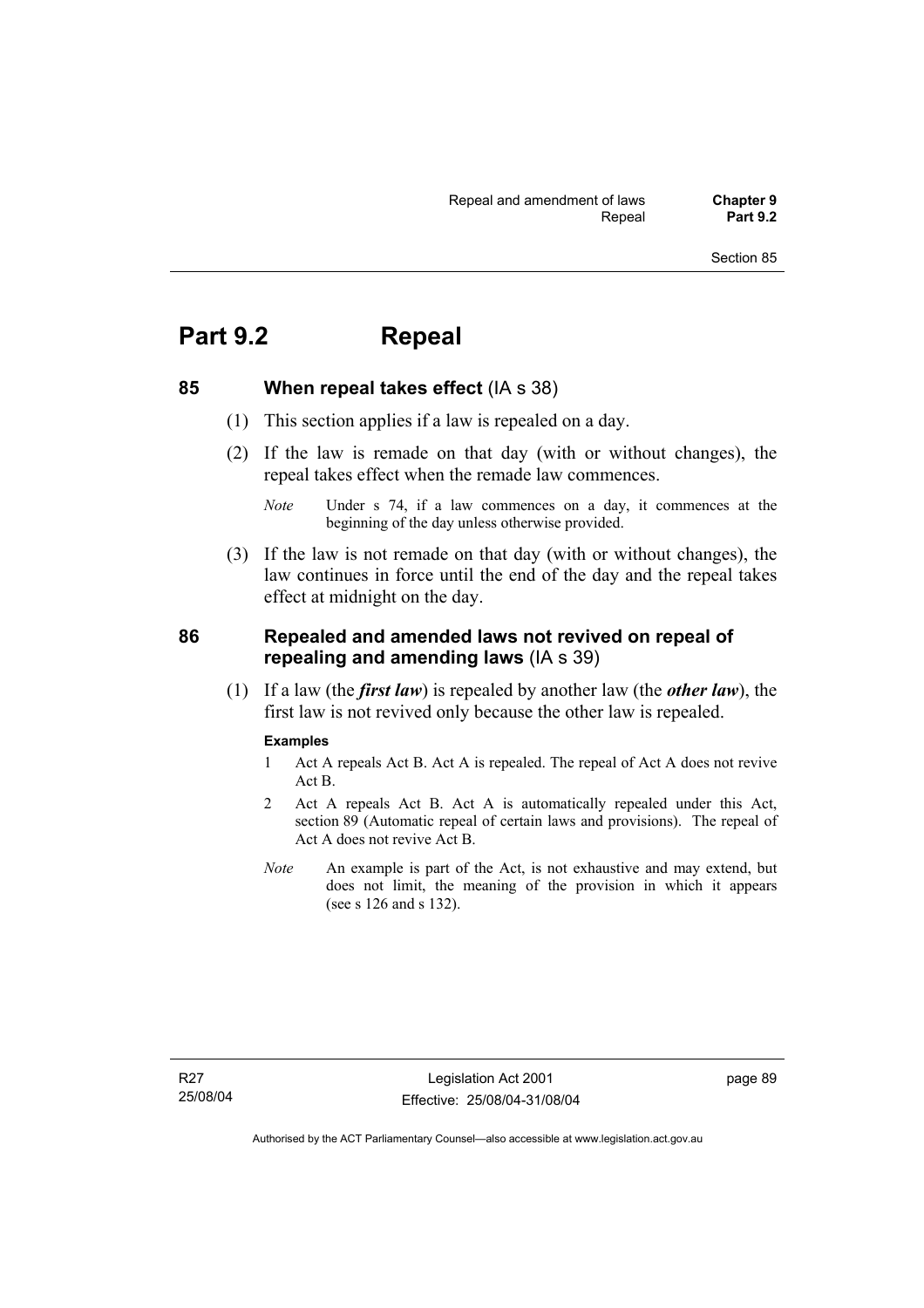| <b>Chapter 9</b> |  |
|------------------|--|
| <b>Part 9.2</b>  |  |

**Repeal and amendment of laws** Repeal

#### Section 86

 (2) If a law (the *first law*) is amended by another law (the *other law*), the continuing operation of the amendments made by the other law is not affected only because the other law is repealed and, in particular, the first law is not revived in the form in which it was in before the amendments took effect only because of the repeal.

#### **Examples**

- 1 Act A amends Act B. Act A is repealed after it has commenced by a later Act C. The amendments made by Act A continue to operate, even though Act A has been repealed.
- 2 Act A amends Act B. Act A is automatically repealed under this Act, section 89. The amendments made by Act A continue to operate, even though Act A has been repealed.
- (3) This section does not limit any other provision of this chapter and is in addition to any provision of the law by which the repeal is made.
- (4) This section is a determinative provision.
	- *Note* See s 5 for the meaning of determinative provisions, and s 6 for their displacement.
- (5) In this section:

*amended* does not include modified.

*law* includes a rule of the common law (including equity).

#### **Examples**

- 1 a common law offence
- 2 a common law rule of practice or procedure
- 3 a right to equitable relief

page 90 Legislation Act 2001 Effective: 25/08/04-31/08/04

R27 25/08/04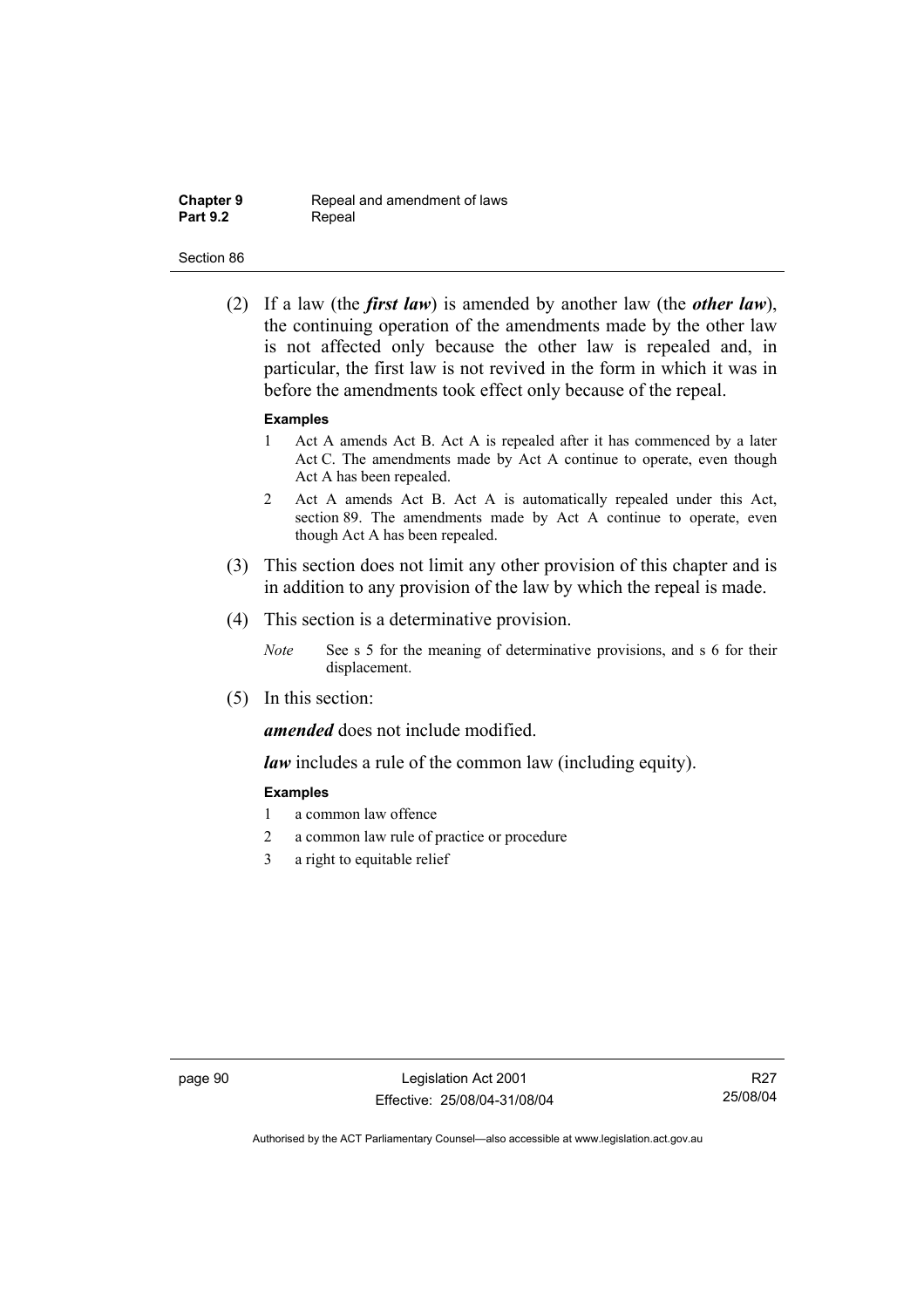# **87 Commencement not undone if repealed** (IA s 40)

- (1) If a provision of a law providing for the commencement of the law is repealed after the law has commenced, the repeal of the provision does not affect the continuing operation of the law.
- (2) If a commencement notice providing for the commencement of a law is repealed after the law has commenced, the repeal of the notice does not affect the continuing operation of the law.
- (3) This section does not limit any other provision of this chapter and is in addition to any provision of the law by which the repeal is made.
- (4) This section is a determinative provision.
	- *Note* See s 5 for the meaning of determinative provisions, and s 6 for their displacement.

# **88 Repeal does not end effect of transitional laws etc**  (IA s 42)

- $(1)$  If a law—
	- (a) declares something for a transitional purpose (whether or not the law is expressed to be made for that purpose); or
	- (b) validates something that is or may otherwise be invalid; or
	- (c) declares something for a purpose that is consequential on a declaration mentioned in paragraph (a) or a validation mentioned in paragraph (b) (whether or not the law is expressed to be made for a purpose of that kind);

the declaratory or validating effect of the law does not end only because of the repeal of the law.

## **Examples for par (a)**

1 a provision stating that an existing licence under a repealed Act is taken to be a licence of a particular kind under another Act and authorising the imposition of conditions under the other Act

page 91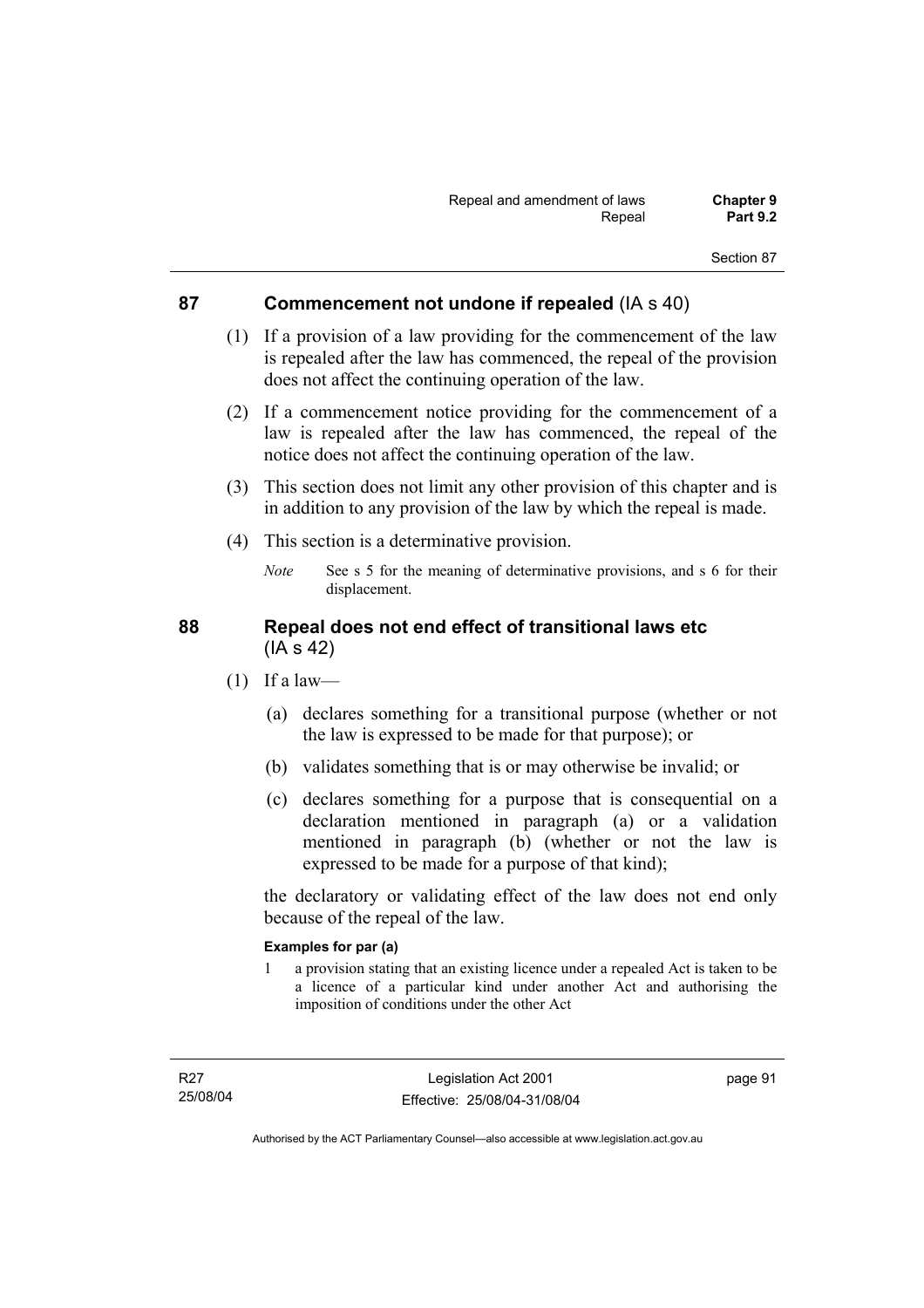**Chapter 9 Repeal and amendment of laws**<br>**Part 9.2 Repeal** Repeal

#### Section 88

2 a provision stating that a provision applies to certain applications made before the commencement of an amendment or only to applications made after the commencement of an amendment

#### **Example for par (b)**

a provision declaring an instrument to have been validly made and acts done in reliance on the instrument to have been validly done

#### **Example for par (c)**

a provision stating that an instrument that is declared valid is taken to have been amended in a particular way

- *Note* An example is part of the Act, is not exhaustive and may extend, but does not limit, the meaning of the provision in which it appears (see s 126 and s 132).
- (2) If a law (the *savings law*) declares a law (the *declared law*) to be a law to which this section applies—
	- (a) the effect of the declared law does not end only because of its repeal; and
	- (b) the effect of the savings law does not end only because of its repeal.
- (3) A declaration may be made for subsection (2) about a law whether or not the Act is a law to which subsection (1) applies.
- (4) A declaration made for subsection (2) about a law does not imply that, in the absence of a declaration about it, another law is not a law to which this section applies.
- (5) This section does not limit any other provision of this chapter and is in addition to any provision of the law by which the repeal is made.
- (6) This section is a determinative provision.
	- *Note* See s 5 for the meaning of determinative provisions, and s 6 for their displacement.

R27 25/08/04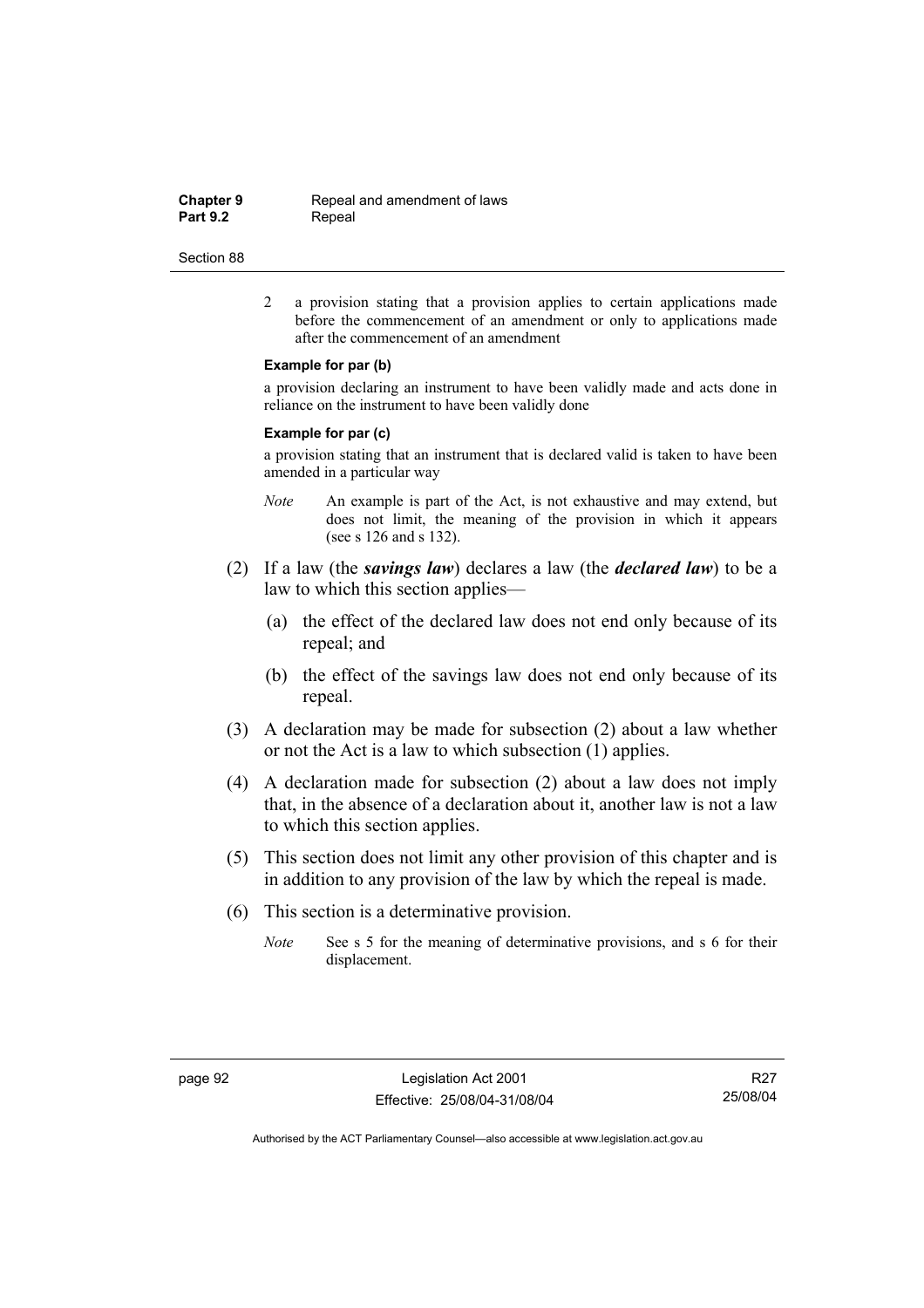## **89 Automatic repeal of certain laws and provisions** (IA s 43)

- (1) An amending law is automatically repealed on the day after all of its provisions have commenced.
- (2) An appropriation Act is automatically repealed on the last day of the financial year for which it makes appropriations.
- (3) An amending provision of a law is automatically repealed immediately after all of the amendments and repeals made by it (or to which it relates) have commenced.
- (4) A commencement provision of a law is automatically repealed immediately after all of the provisions of the law have commenced.
- (5) A commencement notice is automatically repealed on the day after the day, or the last of the days, fixed or otherwise determined by the notice for the commencement of a law.
- (6) If an instrument making, or evidencing, an appointment (including an acting appointment) is a registrable instrument, the instrument is automatically repealed—
	- (a) on the day the appointment ends; or
	- (b) if the instrument makes 2 or more appointments that end on different days—on the day the last-ending appointment ends.
- (7) A repeal under this section has effect for all purposes, including, for example, any other provisions of this chapter about repeals.
- (8) If apart from this subsection a law would be automatically repealed on a day that is earlier than its notification day, the law is instead automatically repealed on the day after its notification day.
- (9) In the application of subsection (8) to a statutory instrument that is not a registrable instrument, a reference to the instrument's *notification day* is a reference to the day after the day it is made or, if it is required under an Act or statutory instrument to be approved

page 93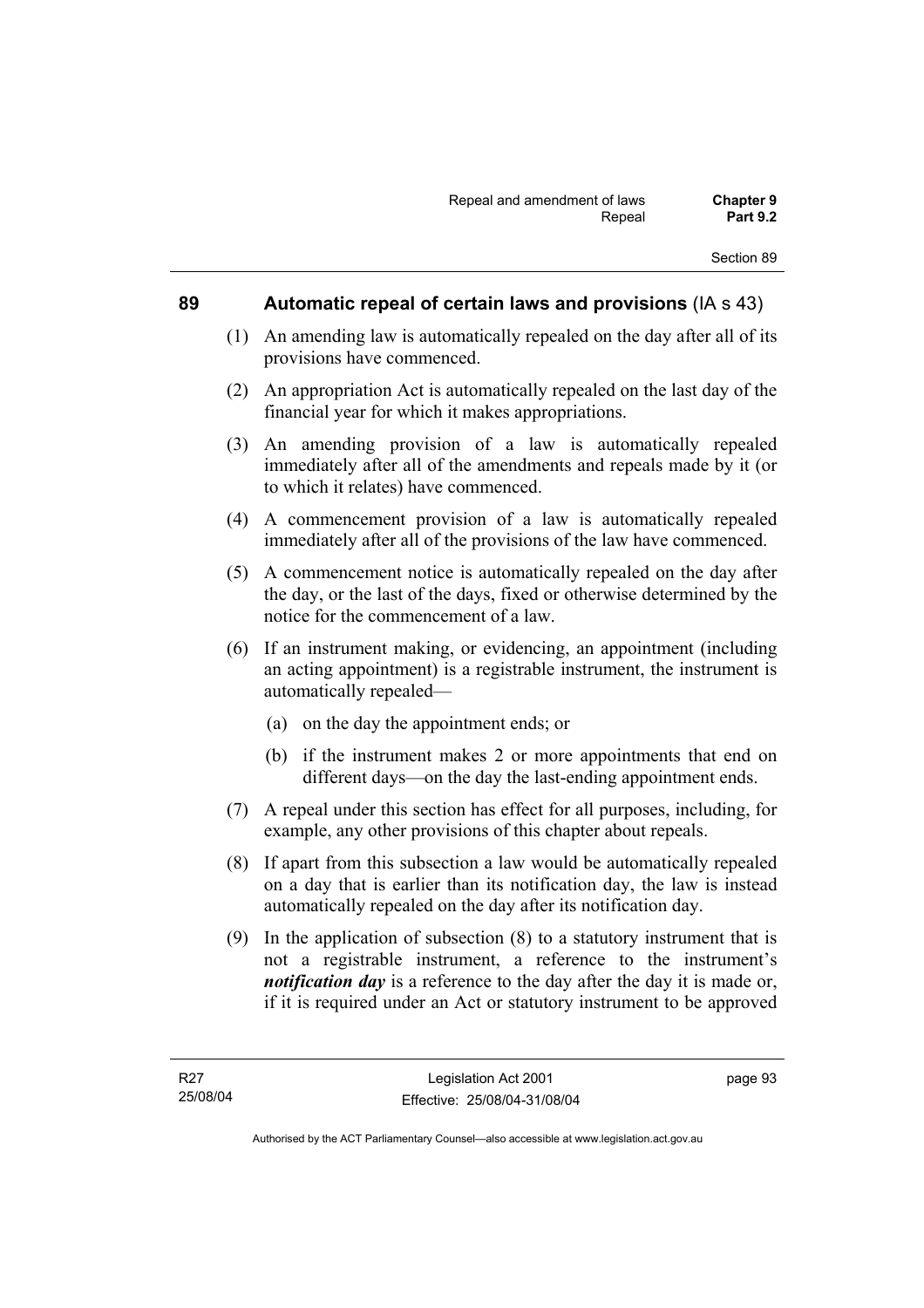| <b>Chapter 9</b> | Repeal and amendment of laws |
|------------------|------------------------------|
| <b>Part 9.2</b>  | Repeal                       |

(however described) by the Executive, a Minister or any other entity, the day after the day it is approved.

- (10) This section does not limit any other provision of this chapter.
- (11) This section is a determinative provision.

*Note* See s 5 for the meaning of determinative provisions, and s 6 for their displacement.

(12) In this section:

*amend* does not include modify.

*amending law* means a law that consists only of provisions of the following kinds:

- (a) for an Act—the Act's long title;
- (b) for an Act—the Act's preamble (if any);
- (c) a provision about the law's name;
- (d) a provision about the law's commencement;
- (e) a provision about the purposes of the law or any of its provisions;
- (f) a provision about the effect of notes;
- (g) a provision providing for the amendment or repeal of a law (including a provision identifying the amended or repealed law);
- (h) a provision declaring a law to be a law to which section 88 (Repeal does not end transitional or validating effect etc) applies;
- (i) a provision about the renumbering of a law;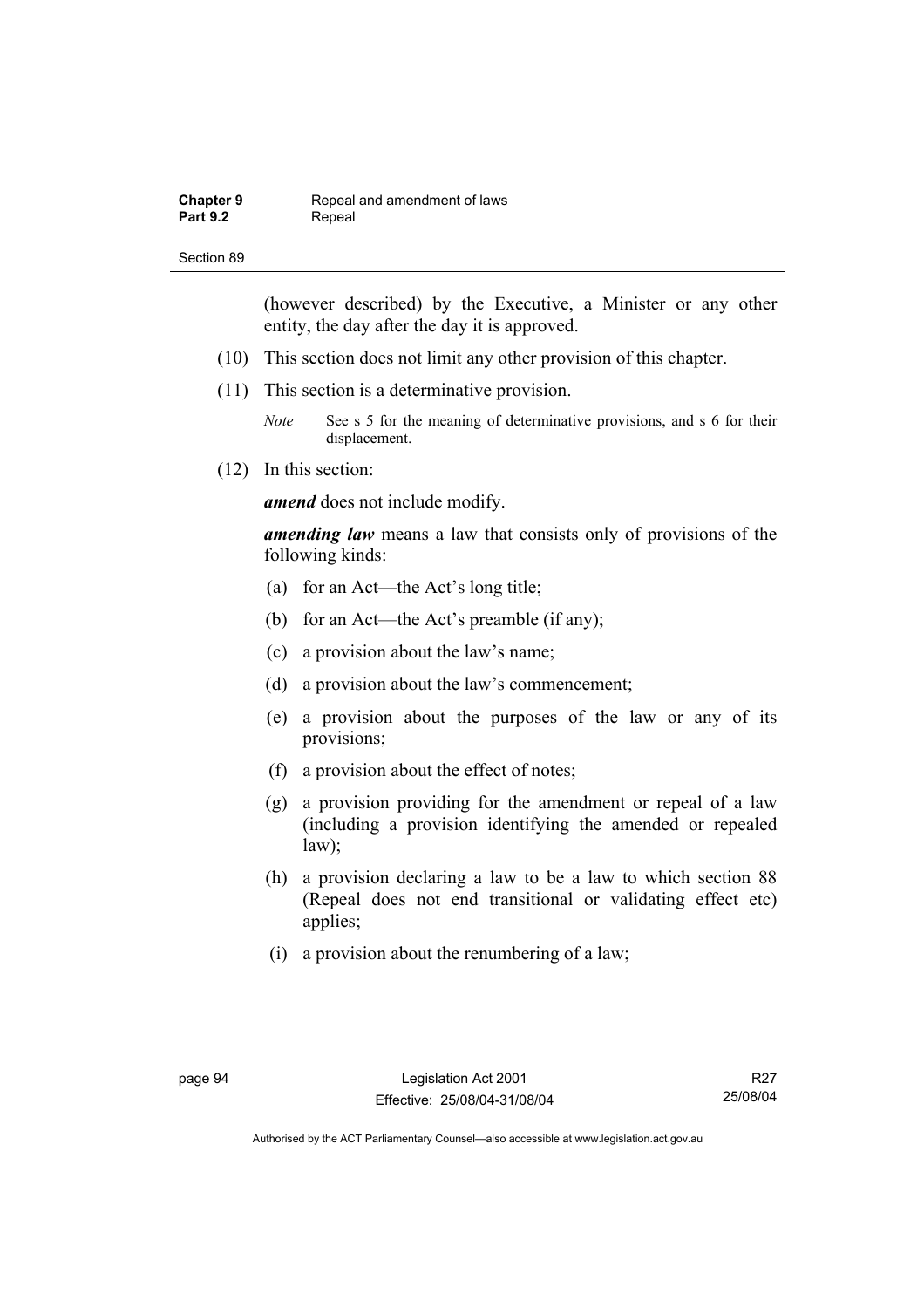(j) a provision authorising or requiring something to be done under chapter 11 (Republication of Acts and statutory instruments).

## **Example for par (e)**

an objects provision

*amending provision*, of a law, means a provision of the law that only amends or repeals a law, and includes—

- (a) any other provision (for example, a schedule) of the law that only identifies the law amended or repealed; and
- (b) any other provision (for example, a part heading) of the law that only identifies (or groups) provisions that are amended or repealed.

*appropriation Act*—see the *Financial Management Act 1996*, dictionary.

*commencement provision*, of a law, means a provision of the law that only provides for the commencement of the law.

#### **Example 1 for s 89**

The *Hypothetical Amending Act 2002* repeals and amends a number of Acts. The Act contains the following provisions:

- a long title
- a provision about the Act's name
- a provision about the Act's commencement
- repealing provisions (that is, a provision stating that the Act repeals the Acts mentioned in schedule 1 and a schedule (schedule 1) setting out the names of the repealed Acts)
- amending provisions (that is, a provision stating that the Act amends the Acts mentioned in schedule 2 and a schedule (schedule 2) setting out the amended Acts and the amendments of them)
- a provision about the application of this Act, section 88 (Repeal does not end transitional or validating effect etc) to a provision being repealed

page 95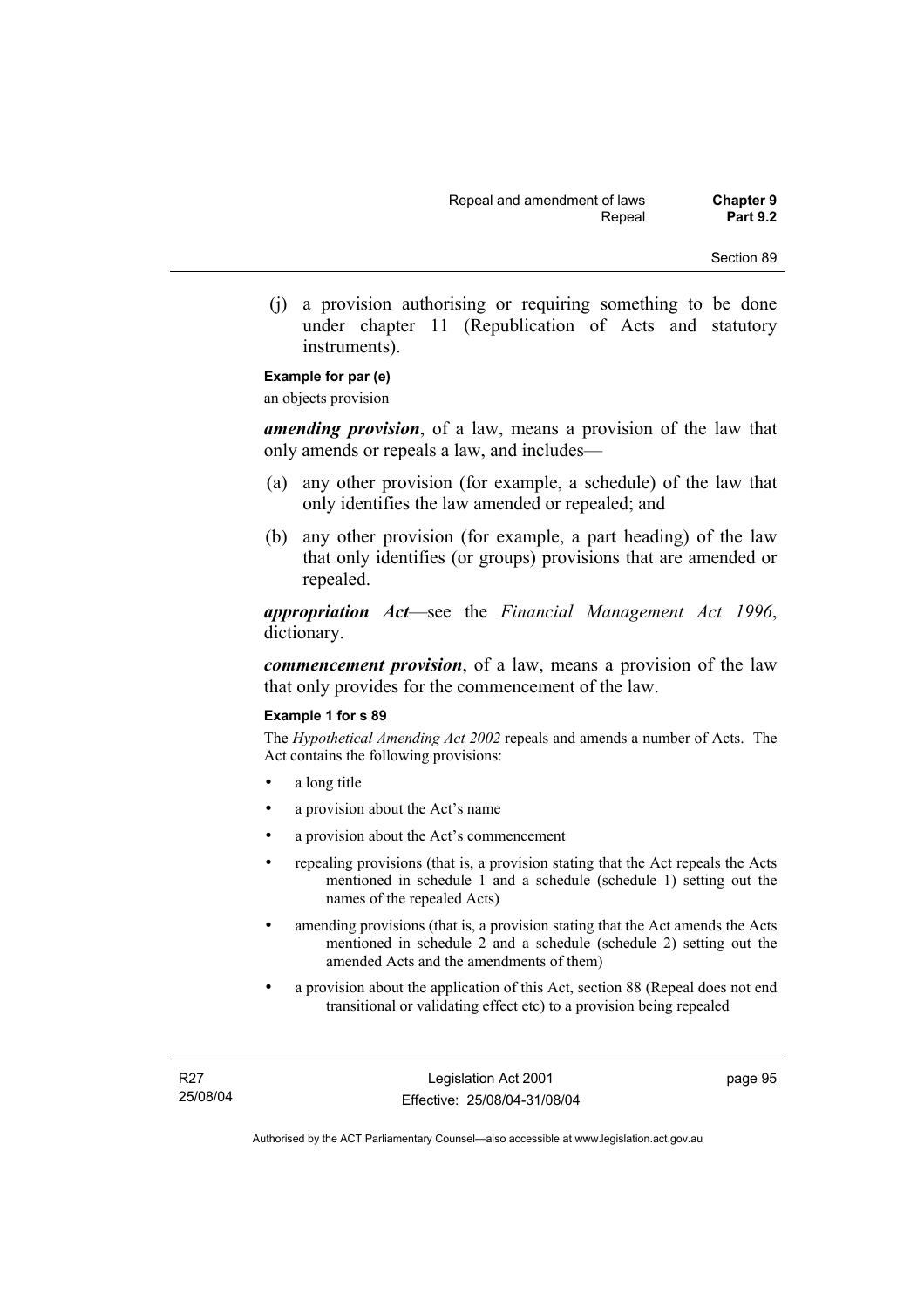**Chapter 9 Repeal and amendment of laws**<br>**Part 9.2 Repeal Repeal** 

#### Section 89

• a provision requiring an amended Act (the *XYZ Act 1990*), or a provision of the *XYZ Act 1990*, to be renumbered in the next republication of the Act under this Act.

The Act contains no other provisions. Its repealing provisions, and its other provisions apart from the naming provision, the commencement provision and the amending provisions, commence on the day after its notification day, 22 March 2002. Its amending provisions commence on a date fixed by the Minister by written notice, 12 April 2002.

#### **Example 2 for s 89**

The *Example Act 2001* contains provisions establishing a new licensing scheme. It also amends several Acts and repeals others. Because it contains the scheme provisions, it is not an amending law covered by subsection (1).

*Note* An example is part of the Act, is not exhaustive and may extend, but does not limit, the meaning of the provision in which it appears (see s 126 and s 132).

#### **Example 3 for s 89—see s (12), def** *amending provision*

The *Plant Diseases Act 2003* (hypothetical), part 6 is as follows:

### **Part 6 Repeals and consequential amendment**

- **42 Repeal of Plant Diseases Act 1934** The *Plant Diseases Act 1934* No 21 A1934-21 is repealed.
- **43 Repeal of Plant Diseases Regulations 1938**
- The *Plant Diseases Regulations 1938* (made on 11 February 1938) are repealed.
- **44 Administrative Decisions (Judicial Review) Act 1989, schedule 1, new clause 6**  *insert* 
	- 6 This Act does not apply to decisions of the Minister under the *Plant Diseases Act 2003*, part 3 (Measures for the control of diseases and pests).

Under the definition of *amending provision*, the heading to part 6, as well as the contents of part 6, are automatically repealed under section 89.

page 96 Legislation Act 2001 Effective: 25/08/04-31/08/04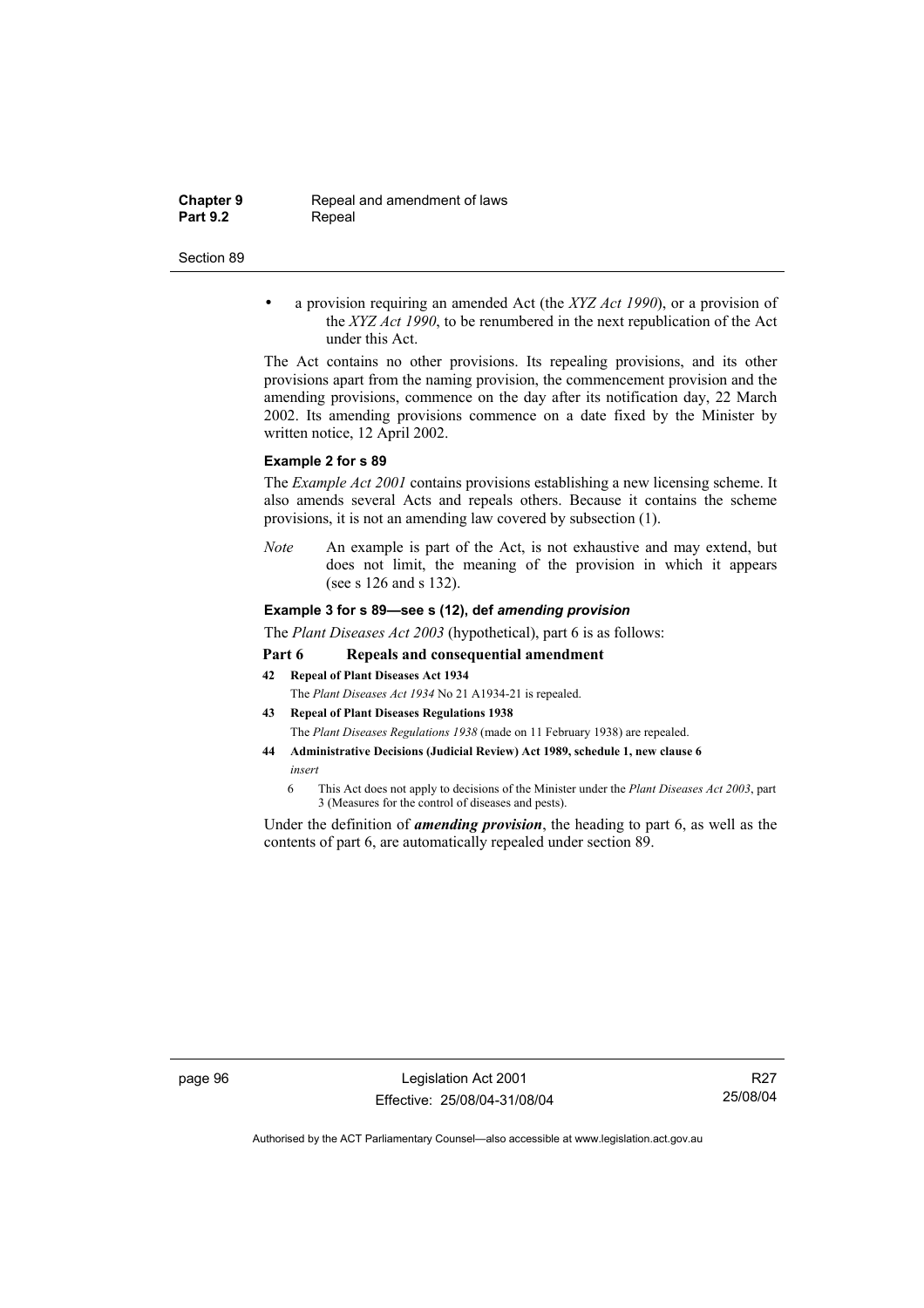# **Part 9.3 Amendment**

# **90 Law and amending laws to be read as one** (IA s 44)

A law and all laws amending it are to be read as one.

## **91 Insertion of provisions by amending law** (IA s 45)

- (1) This section applies if a law (the *amending law*) amends another law (the *amended law*) by inserting any of the following provisions, and does not exactly specify the position in the amended law where it is to be inserted:
	- (a) a chapter, part, division, subdivision, section or subsection (an *inserted chapter, part, division, subdivision, section* or *subsection*);
	- (b) a paragraph (an *inserted paragraph*);
	- (c) a subparagraph (an *inserted subparagraph*);
	- (d) a sub-subparagraph (an *inserted sub-subparagraph*);
	- (e) a definition (an *inserted definition*);
	- (f) any other provision (a *miscellaneous inserted provision*).
- (2) An inserted chapter, part, division, subdivision, section or subsection is inserted in the appropriate numerical or alphanumerical position in the amended law.
- (3) An inserted paragraph is inserted in the appropriate alphabetical position in the amended law.
- (4) An inserted subparagraph is inserted in the appropriate numerical or alphanumerical position in the amended law.
- (5) An inserted sub-subparagraph is inserted in the appropriate alphabetical position in the amended law.

| R27      | Legislation Act 2001         | page 97 |
|----------|------------------------------|---------|
| 25/08/04 | Effective: 25/08/04-31/08/04 |         |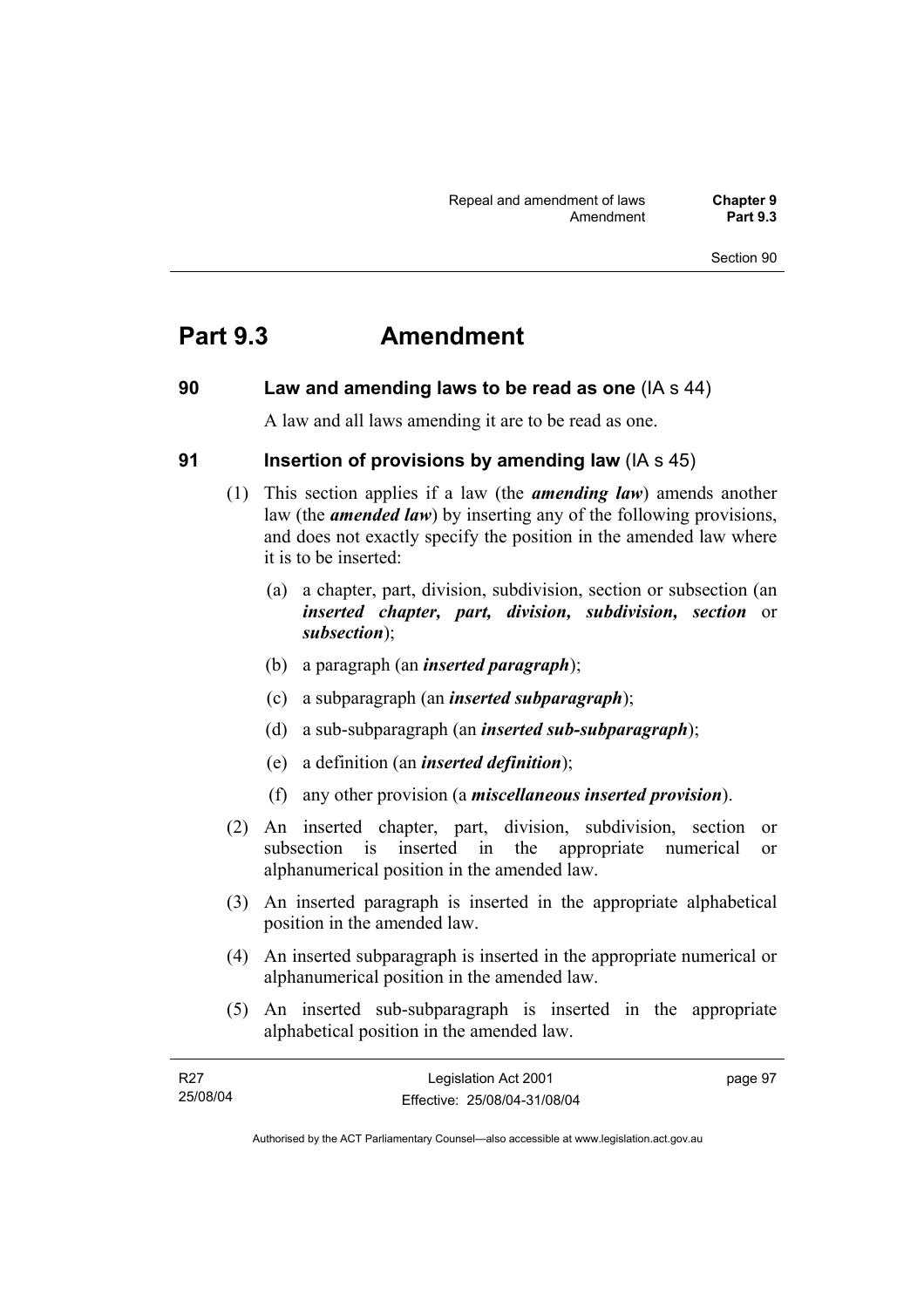- (6) An inserted definition is inserted in the appropriate alphabetical position (worked out on a letter-by-letter basis) in a series of definitions in the amended law.
- (7) A miscellaneous inserted provision is inserted in the appropriate position in the amended law.
- (8) In applying this section to a statutory instrument or to a provision of a schedule to an Act, a reference to a section or subsection is a reference to a corresponding provision of the law or schedule.
- (9) In working out the appropriate position where a provision is to be inserted in the amended law, regard may be had to the following:
	- (a) the provision number or letter;
	- (b) the heading of the relevant amending provision of the amending Act;
	- (c) any other amendments in the amending law including the order of amendments;
	- (d) anything else in the amending law or amended law;
	- (e) current legislative drafting practice.

#### **Examples**

- 1 If a part numbered '3' is to be inserted into an amended law with an existing sequence of parts 'part 1—part 2—part 4', inserted part 3 is inserted between parts 2 and 4.
- 2 If a division numbered '2.2A' is to be inserted into an amended law with an existing sequence of divisions in part 2 'division 2.1—division 2.2 division 2.3', inserted division 2.2A is inserted between divisions 2.2 and 2.3.
- 3 If a section numbered '6AA' is to be inserted into an amended law with an existing sequence of sections 'section 6—section 6A—section 6B', inserted section 6AA is inserted between sections 6A and 6B.
- 4 If a section numbered '7A' is to be inserted (by an amending section headed 'New section 7A', with the command '*in division 2.2, insert*') into an amended law with an existing sequence 'section 7 [in division 2.2]—

R27 25/08/04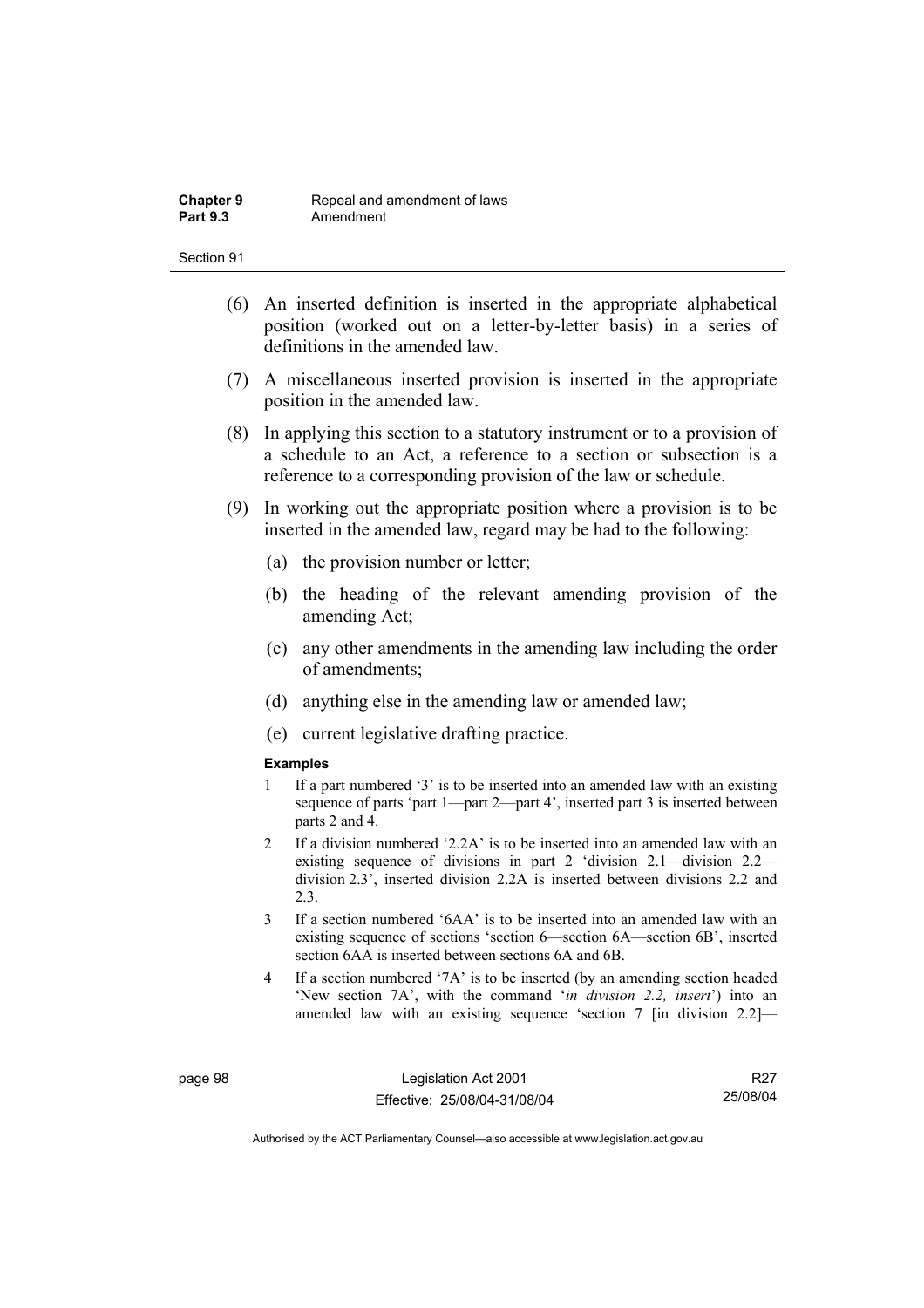division 2.3 [heading]—section 8', inserted section 7A is inserted between section 7 and the heading to division 2.3 (that is, at the end of division 2.2).

- 5 If a section numbered '7A' is to be inserted (by an amending section headed 'New section 7A', with the command '*in division 2.3, insert*') into an amended law with an existing sequence 'section 7 [in division 2.2] division 2.3 [heading]—section 8', inserted section 7A is inserted between the heading to division 2.3 and section 8 (that is, at the beginning of division 2.3).
- *Note* An example is part of the Act, is not exhaustive and may extend, but does not limit, the meaning of the provision in which it appears (see s 126 and s 132).
- (10) This section is a determinative provision.
	- *Note* See s 5 for the meaning of determinative provisions, and s 6 for their displacement.
- (11) In this section:

*insert* includes relocate.

## **92 Amendment to be made wherever possible** (IA s 46)

- (1) If a law amends another law—
	- (a) by omitting a word; or
	- (b) by substituting a word for another word; or
	- (c) by inserting a word before or after a particular word;

the amendment is to be made wherever possible in the other law.

### **Example**

The *XYZ Amendment Act 2002* is expressed to omit the word 'authorised' from the *ABC Act 1998*, section 20. The word 'authorised' is used once in section 20 heading, 3 times in section 20 (1) and twice in section 20 (3). The amendment omits each of those references to the word 'authorised'.

*Note* An example is part of the Act, is not exhaustive and may extend, but does not limit, the meaning of the provision in which it appears (see s 126 and s 132).

R27 25/08/04 page 99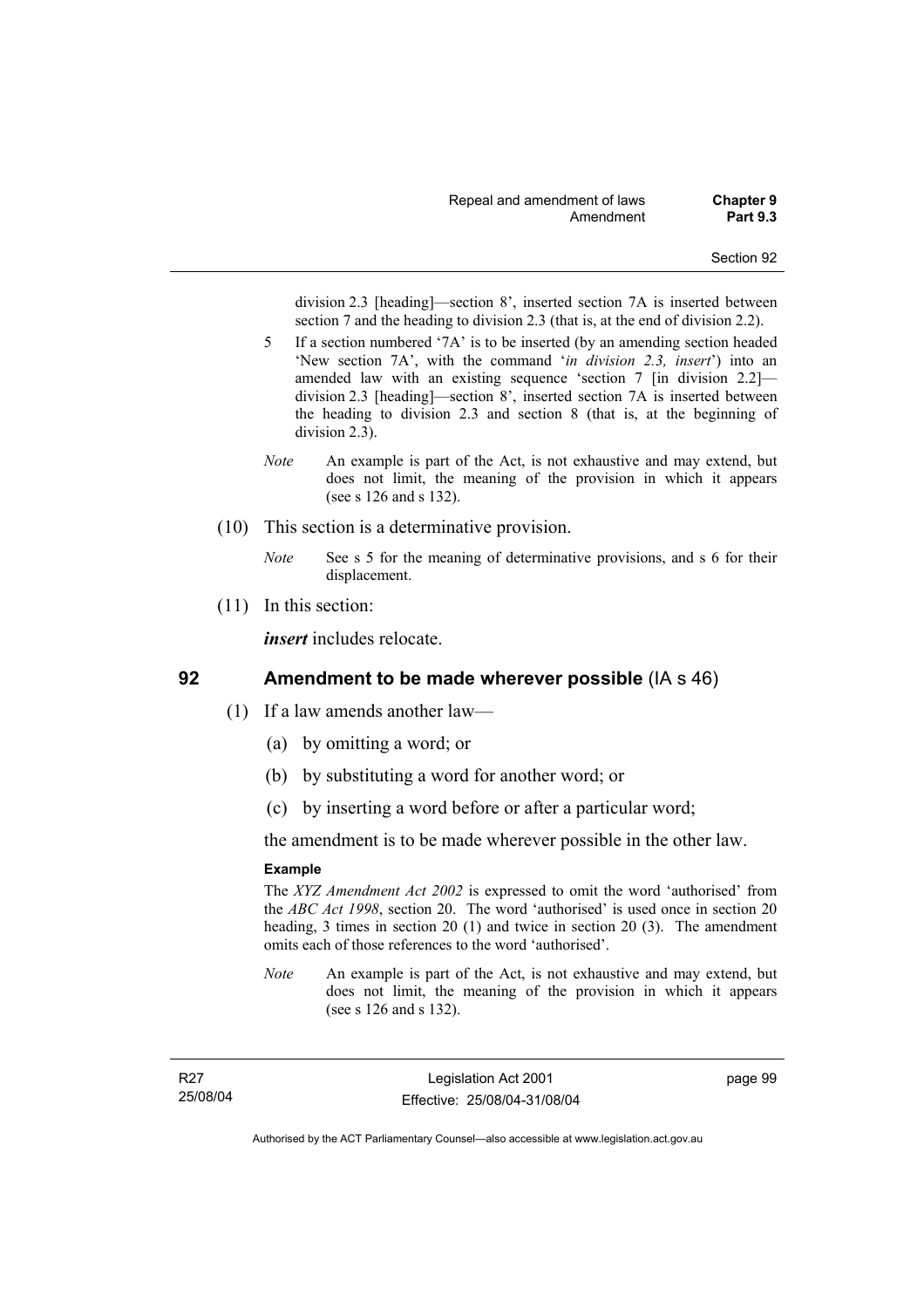| <b>Chapter 9</b> | Repeal and amendment of laws |
|------------------|------------------------------|
| <b>Part 9.3</b>  | Amendment                    |

- (2) This section is a determinative provision.
	- *Note* See s 5 for the meaning of determinative provisions, and s 6 for their displacement.

## **93 Provisions included in another provision for amendment purposes** (IA s 46A)

- (1) This section applies for the purpose of amending a law.
- (2) The heading to a chapter, part, division, subdivision, schedule, dictionary, section or any other provision of the law forms part of the provision to which it is a heading.
- (3) An example at the end of a provision of the law is part of the provision unless the example is expressed in a way that indicates that it applies only to another provision.
- (4) A note at the end of a provision of the law is taken, for this section, to be part of the provision unless the note is expressed in a way that indicates that it applies only to another provision.
- (5) However, a note in a law is not, for any other purpose, part of the law.

- (6) A penalty at the end of a subsection of the law—
	- (a) is part of the subsection unless the penalty is expressed in a way that indicates that it applies only to other subsections of the section; or
	- (b) if the penalty is expressed in a way that indicates that it applies only to other subsections—is part of the section.
- (7) A penalty at the end of a section of the law that is not divided into subsections is part of the section.

*Note* Section 127 (Material that is not part of an Act or statutory instrument) deals with the status of notes.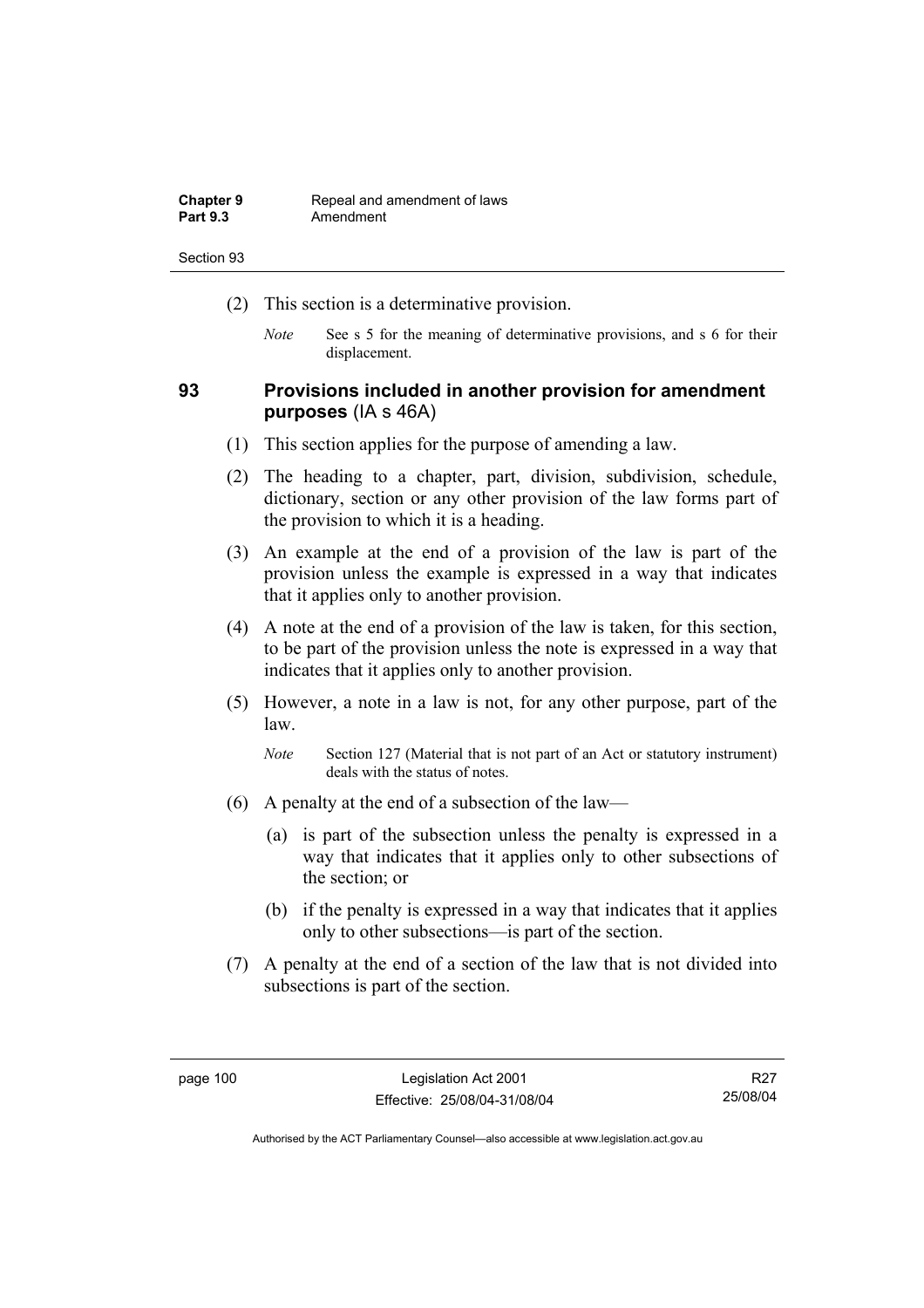- (8) The word 'and', 'or' or 'but', or a similar word, at the end of a paragraph, subparagraph, sub-subparagraph or another provision of the law is part of the provision.
- (9) In working out whether an example or note is at the end of a provision of the law, any penalty is to be disregarded, and, for an example, any note is to be disregarded.
- *Note* According to current legislative drafting practice, examples, notes and penalties to a provision are arranged in the following order at the end of provisions:
	- 1 penalty (first)
	- 2 examples
	- 3 notes (last).
- (10) In applying this section to a statutory instrument or to a provision of a schedule to an Act, a reference to a section or subsection is a reference to a corresponding provision of the law or schedule.
- (11) This section is a determinative provision.
	- *Note* See s 5 for the meaning of determinative provisions, and s 6 for their displacement.

## **94 Continuance of appointments etc made under amended provisions** (IA s 47)

- (1) This section applies if—
	- (a) a law expressly or impliedly authorises or requires—
		- (i) the making of an appointment or statutory instrument; or
		- (ii) the delegation of a function; or
		- (iii) the issue of a licence or permit (however described); or
		- (iv) the doing (however described) of anything else; and
	- (b) the law is amended by another law; and
	- (c) under the amended law—

page 101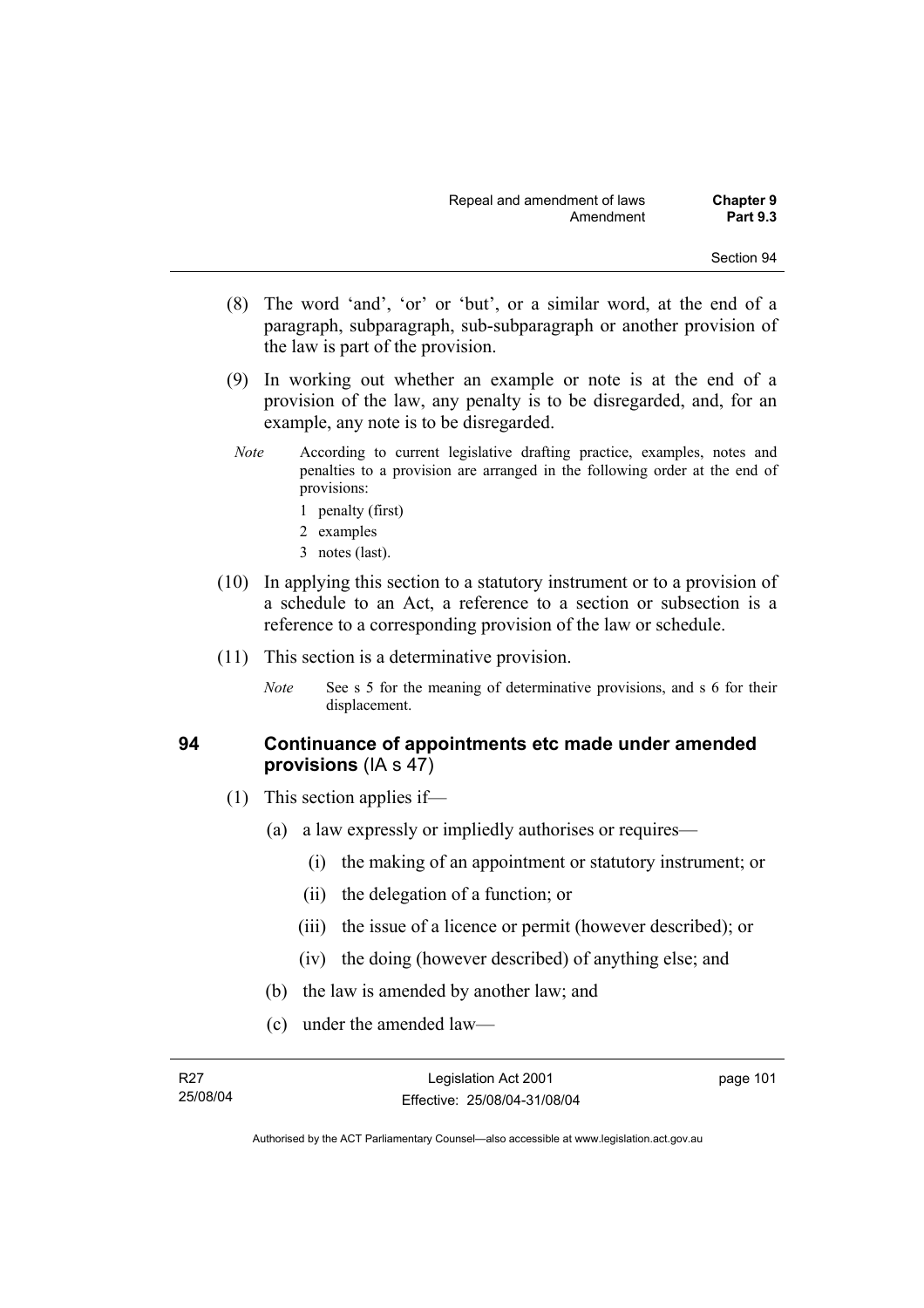### **Chapter 9 Repeal and amendment of laws**<br>**Part 9.3 Amendment** Amendment

Section 95

- (i) the appointment or statutory instrument may be made; or
- (ii) the function may be delegated; or
- (iii) the licence or permit may be issued; or
- (iv) the thing may be done;

whether by the same or a different entity.

### **Examples for par (a) (iv)**

- 1 the giving of an approval, consent or permission
- 2 the making of a recommendation
- *Note* An example is part of the Act, is not exhaustive and may extend, but does not limit, the meaning of the provision in which it appears (see s 126 and s 132).
- (2) An appointment, statutory instrument, delegation, licence, permit or other thing mentioned in subsection (1) that was in force immediately before the commencement of the amendment continues to have effect as if it had been made, issued or done (however described) under the amended law.
- (3) This section is a determinative provision.
	- *Note* See s 5 for the meaning of determinative provisions, and s 6 for their displacement.
- (4) In this section:

*amend* includes omit and re-enact in the same law (with or without changes), but does not include omit and re-enact in another law.

*appointment* includes acting appointment.

## **95 Status of modifications** (IA s 48)

 (1) If a law is modified by another law, the law operates as modified but the modification does not amend the text of the law.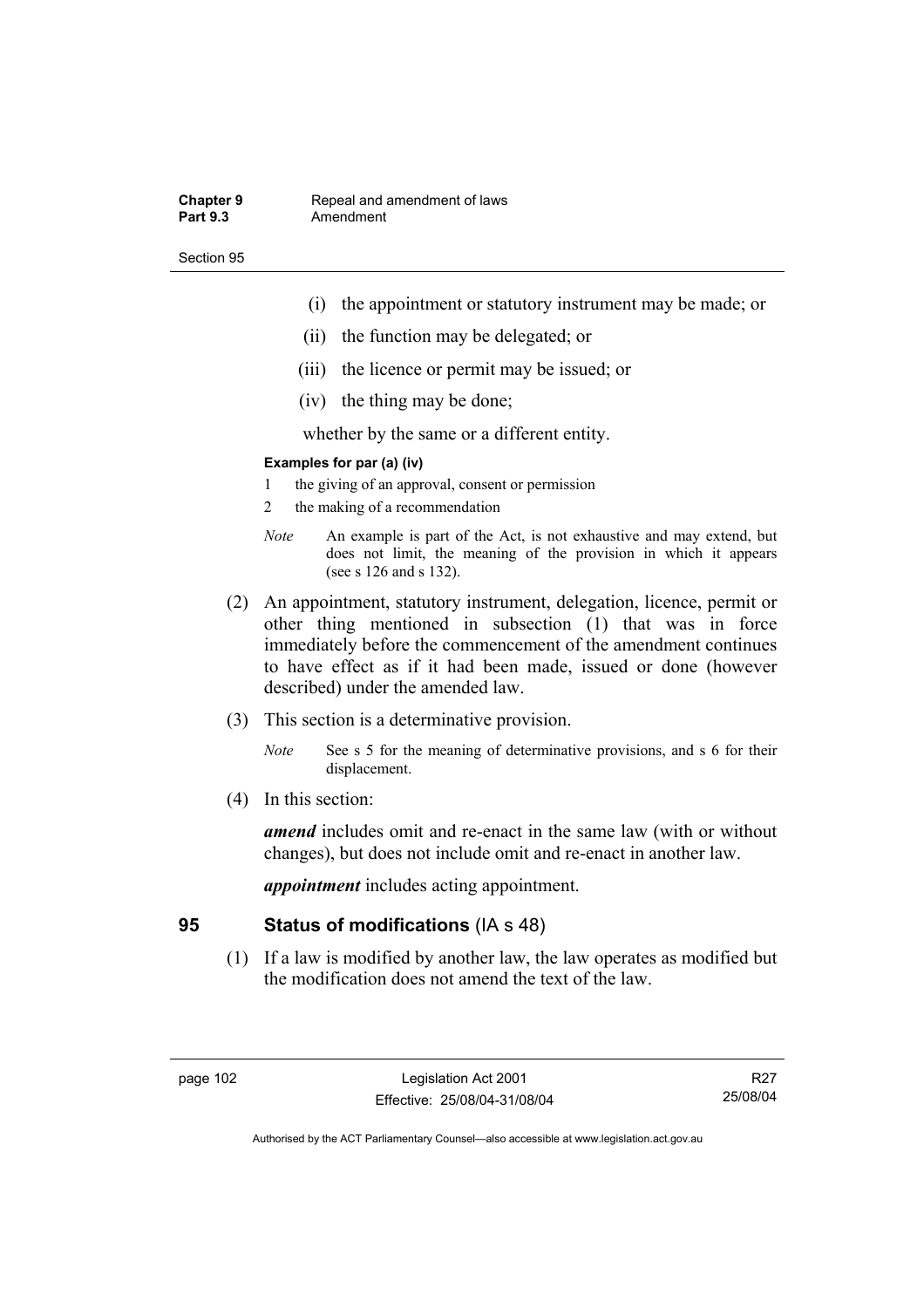- (2) This section is a determinative provision.
	- *Note* See s 5 for the meaning of determinative provisions, and s 6 for their displacement.

## **96 Relocated provisions** (IA s 49)

- (1) This section applies if a provision of a law is relocated (with or without changes) to a different place in the same law or to a different law.
- (2) The operation or meaning of the provision is not affected only because of the provision's relocation.
- (3) Without limiting subsection (2), if before its relocation the provision was to be interpreted in a particular way, it is to be interpreted in that way in its new location.

### **Example**

If a provision of an Act is to be interpreted as if it were a law consolidating the provisions of other laws and it is relocated into another Act, it is to be interpreted in the same way in its new location.

- *Note* An example is part of the Act, is not exhaustive and may extend, but does not limit, the meaning of the provision in which it appears (see s 126 and s 132).
- (4) However, the provision has effect subject to any changes made to it.
- (5) This section is a determinative provision.
	- *Note* See s 5 for the meaning of determinative provisions, and s 6 for their displacement.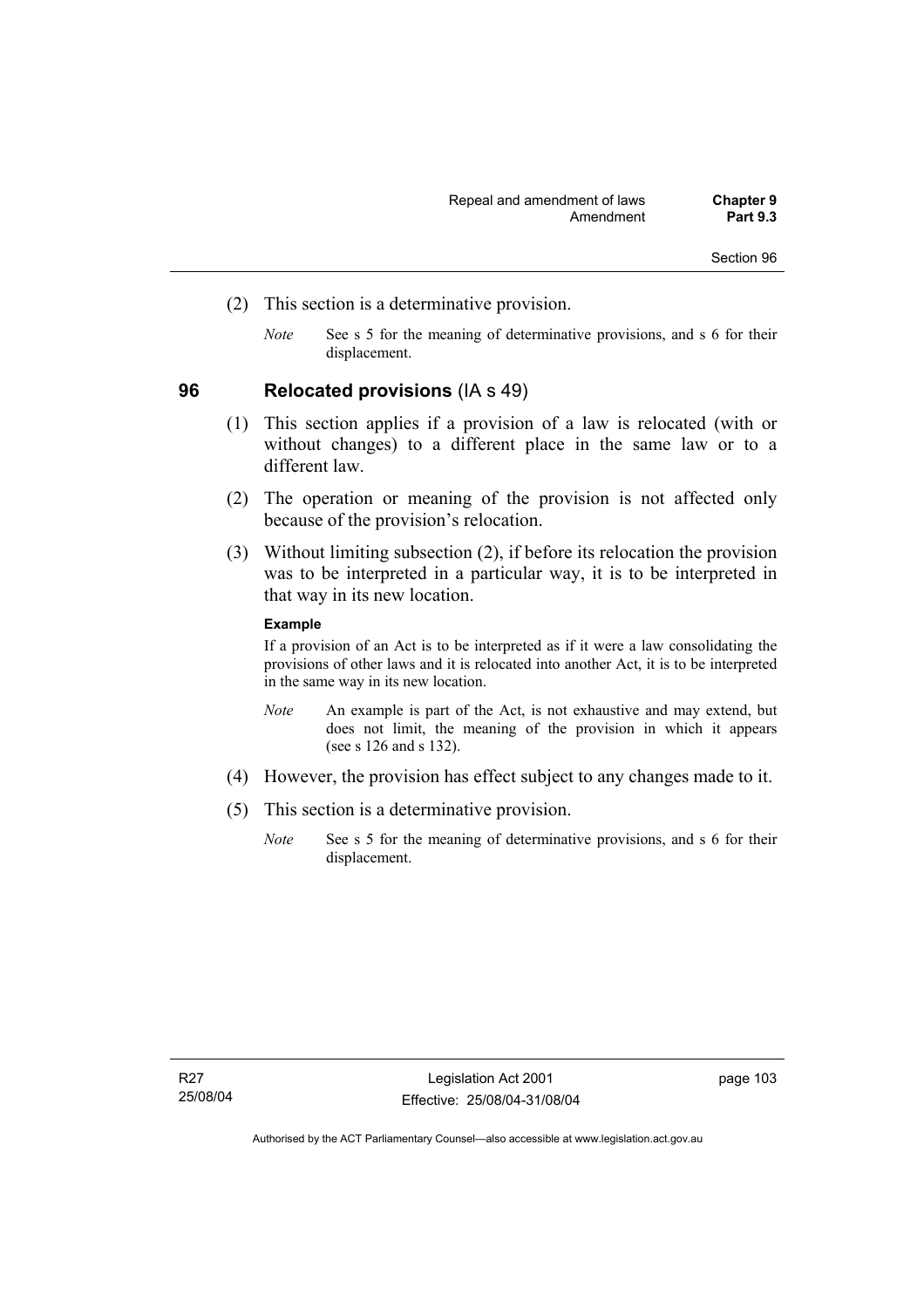#### **Chapter 10** Referring to laws

Section 97

# **Chapter 10 Referring to laws**

## **97 References to law or instrument include law or instrument containing reference** (IA s 50 (2))

 (1) In a law, a reference in general terms to a law of the same kind includes a reference to the law itself.

#### **Example**

The *ABC Act 2001*, section 27 gives a power to confiscate property under certain circumstances. Section 93 of the same Act provides 'If an Act authorises the confiscation of property, the owner of the property has a right of appeal to the Magistrates Court.' The right of appeal under section 93 also applies to the power given by section 27.

- *Note* An example is part of the Act, is not exhaustive and may extend, but does not limit, the meaning of the provision in which it appears (see s 126 and s 132).
- (2) In an instrument, a reference in general terms to an instrument of the same kind includes a reference to the instrument itself.
- (3) In this section:

*instrument* means an instrument (other than a law) made or in force under a law.

*law* means an Act, subordinate law or disallowable instrument.

## **98 Referring to laws in general terms** (IA s 50 (1))

(1) Every Act may be referred to by the word 'Act' alone.

## **Example**

A former NSW Act may be referred to by using the name of the NSW Act to which it corresponds eg '*Truck Act 1900*'. In other words, it is not necessary to add words indicating that it is a former NSW Act.

page 104 Legislation Act 2001 Effective: 25/08/04-31/08/04

R27 25/08/04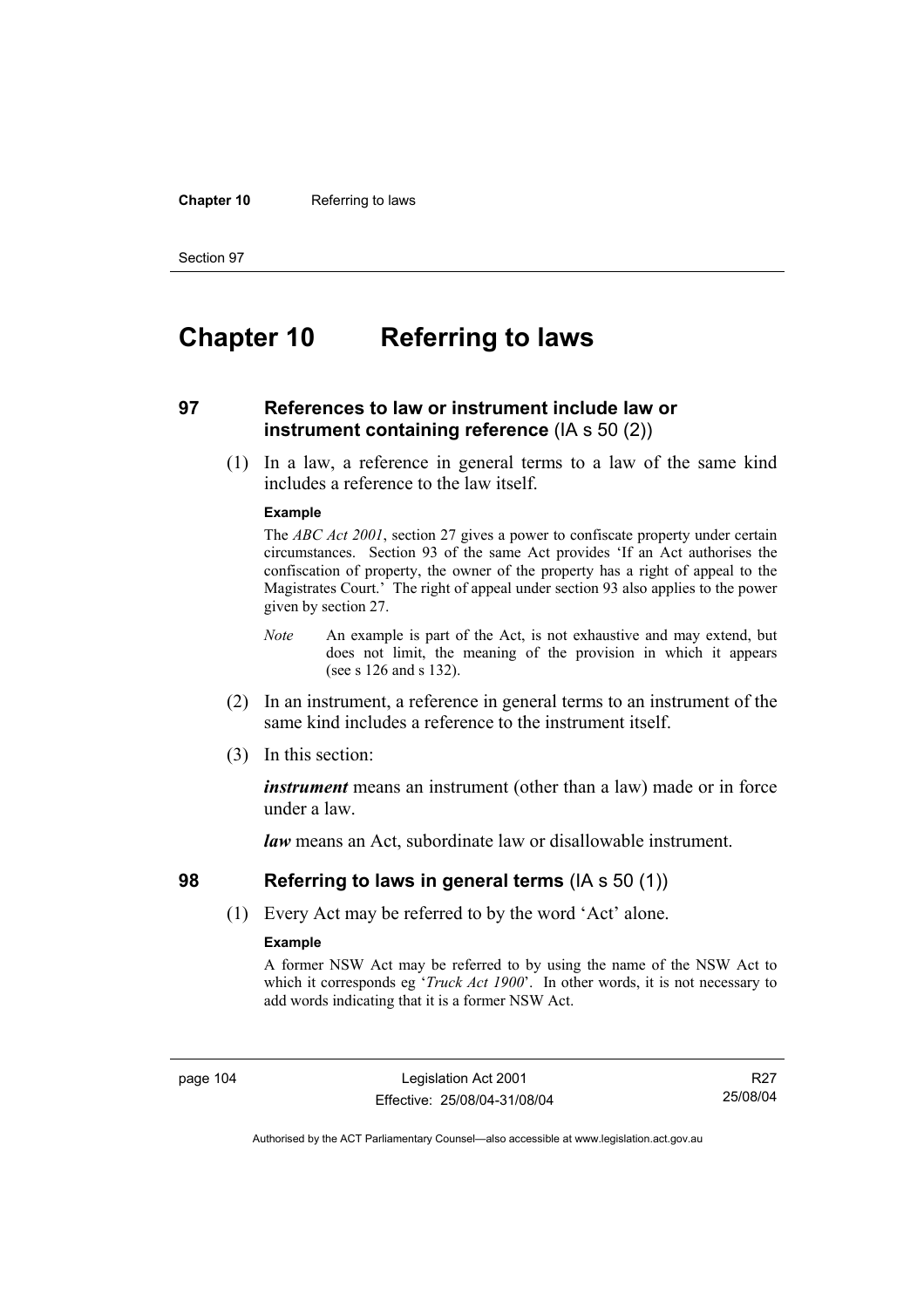(2) Every statutory instrument may be referred to using words to describe the kind of instrument alone.

## **99 Referring to particular Acts** (IA s 51)

- (1) An Act may be referred to by—
	- (a) the name the Act gives to itself; or
	- (b) the year when it was enacted and its number, together with a reference (if necessary) to indicate that it is an Act.

### **Example of reference to indicate Act**

an Act may be referred to using the word Act or the letter 'A' eg 'A1993-1' is a reference to Act No 1 of 1993

- *Note* An example is part of the Act, is not exhaustive and may extend, but does not limit, the meaning of the provision in which it appears (see s 126 and s 132).
- (2) A Commonwealth Act may be referred to—
	- (a) by the name the Act gives to itself; or
	- (b) in any other way sufficient in a Commonwealth Act for referring to a Commonwealth Act;

together with a reference to the Commonwealth (or an abbreviation of the Commonwealth).

- (3) An Act or ordinance of a State or another Territory may be referred to—
	- (a) by the name the Act or ordinance gives to itself; or
	- (b) in any other way sufficient in an Act or ordinance of the State or other Territory for referring to such an Act or ordinance;

together with (unless it is a former NSW Act) a reference to the State or other Territory (or an abbreviation of it).

(4) A UK Act may be referred to—

page 105

Authorised by the ACT Parliamentary Counsel—also accessible at www.legislation.act.gov.au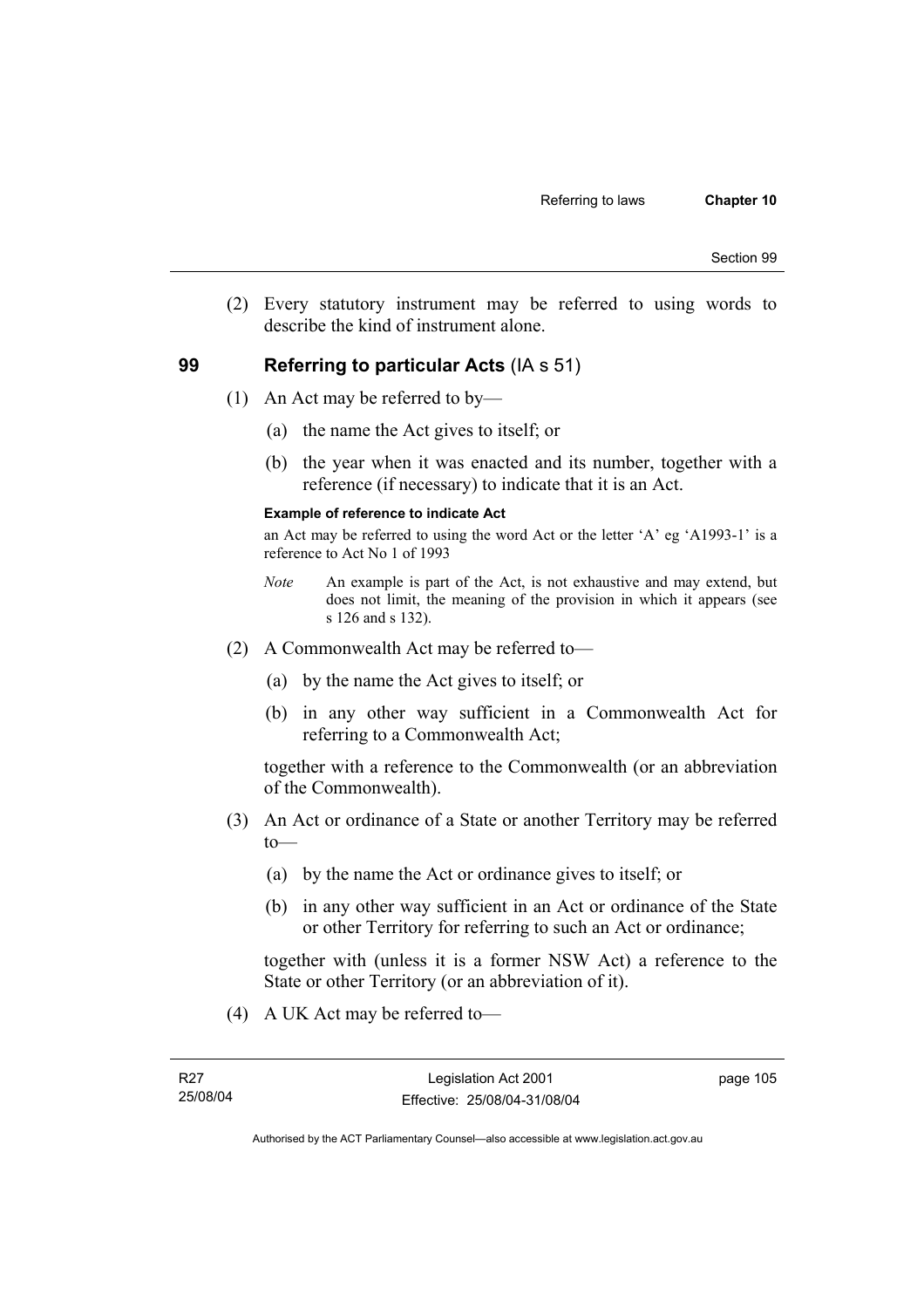#### **Chapter 10** Referring to laws

Section 100

- (a) by the name the Act gives to itself; or
- (b) in any other way sufficient in a UK Act for referring to a UK Act;

together with (unless it is a former UK Act) a reference to the United Kingdom (or an abbreviation of the United Kingdom).

## **100 Referring to statutory instruments** (IA s 52, SLA s 4 (2))

- (1) A statutory instrument (including a subordinate law or disallowable instrument) may be referred to by—
	- (a) any name the instrument gives to itself; or
	- (b) if the instrument was numbered under this Act or another Territory law—the year when it was made and its number, together with a reference (if necessary) to the kind of instrument; or
	- (c) reference to—
		- (i) if the instrument was notified in the register under this Act—the date when it was notified in the register, together with a reference to the Act or statutory instrument under which it was made; or
		- (ii) if the instrument was published or notified in the Gazette before the commencement of this Act—the number, date and pages of the Gazette where it was published or notified; or
		- (iii) for any instrument—the date when it was made, together with a reference to the Act or statutory instrument under which it was made.

### **Examples of references to kind of instrument for par (b)**

1 a subordinate law may be referred to using the letters 'SL' (eg 'SL2000-11' is a reference to subordinate law No 11 of 2000)

R27 25/08/04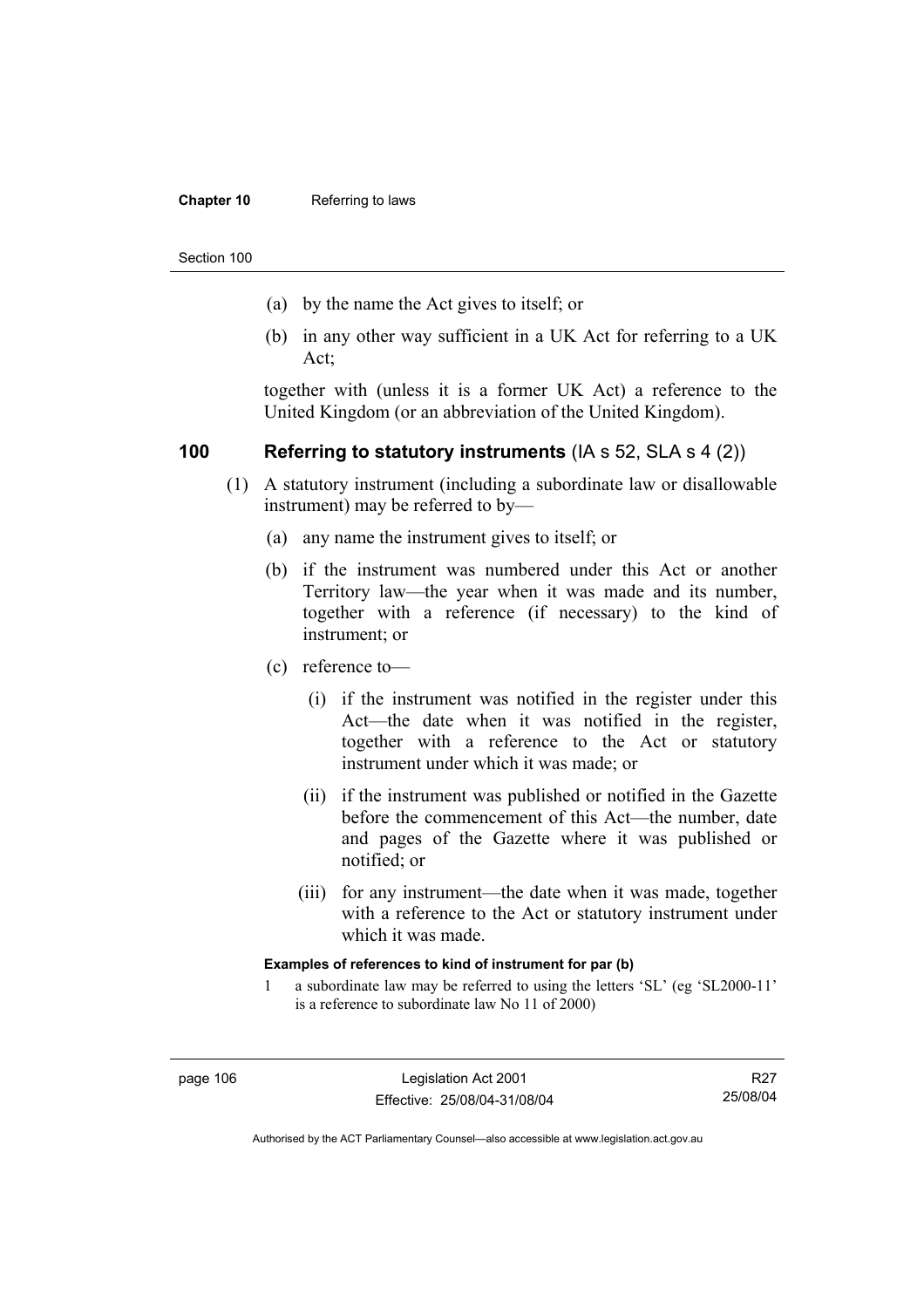- 2 a disallowable instrument may be referred to using the letters 'DI' (eg 'DI1997-101' is a reference to disallowable instrument No 101 of 1997)
- 3 a notifiable instrument that is not an approved form may be referred to using the letters 'NI' (eg 'NI2002-226' is a reference to notifiable instrument No 226 of 2002)
- 4 an approved form may be referred to using the letters 'AF' (eg 'AF2003-1' is a reference to approved form No 1 of 2003)
- 5 a commencement notice may be referred to using the letters 'CN' (eg 'CN2002-3' is a reference to commencement notice No 3 of 2002)
- *Note* An example is part of the Act, is not exhaustive and may extend, but does not limit, the meaning of the provision in which it appears (see s 126 and s 132).
- (2) An instrument made or in force under a Commonwealth Act, or under an instrument made or in force under a Commonwealth Act, may be referred to—
	- (a) by any name the instrument gives to itself; or
	- (b) in another way sufficient in a Commonwealth Act for the referring to such an instrument;

together with a reference to the Commonwealth (or an abbreviation of the Commonwealth).

- (3) An instrument made or in force under an Act or ordinance of a State or another Territory, or under an instrument made or in force under such an Act or ordinance, may be referred to—
	- (a) by any name the instrument gives to itself; or
	- (b) in another way sufficient in an Act or ordinance of the State or other Territory for referring to such an instrument;

together with (unless it is a New South Wales instrument applying in the Territory) a reference to the State or other Territory (or an abbreviation of it).

 (4) An instrument made or in force under a UK Act, or under an instrument made or in force under a UK Act, may be referred to—

| R27      | Legislation Act 2001         | page 107 |
|----------|------------------------------|----------|
| 25/08/04 | Effective: 25/08/04-31/08/04 |          |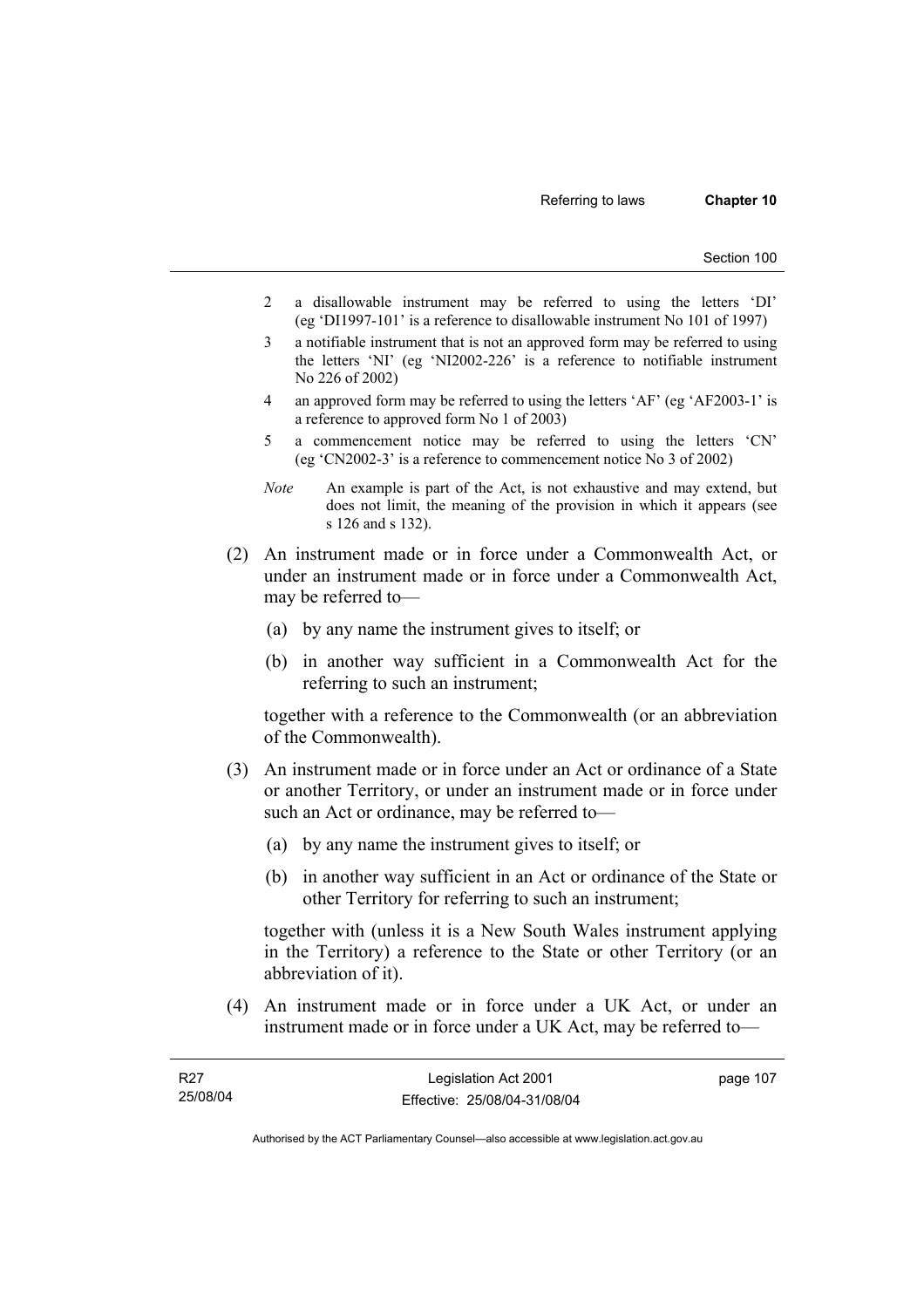#### **Chapter 10** Referring to laws

#### Section 101

- (a) by any name the instrument gives to itself; or
- (b) in another way sufficient in a UK Act for referring to such an instrument;

together with (unless it is a UK instrument applying in the Territory) a reference to the United Kingdom (or an abbreviation of the United Kingdom).

## **101 Referring to provisions of laws or instruments** (IA s 53)

 (1) A provision of a law or instrument may, if appropriate, be referred to by reference to the provision of the law or instrument in which it is contained.

### **Example**

Paragraph (b) of subsection (2) of section 10 of an Act may be cited by reference to the section, subsection and paragraph, that is, as section 10 (2) (b).

- *Note* An example is part of the Act, is not exhaustive and may extend, but does not limit, the meaning of the provision in which it appears (see s 126 and s 132).
- (2) In this section:

*instrument* means an instrument (other than a law) made or in force under a law.

*law* means—

- (a) an Act, subordinate law or disallowable instrument; or
- (b) a law of the Commonwealth, a State or another Territory.

## **101A Reference to provisions of law or instrument is inclusive**  (IA s 14)

- (1) In an Act or statutory instrument, a reference to any part of a law or instrument is a reference to the following:
	- (a) the provision of the law or instrument that forms the beginning of the part;

| page 108 | Legislation Act 2001         | R <sub>27</sub> |
|----------|------------------------------|-----------------|
|          | Effective: 25/08/04-31/08/04 | 25/08/04        |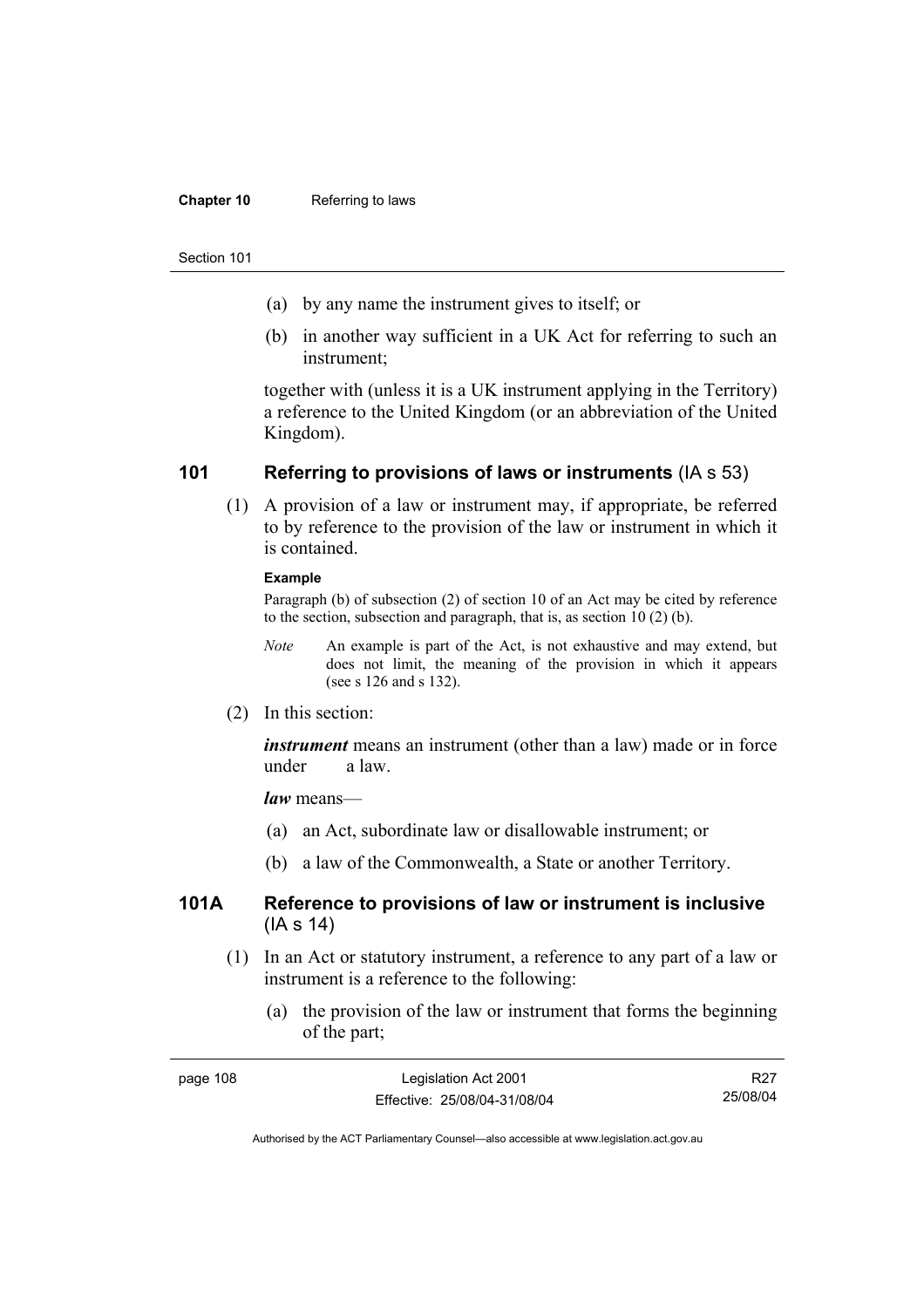Section 101B

- (b) the provision of the law or instrument that forms the end of the part;
- (c) any provision of the law or instrument between the beginning and end of the part.

#### **Examples**

- 1 A reference to 'sections 5 to 9' includes both section 5 and section 9.
- 2 A reference to 'sections 260 to 264' includes a provision such as a part heading between section 260 and 261.
- 3 A reference to '*from* child *to* adult' includes both the word 'child' and the word 'adult'.
- *Note* An example is part of the Act, is not exhaustive and may extend, but does not limit, the meaning of the provision in which it appears (see s 126 and s 132).
- (2) In this section:

*instrument* means an instrument (other than a law) made or in force under a law.

*law* means—

- (a) an Act, subordinate law or disallowable instrument; or
- (b) a law of the Commonwealth, a State or another Territory.

## **101B References to paragraphs etc** (IA s 12A)

 (1) In an Act or statutory instrument, a reference to a paragraph of a provision of an Act or statutory instrument includes any words in the provision before or after the paragraph that are necessary or desirable to make the reference meaningful.

#### **Example**

A section or subsection (or corresponding provisions in regulations) may be divided into paragraphs as follows:

- '(2) An application must be—
- (a) in writing; and

page 109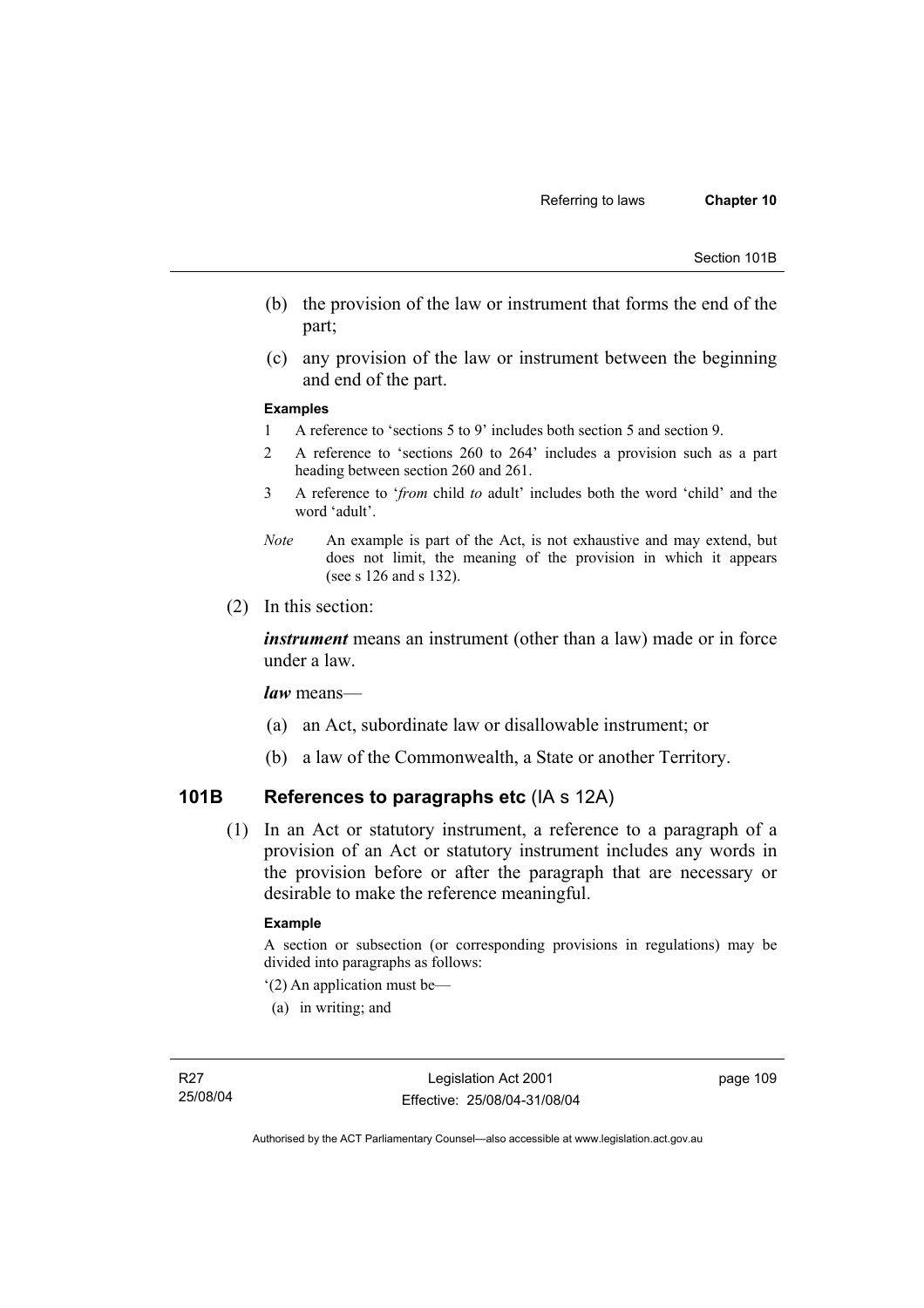#### **Chapter 10** Referring to laws

#### Section 102

 (b) accompanied by a copy of the advertisement of the applicant's intention to apply.'

Paragraphs form part of the sentence in which they are contained. A reference to paragraph (a) in this example that did not include the preceding words 'An application must be' would be meaningless. Section 101B therefore allows the paragraph to be read with those words so that it makes sense.

- *Note 1* Although this section contains 2 references to an Act or statutory instrument, s 97 makes it clear that they may be the same Act or statutory instrument.
- *Note 2* An example is part of the Act, is not exhaustive and may extend, but does not limit, the meaning of the provision in which it appears (see s 126 and s 132).
- (2) In this section:

*paragraph* includes a subparagraph and a sub-subparagraph.

## **102 Meaning of references to a law or instrument generally**  (IA s 54)

- (1) In an Act or statutory instrument, a reference to a law or instrument includes a reference to the following:
	- (a) the law or instrument as originally made, and as amended from time to time since it was originally made;
	- (b) if the law or instrument has been repealed and remade (with or without changes) since the reference was made—the law or instrument as remade, and as amended from time to time since it was remade;
	- (c) if a relevant provision of the law or instrument has been omitted and remade (with or without changes) in another law or instrument since the reference was made—the other law or instrument as in force when the provision was remade, and as amended from time to time since the provision was remade.
- (2) In an Act or statutory instrument, a reference to a provision of a law or instrument includes a reference to the following:

R27 25/08/04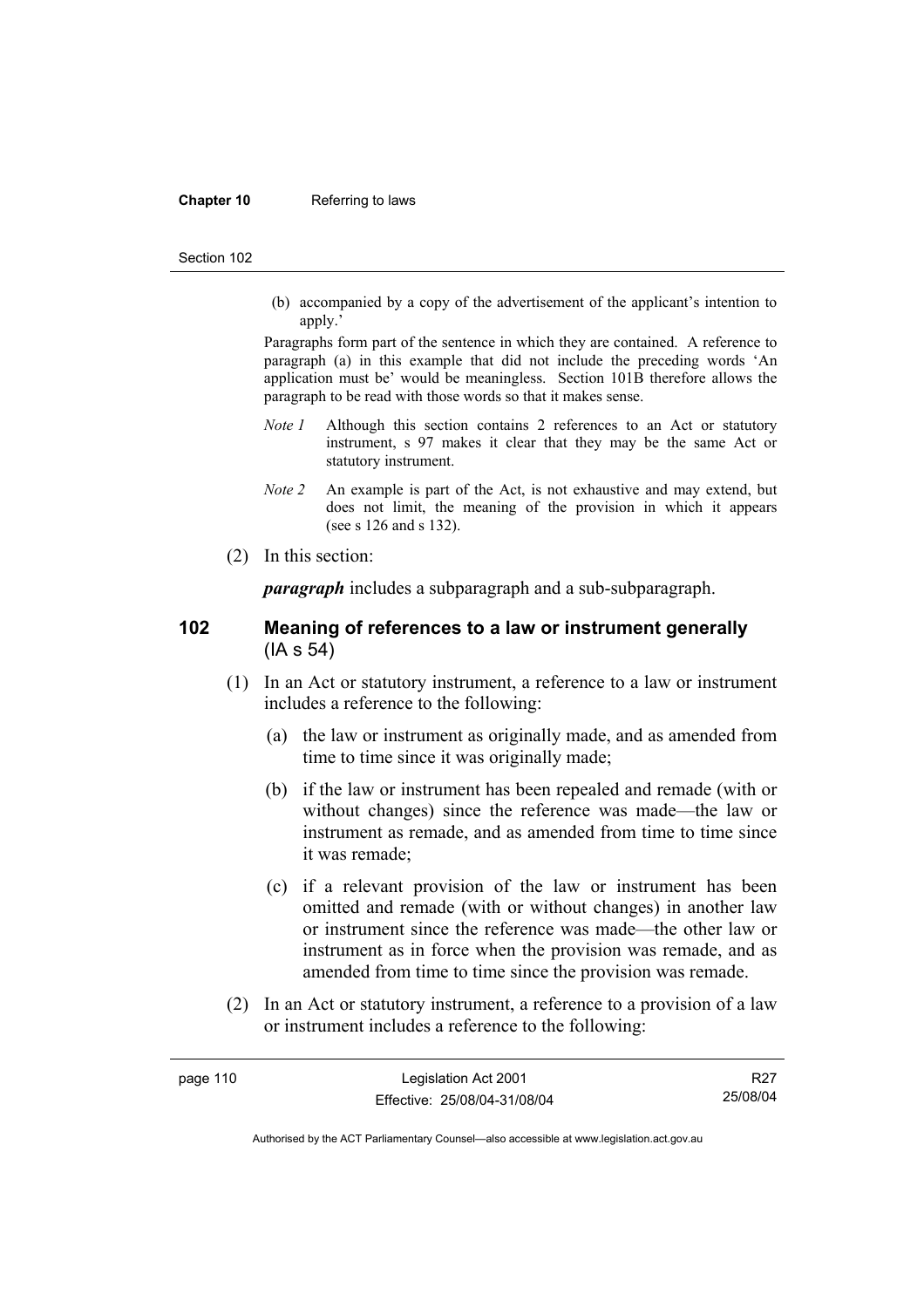- (a) the provision as originally made, and as amended from time to time since it was originally made;
- (b) if the provision has been omitted and remade (with or without changes and whether in the law or instrument or another law or instrument) since the reference was made—the provision as remade, and as amended from time to time since it was remade.
- (3) This section is subject to section 47 (Statutory instrument may make provision by applying law or instrument).
- (4) In this section:

*instrument* means an instrument (other than a law) made or in force under a law.

*law* means—

- (a) an Act, subordinate law or disallowable instrument; or
- (b) a law of the Commonwealth, a State or another Territory.

*make* includes enact.

## **103 References to laws and instruments with amended names**  (IA s 55)

- (1) If the name of a law or instrument is amended, a reference in an Act or statutory instrument to the name includes a reference to the name as amended.
- (2) In this section:

*instrument* means an instrument (other than a law) made or in force under a law.

*law* means—

- (a) an Act, subordinate law or disallowable instrument; or
- (b) a law of the Commonwealth, a State or another Territory.

| R27      | Legislation Act 2001         | page 111 |
|----------|------------------------------|----------|
| 25/08/04 | Effective: 25/08/04-31/08/04 |          |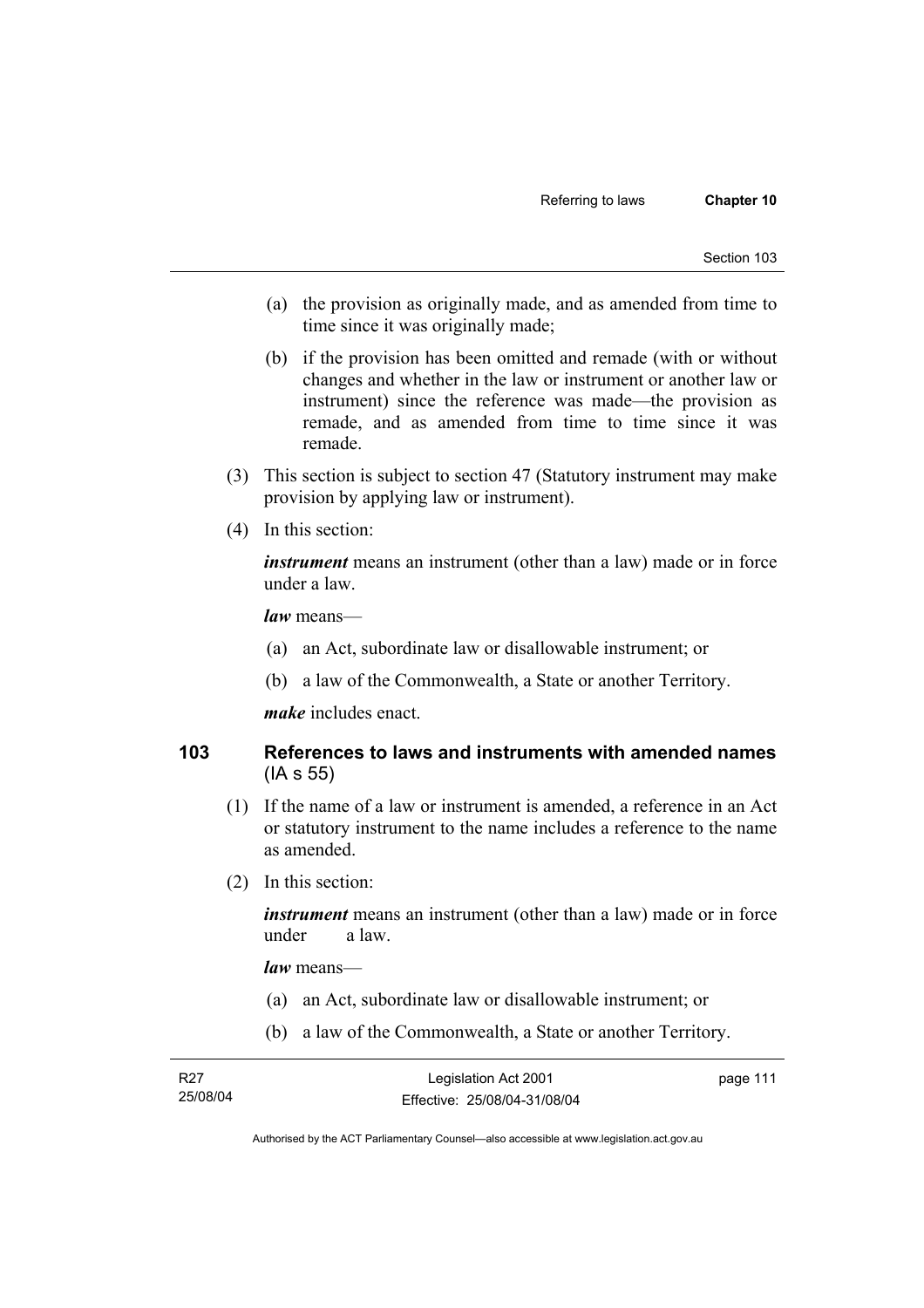#### **Chapter 10** Referring to laws

Section 104

## **104 References to laws include references to instruments under laws** (IA s 55A)

- (1) In an Act or statutory instrument a reference (either generally or specifically) to an Act or statutory instrument, or to a provision of an Act or statutory instrument, includes a reference to the statutory instruments made or in force under the Act, instrument or provision.
- (2) In subsection (1), a reference to the statutory instruments made or in force under the Act, instrument or provision includes a reference to any law or instrument (within the meaning of section 47), or provision of a law or instrument (within the meaning of that section), applied, adopted or incorporated (with or without change) under the Act, instrument or provision.
	- *Note* Section 47 authorises an Act, subordinate law or disallowable instrument to make provision about a matter by applying, adopting or incorporating a law or instrument (as defined in that section) or a provision of a law or instrument.
- (3) In an Act or statutory instrument a reference (either generally or specifically) to an Act, ordinance or statutory instrument of another jurisdiction, or to a provision of an Act, ordinance or statutory instrument of another jurisdiction, includes a reference to the statutory instruments made or in force under the Act, ordinance, instrument or provision.
- (4) In subsection (3):

*another jurisdiction* means the Commonwealth, a State or another Territory.

*statutory instrument* means an instrument (whether of a legislative or administrative nature) made or in force under the Act, ordinance or statutory instrument concerned.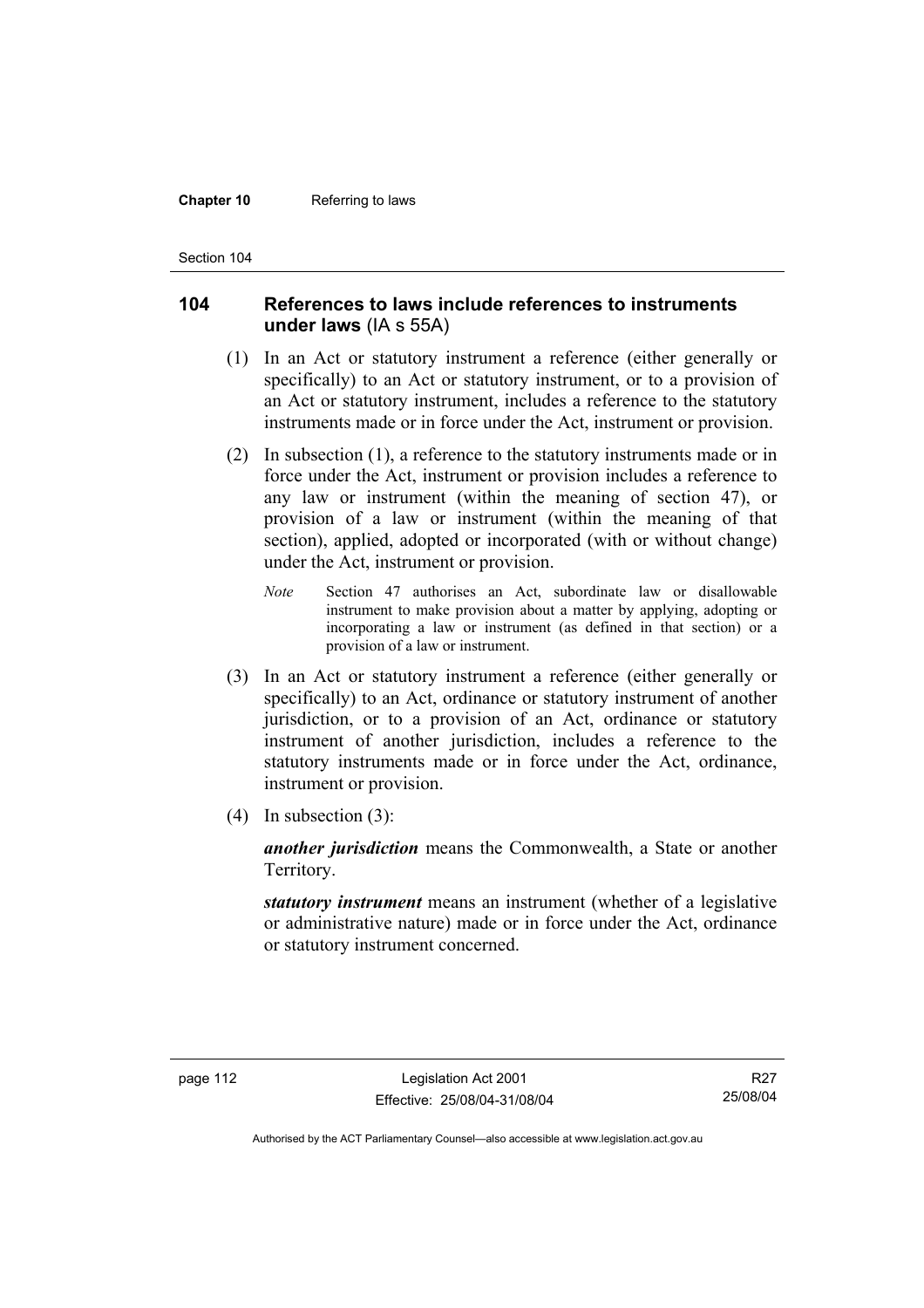## **105 References in statutory instruments to** *the Act* (IA s 55B)

In a statutory instrument, a reference to *Act* or *the Act*, without mentioning a particular Act, is a reference to the Act under which the instrument is made or in force.

## **106 References to repealed laws** (IA s 55C)

 (1) If an Act or statutory instrument refers to a law as repealed, the reference is a reference to the law as in force immediately before it was repealed.

### **Example**

A reference to the '*XYZ Act 2000* (repealed)' is a reference to the *XYZ Act 2000* immediately before it was repealed.

- *Note* An example is part of the Act, is not exhaustive and may extend, but does not limit, the meaning of the provision in which it appears (see s 126 and s 132).
- (2) In this section:

*law* means—

- (a) an Act, subordinate law or statutory instrument; or
- (b) a law of the Commonwealth, a State or another Territory.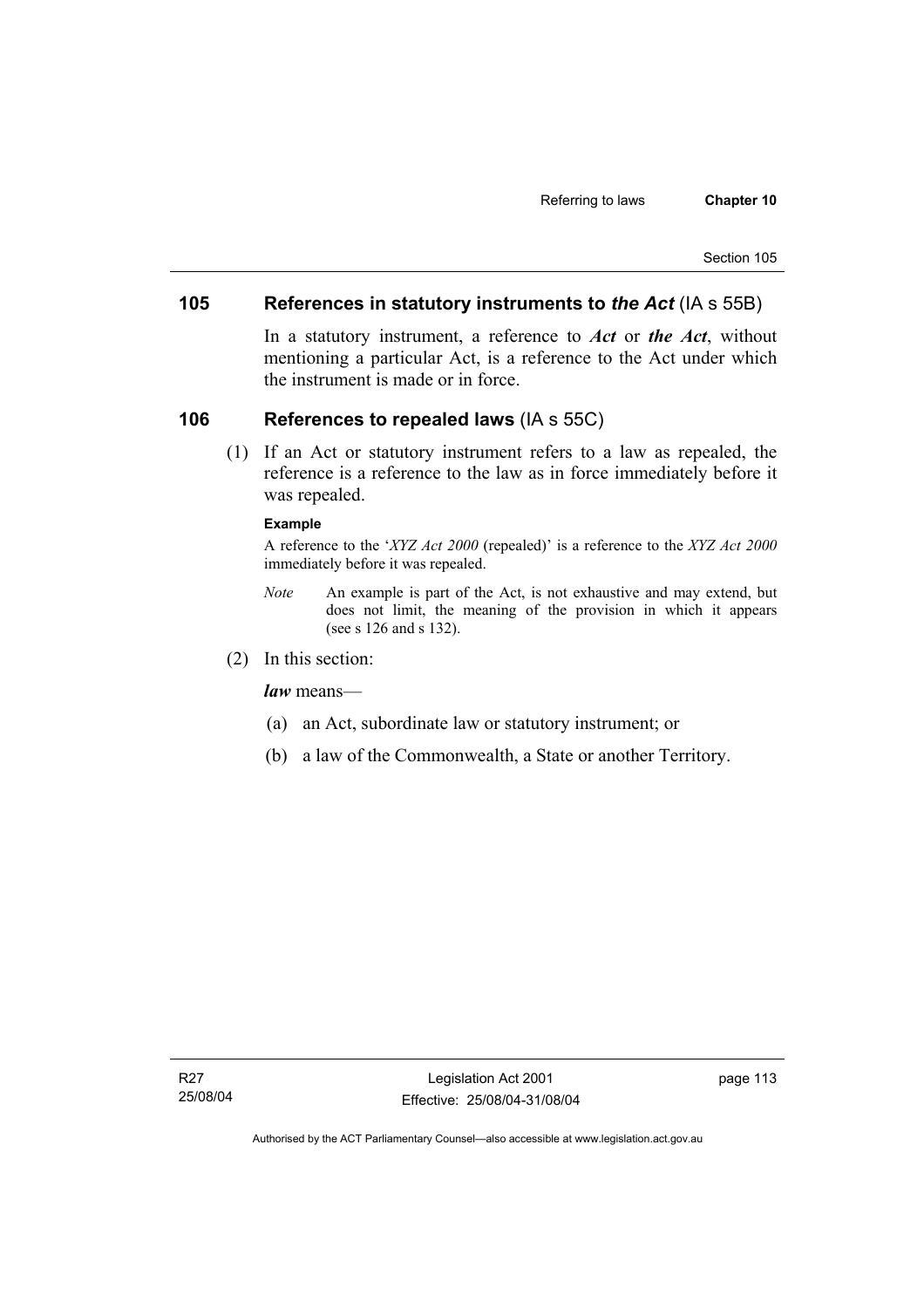# **Chapter 11 Republication of Acts and statutory instruments**

# **Part 11.1 General**

# **107 Definitions for ch 11**

In this chapter:

*law* means an Act or statutory instrument, whether or not it has been amended, and includes—

- (a) a collection of 2 or more Acts or statutory instruments; or
- (b) all or part of an agreement or other instrument that has the force of law or is in, or attached to, an Act or statutory instrument.

*republication* means a republication of a law.

## **108 Republication in register**

- (1) The parliamentary counsel may republish a law by entering the text of the law in the register.
- (2) Subsection (1) does not limit the ways in which the parliamentary counsel may republish a law.

# **109 Republications may be published with other information**

The parliamentary counsel may publish information not required by this chapter with a written or electronic version of an authorised republication if the parliamentary counsel considers that the information is likely to be useful to users of the republication.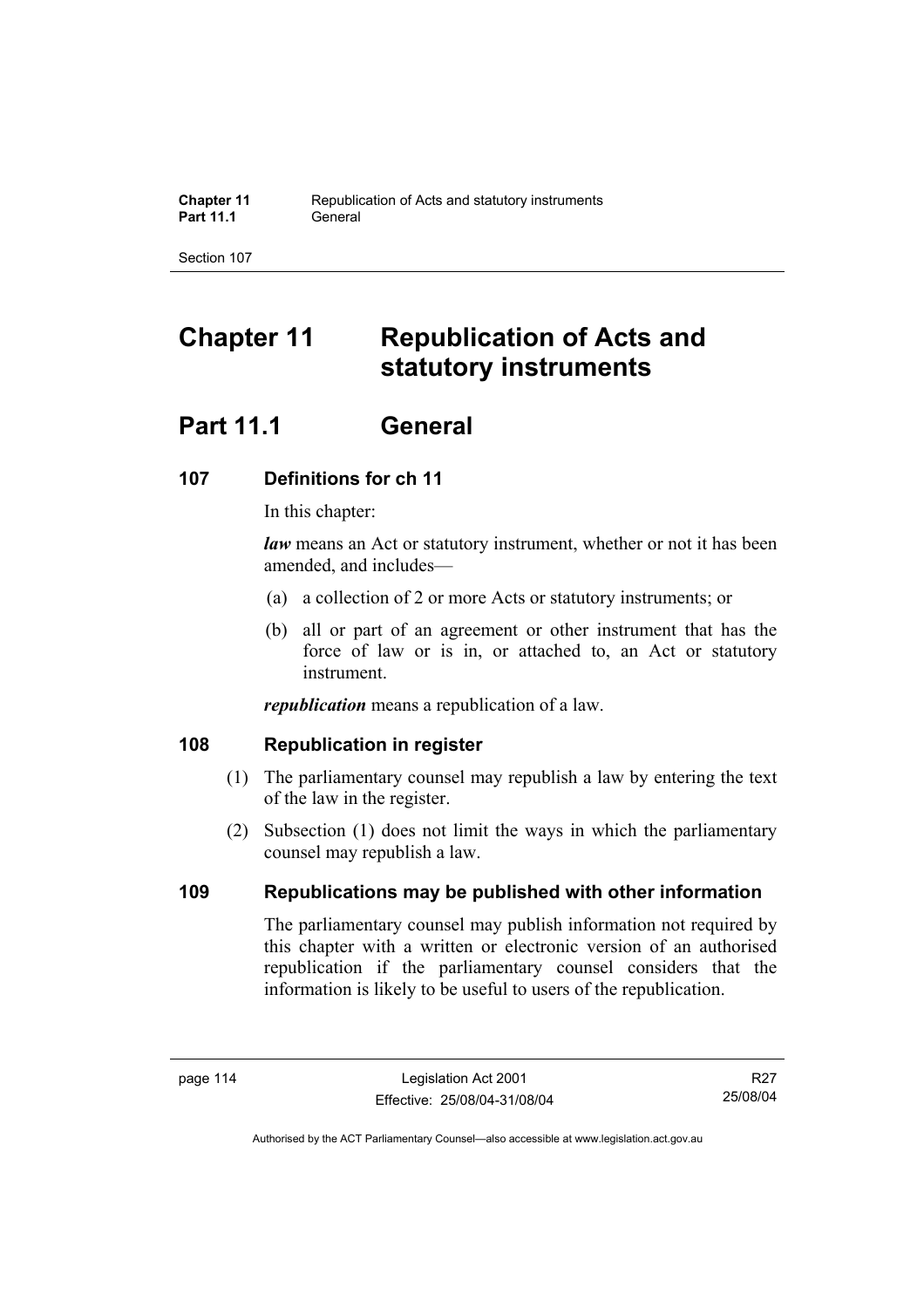## **110 Collections of laws** (LRA s 19A)

- (1) If the parliamentary counsel authorises under this Act the republication of 2 or more laws in a collection, this chapter applies to each of the laws in the collection as if it were republished separately.
- (2) Subsection (1) does not prevent the use of—
	- (a) a single contents for the collection; or
	- (b) information applying to 2 or more laws in the collection.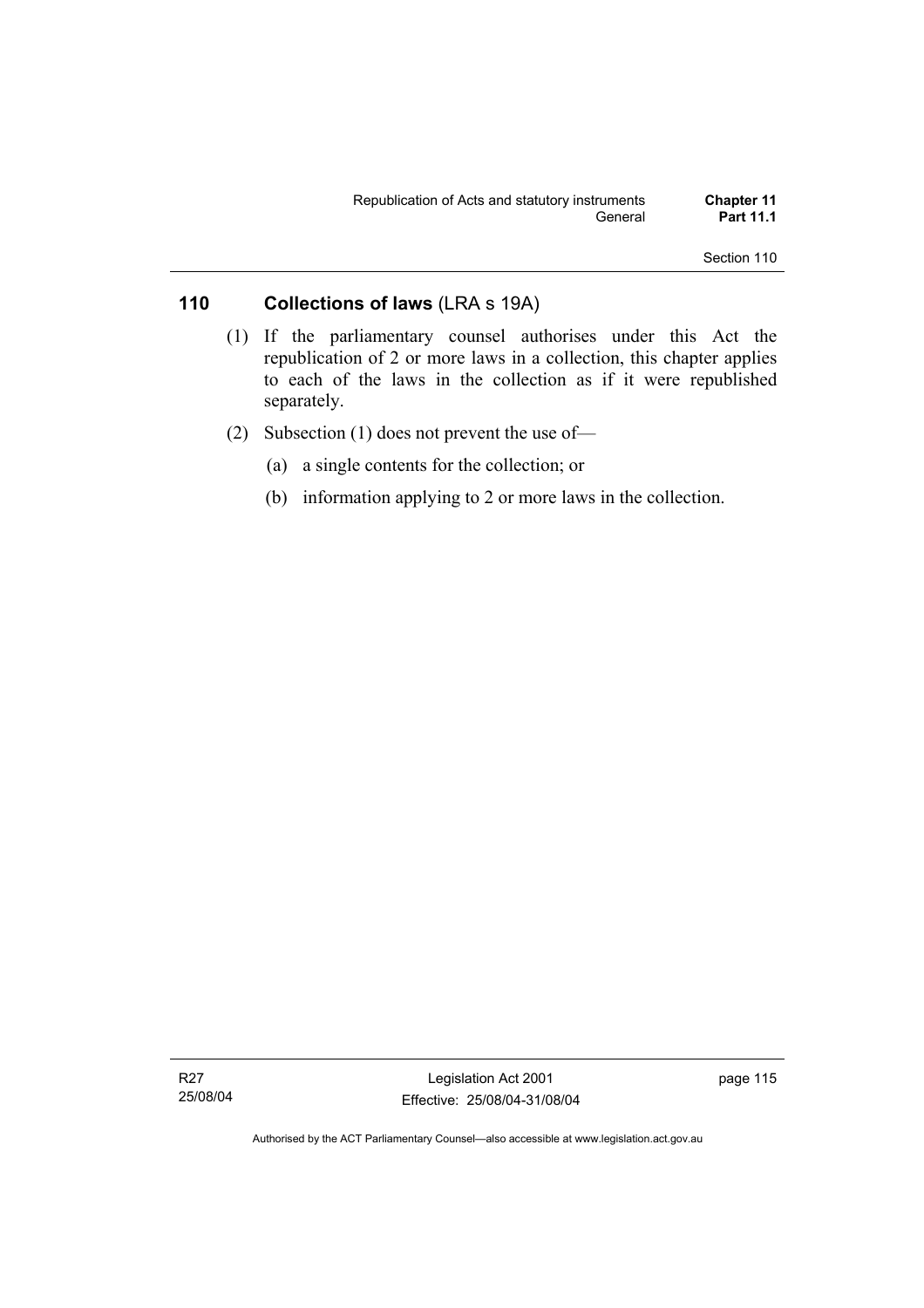| <b>Chapter 11</b> | Republication of Acts and statutory instruments |
|-------------------|-------------------------------------------------|
| <b>Part 11.2</b>  | Substantive amendments made by laws             |

# **Part 11.2 Substantive amendments made by laws**

## **111 Incorporation of amendments** (LRA s 10)

- (1) This section applies to a law if the law has been amended by another law by the omission, insertion, substitution, renumbering or relocation of provisions.
- (2) An authorised republication of the law must show the law as amended by all amendments that commenced on or before the day stated on the republication as the republication date.
- (3) An authorised republication of the law may also incorporate necessary consequential amendments, whether of punctuation, numbering or another kind.
- (4) This section does not prevent an authorised republication of the law showing the law as it would be amended by amendments that have not commenced on or before the republication date if the republication indicates, in a suitable place, that the amendments have not commenced.

## **112 Reference to amending laws** (LRA s 11 (1))

 An authorised republication of a law that shows the law as amended must include, in a suitable place, a reference to the law by which each amendment was made.

## **113 Provisions not republished or relocated** (LRA s 12)

- (1) This part does not require—
	- (a) every provision of a law to be shown in an authorised republication of the law; or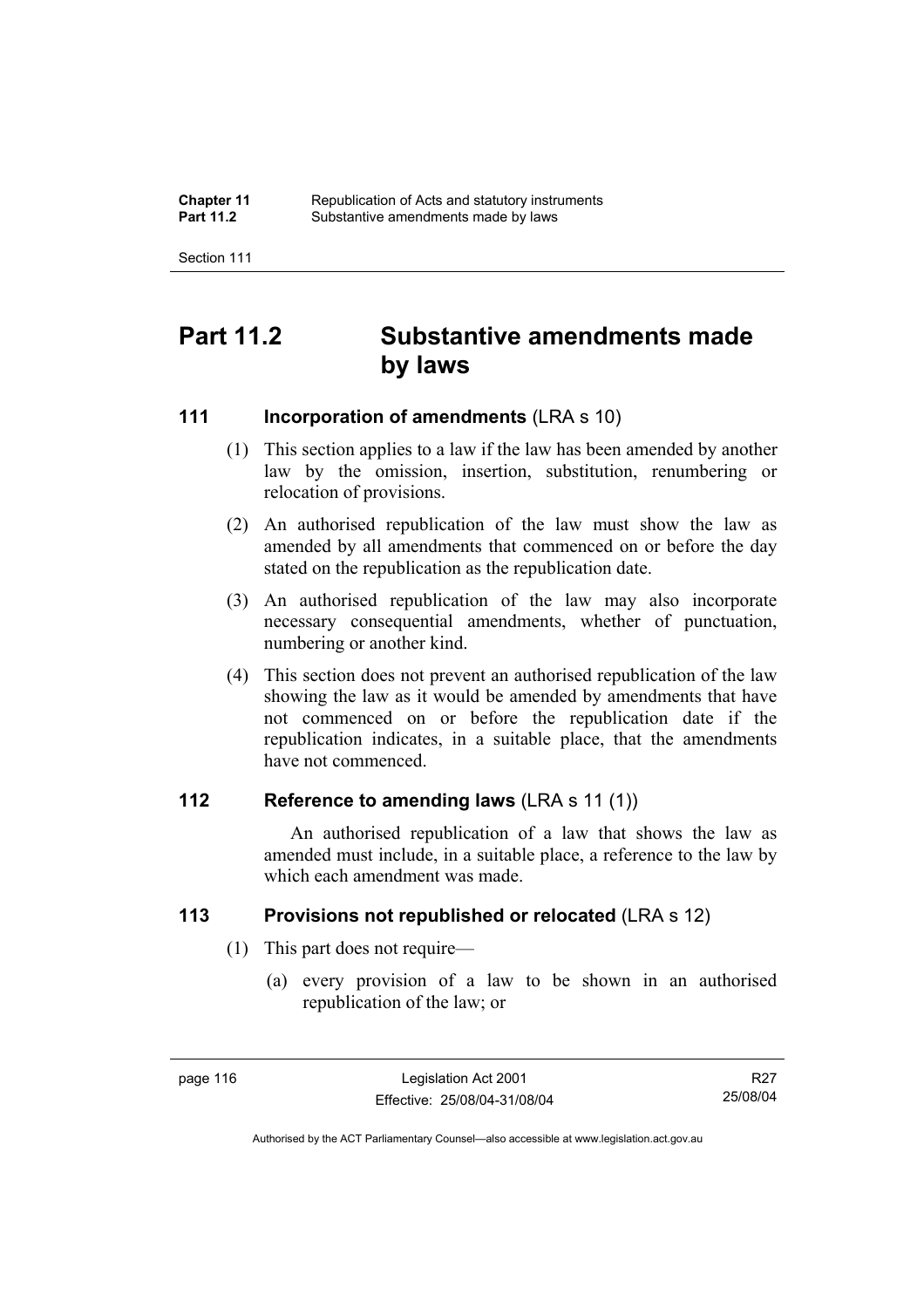- (b) each provision of a law to be shown in an authorised republication of the law in the place in the law where it was located when the provision was made.
- (2) If a provision of a law is not shown in an authorised republication, the republication must indicate that fact in a suitable place.
- (3) If a provision of a law is shown in an authorised republication in a different place in the law to the place where it was located when the provision was made, the republication must indicate that fact in a suitable place.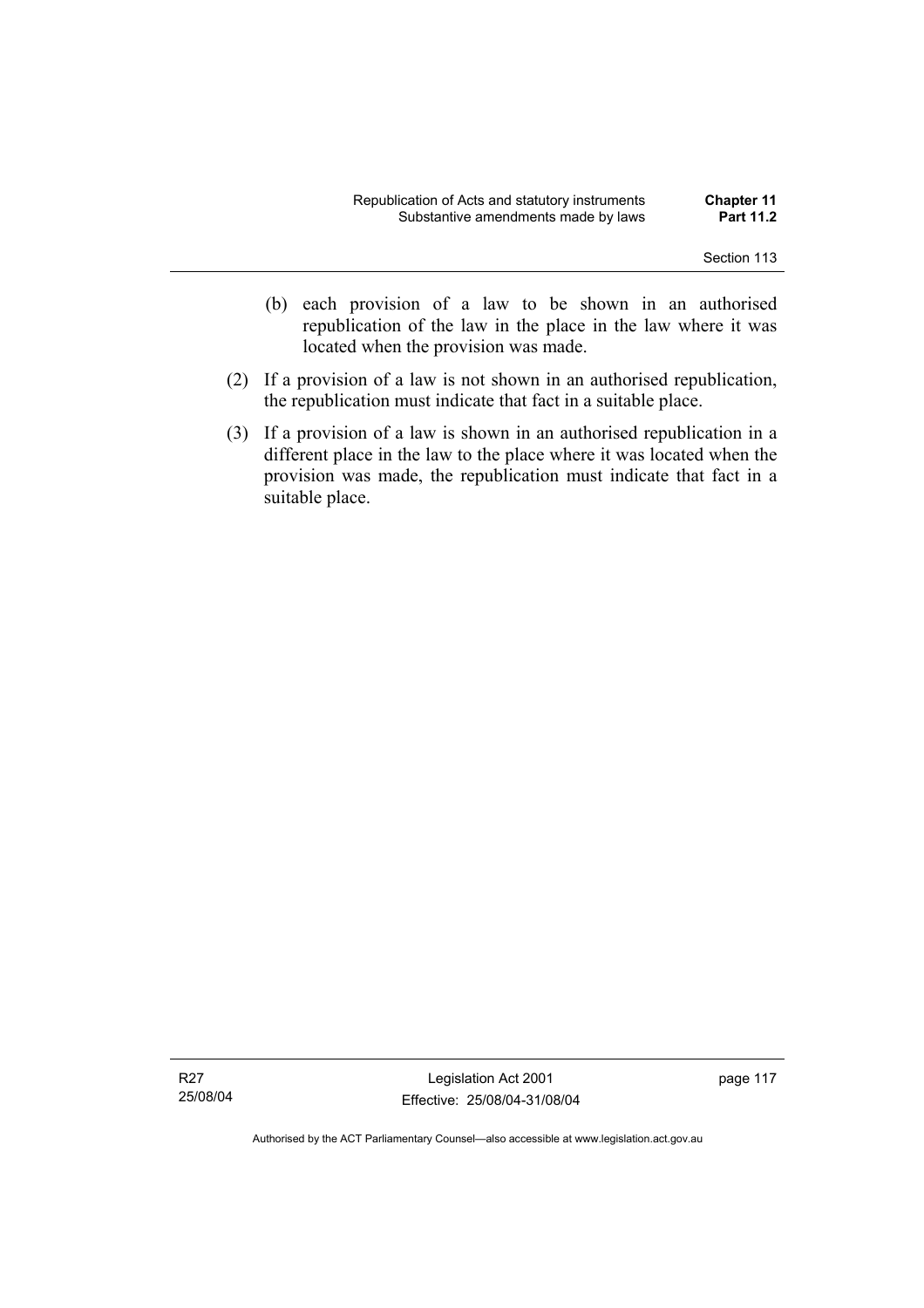# **Part 11.3 Editorial changes**

## **114** Authorisation for parliamentary counsel (LRA s 13, s 19)

In preparing a law for republication, the parliamentary counsel is authorised—

- (a) to make editorial amendments and other textual amendments of a formal nature that the parliamentary counsel considers desirable to bring the law into line, or more closely into line, with current legislative drafting practice; and
- (b) to make other editorial changes by way of format, layout or printing style, or in any other presentational respect, that the parliamentary counsel considers desirable to bring the law into line, or more closely into line, with current legislative drafting practice.

## **115 Amendments not to change effect** (LRA s 14)

This part does not permit the making of an amendment of a law that would change the effect of the law.

## **116 Ambit of editorial amendments** (LRA s 15)

- (1) An *editorial amendment* of a law is an amendment that—
	- (a) corrects a typographical error; or
	- (b) corrects or updates a reference to a law, position, entity, place or thing; or
	- (c) goes only to a matter of spelling, punctuation, grammar or syntax or the use of conjunctives and disjunctives; or
	- (d) changes the name of the law or of a provision of the law; or
	- (e) numbers or renumbers a provision of the law; or

R27 25/08/04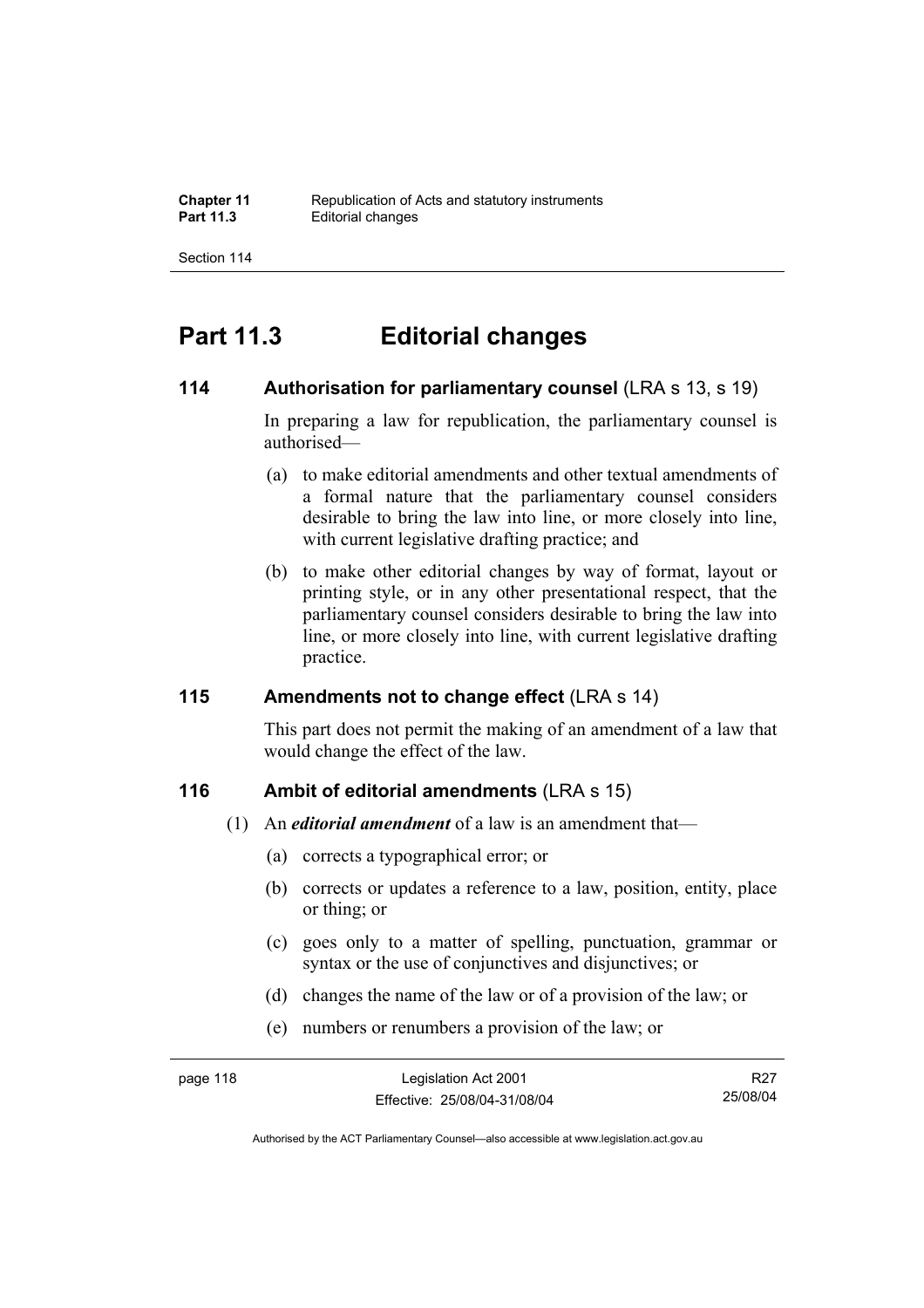- (f) changes the order of definitions or other provisions of the law; or
- (g) replaces a reference to a provision of a law with a different form of reference to the provision; or
- (h) changes the way of referring to or expressing a number, year, date, time, amount of money, penalty, quantity, measurement, or other matter, idea or concept; or
- (i) replaces a word indicating gender or that could be taken to indicate gender in accordance with current legislative drafting practice; or
- (j) replaces a reference to the Queen, the King or the Crown with a reference to the Sovereign or the Territory; or
- (k) omits—
	- (i) the enacting words or the law-making words (including any signatures); or
	- (ii) a provision that consists only of a description of how the law is arranged into groups of provisions; or
	- (iii) a provision that has expired, the operation of which is exhausted or spent or that is otherwise obsolete or redundant; or
- (l) omits, inserts or changes a referential term; or
- (m) inserts, omits or changes a note; or
- (n) updates a reference to the heading to a provision; or
- (o) is consequential on any other editorial amendment (whether made to that law or another law).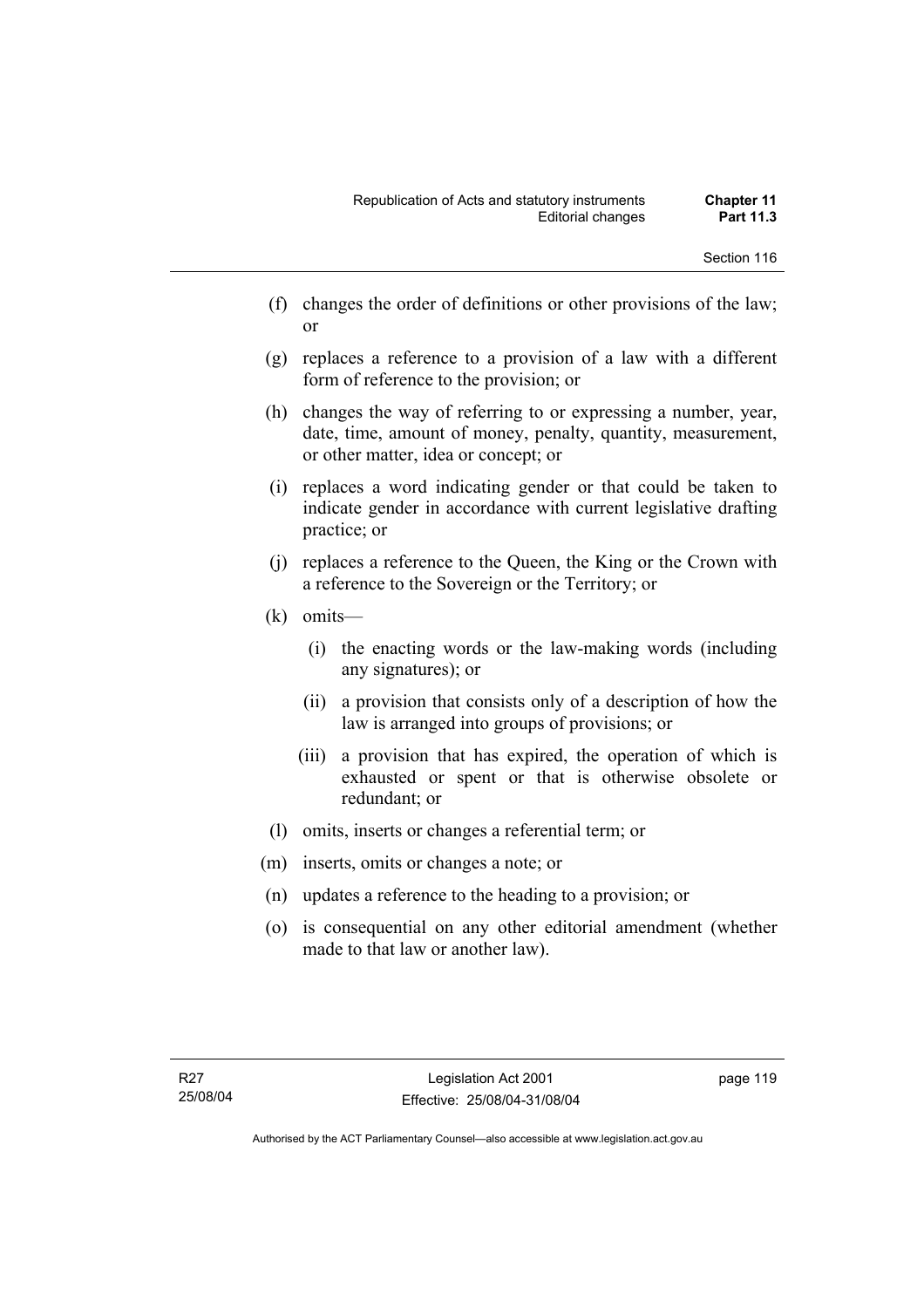| <b>Chapter 11</b> | Republication of Acts and statutory instruments |
|-------------------|-------------------------------------------------|
| <b>Part 11.3</b>  | Editorial changes                               |

(2) In this section:

*law* includes a law of the Commonwealth, a State, another Territory or a foreign country.

## **117 Legal effect of editorial changes** (LRA s 16)

- (1) A law that is amended or otherwise changed under this part in preparing an authorised republication of the law has effect for all purposes, on and after the republication date, as if the changes had been made by an Act that commenced on the republication date.
- (2) Without limiting subsection (1), section 83 (Consequences of amendment of statutory instrument by Act) applies to an amendment made under this part as if the amendment had been made by an Act.
- (3) This section is subject to section 115 (Amendments not to change effect).

## **118 Reference to editorial amendments** (LRA s 17)

If a law is amended under this part in preparing an authorised republication of the law, the republication must indicate that fact in a suitable place.

page 120 Legislation Act 2001 Effective: 25/08/04-31/08/04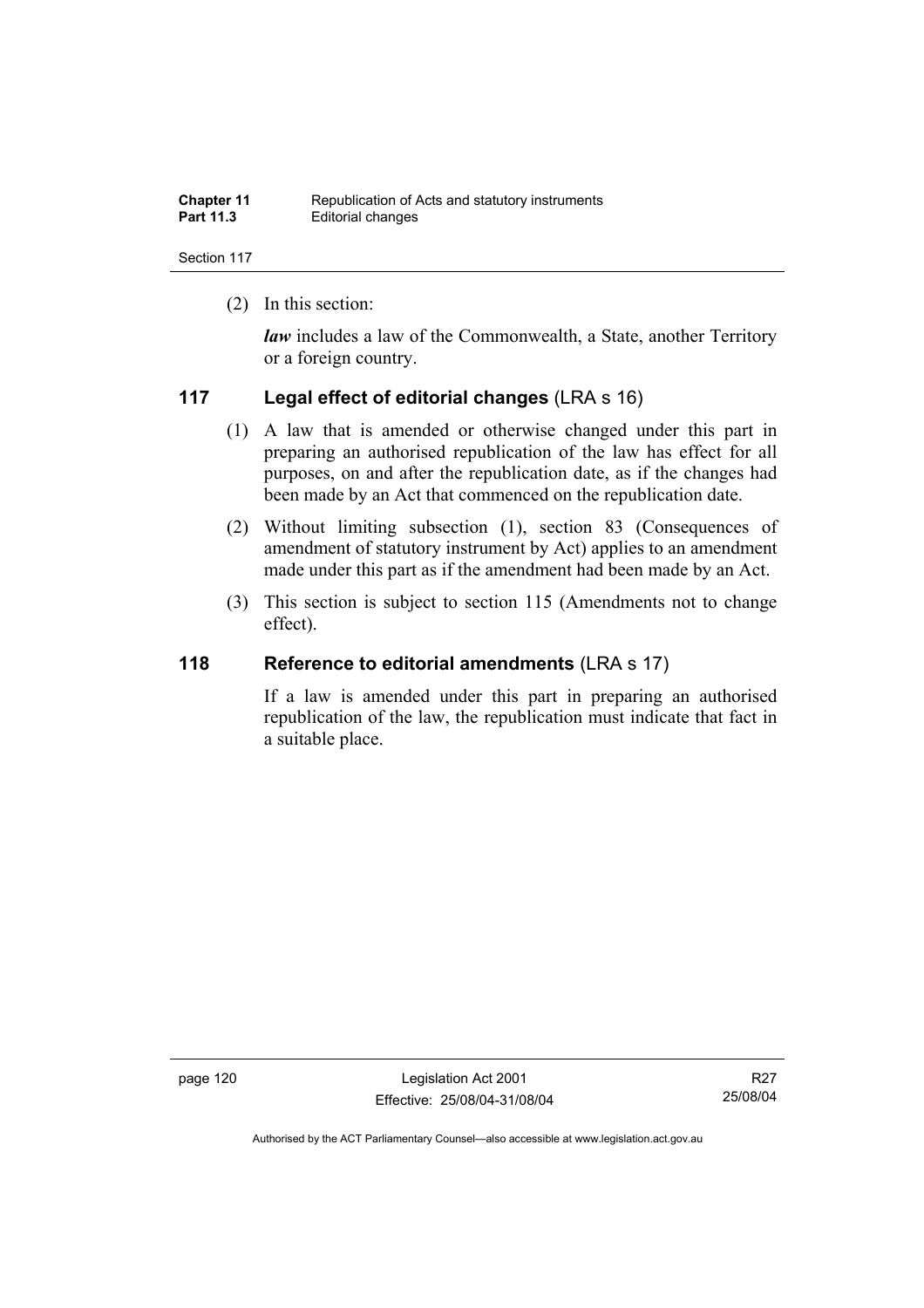# **Chapter 12 Scope of Acts and statutory instruments**

## **120 Act to be interpreted not to exceed legislative powers of Assembly** (IA s 11AA)

- (1) An Act is to be interpreted as operating to the full extent of, but not to exceed, the legislative power of the Legislative Assembly.
- (2) Without limiting subsection (1), if a provision of an Act would, apart from this section, be interpreted as exceeding the legislative power of the Legislative Assembly—
	- (a) the provision is valid to the extent to which it does not exceed power; and
	- (b) the remainder of the Act is not affected.
- (3) Without limiting subsection (1), if the application of a provision of an Act to a matter would, apart from this section, be interpreted as exceeding power, the provision's application to other matters is not affected.
- (4) This section is in addition to any provision of the Act itself.

*Note* For the equivalent provision for statutory instruments, see s 43.

- (5) This section is a determinative provision.
	- *Note* See s 5 for the meaning of determinative provisions, and s 6 for their displacement.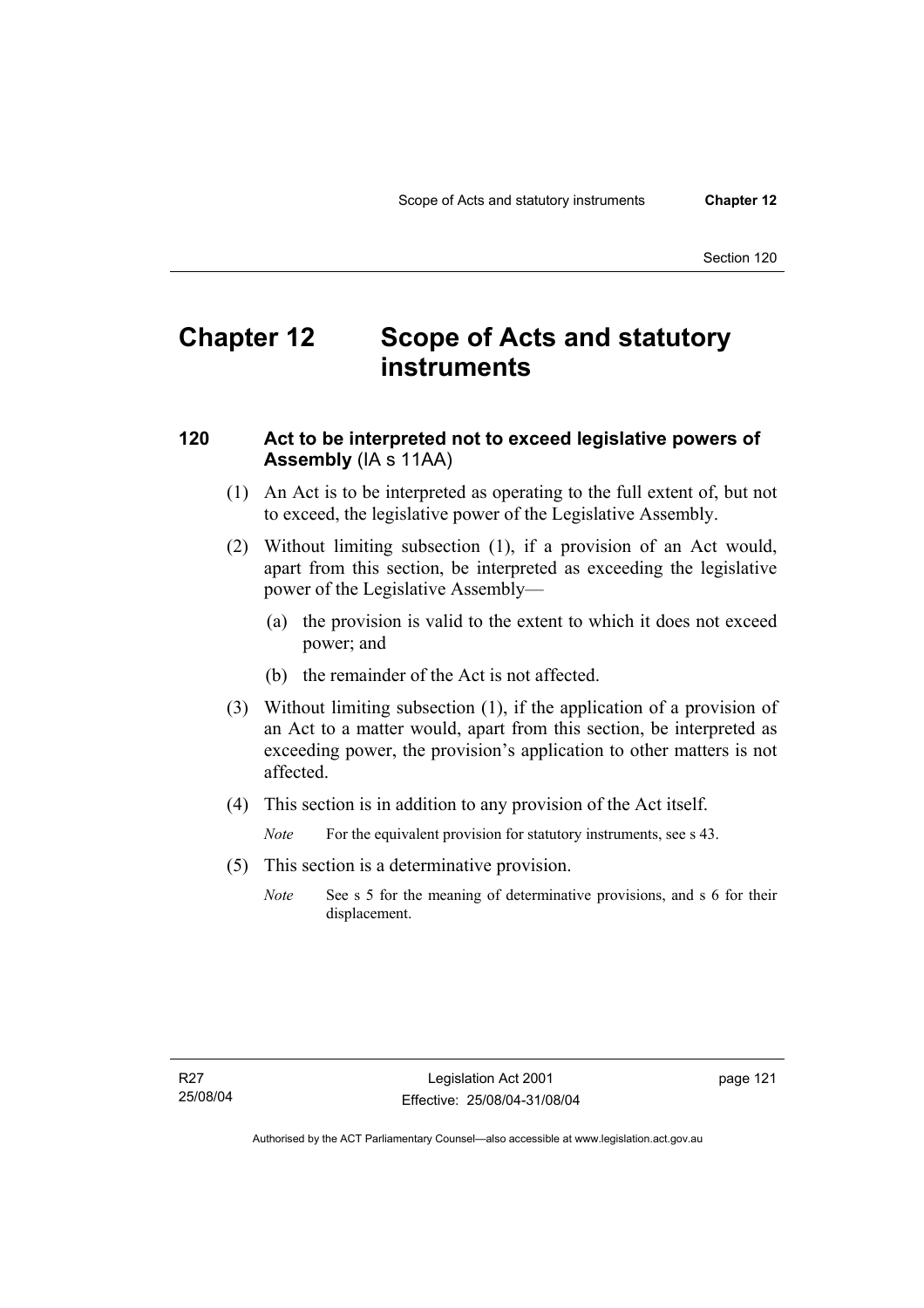## **121 Binding effect of Acts** (IA s 7)

- (1) An Act binds everyone, including all governments.
	- *Note* See the Self-Government Act, s 27 which provides that, except as provided by the regulations under that Act, an ACT enactment does not bind the Crown in right of the Commonwealth. See also s 120.
- (2) However, an Act does not bind the Territory to the extent that it requires or otherwise provides for the payment of money that, on payment, would form part of the public money of the Territory.
- (3) Also, subsection (1) does not make a government liable to be prosecuted for an offence.
- (4) To the extent that an Act does not bind a government, the same degree of immunity extends to a government entity in relation to an authorised act or omission of the entity.
- (5) This section is a determinative provision.
	- *Note* See s 5 for the meaning of determinative provisions, and s 6 for their displacement.
- (6) In this section:

*authorised*—an act or omission of a government entity is *authorised* if—

- (a) for an instrumentality—the act or omission relates to a matter within the scope of the instrumentality's functions; and
- (b) for an officer or employee of the government—the act or omission relates to a matter within the scope of the duties of the officer or employee; and
- (c) for a contractor who exercises a function on behalf of the government—the act or omission relates to a matter within the scope of the contract; and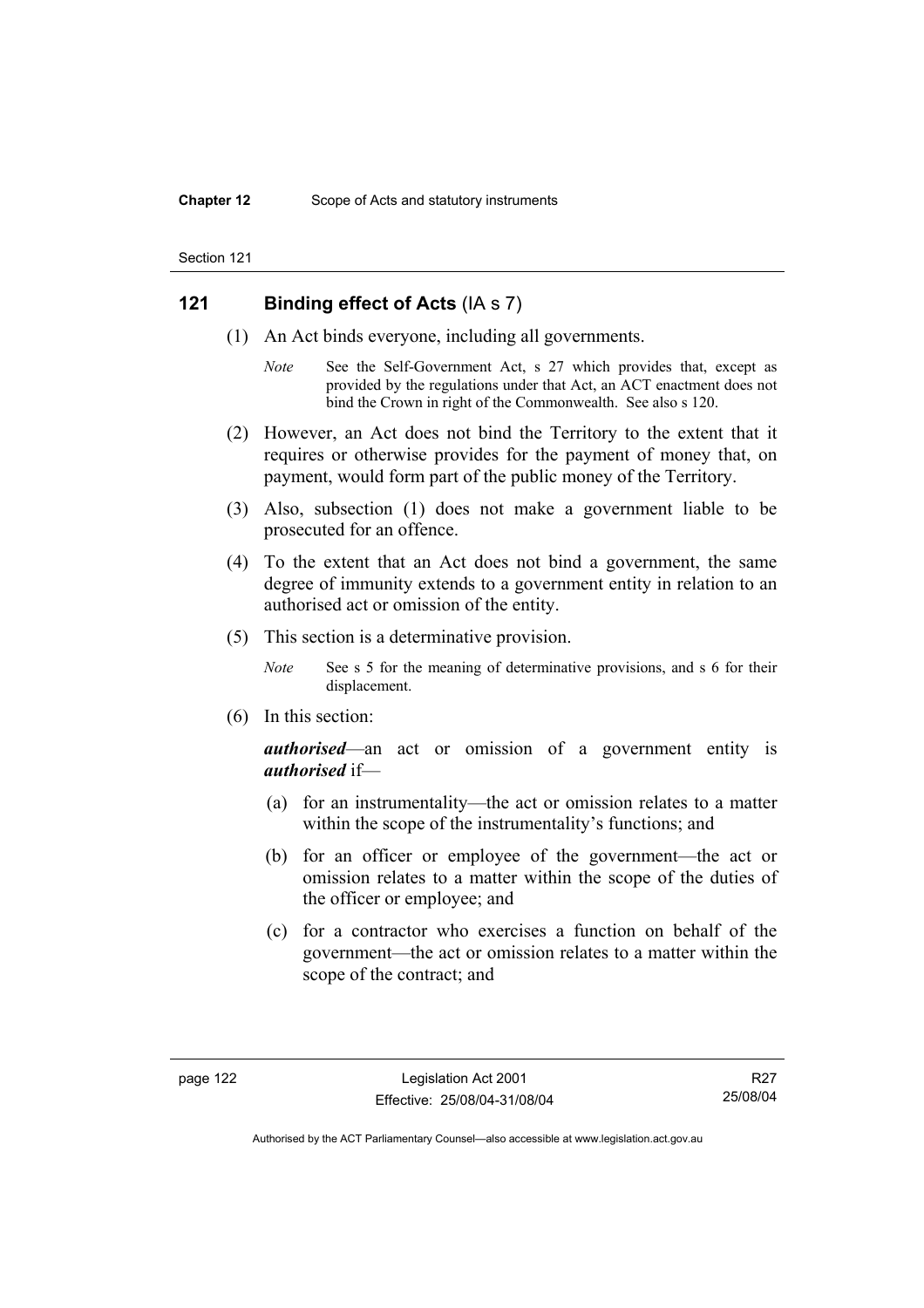(d) for anyone else who exercises a function on behalf of the government—the act or omission relates to a matter within the scope of the person's engagement.

*government* includes the Territory, the Commonwealth, a State, another Territory or New Zealand.

## *government entity* includes—

- (a) an instrumentality, officer or employee of the government; and
- (b) a contractor or anyone else who exercises a function on behalf of the government.

## **122 Application to Territory** (IA s 23A)

- (1) In an Act or statutory instrument—
	- (a) a reference to an entity or position by name or description is a reference to the entity or position of that name or description in or for the Territory; and
	- (b) a reference to a place, jurisdiction or anything else by name or description is a reference to the place, jurisdiction or thing of that name or description in or for the Territory.
- (2) If the name of an entity or position established under an Act or statutory instrument includes the words 'of the Australian Capital Territory', 'for the Australian Capital Territory', '(ACT)', or words having a similar effect, a reference in an Act or statutory instrument to the entity or position need not include the words.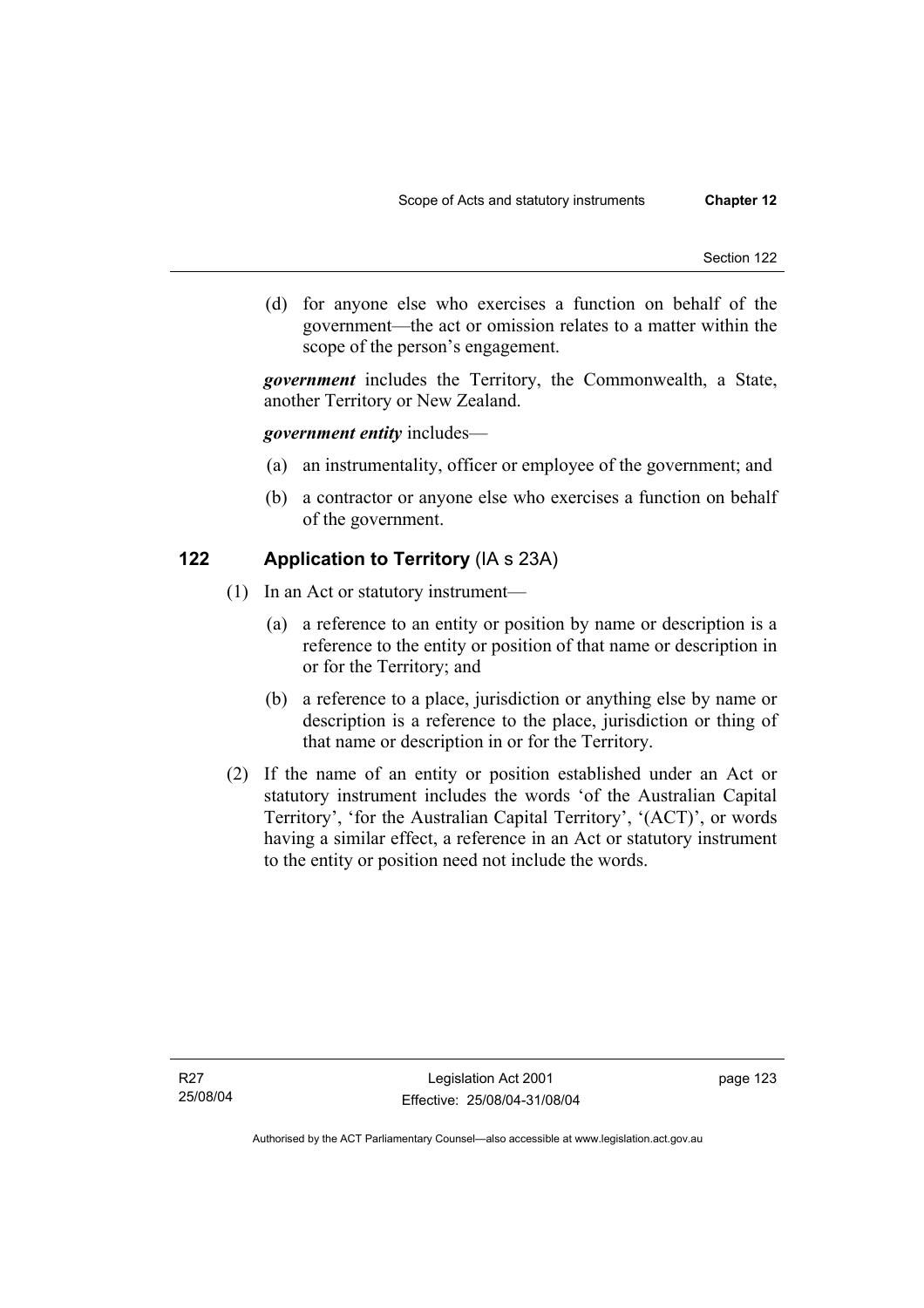# **Chapter 13 Structure of Acts and statutory instruments**

# **Part 13.1 General**

## **125 Meaning of** *law* **in ch 13**

In this chapter:

*law* means an Act, subordinate law or disallowable instrument, and includes a provision of a law.

## **126 Material that is part of an Act or statutory instrument**  (IA s 11H)

- (1) A heading to a chapter, part, division, subdivision, schedule, or another provision (other than a section or subsection), of or to an Act or statutory instrument is part of the Act or instrument.
- (2) A heading to a section or subsection of an Act or statutory instrument is part of the Act or instrument if—
	- (a) the Act was enacted, or the instrument was made, after 1 January 2000; or
	- (b) the heading was amended or inserted into the Act or instrument after 1 January 2000.
- (3) A preamble or other recital to an Act or statutory instrument is part of the Act or instrument.
- (4) An example or diagram in an Act or statutory instrument is part of the Act or instrument.
- (5) A schedule, dictionary or appendix to an Act or statutory instrument is part of the Act or instrument.

R27 25/08/04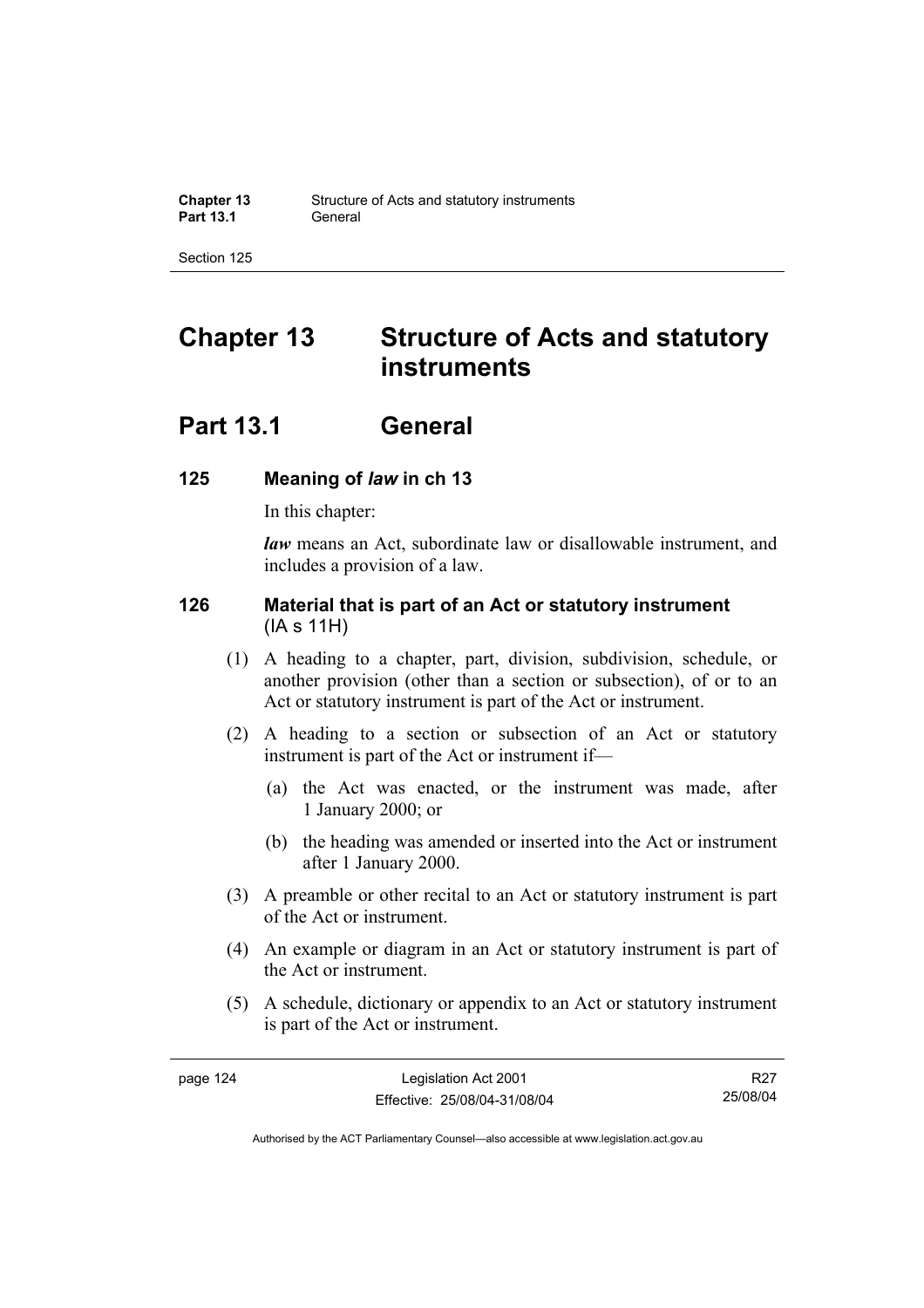- (6) Punctuation in an Act or statutory instrument is part of the Act or instrument.
- (7) A provision number in an Act or statutory instrument is part of the Act or instrument.
- (8) In applying this section to a statutory instrument or to a provision of a schedule to an Act, a reference to a section or subsection is a reference to a corresponding provision of the instrument or schedule.
- (9) This section is a determinative provision.
	- *Note* See s 5 for the meaning of determinative provisions, and s 6 for their displacement.

# **127 Material that is not part of an Act or statutory instrument**  (IA s 12)

- (1) A footnote, endnote, or other note, in or to an Act or statutory instrument is not part of the Act or instrument.
- (2) A table of contents (however described), or reader's guide or index, in or to an Act or statutory instrument is not part of the Act or instrument.
- (3) A heading to a section or subsection of an Act or statutory instrument is not part of the Act or instrument if section 126 (2) (Material that is part of an Act or statutory instrument) does not apply to the heading.
- (4) This section does not prevent the amendment of a note, table, guide, index or heading mentioned in subsection (1), (2) or (3).
- (5) However, such a note, table, guide or index does not become part of the Act or statutory instrument because it is amended or inserted by an Act or instrument.
- (6) In applying this section to a statutory instrument or to a provision of a schedule to an Act, a reference to a section or subsection is a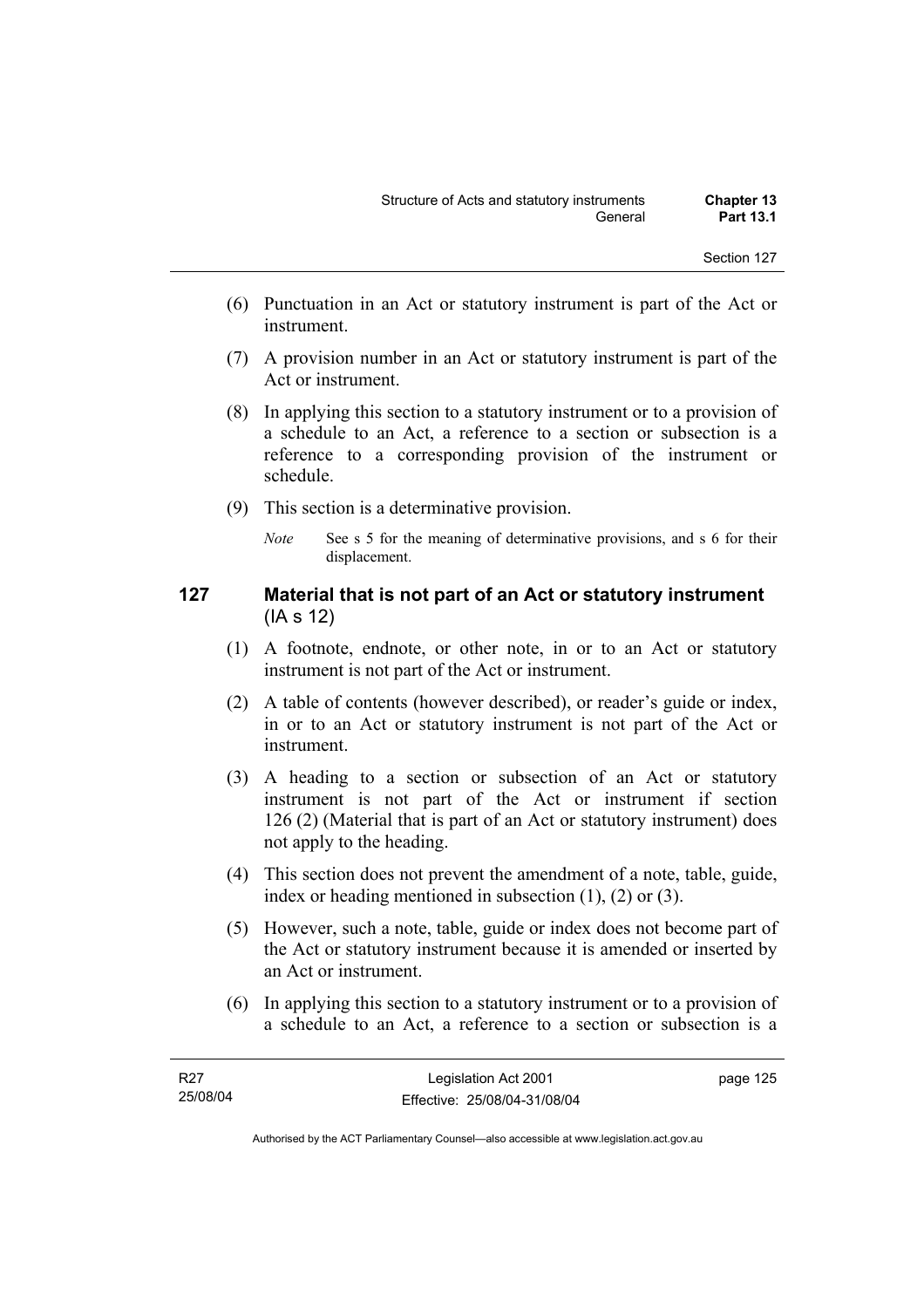reference to a corresponding provision of the instrument or schedule.

- (7) This section is a determinative provision.
	- *Note* See s 5 for the meaning of determinative provisions, and s 6 for their displacement.

page 126 Legislation Act 2001 Effective: 25/08/04-31/08/04

R27 25/08/04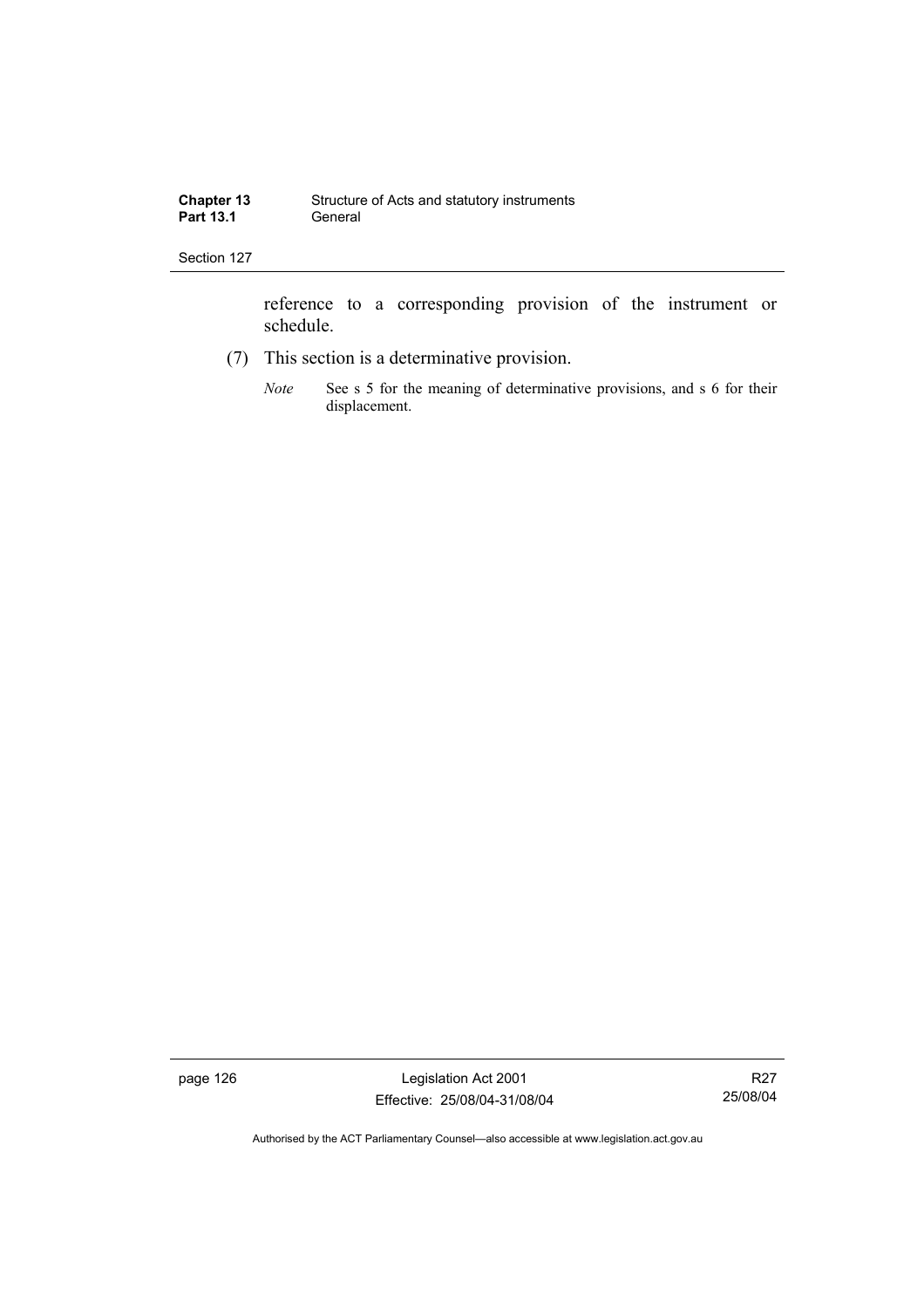# **Part 13.2 Particular kinds of provisions**

## **130 What is a definition?** (IA dictionary, *definition*)

A *definition* is a provision (however expressed) of an Act or statutory instrument that—

- (a) gives a meaning to a term; or
- (b) limits or extends the meaning of a term.

### **Examples of definitions**

- 1 *X* means Y.
- 2 *X* includes Y.
- 3 *X* means Y, and includes Z.
- 4 A reference to *X* is a reference to Y.
- 5 *X*—see section Y.
- 6 *X*—see the *XYZ Act 1999*, section Y.
- 7 In a proceeding against a person (the *retailer*), it is a defence if the retailer establishes that the goods were bought honestly.
- 8 *excluded*—a claim is *excluded* if the claim is not brought within 1 year after the day the claimant becomes aware of the failure to account to which the claim relates.
- 9 A term used in the *XYZ Act 2003* has the same meaning in this Act.

page 127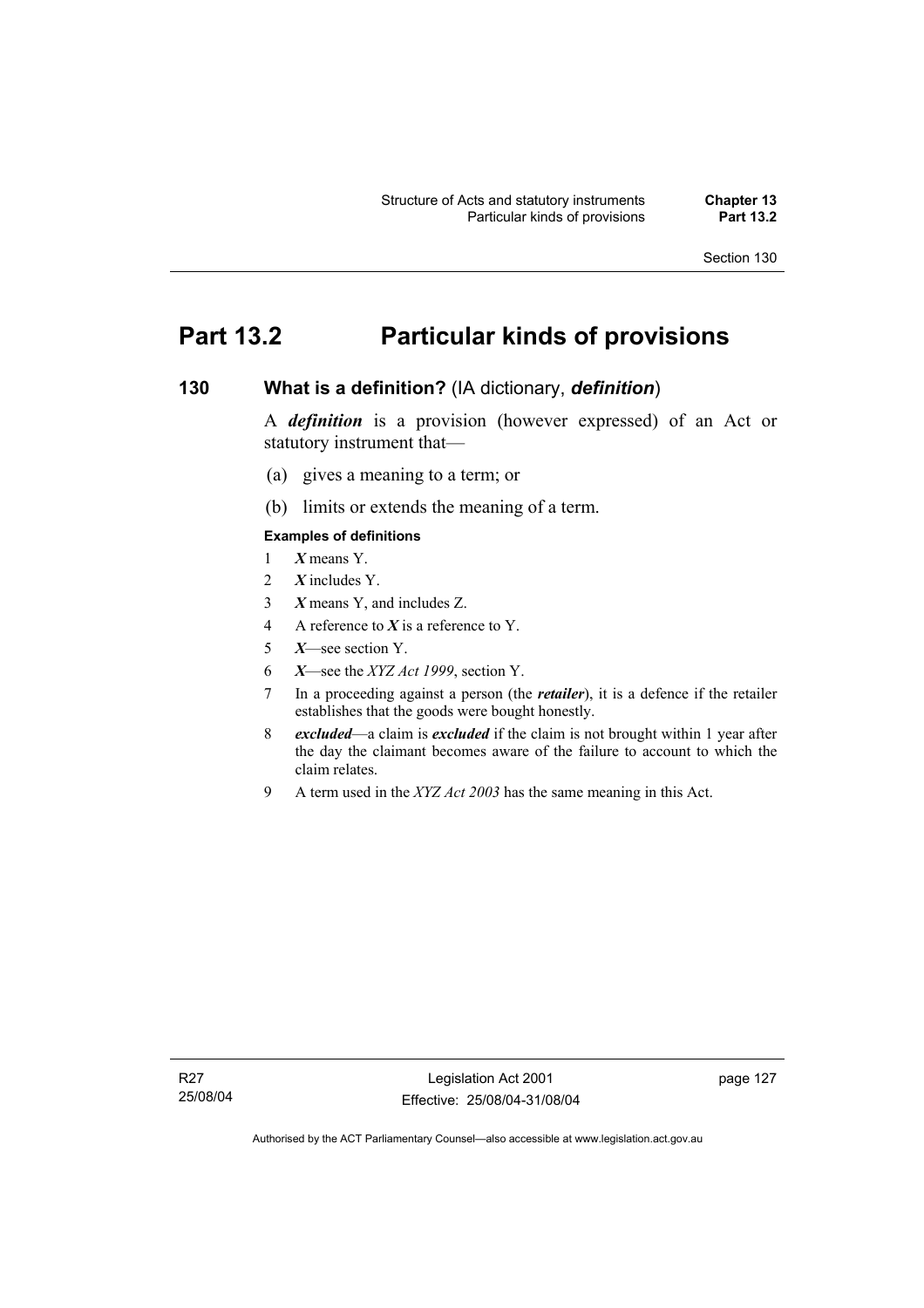| <b>Chapter 13</b> | Structure of Acts and statutory instruments |
|-------------------|---------------------------------------------|
| <b>Part 13.2</b>  | Particular kinds of provisions              |

- 10 A term defined in the *XYZ Act 2003* has the same meaning in this Act.
- *Note 1* Examples 5 and 6 illustrate signpost definitions, that is, definitions that do not themselves directly define a term but point the reader to the place where the term is defined (see s 131).
- *Note 2* Example 7 illustrates a tagged-term definition (*retailer*) that takes its meaning from the context of the provision where the defined term is found.
- *Note 3* Example 8 illustrates a definition that does not begin with the defined term.
- *Note 4* For other provisions about definitions, see pt 15.2.
- *Note 5* An example is part of the Act, is not exhaustive and may extend, but does not limit, the meaning of the provision in which it appears (see s 126 and s 132).

## **131 Signpost definitions** (IA, dict, def of *see*)

 (1) In an Act or statutory instrument, a definition of a term that includes the word 'see' followed by a reference to a law or instrument means the term has the same meaning as the term (or, if the reference includes a reference to the definition of another term, that term) has in the law or instrument, as in force from time to time.

#### **Examples**

- 1 A signpost definition '*food*—see section 10.' in the dictionary to an Act means that the word 'food' when used in the Act, has the same meaning as it has in section 10, as in force from time to time.
- 2 A signpost definition '*injury*—see the *XYZ Act 2001*, dictionary.' in the dictionary to another Act means that the word 'injury', when used in the other Act, has the same meaning as it has in the definition of *injury*, in the *XYZ Act 2001*, dictionary, as in force from time to time.
- 3 A signpost definition 'OH&S Council—see the *XYZ Act 2000*, dictionary, definition of *council*.' means that the expression 'OH&S Council' has the same meaning as the word 'council' has in the definition of *council* in the *XYZ Act 2000*, dictionary, as in force from time to time.
- *Note* An example is part of the Act, is not exhaustive and may extend, but does not limit, the meaning of the provision in which it appears (see s 126 and s 132).

| page 128 | Legislation Act 2001         | R27      |
|----------|------------------------------|----------|
|          | Effective: 25/08/04-31/08/04 | 25/08/04 |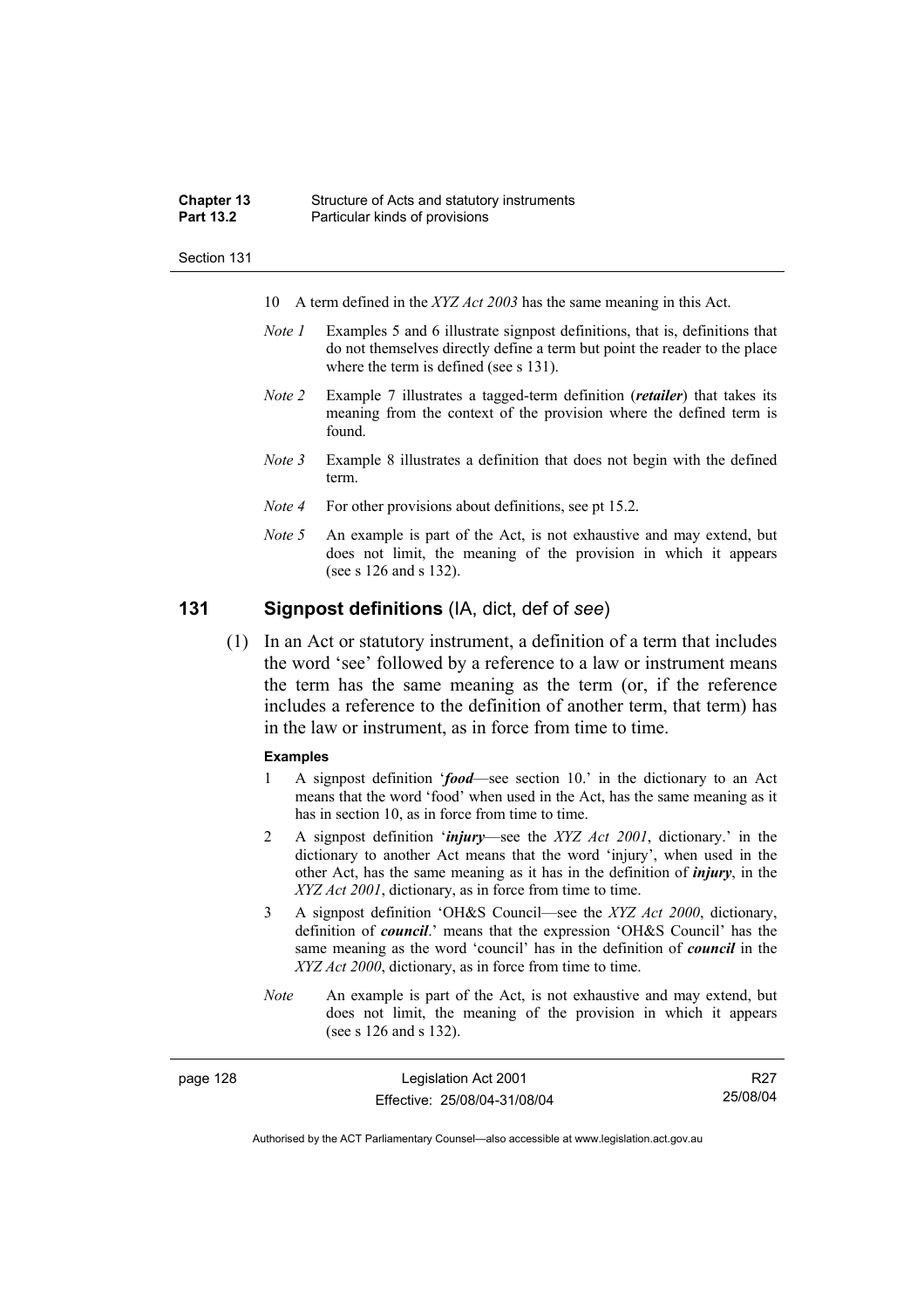- (2) This section is subject to section 47 (Statutory instrument may make provision by applying law or instrument).
- (3) In this section:

*instrument* includes a provision of an instrument.

*law* includes a law, or a provision of a law, of the Commonwealth, a State or another Territory.

*Note* For other provisions about definitions, see pt 15.2.

## **132 Examples** (IA s 11D)

- (1) An example in an Act or statutory instrument—
	- (a) is not exhaustive; and
	- (b) may extend, but does not limit, the meaning of the Act or instrument, or the particular provision to which it relates.

#### **Examples**

- 1 A specific case (which may be fictional) that helps to give meaning to the more abstract language of a provision. See the examples in section 43.
- 2 An example (which may be fictional) that clarifies the scope of a provision by illustrating cases that fall within the provision or cases that fall outside the provision, or both. See the examples in section 86.
- *Note 1* These examples may overlap.
- *Note 2* An example in an Act or statutory instrument is part of the Act or instrument (see s 126 (4)).
- (2) An example may take either of the following forms:
	- (a) a statement at the end of the provision it illustrates (or at the end of a provision containing the provision it illustrates);

page 129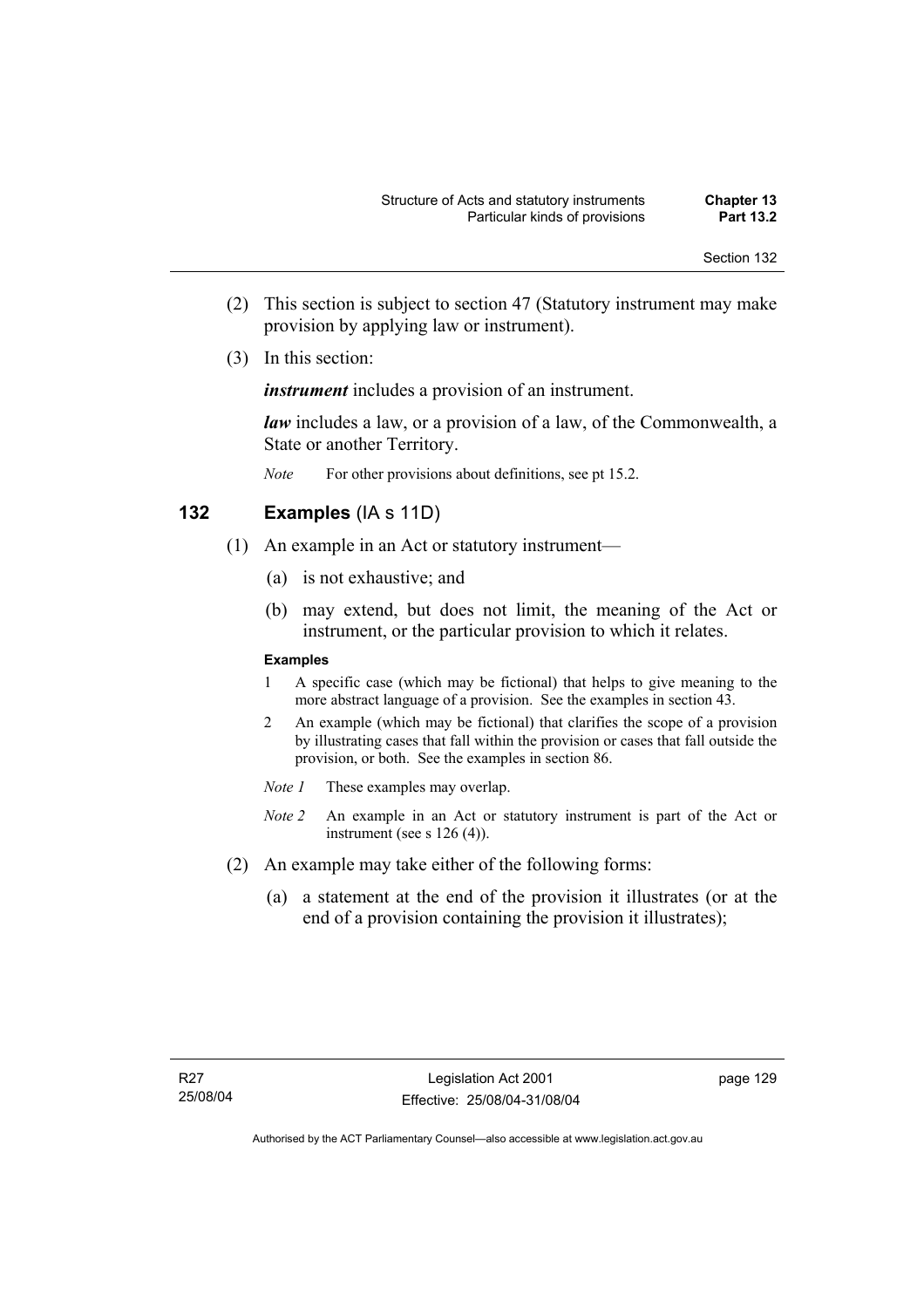| <b>Chapter 13</b> | Structure of Acts and statutory instruments |
|-------------------|---------------------------------------------|
| <b>Part 13.2</b>  | Particular kinds of provisions              |

 (b) a statement forming part of the text of a provision that illustrates the operation of the provision, whether or not the words 'for example' are used.

#### **Examples for par (a)**

the examples in section 130 or this section, subsection (1)

#### **Example for par (b)**

the statement beginning 'for example' in section 36 (1) (a)

- (3) Subsection (2) does not limit the form that an example may take.
- (4) This section is a determinative provision.
	- *Note* See s 5 for the meaning of determinative provisions, and s 6 for their displacement.

#### **133 Penalty units** (IA s 33AA)

- (1) In a law, if a penalty for an offence is expressed as a number (whether whole or fractional) of penalty units—
	- (a) the penalty is a fine of that number of penalty units; and
	- (b) the value of the penalty unit for the offence is—
		- (i) if the person charged is an individual—\$100; or
		- (ii) if the person charged is a corporation—\$500.

#### **Example**

'Maximum penalty: 10 penalty units.' means that a person who is convicted of the relevant offence is liable to a maximum fine of 10 penalty units.

- If the person is an individual, the maximum fine is, therefore, \$1 000 (\$100x10).
- If the person is a corporation, the maximum fine is, therefore, \$5 000 (\$500x10).

page 130 Legislation Act 2001 Effective: 25/08/04-31/08/04

R27 25/08/04

*Note* An example is part of the Act, is not exhaustive and may extend, but does not limit, the meaning of the provision in which it appears (see s 126 and s 132).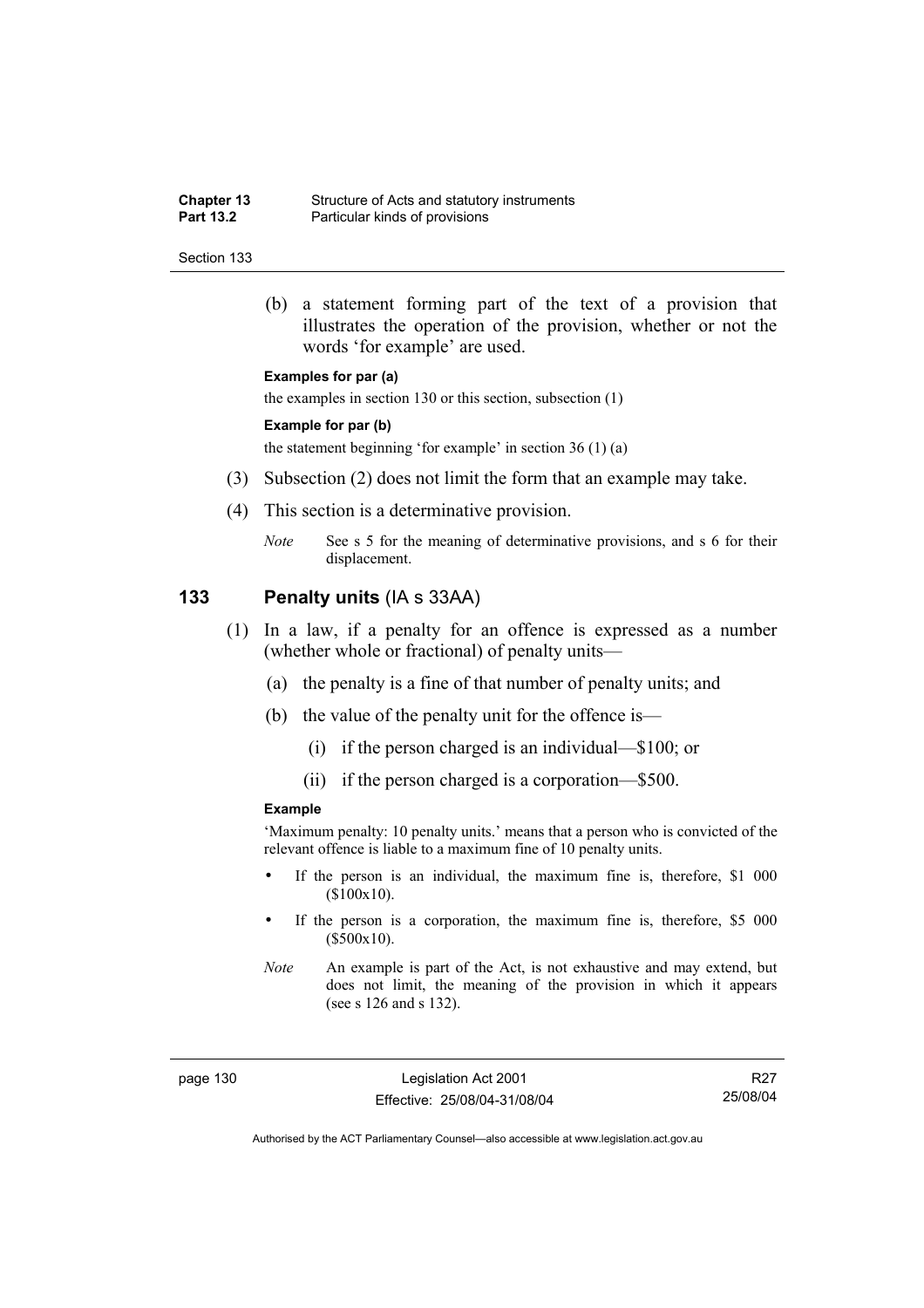- (2) This section is a determinative provision.
	- *Note* See s 5 for the meaning of determinative provisions, and s 6 for their displacement.

## **134 Penalties at end of sections and subsections** (IA s 32A)

- (1) This section applies if a penalty (however expressed) is stated in a law—
	- (a) at the end of a section (whether or not the section is divided into subsections) and not expressed in a way that indicates that it applies only to a provision of the section; or
	- (b) at the end of a subsection (but not at the end of a section) and not expressed in a way that indicates that it applies only to a provision of the subsection; or
	- (c) at the end of a section or subsection and expressed in a way that indicates that it applies only to a provision of the section or subsection (the *relevant provision*).

## **Example for par (a)**

the following penalty at the end of a section: 'Maximum penalty: 20 penalty units.'

#### **Example for par (b)**

the following penalty at the end of a subsection, but not at the end of a section: 'Maximum penalty: 20 penalty units.'

#### **Examples for par (c)**

- 1 the following penalty at the end of a section divided into subsections: 'Maximum penalty (subsection (3)): 20 penalty units.'.
- 2 the following penalty at the end of a subsection, but not at the end of a section:

'Maximum penalty:

(a) for paragraph (b)—20 penalty units; or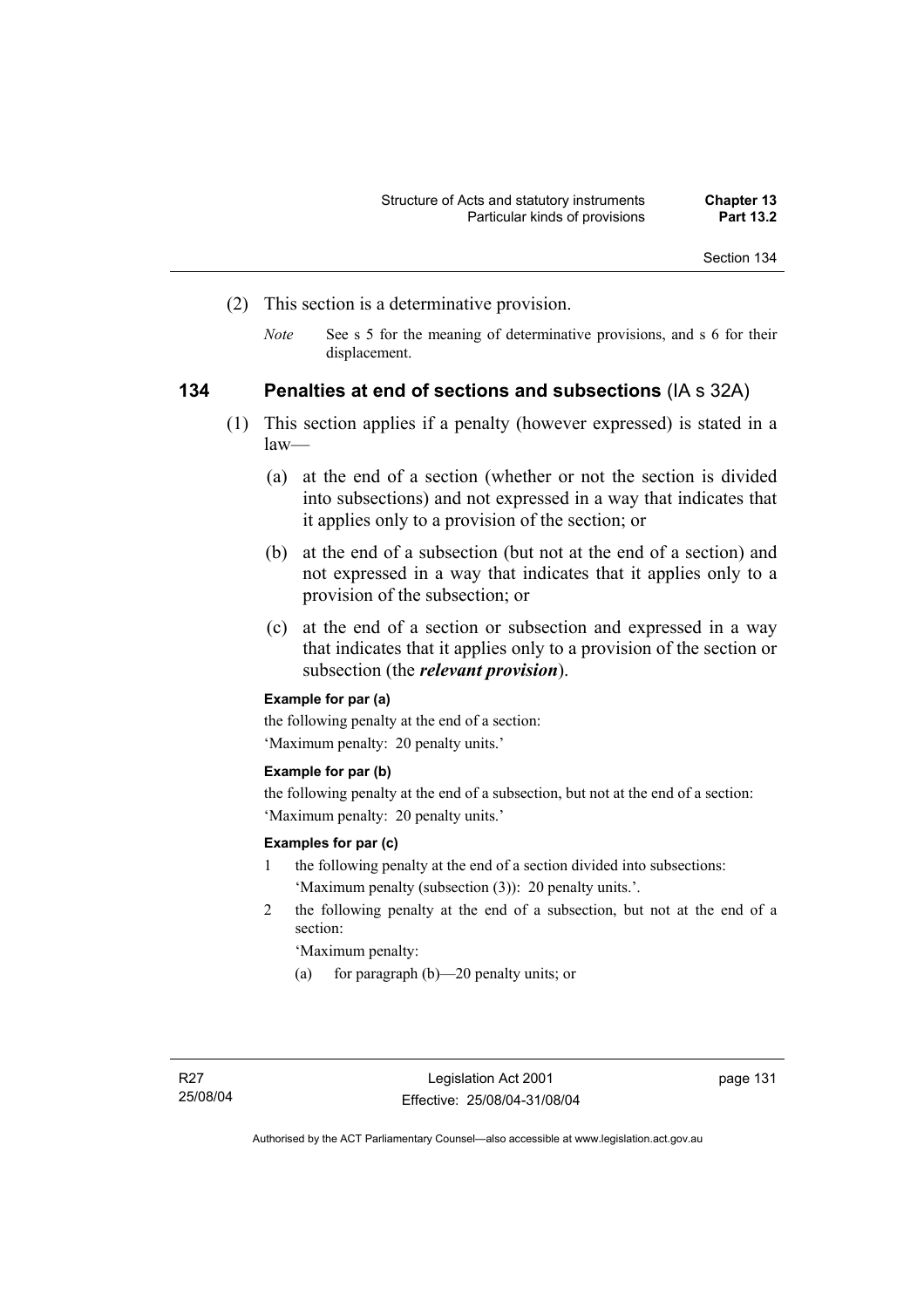| <b>Chapter 13</b> | Structure of Acts and statutory instruments |
|-------------------|---------------------------------------------|
| <b>Part 13.2</b>  | Particular kinds of provisions              |

- (b) for another paragraph—50 penalty units, imprisonment for 6 months or both.'
- *Note* An example is part of the Act, is not exhaustive and may extend, but does not limit, the meaning of the provision in which it appears (see s 126 and s 132).
- (2) If an offence is not expressly mentioned in the section, subsection or relevant provision, the penalty indicates that contravention of the section, subsection or relevant provision is an offence punishable on conviction as provided by subsection (4).

#### **Example of a penalty applying to entire section or subsection**

A person must not contravene a notice. Maximum penalty: 20 penalty units.

#### **Example of a penalty applying to a stated provision**

- (2) The register of transactions—
	- (a) may be kept in electronic form; and
	- (b) must contain the particulars mentioned in section 91C.

Maximum penalty (paragraph (b)): 20 penalty units.

 (3) If an offence is expressly mentioned in the section, subsection or relevant provision, the penalty indicates that the offence is punishable on conviction as provided by subsection (4).

#### **Example of a penalty applying to entire section or subsection**

A person who contravenes a notice commits an offence. Maximum penalty: 20 penalty units.

#### **Example of a penalty applying to a stated provision**

- (2) If a person keeps the person's identity card after ceasing to be an officer—
	- (a) the person commits an offence; and
	- (b) the identity card is forfeited to the Territory.

Maximum penalty (paragraph (a)): 20 penalty units.

- (4) The penalty that may be imposed for the offence is—
	- (a) if only a single penalty is stated (whether as a maximum penalty or a penalty)—not more than the stated penalty; or

R27 25/08/04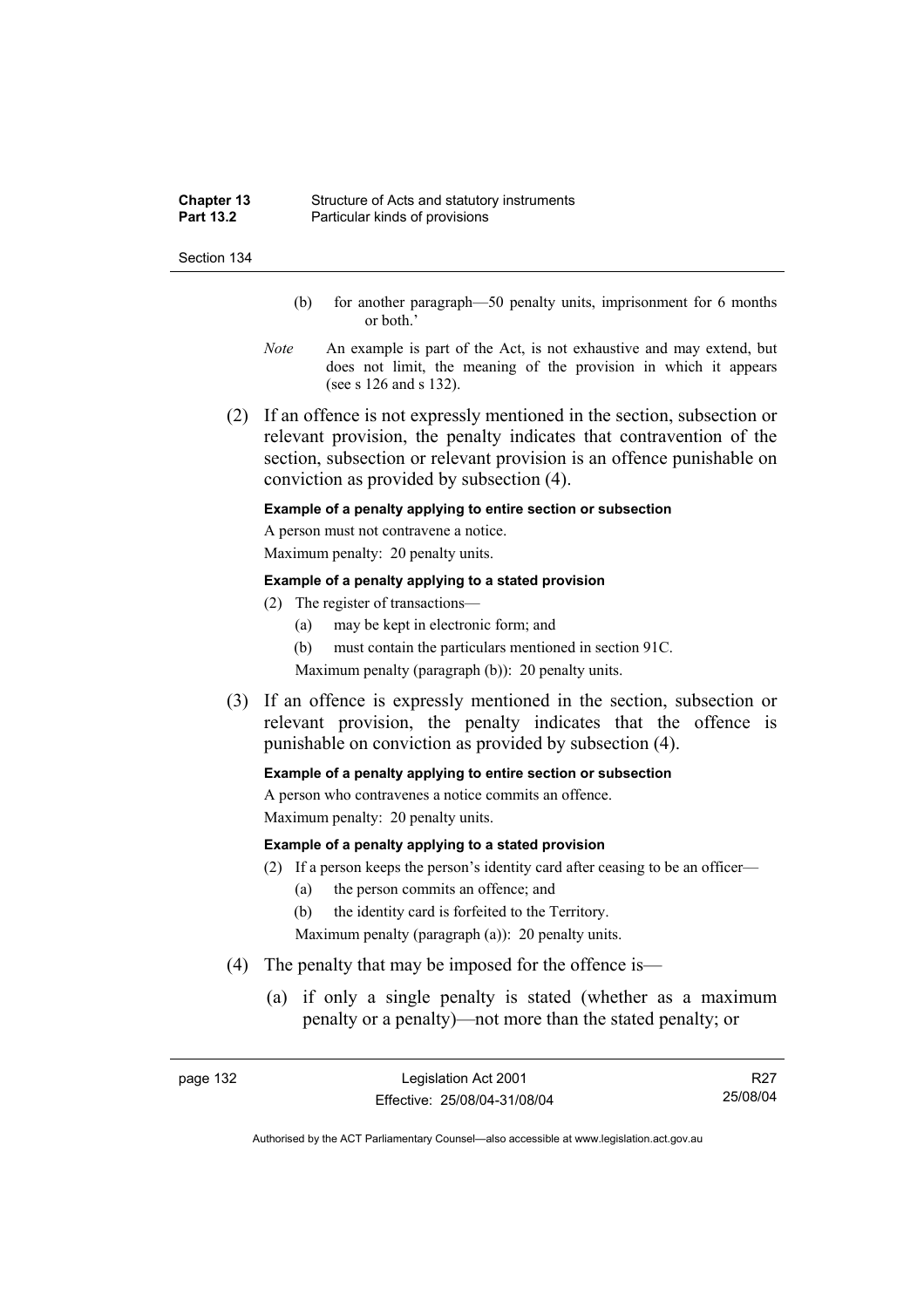- (b) if a minimum as well as a maximum penalty is stated—not less than the minimum and not more than the maximum.
- $(5)$  If—
	- (a) a penalty (however expressed) is stated in a law at the end of a section divided into subsections; and
	- (b) another penalty (however expressed) is stated at the end of another subsection of the section; and
	- (c) the first penalty is not expressed in a way that indicates that it applies only to a particular provision of the last subsection;

the first penalty is taken, for this section, to be expressed in a way that indicates that it applies only to the last subsection.

#### **Example**

In the following example, subsection (4) is the last subsection and the penalty stated at the end applies only to that subsection:

- '(2) A permit holder must record all transactions under this Act. Maximum penalty: 20 penalty units.
- (3) If a permit holder is convicted of an offence against subsection (2), the registrar must cancel the permit.
- (4) A permit holder must not sell a declared substance in contravention of this Act.

Maximum penalty: 100 penalty units, imprisonment for 1 year or both.'.

- (6) In working out for this section whether a penalty is at the end of a section or subsection, the position of any example or note is to be disregarded.
- (7) In applying this section to a subordinate law or disallowable instrument or to a provision of a schedule to an Act, a reference to a section or subsection is a reference to a corresponding provision of the law, instrument or schedule.

page 133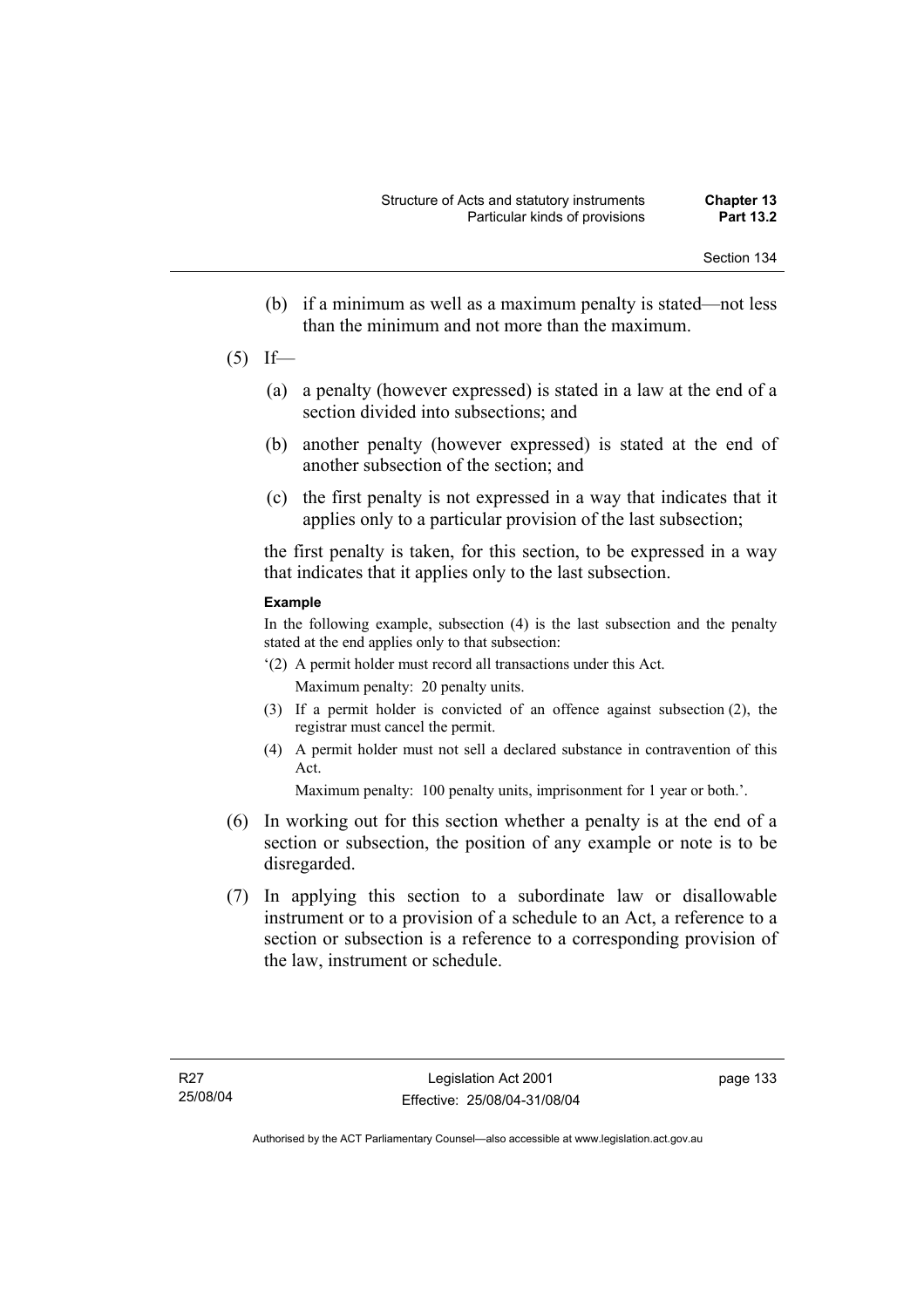| <b>Chapter 13</b> | Structure of Acts and statutory instruments |
|-------------------|---------------------------------------------|
| <b>Part 13.2</b>  | Particular kinds of provisions              |

- (8) This section is a determinative provision.
	- *Note* See s 5 for the meaning of determinative provisions, and s 6 for their displacement.

#### **135 Penalties not at end of sections and subsections** (IA s 33)

- (1) This section applies if a penalty (however expressed) is stated in a provision of a law other than at the end of a section or subsection.
- (2) If an offence is expressly mentioned in the provision, the penalty indicates that the offence is punishable on conviction as provided by subsection  $(4)$ .

#### **Example**

A person who contravenes subsection (3) commits an offence punishable by a fine of not more than 20 penalty units.

- *Note* An example is part of the Act, is not exhaustive and may extend, but does not limit, the meaning of the provision in which it appears (see s 126 and s 132).
- (3) If an offence is not expressly mentioned in the provision, the penalty indicates that contravention of the provision (or a stated part of the provision) is an offence punishable on conviction as provided by subsection (4).

#### **Example**

A person who contravenes subsection (3) must pay a fine of not more than 20 penalty units.

- (4) The penalty that may be imposed for the offence is—
	- (a) if only a single penalty is stated (whether as a maximum penalty or a penalty)—not more than the stated penalty; or
	- (b) if a minimum as well as a maximum penalty is stated—not less than the minimum and not more than the maximum.
- (5) In working out for this section whether a penalty is at the end of a section or subsection, the position of any example or note is to be disregarded.

| page 134 | Legislation Act 2001         | R <sub>27</sub> |
|----------|------------------------------|-----------------|
|          | Effective: 25/08/04-31/08/04 | 25/08/04        |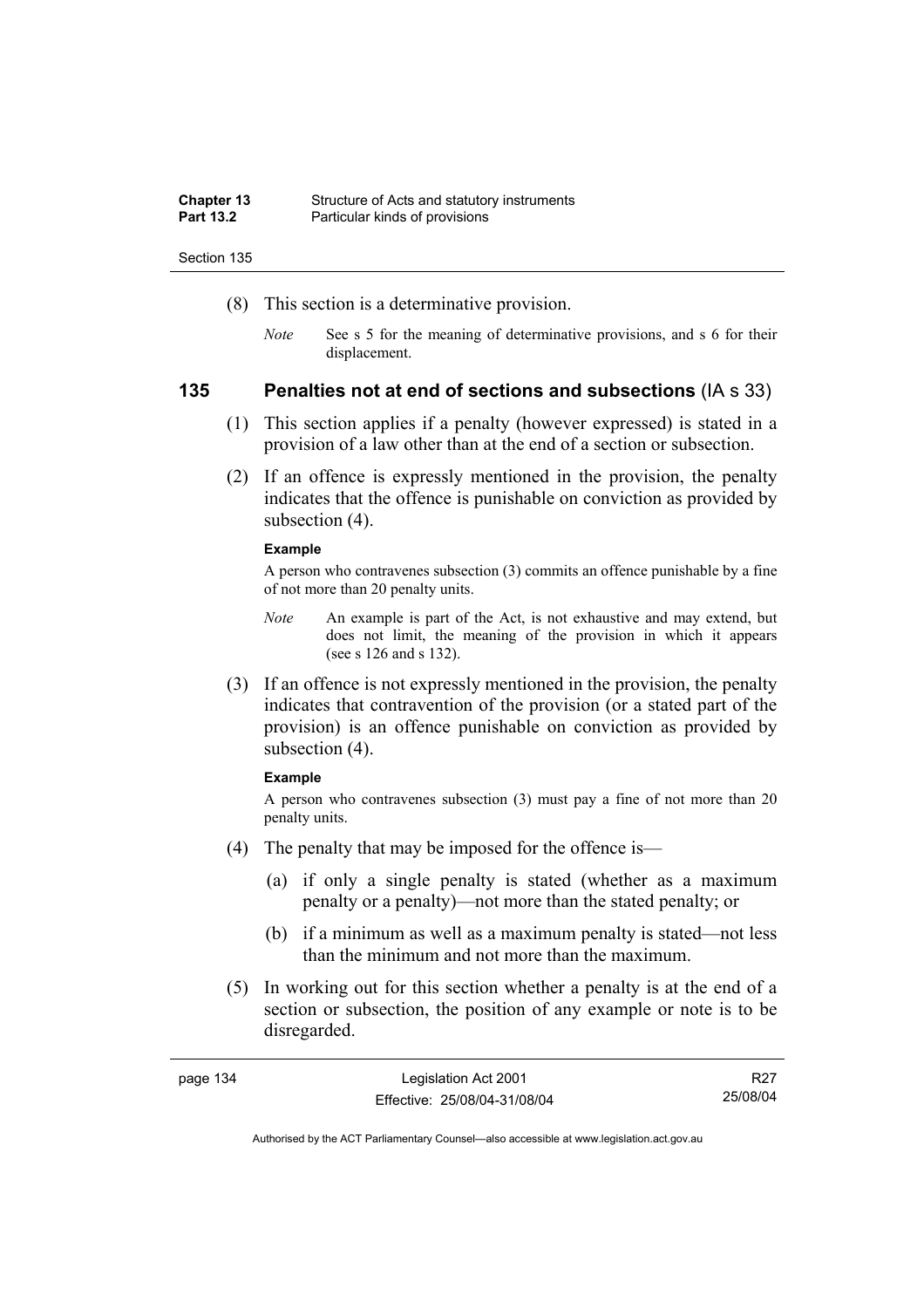- (6) In applying this section to a subordinate law or disallowable instrument or to a provision of a schedule to an Act, a reference to a section or subsection is a reference to a corresponding provision of the law, instrument or schedule.
- (7) This section is a determinative provision.
	- *Note* See s 5 for the meaning of determinative provisions, and s 6 for their displacement.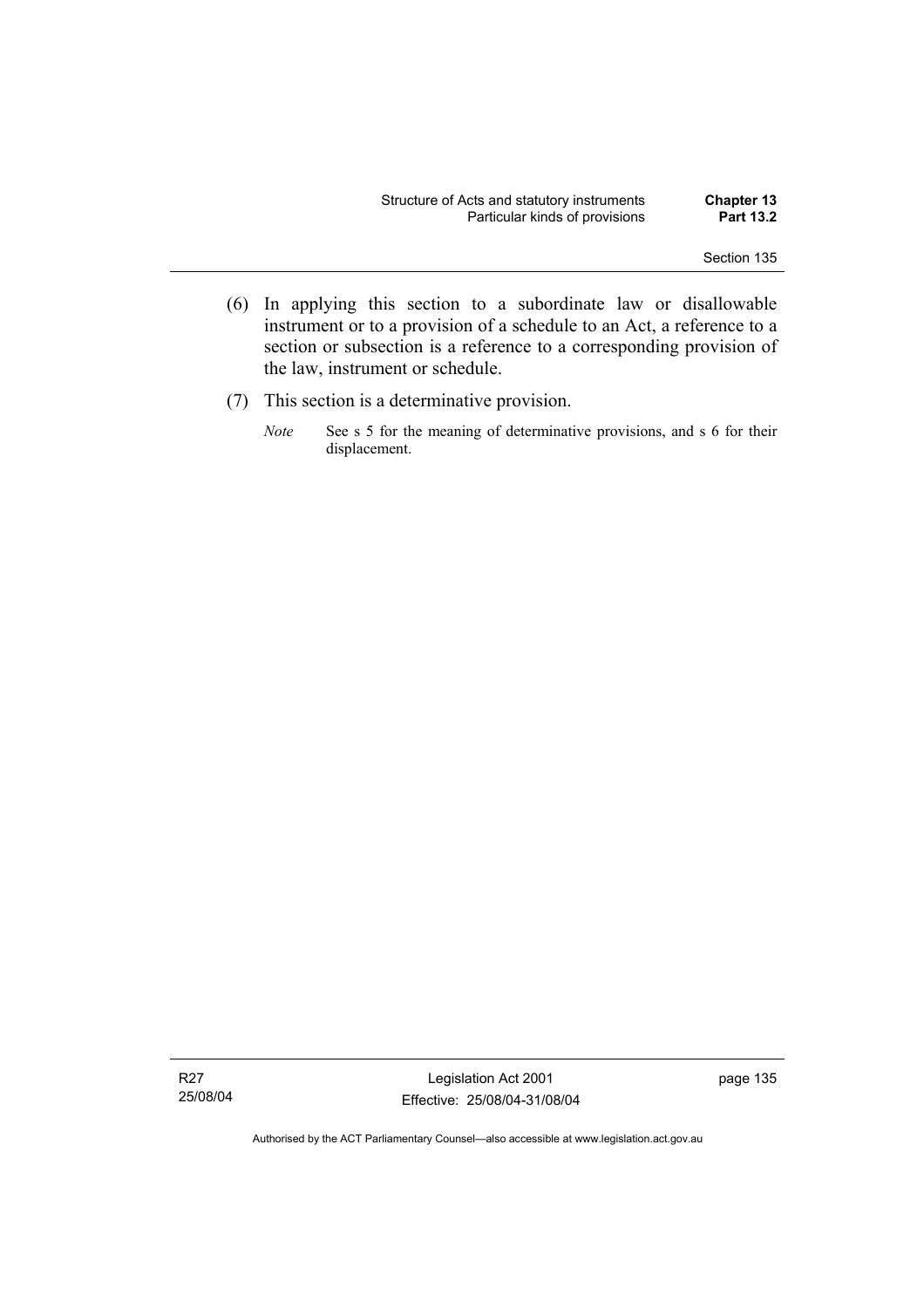# **Chapter 14 Interpretation of Acts and statutory instruments**

# **Part 14.1 Purpose and scope**

## **136 Meaning of** *Act* **in ch 14**

In this chapter:

*Act* includes a statutory instrument.

*Note* Section 7 (3) provides that a reference to an Act includes a reference to a provision of an Act. Section 13 (3) provides that a reference to a statutory instrument includes a reference to a provision of a statutory instrument.

## **137 Purpose and scope of ch 14**

- (1) The purpose of this chapter is to provide guidance about the interpretation of Acts.
- (2) This chapter is not intended to be a comprehensive statement of the law of interpretation applying to Acts.
- (3) In particular, this chapter assumes that common law presumptions operate in conjunction with this chapter.
- (4) Subsection (3) also applies to common law presumptions that come into existence after the commencement of this chapter.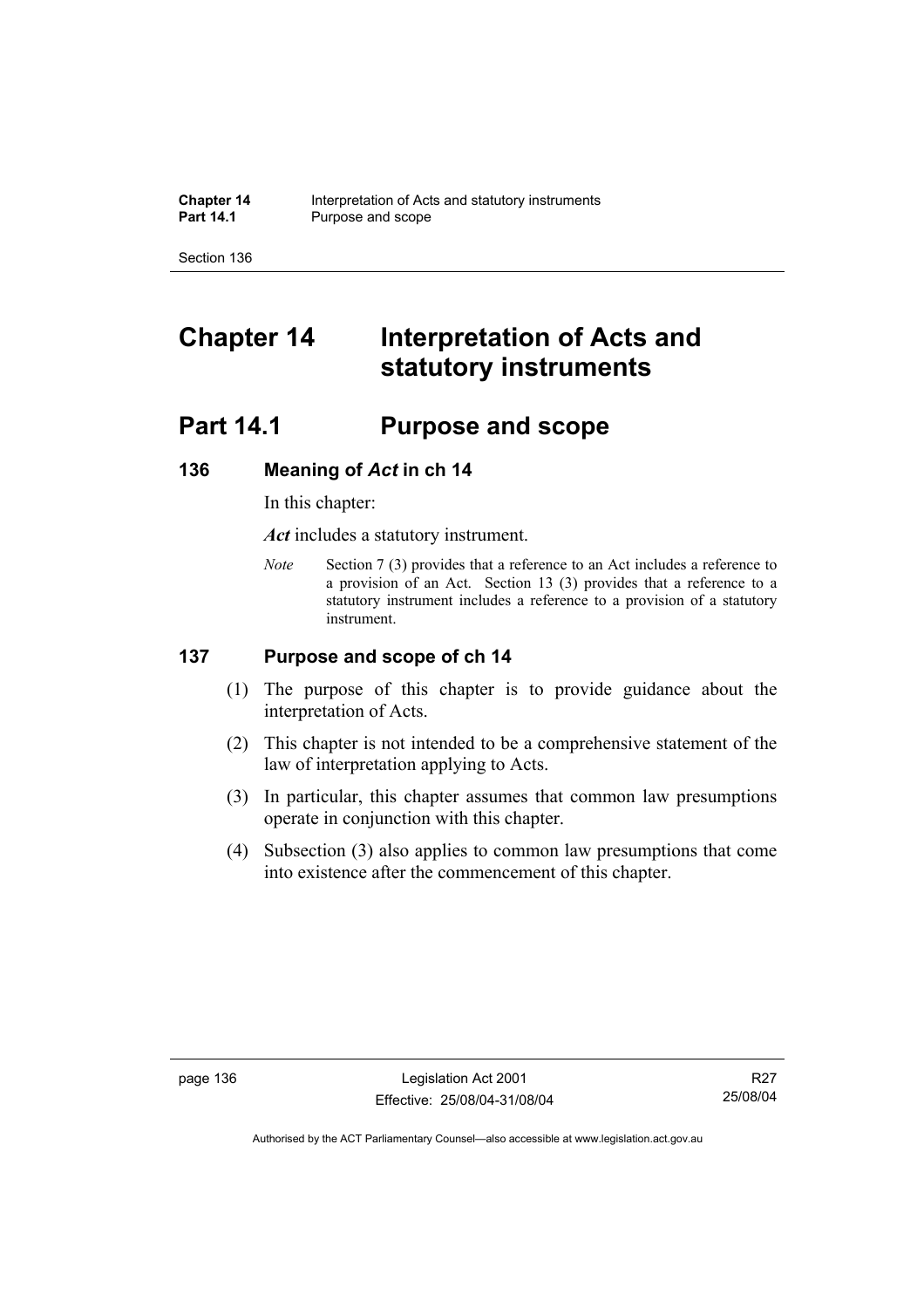# **Part 14.2 Key principles of interpretation**

## **138 Meaning of** *working out the meaning of an Act*

In this part:

*working out the meaning of an Act* means—

- (a) resolving an ambiguous or obscure provision of the Act; or
- (b) confirming or displacing the apparent meaning of the Act; or
- (c) finding the meaning of the Act when its apparent meaning leads to a result that is manifestly absurd or is unreasonable; or
- (d) finding the meaning of the Act in any other case.

## **139 Interpretation best achieving Act's purpose** (IA s 11A)

- (1) In working out the meaning of an Act, the interpretation that would best achieve the purpose of the Act is to be preferred to any other interpretation.
- (2) This section applies whether or not the Act's purpose is expressly stated in the Act.
	- *Note T*he *Human Rights Act 2004*, s 30 (1) (which is about interpreting legislation to be consistent with human rights) is also relevant to interpreting Territory laws.

## **140 Legislative context**

In working out the meaning of an Act, the provisions of the Act must be read in the context of the Act as a whole.

#### **Examples**

1 The long title of an Act provides that it is an Act to give certain benefits to the holders of pensioner cards. Section 4 provides 'This Act applies to a holder of a pensioner card'. Section 22 provides that the commissioner may grant 'a person' an exemption from payment of rates. The Act does not contain a definition of 'person'. Section 22 must be read in the context of

R27 25/08/04 page 137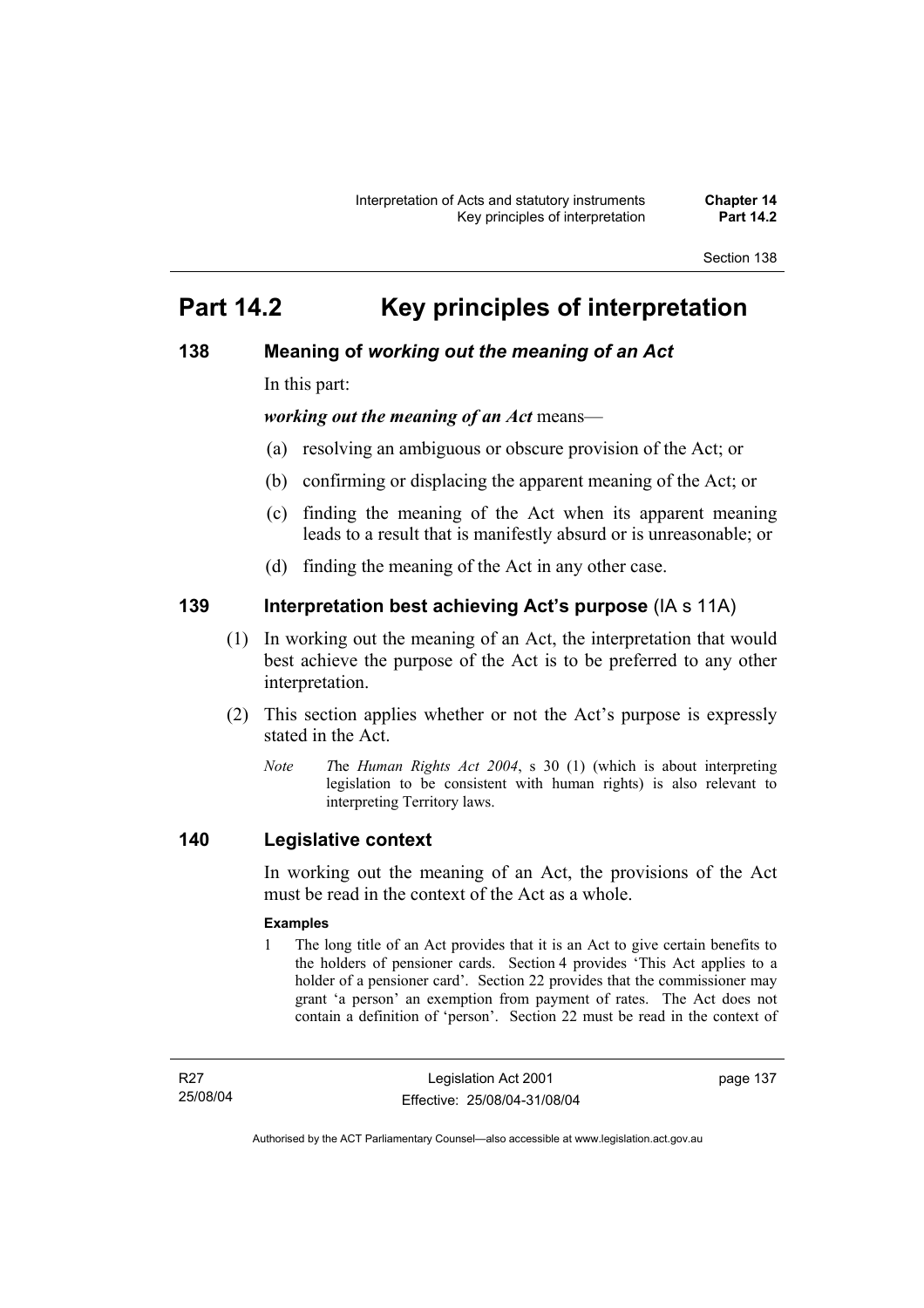#### **Chapter 14** Interpretation of Acts and statutory instruments<br>**Part 14.2** Key principles of interpretation **Key principles of interpretation**

#### Section 141

the Act as a whole so that the commissioner may only grant exemptions to people who are holders of pensioner cards.

2 The *Drug Testing Regulations 2001* (made under the *Drug Testing Act 2000* (hypothetical)), regulation 6 contains the following heading:

#### **6 Corresponding law—Act, s 100, def** *corresponding law*

The heading indicates that the regulation has been made for the definition of *corresponding law* in the *Drug Testing Act 2000*, section 100.

- 3 Regulation 12 (1) of a subordinate law refers to 'an order under the *Crimes Act 1900*, section 402*'*. No other kind of order is mentioned in the regulation and the word 'order' is not otherwise defined in the subordinate law. Subregulations (2), (4), (7) and (9) of the same regulation, which merely refer to 'the order', are to be understood as referring to the order mentioned in subregulation (1).
- *Note 1* See s 126 and s 127 for material that is, or is not, part of an Act or statutory instrument.
- *Note 2* An example is part of the Act, is not exhaustive and may extend, but does not limit, the meaning of the provision in which it appears (see s 126 and s 132).

## **141 Non-legislative context generally** (IA s 11B)

- (1) In working out the meaning of an Act, material not forming part of the Act may be considered.
	- *Note 1* See s 146 for the meaning of *may* and *must*.
	- *Note 2* See s 126 and s 127 for material that is, or is not, part of an Act or statutory instrument.
	- *Note 3* See s 142 for material that may be considered in working out the meaning of an Act or statutory instrument.
- (2) In deciding whether material not forming part of an Act should be considered in working out the meaning of the Act, and the weight to be given to the material, the following matters must be taken into account:
	- (a) the desirability of being able to rely on the ordinary meaning of the Act, having regard to the purpose of the Act and the provisions of the Act read in the context of the Act as a whole;

| page 138 | Legislation Act 2001         | R <sub>27</sub> |
|----------|------------------------------|-----------------|
|          | Effective: 25/08/04-31/08/04 | 25/08/04        |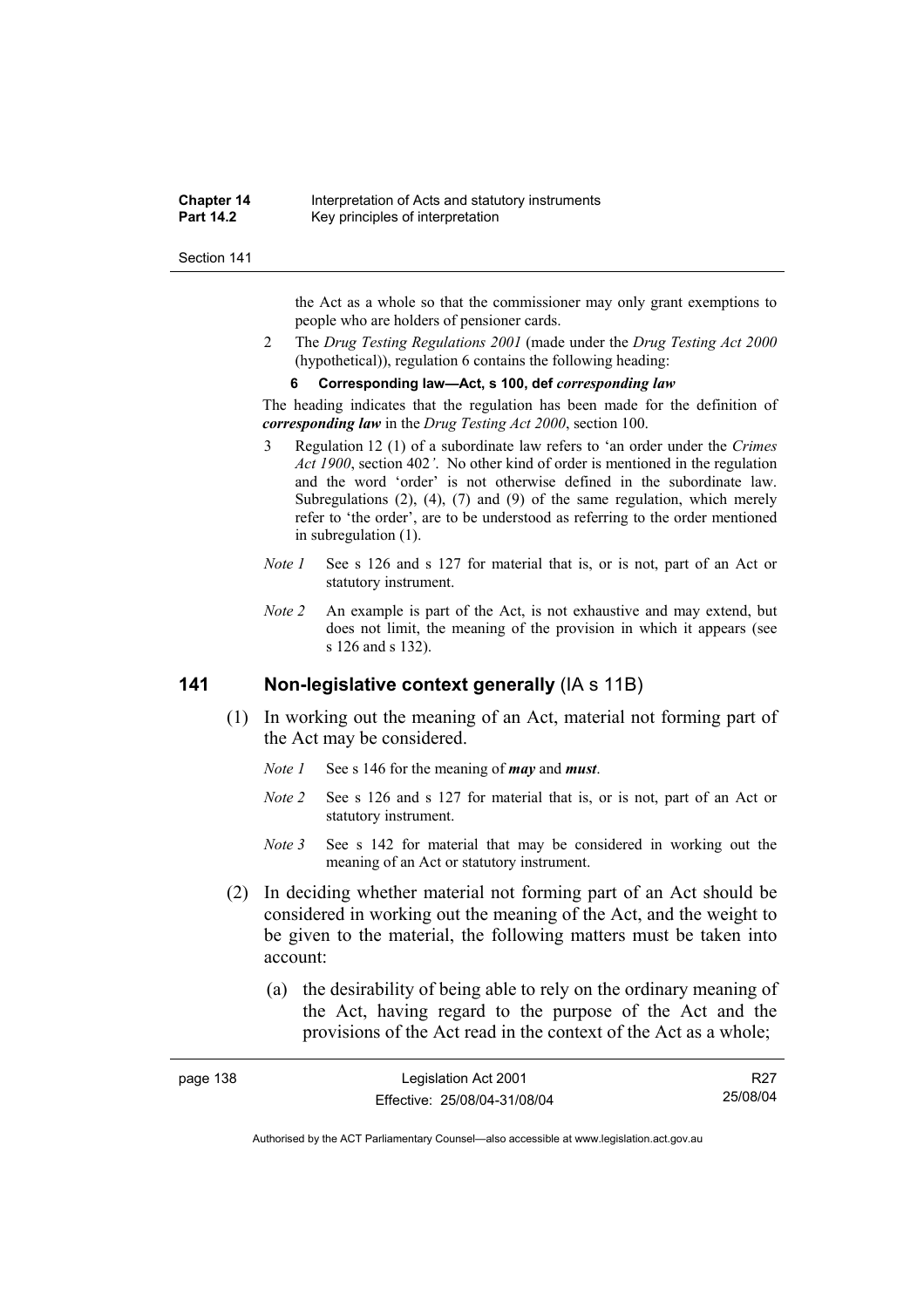- (b) the undesirability of prolonging proceedings without compensating advantage;
- (c) the accessibility of the material to the public.
- (3) Subsection (2) does not limit the matters that may be taken into account.
- (4) For subsection (2) (c), material in the register is taken to be accessible to the public.

*Note* The register is the ACT legislation register (see dict, pt 2, def *register*).

## **142 Non-legislative context—material that may be considered**  (IA s 11B)

- (1) In working out the meaning of an Act, material mentioned in table 142, column 2 may be considered.
- (2) In working out the meaning of a statutory instrument, material mentioned in table 142, column 3 may be considered.
- (3) This section does not limit the material that may be considered in working out the meaning of an Act or statutory instrument.

## **Table 142**

| column 1<br>item | column 2<br>Act                                                                                                                                                               | column 3<br>statutory instrument                                                                                                                                                                                     |
|------------------|-------------------------------------------------------------------------------------------------------------------------------------------------------------------------------|----------------------------------------------------------------------------------------------------------------------------------------------------------------------------------------------------------------------|
|                  | material not forming<br>part of the Act contained<br>in an authorised version<br>of the Act<br>See ch 3 (Authorised<br><b>Note</b><br>versions<br>and<br>evidence of laws and | material not forming part of<br>the statutory instrument<br>contained in an authorised<br>version of the instrument<br>See ch 3 (Authorised<br><b>Note</b><br>versions and evidence of<br>legislative<br>and<br>laws |
|                  | legislative material).                                                                                                                                                        | material).                                                                                                                                                                                                           |

R27 25/08/04 page 139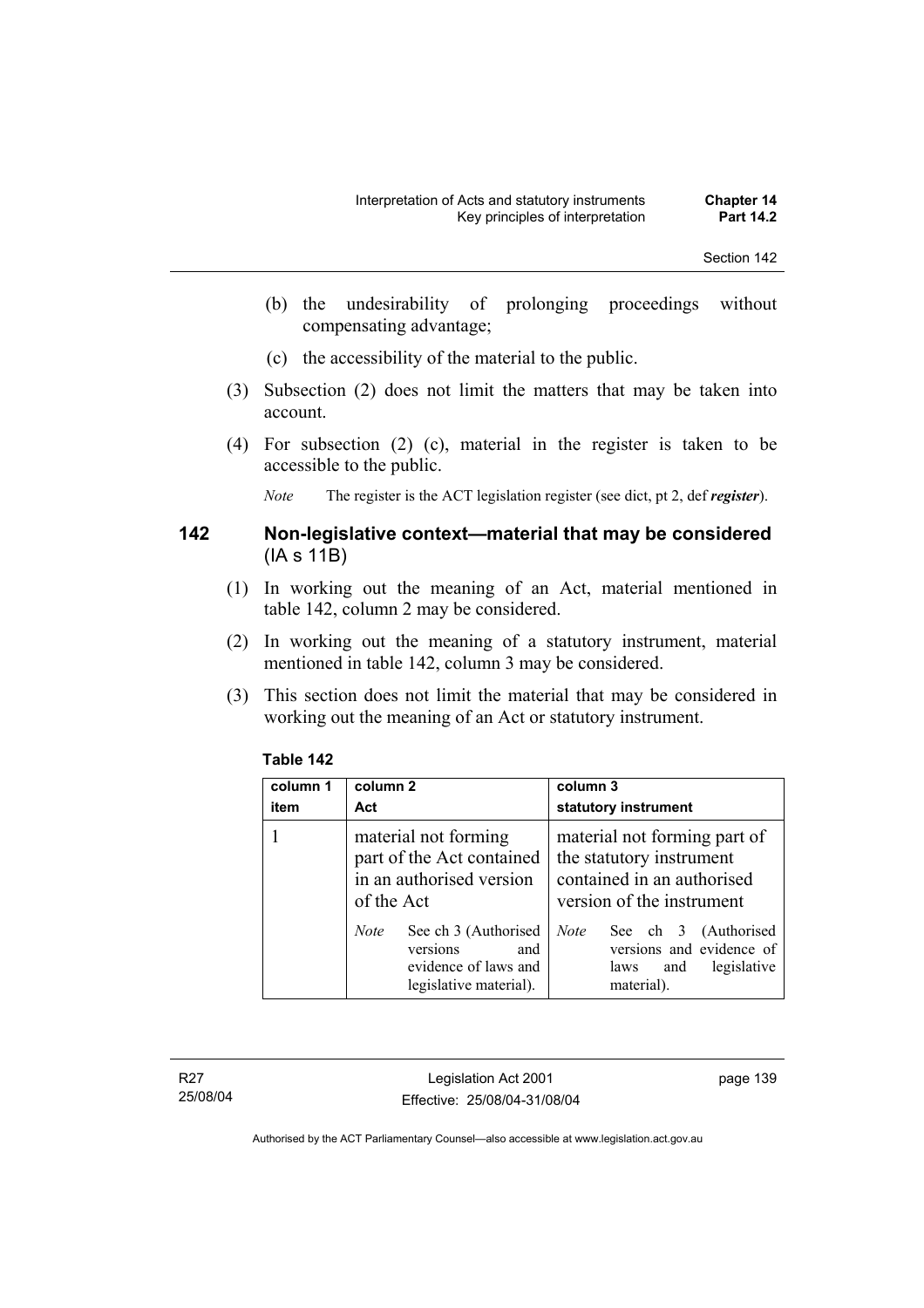**Chapter 14** Interpretation of Acts and statutory instruments **Part 14.2 Key principles of interpretation** 

#### Section 142

| column 1<br>item | column <sub>2</sub><br>Act                                                                                                                                                                                    | column 3<br>statutory instrument                                                                                                                                                                                                                                                                                                                                                                   |
|------------------|---------------------------------------------------------------------------------------------------------------------------------------------------------------------------------------------------------------|----------------------------------------------------------------------------------------------------------------------------------------------------------------------------------------------------------------------------------------------------------------------------------------------------------------------------------------------------------------------------------------------------|
| $\overline{2}$   | any relevant report of a<br>royal commission, law<br>reform commission,<br>committee of inquiry or<br>other similar body that<br>was presented to the<br>Legislative Assembly<br>before the Act was<br>passed | any relevant report of a royal<br>commission, law reform<br>commission, committee of<br>inquiry or other similar body<br>that was presented to the<br>Legislative Assembly—<br>if the statutory<br>(a)<br>instrument was<br>presented to the<br>Assently—<br>before the end of<br>6 sitting days<br>after the day the<br>instrument was<br>presented to the<br>Assembly; or<br>in any other<br>(b) |
|                  |                                                                                                                                                                                                               | case—before the<br>instrument was<br>made                                                                                                                                                                                                                                                                                                                                                          |

page 140 Legislation Act 2001 Effective: 25/08/04-31/08/04

R27 25/08/04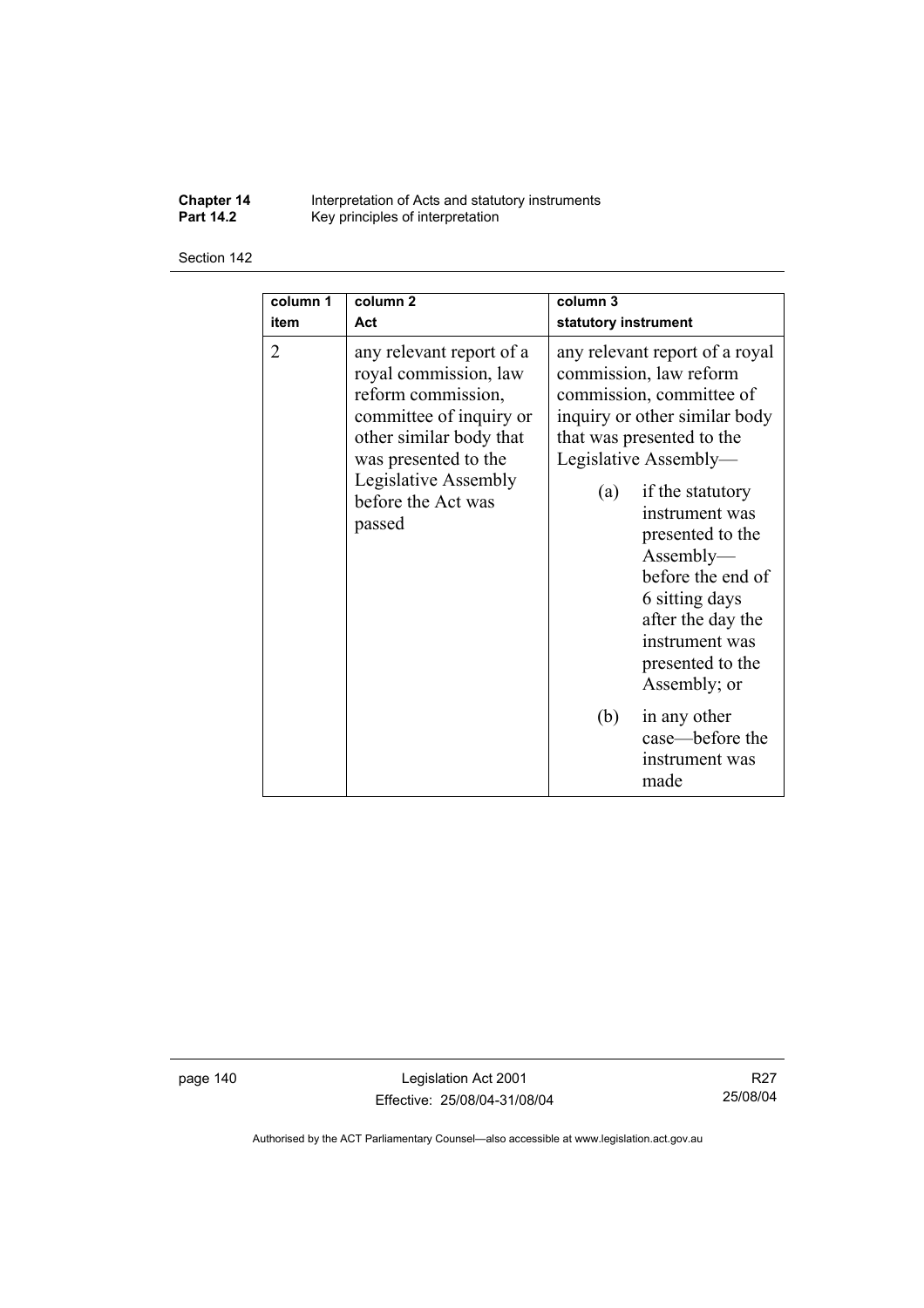Interpretation of Acts and statutory instruments **Chapter 14**  Key principles of interpretation **Part 14.2** 

| column 1<br>item | column <sub>2</sub><br>Act                                                                                                                                                                                          | column 3<br>statutory instrument                                                                                                                                                                                                                                                                                                            |  |
|------------------|---------------------------------------------------------------------------------------------------------------------------------------------------------------------------------------------------------------------|---------------------------------------------------------------------------------------------------------------------------------------------------------------------------------------------------------------------------------------------------------------------------------------------------------------------------------------------|--|
| 3                | any relevant report of a<br>committee of the<br>Legislative Assembly<br>that was made to the                                                                                                                        | any relevant report of a<br>committee of the Legislative<br>Assembly that was made to<br>the Assembly-                                                                                                                                                                                                                                      |  |
|                  | Assembly before the<br>Act was passed                                                                                                                                                                               | if the statutory<br>(a)<br>instrument was<br>presented to the<br>Assently—<br>before the end of<br>6 sitting days<br>after the day the<br>instrument was<br>presented to the<br>Assembly; or                                                                                                                                                |  |
|                  |                                                                                                                                                                                                                     | (b)<br>in any other<br>case-before the<br>instrument was<br>made                                                                                                                                                                                                                                                                            |  |
| 4                | any explanatory<br>statement (however<br>described) for the bill<br>that became the Act, or<br>any other relevant<br>document, that was<br>presented to the<br>Legislative Assembly<br>before the Act was<br>passed | if the statutory instrument<br>was presented to the<br>Legislative Assembly—any<br>explanatory statement<br>(however described) for the<br>instrument, or any other<br>relevant document, that was<br>presented to the Legislative<br>Assembly before the end of<br>6 sitting days after the<br>instrument was presented to<br>the Assembly |  |

R27 25/08/04

Legislation Act 2001 Effective: 25/08/04-31/08/04 page 141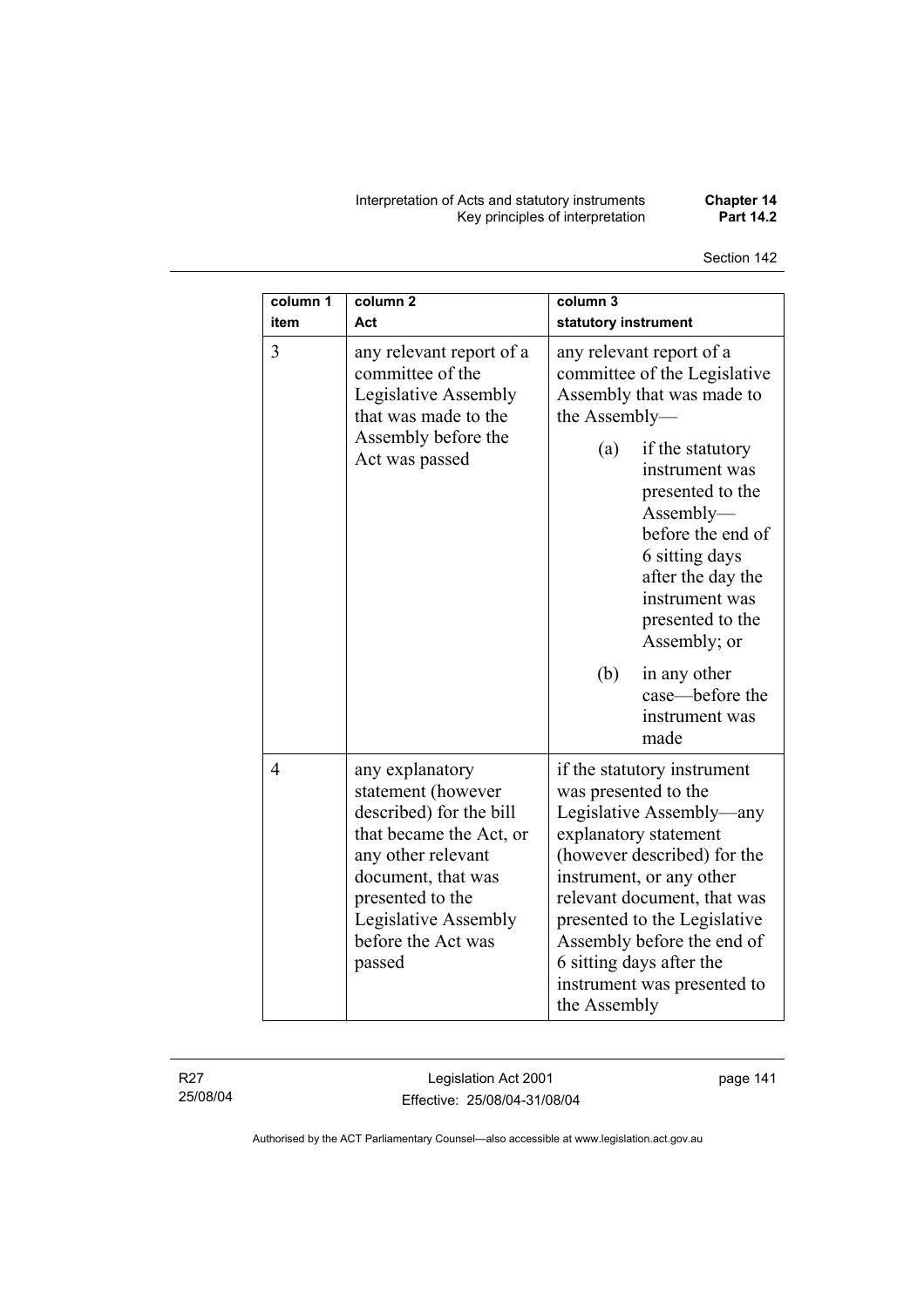**Chapter 14** Interpretation of Acts and statutory instruments<br>**Part 14.2** Key principles of interpretation Key principles of interpretation

#### Section 143

| column 1       | column <sub>2</sub>                                                                                                     | column 3                                                                                                                                                                                        |
|----------------|-------------------------------------------------------------------------------------------------------------------------|-------------------------------------------------------------------------------------------------------------------------------------------------------------------------------------------------|
| item           | Act                                                                                                                     | statutory instrument                                                                                                                                                                            |
| 5              | the presentation speech<br>made to the Legislative<br>Assembly during the<br>passage of the bill that<br>became the Act | if the statutory instrument<br>was presented to the<br>Legislative Assembly by a<br>member of the Assembly-<br>any presentation speech<br>made to the Assembly                                  |
| 6              | official reports of<br>proceedings in the<br>Legislative Assembly in<br>relation to the bill that<br>became the Act     | if the statutory instrument<br>was presented to the<br>Legislative Assembly-<br>official reports of<br>proceedings in the<br>Legislative Assembly in<br>relation to the statutory<br>instrument |
| $\overline{7}$ | any relevant treaty or<br>other international<br>agreement to which<br>Australia is a party                             | any relevant treaty or other<br>international agreement to<br>which Australia is a party                                                                                                        |

## **143 Law stating material for consideration in working out meaning**

 (1) If a relevant law provides that stated material may or must be considered in working out the meaning of an Act or statutory instrument, that does not by implication prevent other material of the same or similar kind being considered in working out the meaning of the Act or instrument.

#### **Example**

The *Computer Crime Act 2000* (hypothetical) contains the following provision:

**4 Report may be used as an aid to interpretation** 

The *Community Law Reform Report on Computer Crime* (CLRC No X) may be considered in working out the meaning of this Act.

page 142 Legislation Act 2001 Effective: 25/08/04-31/08/04

R27 25/08/04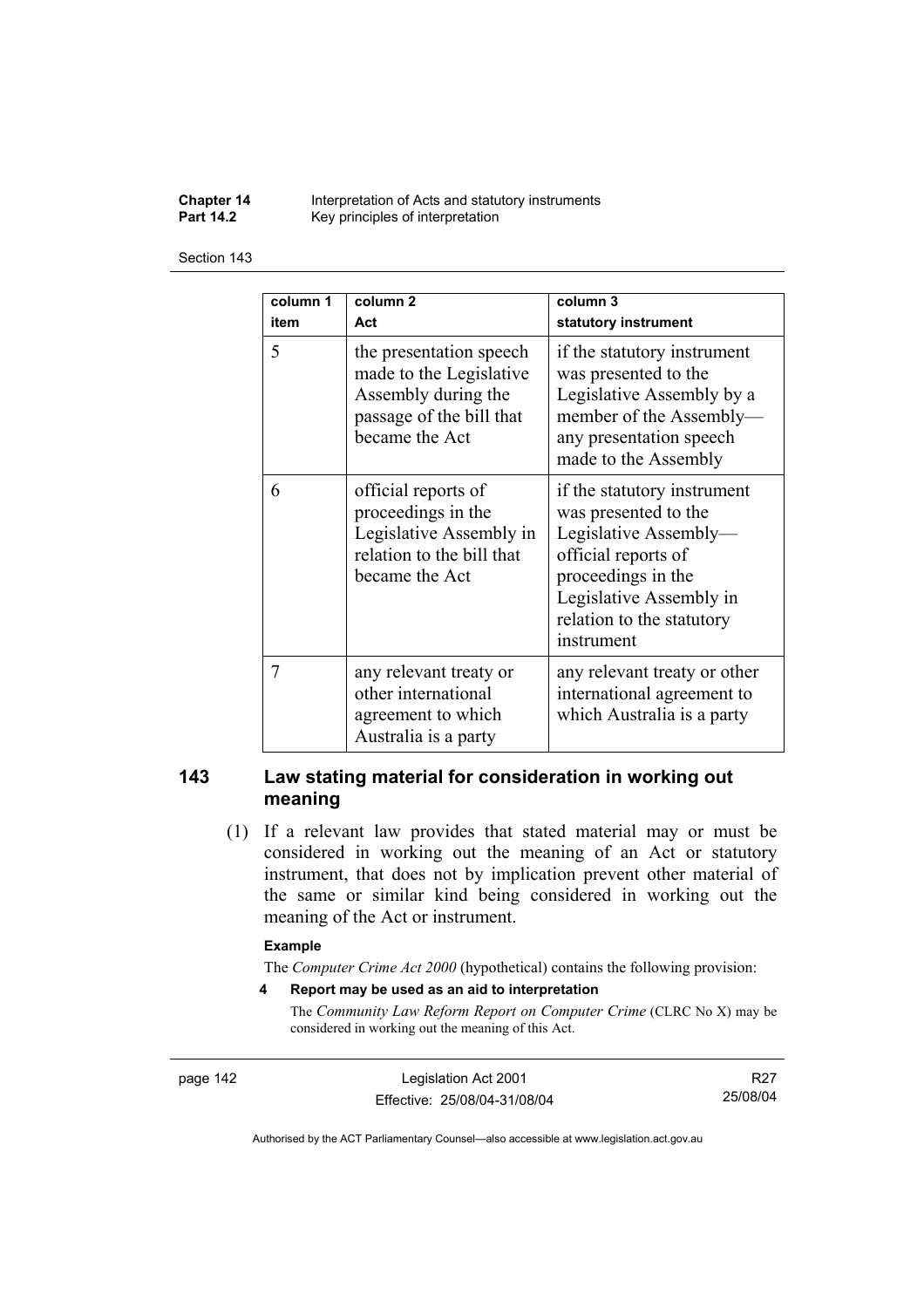This does not limit access to other non-legislative material of the same or a similar kind for working out the meaning of the *Computer Crime Act 2000*.

- *Note* An example is part of the Act, is not exhaustive and may extend, but does not limit, the meaning of the provision in which it appears (see s 126 and s 132).
- (2) In this section:

*relevant law* means—

- (a) in working out the meaning of an Act—the Act or another Act; or
- (b) in working out the meaning of a statutory instrument made under an Act—the Act, another Act or the instrument; or
- (c) in working out the meaning of a statutory instrument made under another statutory instrument—an Act or either instrument.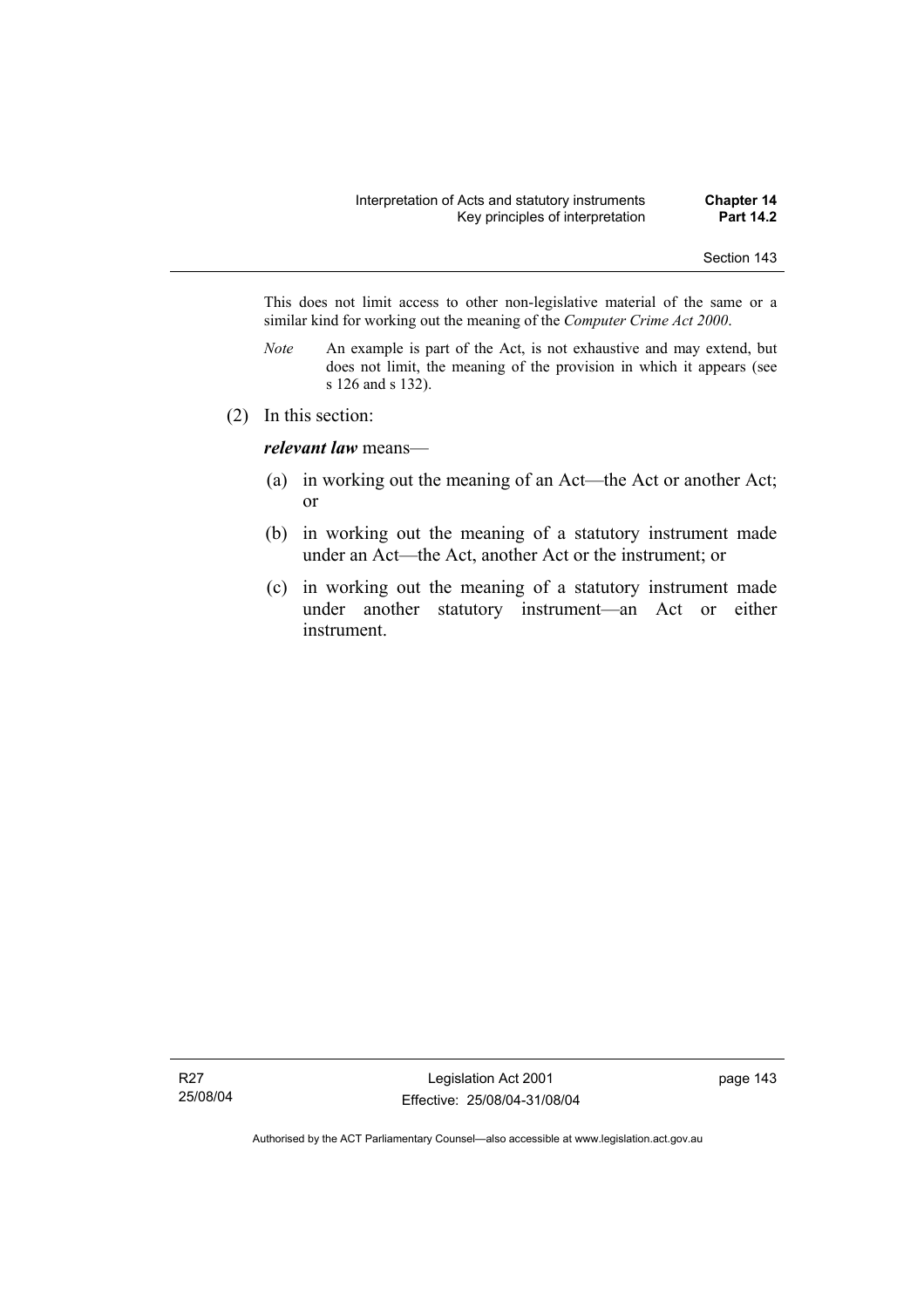**Chapter 15** Aids to interpretation **Part 15.1** General

Section 145

# **Chapter 15 Aids to interpretation**

# **Part 15.1 General**

## **144 Meaning of commonly-used terms**

A definition in the dictionary, part 1 applies to all Acts and statutory instruments.

*Note* See s 130 for the definition of *definition* and s 131 for provisions about signpost definitions.

## **145 Gender and number** (IA s 19)

In an Act or statutory instrument—

- (a) words indicating a gender include every other gender; and
- (b) words in the singular number include the plural and words in the plural number include the singular.

## **146 Meaning of** *may* **and** *must* (IA s 16)

- (1) In an Act or statutory instrument, the word *may*, or a similar term, used in relation to a function indicates that the function may be exercised or not exercised, at discretion.
	- *Note Function* is defined in the dict, pt 1 to include authority, duty and power.
- (2) In an Act or statutory instrument, the word *must*, or a similar term, used in relation to a function indicates that the function is required to be exercised.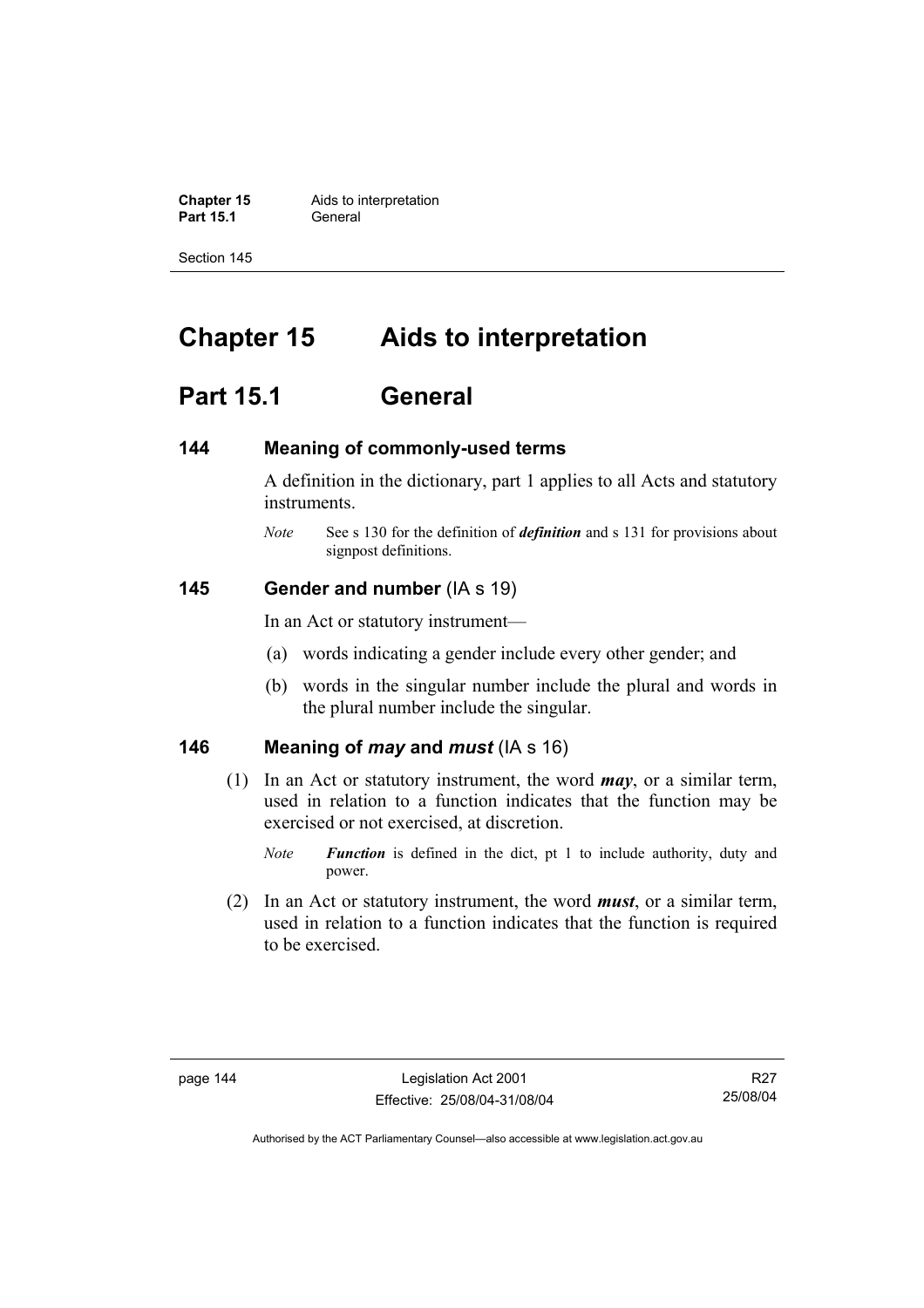- Section 147
- (3) This section is a determinative provision so far as it applies to an applicable law or an applicable provision.
	- *Note* See s 5 for the meaning of determinative provisions, and s 6 for their displacement.
- (4) In this section:

*applicable law* means an Act enacted, or a subordinate law or disallowable instrument made, after 1 January 2000.

*applicable provision* means a provision inserted after 1 January 2000 into an Act, or a subordinate law or disallowable instrument, that is not an applicable law.

*inserted*, for a provision, includes inserted in substitution for another provision.

## **147 Changes of drafting practice not to affect meaning**  (IA s 11C)

 (1) The purpose of this section is to encourage the making of progressive improvements in the form of the statute book without inadvertently changing the substantive effect of the law.

*Note* See also s 96 (Relocated provisions).

- (2) This is to be achieved particularly by updating the language and structure of Acts and statutory instruments to replace older forms of legislative expression with forms reflecting current legislative drafting practice.
- (3) If an Act or statutory instrument is amended so that it contains an older form of legislative expression in a provision and a newer form in another, the ideas in the 2 provisions must not be regarded as different only because different words are used or the provisions are structured in different ways.
- (4) Subsection (3) also applies if the provisions are in different Acts or statutory instruments.

page 145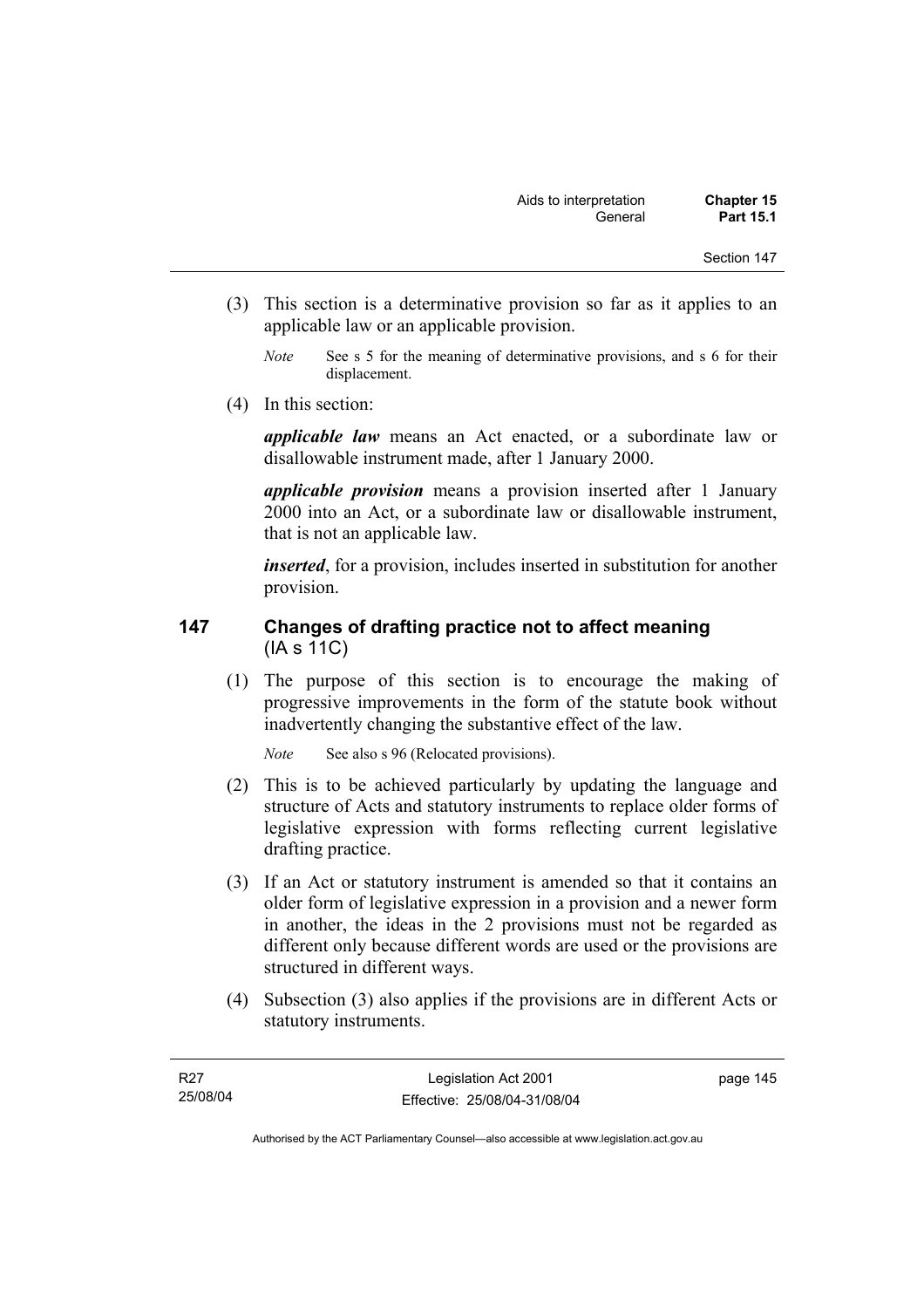| <b>Chapter 15</b> | Aids to interpretation |
|-------------------|------------------------|
| <b>Part 15.1</b>  | General                |

- (5) Also, if an Act or statutory instrument is amended so that a provision containing an older form of legislative expression is replaced (whether or not in the same position) by a provision in a newer form, the ideas in the 2 provisions must not be regarded as different only because different words are used or the provisions are structured in different ways.
- (6) In deciding whether the ideas are different, regard must be had to the context and history of the 2 provisions.
- (7) Subsection (6) does not limit the matters to which regard may be had.
- (8) This section is a determinative provision.
	- *Note* See s 5 for the meaning of determinative provisions, and s 6 for their displacement.

## **148 Terms used in instruments have same meanings as in authorising laws** (IA s 11BA)

Terms used in a statutory instrument have the same meanings as they have, from time to time, in the Act or statutory instrument (the *authorising law*), or the relevant provisions of the authorising law, under which the instrument is made or in force.

## **149 Age in years** (IA s 13D)

For an Act or statutory instrument, a person is an age in years at the beginning of the person's birthday for the age.

## **150 Measurement of distance** (IA s 35)

In applying an Act or statutory instrument, distance is to be measured in a straight line on a horizontal plane.

R27 25/08/04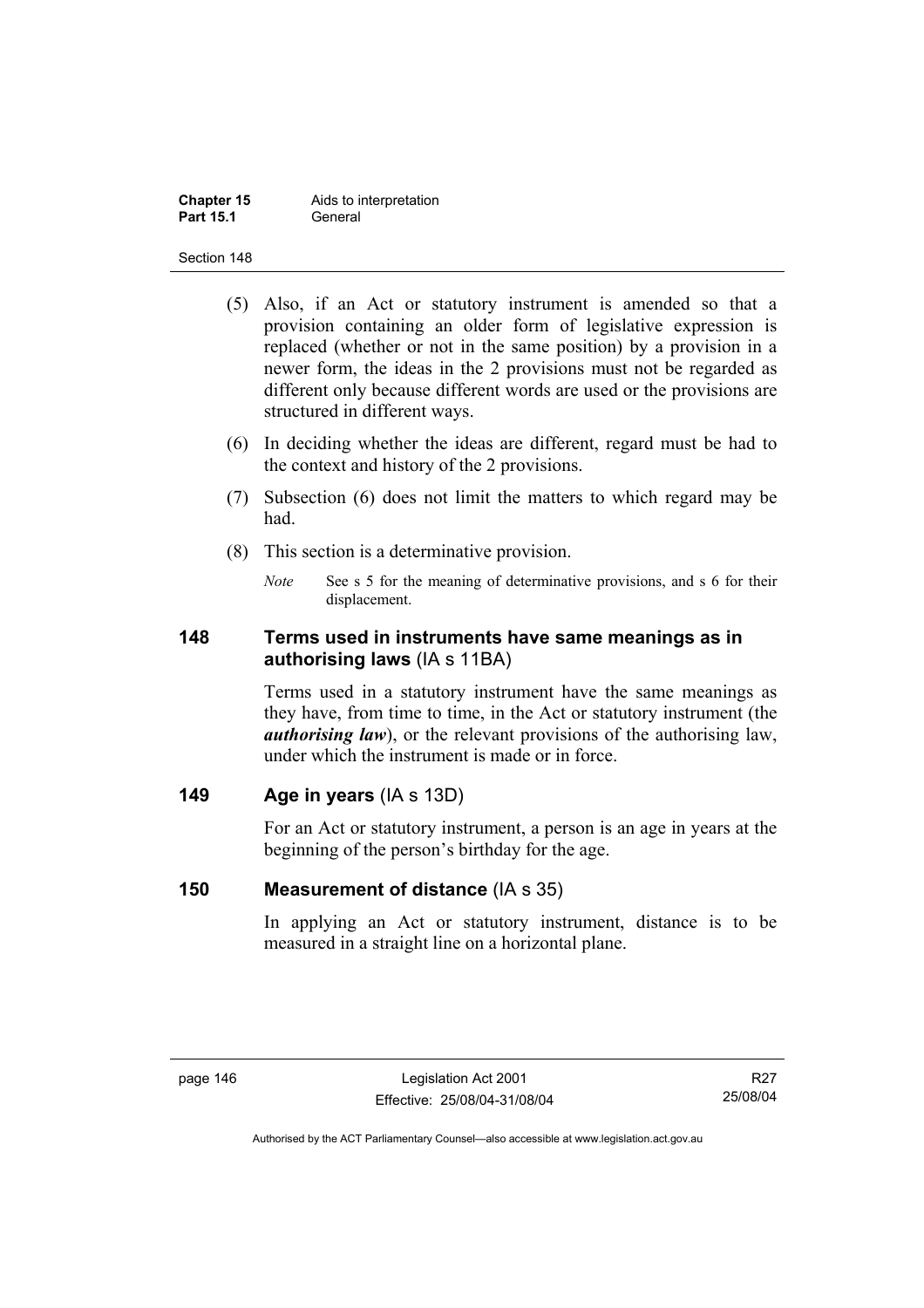## **151 Reckoning of time** (IA s 36)

- (1) This section applies if a period of 1 day or longer is provided or allowed for a purpose by an Act or statutory instrument.
- (2) In working out whether the purpose has been fulfilled within the period provided or allowed, the period is taken to begin at the start point.
- (3) For this section—
	- (a) if a period is to begin from a particular day—the *start point* is the beginning of the next day; and
	- (b) if a period is to begin when an act or event happens—the *start point* is the beginning of the day after the act or event happens.

#### **Examples**

- 1 The *ABC Act 1995* provides that a person who ceases to be an inspector must return his or her identity card to the authority within 21 days after ceasing to be an inspector. X is notified that his appointment as inspector ends on Friday 1 November. The period of 21 days starts on Saturday 2 November.
- 2 The *XYZ Act 2001* requires an application for review to be lodged not later than 28 days after service on the licensee of the decision objected to. The period of 28 days begins with the day following the day of service.
- *Note* An example is part of the Act, is not exhaustive and may extend, but does not limit, the meaning of the provision in which it appears (see s 126 and s 132).
- (4) If the last day of the period is not a working day, the last day of the period is the first working day after the end of the period.

#### **Example**

The *Hypothetical Act 2000* requires the board to give a copy of its business plan to the Minister not later than 14 days after its preparation. The 14th day is Good Friday (a public holiday) and the following Monday is also a public holiday. Under section 151 (4), the last day to give a copy of the business plan is the Tuesday following Easter (the first working day after the 14th day).

page 147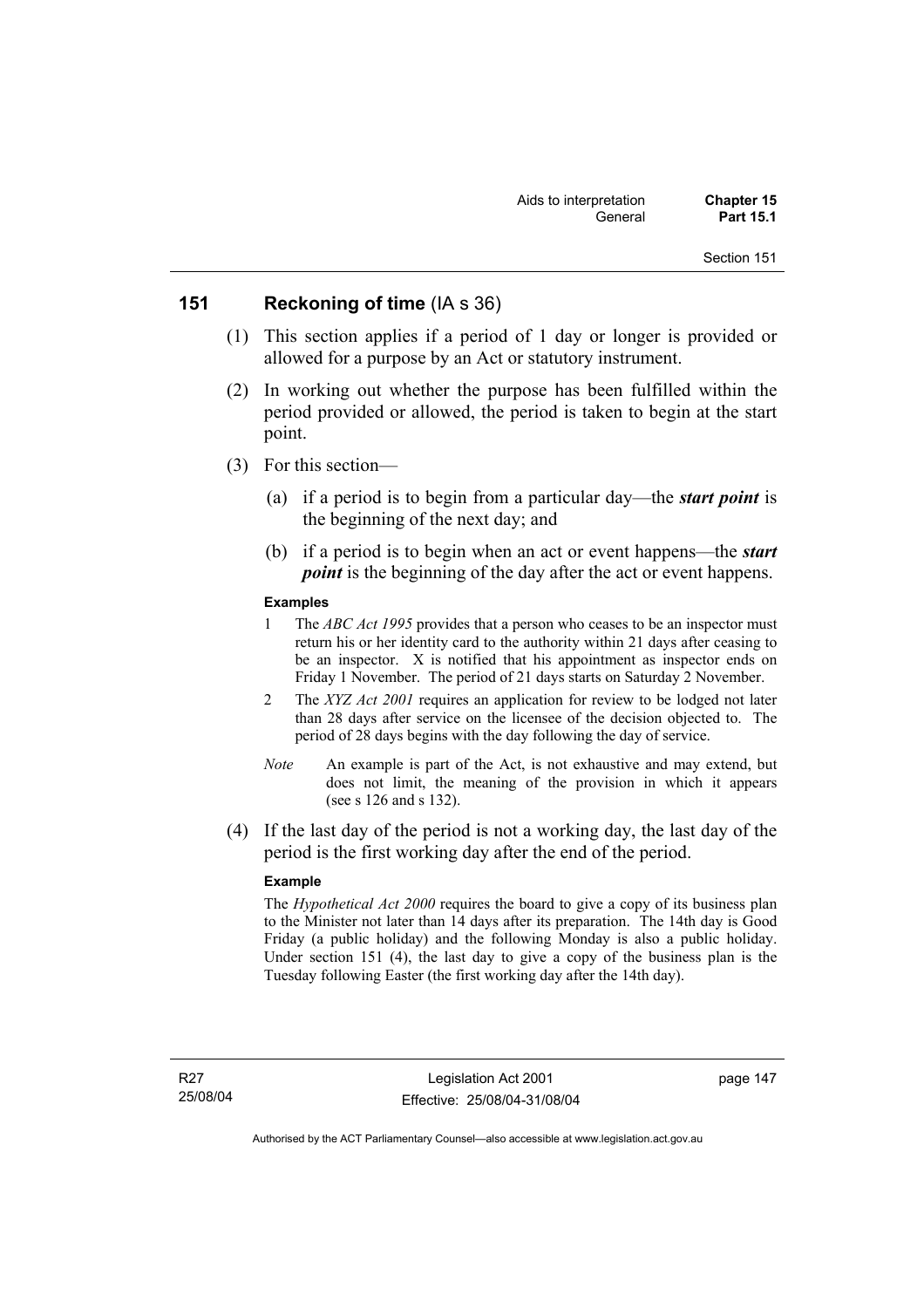**Chapter 15** Aids to interpretation<br>**Part 15.1** General **Part 15.1** 

Section 152

## **152 Continuing effect of obligations**

If, under a provision of an Act or statutory instrument, an act is required to be done, the obligation to do the act continues until the act is done even if—

- (a) the provision required the act to be done within a particular period or before a particular time, and the period has ended or the time has passed; or
- (b) someone has been convicted of an offence in relation to failure to do the act.

page 148 Legislation Act 2001 Effective: 25/08/04-31/08/04

R27 25/08/04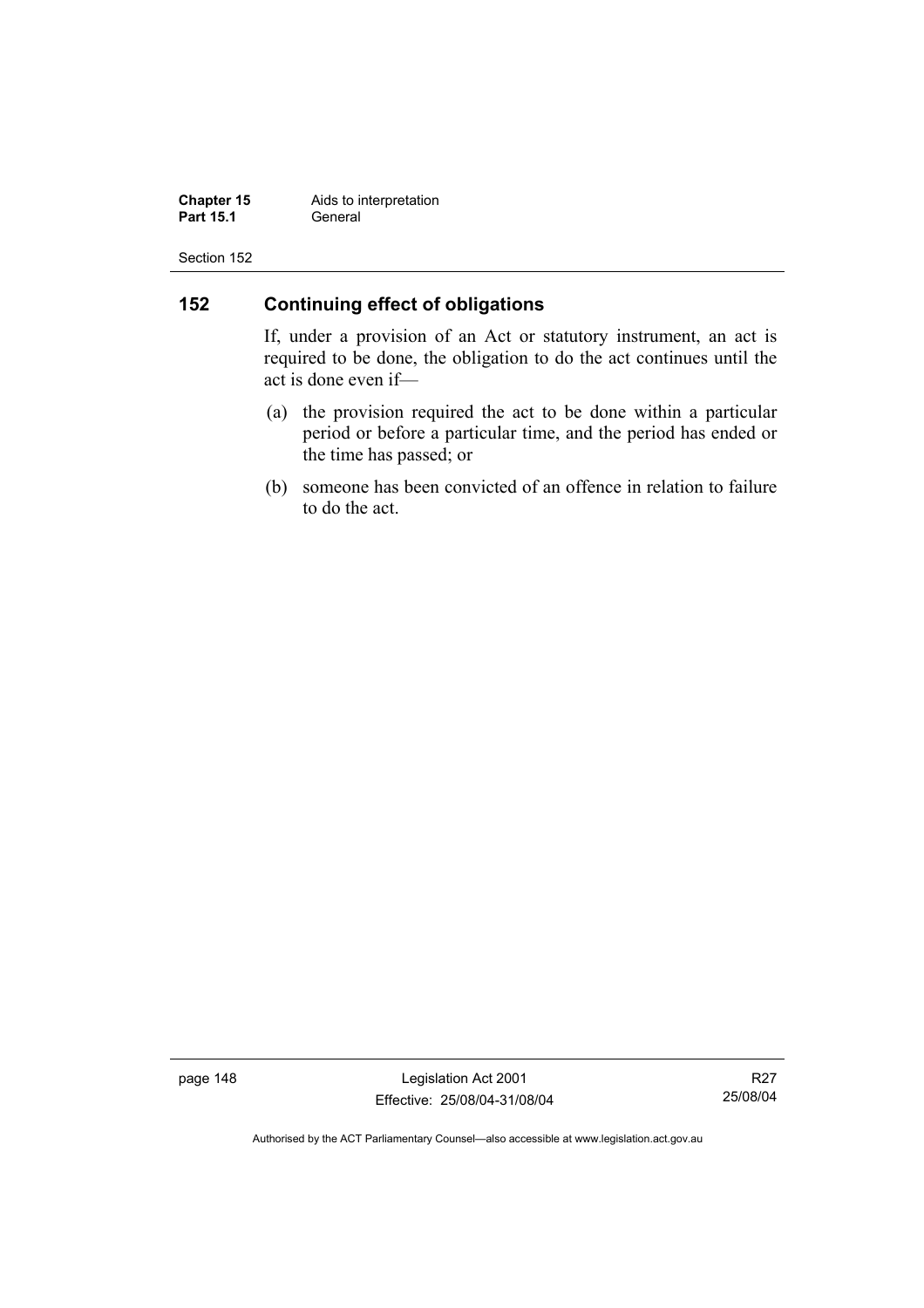# **Part 15.2 Definitions**

*Note to pt 15.2* 

See also s 130 (What is a definition?), s 131 (Signpost definitions) and s 148 (Terms used in instruments have same meanings as in authorising laws).

## **155 Definitions apply subject to contrary intention** (IA s 11G)

- (1) A definition in an Act or statutory instrument applies except so far as the contrary intention appears.
- (2) This section is a determinative provision.
	- *Note* See s 5 for the meaning of determinative provisions, and s 6 for their displacement.

## **156 Application of definitions in dictionaries and sections**  (IA s 11F (2))

 (1) A definition in the dictionary to an Act or statutory instrument applies to the entire Act or instrument unless the Act or instrument provides for the definition to have a more limited application.

#### **Examples**

- 1 The dictionary to the *ABC Act 1999* includes the signpost definition '*x*—see the *XYZ Act 1998*, section 3.'. There is nothing in the *ABC Act 1999* indicating the intended application of the definition of  $x$ . The definition of  $x$ in the *XYZ Act 1998*, section 3, therefore, applies to the entire *ABC Act 1999*.
- 2 In an Act, the word *z* is defined in the dictionary. The definition provides, in part, that '*z*, in part 4 (Registration of vehicles), means ...'. The definition of *z* applies only to part 4.
- *Note 1* See s 144 (Meaning of commonly-used terms) for the application of the definitions in this Act, dict, pt 1.
- *Note 2* Section 148 (Terms used in instruments have same meanings as in authorising laws) provides that terms used in a statutory instrument have the same meaning as they have in the Act or statutory instrument under which the statutory instrument is made.

| <b>R27</b> | Legislation Act 2001         | page 149 |
|------------|------------------------------|----------|
| 25/08/04   | Effective: 25/08/04-31/08/04 |          |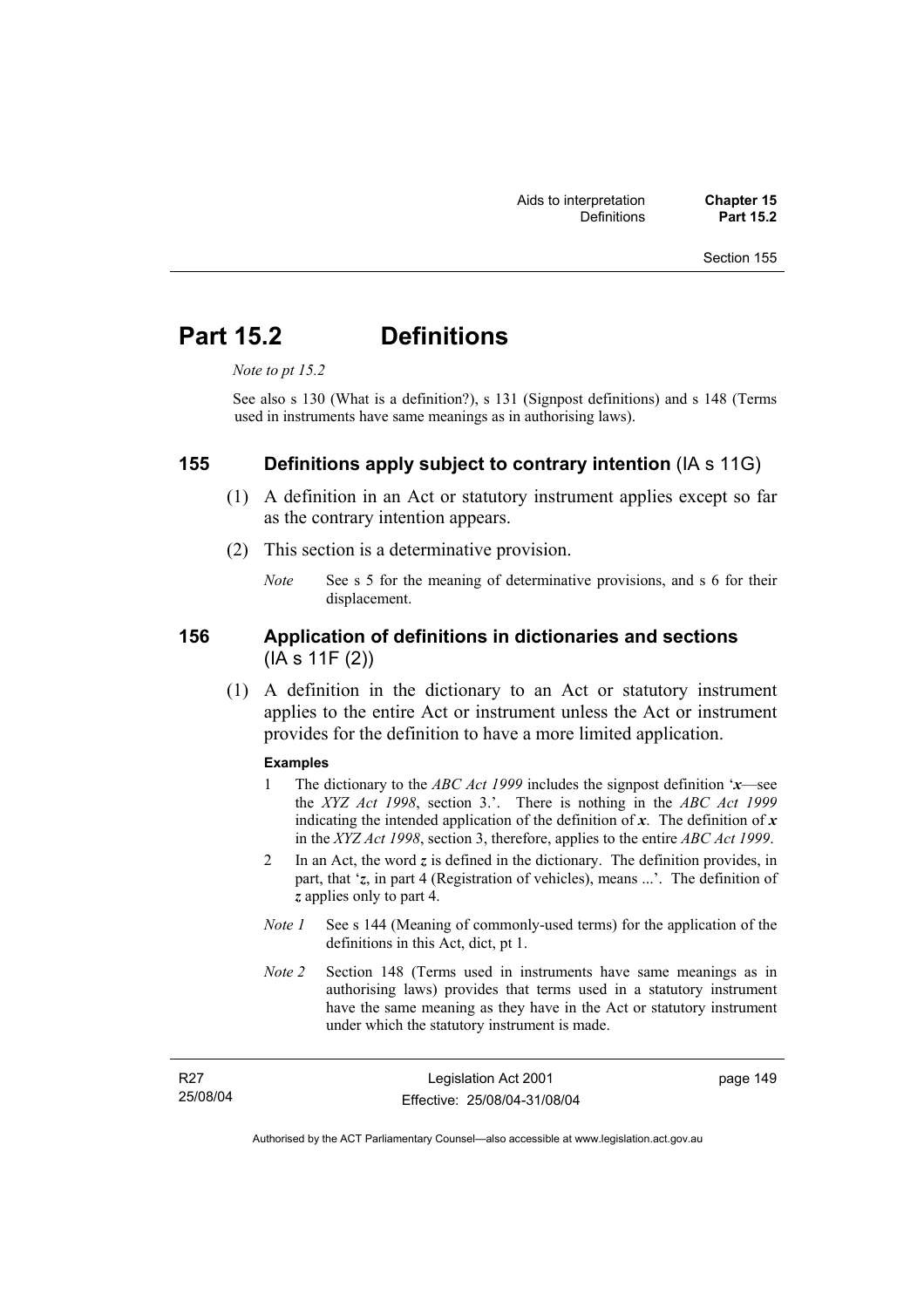#### **Chapter 15** Aids to interpretation<br>**Part 15.2** Definitions **Definitions**

#### Section 156

 (2) A definition in a section of an Act or statutory instrument applies only to the section unless the Act or instrument provides for the definition to have a broader application.

#### **Examples**

- 1 This Act, section 255 (7) (Forms) contains definitions of *form 1* and *form 2* as tagged terms. There is nothing in this Act indicating that the definitions apply outside section 255. The definitions apply only to section 255.
- 2 In part 6 of an Act, the word *a* is defined in a section, which is not divided into subsections but contains a number of definitions. The section begins with the words 'In this part:'. The definition of *a* applies to all of part 6.
- 3 In an Act, the word *b* is defined in a section, which is not divided into subsections but contains a number of definitions. The section begins with the words 'In this Act:'. The definition of *b* applies to the entire Act.
- (3) A definition in a section of an Act or statutory instrument applies to the entire section unless the Act or instrument provides for the definition to have a more limited application.

#### **Example**

In a subsection of a section of an Act, the word  $c$  is defined. The subsection begins with the words 'In subsection  $(3)$ :'. The definition of  $c$  applies only to subsection (3) of that section.

 (4) In applying this section to a statutory instrument or to a provision of a schedule to an Act, a reference to a section is a reference to a corresponding provision of the instrument or schedule.

page 150 Legislation Act 2001 Effective: 25/08/04-31/08/04

R27 25/08/04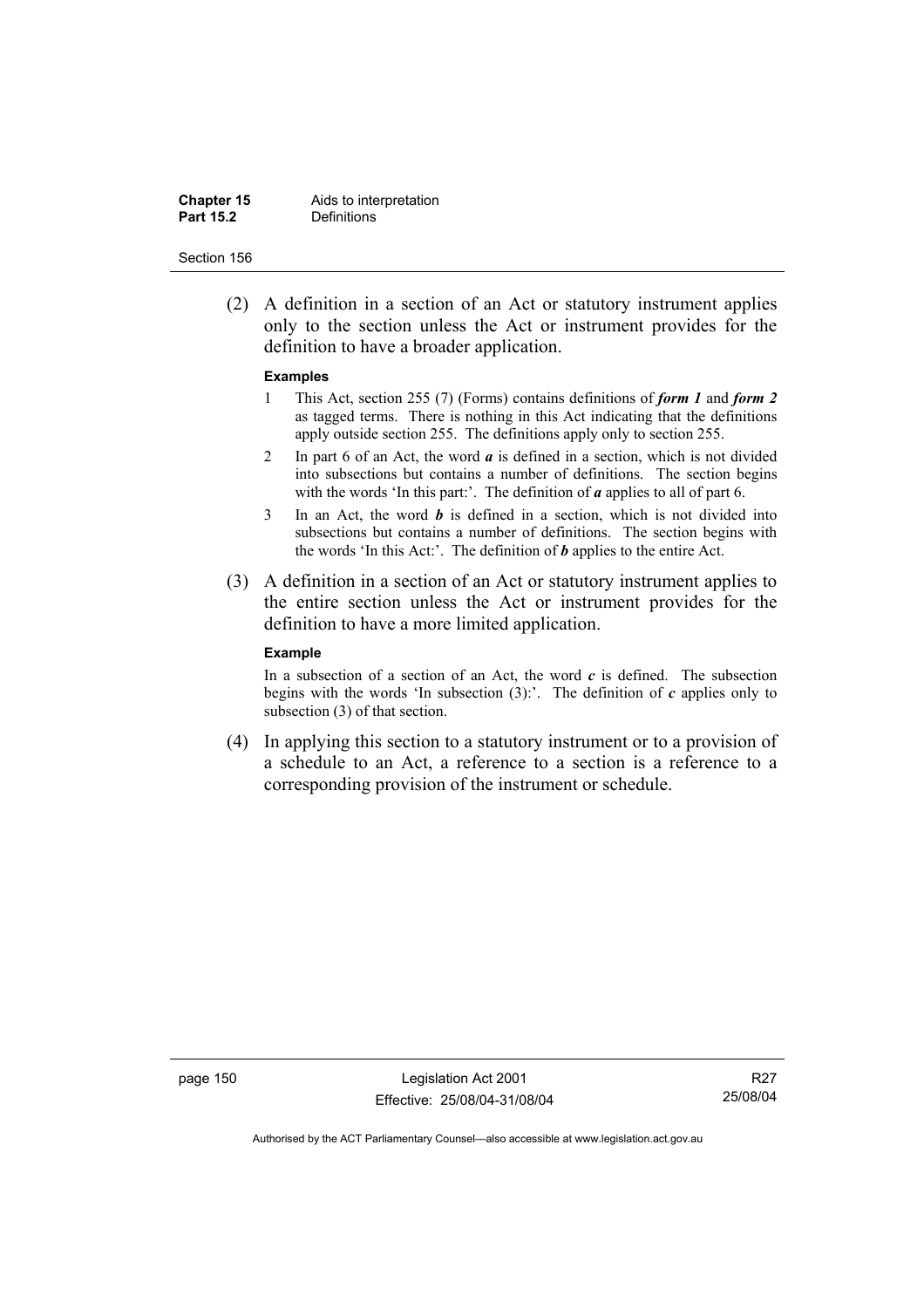## **157 Defined terms—other parts of speech and grammatical forms** (IA s 11E)

If an Act or statutory instrument defines a term, other parts of speech and grammatical forms of the term have corresponding meanings.

#### **Example**

The *Publication (Grants) Act 2001* contains a definition of *publish* and also contains other forms of the same word ('published', 'publisher', 'publishes', 'publishing' and 'publication'). Because of this section, all forms of the word will have the same meaning except so far as the Act otherwise expressly provides or a contrary intention appears (see s 6 (3)).

R27 25/08/04

Legislation Act 2001 Effective: 25/08/04-31/08/04 page 151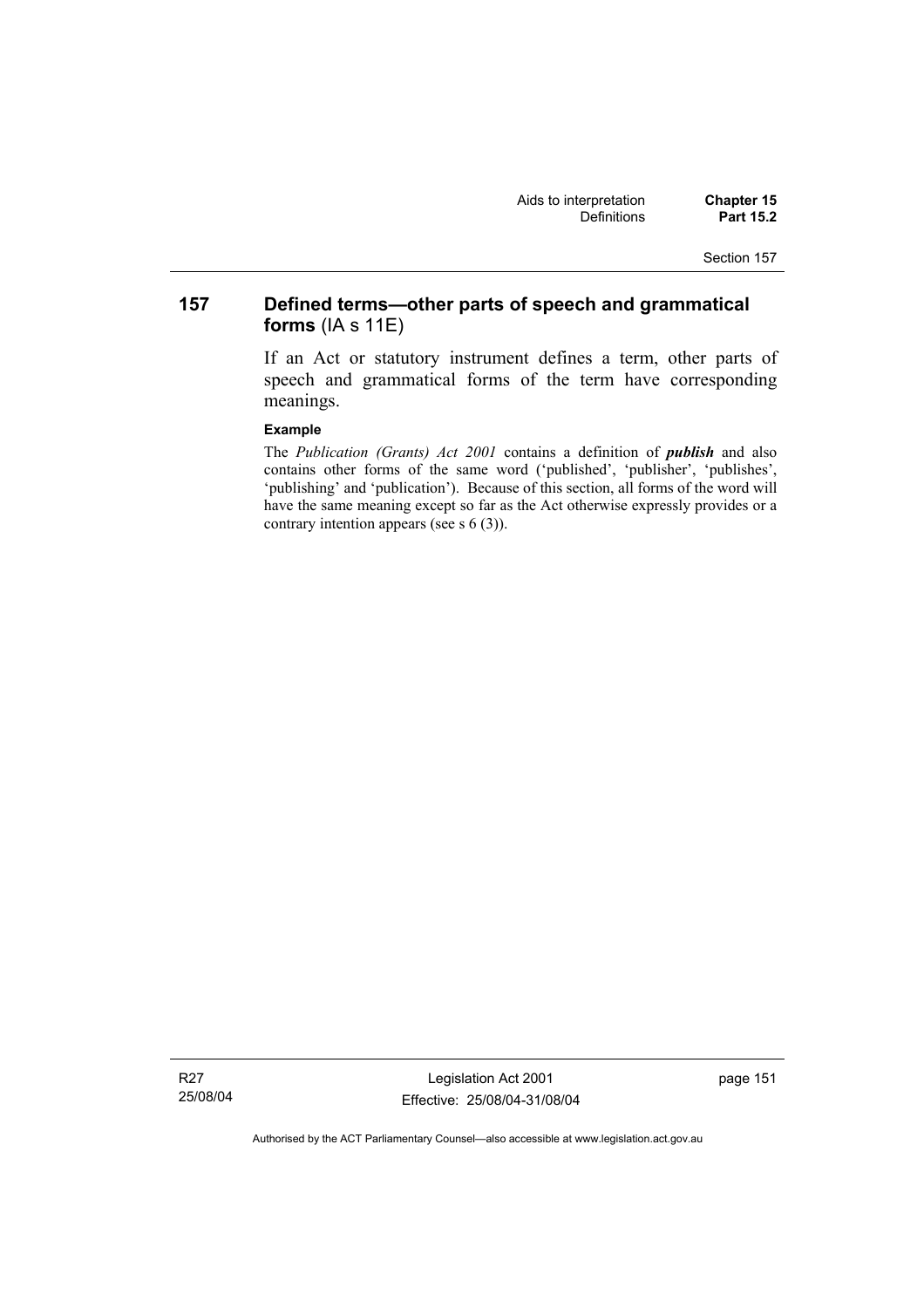# **Part 15.3 References to various entities and things**

*Note to pt 15.3* 

See also ch 10 (Referring to laws).

## **160 References to people generally** (IA s 15)

- (1) In an Act or statutory instrument, a reference to a person generally includes a reference to a corporation as well as an individual.
- (2) Subsection (1) is not displaced only because there is an express reference to either an individual or a corporation elsewhere in the Act or statutory instrument.

#### **Examples of references to a person generally**

- 1 another person
- 2 anyone else
- 3 party
- 4 someone else
- 5 employer

#### **Examples of express references to a corporation**

- 1 body corporate
- 2 company

#### **Examples of express references to an individual**

- 1 adult
- 2 child
- 3 spouse
- 4 driver
- (3) Subsection (2) does not limit the operation of section 6.

*Note* Section 6 deals with the displacement of a provision of this Act.

page 152 Legislation Act 2001 Effective: 25/08/04-31/08/04

R27 25/08/04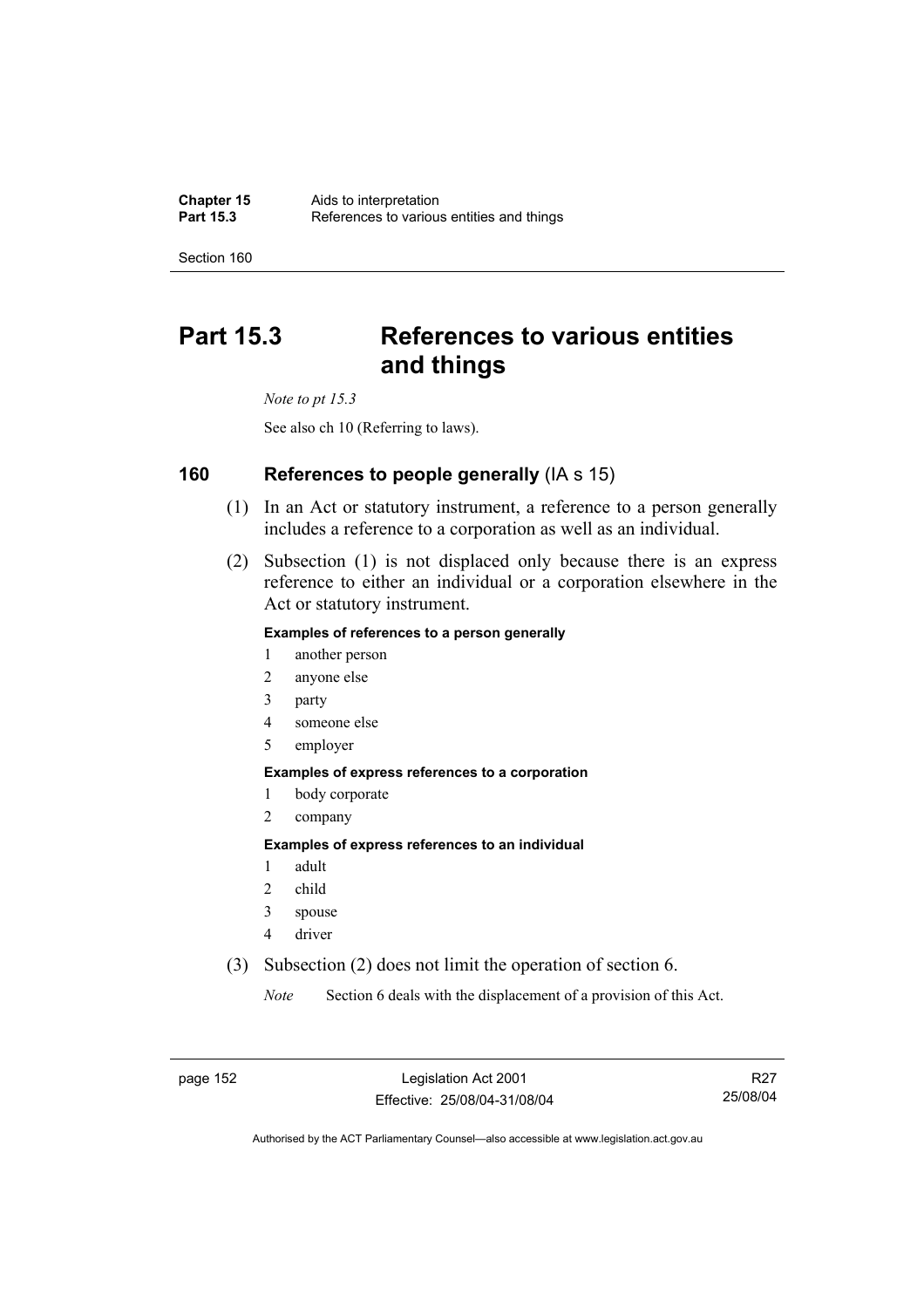## **161 Corporations liable to offences** (IA s 32)

- (1) A provision of a law that creates an offence (whether indictable or summary) applies to corporations as well as to individuals.
- (2) A provision of a law that creates an offence can apply to a corporation even though contravention of the provision is punishable by imprisonment (with or without another penalty).

#### **Example**

A provision of an Act contains the following penalty:

'Maximum penalty: 100 penalty units, imprisonment for 1 year or both.' The provision can apply to a corporation.

- (3) If a corporation is convicted of an offence and, apart from this subsection, the penalty for the offence is a period of imprisonment only, the court may impose a maximum penalty of—
	- (a) if the period of imprisonment is not longer than 6 months— 50 penalty units; and
	- (b) if the period of imprisonment is longer than 6 months but not longer than 1 year—100 penalty units; and
	- (c) if the period of imprisonment is longer than 1 year but not longer than 2 years—200 penalty units; and
	- (d) if the period of imprisonment is longer than 2 years but not longer than 5 years—500 penalty units; and
	- (e) if the period of imprisonment is longer than 5 years but not longer than 10 years—1 000 penalty units; and
	- (f) if the period of imprisonment is longer than 10 years—1 500 penalty units.

*Note* Section 133 explains the meaning and value of penalty units.

(4) In this section:

*law* means an Act, subordinate law or disallowable instrument.

page 153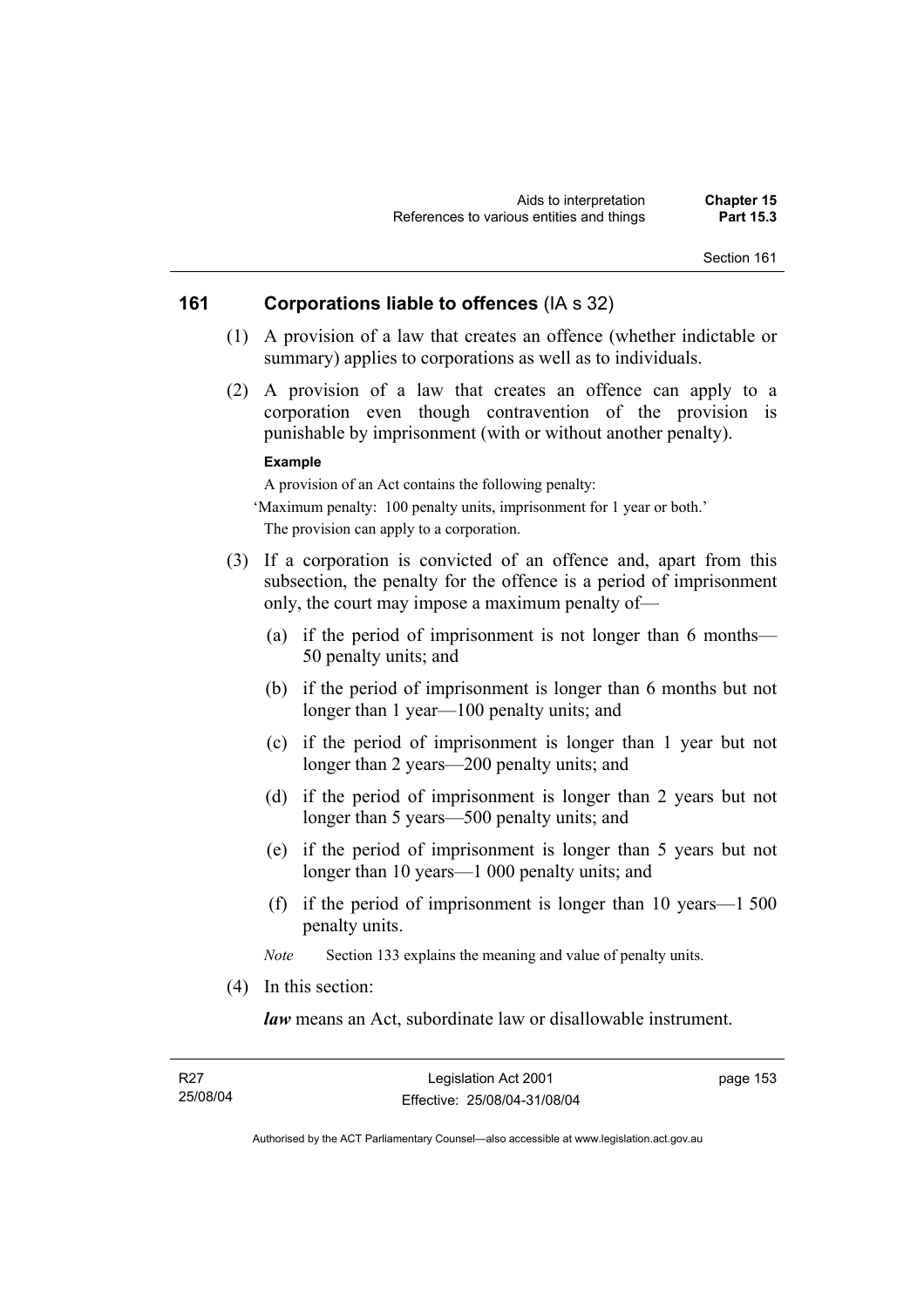## **162 References to** *a Minister* **or** *the Minister* (IA s 24)

 (1) In an Act or statutory instrument, a reference to *a Minister* is a reference to the Chief Minister or a Minister appointed under the Self-Government Act, section 41.

*Note* See dict, pt 1, def *Chief Minister*.

- (2) In a provision of an Act or statutory instrument, a reference to *the Minister* without identifying the Minister's title or portfolio is a reference to—
	- (a) the Minister for the time being administering the provision; or
	- (b) if, for the time being, different Ministers administer the provision in relation to different matters—
		- (i) if only 1 Minister administers the provision in relation to the relevant matter—the Minister; or
		- (ii) if 2 or more Ministers administer the provision in relation to the relevant matter—any of the Ministers; or
	- (c) if paragraph (b) does not apply and, for the time being, 2 or more Ministers administer the provision—any of the Ministers.
- (3) In subsection (2):

*Minister* includes a Minister for the time being acting on behalf of the Minister or 2 or more Ministers.

 (4) If an Act or statutory instrument mentions a Minister and identifies the Minister by reference to the fact that the Minister administers a stated Act, statutory instrument or provision, subsection (2) applies as if references in paragraphs (a) to (c) to the provision were references to the stated Act, instrument or provision.

*Note* See also dict, pt 1, defs *Attorney-General* and *Treasurer*.

R27 25/08/04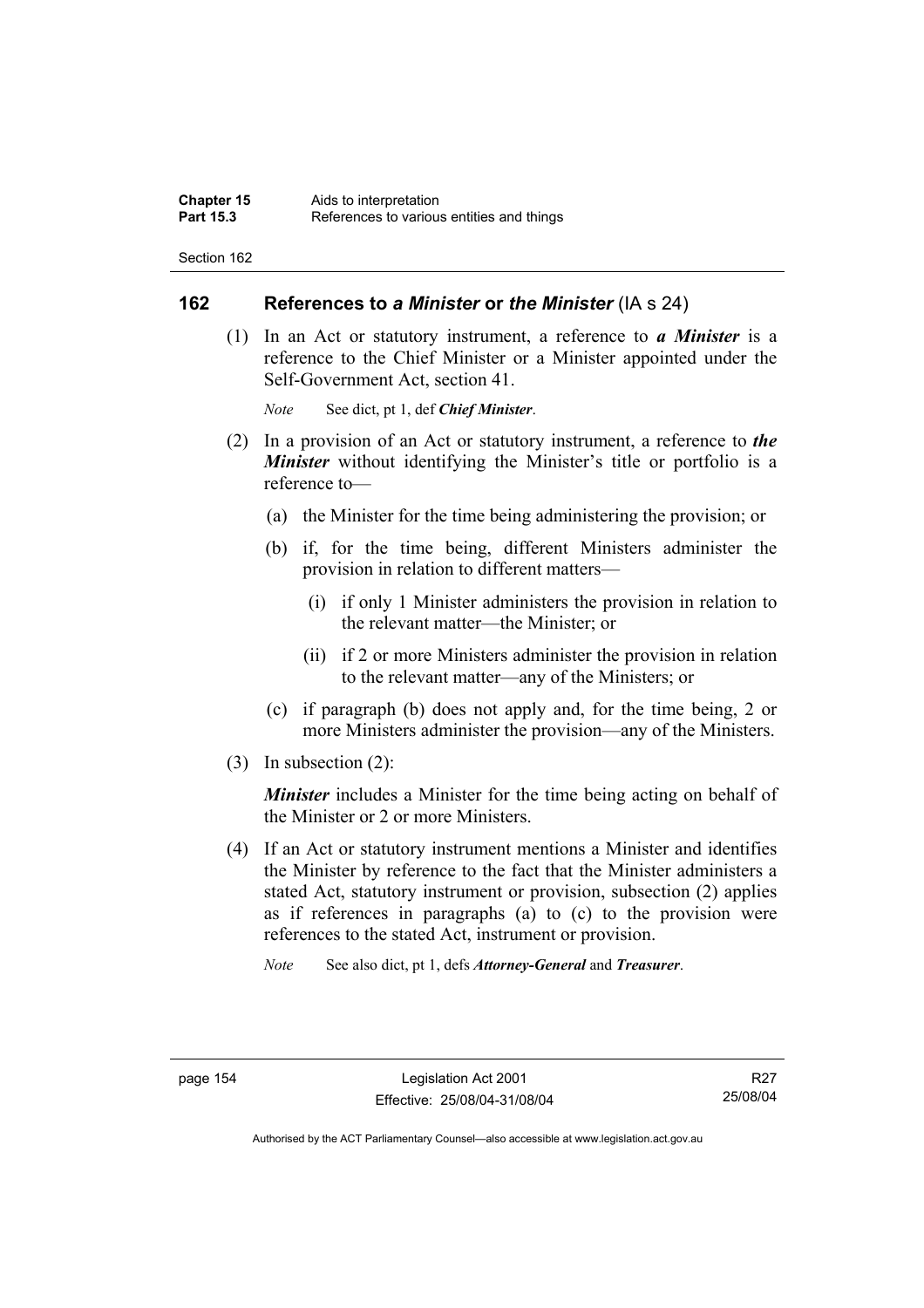## **163 References to** *a chief executive* **or** *the chief executive* (IA s 24A)

- (1) In an Act or statutory instrument, a reference to *a chief executive* is a reference to a person employed under the Public Sector Management Act, section 28 (Engagement) or section 30 (Temporary performance of duties) to perform the duties of an office of chief executive.
- (2) In a provision of an Act or statutory instrument, a reference to *the chief executive* without identifying the chief executive's title is a reference to—
	- (a) the chief executive of the administrative unit responsible for the provision; or
	- (b) if, for the time being, different administrative units are responsible for the provision in relation to different matters—
		- (i) if only 1 administrative unit is responsible for the provision in relation to the relevant matter—the chief executive of the administrative unit; or
		- (ii) if 2 or more administrative units are responsible for the provision in relation to the relevant matter—the chief executive of any of the administrative units; or
	- (c) if paragraph (b) does not apply and, for the time being, 2 or more administrative units are responsible for the provision the chief executive of any of the administrative units.

*Note* See dict, pt 1, def *administrative unit*.

 (3) If an Act or statutory instrument mentions a chief executive and identifies the chief executive by reference to the fact that the chief executive is the chief executive of the administrative unit responsible for a stated Act, statutory instrument or provision, subsection (2) applies as if references in paragraphs (a) to (c) to the provision were references to the stated Act, instrument or provision.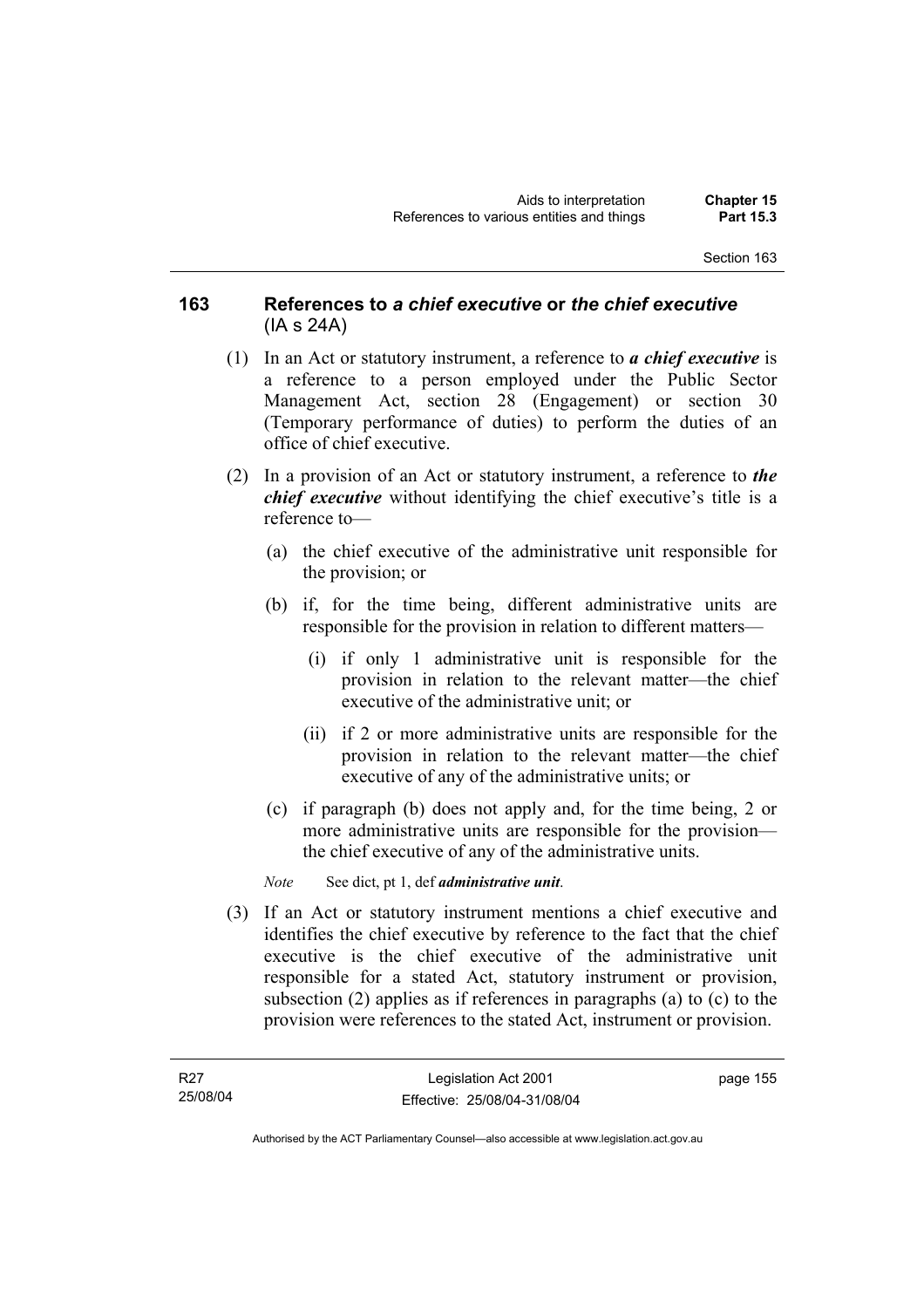(4) In this section:

*chief executive*, of an administrative unit, means the person who is employed under the Public Sector Management Act, section 28 or 30 to perform the duties of the office of chief executive in the administrative unit.

*Public Sector Management Act* means the *Public Sector Management Act 1994*.

*responsible*, for a provision, means allocated responsibility for the provision under the Public Sector Management Act, section 14 (1) (b) (Ministerial responsibility and functions of administrative units).

## **164 References to Australian Standards etc**

- (1) In an Act or statutory instrument, a reference consisting of the words 'Australian Standard' or 'AS' followed by a number is a reference to the standard so numbered published by or on behalf of Standards Australia.
- (2) In an Act or statutory instrument, a reference consisting of the words 'Australian/New Zealand Standard' or 'AS/NZS' followed by a number is a reference to the standard so numbered published jointly by or on behalf of Standards Australia and Standards New Zealand.

#### **Examples for s 164**

- 1 AS 4608-1999
- 2 AS/NZS 4906: 1994
- *Note* An example is part of the Act, is not exhaustive and may extend, but does not limit, the meaning of the provision in which it appears (see s 126 and s 132).

R27 25/08/04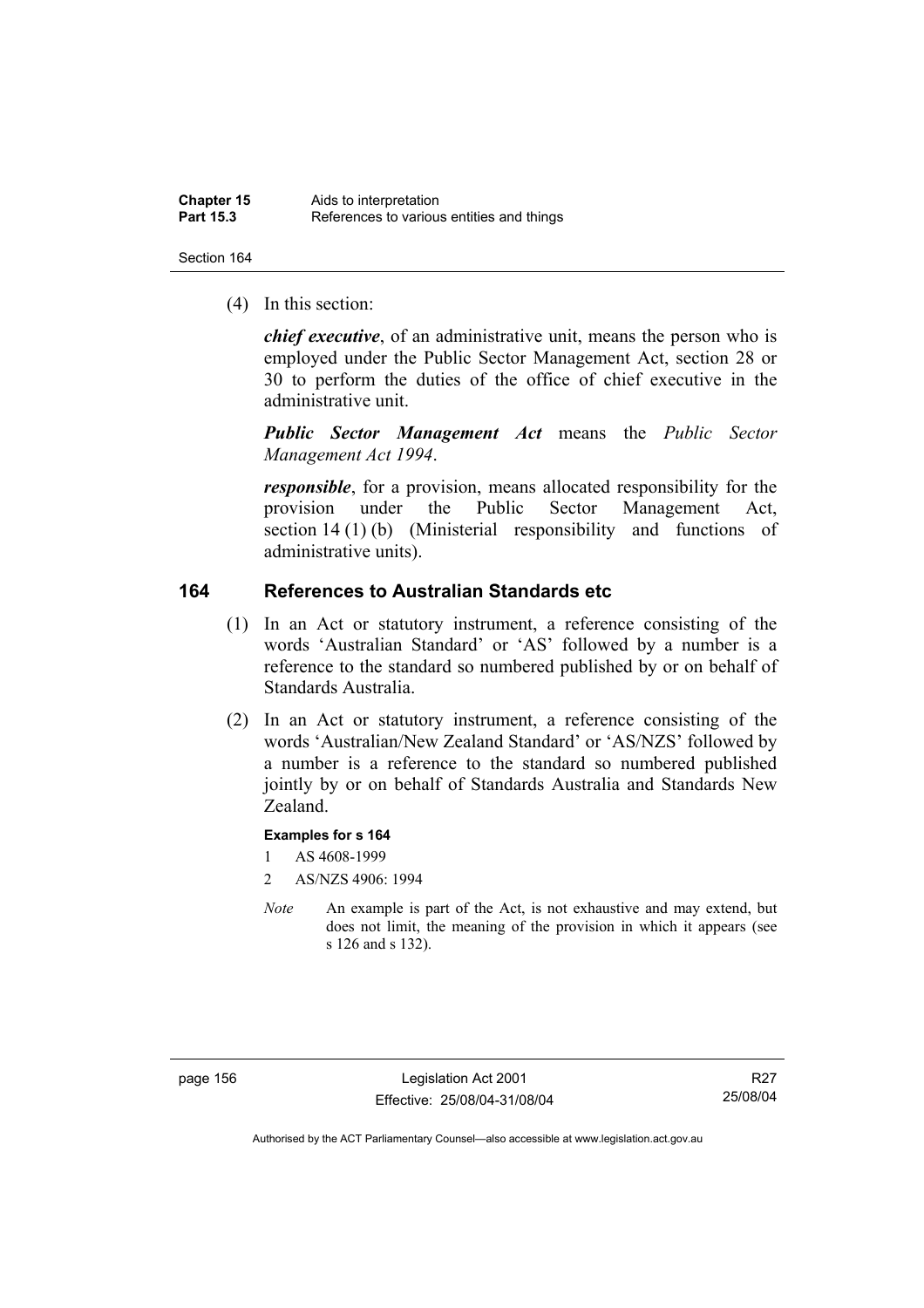## **165 References to Assembly committees that no longer exist**  (IA s 25AA)

In an Act or statutory instrument, a reference (whether by name or description) to a committee of the Legislative Assembly that no longer exists is a reference to the committee of the Assembly nominated by the Speaker either generally or for the provision containing the reference.

## **168 References to person with interest in land include personal representative etc**

In an Act or statutory instrument, a reference to a person with an interest in land or other property includes a reference to the person's personal representatives, successors and assigns.

#### **Examples of references to people with interests in land**

- 1 proprietor
- 2 transferor or transferee
- 3 mortgagor or mortgagee
- 4 lessor or lessee
- 5 sublessor or sublessee
- 6 trustee

## **169 References to** *domestic partner* **and** *domestic partnership*

- (1) In an Act or statutory instrument, a reference to a person's *domestic partner* is a reference to someone who lives with the person in a domestic partnership, and includes a reference to a spouse of the person.
	- *Note* The Macquarie dictionary, (1997) defines spouse as 'either member of a married pair in relation to the other; one's husband or wife'.

page 157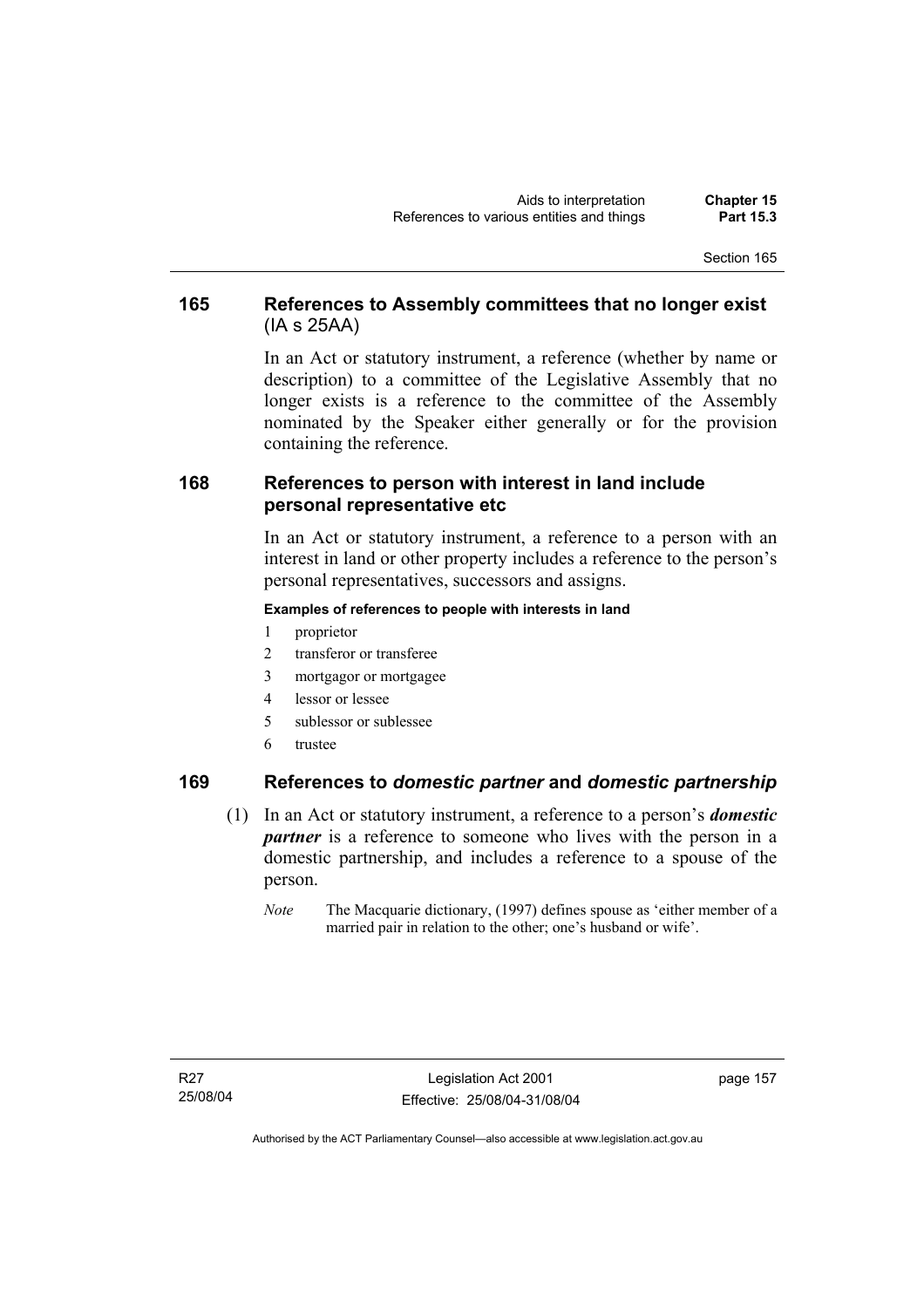| <b>Chapter 15</b> | Aids to interpretation                    |
|-------------------|-------------------------------------------|
| <b>Part 15.3</b>  | References to various entities and things |

#### Section 169A

 (2) In an Act or statutory instrument, a *domestic partnership* is the relationship between 2 people, whether of a different or the same sex, living together as a couple on a genuine domestic basis.

#### **Example of indicators to decide whether 2 people are in a domestic partnership**

- 1 the length of their relationship
- 2 whether they are living together
- 3 if they are living together—how long and under what circumstances they have lived together
- 4 whether there is a sexual relationship between them
- 5 their degree of financial dependence or interdependence, and any arrangements for financial support, between or by them
- 6 the ownership, use and acquisition of their property, including any property that they own individually
- 7 their degree of mutual commitment to a shared life
- 8 whether they mutually care for and support children
- 9 the performance of household duties
- 10 the reputation, and public aspects, of the relationship between them
- *Note* An example is part of the Act, is not exhaustive and may extend, but does not limit, the meaning of the provision in which it appears (see s 126 and s 132).

### **169A References to** *transgender people*

- (1) A *transgender person* is a person who—
	- (a) identifies as a member of a different sex by living, or seeking to live, as a member of that sex; or
	- (b) has identified as a member of a different sex by living as a member of that sex;

whether or not the person is a recognised transgender person.

 (2) A *transgender person* includes a person who is thought of as a transgender person, whether or not the person is a recognised transgender person.

R27 25/08/04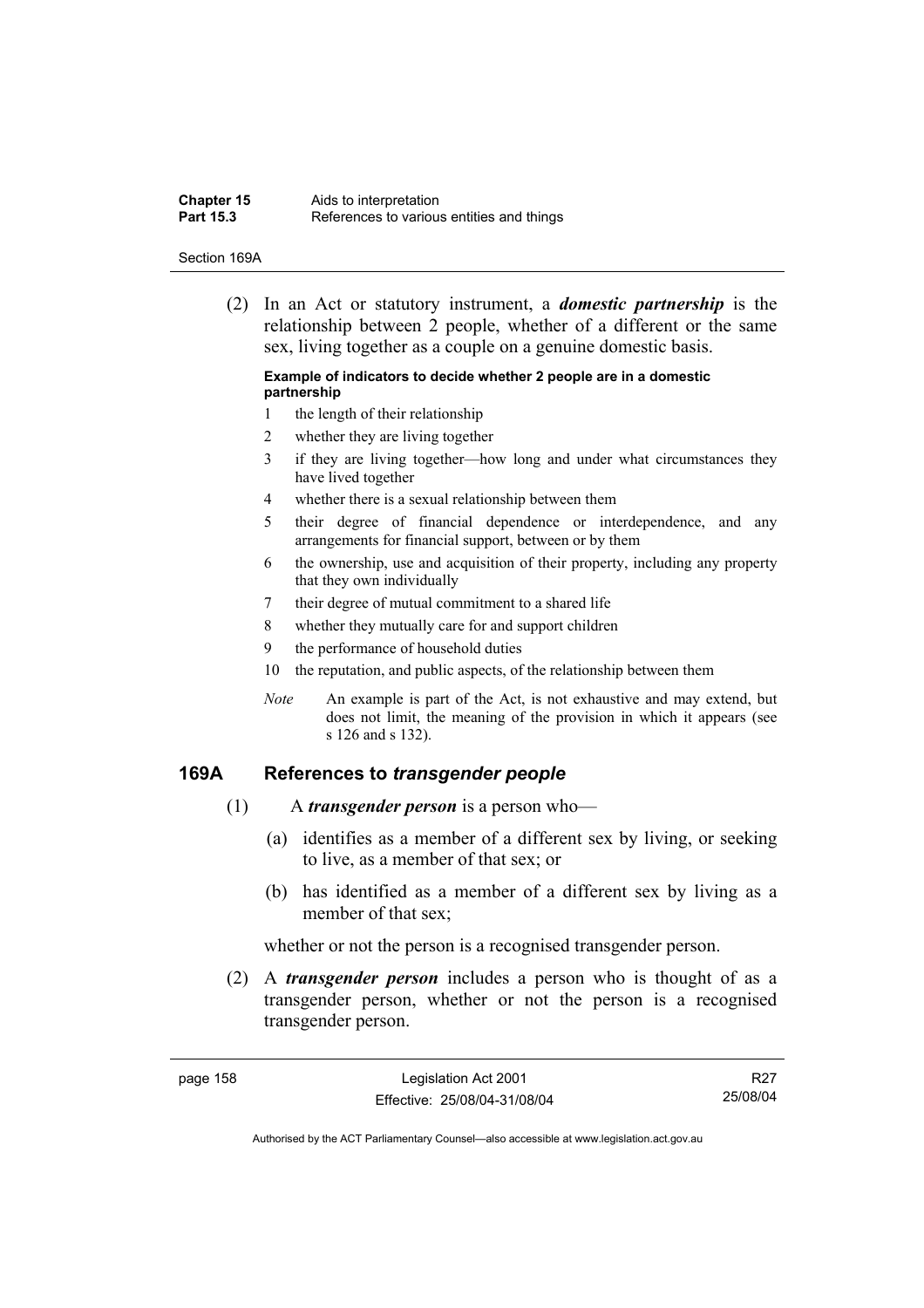(3) A *recognised transgender person* is a person the record of whose sex is altered under the *Births, Deaths and Marriages Registration Act 1997*, part 4 or the corresponding provisions of a law of a State or another Territory.

## **169B References to** *intersex people*

 An *intersex person* is a person who, because of a genetic condition, was born with reproductive organs or sex chromosomes that are not exclusively male or female.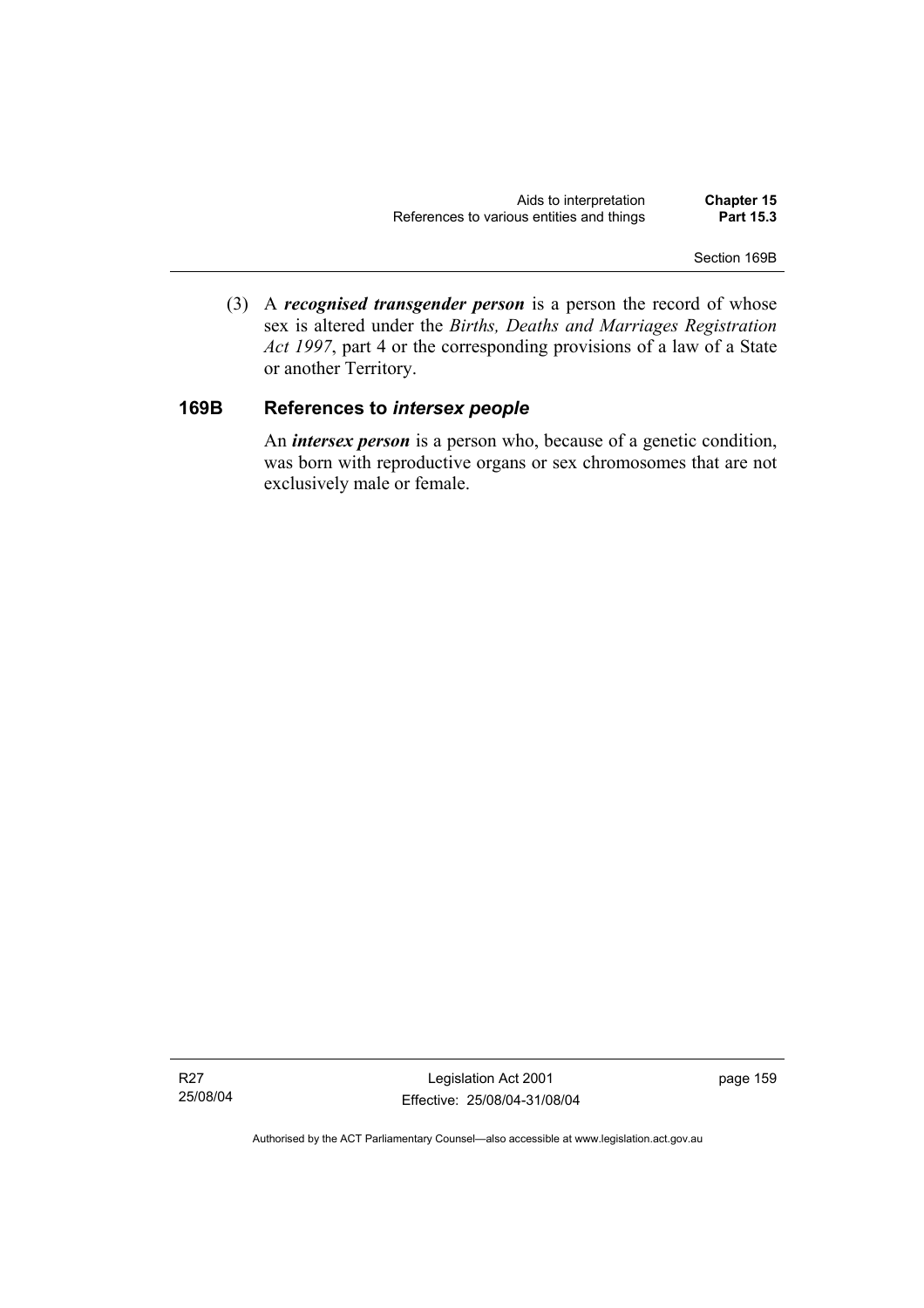# **Part 15.4 Preservation of certain common law privileges**

## **170 Privileges against selfincrimination and exposure to civil penalty**

- (1) An Act or statutory instrument must be interpreted to preserve the common law privileges against selfincrimination and exposure to the imposition of a civil penalty.
- (2) However, this section does not affect the operation of the *Evidence Act 1995* (Cwlth).
	- *Note* The *Evidence Act 1995* (Cwlth), s 128 contains provisions that apply if a witness raises these privileges in a proceeding. The section applies to proceedings in ACT courts (see *Evidence Act 1995* (Cwlth), s 4). However, the privileges have been abolished for bodies corporate (see *Evidence Act 1995* (Cwlth), s 187).
- (3) This section is a determinative provision.
	- *Note* See s 5 for the meaning of determinative provisions, and s 6 for their displacement.

## **171 Client legal privilege**

- (1) An Act or statutory instrument must be interpreted to preserve the common law privilege in relation to client legal privilege (also known as legal professional privilege).
- (2) However, this section does not affect the operation of the *Evidence Act 1995* (Cwlth).
	- *Note* The *Evidence Act 1995* (Cwlth), pt 3.10, div 1 contains provisions about client legal privilege. The provisions apply to proceedings in ACT courts (see *Evidence Act 1995* (Cwlth), s 4).

R27 25/08/04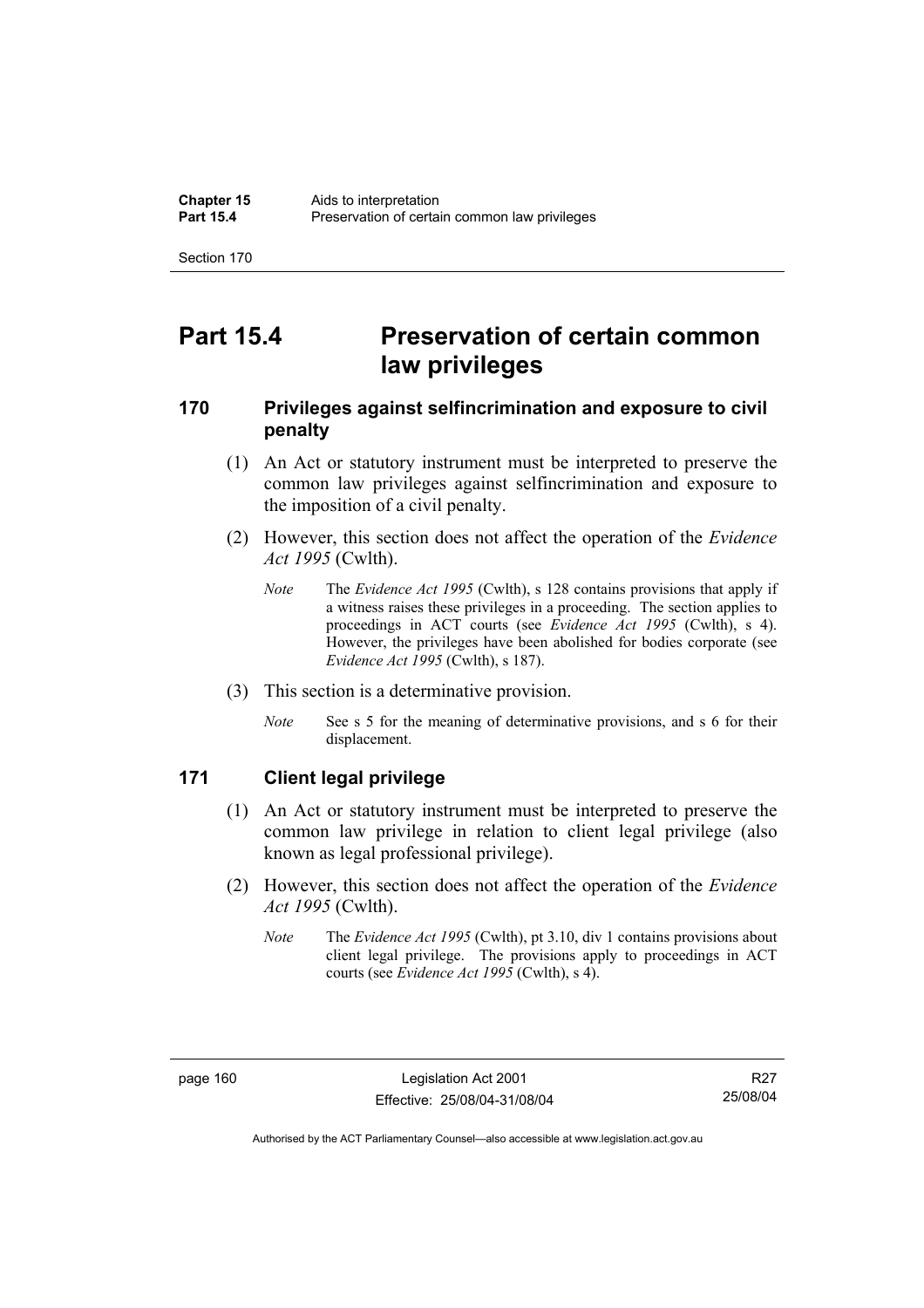- (3) This section is a determinative provision.
	- *Note* See s 5 for the meaning of determinative provisions, and s 6 for their displacement.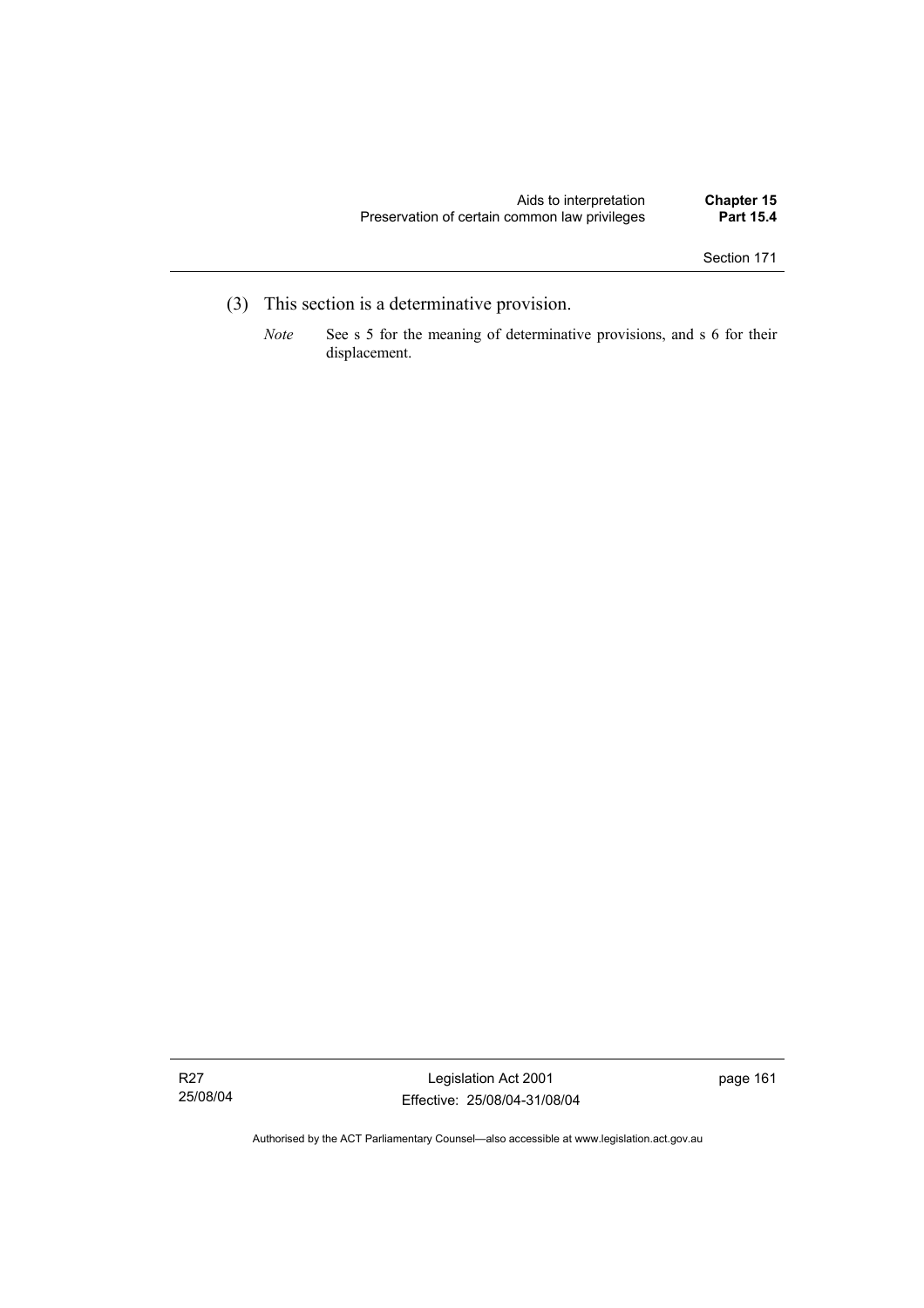# **Chapter 16 Courts, tribunals and other decision-makers**

### **175 Meaning of** *law* **in ch 16**

In this chapter:

*law* means an Act, subordinate law or disallowable instrument, and includes a provision of a law.

## **176 Jurisdiction of courts and tribunals** (IA s 31A)

- (1) This section applies if a law, whether expressly or by implication, authorises a proceeding (whether civil or criminal) to be brought in a particular court or tribunal in relation to a matter.
- (2) The law vests the court or tribunal with jurisdiction in the matter.
- (3) The jurisdiction so vested is not limited by any limits to which any other jurisdiction of the court or tribunal may be subject.
	- *Note* See also s 45 which relates to the making of rules carrying out or giving effect to the jurisdiction of the court or tribunal.

## **177 Recovery of amounts owing under laws** (IA s 34)

If an amount is owing under a law to a person (the *creditor*) by another person (the *debtor*), the creditor may recover the amount as a debt owing by the debtor to the creditor in a court of competent jurisdiction.

## **178 Power to decide includes power to administer oath etc**  (IA s 13E)

A court, tribunal or other entity authorised by a law to hear and decide a matter has power—

R27 25/08/04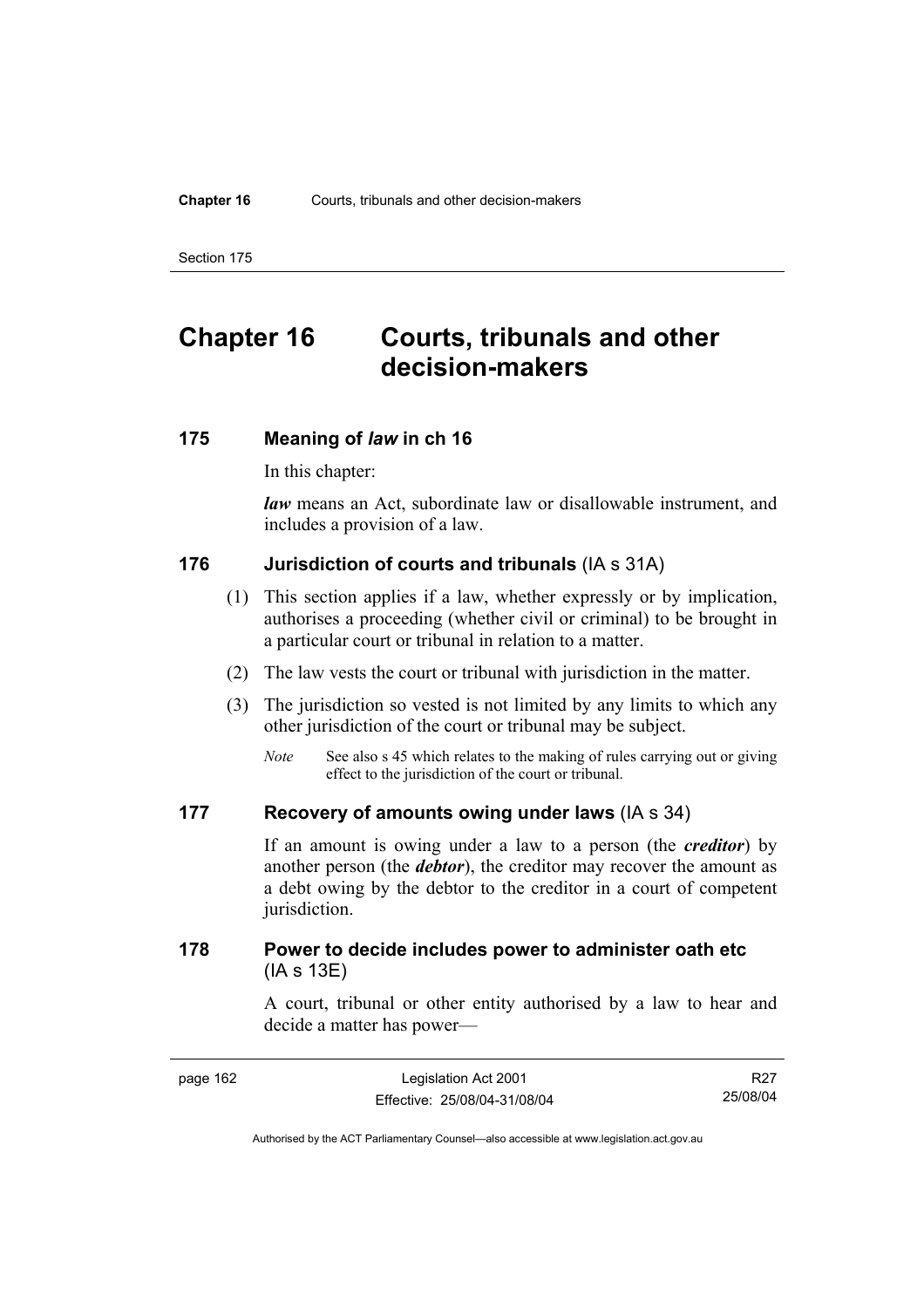- (a) to receive evidence; and
- (b) to examine witnesses and, for that purpose, to administer oaths.

## **179 Content of statements of reasons for decisions** (IA s 13C)

- (1) This section applies if a law requires a tribunal or other entity making a decision to give written reasons for the decision, whether the term 'reasons', 'grounds' or any other term is used.
- (2) The document giving the reasons must also set out the findings on material questions of fact and refer to the evidence or other material on which the findings were based.
- (3) This section is a determinative provision.
	- *Note* See s 5 for the meaning of determinative provisions, and s 6 for their displacement.

## **180 Power to make decision includes power to reverse or change** (IA s 27)

- (1) Power given by a law to make a decision includes power to reverse or change the decision.
- (2) The power to reverse or change the decision is exercisable in the same way, and subject to the same conditions, as the power to make the decision.

#### **Example**

If the power to include land in a special reserve is exercisable only on the resolution of the Legislative Assembly, the power to excise land from a special reserve is exercisable only on the resolution of the Assembly.

*Note* An example is part of the Act, is not exhaustive and may extend, but does not limit, the meaning of the provision in which it appears (see s 126 and s 132).

page 163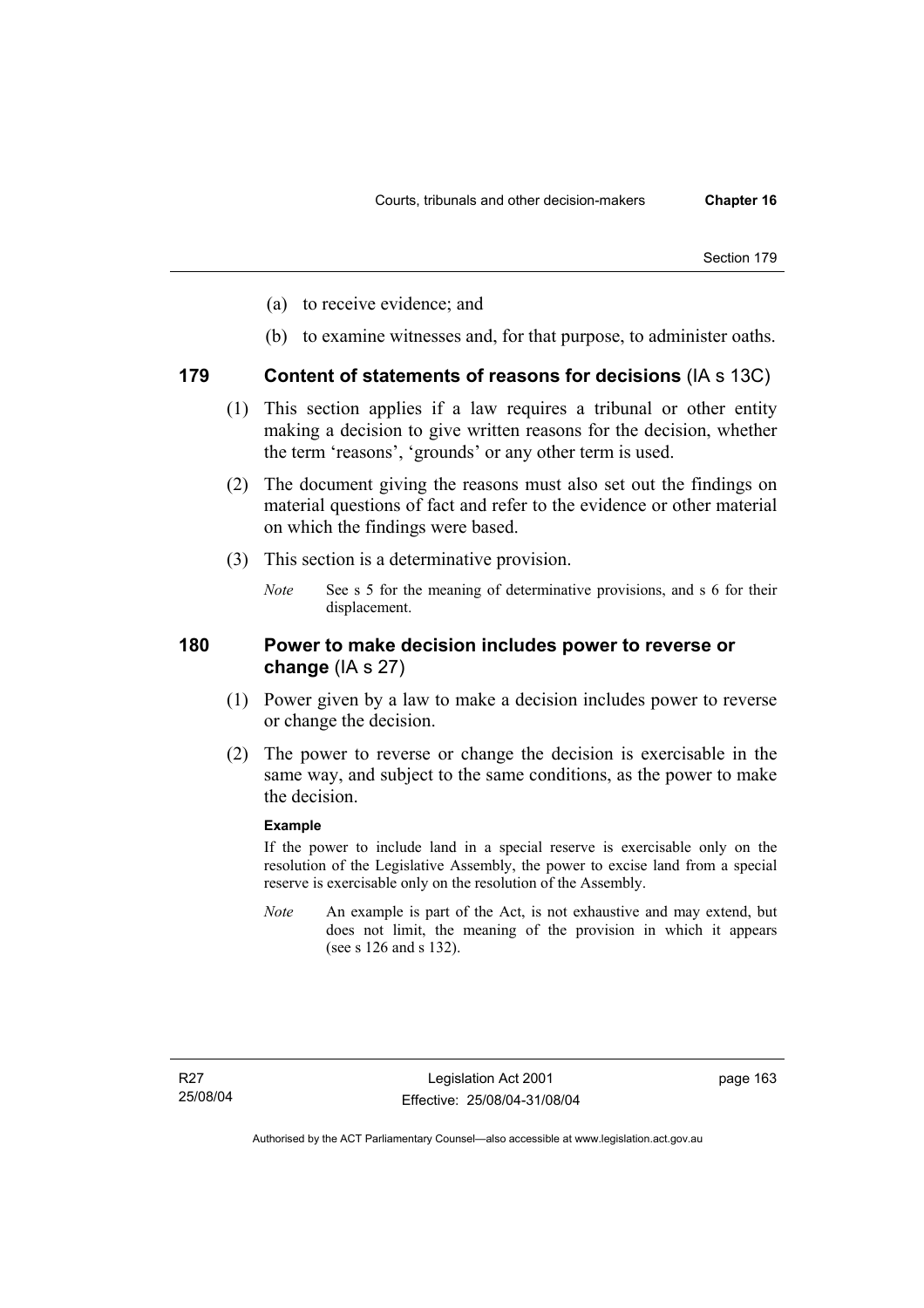#### **Chapter 17** Entities and positions

Section 182

# **Chapter 17 Entities and positions**

### **182 Meaning of** *law* **in ch 17**

In this chapter:

*law* means an Act or statutory instrument, and includes a provision of a law.

## **183 Change of name of entity** (IA s 13B)

 (1) This section applies if a law changes the name of an entity established under a law.

*Note* See dict, pt 1, def *entity*.

- (2) The entity continues in existence under the new name and its identity is not affected by the change.
- (3) A reference in a law to the entity by its previous name is taken, after the change, to be a reference to the entity by its new name.

## **184 Change in constitution of entity** (IA s 13BA)

- (1) This section applies if a law changes how an entity established under a law is constituted.
- (2) The entity continues in existence as newly constituted and its identity is not affected by the change.
- (3) Without limiting subsection (2), the change does not affect—
	- (a) any function, right, privilege, liability or property of the entity; or
	- (b) the bringing of a proceeding, or the continuation of a proceeding, by or against the entity; or

R27 25/08/04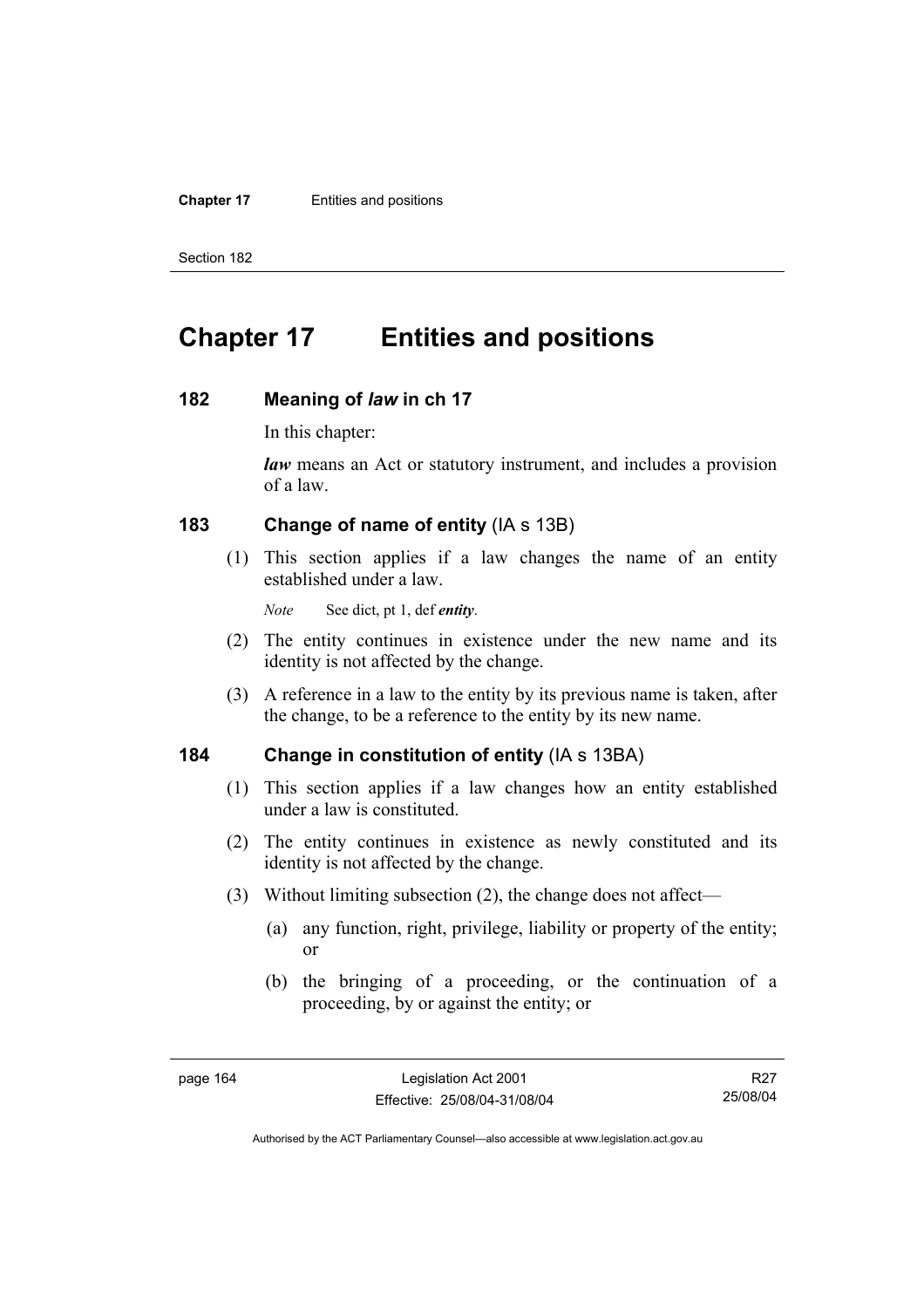- (c) the carrying out of an investigation or inquiry, or the continuation of an investigation or inquiry, in relation to anything done or not done by or in relation to the entity.
- *Note Function* is defined in the dict, pt 1 to include authority, duty and power.

### **185 References to occupant of position** (IA s 25)

In a law, a reference to the occupant of a position (however expressed) includes a reference to anyone for the time being occupying the position.

*Note* See s 200 (1) (Functions of occupants of positions) and the definitions of *occupy* and *position* in the dict, pt 1.

## **186 Change of name of position** (IA s 13B)

- (1) This section applies if a law changes the name of a position established under a law.
- (2) The position continues in existence under the new name and its identity is not affected by the change.
- (3) A reference in a law to the position by its previous name is taken, after the change, to be a reference to the position by its new name.

## **187 Chairperson and deputy chairperson** (IA s 25A)

- (1) If a law establishes a position of chairperson of an entity, the chairperson may be referred to as chairman, chairwoman or chair.
- (2) If a law establishes a position of deputy chairperson of an entity, the deputy chairperson may be referred to as deputy chairman, deputy chairwoman or deputy chair.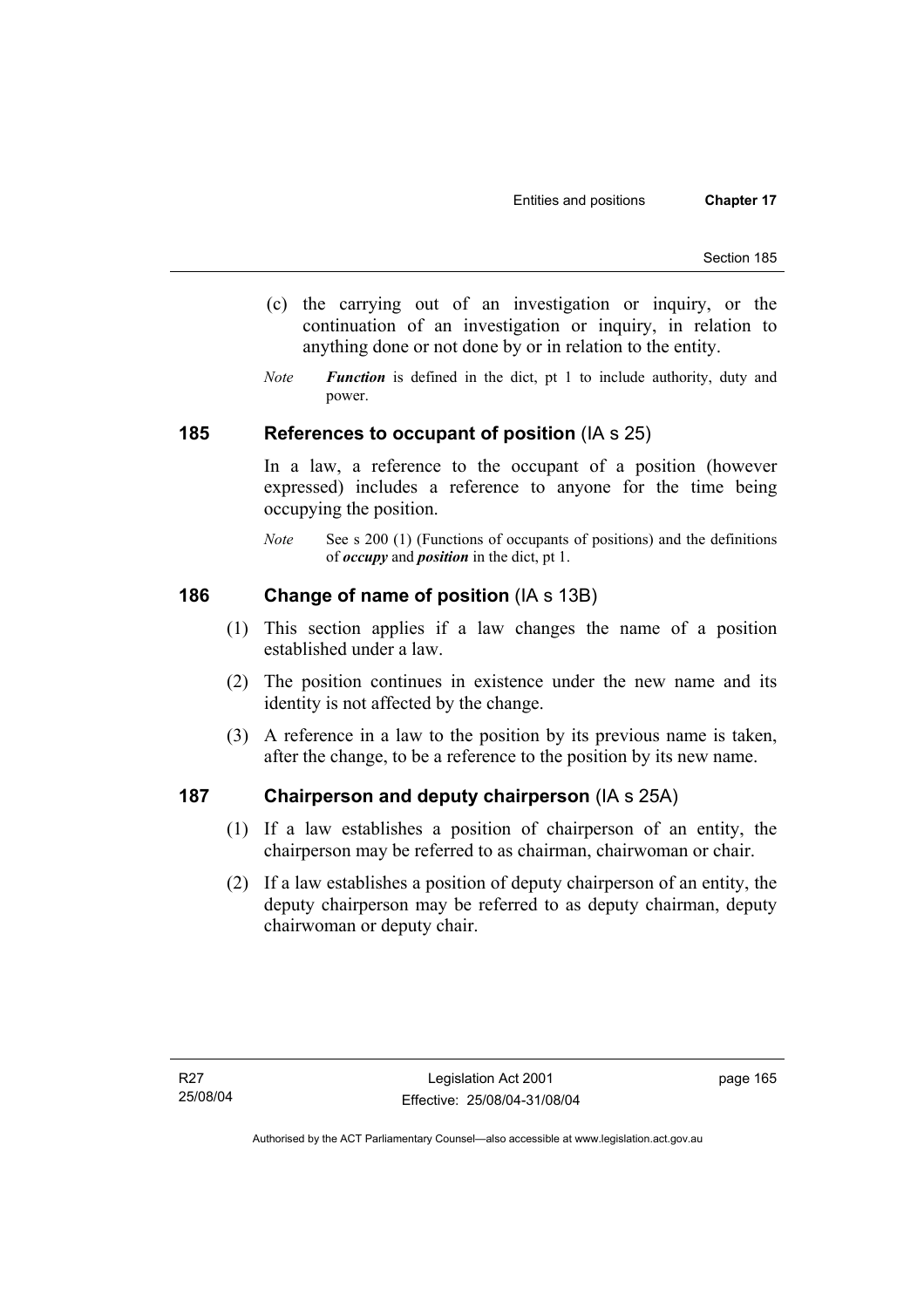**Chapter 18** Offences

Section 188

# **Chapter 18 Offences**

*Note to ch 18* 

See also s 133 to s 135 (which relate to penalty units and penalty provisions) and s 161 (Corporations liable to offences).

### **188 Meaning of** *Territory law* **in ch 18**

In this chapter:

*Territory law* means an Act or subordinate law, and includes a provision of a Territory law.

### **189 Reference to offence includes reference to related ancillary offences**

A reference to an offence against a Territory law includes a reference to an offence against the Criminal Code, part 2.4 (Extensions of criminal responsibility) or the *Crimes Act 1900*, section 181 (Accessory after the fact) that relates to the Territory law.

#### **Example**

X is the holder of a licence under the *Plant Development Act 2001* (hypothetical). The Plant Development Act, section 23 provides for the cancellation of a licence if a licence holder commits an offence against the Act. While his business premises are being inspected, X incites an employee to obstruct the inspector. As a result, the employee obstructs the inspector (which is an offence against the Act). X is later convicted of the offence of incitement against the Criminal Code, section 47 (which is an offence in the Criminal Code, pt 2.4). Because of the Legislation Act, section 189, X is taken to have committed an offence against the Plant Development Act and is therefore liable to have his licence cancelled.

*Note* The result would be the same if X had been convicted of conspiracy relating to the offence of obstruction in the Plant Development Act.

page 166 Legislation Act 2001 Effective: 25/08/04-31/08/04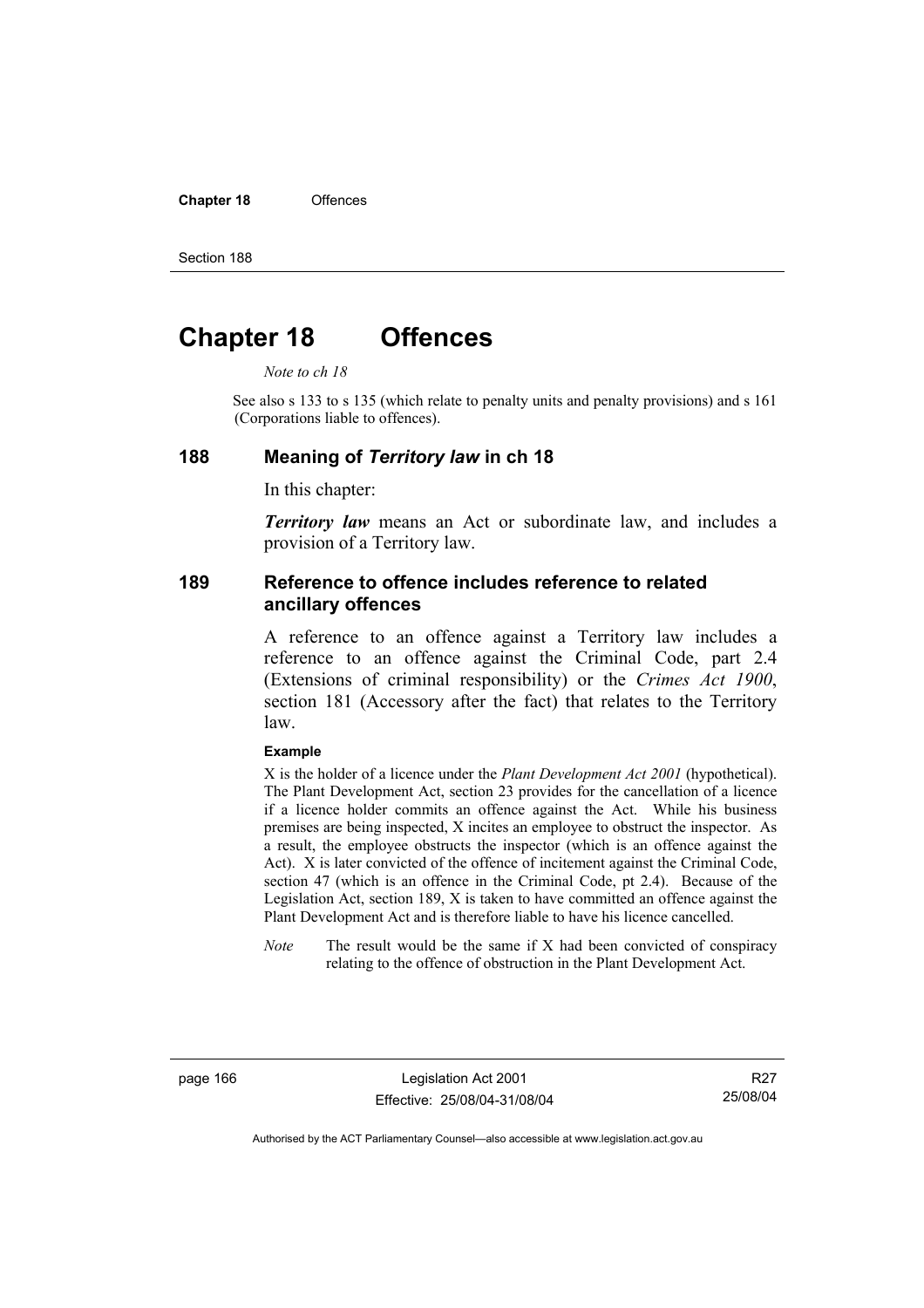Apart from the Legislation Act, section 189, the following offences in the Criminal Code*,* pt 2.4 could also apply to the offence in the Plant Development Act:

- aiding and abetting (s 45 (Complicity and common purpose))
- attempt (s 44 (Attempt)).
- *Note* An example is part of the Act, is not exhaustive and may extend, but does not limit, the meaning of the provision in which it appears (see s 126 and s 132).

### **190 Indictable and summary offences** (IA s 33D and 33E)

- (1) An offence is an *indictable offence* if—
	- (a) it is punishable by imprisonment for longer than 1 year; or
	- (b) it is declared by a law to be an indictable offence.
- (2) An *indictable offence* includes an indictable offence that is or may be dealt with summarily.
- (3) Any other offence is a *summary offence* and is punishable on summary conviction.

## **191 Offences against 2 or more laws** (IA s 33F)

- (1) If an act or omission by a person is an offence against 2 or more Territory laws, the person may be prosecuted and convicted for any of the offences, but is not liable to be punished more than once for the act or omission.
- $(2)$  If—
	- (a) an act or omission by a person is an offence against both a Territory law and a law of another jurisdiction; and
	- (b) the person has been punished for the offence against the law of the other jurisdiction;

page 167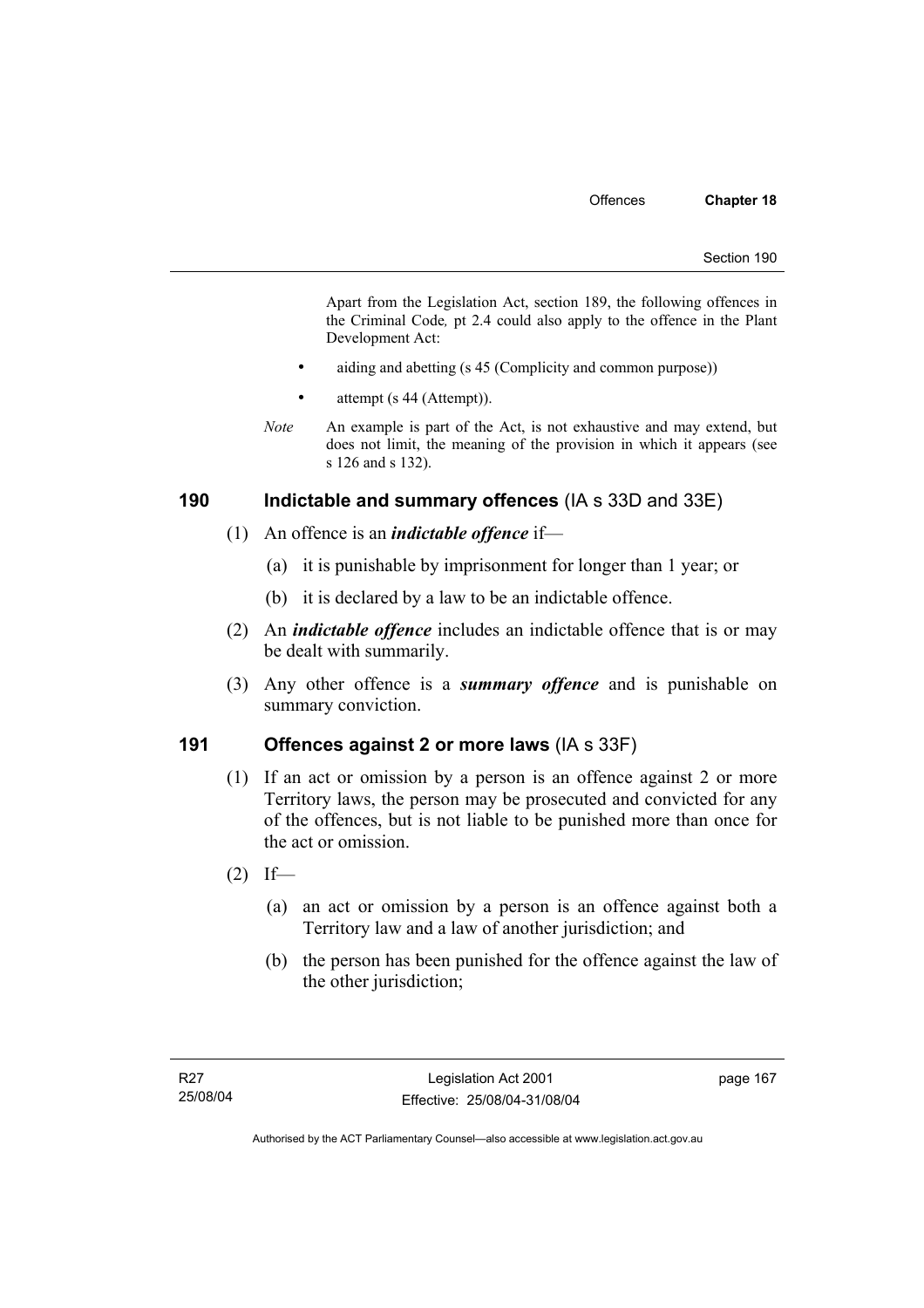### **Chapter 18** Offences

### Section 192

the person is not liable to be punished for the offence against the Territory law.

(3) In this section:

*law of another jurisdiction* means a law of the Commonwealth, a State, another Territory or New Zealand.

### **192 When must prosecutions begin?** (IA s 33H)

- (1) A prosecution for the following offences against a Territory law may be begun at any time:
	- (a) an offence by an individual punishable by imprisonment for longer than 6 months;
	- (b) an offence by a corporation punishable by a fine of more than 100 penalty units;

*Note* See section 161 for the fines that may be imposed on a corporation for offences punishable only by imprisonment.

- (c) an aiding and abetting offence by an individual in relation to an offence by a corporation punishable by a fine of more than 100 penalty units;
- (d) an offence against the Criminal Code, section 321 (Minor theft).
- (2) A prosecution for any other offence against a Territory law may be begun only within—
	- (a) 1 year after the day of commission of the offence; or
	- (b) if a Territory law provides for another period—that period.
- (3) However, if a coroner's inquest or inquiry, or an inquiry under the *Inquiries Act 1991* or the *Royal Commissions Act 1991*, is held into a matter that discloses or is otherwise found to relate to an offence mentioned in subsection (2), a prosecution for the offence may be begun within 1 year after the day when—

R27 25/08/04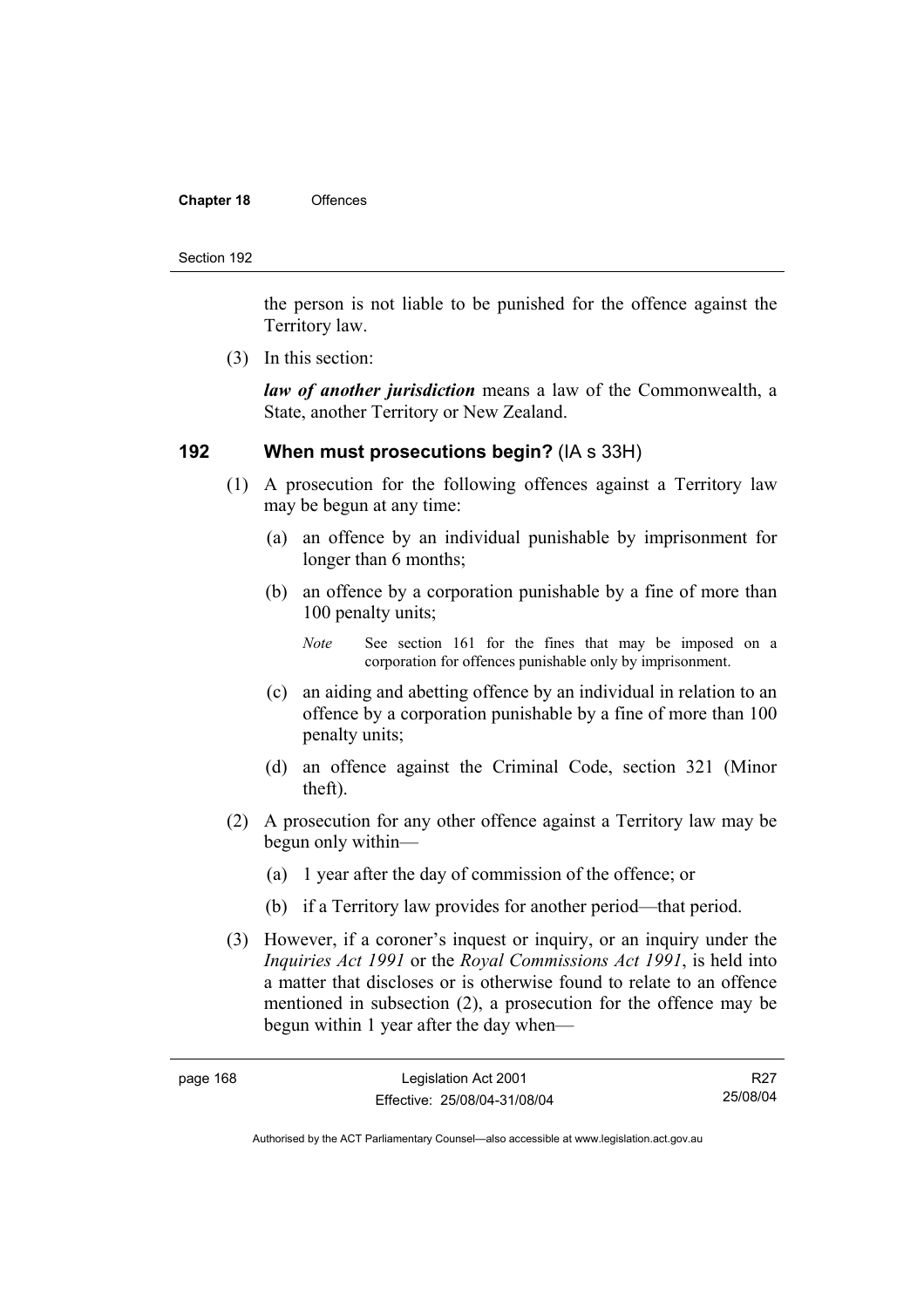- (a) the coroner's report is made; or
- (b) the report of the board of inquiry or royal commission is given to the Chief Minister.
- (4) In this section:

*aiding and abetting offence* means—

- (a) an offence against the Criminal Code, section 45 (Complicity and common purpose); or
- (b) another offence against a Territory law dealing with aiding and abetting.

### **193 Continuing offences** (IA s 33B (2))

- (1) This section applies to a requirement to do an act if—
	- (a) the act is required to be done under a law within a particular period or before a particular time; and
	- (b) failure to comply with the requirement is an offence against the law.
- (2) A person who fails to comply with the requirement commits an offence for each day until the act is done.
- (3) A day mentioned in subsection (2) includes any day of conviction for an offence and any later day.

*Note* See also s 152 (Continuing effect of obligations).

page 169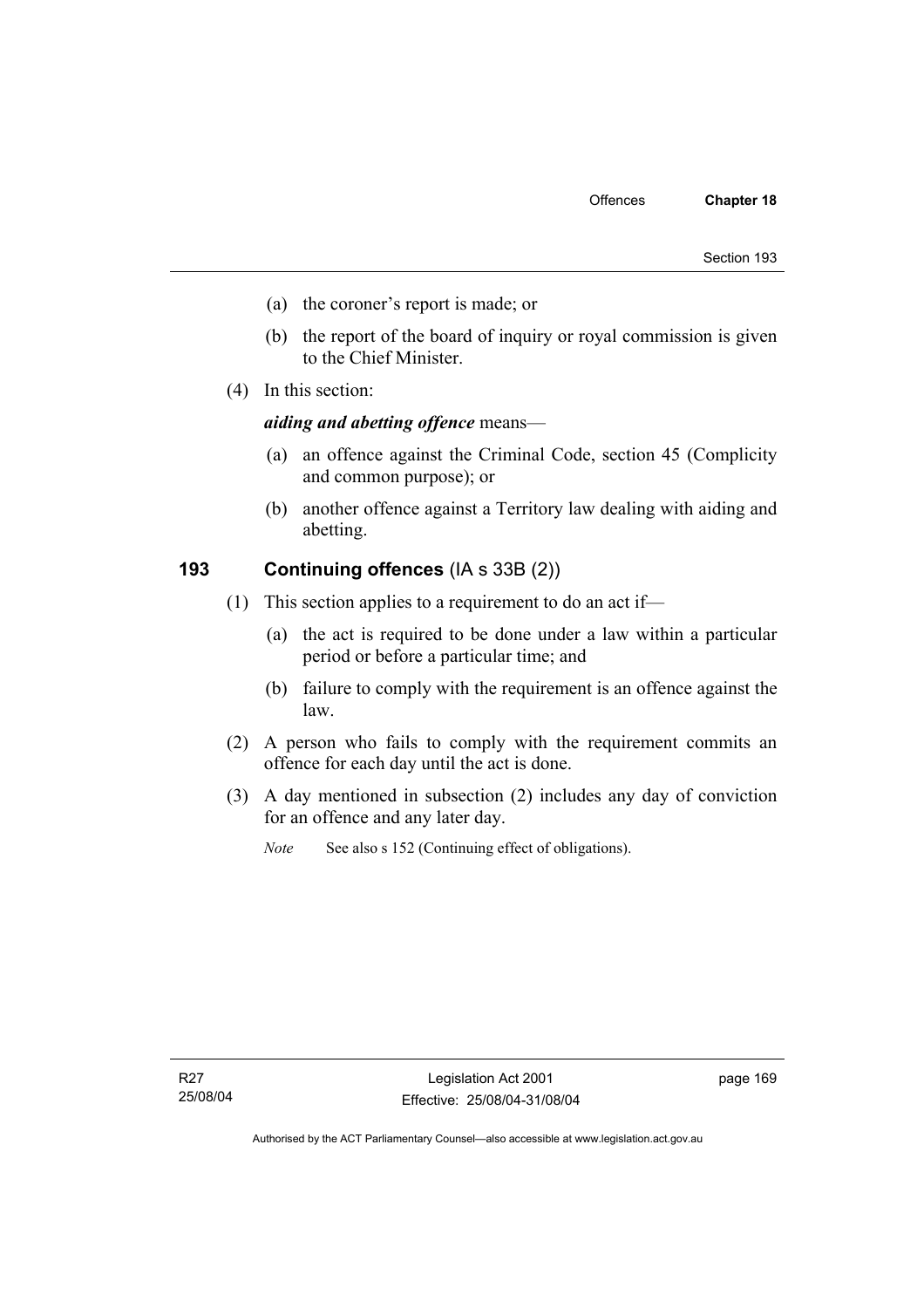# **Chapter 19 Administrative and machinery provisions**

# Part 19.1 **Introductory**

## **195 Meaning of** *law* **in ch 19**

In this chapter:

*law* means an Act, subordinate law or disallowable instrument, and includes a provision of a law.

page 170 Legislation Act 2001 Effective: 25/08/04-31/08/04

R27 25/08/04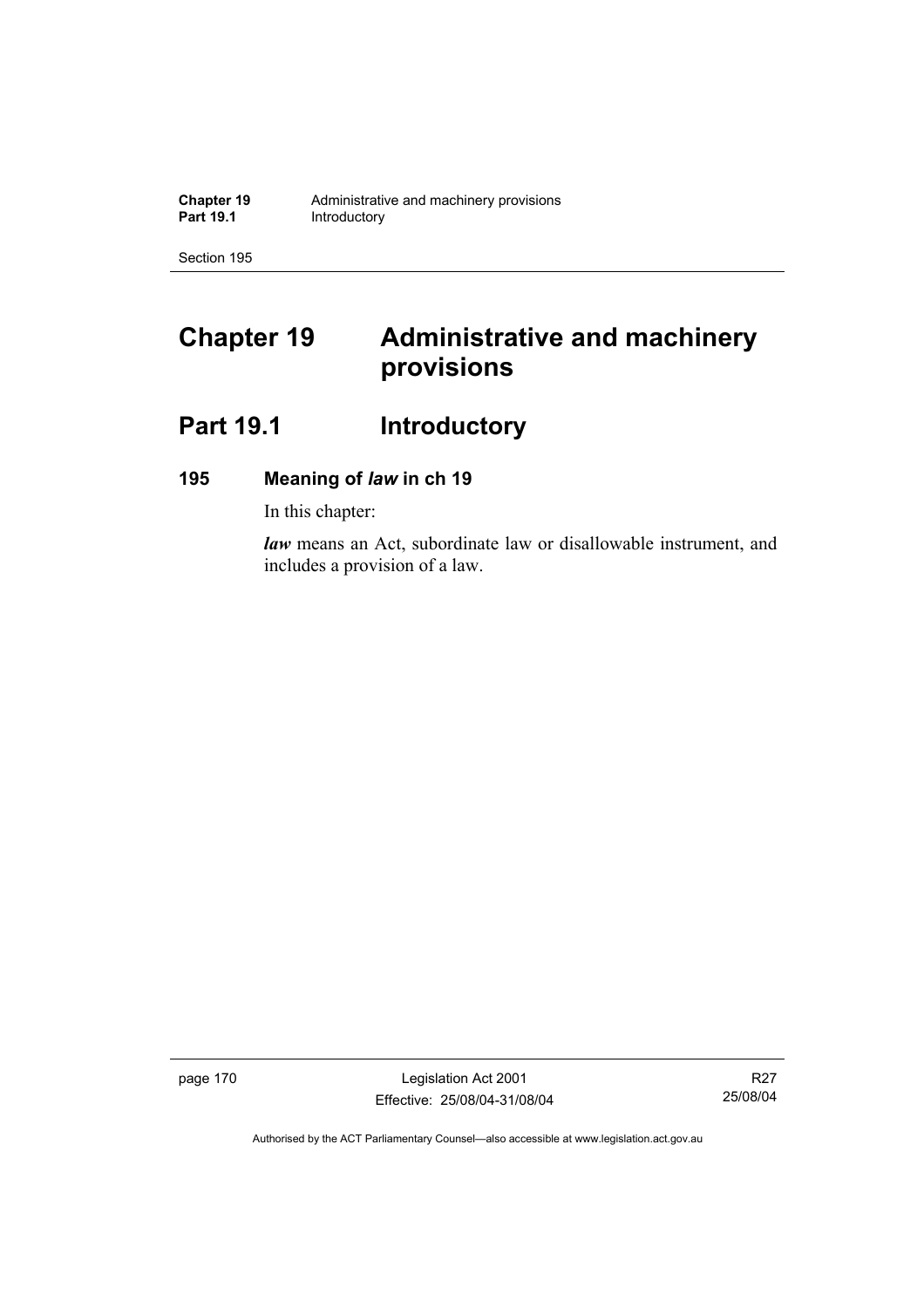# **Part 19.2 Functions**

*Note to pt 19.2* 

*Function* is defined in the dict, pt 1 to include authority, duty and power.

## **196 Provision giving function gives power to exercise function** (IA s 25B)

 (1) A provision of a law that gives a function to an entity also gives the entity the powers necessary and convenient to exercise the function.

*Note* See dict, pt 1, defs *entity* and *exercise*.

 (2) The powers given to the entity under subsection (1) are in addition to any other powers of the entity under the law.

## **197 Statutory functions may be exercised from time to time**  (IA s 26 (1))

If a law gives a function to an entity, the function may be exercised from time to time.

*Note* See also s 42 (2) (Power to make statutory instruments).

## **199 Functions of bodies** (IA s 13BB)

 (1) If a law authorises or requires a body to exercise a function, it may do so by resolution.

*Note* See dict, pt 1, def *body*.

- (2) To remove any doubt, subsection (1) applies in relation to a function even though a law authorises or requires the function to be exercised in writing.
- (3) If a law authorises or requires a signature by a person and the person is a body, the signature of a person authorised by the body for the purpose is taken to be the signature of the body.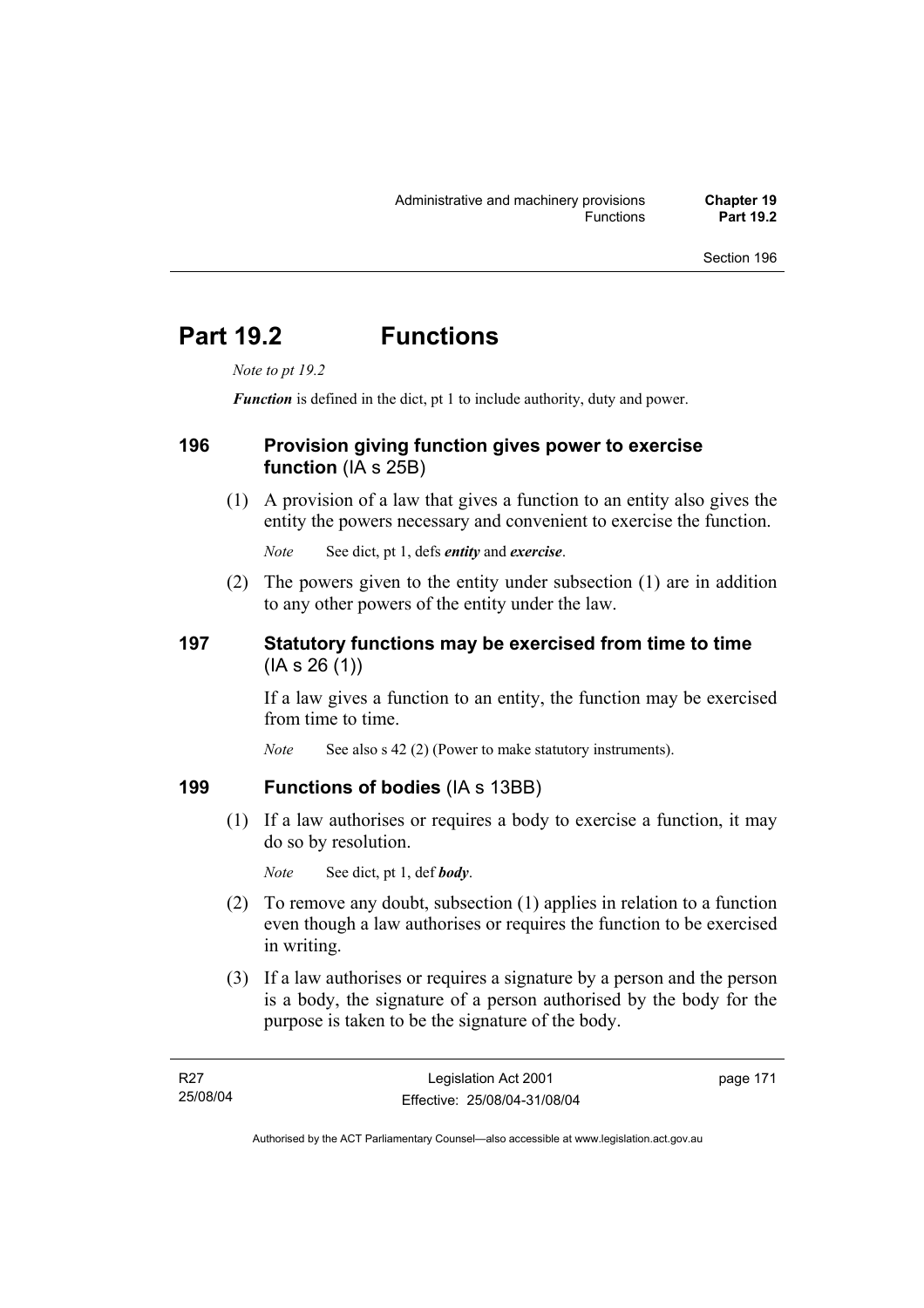(4) If a law gives a function to a body, the function may be exercised by the body as constituted for the time being.

### **Example**

The ACT Conference Organisers Registration Board is a statutory body consisting of 5 members. At a meeting of the board it is agreed to exempt a conference organiser from registration on certain conditions. On the day after the meeting, 1 of the members of the board  $(X)$  resigns and another person  $(Y)$  is appointed to the board in  $X$ 's place. At the next meeting of the board, the board considers additional information submitted by the conference organiser and agrees to amend the conditions of exemption. Because of subsection (4), the board's ability to use its power of exemption is not affected by a change in the membership of the board.

- (5) The exercise of the function is not affected only because of vacancies in the body's membership.
- (6) Subsections (4) and (5) do not affect any quorum requirement applying to the body.

### **Example**

The Act establishing the board mentioned in the example to subsection (4) provides that the quorum for a meeting of the board is the chairperson or deputy chairperson and 2 other members. If the quorum requirement was complied with at each meeting mentioned in the example, the result mentioned in the example would be the same whether or not X attended the first meeting and whether or not Y attended the second meeting.

- (7) If a body as constituted for the time being does something in exercise of a function given to the body under a law, the effect of the thing done by the body does not end only because the membership of the body changes.
	- *Note* See also s 211 (Appointment not affected by appointer changes), s 224 (Acting appointment not affected by appointer changes), and s 241 (Delegation not affected by appointer changes).
- (8) Subsection (7) does not prevent the thing done by the body being ended or changed by the body as subsequently constituted for the time being.

page 172 Legislation Act 2001 Effective: 25/08/04-31/08/04

R27 25/08/04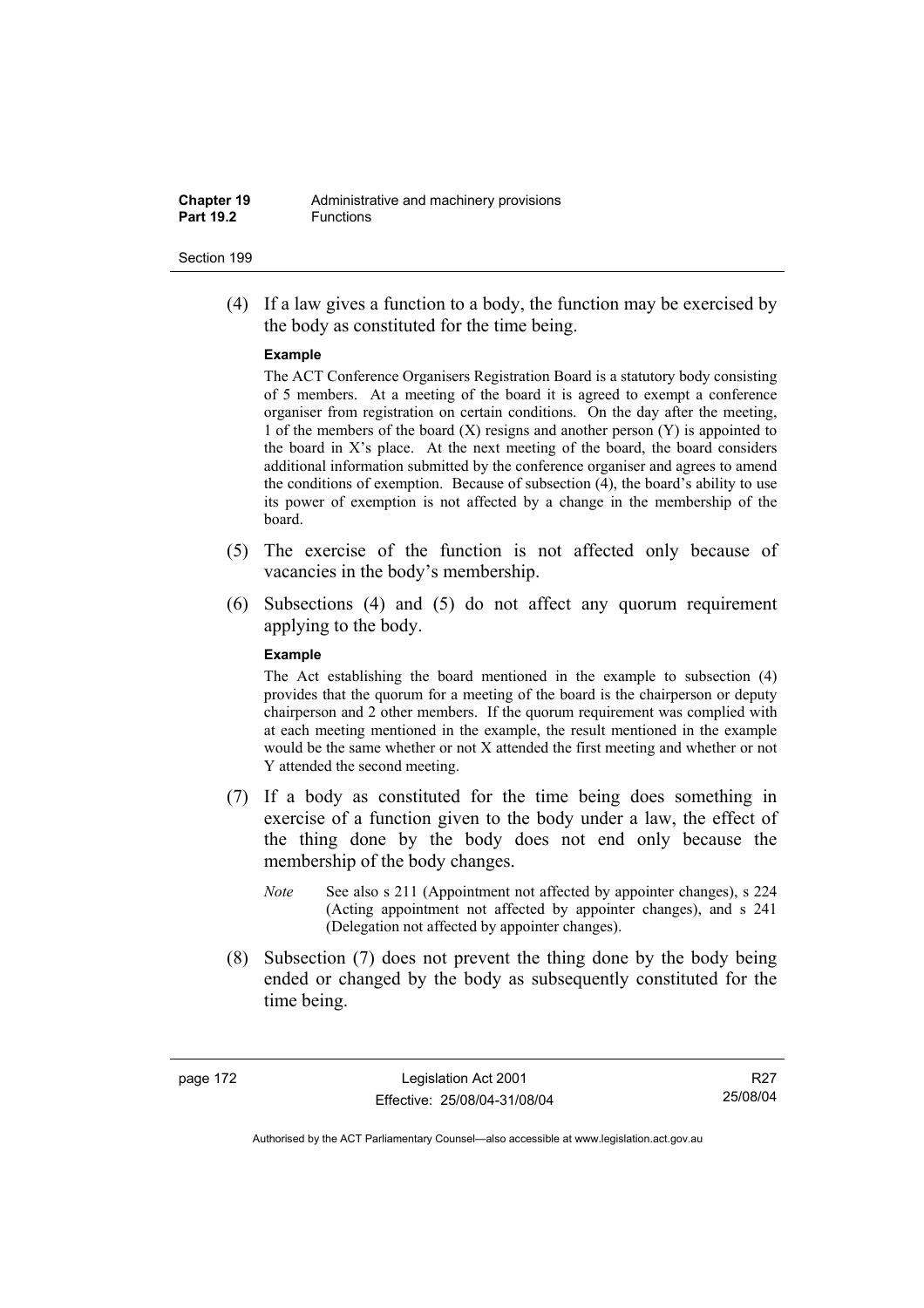### **200 Functions of occupants of positions** (IA s 26 (2), s 30AA)

- (1) If a law gives a function to the occupant of a position, the function may be exercised by the person for the time being occupying the position.
	- *Note* See s 185 (References to occupant of position) and dict, pt 1, defs *occupy* and *position*.
- (2) If the person for the time being occupying a position does something in exercise of a function given to the occupant of the position under a law, the thing done by the person does not end only because the person ceases to be the occupant of the position.
	- *Note* See also s 211 (Appointment not affected by appointer changes), s 224 (Acting appointment not affected by appointer changes), and s 241 (Delegation not affected by appointer changes).
- (3) Subsection (2) does not prevent the thing done by the person being ended or changed by any person subsequently occupying the position for the time being.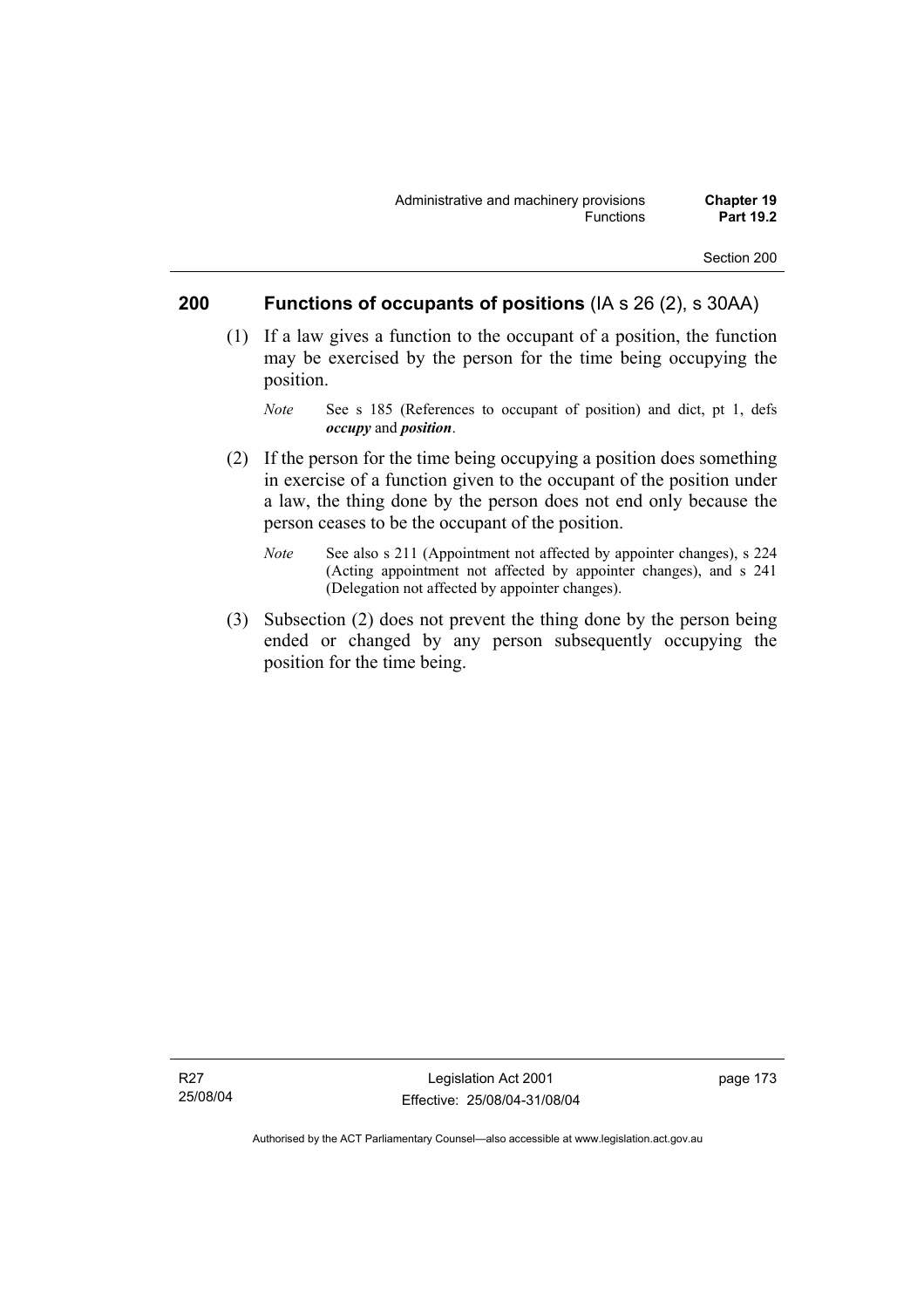**Part 19.3 Appointments** 

## **Division 19.3.1 Appointments—general**

### *Note to div 19.3.1*

Certain statutory appointments made by a Minister require consultation with a Legislative Assembly committee and are disallowable (see div 19.3.3) (Appointments—Assembly consultation)).

## **205 Application of div 19.3.1** (IA s 28 (1))

This division applies if a law authorises or requires an entity (the *appointer*) to appoint a person—

- (a) to a position under a law; or
- (b) to exercise a function or do anything else under a law.
- *Note Function* is defined in the dict, pt 1 to include authority, duty and power.

### **206 Appointments must be in writing etc** (IA s 28 (7))

- (1) An appointment must be made, or evidenced, by writing (the *instrument of appointment*) signed by the appointer.
- (2) If a law provides for a maximum or minimum period of appointment, the instrument of appointment must state the period for which the appointment is made.

### **Examples of stated appointment periods**

- 1 2 years
- 2 until age 65

### **207 Appointment may be by name or position** (IA s 28 (2))

- (1) The appointer may make an appointment by—
	- (a) naming the person appointed; or

page 174 Legislation Act 2001 Effective: 25/08/04-31/08/04

R27 25/08/04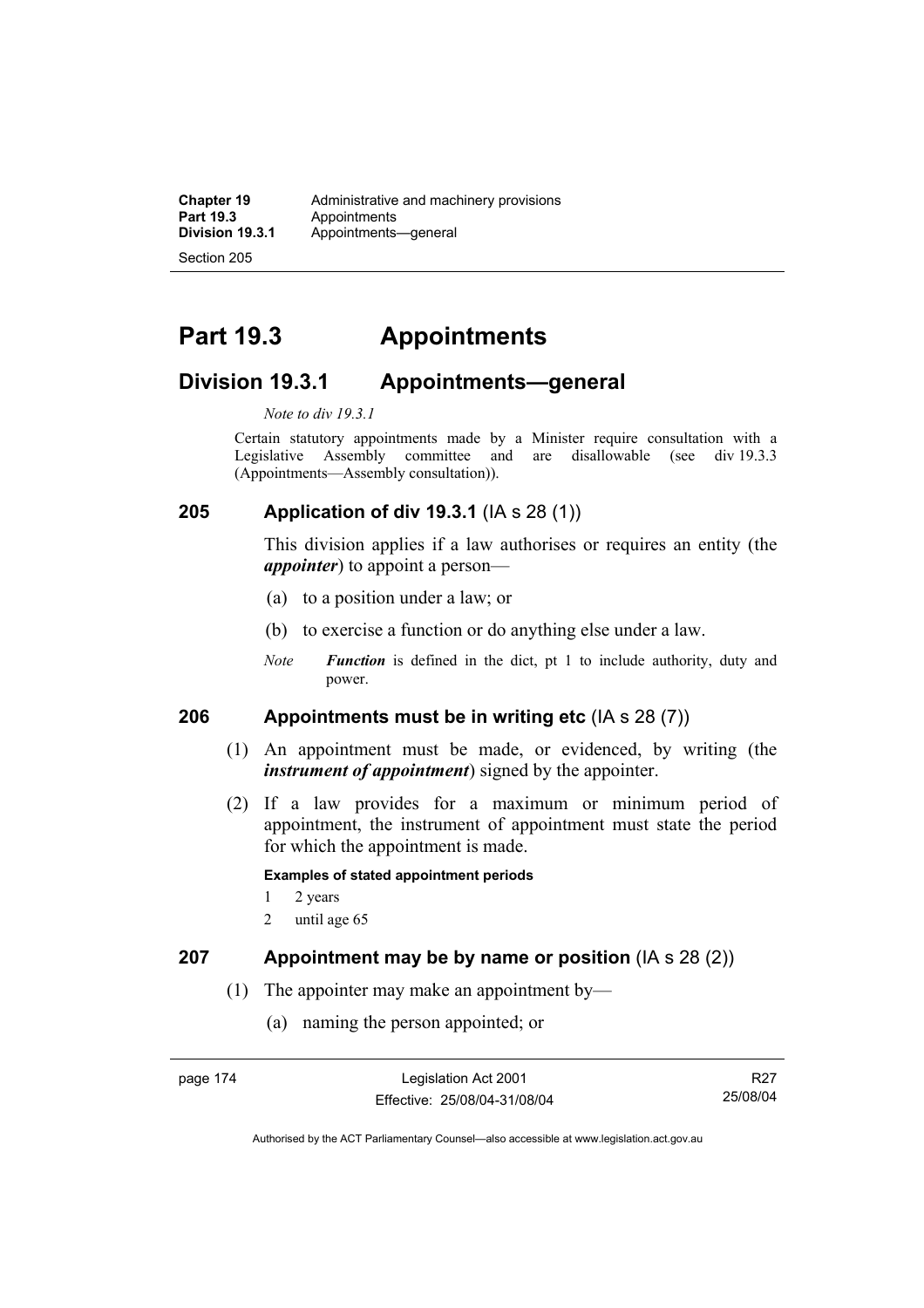- (b) nominating the occupant of a position (however described), at a particular time or from time to time.
- (2) For this division, the person named, or the occupant of the position nominated, is the *appointee*.

### **208 Power of appointment includes power to suspend etc**  (IA s 28 (3) to (5))

- (1) The appointer's power to make the appointment includes the power—
	- (a) to suspend the appointee, and end the suspension; or
	- (b) to end the appointment, and appoint someone else or reappoint the appointee if the appointee is eligible to be appointed to the position; or
	- (c) to reappoint the appointee if the appointee is eligible to be appointed to the position.
- (2) The power to suspend the appointee, or end the appointment, is exercisable in the same way, and subject to the same conditions, as the power to make the appointment.

### **Example**

If the appointment power is exercisable only on the recommendation of a body, the power to suspend, or end the appointment, is exercisable only on the recommendation of the body.

*Note* An example is part of the Act, is not exhaustive and may extend, but does not limit, the meaning of the provision in which it appears (see s 126 and s 132).

### **209 Power of appointment includes power to make acting appointment** (IA s 28 (4) to (6))

 (1) If the appointer's power is the power to make an appointment to a position, the power to make the appointment also includes power to appoint a person, or 2 or more people, to act in the position—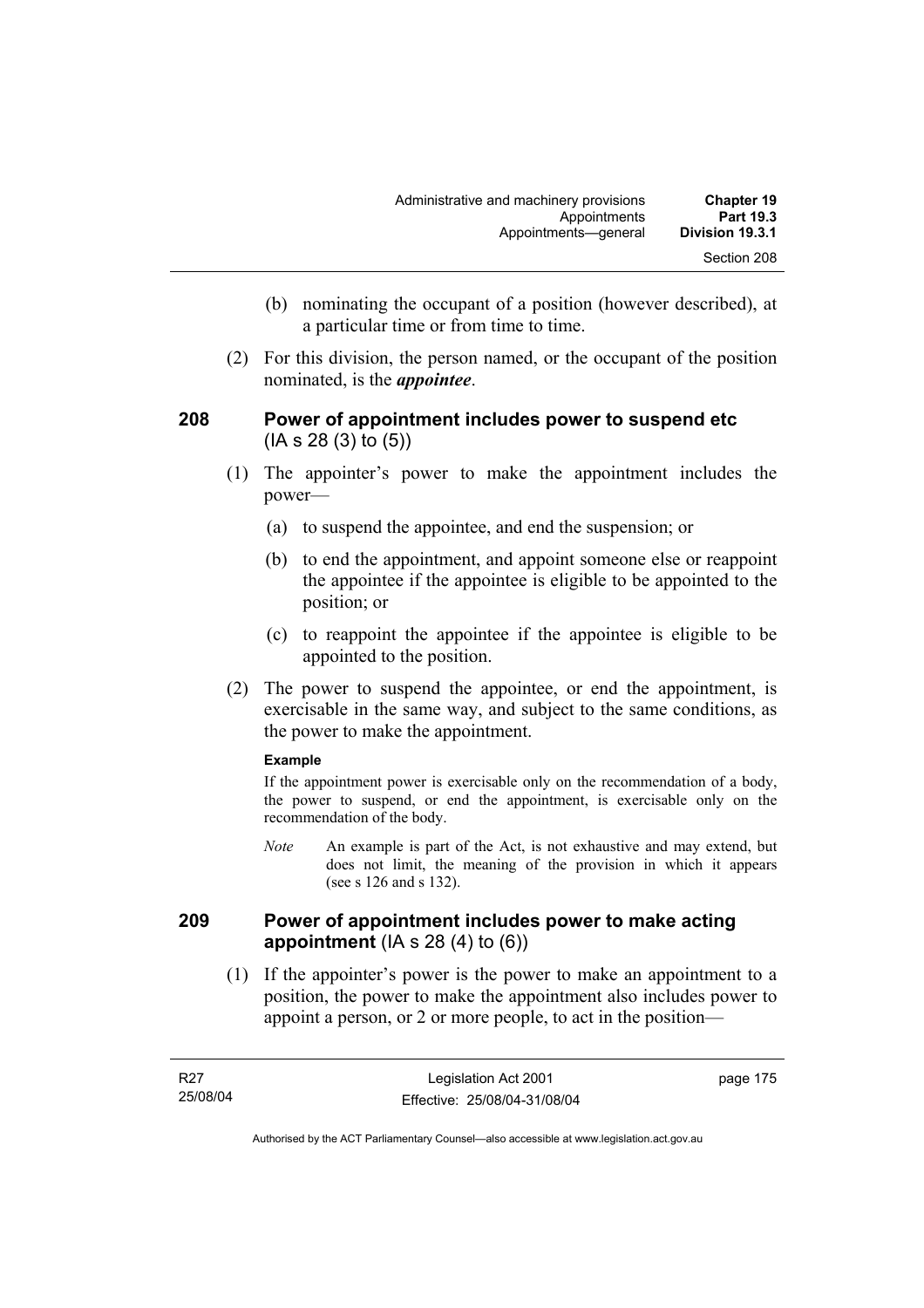- (a) during any vacancy, or all vacancies, in the position, whether or not an appointment has previously been made to the position; or
- (b) during any period, or all periods, when the appointee cannot for any reason exercise functions of the position.

### **Examples for par (b)**

- 1 the appointee is ill or on leave
- 2 the appointee is acting in another position
- 3 the appointee is outside the ACT or Australia
- *Note 1 Function* is defined in the dict, pt 1 to include authority, duty and power.
- *Note 2* An example is part of the Act, is not exhaustive and may extend, but does not limit, the meaning of the provision in which it appears (see s 126 and s 132).
- (2) The power to appoint a person to act is exercisable in the same way, and subject to the same conditions, as the power to make the appointment.

### **Example**

If the appointment power is exercisable only on the recommendation of a body, the power to appoint a person to act is exercisable only on the recommendation of the body.

- (3) Without limiting subsection (2), if the law (or another law) requires—
	- (a) the appointee to hold a qualification; or
	- (b) the appointer (or someone else) to be satisfied about the appointee's suitability (whether in terms of knowledge, experience, character or any other personal quality) before appointing the appointee to the position;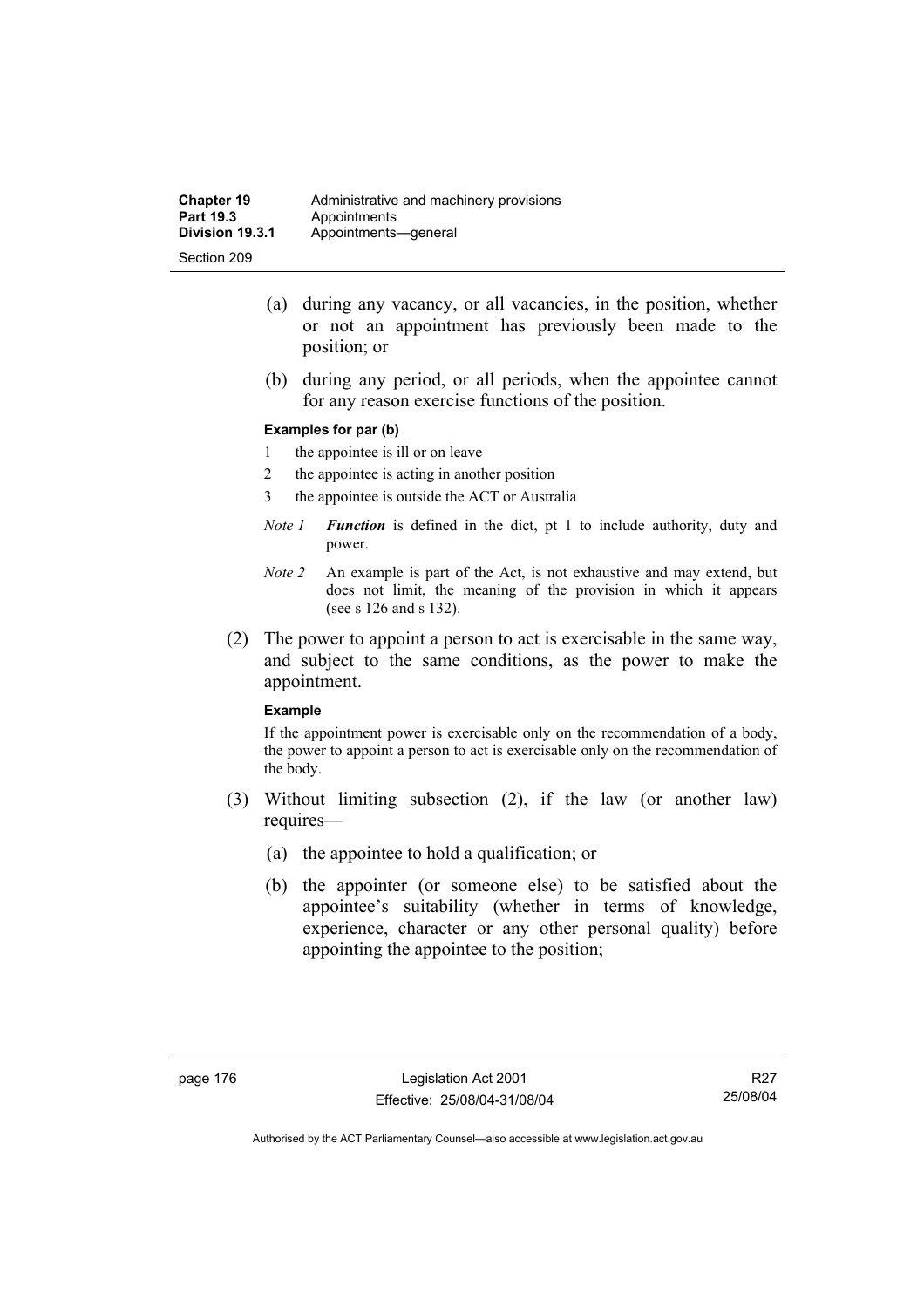a person may only be appointed to act in the position if the person holds the qualification or the appointer (or other person) is satisfied about the person's suitability.

### **Examples**

- 1 If an Act requires the appointee to be a magistrate, a person can be appointed to act in the position only if the person is a magistrate.
- 2 If a regulation requires the appointee to be a lawyer of at least 5 years standing, a person can be appointed to act in the position only if the person is a lawyer of at least 5 years standing.
- 3 If an Act requires the appointee to have, in the Executive's opinion, appropriate expertise, training or experience in relation to the needs of a particular group of people, a person can be appointed to act in the position only if the person has, in the Executive's opinion, that expertise, training or experience.

## **210 Resignation of appointment** (IA s 28 (8), (9))

- (1) An appointment ends if the appointee resigns by signed notice of resignation given to the appointer.
- (2) However, if the appointer is the Executive, the notice of resignation may be given to a Minister.

## **211 Appointment not affected by appointer changes**

- (1) If the appointer is a body, an appointment made by the body does not end only because the membership of the body changes.
- (2) If the appointer is the person for the time being occupying a position, an appointment made by the person does not end only because the person ceases to be the occupant of the position.
- (3) This section does not limit the following sections:
	- section 199 (Functions of bodies)
	- section 200 (Functions of occupants of positions).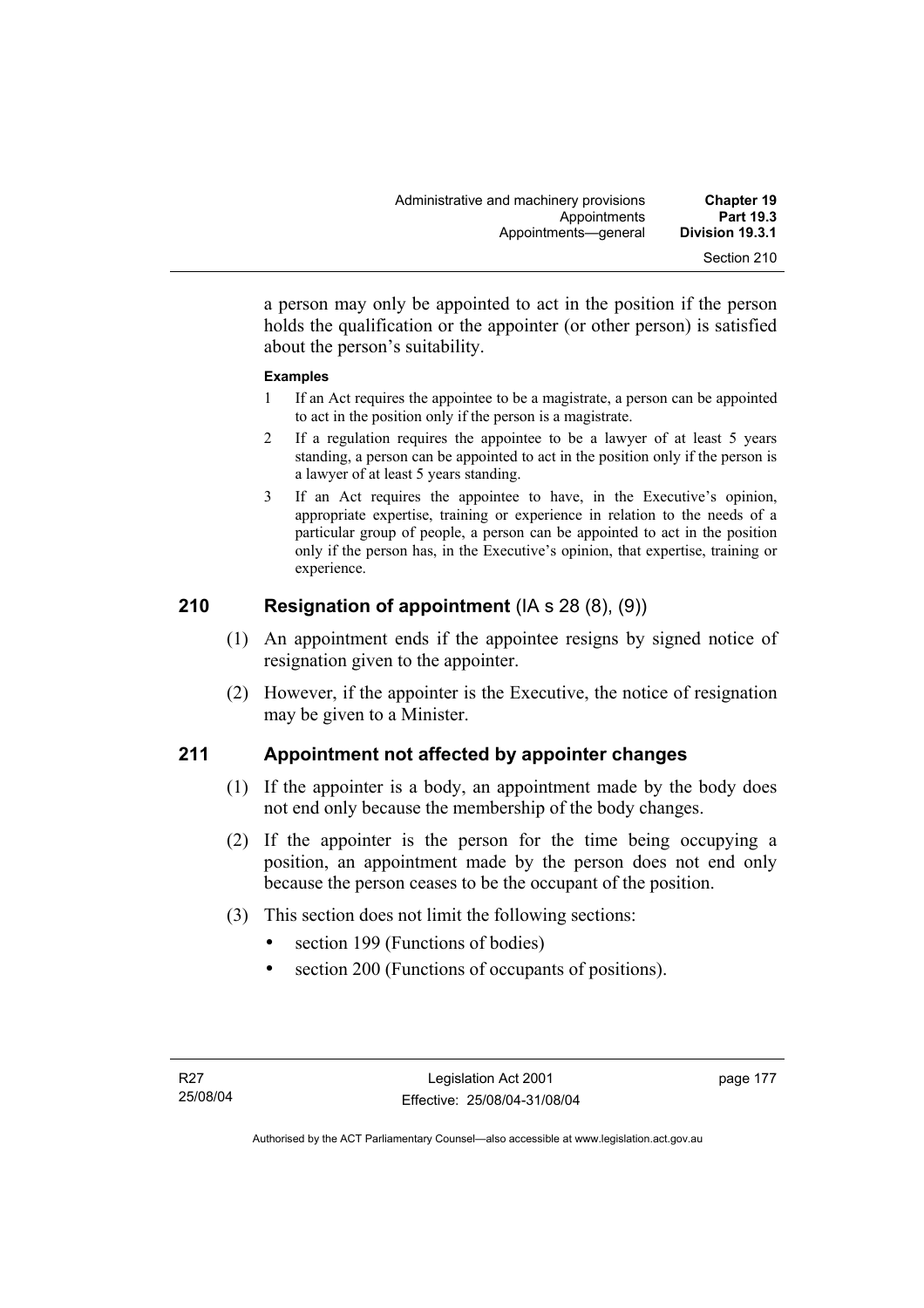| <b>Chapter 19</b> | Administrative and machinery provisions |
|-------------------|-----------------------------------------|
| <b>Part 19.3</b>  | Appointments                            |
| Division 19.3.2   | Acting appointments                     |
| Section 212       |                                         |

### **212 Appointment not affected by defect etc** (IA s 28 (10))

An appointment, or anything done under an appointment, is not invalid only because of a defect or irregularity in or in relation to the appointment.

## **Division 19.3.2 Acting appointments**

### **215 Application of div 19.3.2** (IA s 28A (1))

This division applies if a law gives an entity (the *appointer*) power to appoint a person to act in a position under a law.

*Note* A power to make an appointment includes power to make an acting appointment (see s 209).

### **216 Acting appointments must be in writing etc** (IA s 28 (7))

- (1) An acting appointment must be made, or evidenced, by writing (the *instrument of appointment*) signed by the appointer.
- (2) If a law provides for a maximum or minimum period of appointment, the instrument of appointment must state the period for which the acting appointment is made.

### **Examples of stated appointment periods**

- 1 1 year
- 2 until 31 December 2002 (a period of 9 months)
- *Note 1* See also s 219 (Appointer may decide terms of acting appointment etc) and s 221 (How long does an acting appointment operate?)
- *Note 2* An example is part of the Act, is not exhaustive and may extend, but does not limit, the meaning of the provision in which it appears (see s 126 and s 132).

### **217 Acting appointment may be made by name or position**

- (1) The appointer may make an acting appointment by—
	- (a) naming the person appointed; or

R27 25/08/04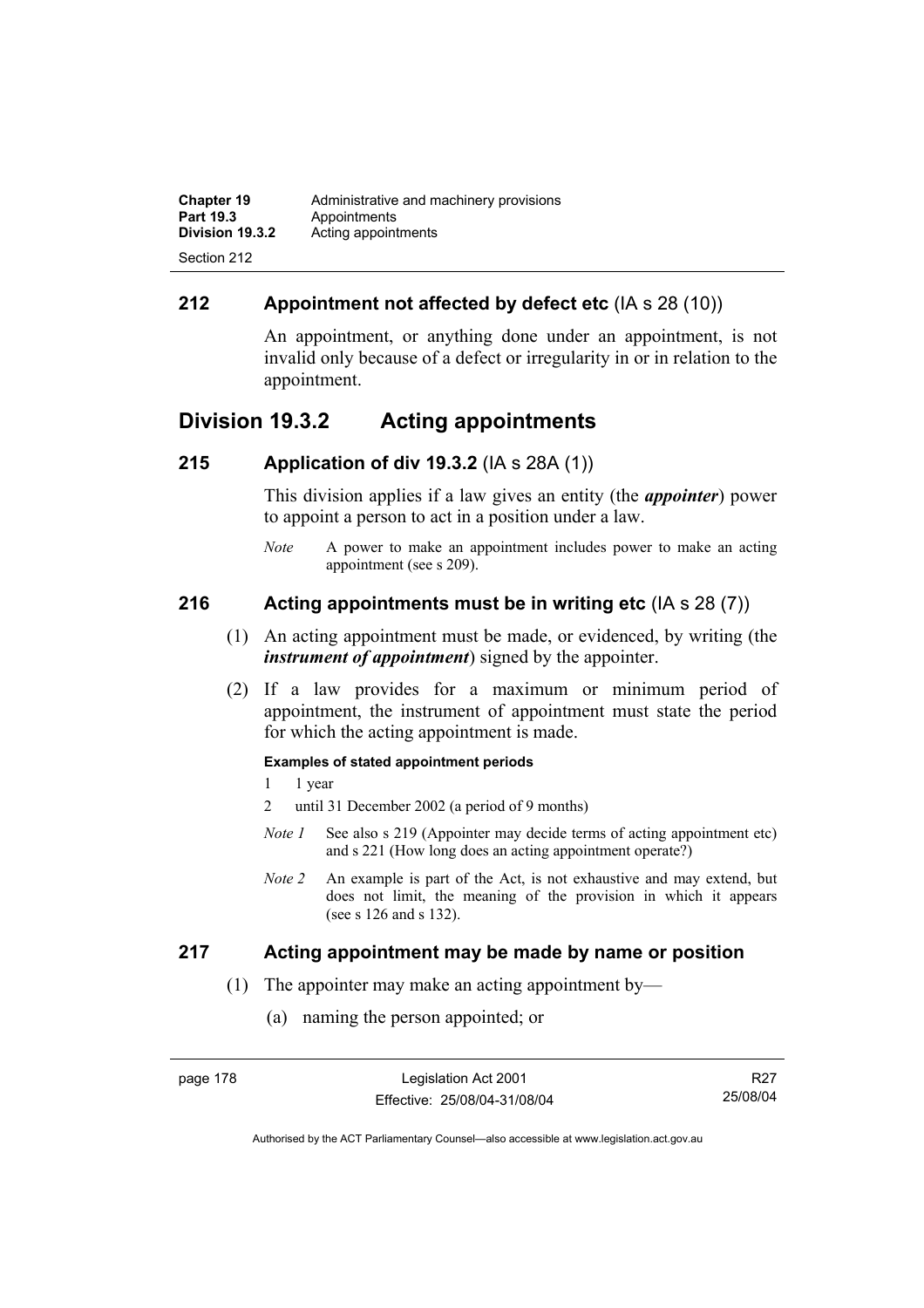- (b) nominating the occupant of a position (however described), at a particular time or from time to time.
- (2) For this division, the person named, or the occupant of the position nominated, is the *appointee*.

### **218 Instrument may provide when acting appointment has effect etc** (IA s 28A (2))

The instrument making or evidencing the acting appointment may provide that the appointment has effect only in stated circumstances or subject to stated conditions or limitations.

### **Examples**

- 1 The instrument relating to a standing (or dormant) acting appointment for a position provides that when the substantive occupant of the position (Y) is overseas X may act in the position, but may exercise stated powers of the position only with Y's approval.
- 2 X is appointed to act in Y's position if Y is out of the ACT and a declaration of acute fire danger is published under the *ABC Act 2000*.
- *Note* An example is part of the Act, is not exhaustive and may extend, but does not limit, the meaning of the provision in which it appears (see s 126 and s 132).

### **219 Appointer may decide terms of acting appointment etc**  (IA s 28A (3))

- (1) The appointer may—
	- (a) decide the terms of the acting appointment, including any remuneration and allowances; and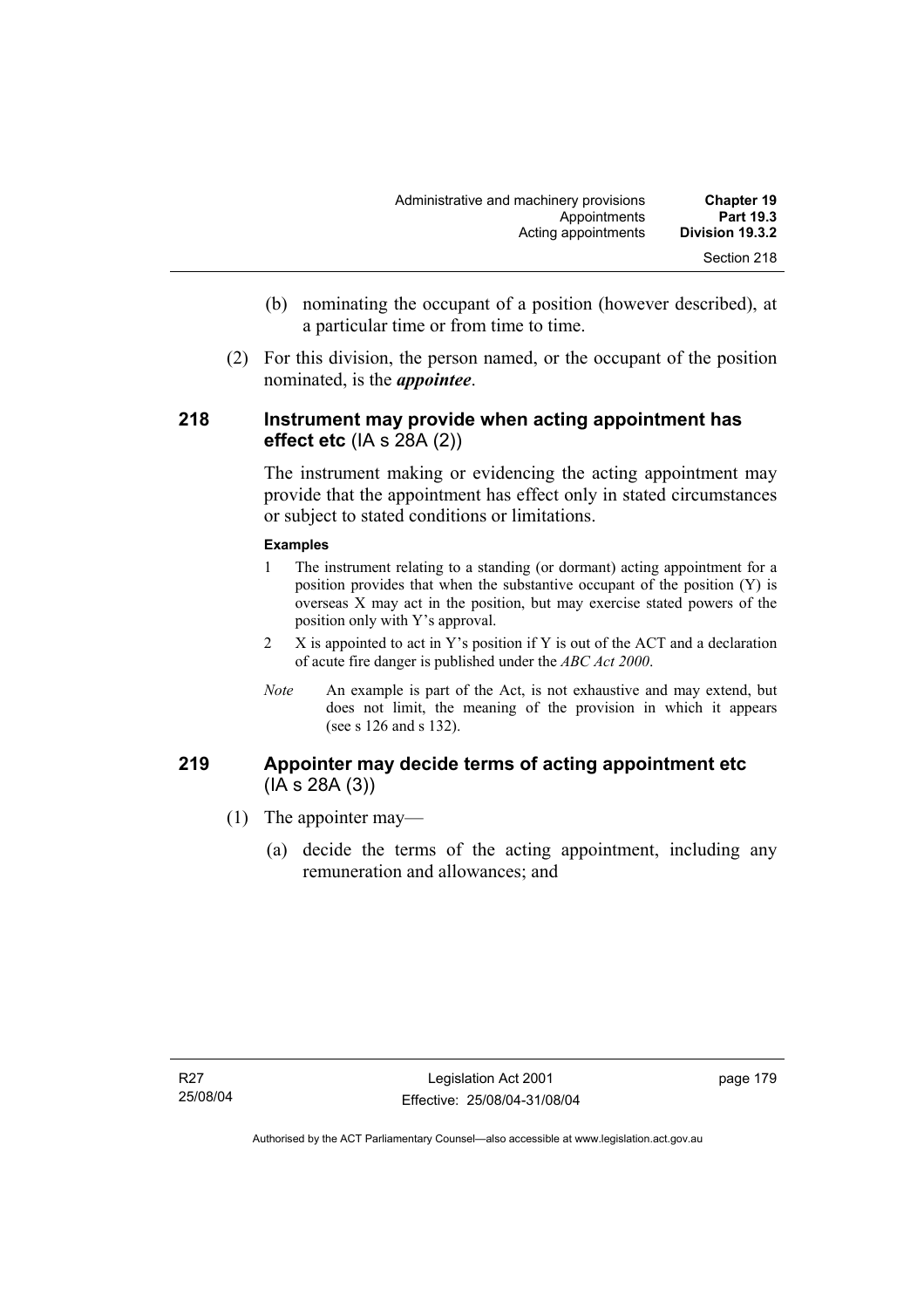(b) end the appointment at any time.

### **Example for par (b)**

A appoints X to act in a position for 10 months. Two months after X begins to act, A ends the appointment.

- *Note 1* See also s 221 (How long does an acting appointment operate?)
- *Note 2* An example is part of the Act, is not exhaustive and may extend, but does not limit, the meaning of the provision in which it appears (see s 126 and s 132).
- (2) The power to end the acting appointment is exercisable in the same way, and subject to the same conditions, as the power to make the acting appointment.

### **Example**

If the power to make the acting appointment is exercisable only on the recommendation of a body, the power to end the appointment is exercisable only on the recommendation of the body.

## **220 Appointee may exercise functions under acting appointment etc** (IA s 28A (8))

While the appointee is acting in the position—

- (a) the appointee has, subject to the instrument making or evidencing the appointment, all the functions of the occupant of the position; and
- (b) all Territory laws apply in relation to the appointee as if the appointee were the occupant of the position.
- *Note Function* is defined in the dict, pt 1 to include authority, duty and power.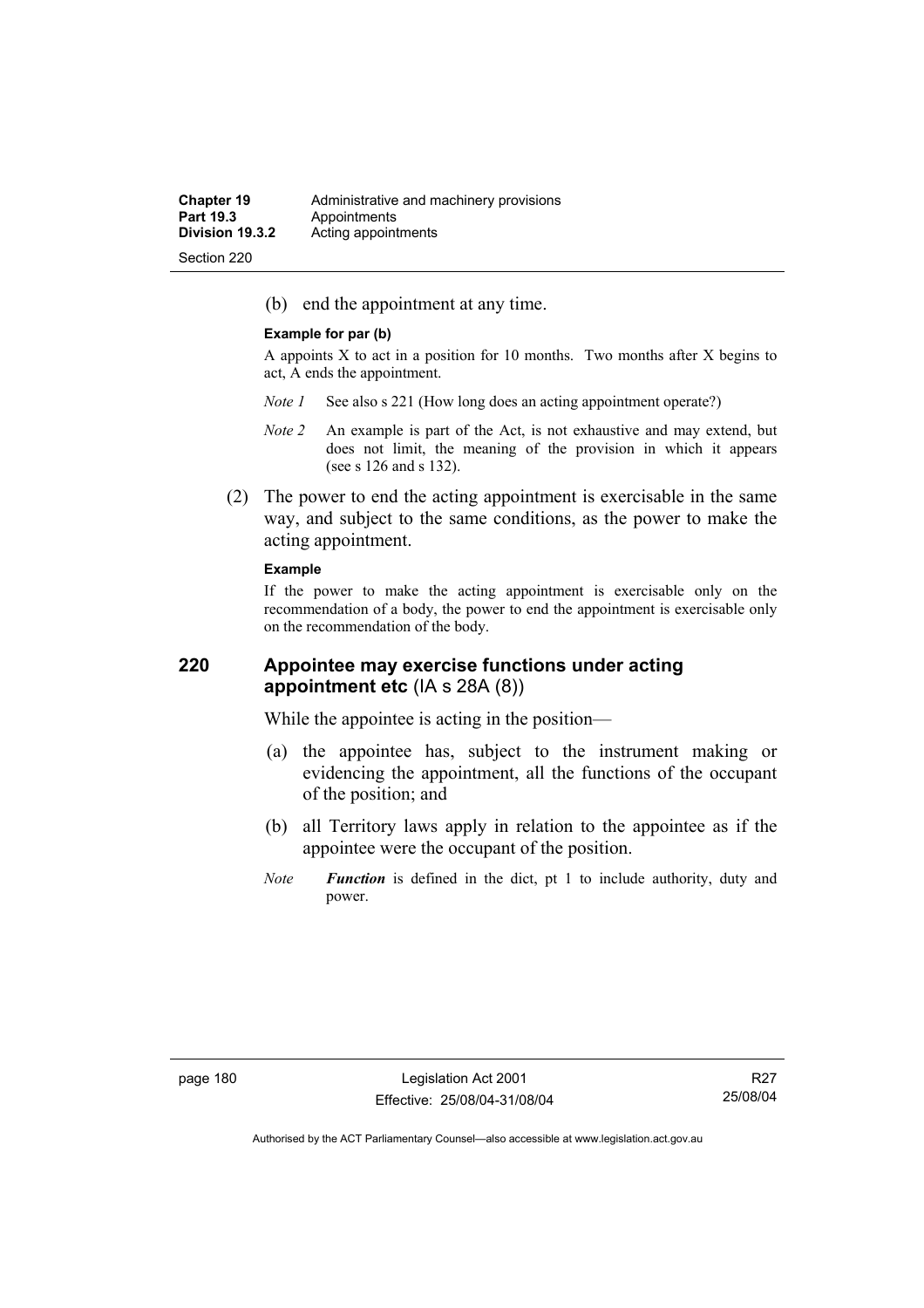### **221 How long does an acting appointment operate?**  (IA s 28A (4) to (6))

 (1) If the appointee acts in the position because it is vacant, the appointee may not act for more than 1 year after the position became vacant.

*Note* See also s 219 (Appointer may decide terms of acting appointment etc)

- (2) If the appointee is acting in a position that becomes vacant while the appointee is acting, the appointee may continue to act until the first of the following happens:
	- (a) the appointer ends the appointment;
	- (b) the vacancy is filled;
	- (c) 1 year after the position became vacant.

### **Example**

A appoints  $X$  to act in Y's position for a year while Y is on secondment in another agency. Three months after X begins to act, Y is permanently transferred to the other agency. One month later, Z is appointed to the position in which X is acting. The appointment of Z brings X's acting appointment to an end.

- *Note* An example is part of the Act, is not exhaustive and may extend, but does not limit, the meaning of the provision in which it appears (see s 126 and s 132).
- (3) If the appointee acts in the position because the occupant of the position cannot exercise functions and the occupant resumes the exercise of the functions, the appointment no longer authorises the appointee to act on that occasion.
	- *Note Function* is defined in the dict, pt 1 to include authority, duty and power.

page 181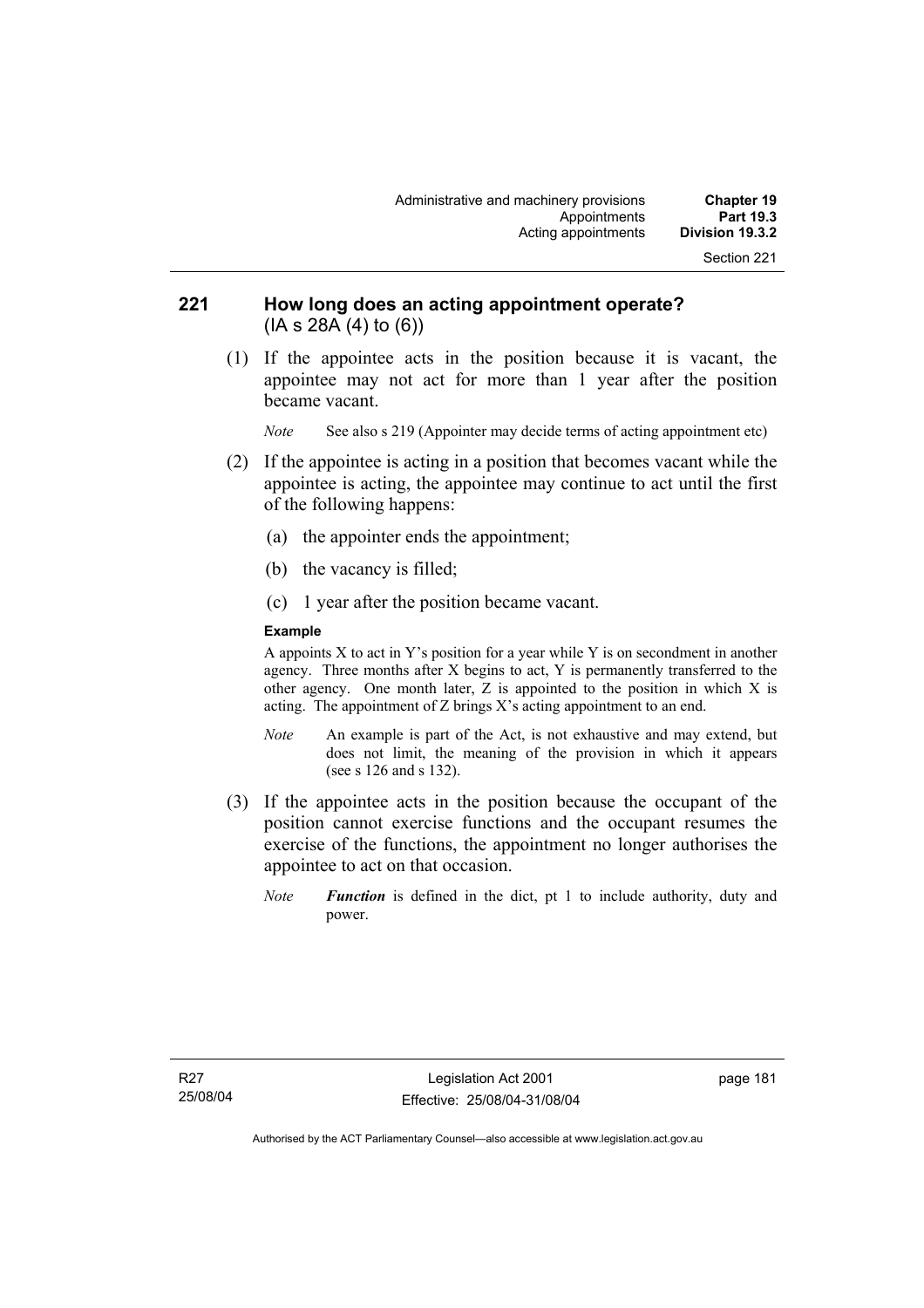## **222 Resignation of acting appointment** (IA s 28 (8) to (11))

- (1) An acting appointment ends if the appointee resigns by signed notice of resignation given to the appointer.
- (2) However, if the appointer is the Executive, the notice of resignation may be given to a Minister.

## **223 Effect of acting appointment on substantive appointment etc** (IA s 28A (7)

- (1) If the appointee is the occupant of another position under a law (the *substantive position*), the appointee does not cease to occupy the substantive position only because of the appointee's appointment or because the appointee acts under the appointment.
- (2) This section does not prevent an acting appointment being made to the substantive position.

## **224 Acting appointment not affected by appointer changes**

- (1) If the appointer is a body, an acting appointment made by the body does not end only because the membership of the body changes.
- (2) If the appointer is the person for the time being occupying a position, an acting appointment made by the person does not end only because the person ceases to be the occupant of the position.
- (3) This section does not limit the following sections:
	- section 199 (Functions of bodies)
	- section 200 (Functions of occupants of positions).

## **225 Acting appointment not affected by defect etc**  (IA s 28 (10), (11), 28A (9))

 (1) An acting appointment, or anything done under an acting appointment, is not invalid only because of a defect or irregularity in or in relation to the appointment.

R27 25/08/04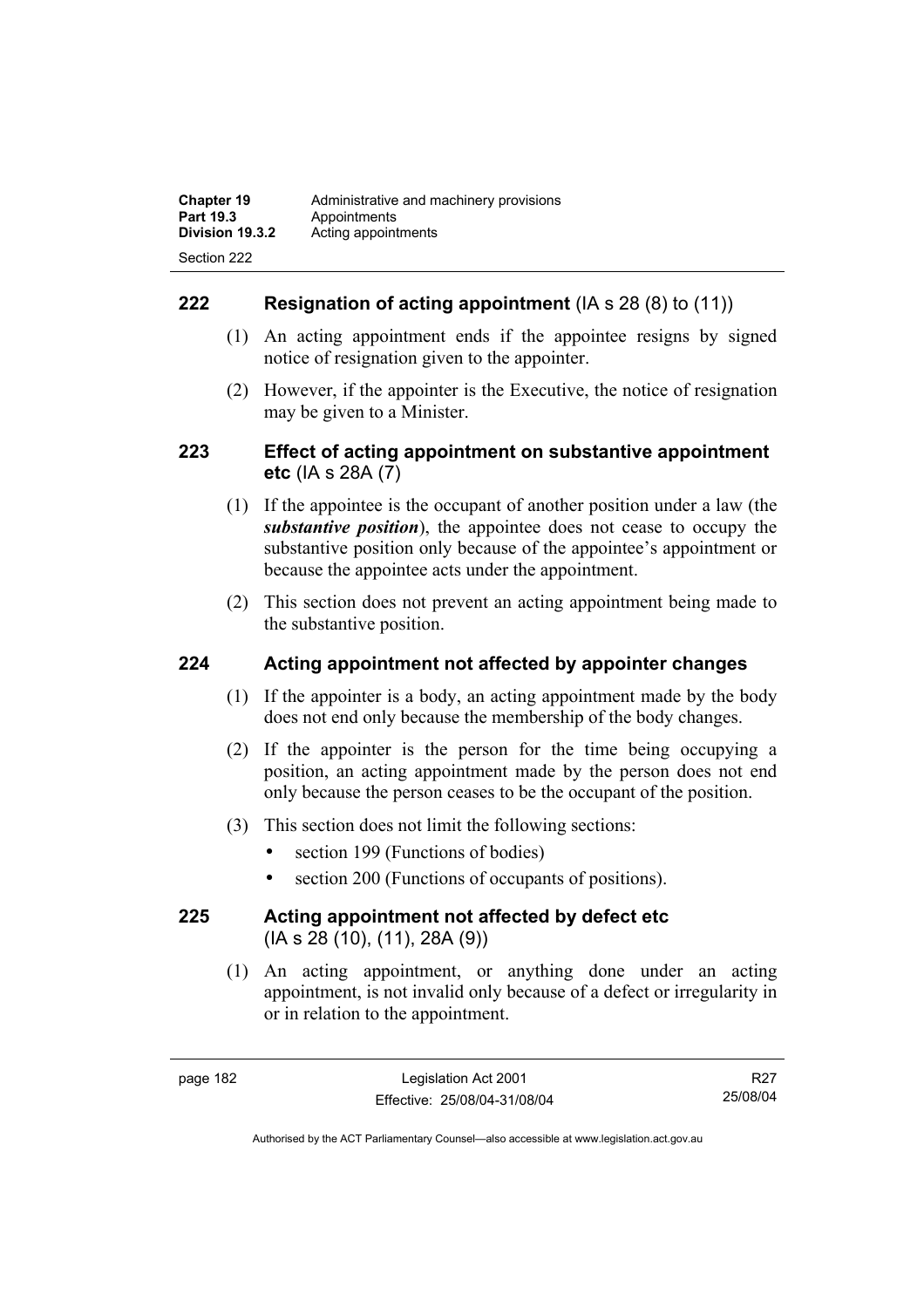- (2) Anything done by or in relation to the appointee while the appointee purports to act in the position is not invalid only because—
	- (a) the occasion for the appointment had not arisen or had ended; or
	- (b) the appointment had ended; or
	- (c) the occasion for the appointee to act had not arisen or had ended.

## **Division 19.3.2A Standing acting arrangements**

### **225A Application of div 19.3.2A**

This division applies to a position if a law provides that a person acts in the position in stated circumstances.

### **Example**

The *Hypothetical Act 2003* provides for the deputy director of the hypothetical entity to act in the position of director of the entity if the position is vacant or the director cannot for any reason exercise the functions of the position.

*Note* An example is part of the Act, is not exhaustive and may extend, but does not limit, the meaning of the provision in which it appears (see s 126 and s 132).

## **225B Person acting may exercise functions etc**

- (1) A person acting in the position has, subject to the law providing for the acting or any other law, all the functions of the occupant of the position.
	- *Note Function* is defined in the dict, pt 1 to include authority, duty and power.
- (2) All Territory laws apply in relation to the person as if the person were the occupant of the position.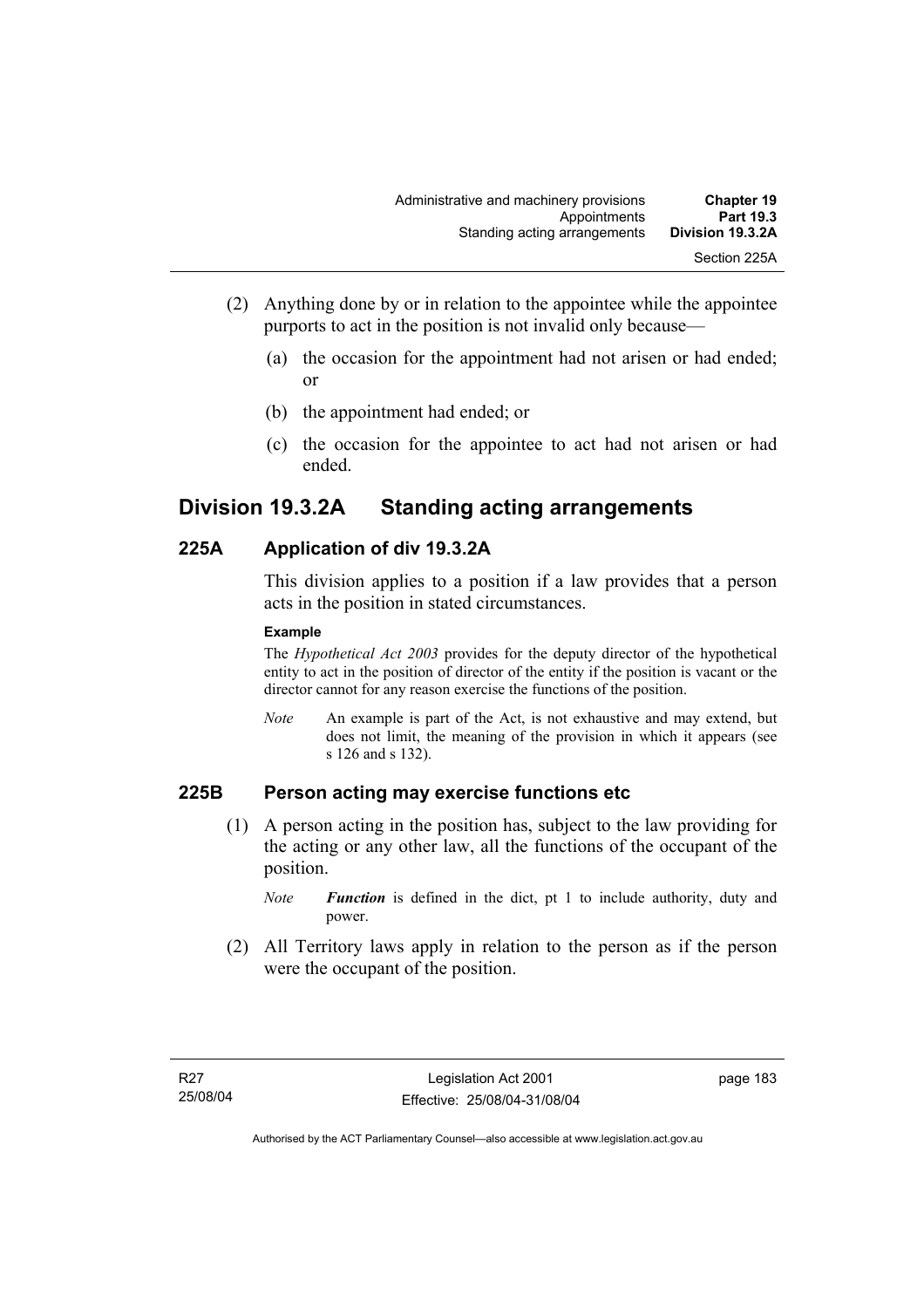## **Division 19.3.3 Appointments—Assembly consultation**

### **226 Meaning of** *statutory position* **in div 19.3.3**(SAA s 3)

In this division:

*statutory position* means a position (including as a member of a Territory authority) established under an Act.

*Note Position* includes office (see dict, pt 1, def *position*).

## **227 Application of div 19.3.3** (SAA s 4 (1), s 6)

- (1) This division applies if a Minister has the power under an Act to appoint a person to a statutory position.
- (2) However, this division does not apply to an appointment of—
	- (a) a public servant to a statutory position (whether or not the Act under which the appointment is made requires that the appointee be a public servant); or
	- (b) a person to act in a statutory position for not longer than 6 months, unless the appointment is of the person to act in the position for a 2nd or subsequent consecutive period; or
	- (c) a person to a statutory position if the only function of the position is to advise the Minister.
- (3) In this section:

*public servant* includes a member of the fire brigade.

 (4) Subsection (3) and this subsection expire on the expiry date under the *Emergencies Act 2004*, section 211.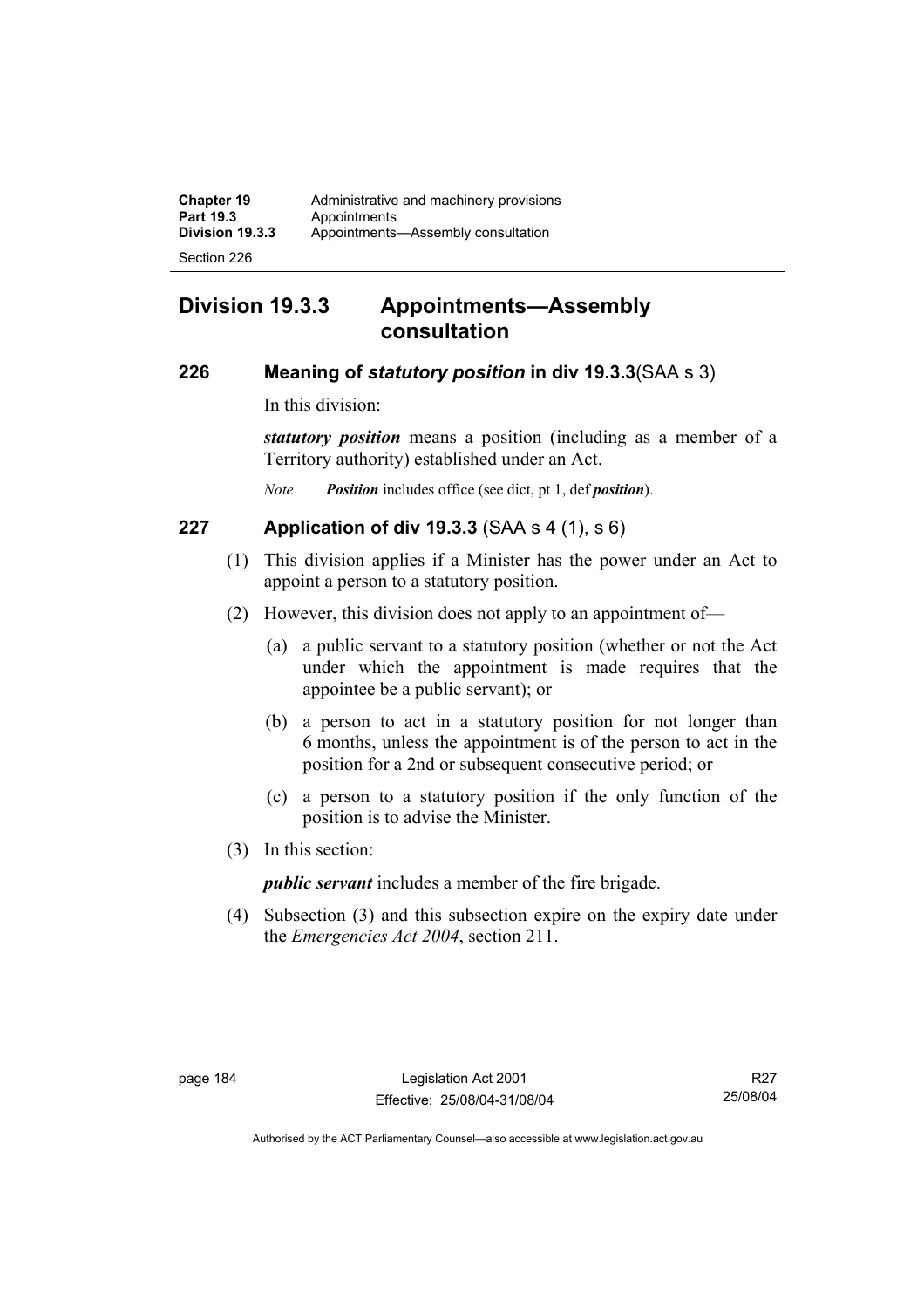### **228 Consultation with appropriate Assembly committee**  (SAA s 4 (1))

- (1) Before making an appointment to a statutory position, a Minister must consult—
	- (a) a standing committee of the Legislative Assembly nominated by the Speaker for the purpose; or
	- (b) if no nomination under paragraph (a) is in force—the standing committee of the Legislative Assembly responsible for the scrutiny of public accounts.
- (2) The committee may make a recommendation to the Minister about the proposed appointment.
- (3) The Minister must not make the appointment until the Minister has received a recommendation or 30 days have passed since the consultation took place, whichever happens first.
- (4) In making the appointment, the Minister must have regard to any recommendation received.

## **229 Appointment is disallowable instrument**

The instrument making, or evidencing, an appointment to which this division applies is a disallowable instrument.

*Note* A disallowable instrument must be notified and presented to the Legislative Assembly (see ch 7 (Presentation, amendment and disallowance of subordinate laws and disallowable instruments)).

Section 228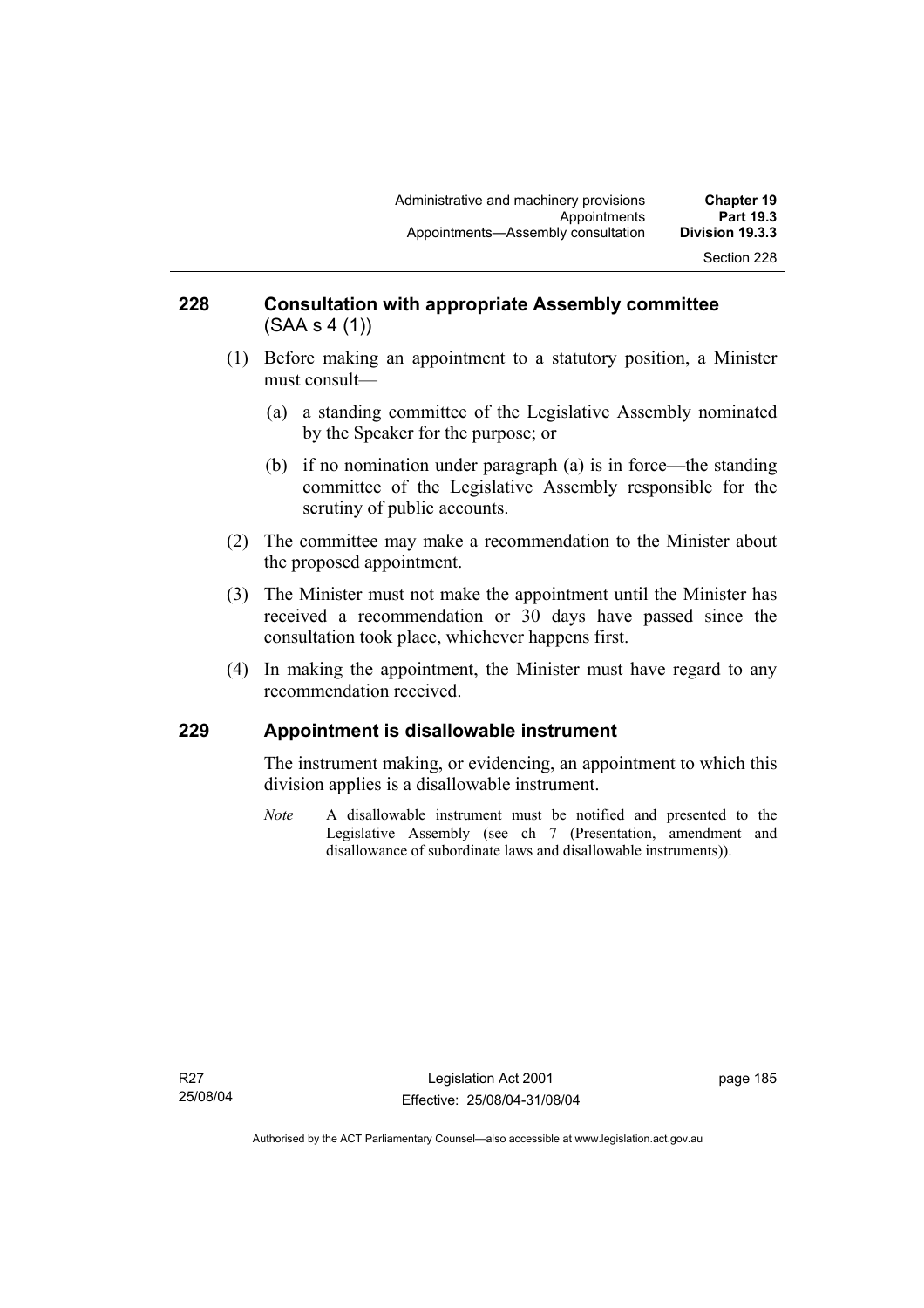# **Part 19.4 Delegations**

### **230 Application of pt 19.4 generally**

- (1) This part applies if a law authorises or requires an entity (the *appointer*) to delegate (or subdelegate) a function.
	- *Note Function* is defined in the dict, pt 1 to include authority, duty and power.
- (2) For subsection (1), if a law gives a function to an entity, the law may be taken to authorise the delegation of the function even if the law provides for another way in which the function may be exercised.

## **231 Application of pt 19.4 to subdelegations** (IA s 30AB)

- (1) This part applies to the subdelegation of a function in the same way as it applies to the delegation of the function.
- (2) However, if the appointer delegates a function to a delegate, the delegate may not subdelegate the function.
- (3) Subsection (2) is a determinative provision.

### **Examples**

1 The *ABC Act 2003* provides that an appointer (X) may delegate X's functions to Y. The Act is silent on the subdelegation of the functions. Y may not subdelegate X's functions to Z.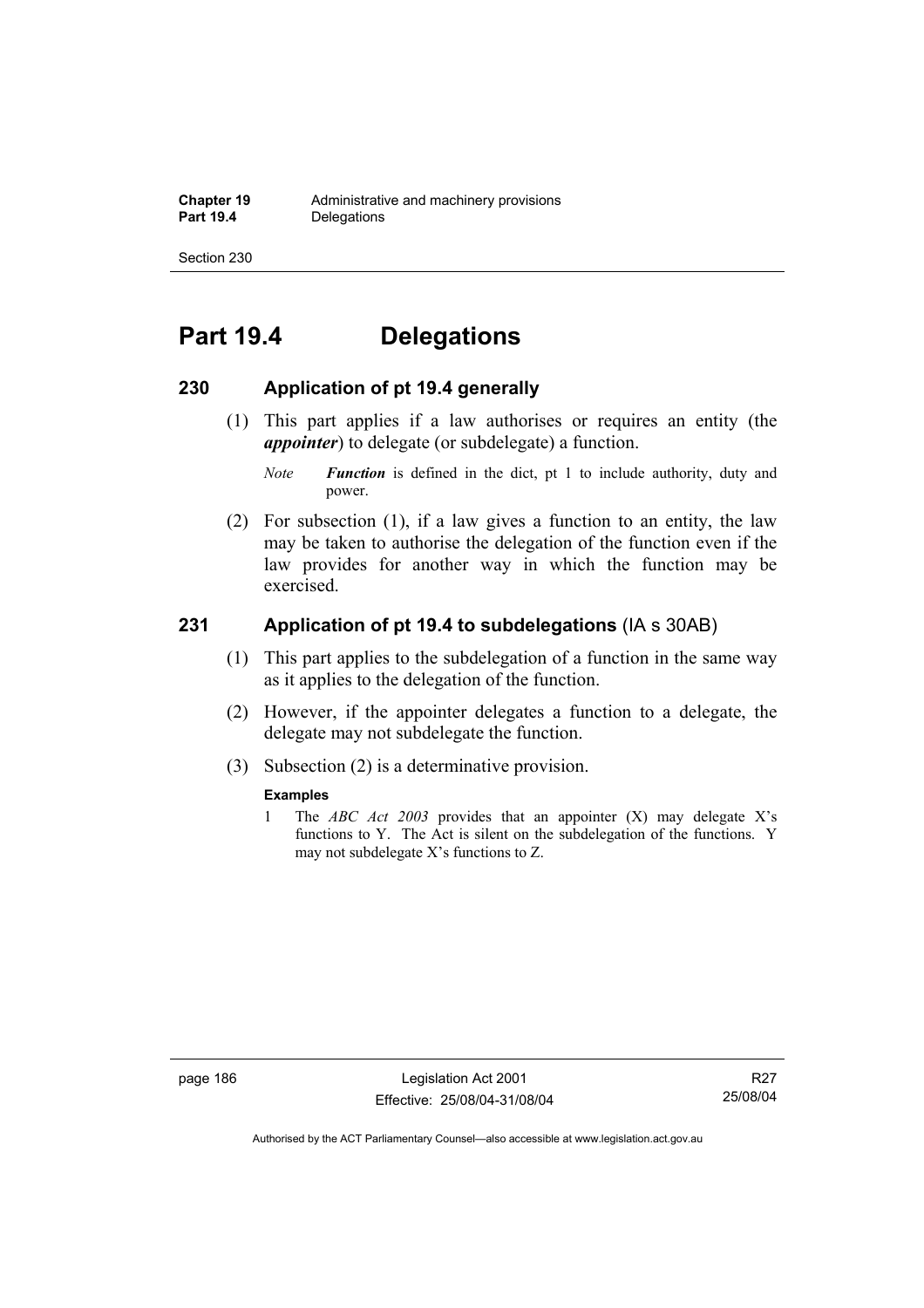- 2 The *ABC Act 2003* provides that an appointer (X) may delegate X's functions to Y, with authority for Y to subdelegate those functions. Because the Act authorises subdelegation, it expressly displaces this Act, section 231 (2) (see s 6). Y can therefore subdelegate X's functions to Z (compare s 236, which deals with the subdelegation of a power to delegate)*.*
- *Note 1* See s 5 for the meaning of determinative provisions, and s 6 for their displacement.
- *Note 2* An example is part of the Act, is not exhaustive and may extend, but does not limit, the meaning of the provision in which it appears (see s 126 and s 132).

### **232 Delegation must be in writing etc**

A delegation must be made, or evidenced, by writing signed by the appointer.

### **233 Delegation may be made by name or position** (IA s 29A)

- (1) The appointer may delegate by—
	- (a) naming the person to whom the delegation is made; or
	- (b) nominating the occupant of a position (however described), at a particular time or from time to time.
- (2) For this part, the person named, or the occupant of the position nominated, is the *delegate*.

## **234 Instrument may provide when delegation has effect etc**  (IA s 29B (a))

The instrument making or evidencing a delegation may provide—

 (a) that the delegation has effect only in stated circumstances or subject to stated conditions, limitations or directions; or

page 187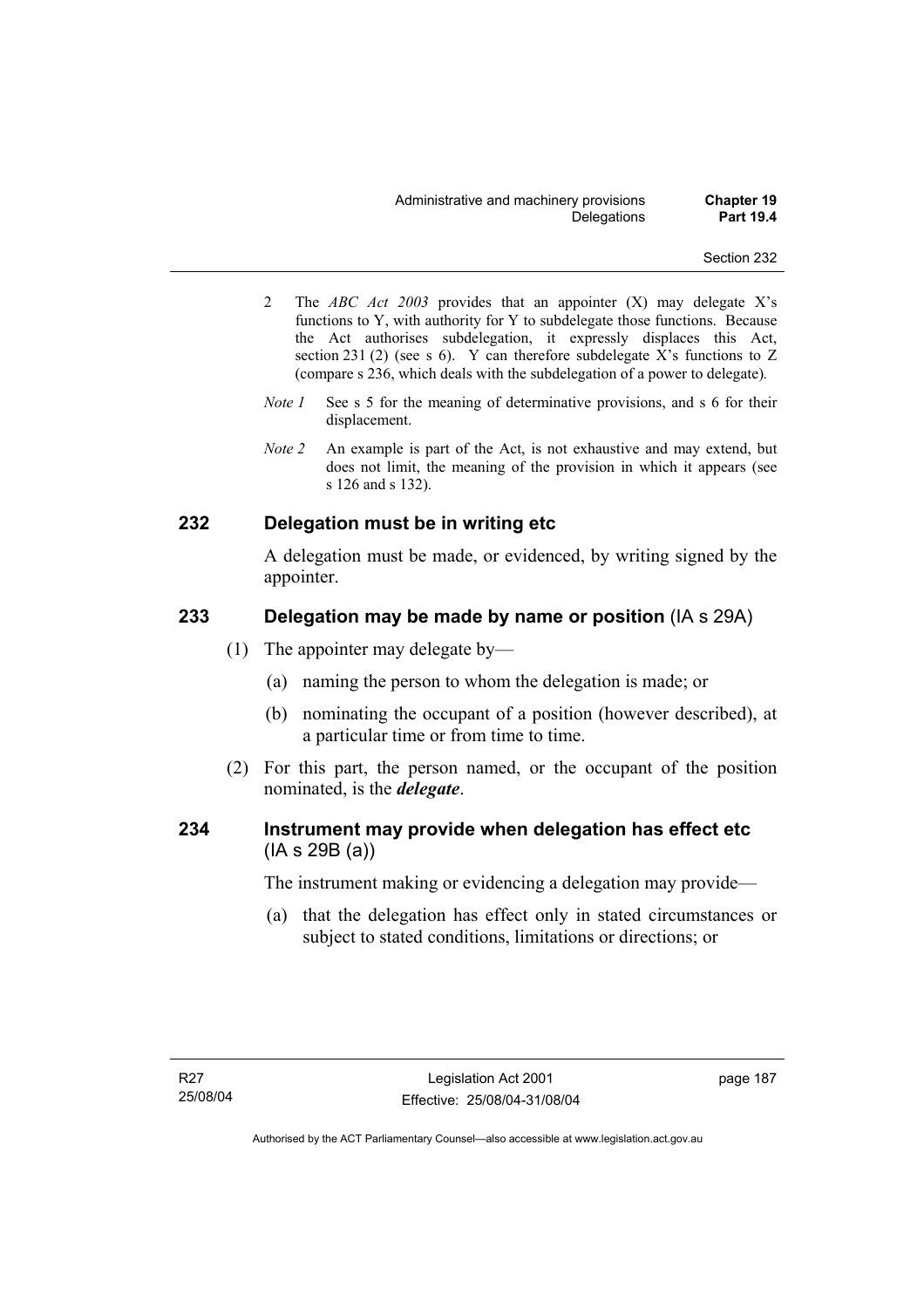(b) that all of a function, or a stated part of the function, is delegated.

#### **Examples**

- 1 The delegation provides that, when the appointer (Y) is outside Australia, the delegate  $(X)$  may exercise her functions except that stated functions may only be exercised with Y's approval.
- 2 The delegation provides that X may enter into a contract for the purchase of property of not more than \$50 000 in value.
- 3 The delegation provides that X may grant licences under a stated Act but that, in considering applications, X must take account of the policy of the agency (authorised by the Act) that there should not be more than 100 licences current at any time.
- *Note* An example is part of the Act, is not exhaustive and may extend, but does not limit, the meaning of the provision in which it appears (see s 126 and s 132).

### **235 Delegation may be made to 2 or more delegates**

The appointer may delegate the appointer's function, or any part of the function, to 2 or more delegates.

### **236 Power to delegate may not be delegated**

- (1) The appointer may not delegate the appointer's power to delegate.
- (2) Subsection (1) is a determinative provision.
	- *Note* See s 5 for the meaning of determinative provisions, and s 6 for their displacement.

### **Examples**

- 1 The *ABC Act 2003* provides that an appointer (X) may delegate X's functions to Y. The Act is silent on X's power to delegate the power to delegate. X may not delegate X's power to delegate to Y.
- 2 The *ABC Act 2003* provides that an appointer (X) may delegate X's functions to Y, with authority for X to delegate X's power to delegate. Because the Act authorises the delegation of the power to delegate, it expressly displaces this Act, section 236 (1) (see s 6). X can therefore

page 188 Legislation Act 2001 Effective: 25/08/04-31/08/04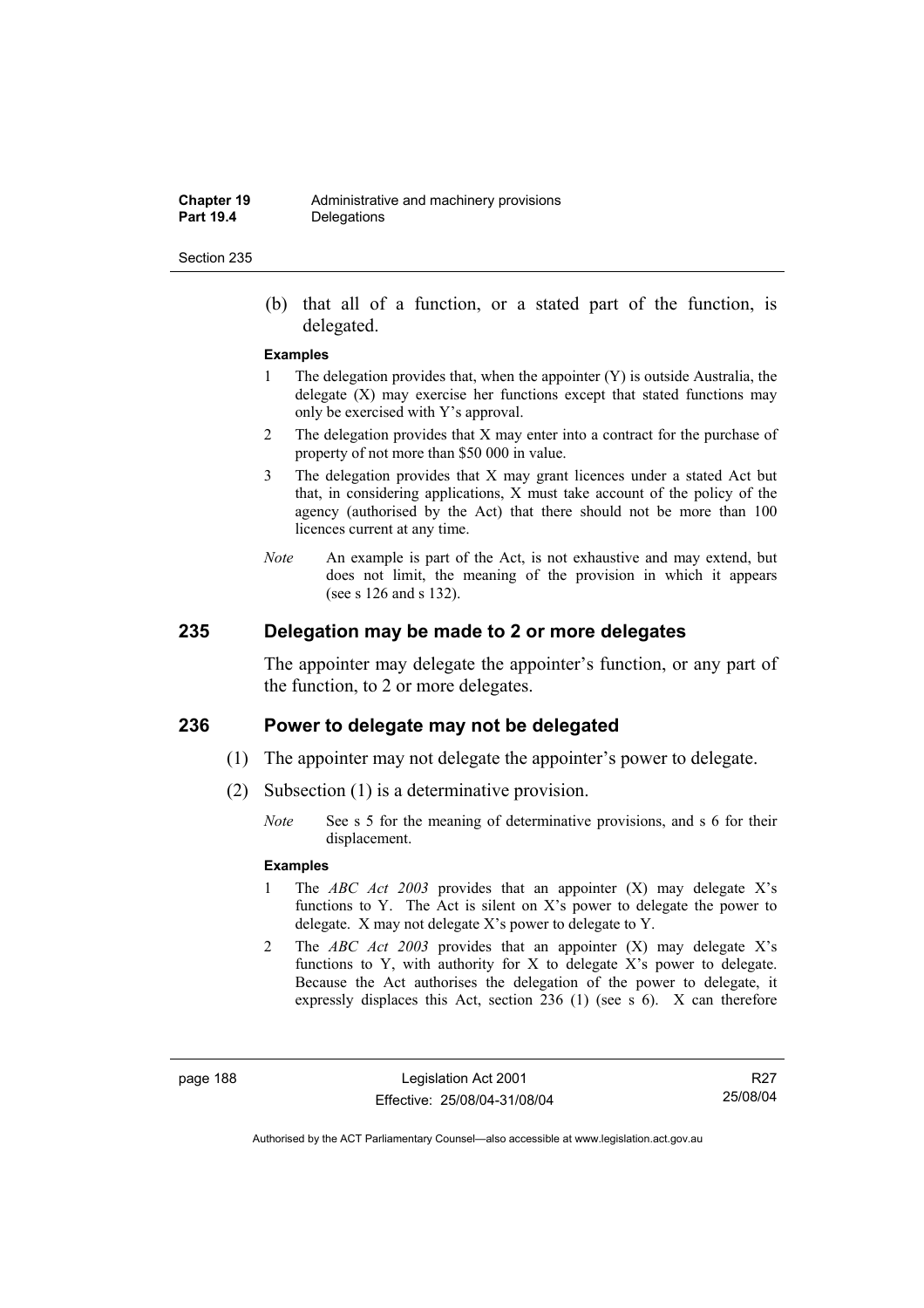delegate  $X$ 's power to delegate to Y (compare s 231, which deals with the subdelegation of a delegated function)*.* 

*Note* An example is part of the Act, is not exhaustive and may extend, but does not limit, the meaning of the provision in which it appears (see s 126 and s 132).

### **237 Delegation may be amended or revoked**

- (1) The appointer may amend a delegation or revoke it in whole or part.
- (2) The power to amend or revoke a delegation is exercisable in the same way, and subject to the same conditions, as the power to delegate.

### **Example**

If the power to delegate is exercisable only with the Minister's approval, the power to revoke the delegation is exercisable only with the Minister's approval.

*Note* An example is part of the Act, is not exhaustive and may extend, but does not limit, the meaning of the provision in which it appears (see s 126 and s 132).

### **238 Appointer responsible for delegated function**

The delegation of a function, or a part of a function, does not relieve the appointer of the appointer's obligation to ensure that the function is properly exercised.

### **239 Exercise of delegation by delegate** (IA s 29B (c), (e), s 30)

- (1) A delegate must exercise the delegation subject to any conditions, limitations or directions in the instrument making or evidencing the delegation.
- (2) All Territory laws apply to the delegate in the exercise of the delegation as if the delegate were the appointer.
- (3) Without limiting subsection (2), if the exercise of a function by the appointer is dependent on the appointer's state of mind and the

page 189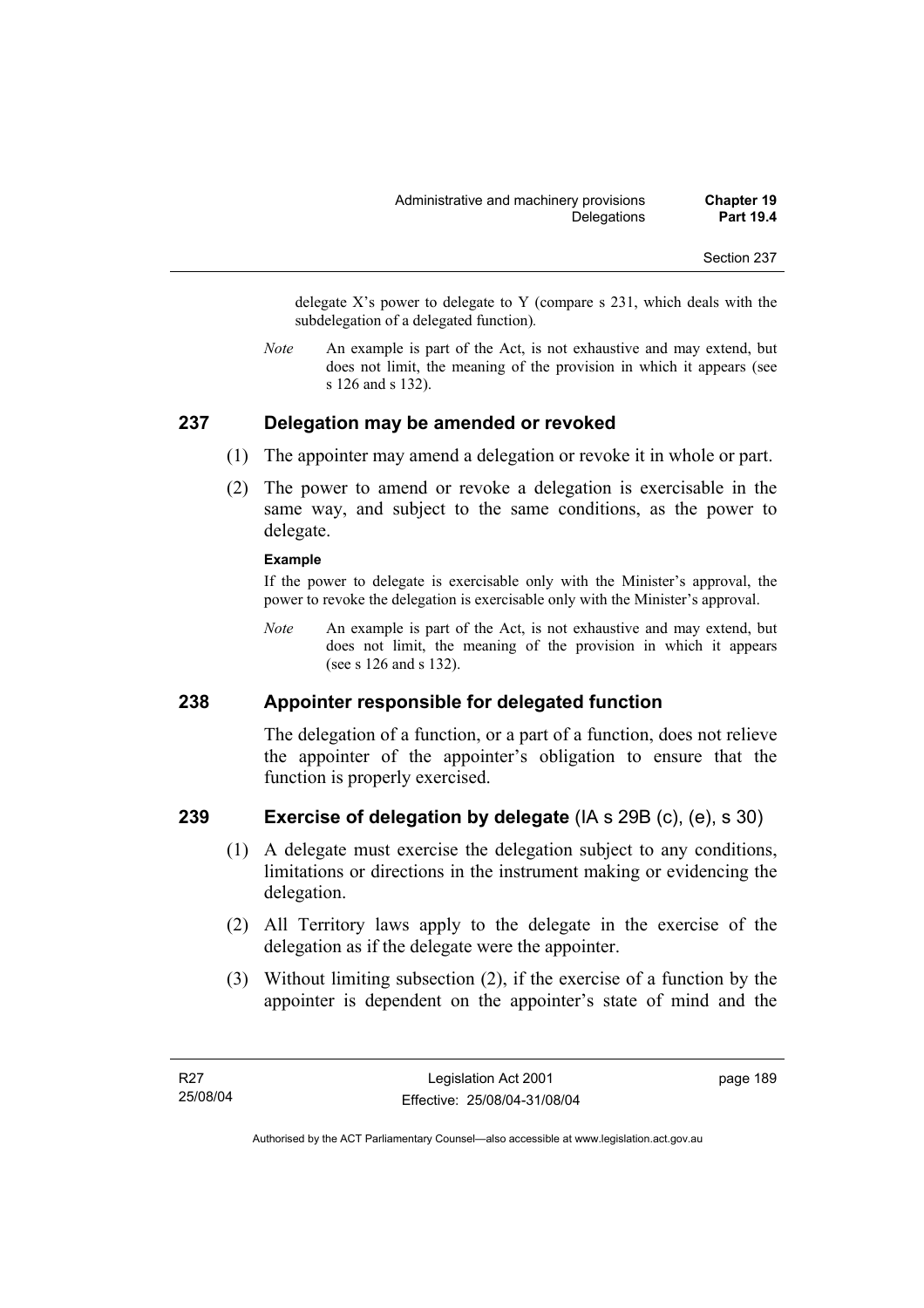function is delegated, the function may be exercised by the delegate on the delegate's state of mind.

- (4) Anything done by or in relation to the delegate in the exercise of the delegation is taken to have been done by or in relation to the appointer.
	- *Note 1* Section 94 provides that a delegation under a law that is in force immediately before an amendment of the law continues to have effect as if made under the amended law.
	- *Note 2* Section 196 gives a delegate the powers necessary or convenient to exercise a delegated function.
- (5) In this section:

*state of mind* includes knowledge, intention, opinion, belief or purpose.

## **240 Appointer may exercise delegated function** (IA s 29B (d))

A function that has been delegated may, despite the delegation, be exercised by the appointer.

## **241 Delegation not affected by appointer changes** (IA s 30AA)

- (1) If the appointer is a body, a delegation made by the body does not end only because the membership of the body changes.
- (2) If the appointer is the person for the time being occupying a position, a delegation made by the person does not end only because the person ceases to be the occupant of the position.
- (3) This section does not limit the following sections:
	- section 199 (Functions of bodies)
	- section 200 (Functions of occupants of positions).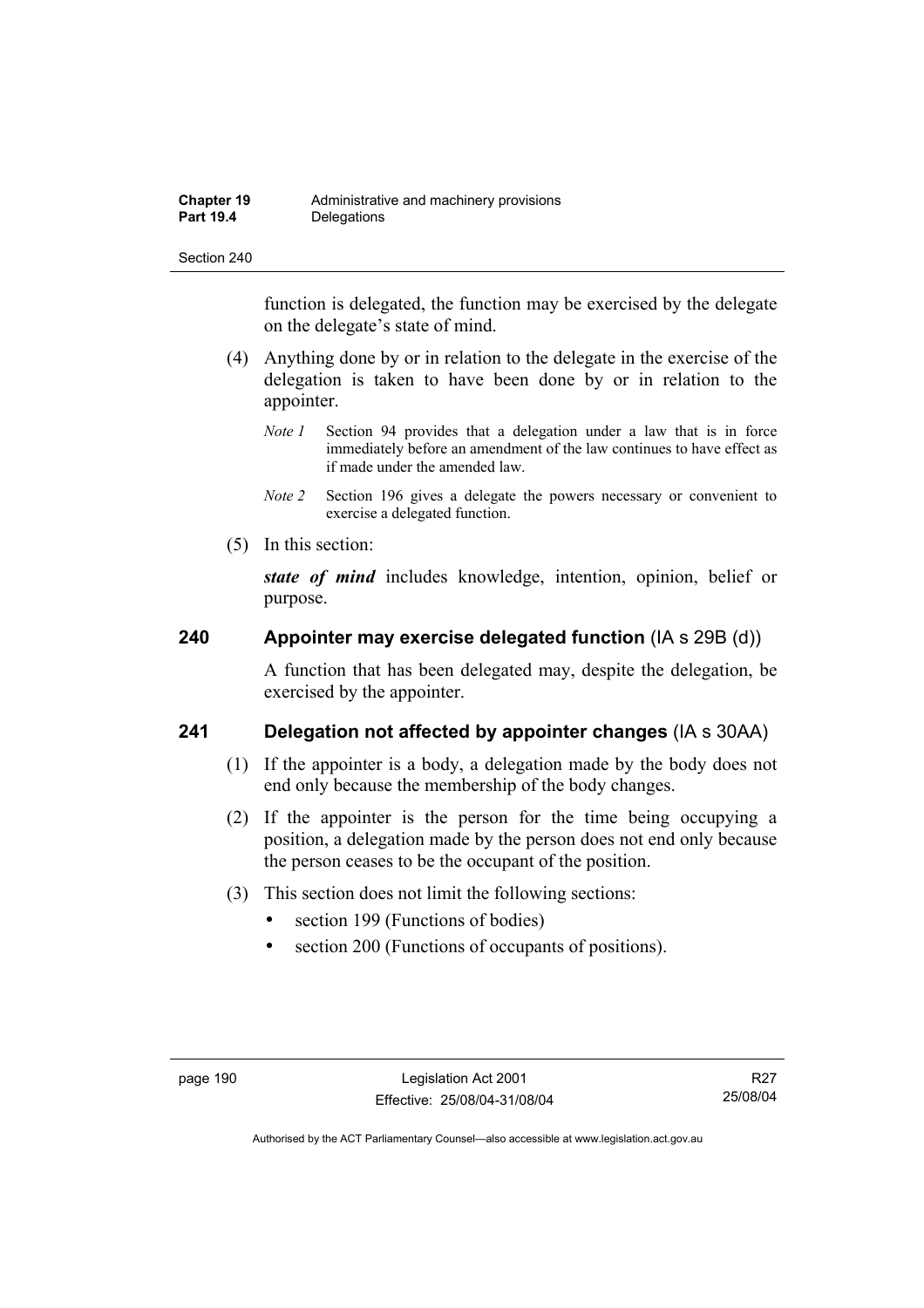## **242 Delegation not affected by defect etc**

- (1) A delegation, or anything done under a delegation, is not invalid only because of a defect or irregularity in or in relation to the delegation.
- (2) Anything done by or in relation to the delegate while the delegate purports to exercise the delegation is not invalid only because—
	- (a) the delegation had been amended or revoked; or
	- (b) the occasion for the delegate to exercise the delegation had not arisen or had ended.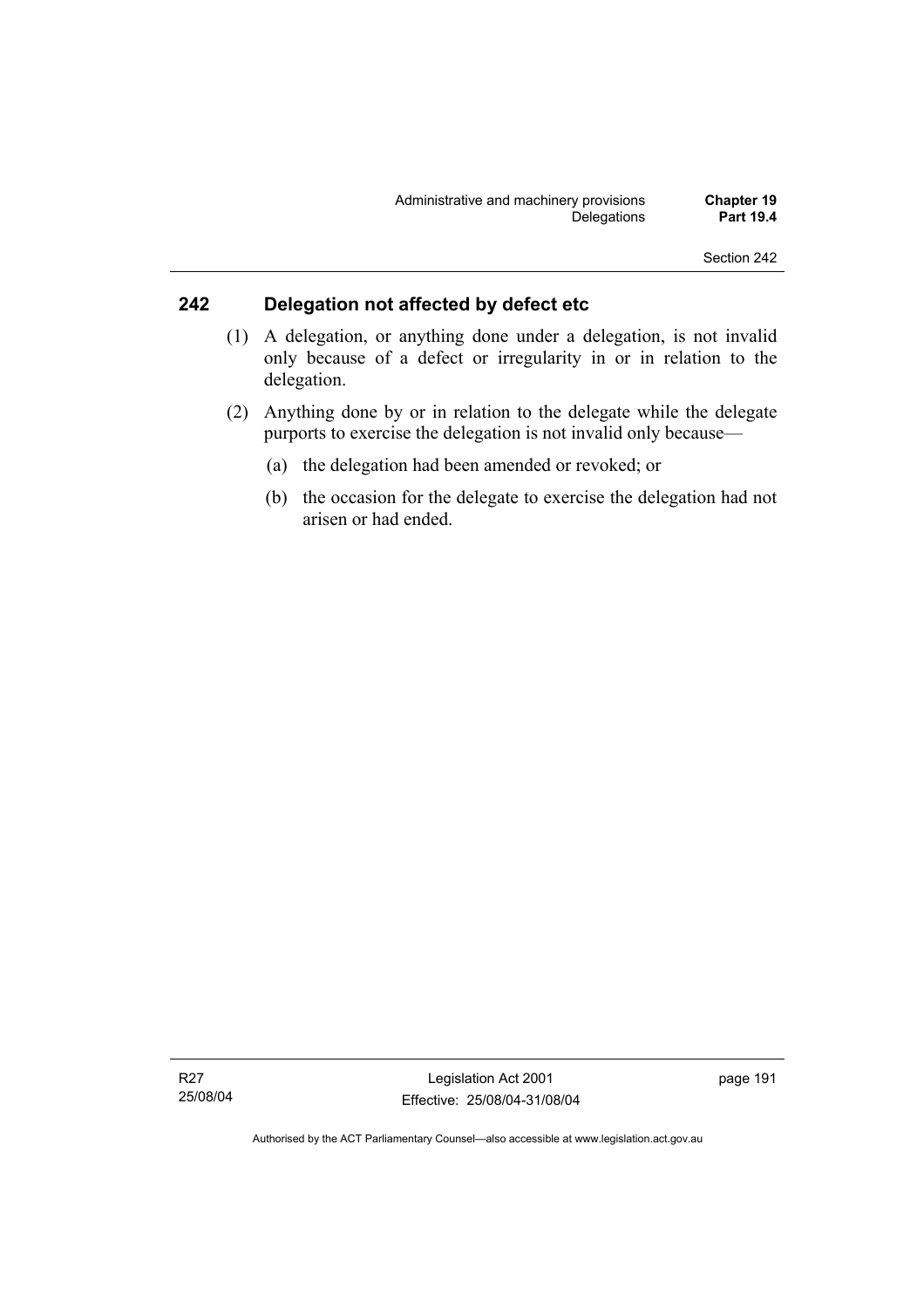# **Part 19.5 Service of documents**

## **245 Application of pt 19.5** (IA s 17A (1))

This part applies to a document that is authorised or required under a law to be served (whether the word 'serve', 'give', 'notify', 'send' or 'tell' or any other word is used).

## **246 Definitions for pt 19.5**

In this part:

*administrator*, of a law, means the entity administering or responsible for the law.

*agency* means—

- (a) an administrative unit; or
- (b) a statutory office-holder; or
- (c) any other entity established for a public purpose under a law;

and includes a member of, or a member of the staff of, the agency.

*business address*, of an individual, corporation or agency in relation to anything done or to be done under a law, includes the latest business address, or address for service of notices (however described), of the individual, corporation or agency (if any) recorded in a register or other records kept by the administrator of the law.

*corporation* does not include an agency.

*document* includes a notice, an article that may be sent by post or anything else.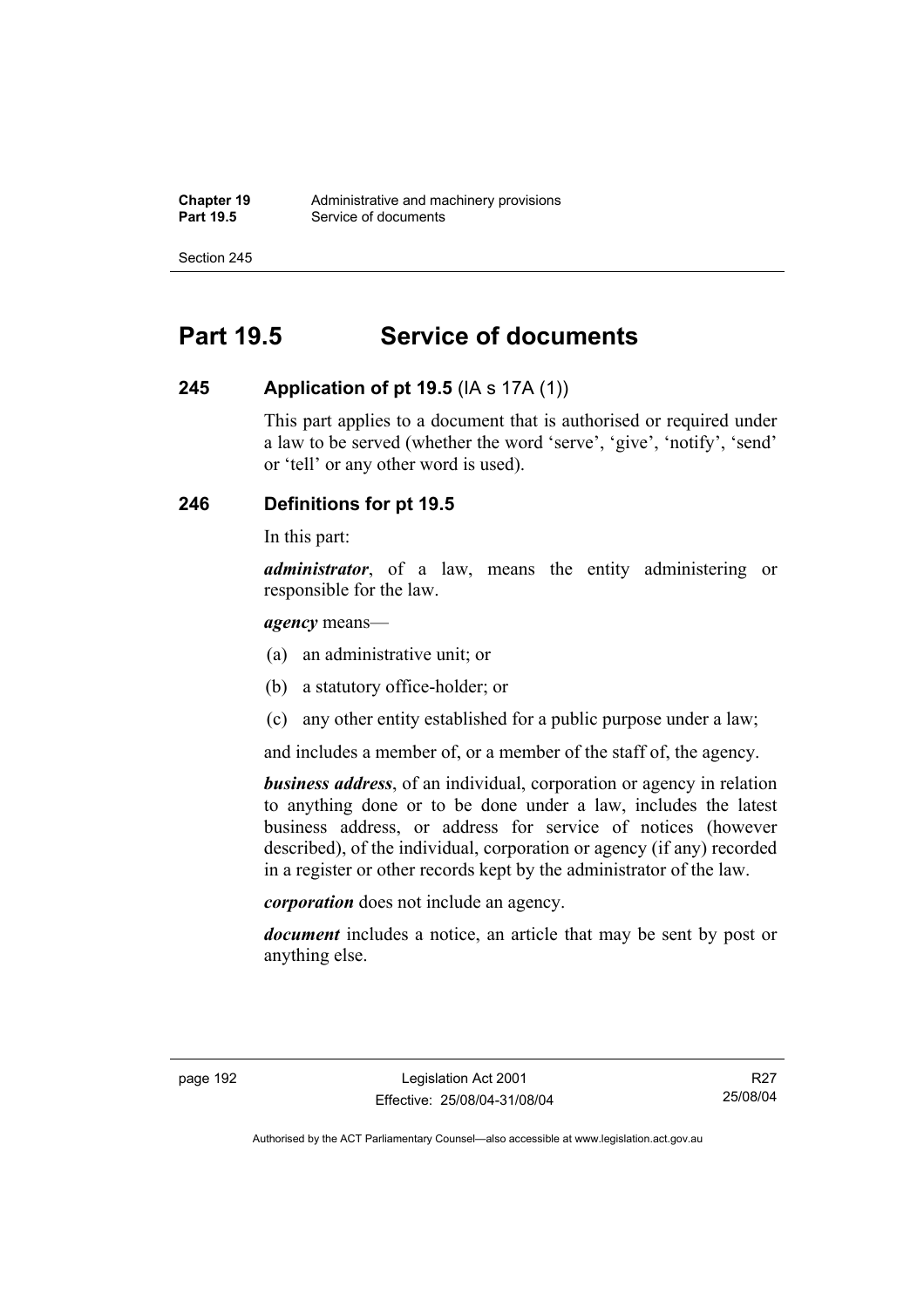*email address*, of an individual, corporation or agency in relation to anything done or to be done under a law, includes the latest email address of the individual, corporation or agency (if any) recorded in a register or other records kept by the administrator of the law.

### *executive officer* means—

- (a) for a corporation—a person (however described and whether or not the person is a director of the corporation) who is concerned with, or takes part in, the corporation's management; or
- (b) for an agency that is an administrative unit—the chief executive of the administrative unit; or
- (c) for an agency that is a statutory office-holder—the occupant of the position; or
- (d) for an agency constituted by 2 or more people—the person who is entitled, because of the position occupied by the person, to preside at any meeting of the agency at which the person is present; or
- (e) for any other agency—the chief executive officer (however described) of the agency; or
- (f) for any agency—a person (however described) who is concerned with, or takes part in, the agency's management.

*fax number*, of an individual, corporation or agency in relation to anything done or to be done under a law, includes the latest fax number of the individual, corporation or agency (if any) recorded in a register or other records kept by the administrator of the law.

*home address*, of an individual in relation to anything done or to be done under a law, includes the latest home address, or address for service of notices (however described), of the person (if any) recorded in a register or other records kept by the administrator of the law.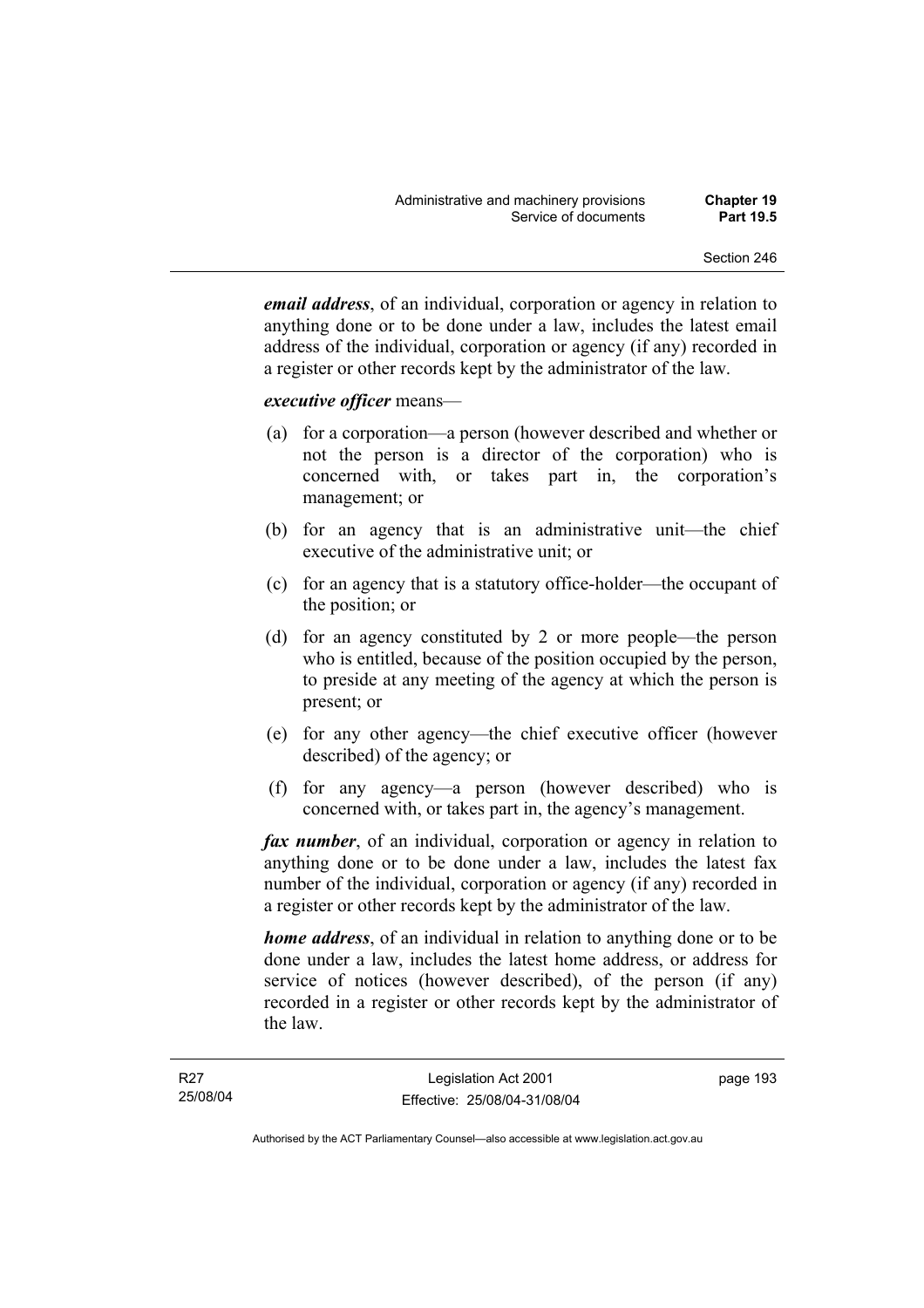| <b>Chapter 19</b> | Administrative and machinery provisions |
|-------------------|-----------------------------------------|
| <b>Part 19.5</b>  | Service of documents                    |

*responsible*, for a law, means allocated responsibility for the law under the *Public Sector Management Act 1994*, section 14 (1) (b) (Ministerial responsibility and functions of administrative units).

### **247 Service of documents on individuals** (IA s 17A (1), 18)

- (1) A document may be served on an individual—
	- (a) by giving it to the individual; or
	- (b) by sending it by prepaid post, addressed to the individual, to a home or business address of the individual; or
	- (c) by faxing it to a fax number of the individual; or
	- (d) by emailing it to an email address of the individual; or
	- (e) by leaving it, addressed to the individual, at a home or business address of the individual with someone who appears to be at least 16 years old and to live or be employed at the address.

*Note* See s 251 for service of documents under other laws.

 (2) This section applies to service of a document outside the ACT in the same way as it applies to service of the document in the ACT.

### **248 Service of documents on corporations** (IA s 17A (1), 18)

- (1) A document may be served on a corporation—
	- (a) by giving it to an executive officer of the corporation; or
	- (b) by sending it by prepaid post, addressed to the corporation (or an executive officer of the corporation), to the address of any of its registered offices or any other business address of the corporation; or
	- (c) by faxing it to a fax number of the corporation; or
	- (d) by emailing it to an email address of the corporation; or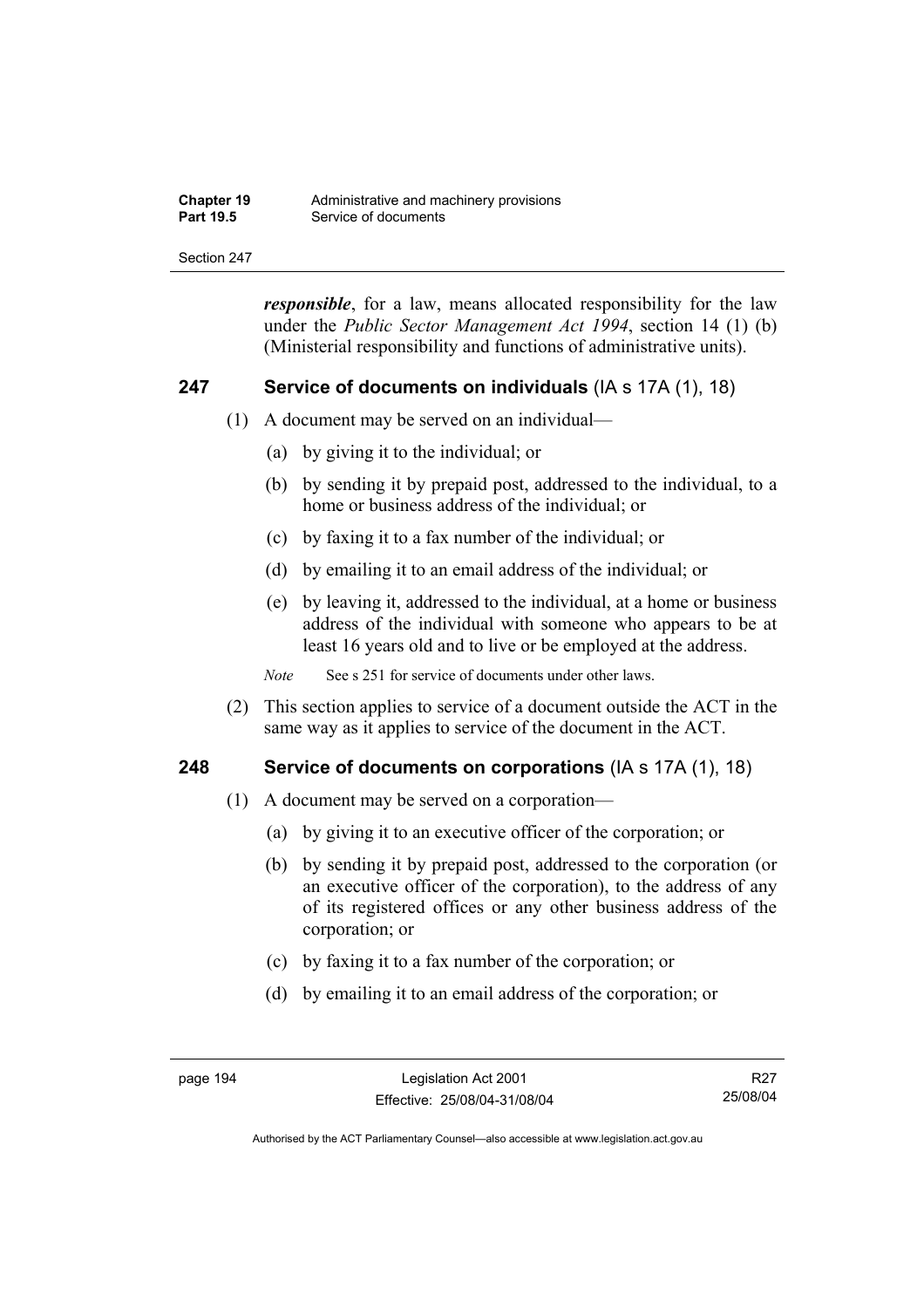(e) by leaving it, addressed to the corporation (or an executive officer of the corporation), at the address of any of the corporation's registered offices, or any other business address of the corporation, with someone who appears to be at least 16 years old and to be employed at the address.

*Note* See s 251 for service of documents under other laws.

 (2) This section applies to service of a document outside the ACT in the same way as it applies to service of the document in the ACT.

### **249 Service of documents on agencies** (IA s 17A (1), 18)

A document may be served on an agency—

- (a) by giving it to an executive officer of the agency; or
- (b) by sending it by prepaid post, addressed to the agency (or an executive officer of the agency), to the address of any office of the agency or any other business address of the agency; or
- (c) by faxing it to a fax number of the agency; or
- (d) by emailing it to an email address of the agency; or
- (e) by leaving it, addressed to the agency (or an executive officer of the agency), at the address of any of the agency's offices or any other business address of the agency with someone who appears to be employed at the agency.
- *Note* See s 251 for service of documents under other laws.

### **250 When service taken to be effected** (IA s 18))

 (1) A document served by post under this part is taken to be served when the document would have been delivered in the ordinary course of post.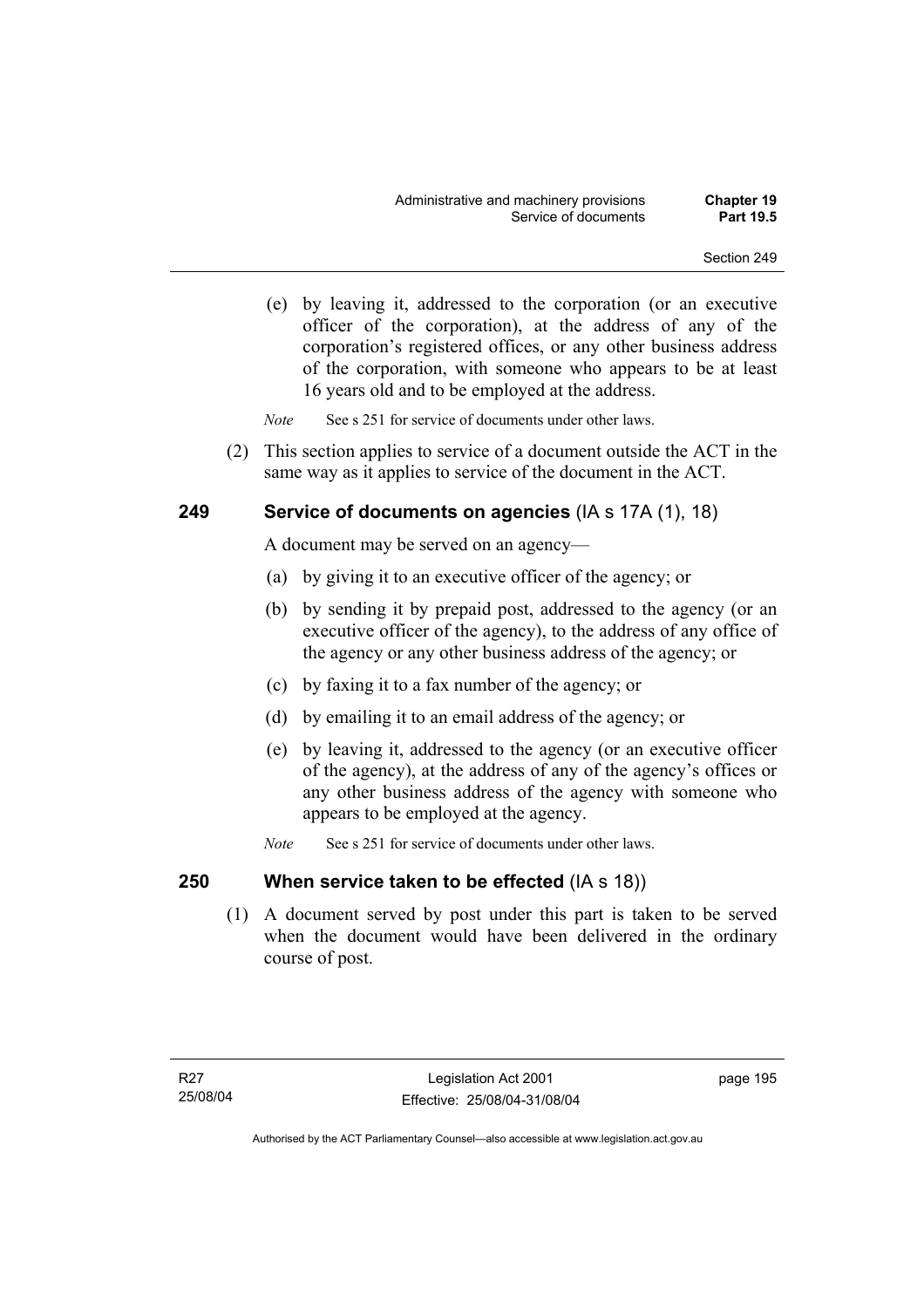- (2) However, subsection (1) does not affect the operation of the *Evidence Act 1995* (Cwlth), section 160.
	- *Note* The *Evidence Act 1995* (Cwlth), s 160 provides a rebuttable presumption that a postal article sent by prepaid post addressed to a person at an address in Australia or an external Territory was received on the 4th working day after posting.
- (3) If the sender has no reason to suspect that a document served by fax or email under this part was not received by the recipient when sent, the document is presumed to be served when sent unless evidence sufficient to raise doubt about the presumption is given.
- (4) For subsection (3), the sender has reason to suspect that a document served by fax or email under this part was not received by the recipient when sent only if, on the day the document was sent or on the next working day, the equipment the sender used to send the document indicated by way of a signal or other message that—
	- (a) the equipment did not send the document when the equipment was used to send the document; or
	- (b) for a fax—the number to which the fax was sent to the recipient was not a fax number of the recipient; or
	- (c) for an email—the address to which the email was sent was not an email address of the recipient.
- (5) A document addressed to the recipient, and left for the recipient as mentioned in section 247 (e), 248 (e) or 249 (e), is taken to be served when it was left.
- (6) In this section:

*recipient*, for a document, means the individual, corporation or agency on whom the document is intended to be served.

*sender*, for a document served, or to be served, by fax or email, means the person sending, or seeking to send, the document.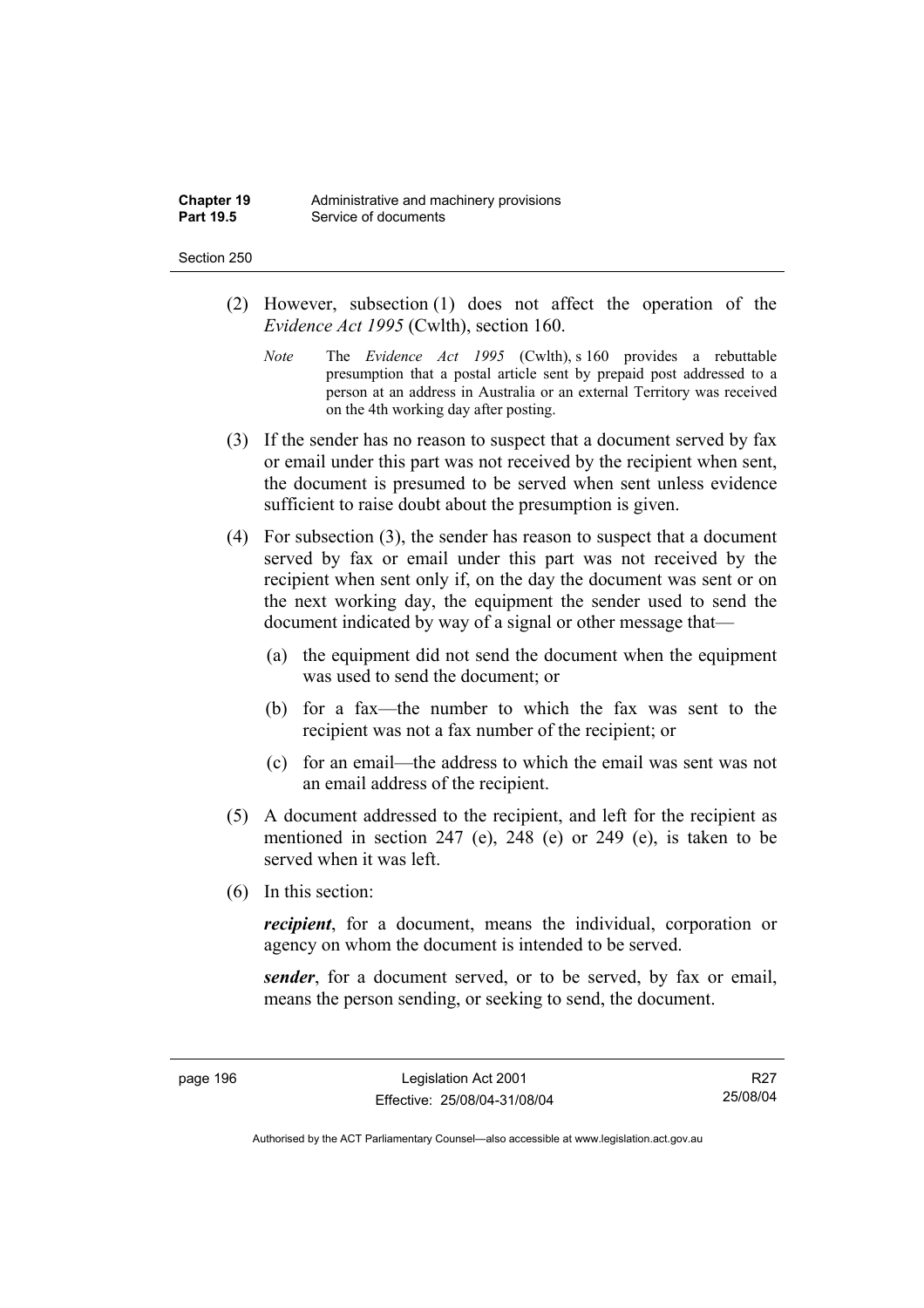### **251 Other laws not affected etc** (IA s 17A (2) (a))

- (1) This part does not affect the operation of any other law that authorises or requires service of a document otherwise than as provided under this part.
- (2) Despite this part, a law (or, if the law is an Act, regulations under the Act) may provide—
	- (a) that a document of a particular kind may or must be served (however described) only in a particular way or to a particular address or number; or
	- (b) for the date (or date and time) when service (however described) of a document is taken to have been made.

## **252 Powers of courts and tribunals not affected** (IA s 17A (2) (b))

This part does not affect the power of a court or tribunal to authorise or require service of a document otherwise than as provided under this part.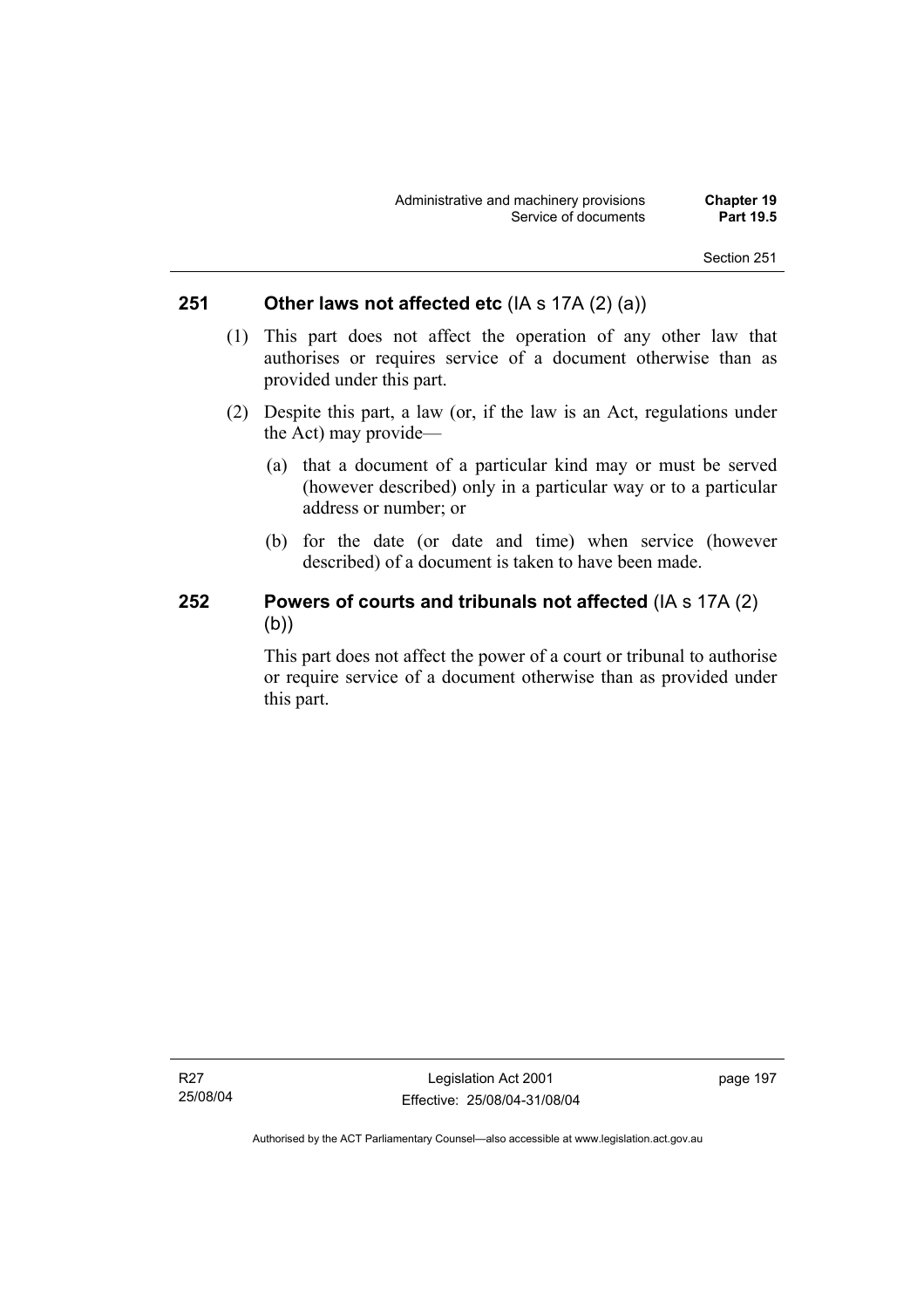# **Part 19.6 Functions of Executive and Ministers**

## **253 Exercise of functions of Executive** (AA s 3A)

- (1) A function given to the Executive under an Act may be exercised by any 2 Ministers acting in concert.
- (2) The exercise of a function under subsection (1) is taken to be the exercise of the function by the Executive.
- (3) A statutory instrument (other than a subordinate law or disallowable instrument) is taken to be made by the Executive if it is signed by 2 or more Ministers who are members of the Executive.
- (4) A statutory instrument mentioned in subsection (3) made in accordance with the subsection is taken to be made when it is signed by the second Minister signing.
- (5) This section is subject to section 41 (Making of certain statutory instruments by Executive).

### **254 Administration of matters not allocated** (AA s 4)

If a matter relating to the Executive's functions is not allocated under the Self-Government Act, section 43 (1), the Chief Minister administers the matter.

### **254A Delegation by Minister** (AA s 5)

A Minister may delegate the Minister's functions under an Act or statutory instrument to anyone else.

*Note* For the making of delegations and the exercise of delegated functions, see pt 19.4.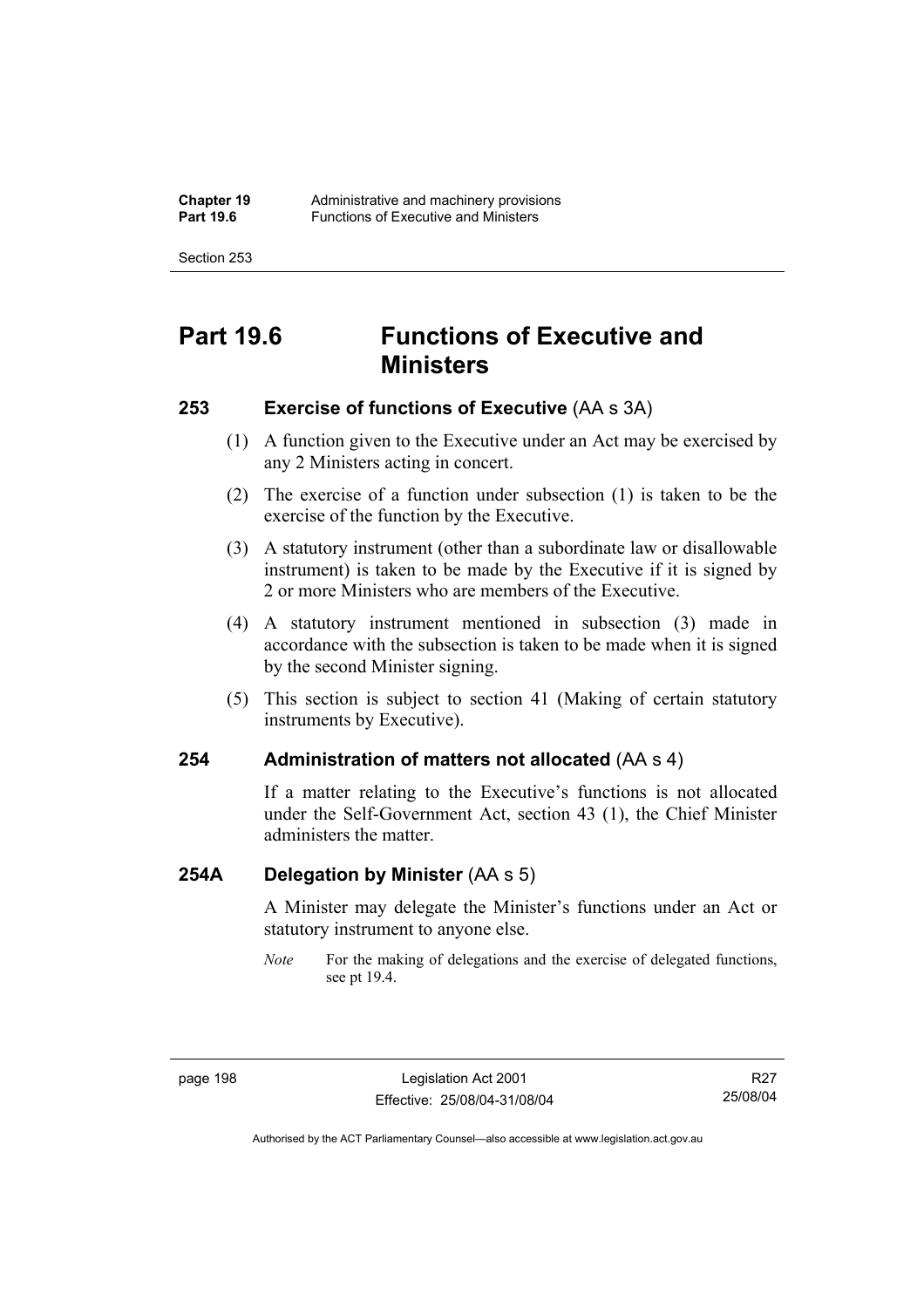## **Part 19.7 Other matters**

### **255 Forms** (IA s 13)

- (1) This section applies if an Act (the *authorising law*) authorises a form to be approved or prescribed under 1 of the following (the *relevant law*):
	- (a) the authorising law; or
	- (b) another Act or statutory instrument.
	- *Note* See also s 46 (3), which deals with the repeal and replacement of forms that are registrable instruments and prevents their amendment.
- (2) The authorising law authorises a form to be approved or prescribed in relation to any matter under or in relation to the relevant law.
- (3) To remove any doubt, a form may be approved or prescribed for a provision of the relevant law even though the provision does not mention a form.

### **Example**

The X Act, section 23 provides for a person to apply for registration but makes no mention of a form for the application. However, X Act, section 80 (1) provides:

The Minister may, in writing, approve forms for this Act.

Because section 80 (1) permits a form to be approved 'for this Act', the *Legislation Act 2001*, section 255 applies in relation to section 23 and the Minister may approve a form for the application.

- *Note* An example is part of the Act, is not exhaustive and may extend, but does not limit, the meaning of the provision in which it appears (see s 126 and s 132).
- (4) Substantial compliance with a form is sufficient.
- (5) However, if a form requires—
	- (a) the form to be signed; or

page 199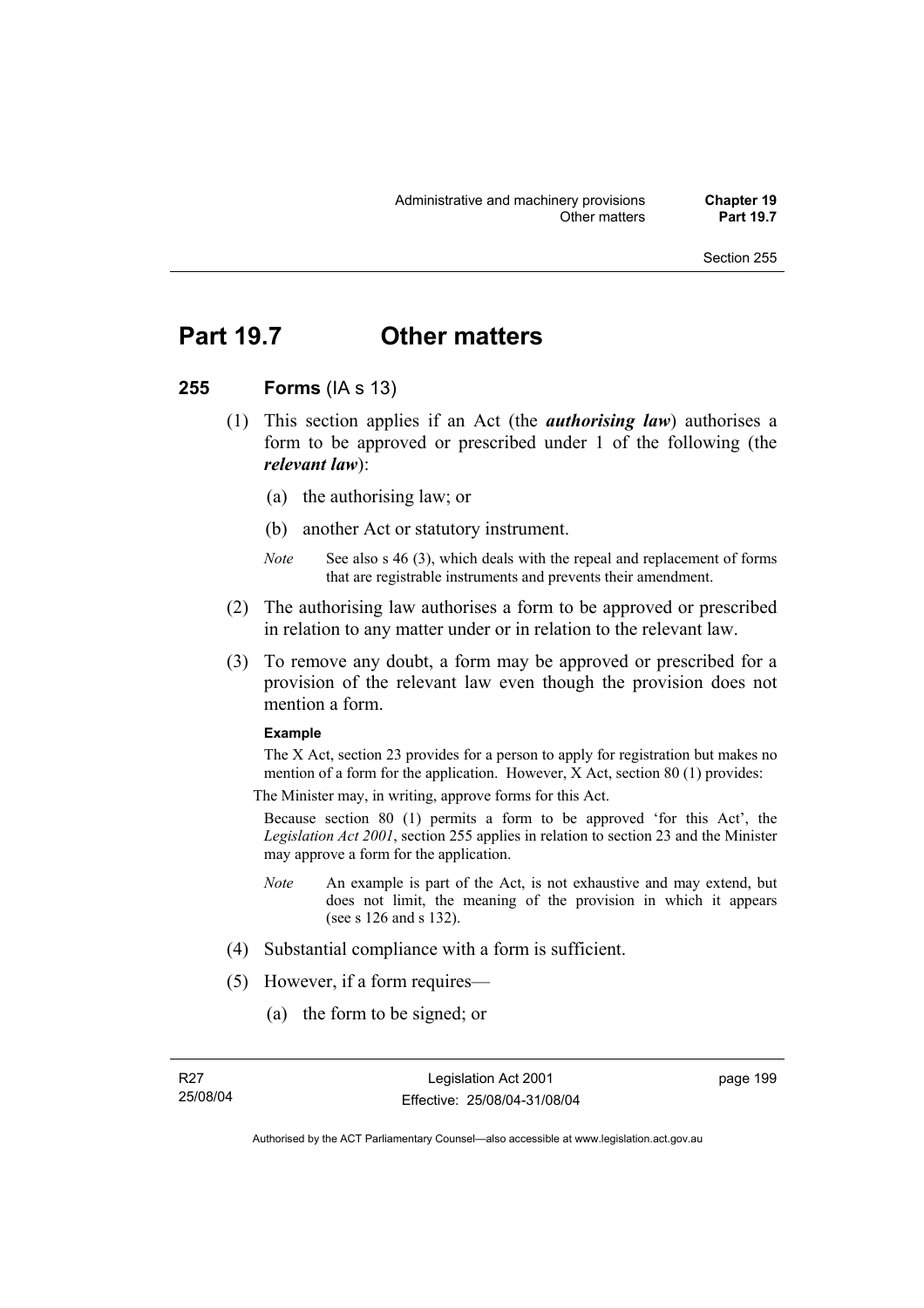- (b) the form to be prepared in a particular way (for example, on paper of a particular size or quality or in a particular electronic form); or
- (c) the form to be completed in a particular way; or
- (d) particular information to be included in the form, or a particular document to be attached to or given with the form; or
- (e) the form, information in the form, or a document attached to or given with the form, to be verified in a particular way (for example, by statutory declaration);

the form is properly completed only if the requirement is complied with.

- (6) Despite subsection (5), the person need not comply with the requirement mentioned in subsection (5) (d) (and the form is taken to be properly completed despite the noncompliance) if—
	- (a) the form is approved or prescribed for a purpose; and
	- (b) the information or document is not reasonably necessary for the purpose.

### **Examples**

- 1 A person need not comply with a requirement of an approved form to include personal information (eg marital status) irrelevant to a purpose for which the form is required.
- 2 A person need not comply with a requirement of an approved form that has some relevance to a purpose for which the form is required, but intrudes to an unreasonable extent on personal privacy.
- $(7)$  If—
	- (a) a form (*form 1*) may be approved or prescribed for a purpose; and
	- (b) another form (*form 2*) may be approved or prescribed for the same or another purpose; and

| page 200 | Legislation Act 2001         | R <sub>27</sub> |
|----------|------------------------------|-----------------|
|          | Effective: 25/08/04-31/08/04 | 25/08/04        |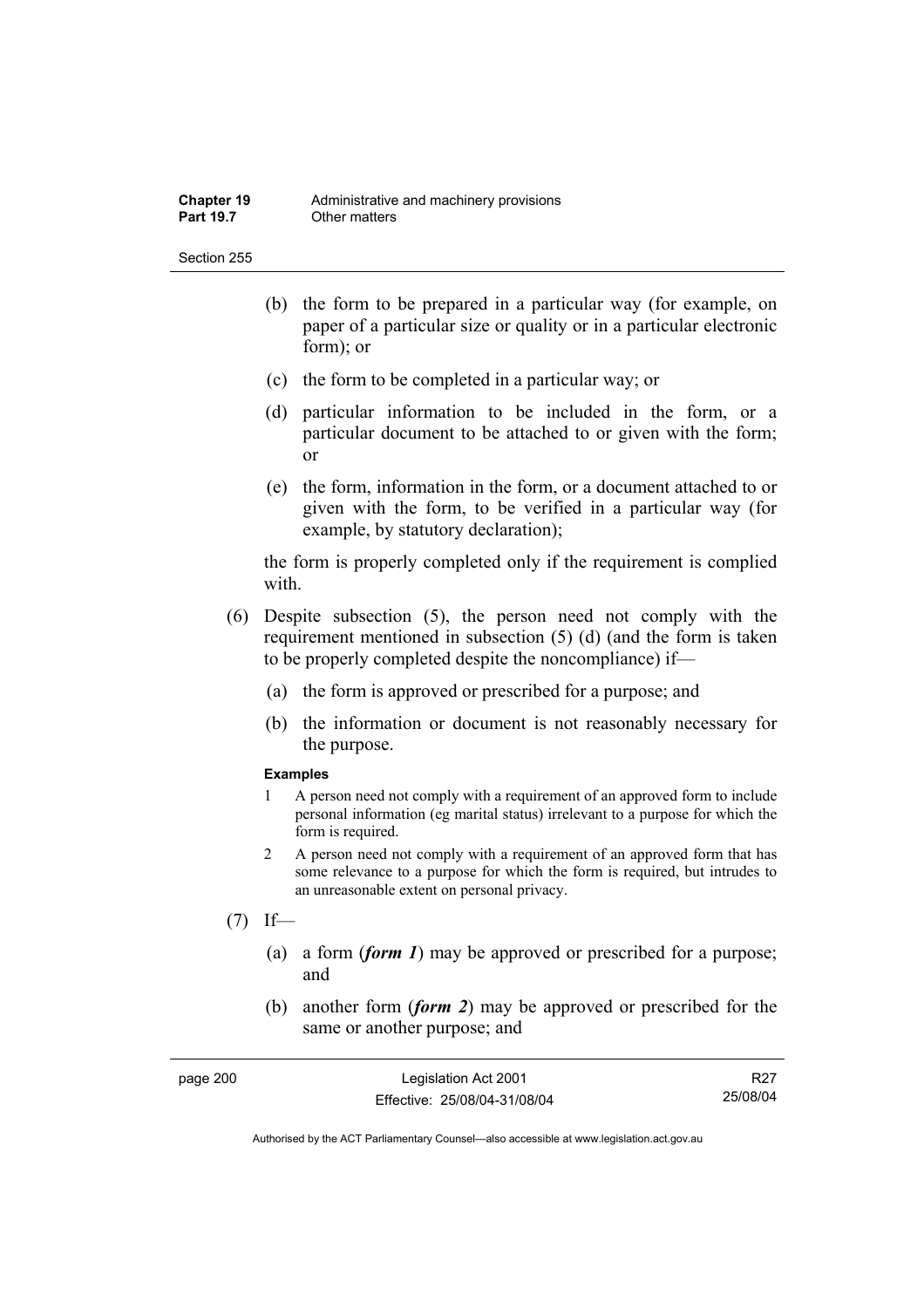(c) separate forms 1 and 2 are approved or prescribed;

a combination form, consisting of forms 1 and 2, may be approved or prescribed and used for the purpose or purposes.

- (8) If, under a law, a form is authorised or required to be filed with (however described), or served on (however described), a person, the form may be filed with, or served on, someone else under arrangements made between them.
- (9) This section is a determinative provision.
	- *Note* See s 5 for the meaning of determinative provisions, and s 6 for their displacement.

# **256 Production of records kept in computers etc** (IA s 13A)

- (1) This section applies if—
	- (a) a person uses an electronic or other device to keep a record of information; and
	- (b) a law requires the person (however the law is expressed) to give the information, or a document containing the information, to an authority.
- (2) The requirement obliges the person to give to the authority a document that accurately reproduces or contains the information in a form that can be understood by the authority.
- (3) In this section:

*authority* means a court, tribunal or other entity.

page 201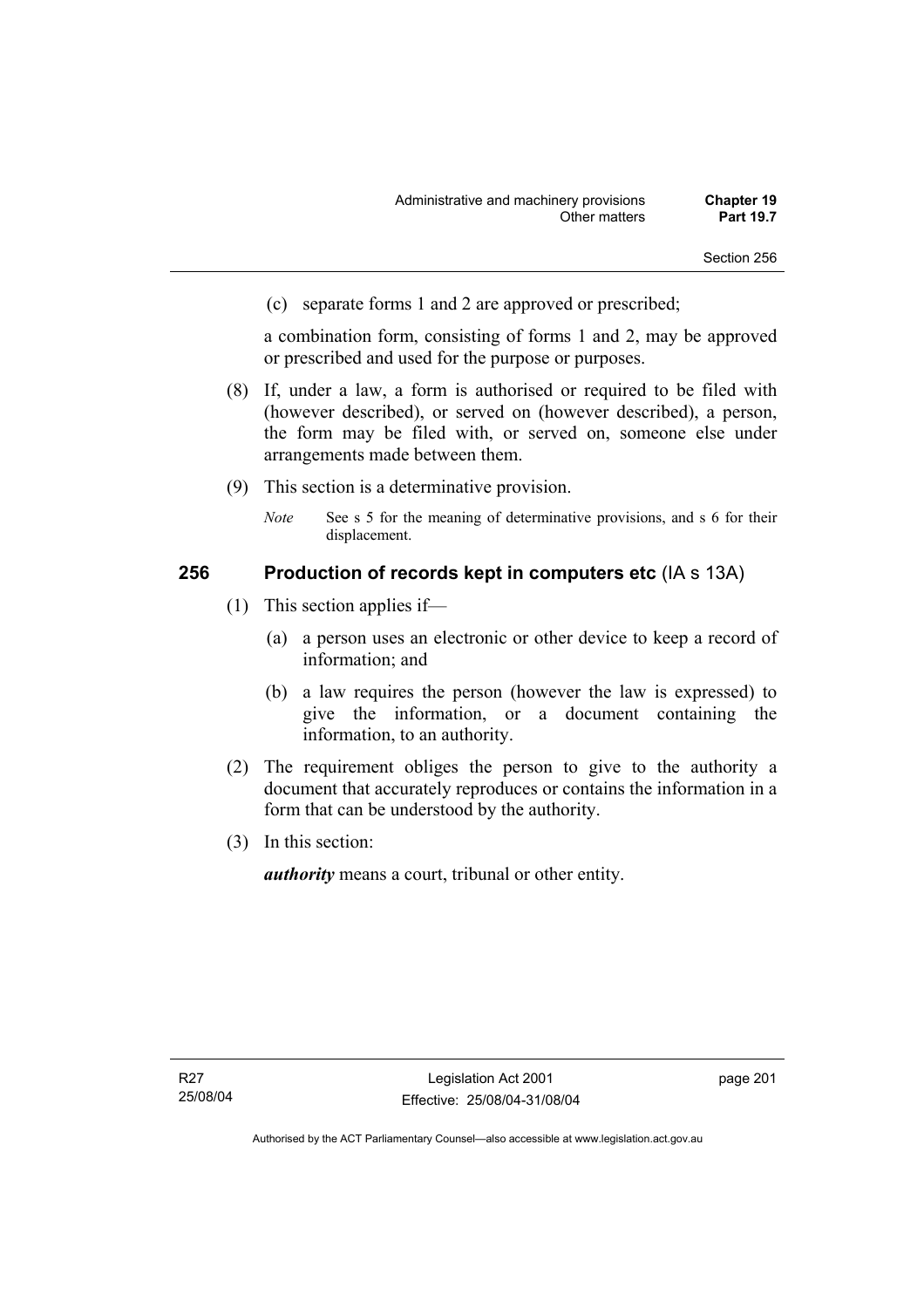#### **Chapter 20** Miscellaneous

Section 300

# **Chapter 20 Miscellaneous**

## **300 Delegation by parliamentary counsel**

 (1) The parliamentary counsel may delegate the parliamentary counsel's functions under this Act to a public servant.

- (2) However, the parliamentary counsel may only delegate a function under part 11.3 (Editorial changes) to—
	- (a) a person performing the duties of deputy parliamentary counsel in the public service; or
	- (b) a public servant prescribed under the regulations.

# **301 References to Administration Act 1989 etc**

- (1) In any Act, statutory instrument or document, a reference to the *Administration Act 1989*, the *Interpretation Act 1967*, the *Legislation* (*Republication*) *Act 1996* or the *Subordinate Laws Act 1989* is, in relation to anything dealt with in this Act, a reference to this Act.
- (2) In any Act, statutory instrument or document, a reference to a particular provision of the *Administration Act 1989*, the *Interpretation Act 1967*, the *Legislation (Republication) Act 1996* or the *Subordinate Laws Act 1989* is, in relation to anything dealt with in this Act, a reference to the corresponding provision of this Act.

R27 25/08/04

*Note* For the making of delegations and the exercise of delegated functions, see pt 19.4.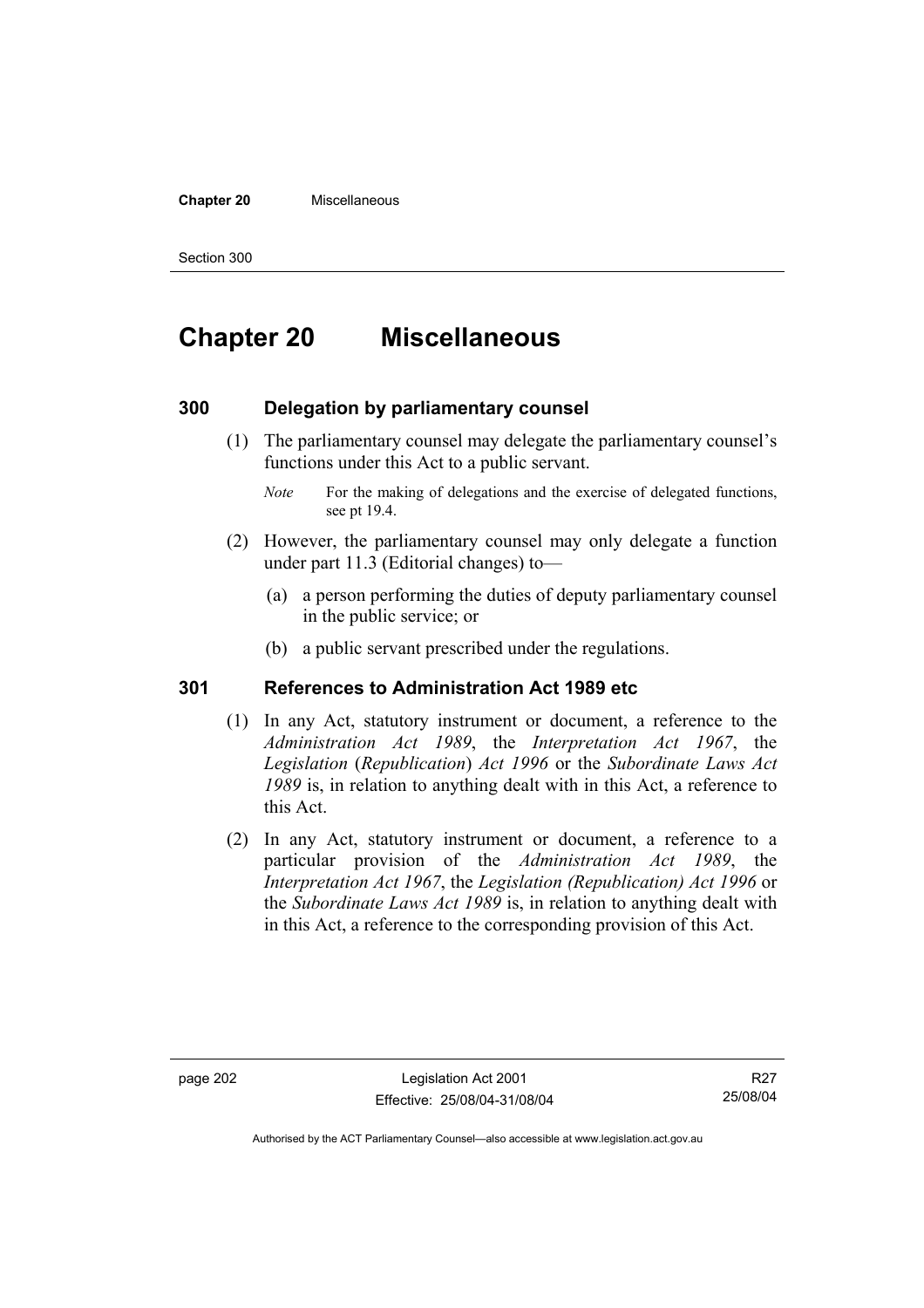# **302 Regulation-making power**

- (1) The Executive may make regulations for this Act.
	- *Note* Regulations must be notified, and presented to the Legislative Assembly, under this Act.
- (2) The regulations may make provision in relation to notification in the Gazette under the following sections:
	- (a) section 28 (Notification of Acts);
	- (b) section 61 (Notification of registrable instruments):
	- (c) section 65A (Notification of disallowance by resolution of Assembly);
	- (d) section 69 (Notification of amendments made by resolution of Assembly).
- (3) In particular, the regulations may make provision in relation to the form of the Gazette and its publication, including how it may or must be published.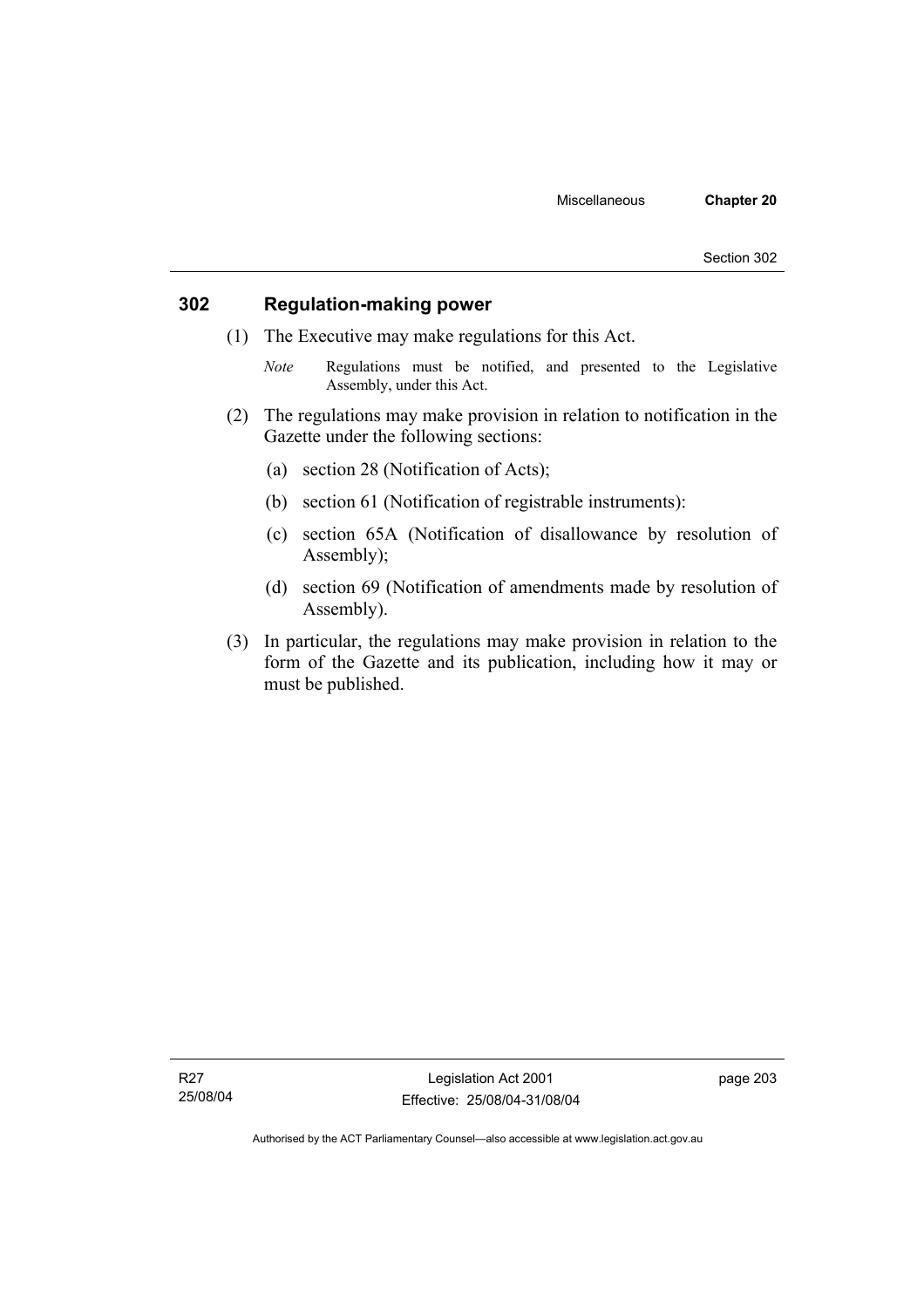#### **Chapter 21 Transitional**

Section 304

# **Chapter 21 Transitional**

## **304 Application of s 47 (3) to (6)**

- (1) If, immediately before the commencement of this section, a statutory instrument makes provision about a matter by applying a law or instrument, or a provision of a law or instrument, as in force at a particular time or from time to time, section 47 (3) to (6) do not apply to the statutory instrument in relation to the law, instrument or provision.
- (2) In subsection (1):

*applying*—see section 47 (10).

*instrument*—see section 47 (10).

*law*—see section 47 (10).

- (3) Subsections (1) and (2) are a law to which section 88 (Repeal does not end transitional or validating effect etc) applies.
- (4) This section expires on 12 September 2004.

# **308 Status of certain instruments as disallowable instruments**

- (1) This section applies to a statutory instrument that is declared under an Act or statutory instrument to be a disallowable instrument for the *Subordinate Laws Act 1989*, whether or not for or for the purposes of that Act, section 10.
- (2) The statutory instrument is a disallowable instrument for this Act.
- (3) Subsections (1) and (2) are a law to which section 88 (Repeal does not end transitional or validating effect etc) applies.
- (4) This section expires on 12 September 2004.

R27 25/08/04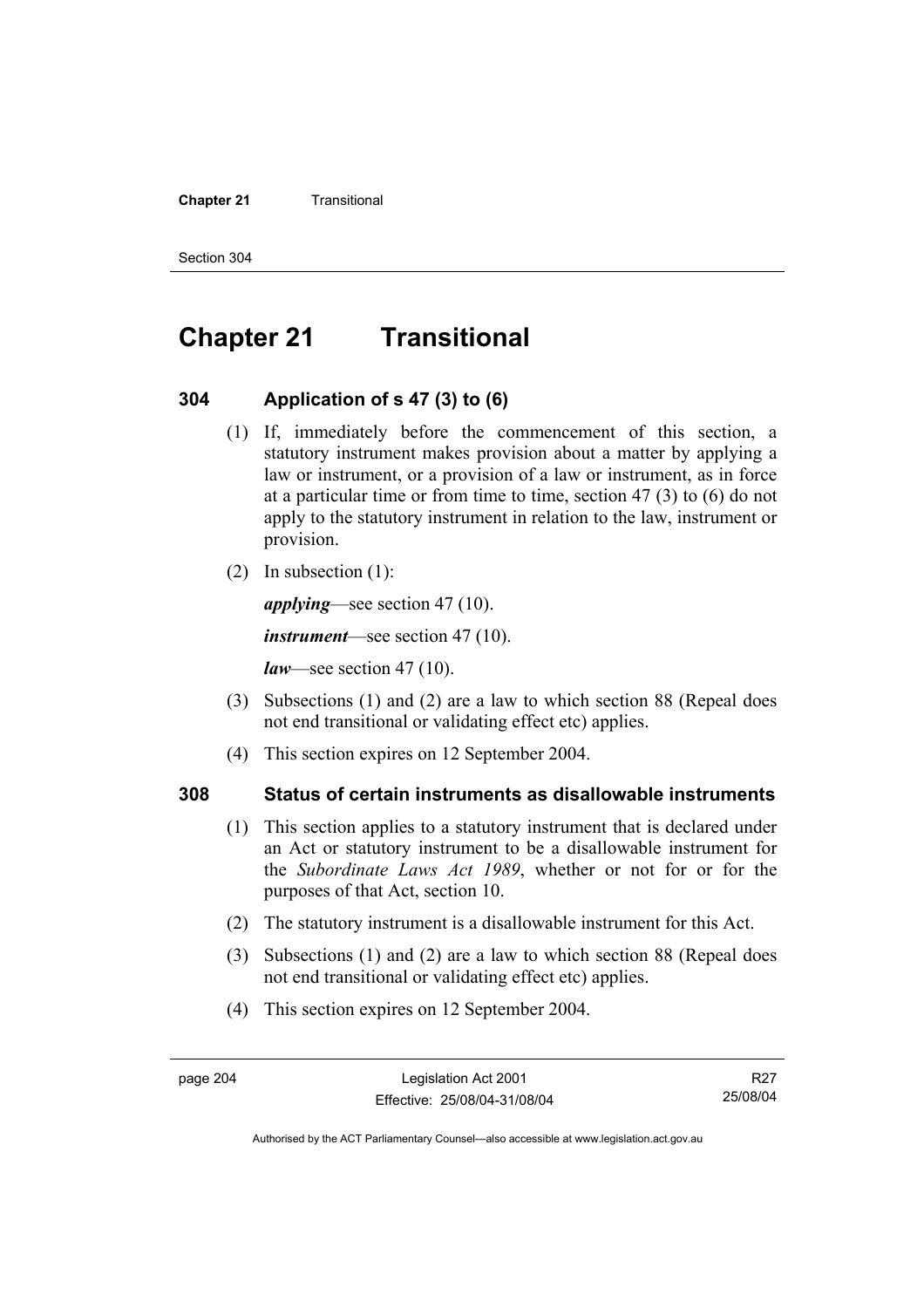# **309 Status of certain instruments as notifiable instruments**

- (1) This section applies to a statutory instrument (other than a subordinate law, disallowable instrument or commencement notice, or a statutory instrument of a kind prescribed under the regulations for this section) if—
	- (a) the instrument is required or permitted under an Act or statutory instrument to be published or notified in the Gazette; or
	- (b) the making or approval (however described) of the instrument is, or particulars (the *required particulars*) of the instrument (however described) are, required or permitted under an Act or statutory instrument to be published or notified in the Gazette; or
	- (c) the instrument is a form approved (however described) under an Act, subordinate law or disallowable instrument.
- (2) The statutory instrument is a notifiable instrument for this Act.
- (3) Despite anything in any other Act or any statutory instrument, the statutory instrument, the making or approval (however described) of it, or the required particulars, need not be notified or published in the Gazette.
- (4) Subsection (3) does not affect the requirement to notify the making of the statutory instrument in accordance with section 61 (Notification of registrable instruments).
- (5) However, section 61 applies to the statutory instrument with the modifications (if any) prescribed under the regulations.
- (6) Subsections (1) to (5) are a law to which section 88 (Repeal does not end transitional or validating effect etc) applies.
- (7) This section expires on 12 September 2004.

page 205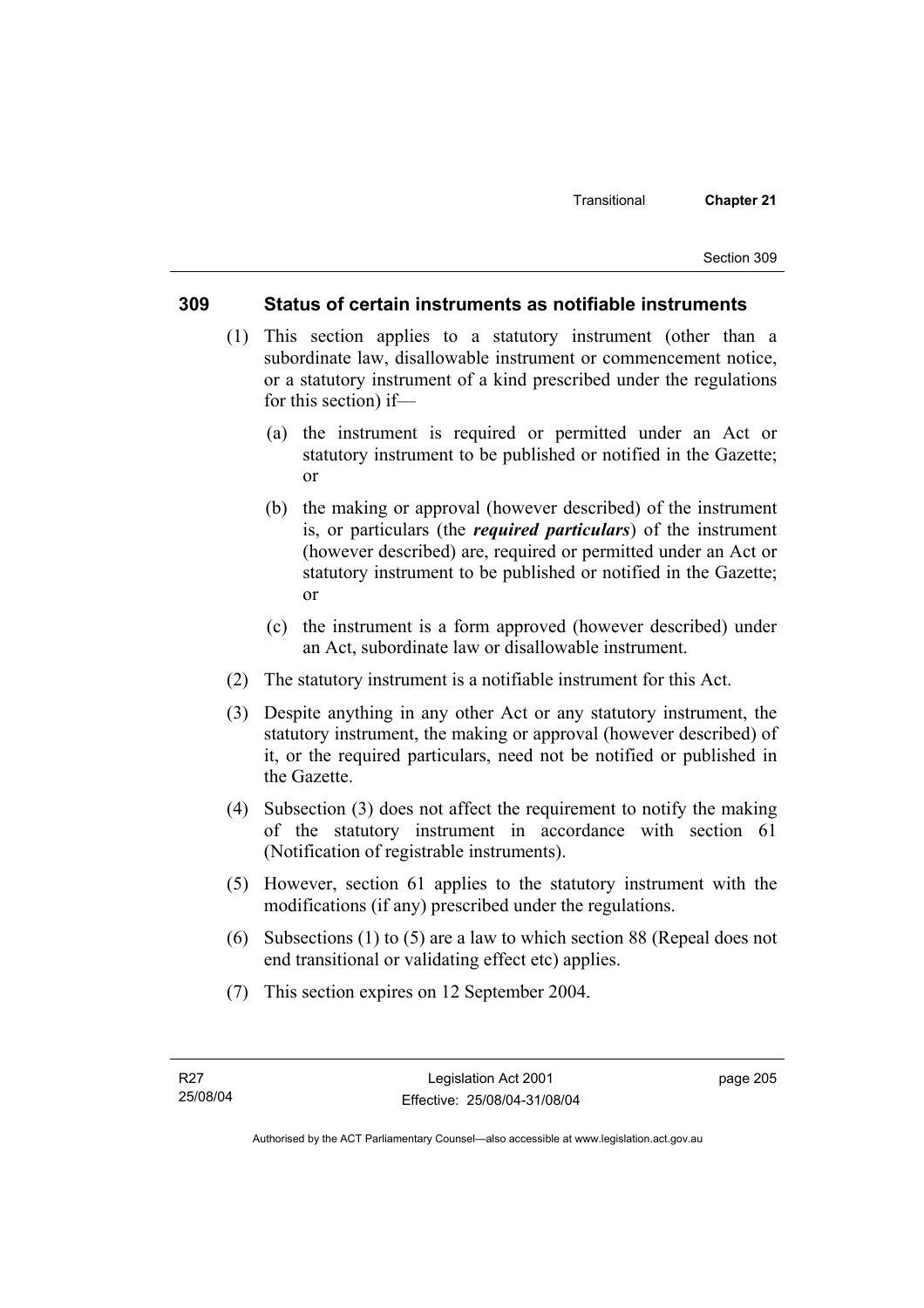### **Chapter 21 Transitional**

Section 310

# **310 Compliance with authorisation or requirement to do something by notice in Gazette** (IA s 27A)

- (1) If a provision of an Act or statutory instrument authorises or requires something to be done by notice in the Gazette (however the provision is expressed), it is sufficient if it is done by an instrument.
- (2) Subsection (1) does not affect the requirement to notify the making of the statutory instrument in accordance with section 61.
- (3) However, if the instrument is a notifiable instrument because of section 309 (Status of certain instruments as notifiable instruments), section 309 (5) applies to the instrument.
- (4) Subsections (1) to (3) are a law to which section 88 applies.
- (5) This section expires on 12 September 2004.

# **310A Application of s 89 to registrable instrument**

- (1) Section 89 (Automatic repeal of certain laws and provisions) applies to a registrable instrument, whenever it was made.
- (2) This section expires on 12 September 2004.

# **313 Status of republications under Legislation (Republication) Act 1996**

- (1) An Act or subordinate law republished under the *Legislation (Republication) Act 1996* is taken to have been authorised by the parliamentary counsel under this Act.
- (2) Subsection (1) is a law to which section 88 applies.
- (3) This section expires on 12 September 2004.

# **316 Delegations under Administration Act 1989**

 (1) To remove any doubt, if a delegation was in force under the *Administration Act 1989* immediately before its repeal, the

R27 25/08/04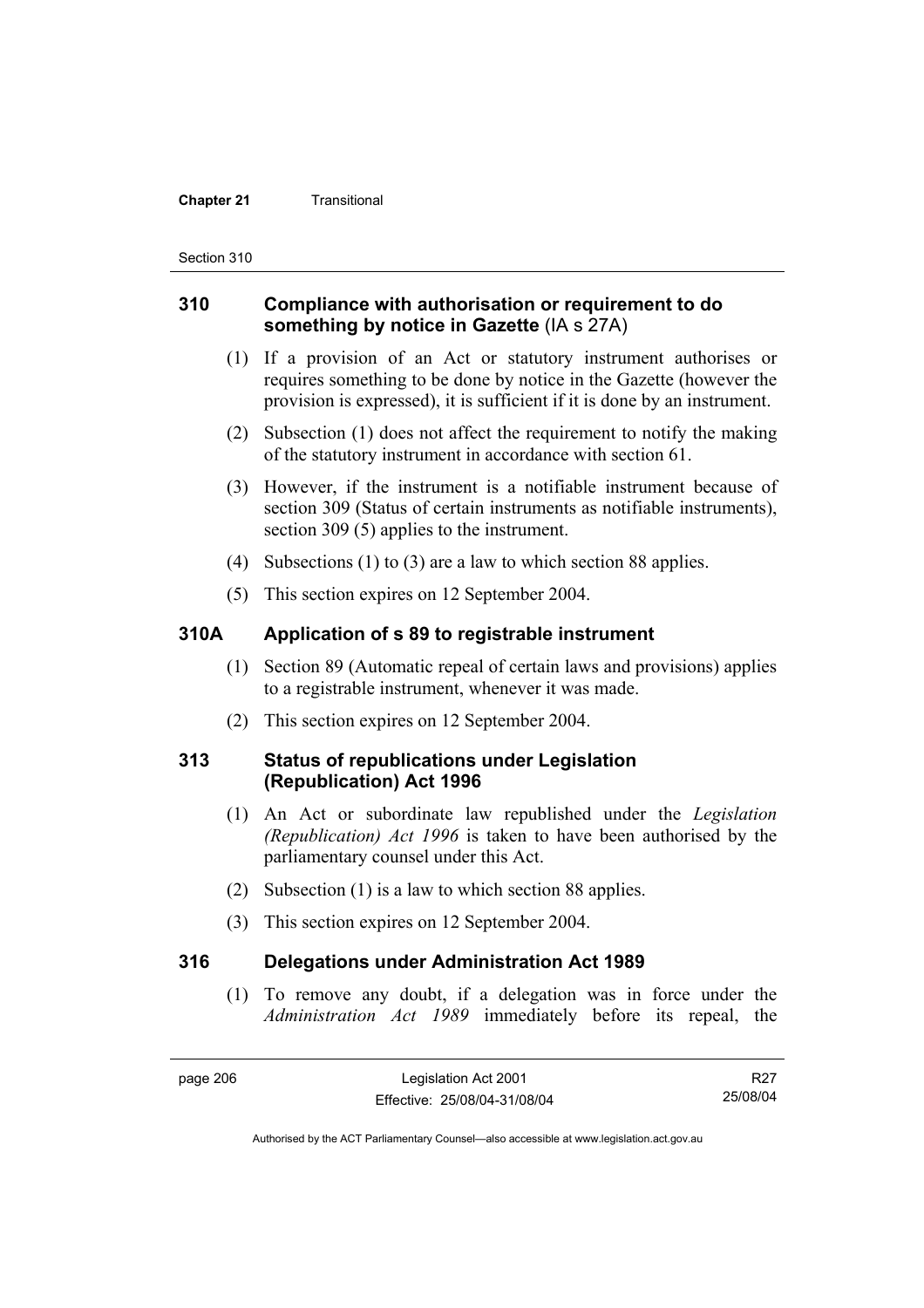delegation is taken to have had effect after the repeal as if it were a delegation under this Act, section 254A (Delegation by Minister).

- (2) This section is in addition to the *Legislation Amendment Act 2002*, section 31 (2).
- (3) This section expires on 12 September 2004.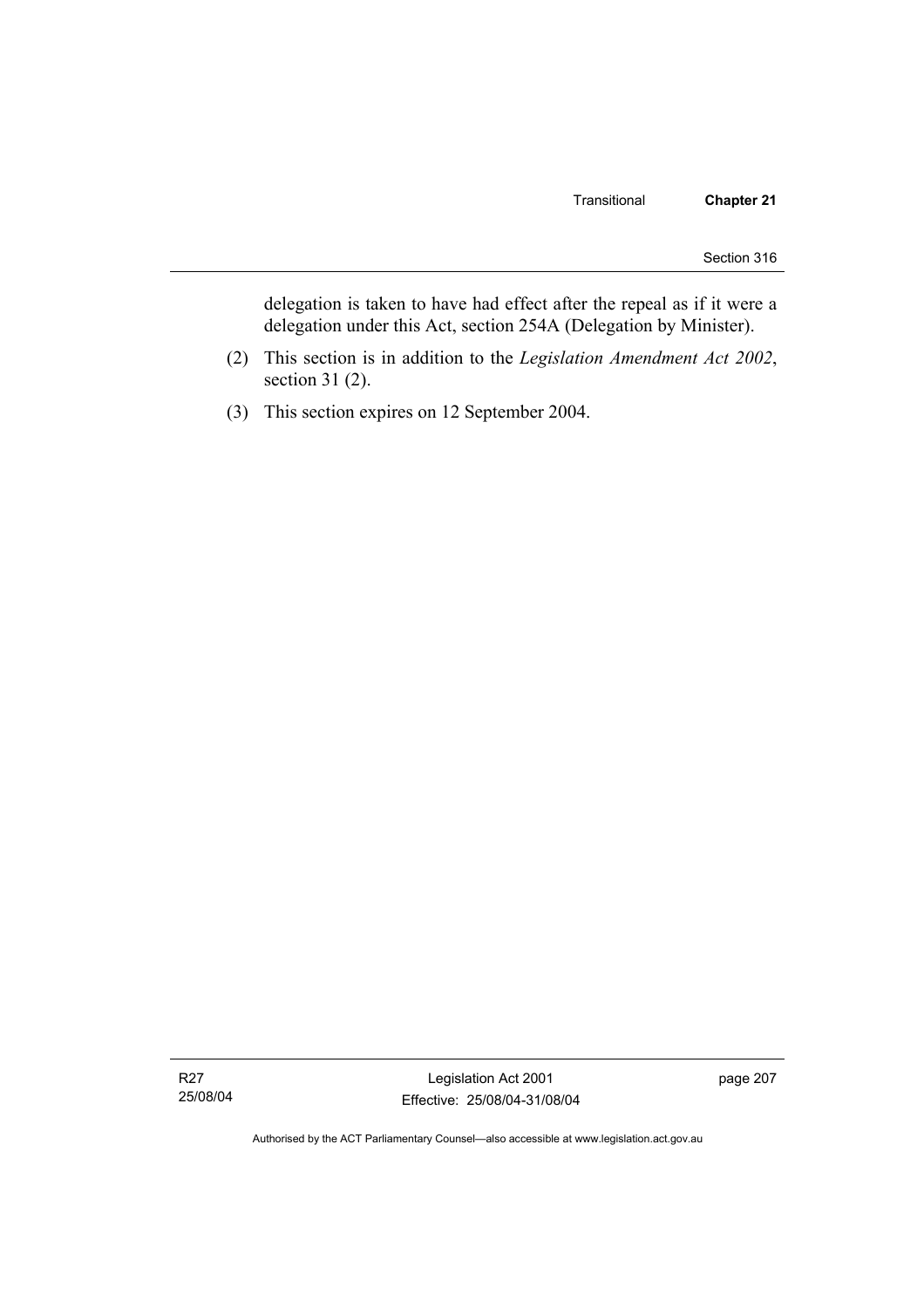**Schedule 1** Acts included in sources of law of the Territory **Part 1.1 Former NSW and UK Acts in force before establishment of Territory** 

# **U Schedule 1 Acts included in sources of law of the Territory**

(see s 17)

# **Part 1.1 Former NSW and UK Acts in force before establishment of Territory**

| column 1 | column 2                       | column 3               |
|----------|--------------------------------|------------------------|
| item     | name of Act                    | number or date of      |
|          |                                | assent and original    |
|          |                                | jurisdiction           |
| 1        | Magna Carta                    | $(1297)$ 25 Edw 1 c 29 |
|          |                                | (UK)                   |
| 2        | Criminal and Civil Justice Act | 25 Edw 3 St 5 c 4 (UK) |
|          | 1351                           |                        |
| 3        | Due Process of Law Act 1354    | 28 Edw 3 c 3 (UK)      |
| 4        | Due Process of Law Act 1368    | 42 Edw 3 c 3 (UK)      |
| 5        | Free Access to Courts Act 1400 | 2 Hen 4 c 1 (UK)       |
| 6        | Petition of Right 1627         | 3 Chas 1 c 1 (UK)      |
| 7        | Bill of Rights 1688            | 1 Will and Mary sess 2 |
|          |                                | $c 2$ (UK)             |
| 8        | Act of Settlement 1700         | 12 and 13 Will 3 c 2   |
|          |                                | (UK)                   |
| 9        | Set-off of Debts Act 1728      | 2 Geo 2 c 22 (UK)      |
| 10       | Set-off of Debts Act 1735      | 8 Geo 2 c 24 (UK)      |
| 11       | Royal Marriages Act 1772       | 12 Geo 3 c 11 (UK)     |
| 12       | Foreign Tribunals Evidence Act | 19 and 20 Vic c 113    |
|          | 1856                           | (UK)                   |
| 13       | Evidence by Commission Act     | 22 Vic c 20 (UK)       |
|          | 1859                           |                        |

page 208 Legislation Act 2001 Effective: 25/08/04-31/08/04

R27 25/08/04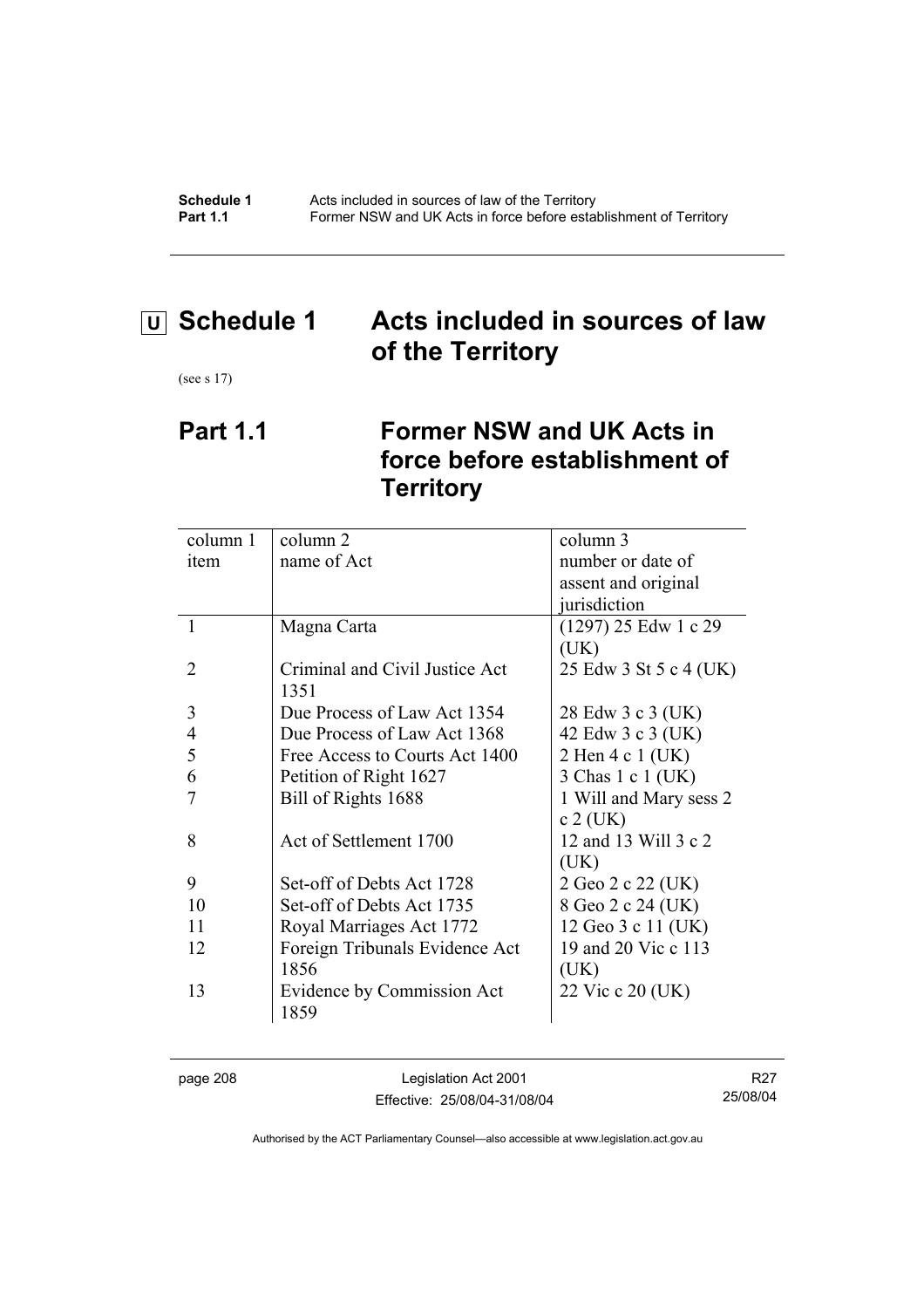| column 1<br>column 2<br>column 3<br>name of Act<br>number or date of<br>item<br>assent and original<br>jurisdiction<br>Public Instruction Act 1880<br>14<br>43 Vic No 23 (NSW)<br>15<br>48 and 49 Vic c 74<br>Evidence by Commission Act<br>1885<br>(UK)<br>16<br>Contractors Debts Act 1897<br>No 29 (NSW)<br>17<br>No 17 (NSW)<br>Conveyancing and Law of<br>Property Act 1898<br>Landlord and Tenant Act 1899<br>18<br>No 18 (NSW)<br>No 40 (NSW)<br>19<br>Crimes Act 1900<br>No 55 (NSW)<br>Truck Act 1900<br>20<br>21<br>Judgment Creditors Remedies Act<br>No 8 (NSW)<br>1901<br>22<br>No 18 (NSW)<br>Games, Wagers and Betting |
|---------------------------------------------------------------------------------------------------------------------------------------------------------------------------------------------------------------------------------------------------------------------------------------------------------------------------------------------------------------------------------------------------------------------------------------------------------------------------------------------------------------------------------------------------------------------------------------------------------------------------------------|
|                                                                                                                                                                                                                                                                                                                                                                                                                                                                                                                                                                                                                                       |
|                                                                                                                                                                                                                                                                                                                                                                                                                                                                                                                                                                                                                                       |
|                                                                                                                                                                                                                                                                                                                                                                                                                                                                                                                                                                                                                                       |
|                                                                                                                                                                                                                                                                                                                                                                                                                                                                                                                                                                                                                                       |
|                                                                                                                                                                                                                                                                                                                                                                                                                                                                                                                                                                                                                                       |
|                                                                                                                                                                                                                                                                                                                                                                                                                                                                                                                                                                                                                                       |
|                                                                                                                                                                                                                                                                                                                                                                                                                                                                                                                                                                                                                                       |
|                                                                                                                                                                                                                                                                                                                                                                                                                                                                                                                                                                                                                                       |
|                                                                                                                                                                                                                                                                                                                                                                                                                                                                                                                                                                                                                                       |
|                                                                                                                                                                                                                                                                                                                                                                                                                                                                                                                                                                                                                                       |
|                                                                                                                                                                                                                                                                                                                                                                                                                                                                                                                                                                                                                                       |
|                                                                                                                                                                                                                                                                                                                                                                                                                                                                                                                                                                                                                                       |
|                                                                                                                                                                                                                                                                                                                                                                                                                                                                                                                                                                                                                                       |
|                                                                                                                                                                                                                                                                                                                                                                                                                                                                                                                                                                                                                                       |
|                                                                                                                                                                                                                                                                                                                                                                                                                                                                                                                                                                                                                                       |
|                                                                                                                                                                                                                                                                                                                                                                                                                                                                                                                                                                                                                                       |
| Houses Act 1901                                                                                                                                                                                                                                                                                                                                                                                                                                                                                                                                                                                                                       |
| 23<br>Arrest on Mesne Process Act 1902<br>No 24 (NSW)                                                                                                                                                                                                                                                                                                                                                                                                                                                                                                                                                                                 |
| 24<br>No 66 (NSW)<br>Pawnbrokers Act 1902                                                                                                                                                                                                                                                                                                                                                                                                                                                                                                                                                                                             |
| 25<br>No 95 (NSW)<br>Public Roads Act 1902                                                                                                                                                                                                                                                                                                                                                                                                                                                                                                                                                                                            |
| 26<br>24 December 1902<br>Anglican Church of Australia                                                                                                                                                                                                                                                                                                                                                                                                                                                                                                                                                                                |
| <b>Constitutions Act 1902</b><br>(NSW)                                                                                                                                                                                                                                                                                                                                                                                                                                                                                                                                                                                                |
| Fertilisers Act 1904<br>No 33 (NSW)<br>27                                                                                                                                                                                                                                                                                                                                                                                                                                                                                                                                                                                             |
| 28<br>Forfeiture and Validation of<br>No 8 (NSW)                                                                                                                                                                                                                                                                                                                                                                                                                                                                                                                                                                                      |
| Leases Act 1905                                                                                                                                                                                                                                                                                                                                                                                                                                                                                                                                                                                                                       |
| 29<br>Free Education Act 1906<br>No 12 (NSW)                                                                                                                                                                                                                                                                                                                                                                                                                                                                                                                                                                                          |
| 30<br>Gaming and Betting Act 1906<br>No 13 (NSW)                                                                                                                                                                                                                                                                                                                                                                                                                                                                                                                                                                                      |
| Second-hand Dealers Act 1906<br>No 30 (NSW)<br>31                                                                                                                                                                                                                                                                                                                                                                                                                                                                                                                                                                                     |

R27 25/08/04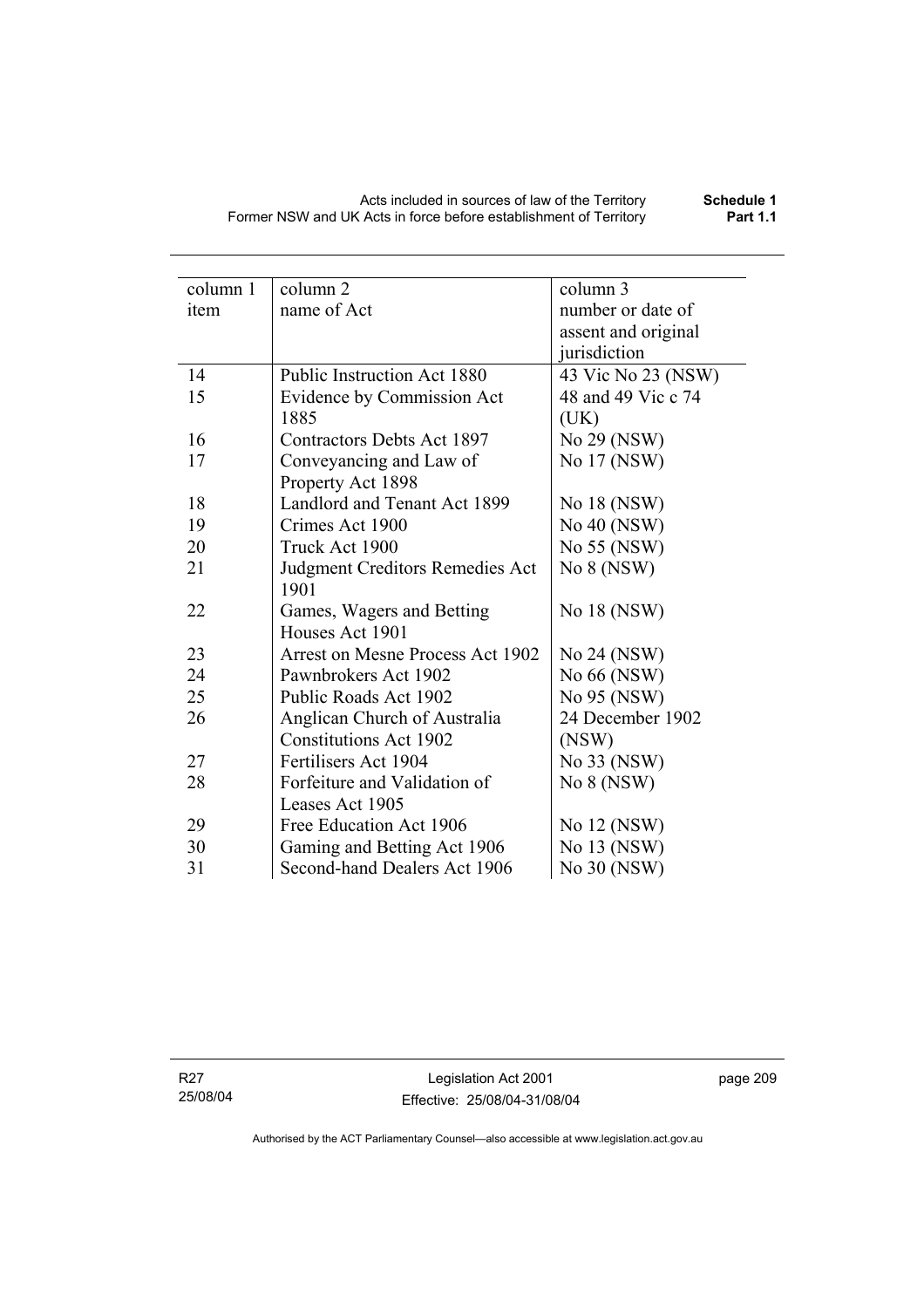# **Part 1.2 Former NSW Acts applied after establishment of Territory**

### *Note to pt 1.2*

The former NSW Acts mentioned in this part are in force in the ACT as Acts of the Legislative Assembly

| column 1       | column <sub>2</sub>                                          | column 3                                                       |
|----------------|--------------------------------------------------------------|----------------------------------------------------------------|
| item           | name of NSW Act                                              | applying Territory Act                                         |
| 1              | Scaffolding and Lifts Act<br>1912                            | Scaffolding and Lifts Act<br>$1957$ (repealed)                 |
| $\overline{2}$ | Anglican Church of Australia<br>Trust Property Act 1917      | Anglican Church of Australia<br>Trust Property Act 1928        |
| 3              | Conveyancing Act 1919                                        | Conveyancing Act 1951<br>(a)<br>(repealed)                     |
|                |                                                              | (b) Law of Property<br><i>(Miscellaneous</i>                   |
|                |                                                              | Provisions) Act 1958<br>(repealed)                             |
|                |                                                              | <i>Trustee Act 1957</i> (repealed)<br>(c)                      |
| 4              | Trustee Act 1925                                             | <i>Trustee Act 1957</i> (repealed)                             |
| 5              | Anglican Church of Australia<br><b>Constitution Act 1961</b> | Anglican Church of Australia<br><b>Trust Property Act 1928</b> |

page 210 **Legislation Act 2001** Effective: 25/08/04-31/08/04

R27 25/08/04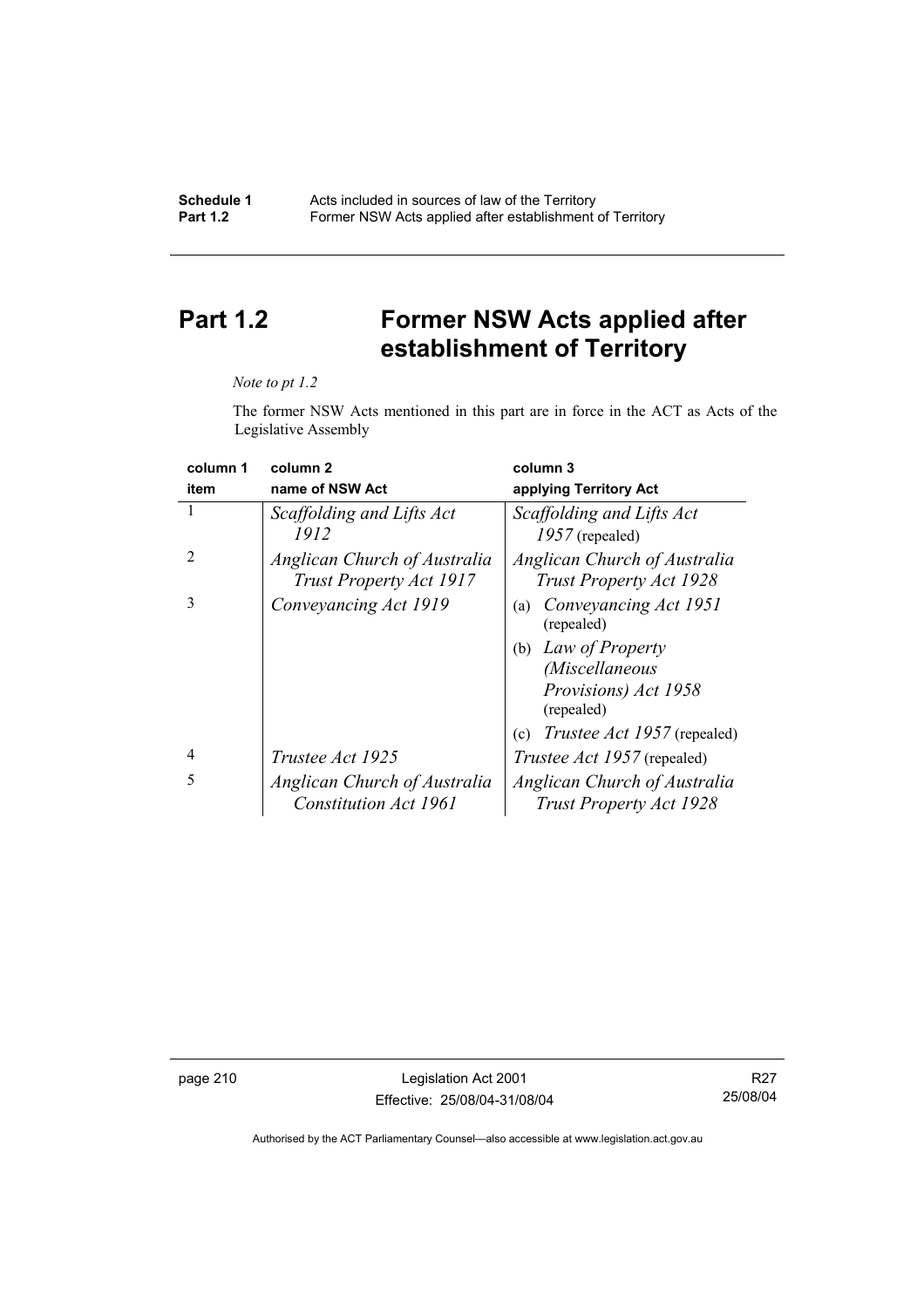*Note* The written law of the ACT also includes the following Acts that may not be amended or repealed by the Assembly (see the Self-Government Act, s 34):  *Life, Fire and Marine Insurance Act 1902* (NSW)  *Demise of the Crown Act 1760* (UK)  *Naval Prize Act 1864* (UK)  *Naval Prize (Procedure) Act 1916* (UK)  *Prize Act (1939)* (UK)  *Prize Courts Act 1894* (UK)  *Prize Courts Act 1915* (UK)  *Prize Courts (Procedure) Act 1914* (UK)  *Territorial Waters Jurisdiction Act 1878* (UK).

R27 25/08/04

Legislation Act 2001 Effective: 25/08/04-31/08/04 page 211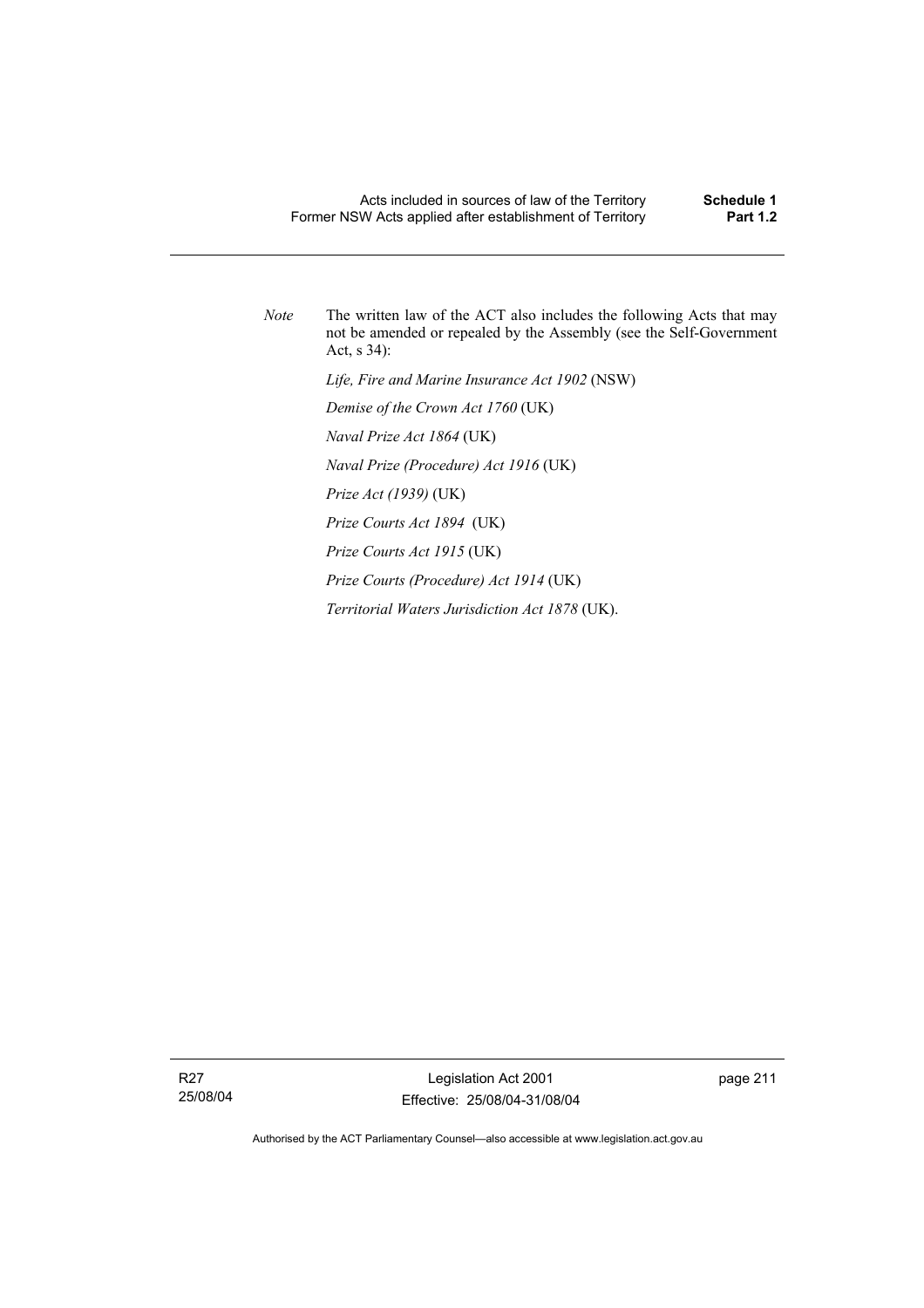**Dictionary** 

# **Dictionary**

(see s 2)

# **U Part 1 Meaning of commonly-used terms**

(see s 144)

*Note* Terms that are defined only for this Act are set out in pt 2.

*AAT*—see definition of *administrative appeals tribunal*.

*Act*—see the following sections:

- (a) section 7 (Meaning of *Act* generally);
- (b) section 17 (References to Acts include references to former Cwlth enactments etc).
- *Note* See also s 102 (Meaning of references to a law or instrument generally) and s 104 (References to laws include references to instruments under laws).

*ACT* means the Australian Capital Territory.

*ADI*—see definition of *authorised deposit-taking institution*.

*administrative appeals tribunal* **(**or *AAT***)** means the Administrative Appeals Tribunal established under the *Administrative Appeals Tribunal Act 1989*.

*administrative unit* means an administrative unit for the time being established under the *Public Sector Management Act 1994*, section 13 (1).

*adult* means an individual who is at least 18 years old.

*affidavit*, in relation to a person allowed by law to affirm, declare or promise, includes affirmation, declaration and promise.

*ambulance service* means the ACT Ambulance Service under the *Emergencies Act 2004*.

page 212 Legislation Act 2001 Effective: 25/08/04-31/08/04

R27 25/08/04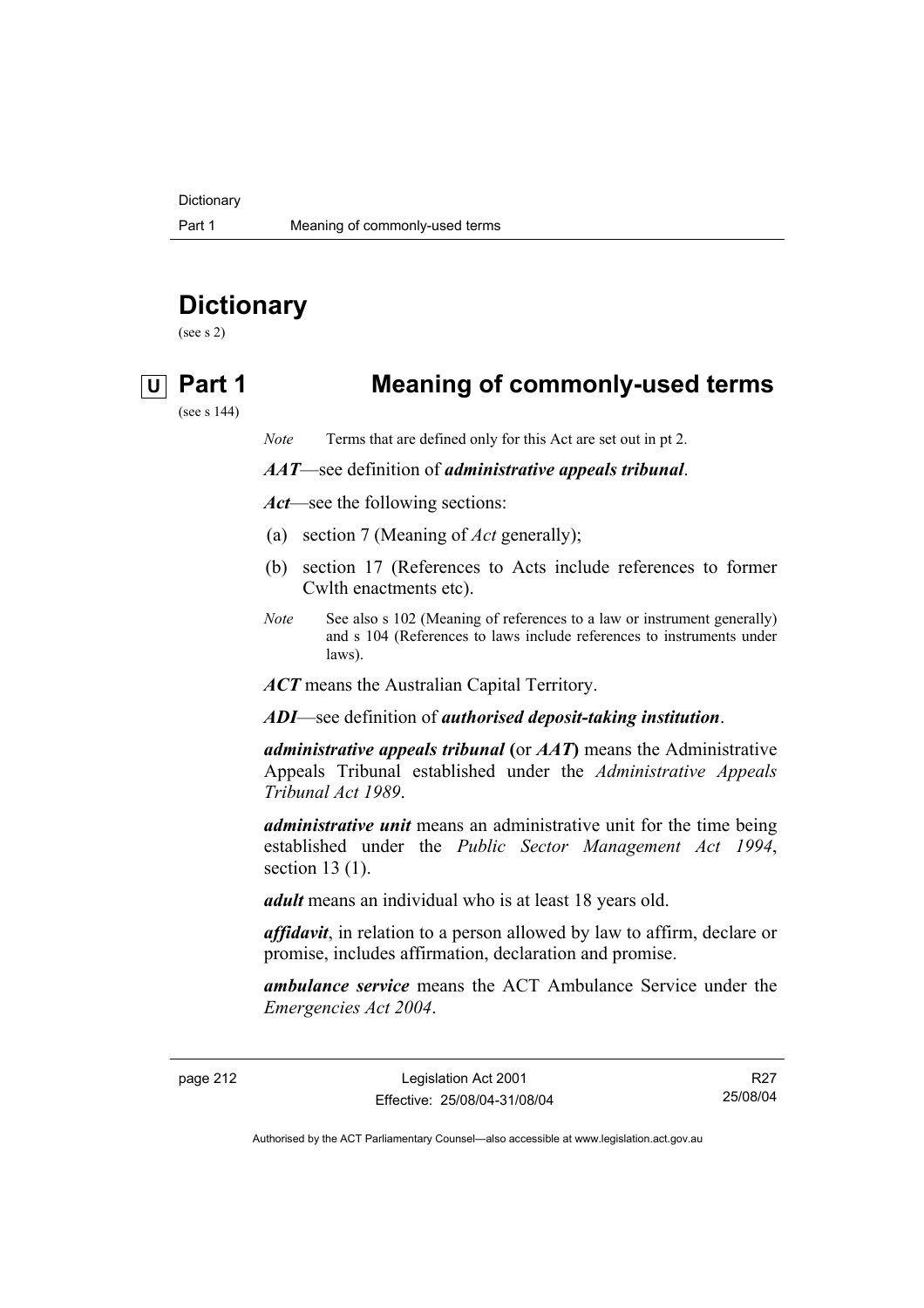*amend* includes—

- (a) for an Act or statutory instrument—omit, insert, substitute, renumber or relocate a provision of the Act or instrument; and
- (b) for an Act or statutory instrument (or a provision of it)—amend by implication; and
- (c) for a provision of an Act or statutory instrument—omit the provision (or a part of it), substitute another provision for the provision (or a part of it), renumber the provision (or a part of it) or relocate the provision (or a part of it); and
- (d) for any other instrument, a provision of an instrument or a decision—change or alter; and
- (e) for chapter 9 (Repeal and amendment of laws)—see section 82 (Definitions for ch 9).

*appoint* includes reappoint.

*asset* includes property of any kind.

*Attorney-General* means the Minister designated Attorney-General by the Chief Minister, and includes a Minister authorised by the Chief Minister to act on behalf of the Attorney-General.

*auditor-general* means the Auditor-General for the Territory.

*Note* The *Auditor-General Act 1996* provides for the appointment, functions and powers of the auditor-general.

*Australia* means the Commonwealth of Australia and, when used in a geographical sense, does not include an external Territory.

*Australian driver licence* means an Australian driver licence under the *Road Transport (Driver Licensing) Act 1999*.

*Note Australian driver licence* is defined in that Act, dictionary to mean a driver licence of any kind issued under the law of the Commonwealth or a State or Territory. It includes a driver licence issued under ACT law (see also def *driver licence*).

R27 25/08/04 page 213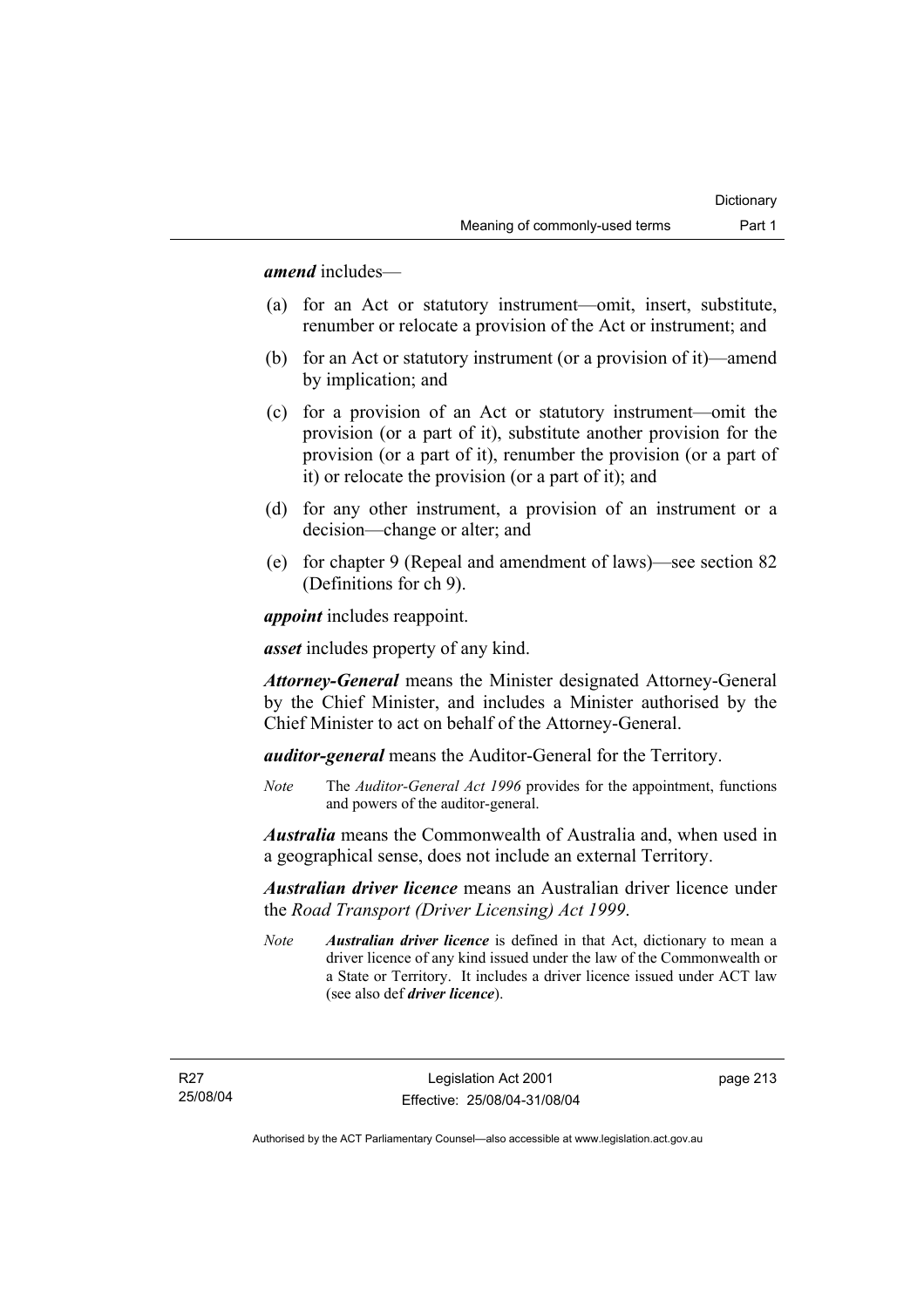*authorised deposit-taking institution* (or *ADI*) means an authorised deposit-taking institution under the *Banking Act 1959* (Cwlth).

*bank* means an authorised deposit-taking institution that is permitted under the *Banking Act 1959* (Cwlth) to assume or use—

- (a) the word 'bank', 'banker' or 'banking'; or
- (b) any other word (whether or not in English) similar in meaning to a word mentioned in paragraph (a).

*barrister* means a lawyer who practises as a barrister.

*body* includes any group of people joined together for a common purpose, whether or not incorporated.

#### **Examples**

- 1 a company
- 2 a statutory corporation, whether or not it has members
- 3 an association, club or society
- 4 a partnership
- 5 a joint venture
- 6 a corporation sole
- *Note* An example is part of the Act, is not exhaustive and may extend, but does not limit, the meaning of the provision in which it appears (see s 126 and s 132).

*breach* includes contravene.

*building society* means an authorised deposit-taking institution that is permitted under the *Banking Act 1959* (Cwlth) to assume or use—

- (a) the term 'building society'; or
- (b) any other term (whether or not in English) similar in meaning.

*business day* means a day that is not—

- (a) a Saturday or Sunday; or
- (b) a public holiday or bank holiday in the ACT under the *Holidays Act 1958*.

R27 25/08/04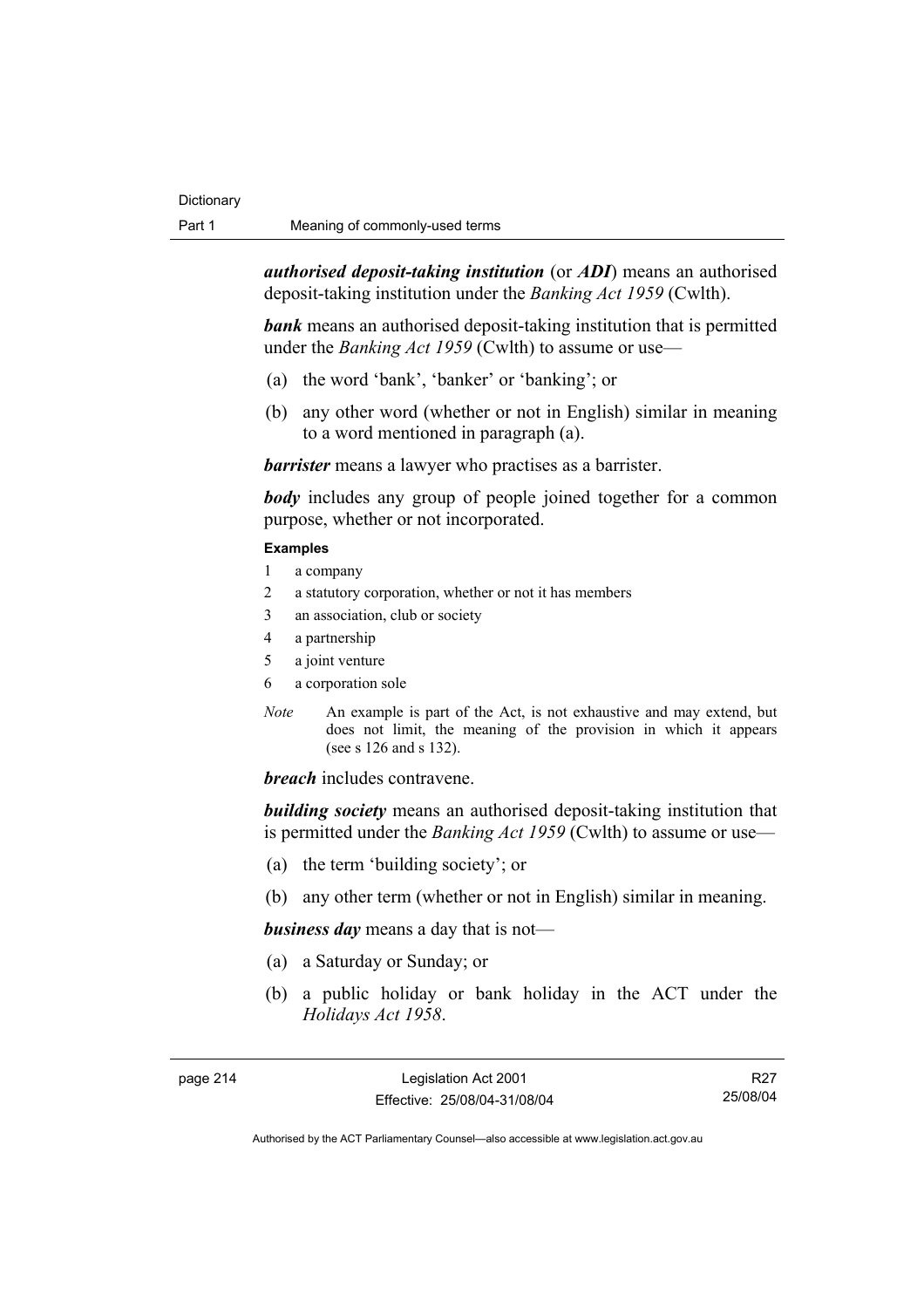*by-laws*, in relation to an Act, means by-laws made or in force under the Act.

*calendar month* means a period beginning at the start of any day of a named month and ending—

- (a) at the end of the day before the corresponding day of the next named month; or
- (b) if there is no such corresponding day—at the end of the last day of the next named month.

### **Examples**

- 1 The period beginning at the start of 5 July 2000 and ending at midnight on 4 August 2000 is a calendar month.
- 2 The period beginning at the start of 30 January 2001 and ending at midnight on 28 February 2001 is a calendar month. The calendar month ends on the last day of February because in that year February does not have a day corresponding to 29 January (because 2001 is not a leap year). If the period began at the start of 30 January 2004 (ie, a leap year), the calendar month would end at midnight on 29 February 2004.
- *Note* An example is part of the Act, is not exhaustive and may extend, but does not limit, the meaning of the provision in which it appears (see s 126 and s 132).

*calendar year* means a period of 12 months beginning on 1 January.

*change* includes change by omission, substitution or addition.

*chief executive*—see section 163.

*chief health officer* means the Chief Health Officer under the *Public Health Act 1997*.

*Chief Justice* means the Chief Justice of the Supreme Court.

*Chief Magistrate* means the Chief Magistrate of the Magistrates Court.

*Chief Minister* means the Chief Minister for the Territory.

*Note* The Chief Minister is elected under the Self-Government Act, s 40.

page 215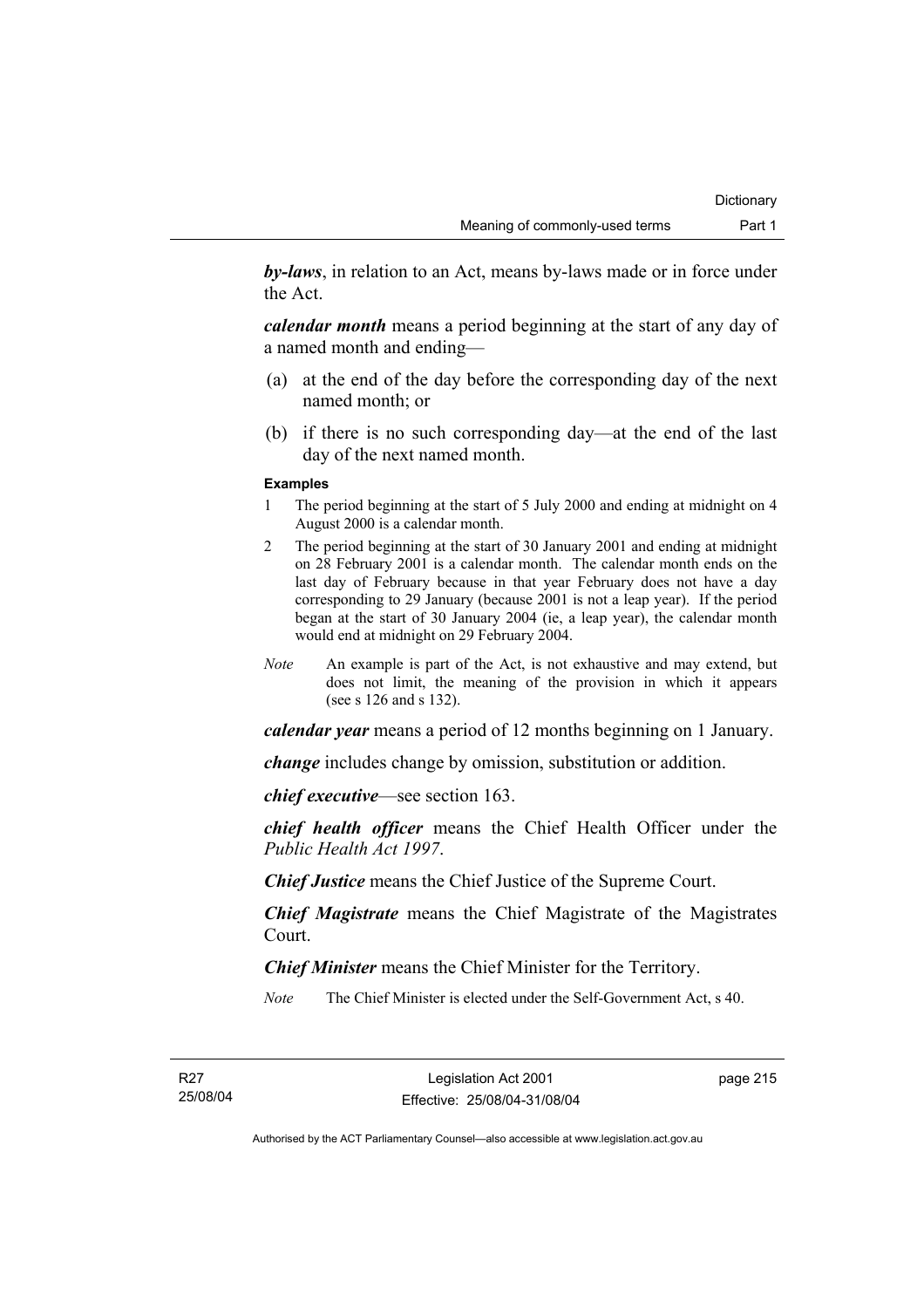*chief officer (ambulance service)* means the chief officer (ambulance service) under the *Emergencies Act 2004*.

*chief officer (fire brigade)* means the chief officer (fire brigade) under the *Emergencies Act 2004*.

*chief officer (rural fire service)* means the chief officer (rural fire service) under the *Emergencies Act 2004*.

*chief officer (SES)* means the chief officer (SES) under the *Emergencies Act 2004*.

*chief planning executive*—see the *Planning and Land Act 2002*, dictionary.

*chief police officer* means the police officer responsible to the commissioner of police for the day-to-day administration and control of police services in the ACT.

*chief solicitor* means the chief solicitor under the *Government Solicitor Act 1989*.

*child*, if age rather than descendancy is relevant, means an individual who is under 18 years old.

*Childrens Court* means the Childrens Court under the *Children and Young People Act 1999*, section 53.

*city area* means the area that was *the City Area* under the *City Area Leases Act 1936* (repealed).

*Note* See s 106 for the meaning of references to repealed laws.

*clerk*, in relation to the Legislative Assembly, means the Clerk of the Legislative Assembly.

*Note* The office of Clerk is established under the *Public Sector Management Act 1994*.

*commencement*, of an Act or statutory instrument—see section 80 (References to *commencement* of law).

R27 25/08/04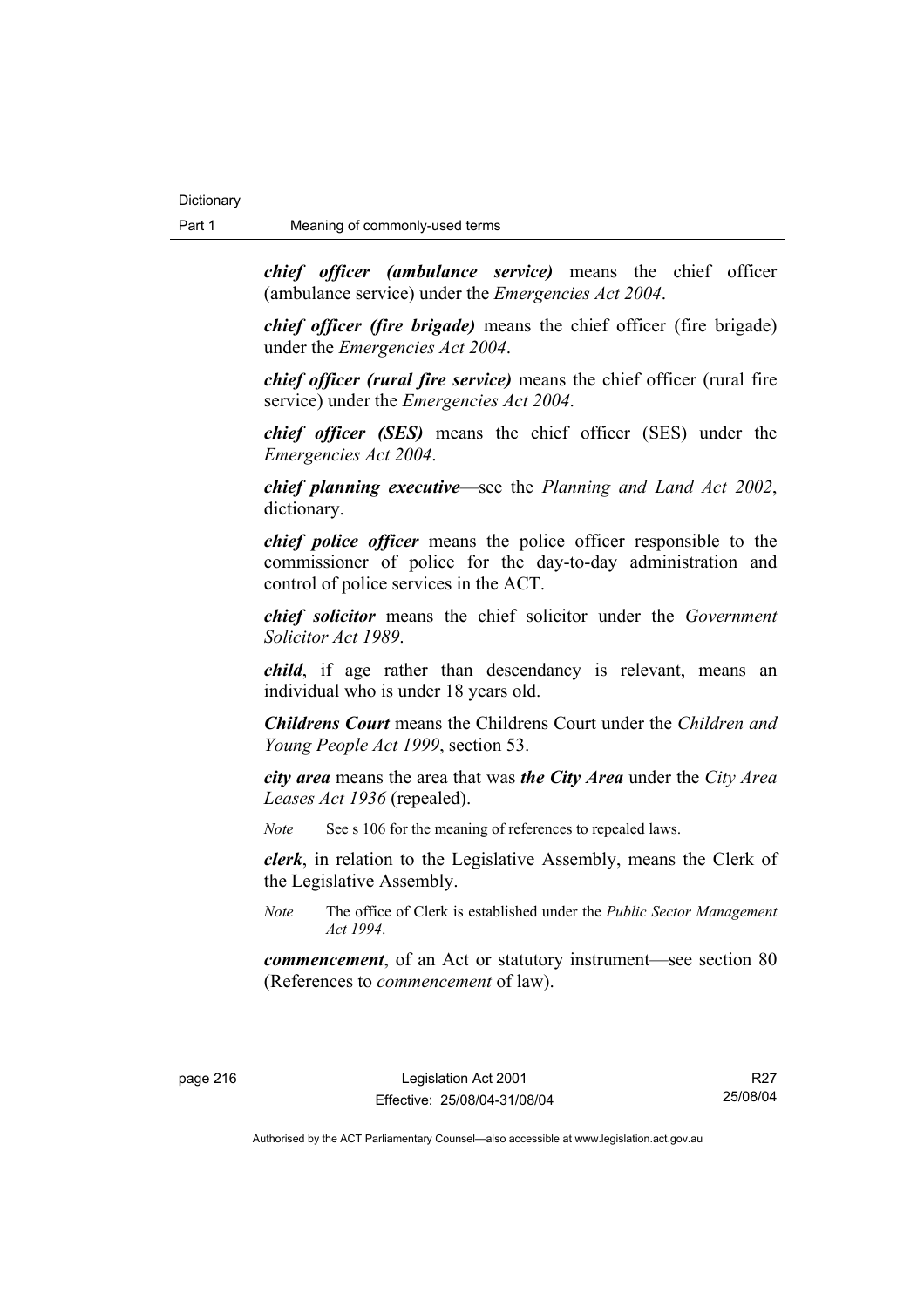*commencement notice*—see section 11 (Meaning of *commencement notice*).

*commissioner for fair trading* means the Commissioner for Fair Trading of the Australian Capital Territory.

*Note* The *Fair Trading (Consumer Affairs) Act 1973* provides for the office of the commissioner.

*commissioner for health complaints* means the Community and Health Services Complaints Commissioner under the *Community and Health Services Complaints Act 1993.* 

*commissioner for housing* means the Commissioner for Housing under the *Housing Assistance Act 1987*.

*commissioner for public administration* means the Commissioner for Public Administration under *the Public Sector Management Act 1994*.

*commissioner for revenue* means the Commissioner for Australian Capital Territory Revenue under the *Taxation Administration Act 1999*.

*commissioner for surveys* means the Commissioner for Surveys under the *Surveyors Act 2001*.

*commissioner for the environment* means the Commissioner for the Environment under the *Commissioner for the Environment Act 1993.* 

*commissioner of police* means the Commissioner of Police of the Australian Federal Police.

*committed for trial*, in relation to a person, means committed to prison or to a remand centre with a view to being tried before a judge and jury, or admitted to bail on an undertaking to appear and be tried before a judge and a jury.

*Commonwealth* means the Commonwealth of Australia and, when used in a geographical sense, does not include an external Territory.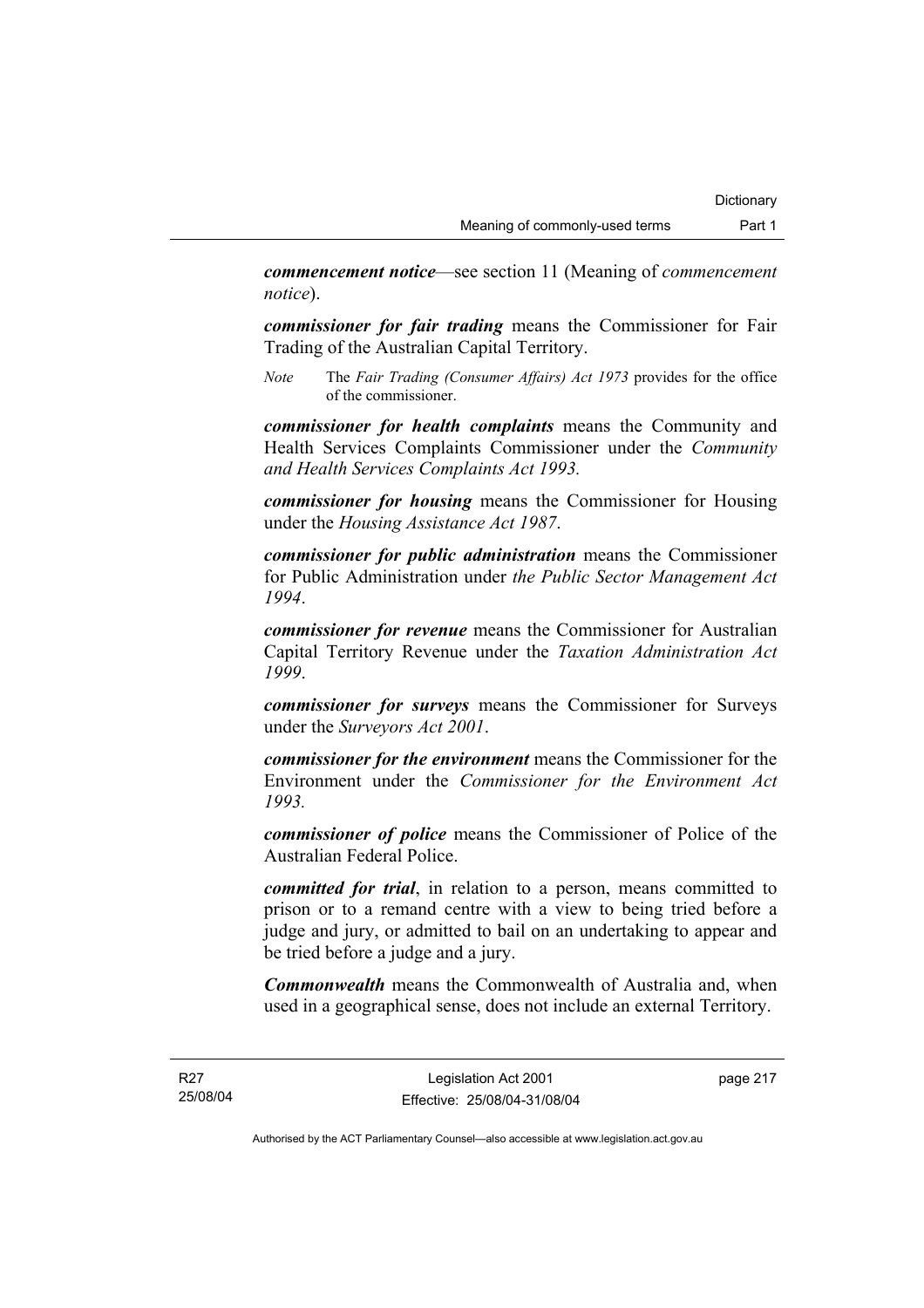*Commonwealth country* means a country that forms part of the Commonwealth of Nations, and includes a territory for the international relations of which a Commonwealth country is responsible.

*Commonwealth Gazette* means the *Commonwealth of Australia Gazette* or the *Australian Government Gazette*.

*Note* The *Australian Government Gazette* was published from 1 July 1973 to 30 June 1976.

*community advocate* means the Community Advocate under the *Community Advocate Act 1991*.

*confer*, in relation to a function, includes impose.

*conservator of flora and fauna* means the Conservator of Flora and Fauna under the *Nature Conservation Act 1980*.

*consumer and trader tribunal* means the Consumer and Trader Tribunal under the *Consumer and Trader Tribunal Act 2003*.

*Consumer Credit (Australian Capital Territory) Code* means the provisions applying because of the *Consumer Credit Act 1995*, section 4.

*Consumer Credit (Australian Capital Territory) Regulations* means the provisions applying because of the *Consumer Credit Act 1995*, section 5.

*contravene* includes fail to comply with.

*converted ordinance* means an enactment that was an ordinance immediately before self-government day.

*Coroner's Court* means the Coroner's Court under the *Coroners Act 1997*.

*corporation* includes a body politic or corporate.

*Corporations Act* means the *Corporations Act 2001* (Cwlth).

R27 25/08/04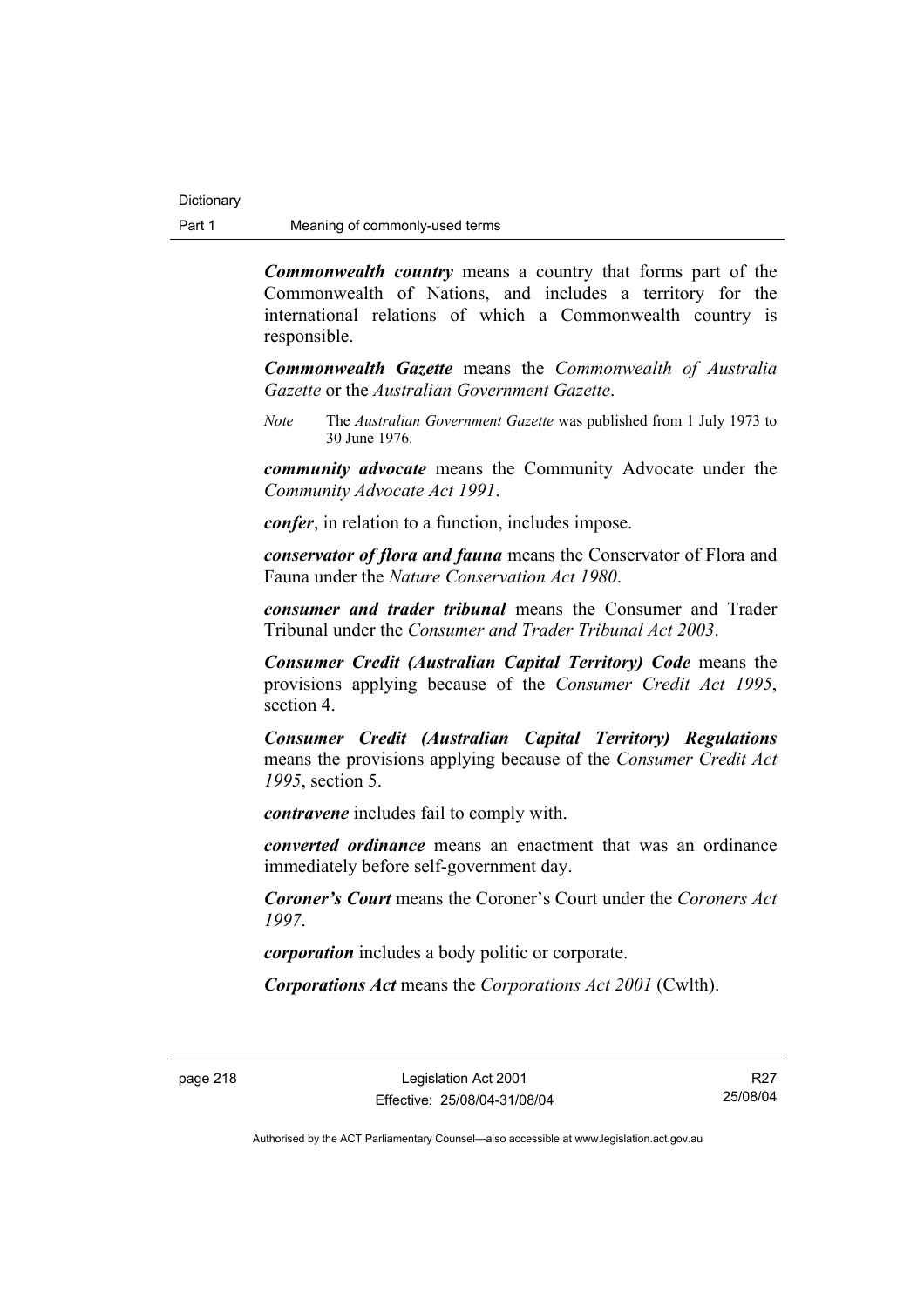*Court of Appeal* means the Court of Appeal constituted under the *Supreme Court Act 1933*.

*court of summary jurisdiction* means the Magistrates Court.

*credit tribunal* means the Australian Capital Territory Credit Tribunal.

*Note* The *Consumer Credit (Administration) Act 1996* deals with the establishment, functions and powers of the tribunal.

*credit union* means an authorised deposit-taking institution that is permitted under the *Banking Act 1959* (Cwlth) to assume or use—

- (a) the term 'credit union'; or
- (b) any other term (whether or not in English) similar in meaning.

*Criminal Code* means the *Criminal Code 2002*.

*custodial escort* means a person appointed as an escort under the *Custodial Escorts Act 1998*, section 4.

*daylight* means the period in a day from sunrise to sunset.

*definition*—see section 130 (What is a definition?).

*dental prosthetist* means a registered dental prosthetist under the *Dental Technicians and Dental Prosthestists Registration Act 1988*.

*dental technician* means a registered dental technician under the *Dental Technicians and Dental Prosthestists Registration Act 1988*.

*dentist* means a registered dentist under the *Dentists Act 1931*.

*designation*, of a position under the *Public Sector Management Act 1994*, includes a designation given under that Act.

*director of corrective services* means the Director of Corrective Services under the *Periodic Detention Act 1995*.

*director of public prosecutions* **(**or *DPP***)** means the Director of Public Prosecutions under the *Director of Public Prosecutions Act 1990*.

page 219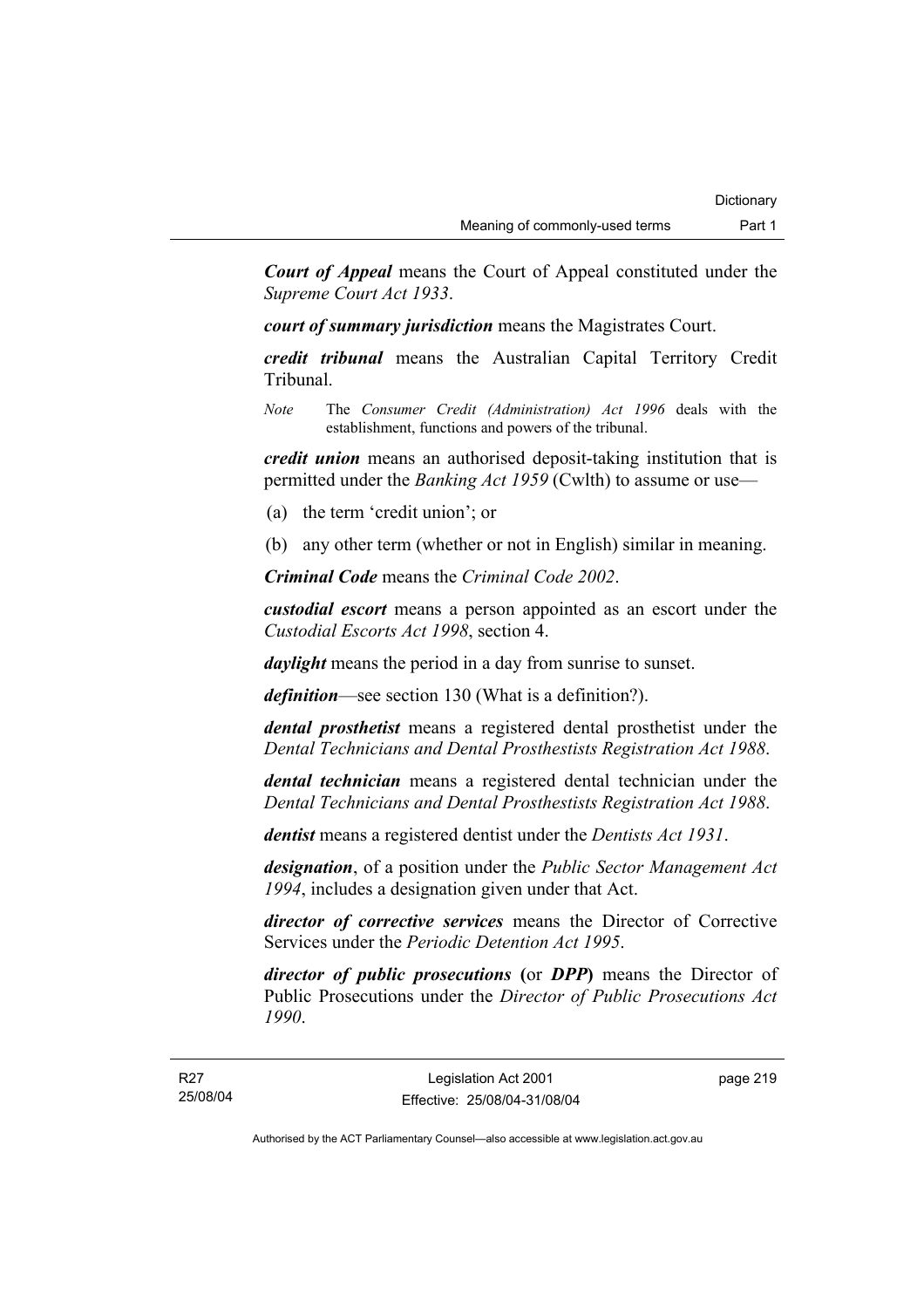*disallowable instrument*—see section 9 (Meaning of *disallowable instrument*).

*discrimination commissioner* means the Discrimination Commissioner under the *Discrimination Act 1991*.

*discrimination tribunal* means the Discrimination Tribunal established by the *Discrimination Act 1991*.

*doctor* means a registered medical practitioner under the *Medical Practitioners Act 1930*.

*document* means any record of information, and includes—

- (a) anything on which there is writing; or
- (b) anything on which there are figures, marks, numbers, perforations, symbols or anything else having a meaning for persons qualified to interpret them; or
- (c) anything from which images, sounds, messages or writings can be produced or reproduced, whether with or without the aid of anything else; or
- (d) a drawing, map, photograph or plan.

*domestic partner*—see section 169 (1).

*domestic partnership*—see section 169 (2).

*DPP*—see definition of *director of public prosecutions*.

*driver licence* means a driver licence under the *Road Transport (Driver Licensing) Act 1999*.

*Note Driver licence* is defined in that Act, dictionary to mean a driver licence of any kind issued under that Act (see also def *Australian driver licence*).

*electoral commission* means the Australian Capital Territory Electoral Commission established by the *Electoral Act 1992*.

*electoral commissioner* means the Electoral Commissioner under the *Electoral Act 1992*.

page 220 Legislation Act 2001 Effective: 25/08/04-31/08/04

R27 25/08/04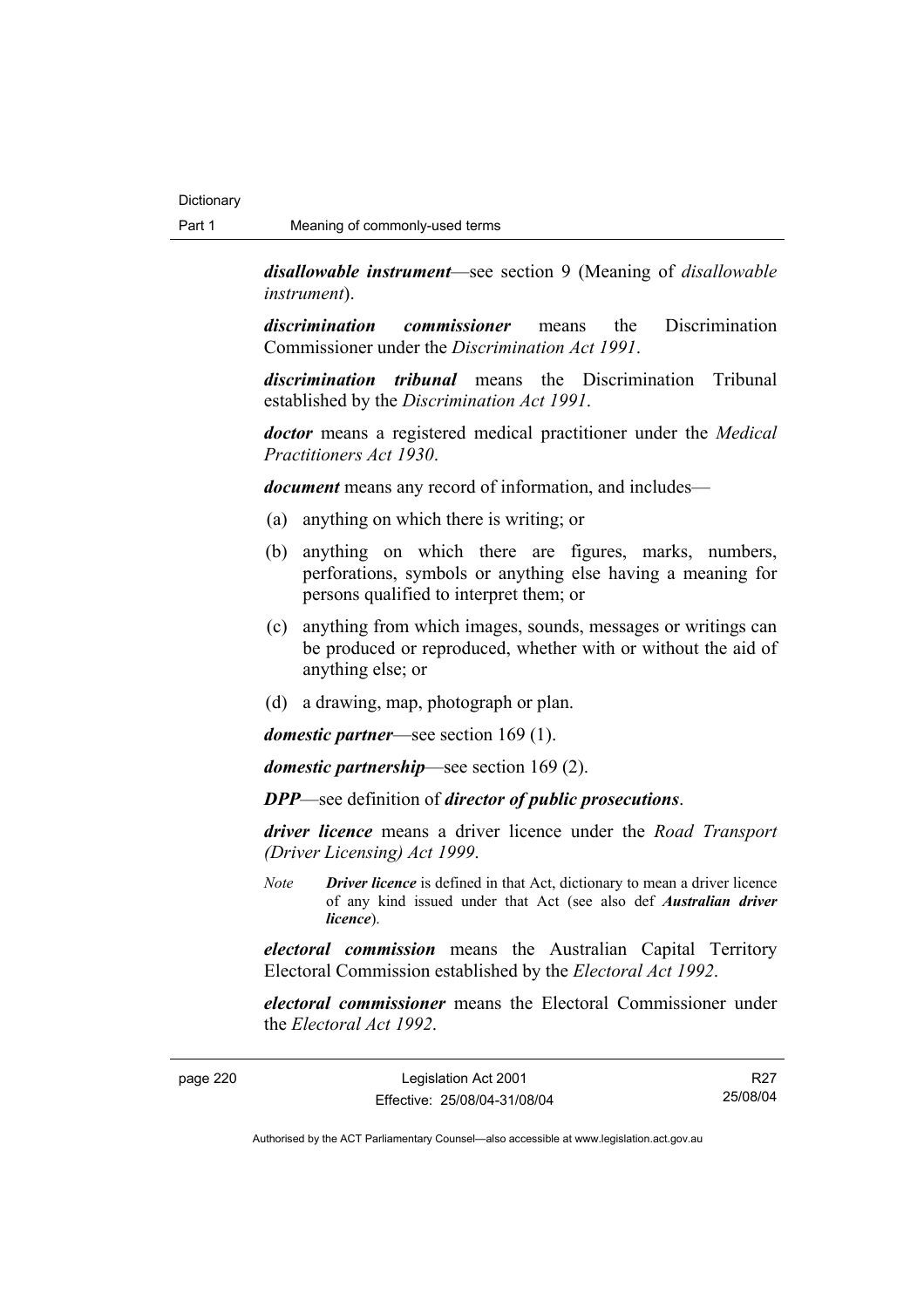*emergency service* means the ambulance service, the fire brigade, the rural fire service or the SES.

*emergency services authority* means the ACT Emergency Services Authority under the *Emergencies Act 2004*.

*emergency services commissioner* means the ACT Emergency Services Commissioner under the *Emergencies Act 2004*.

*enactment*, of an Act—see section 29 (References to *enactment* or *passing* of Acts).

*entity* includes an unincorporated body and a person (including a person occupying a position).

*environment protection authority* means the Environment Protection Authority under the *Environment Protection Act 1997*.

*establish* includes constitute and continue in existence.

*estate* includes any charge, claim, demand, easement, encumbrance, lien, right and title, whether at law or in equity.

*Executive* means the Australian Capital Territory Executive.

*Note* The Executive is established by the Self-Government Act, s 36.

*exercise* a function includes perform the function.

*expire* includes lapse or otherwise cease to have effect.

*external Territory* means a Commonwealth Territory, other than an internal Territory.

*fail* includes refuse.

*Federal Court* means the Federal Court of Australia.

*file* includes lodge.

*financial year* means a period of 12 months beginning on 1 July.

*fire brigade* means the ACT Fire Brigade under the *Emergencies Act 2004*.

page 221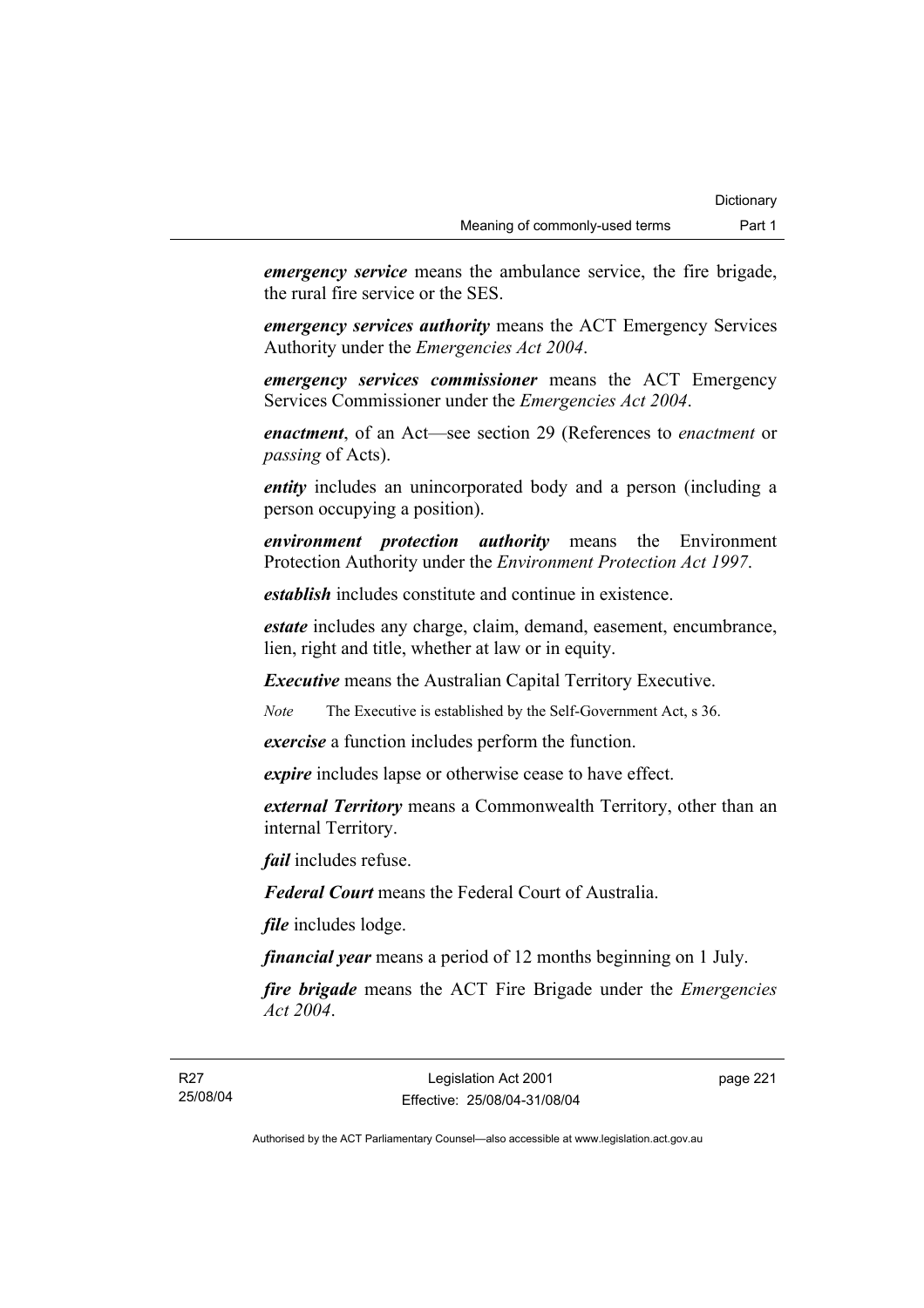*for*, in relation to an Act or statutory instrument, includes for the purposes of the Act or statutory instrument.

*Note* Under s 7 (3) and s 13 (3) a reference to an Act or statutory instrument includes a reference to a provision of an Act or statutory instrument.

*foreign country* means a country (whether or not an independent sovereign state) outside Australia and the external Territories.

*former NSW Act* means an Act corresponding to a NSW Act mentioned in schedule 1.

- *Note 1* The *Crimes Act 1900* is taken to have been enacted by the Legislative Assembly because of the *Crimes Legislation (Status and Citation) Act 1992*. The 1992 Act was repealed by the *Law Reform (Miscellaneous Provisions) Act 1999*, but its previous operation was saved (see s 5 (2)).
- *Note 2* The other former NSW Acts are taken to have been enacted by the Legislative Assembly because of the *Interpretation Act 1967*, s 65. Section 65 has expired, but its previous operation was saved (see s 65 (3)).

*former UK Act* means an Act corresponding to a UK Act mentioned in schedule 1.

*Note* Former UK Acts are also taken to have been enacted by the Legislative Assembly because of the *Interpretation Act 1967*, s 65.

*found guilty*, of an offence, includes—

- (a) having the offence taken into account under the *Crimes Act 1900*, section 357 (which is about taking outstanding charges into account when passing sentence); and
- (b) having an order made in relation to the offence under the *Crimes Act 1900*, section 402 (Conditional release of offenders without proceeding to conviction) or the *Children and Young People Act 1999*, section 98 (Disposition without proceeding to conviction).

*function* includes authority, duty and power.

R27 25/08/04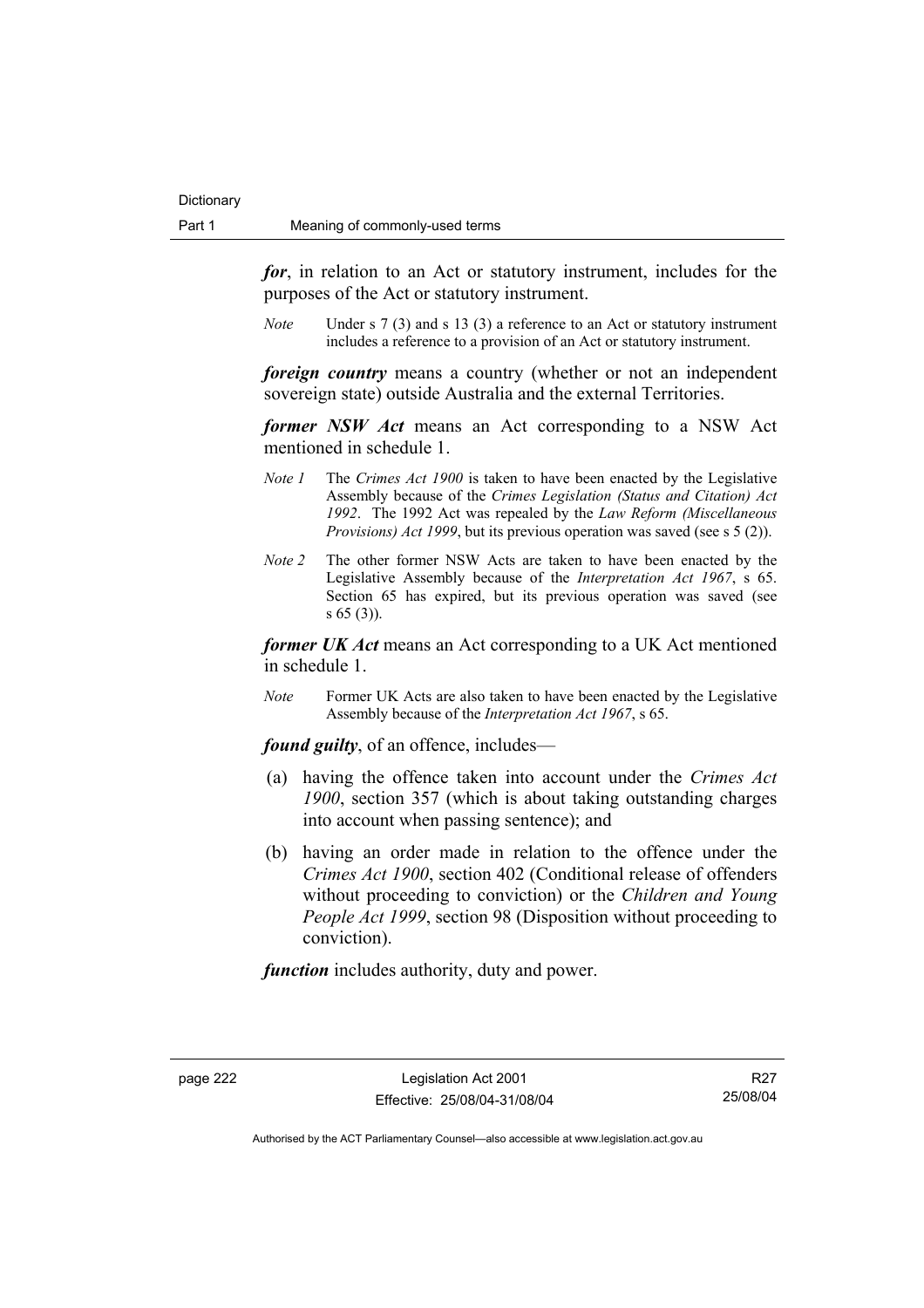*gambling and racing commission* means the Gambling and Racing Commission established under the *Gambling and Racing Control Act 1999*.

*Gazette* means the *Australian Capital Territory Gazette*.

*give*, in relation to a function, includes impose.

*government printer* includes anyone printing for or by the authority of the Executive.

*government solicitor* means the Government Solicitor under the *Government Solicitor Act 1989*.

*Governor* means—

- (a) for a State (other than the Northern Territory)—the Governor of the State, and includes a person administering the Government of the State; or
- (b) for the Northern Territory—the Administrator of the Northern Territory, and includes a person administering the Government of the Northern Territory.

*Governor-General* means the Governor-General of the Commonwealth, and includes a person administering the Government of the Commonwealth.

*GST*—see the *A New Tax System (Goods and Services Tax) Act 1999* (Cwlth), dictionary.

*guardianship tribunal* means the Guardianship and Management of Property Tribunal established under the *Guardianship and Management of Property Act 1991*.

*High Court* means the High Court of Australia.

*Note* The High Court is established by the Commonwealth Constitution, s 71 and provided for under the *High Court of Australia Act 1979* (Cwlth).

*Imperial Act* means an Act of the United Kingdom Parliament.

R27 25/08/04 page 223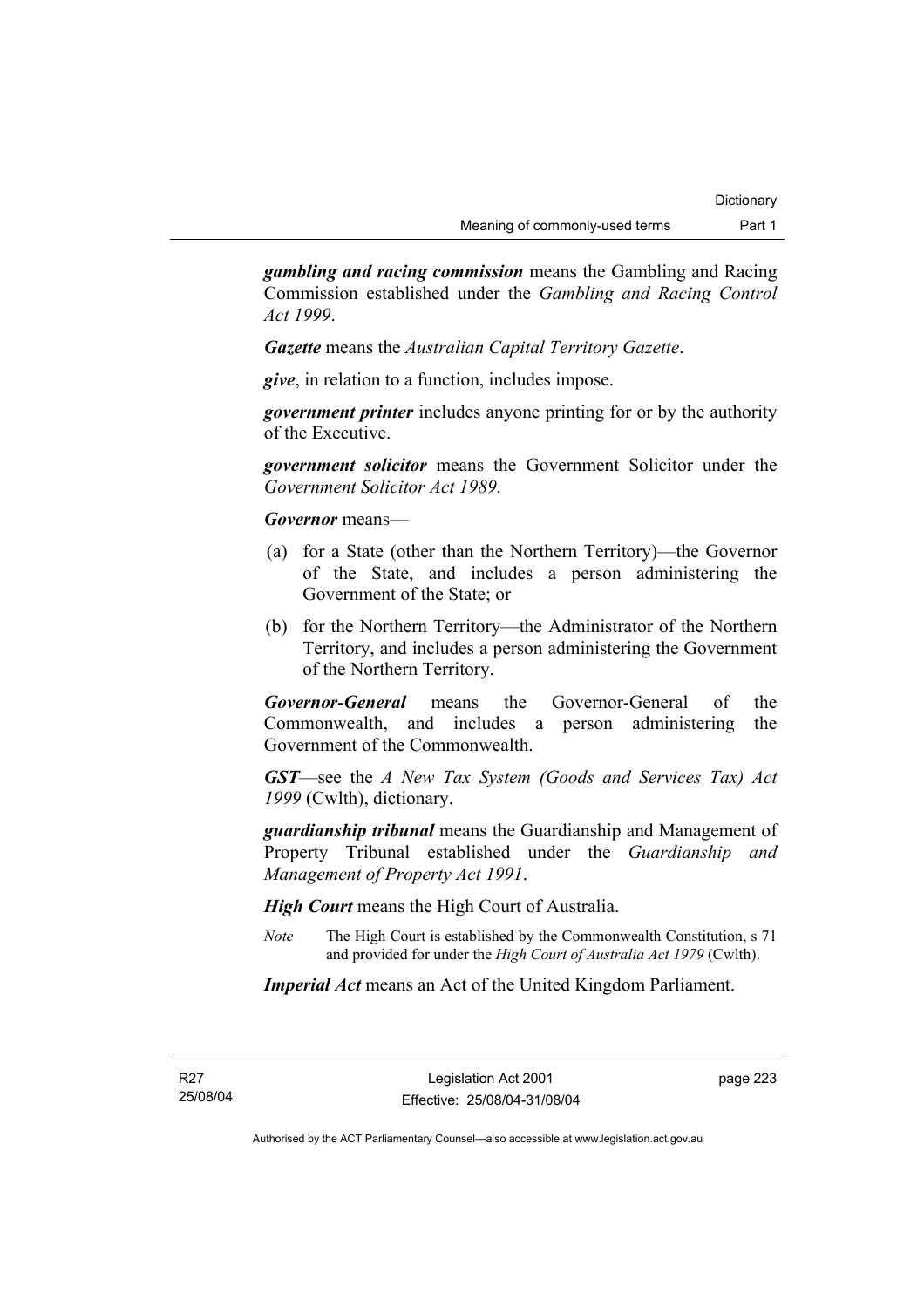*independent competition and regulatory commission* means the Independent Competition and Regulatory Commission for the Australian Capital Territory established under the *Independent Competition and Regulatory Commission Act 1997*.

*indictable offence*—see section 190.

*indictment* includes information.

*individual* means a natural person.

*infringement notice* includes an infringement notice under the *Magistrates Court Act 1930* or the *Road Transport (General) Act 1999*.

*in relation to* includes the following:

- (a) in respect of;
- (b) with respect to;
- (c) in connection with;
- (d) in regard to;
- (e) with reference to;
- (f) relating to;
- (g) for or with respect to.

## *insolvent under administration* means—

- (a) a person who is an undischarged bankrupt under the *Bankruptcy Act 1966* (Cwlth) or the corresponding provisions of the law of an external Territory or foreign country; or
- (b) a person for whom a debt agreement has been made under the *Bankruptcy Act 1966* (Cwlth), part 9 (Debt agreements), or the corresponding provisions of the law of an external Territory or foreign country, if the debt agreement has not ended or been terminated; or

R27 25/08/04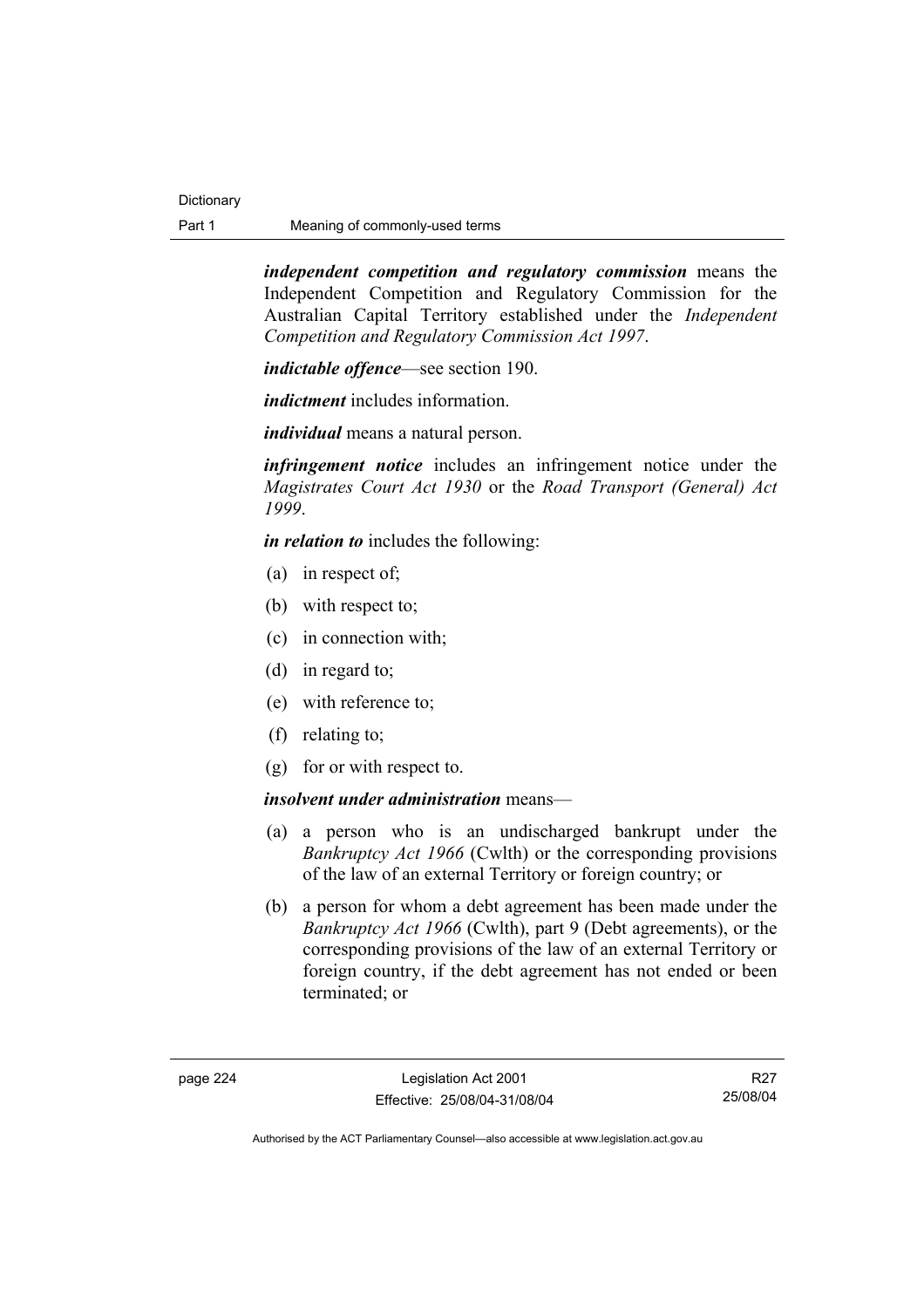- (c) a person who has signed a deed of arrangement or assignment under the *Bankruptcy Act 1966* (Cwlth), part 10 (Arrangements with creditors without sequestration), or the corresponding provisions of the law of an external Territory or foreign country, if the terms of the deed have not been fully complied with; or
- (d) a person whose creditors have accepted a composition under the *Bankruptcy Act 1966* (Cwlth), part 10, or the corresponding provisions of the law of an external Territory or foreign country, if a final payment has not been made under the composition.

*instrument*—see section 14 (Meaning of *instrument*).

*interest*, in relation to land or other property, means—

- (a) a legal or equitable estate in the land or other property; or
- (b) a right, power or privilege over, or in relation to, the land or other property.

*internal Territory* means the Australian Capital Territory, the Jervis Bay Territory or the Northern Territory.

*intersex person*—see section 169B.

*Jervis Bay Territory* means the Territory accepted by the Commonwealth under the *Jervis Bay Territory Acceptance Act 1915* (Cwlth).

*Note* The Jervis Bay Territory is described in the agreement set out in that Act, schedule.

*judge* means a resident judge, additional judge or acting judge under the *Supreme Court Act 1933*.

*Lake Burley Griffin* means Lake Burley Griffin as defined in the *Lakes Act 1976*.

*Lake Ginninderra* means Lake Ginninderra as defined in the *Lakes Act 1976*.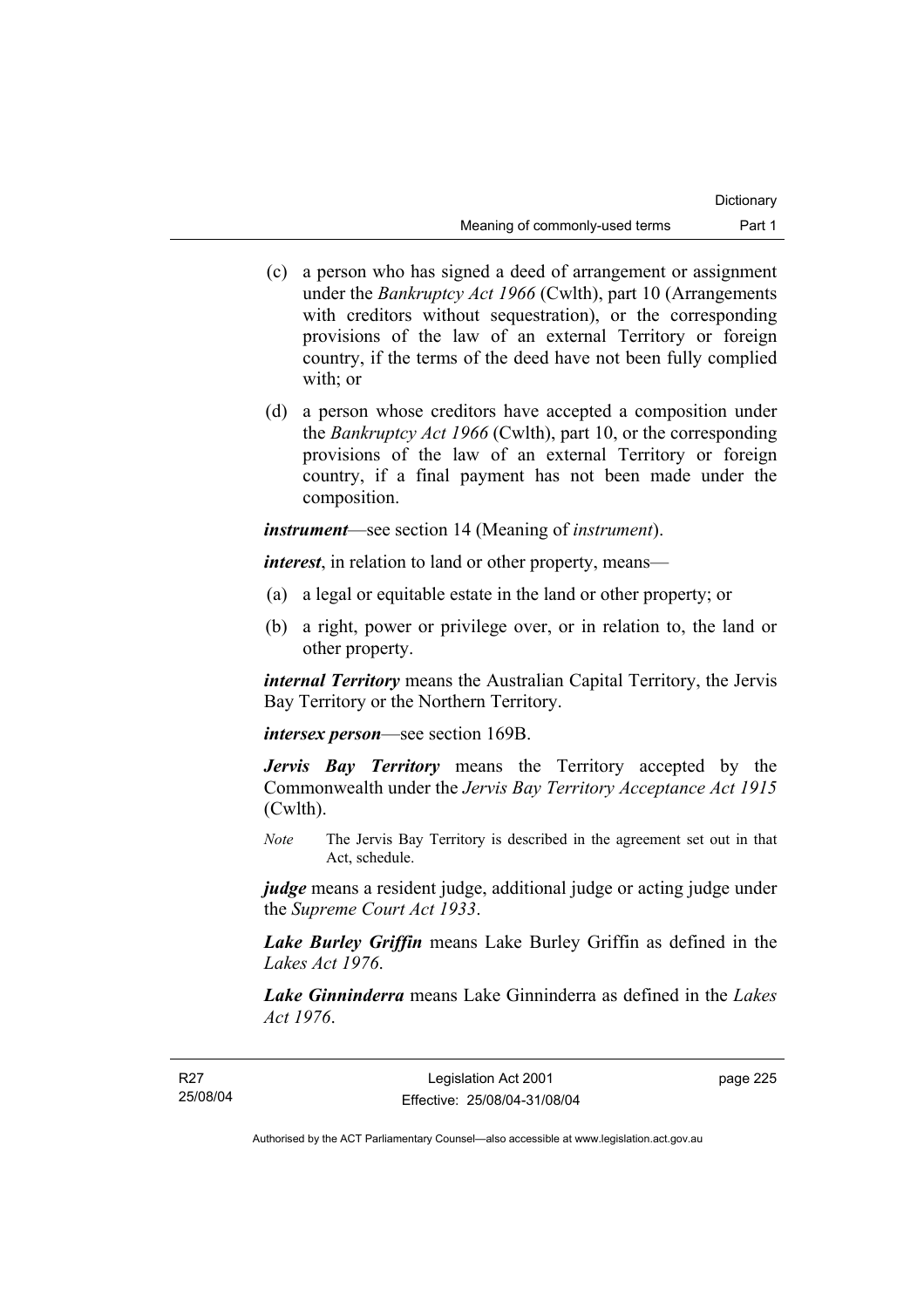**Dictionary** 

*land* includes messuages, tenements and hereditaments, corporeal or incorporeal, of any tenure or description, whatever the interest in the land.

*Note* A number of the terms mentioned in the definition of *land* have a technical meaning at law. A *messuage* is a house together with its gardens, orchards and outbuildings. The term *tenement* signifies land capable of being held in freehold. *Hereditament* refers to real property that can be inherited. Hereditaments may be *corporeal*, that is, tangible things such as lands and buildings, or *incorporeal*, that is, intangible rights attaching to land such as rents, easements, tithes and profits a prendre. (Profits a prendre are the right to take some product of, or part of the soil from, the land of someone else.)

*land development agency* means the Land Development Agency established under the *Planning and Land Act 2002*, section 38 (1).

*law*, of the Territory, means—

- (a) an Act; or
- (b) a subordinate law; or
- (c) any other statutory instrument of a legislative nature; or
- (d) the common law.

*lawyer* means a legal practitioner.

*legal aid commission* means the Legal Aid Commission (A.C.T.) established by the *Legal Aid Act 1977*.

*legal practitioner* means a barrister, solicitor, barrister and solicitor or legal practitioner entered onto the High Court Register of Practitioners or on the roll, however described, of the Supreme Court of a State or Territory.

*Legislation Act* means the *Legislation Act 2001*.

*Legislative Assembly* means the Legislative Assembly for the Territory.

*Note* The Assembly is established by the Self-Government Act, s 8 (1).

R27 25/08/04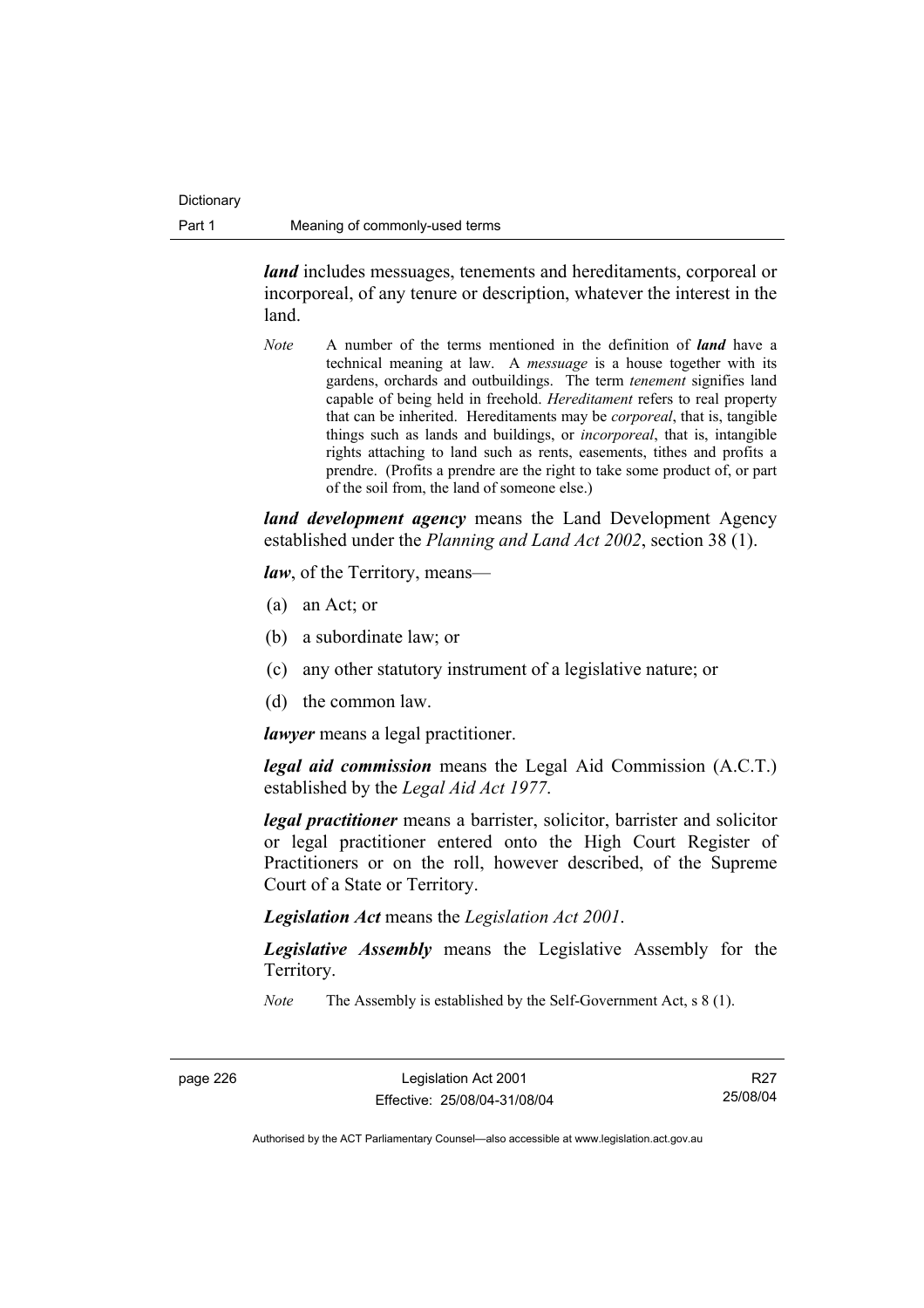*liability* means any liability or obligation (whether liquidated or unliquidated, certain or contingent, or accrued or accruing).

*magistrate* means a Magistrate under the *Magistrates Court Act 1930*.

*Magistrates Court* means the Magistrates Court established by the *Magistrates Court Act 1930*.

*make* an instrument includes issue and grant the instrument.

*making*, of a statutory instrument, means the signing, sealing, approval or other endorsement of the instrument by the entity authorised or required to make it.

*master*, in relation to the Supreme Court, means the Master of the Supreme Court.

*Note* The office of master is established under the *Supreme Court Act 1933*.

*may*—see section 146.

*medical practitioner* means a doctor.

*mental health tribunal* means the Mental Health Tribunal established by the *Mental Health (Treatment and Care) Act 1994*.

*midnight*, in relation to a particular day, means the time when the day ends.

*Minister*—see section 162.

*modification* includes modification by addition, omission and substitution.

*month* means calendar month.

*must*—see section 146.

*name* includes—

- (a) for an Act—the Act's short title; and
- (b) for an instrument—the instrument's citation; and

page 227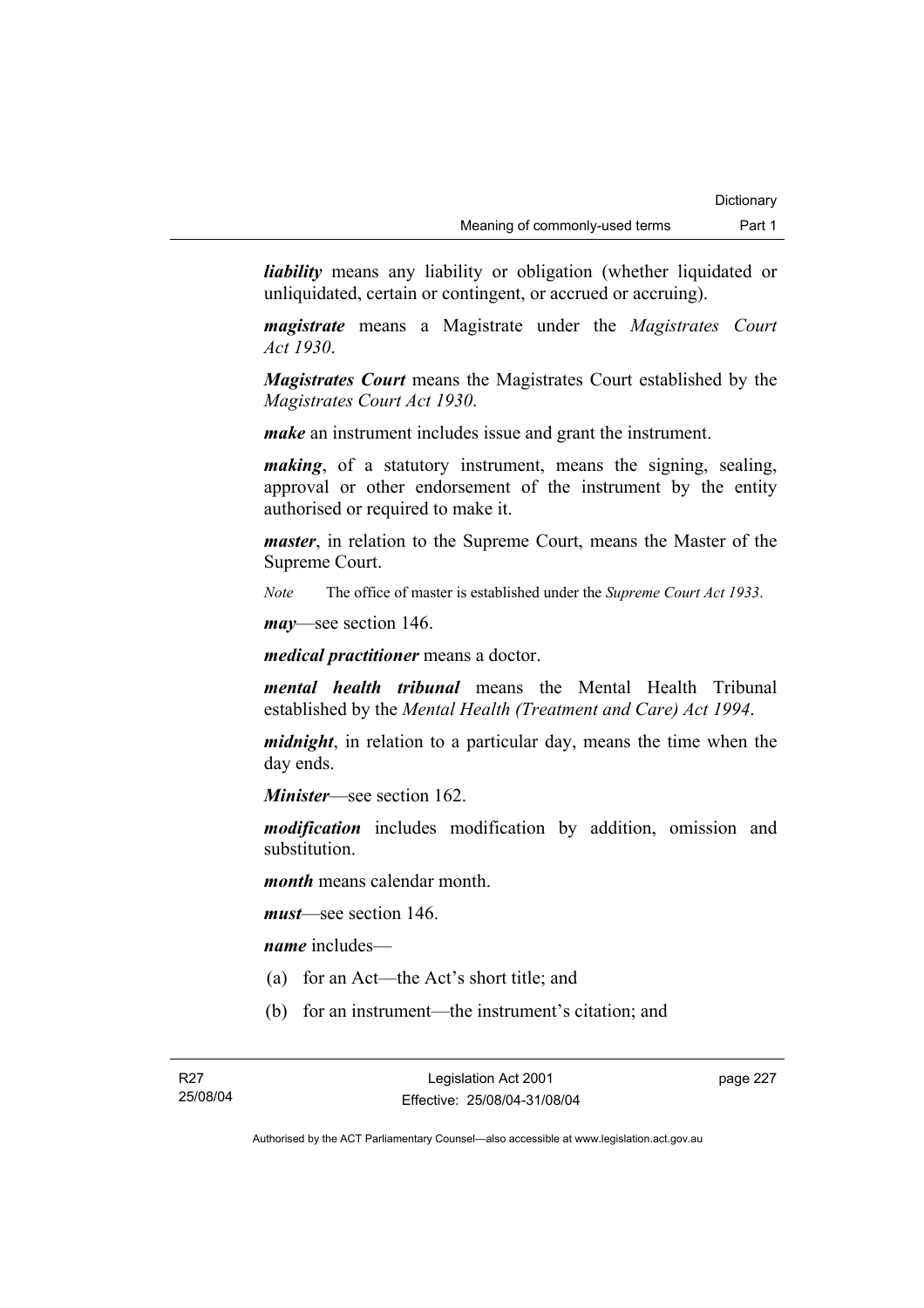(c) for a position—the position's title or designation.

*named month* means one of the 12 months of the year.

*national capital authority* means the National Capital Authority under the *Australian Capital Territory (Planning and Land Management) Act 1988* (Cwlth).

*national capital plan* means the National Capital Plan under the *Australian Capital Territory (Planning and Land Management) Act 1988* (Cwlth).

*national land* means National Land under the *Australian Capital Territory (Planning and Land Management) Act 1988* (Cwlth).

*Note* If an area of land in the ACT is, or is intended to be, used by or on behalf of the Commonwealth, it may be declared National Land under the *Australian Capital Territory (Planning and Land Management) Act 1988* (Cwlth), s 27.

*night* means the period between sunset on one day and sunrise on the next day.

*Northern Territory* means the Northern Territory of Australia.

*notifiable instrument*—see section 10 (Meaning of *notifiable instrument*).

#### *notification*—

- (a) of an Act—see section 30 (References to *notification* of Acts); and
- (b) of a registrable instrument—see section 63 (References to *notification* of registrable instruments).

*notification day*, for an Act or statutory instrument, means the day the Act or instrument is notified.

*NSW Act* means an Act of the New South Wales Parliament.

*number* means—

(a) a number expressed in figures or words; or

R27 25/08/04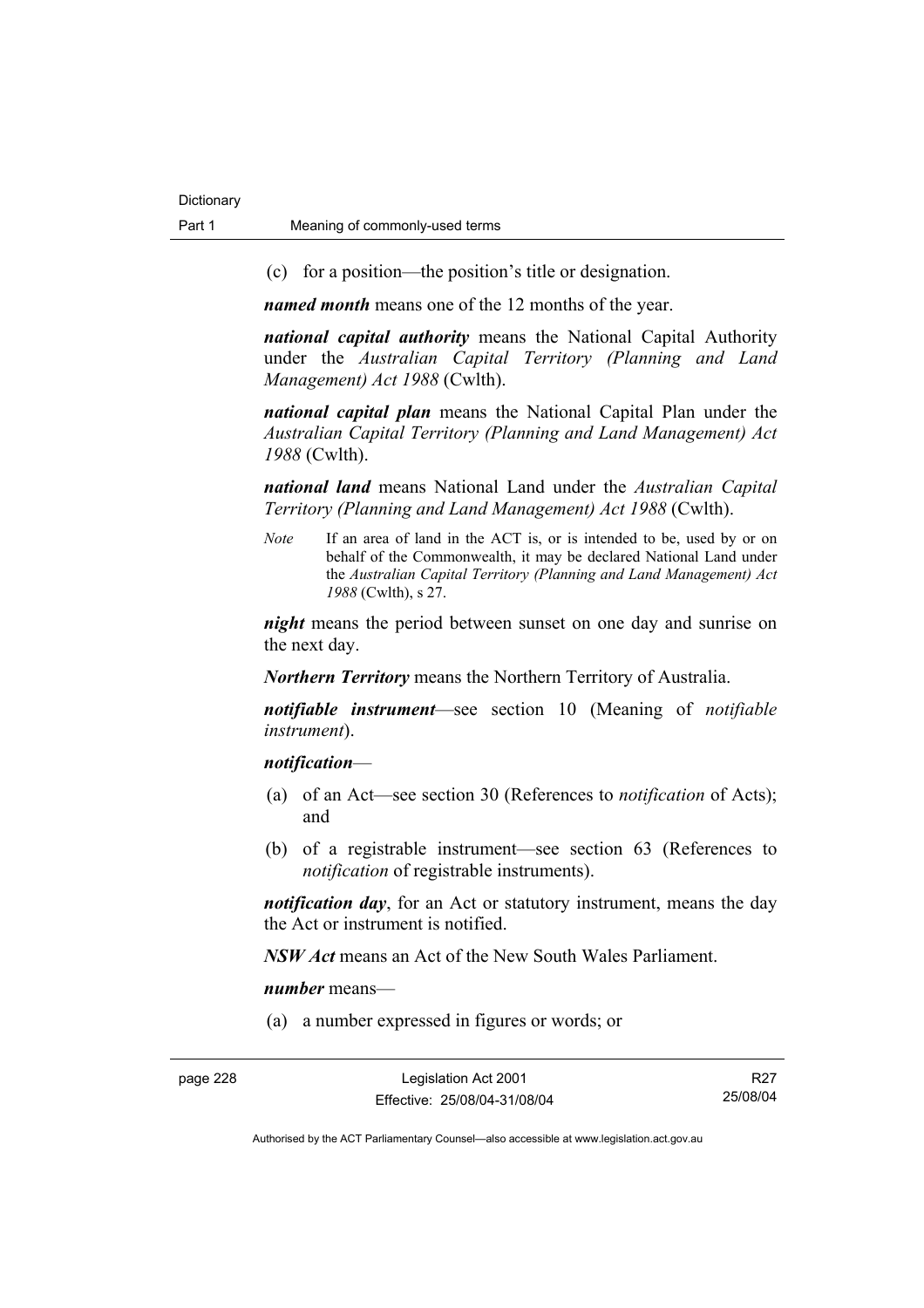(b) a combination of a number so expressed and a letter of the alphabet.

*nurse* means a registered nurse under the *Nurses Act 1988*.

*nurse practitioner* means a person who is registered as a nurse practitioner under the *Nurses Act 1988*.

*oath*, in relation to a person allowed by law to affirm, declare or promise includes affirmation, declaration and promise.

*occupy* a position includes hold the position or exercise functions of the position.

*office* includes position.

*office of fair trading* means the Office of Fair Trading of the Australian Capital Territory.

*Note* The *Fair Trading (Consumer Affairs) Act 1973* establishes the office and deals with its functions and powers.

*OH&S commissioner* means the Occupational Health and Safety Commissioner under the *Occupational Health and Safety Act 1989*.

*ombudsman* means the Ombudsman under the *Ombudsman Act 1989*.

*omit*, in relation to a provision of an Act or statutory instrument, includes repeal.

*ordinance* means an ordinance made under the *Seat of Government (Administration) Act 1910* (Cwlth), section 12.

*parent*, of a child, means—

- (a) the child's mother; or
- (b) the child's father; or
- (c) someone else who is presumed under the *Parentage Act 2004*, part 2 to be a parent of the child.
- *Note* A child cannot have more than 2 parents at any one time (see *Parentage Act 2004*, s 14).

| R27      | Legislation Act 2001         | page 229 |
|----------|------------------------------|----------|
| 25/08/04 | Effective: 25/08/04-31/08/04 |          |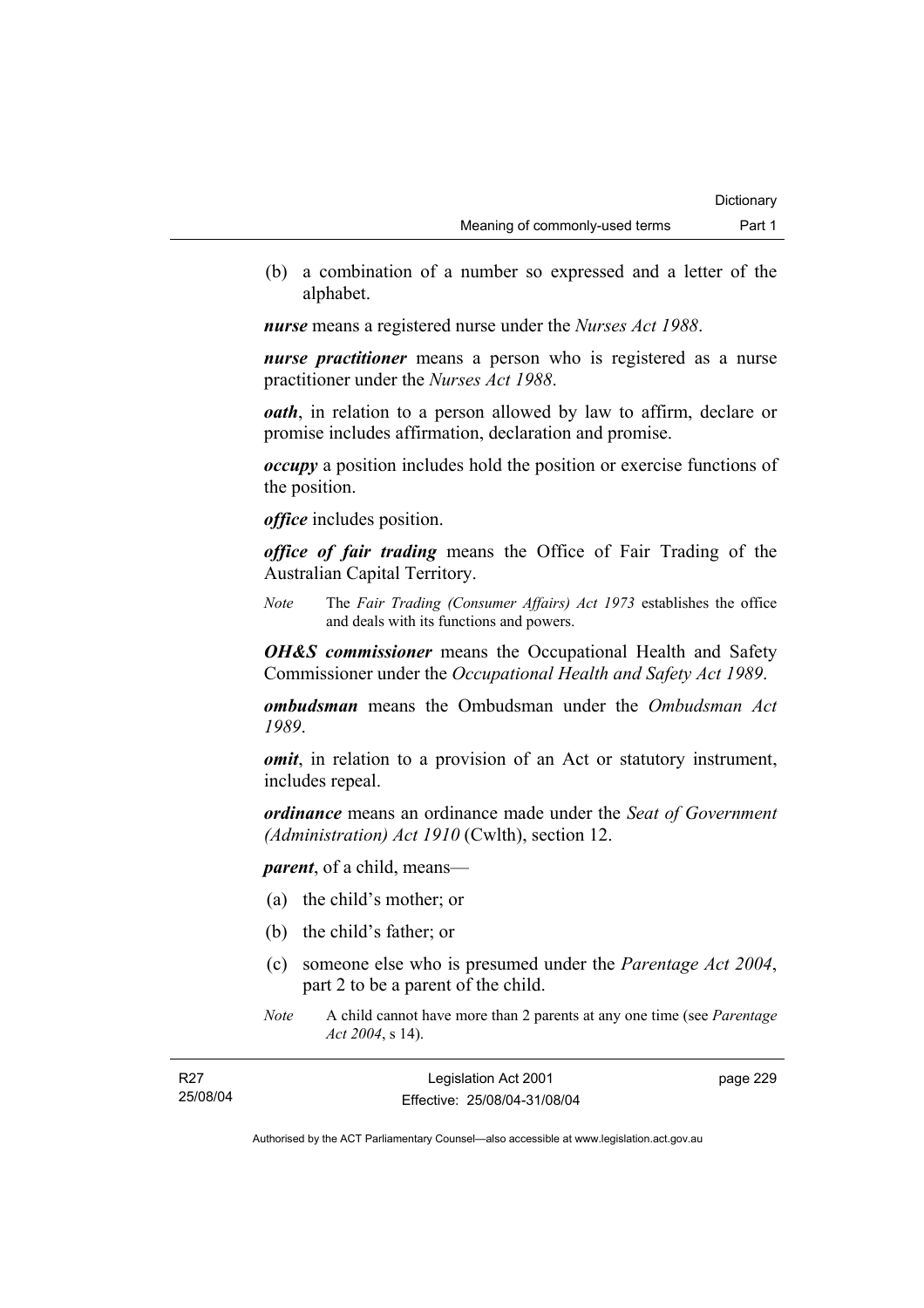*parliamentary counsel* means the person performing the duties of Parliamentary Counsel in the public service.

*passing*, of an Act—see section 29 (References to *enactment* or *passing* of Acts).

*penalty unit*—see section 133.

*person* includes an individual and a corporation.

*Note* Section 160 deals with references to a person generally.

*pharmacist* means a registered pharmacist under the *Pharmacy Act 1931*.

*planning and land authority* means the Planning and Land Authority established under the *Planning and Land Act 2002*, section  $7(1)$ .

*planning and land council* means the Planning and Land Council established under the *Planning and Land Act 2002*, section 25.

*police officer* means a member or special member of the Australian Federal Police.

*position* includes office.

*power* includes authority.

*prescribed*, in an Act, means prescribed by the Act or under regulations under the Act.

*privacy commissioner* means the Privacy Commissioner under the *Privacy Act 1998* (Cwlth).

*proceeding* means a legal or other action or proceeding.

*property* means any legal or equitable estate or interest (whether present or future, vested or contingent, or tangible or intangible) in real or personal property of any description (including money), and includes a thing in action.

*Note* A *thing in action* is an intangible personal property right recognised and protected by the law. Examples include debts, money held in a bank,

R27 25/08/04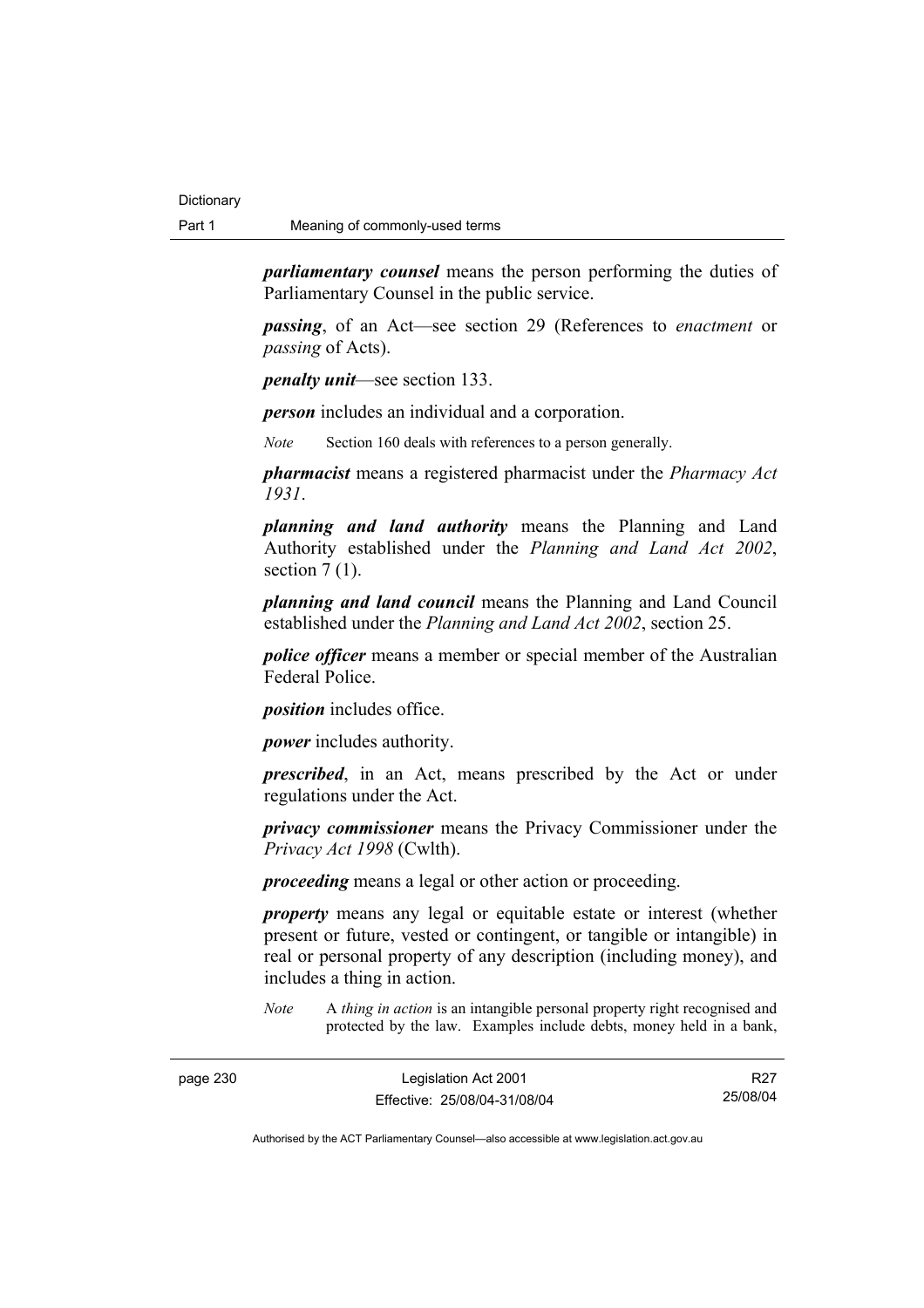shares, rights under a trust, copyright and right to sue for breach of contract.

*provision*—see section 16 (Meaning of *provision*).

## *public employee* means—

- (a) a public servant; or
- (b) a person employed by a Territory instrumentality; or
- (c) a statutory office-holder or a person employed by a statutory office-holder.

*public health officer—*see the *Public Health Act 1997*, dictionary.

*public money*, of the Territory, means revenues, loans and other money received by the Territory.

*public servant* means a person employed in the public service.

*public service* means the Australian Capital Territory Public Service.

*Note* The *Public Sector Management Act 1994*, s 12 deals with the constitution of the public service.

*public trustee* means the Public Trustee for the Australian Capital Territory under the *Public Trustee Act 1985*.

*quarter* means a period of 3 months beginning on 1 January, 1 April, 1 July or 1 October in any year.

*recognised transgender person*—see section 169A (3).

*registered surveyor* means a surveyor under the *Surveyors Act 2001*.

*registrable instrument*—see section 12 (Meaning of *registrable instrument*).

*registrar* means—

 (a) in relation to the Supreme Court—the registrar of the Supreme Court; or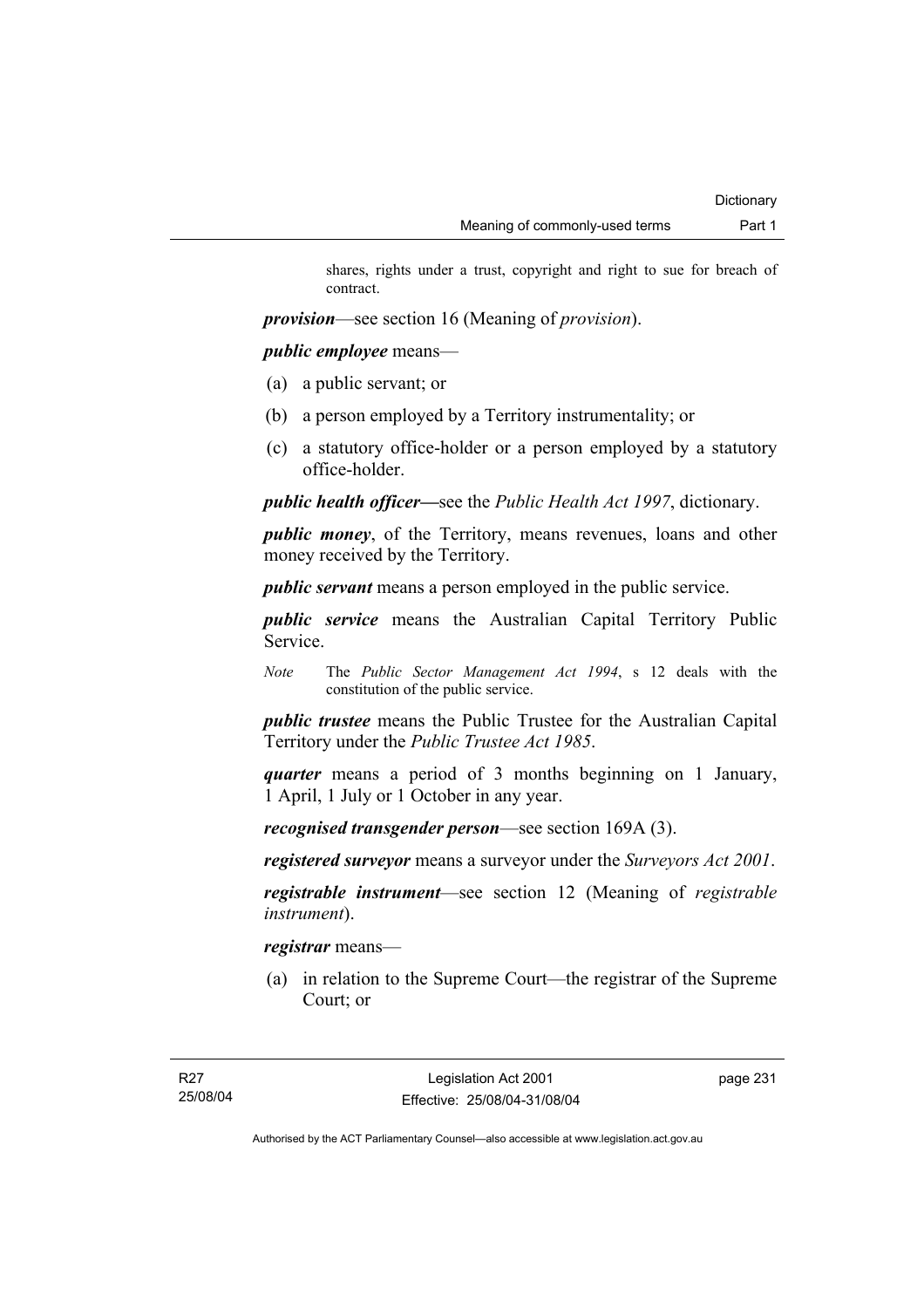- (b) in relation to the Magistrates Court—the registrar of the Magistrates Court; or
- (c) in relation to a tribunal—the registrar of the tribunal.

*registrar-general* means the Registrar-General under the *Registrar-General Act 1993*.

*registrar of firearms* means the Registrar of Firearms under the *Firearms Act 1996*.

*registrar of liquor licences* means the Registrar of Liquor Licences under the *Liquor Act 1975*.

*regulations*, in relation to an Act, means regulations made or in force under the Act.

*remand centre* means an area declared under the *Remand Centres Act 1976* to be a remand centre or a temporary remand centre.

*remand centre administrator* means the Administrator under the *Remand Centres Act 1976*, section 6.

*remuneration tribunal* means the Remuneration Tribunal established by the *Remuneration Tribunal Act 1995*.

*repeal* includes—

- (a) for an Act or statutory instrument—omit a provision of the Act or instrument; and
- (b) for a provision of an Act or statutory instrument—omit the provision (or a part of it); and
- (c) for an Act or statutory instrument (or a provision of it) abrogate or limit its effect, or exclude from its application any circumstance, matter, person, place or purpose; and
- (d) for an Act or statutory instrument (or a provision of it)—any other implied repeal; and

R27 25/08/04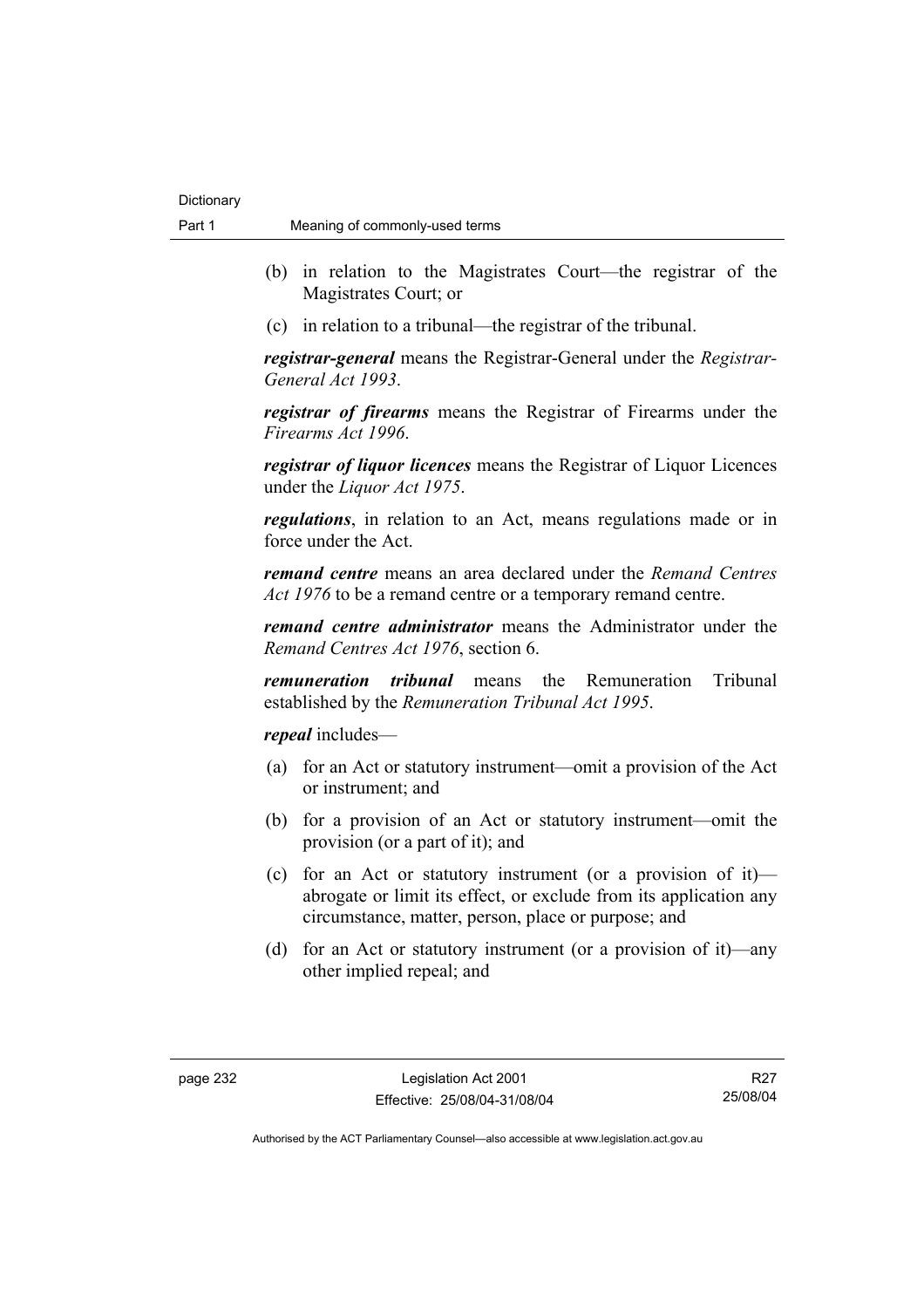- (e) for a statutory instrument—revoke the instrument (or part of it); and
- (f) for a decision—revoke it or cancel it; and
- (g) for chapter 9 (Repeal and amendment of laws)—see section 82 (Definitions for ch 9).

*residential tenancies tribunal* means the Residential Tenancies Tribunal established by the *Residential Tenancies Act 1997*.

*resident judge* means a resident judge under the *Supreme Court Act 1933*.

*road transport authority* means the Australian Capital Territory Road Transport Authority.

*Note* The chief executive of the department responsible for the *Road Transport (General) Act 1999* is the road transport authority (see *Road Transport (General) Act 1999*, s 16).

*rules* means—

- (a) of a court or tribunal—rules made by the person or body having power to make rules (however described) regulating the practice and procedure of the court or tribunal; and
- (b) in relation to an Act—rules made or in force under the Act.

*rural fire service* means the ACT Rural Fire Service under the *Emergencies Act 2004*.

*see*, in a definition—see section 131 (Signpost definitions).

*Self-Government Act* means the *Australian Capital Territory (Self-Government) Act 1988* (Cwlth).

*self-government day* means 11 May 1989.

*Note* This is the day when the remaining provisions of the Self-Government Act commenced and, in particular, the Australian Capital Territory was established as a body politic, the Legislative Assembly was empowered to make laws for the ACT and the Executive was established.

R27 25/08/04 page 233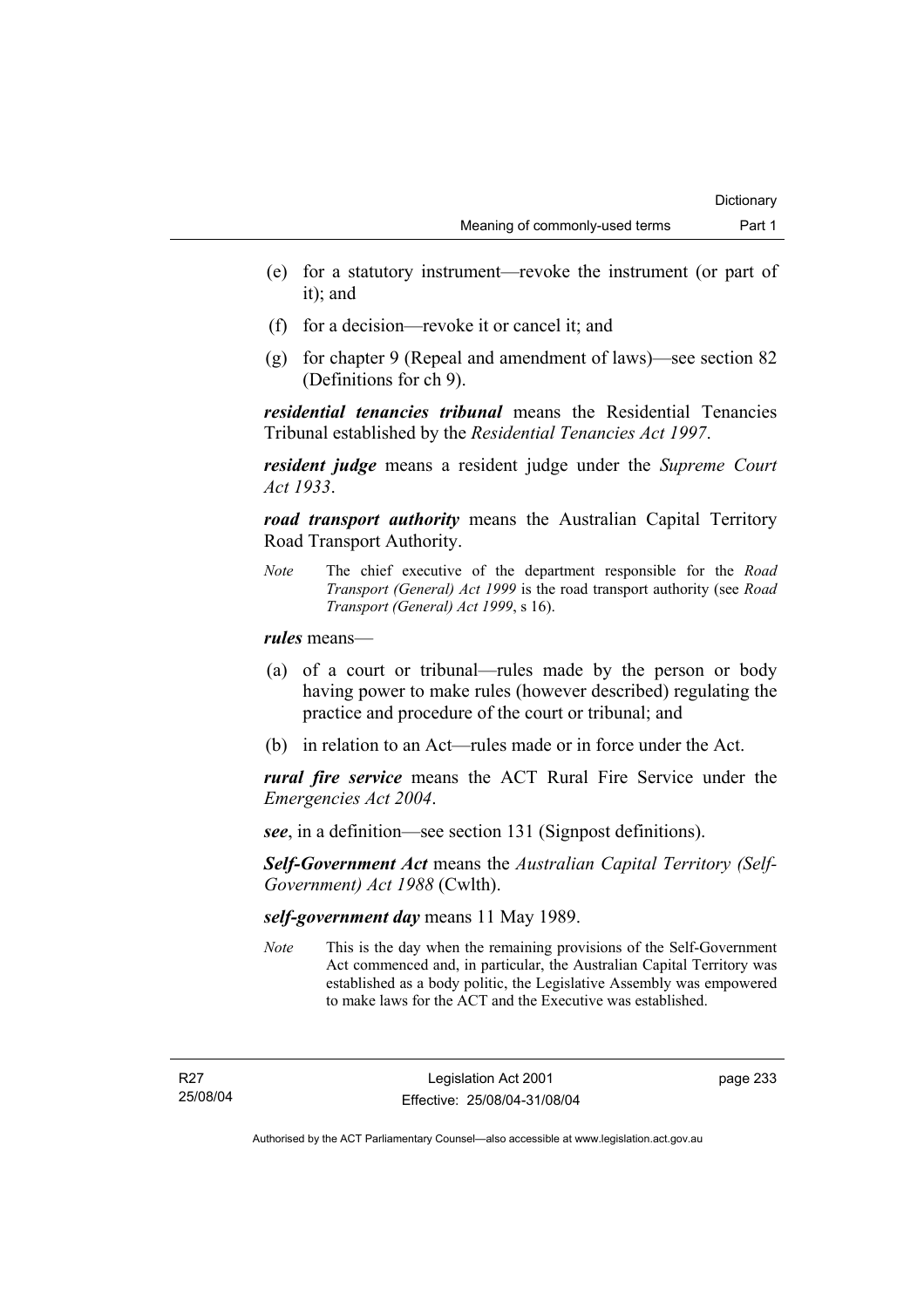*sentence administration board* means the Sentence Administration Board under the *Rehabilitation of Offenders (Interim) Act 2001*.

*SES* means the ACT State Emergency Service under the *Emergencies Act 2004*.

*sign* includes attach a seal and make a mark.

*sitting day*, of the Legislative Assembly, means a day when the Assembly meets.

*Small Claims Court* means the Magistrates Court when exercising jurisdiction as the Small Claims Court.

*Note* The *Magistrates Court (Civil Jurisdiction) Act 1982* deals with the exercise of this jurisdiction.

*solicitor* means a lawyer who practises as a solicitor.

*Speaker* means the Presiding Officer of the Legislative Assembly.

*Note* The presiding officer is elected under the Self-Government Act, s 11.

*Standards Australia* means the company named Standards Australia International Limited (ACN 087 326 690).

*State* means a State of the Commonwealth, and includes the Northern Territory.

*statutory declaration* means a statutory declaration made under the *Statutory Declarations Act 1959* (Cwlth).

*statutory instrument*—see section 13 (Meaning of *statutory instrument*).

*statutory office-holder* means a person occupying a position under an Act or statutory instrument (other than a position in the public service).

*subordinate law*—see section 8 (Meaning of *subordinate law)*.

*summary offence*—see section 190.

R27 25/08/04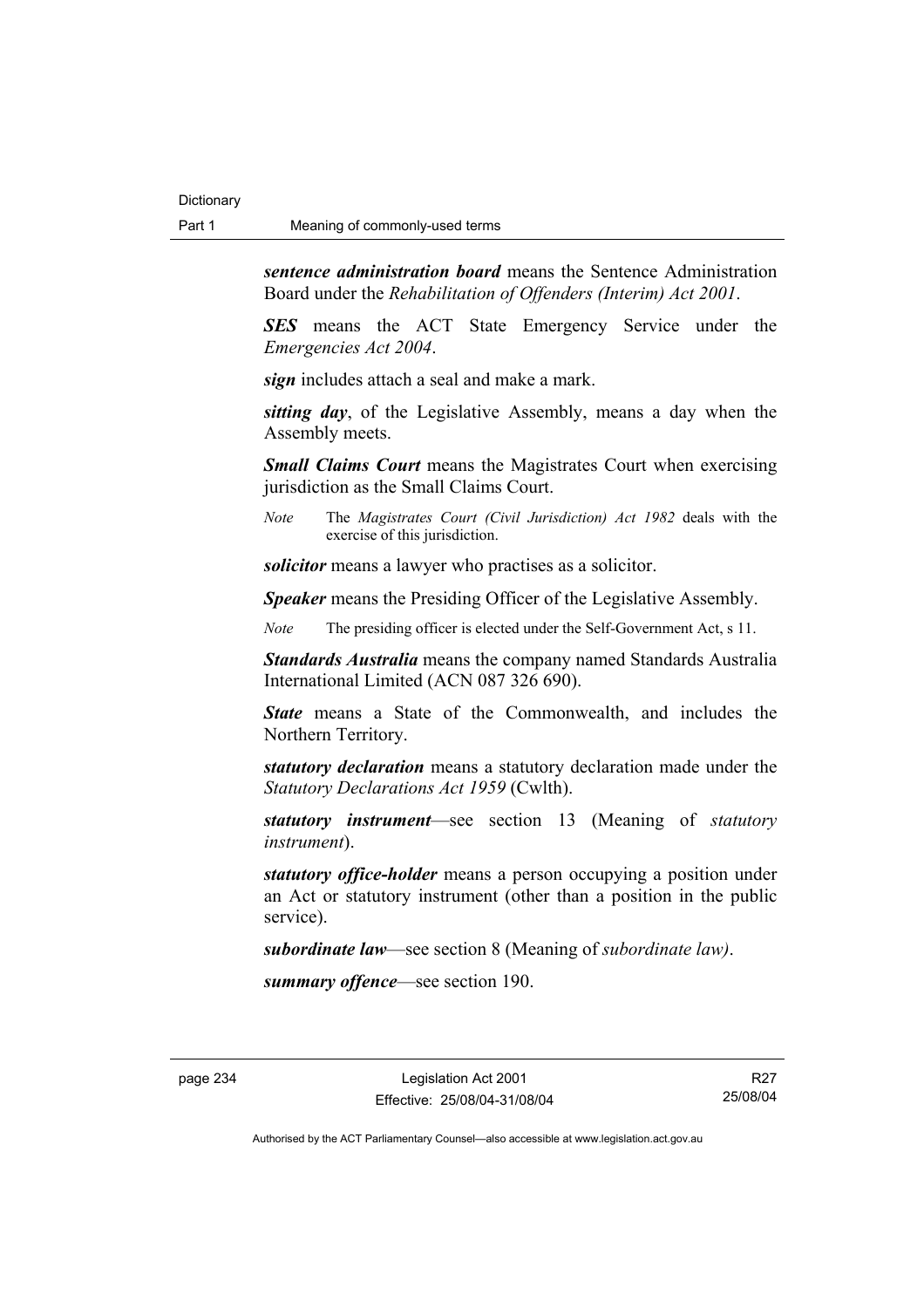*Supreme Court* means the Supreme Court of the Australian Capital Territory.

*Note* The Supreme Court is established by the *Supreme Court Act 1933*, s 3. The Self-Government Act, s 48A deals with the jurisdiction and powers of the court.

*swear*, in relation to a person allowed by law to affirm, declare or promise, includes affirmation, declaration and promise.

*Territory authority* means a body established under an Act, but does not include a body declared under the regulations not to be a Territory authority.

*Territory instrumentality* means a corporation that—

- (a) is established under an Act or statutory instrument, or under the Corporations Act; and
- (b) is a Territory instrumentality under the *Public Sector Management Act 1994*.
- *Note* Territory instrumentality is defined in the *Public Sector Management Act 1994*, s 3.

*Territory land* means Territory Land under the *Australian Capital Territory (Planning and Land Management) Act 1988* (Cwlth).

*Note* The *Australian Capital Territory (Planning and Land Management) Act 1988* (Cwlth), s 28 provides that if land in the ACT is not national land (see the definition above) it is Territory land.

*Territory owned corporation* means a Territory owned corporation under the *Territory Owned Corporations Act 1990*.

*Territory plan* means the Territory plan under the *Land (Planning and Environment) Act 1991*.

# *the Territory* means—

 (a) when used in a geographical sense—the Australian Capital Territory; or

page 235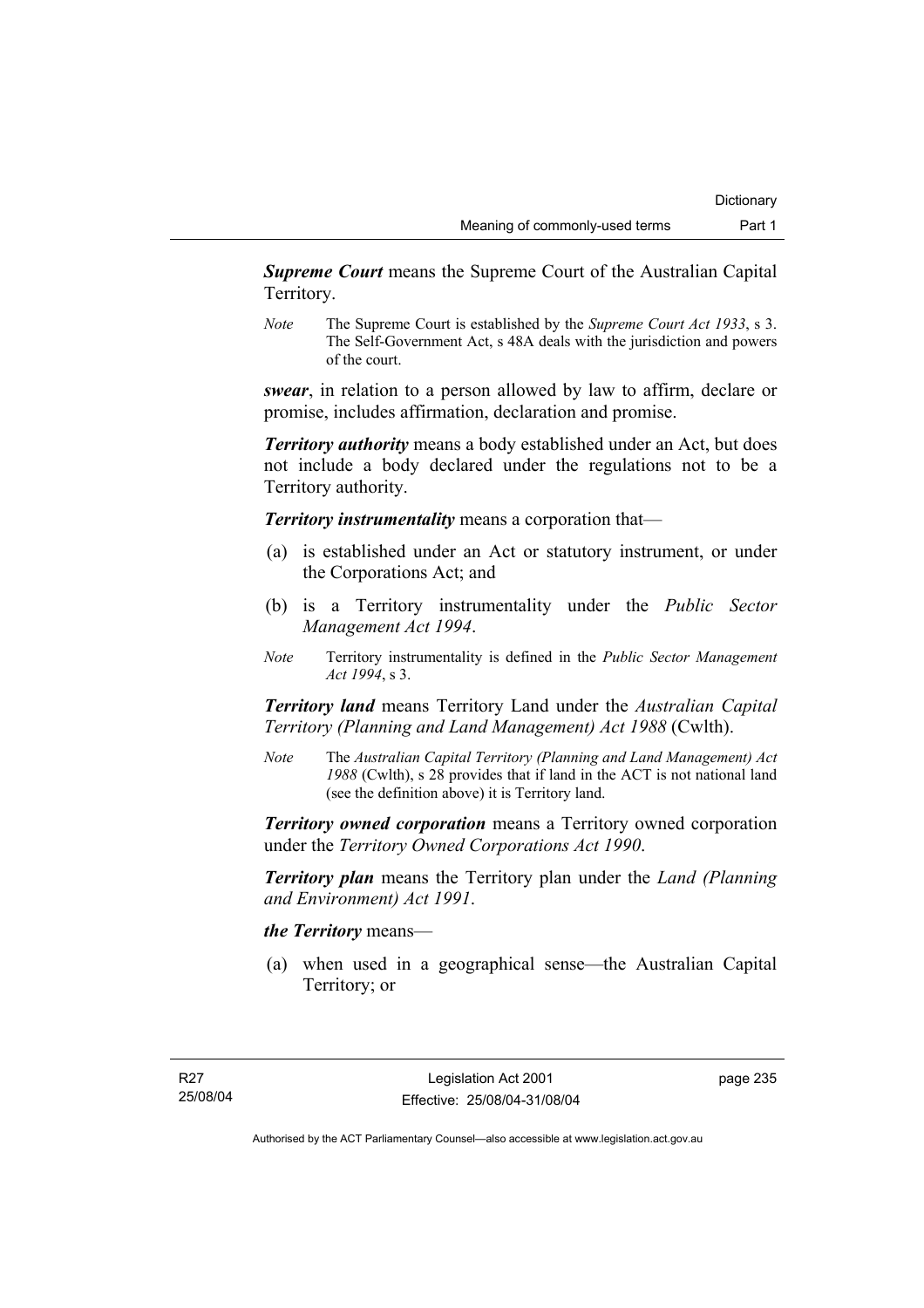(b) in any other case—the body politic established by the Self-Government Act, section 7.

*transgender person*—see section 169A (1) and (2).

*transitional* includes saving.

*Treasurer* means the Minister designated Treasurer by the Chief Minister, and includes a Minister authorised by the Chief Minister to act on behalf of the Treasurer.

*tribunal* includes any entity that is authorised to hear, receive and examine evidence.

*UK Act* means an Act of the United Kingdom Parliament.

*under*, in relation to an Act or statutory instrument or a provision of an Act or statutory instrument, includes the following:

- $(a)$  by;
- (b) by virtue of;
- (c) for or for the purposes of;
- (d) in accordance with;
- (e) in pursuance of;
- (f) pursuant to;
- (g) within the meaning of.

*United Kingdom* means the United Kingdom of Great Britain and Northern Ireland.

## *United Kingdom Parliament* means—

- (a) the Parliament of England; or
- (b) the Parliament of Great Britain; or
- (c) the Parliament of the United Kingdom of Great Britain and Ireland; or

R27 25/08/04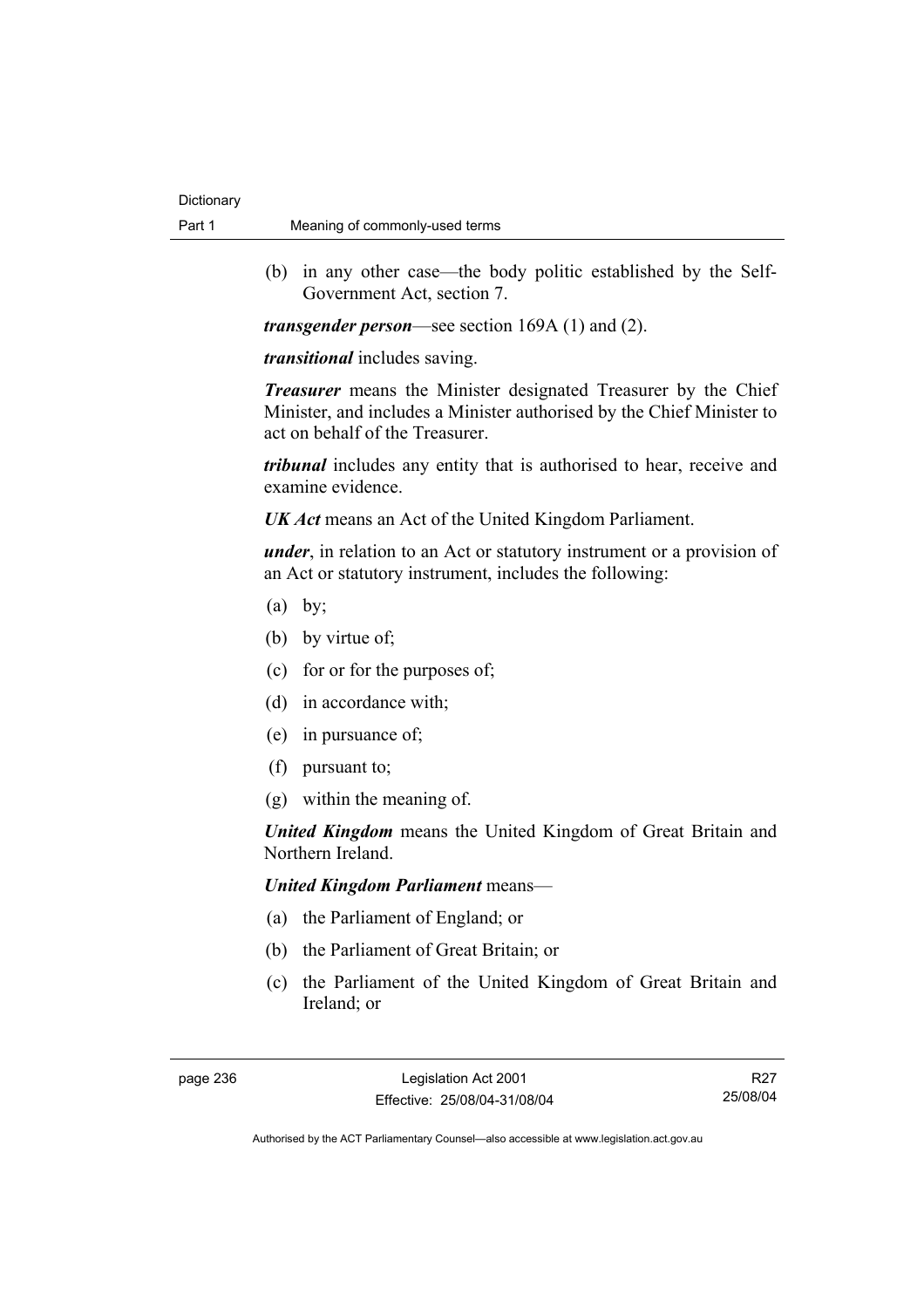(d) the Parliament of the United Kingdom of Great Britain and Northern Ireland.

*veterinary surgeon* means a registered veterinary surgeon under the *Veterinary Surgeons Act 1965*.

*will* includes a codicil.

*word* includes any drawing, figure, number and symbol.

*working day* means a day that is not—

- (a) a Saturday or Sunday; or
- (b) a public holiday in the ACT under the *Holidays Act 1958*.

*writing* includes any way of representing or reproducing words in visible form.

## **Examples**

printing, photocopying, photography, typewriting

*Note* An example is part of the Act, is not exhaustive and may extend, but does not limit, the meaning of the provision in which it appears (see s 126 and s 132).

*year*, without specifying the kind of year, means calendar year.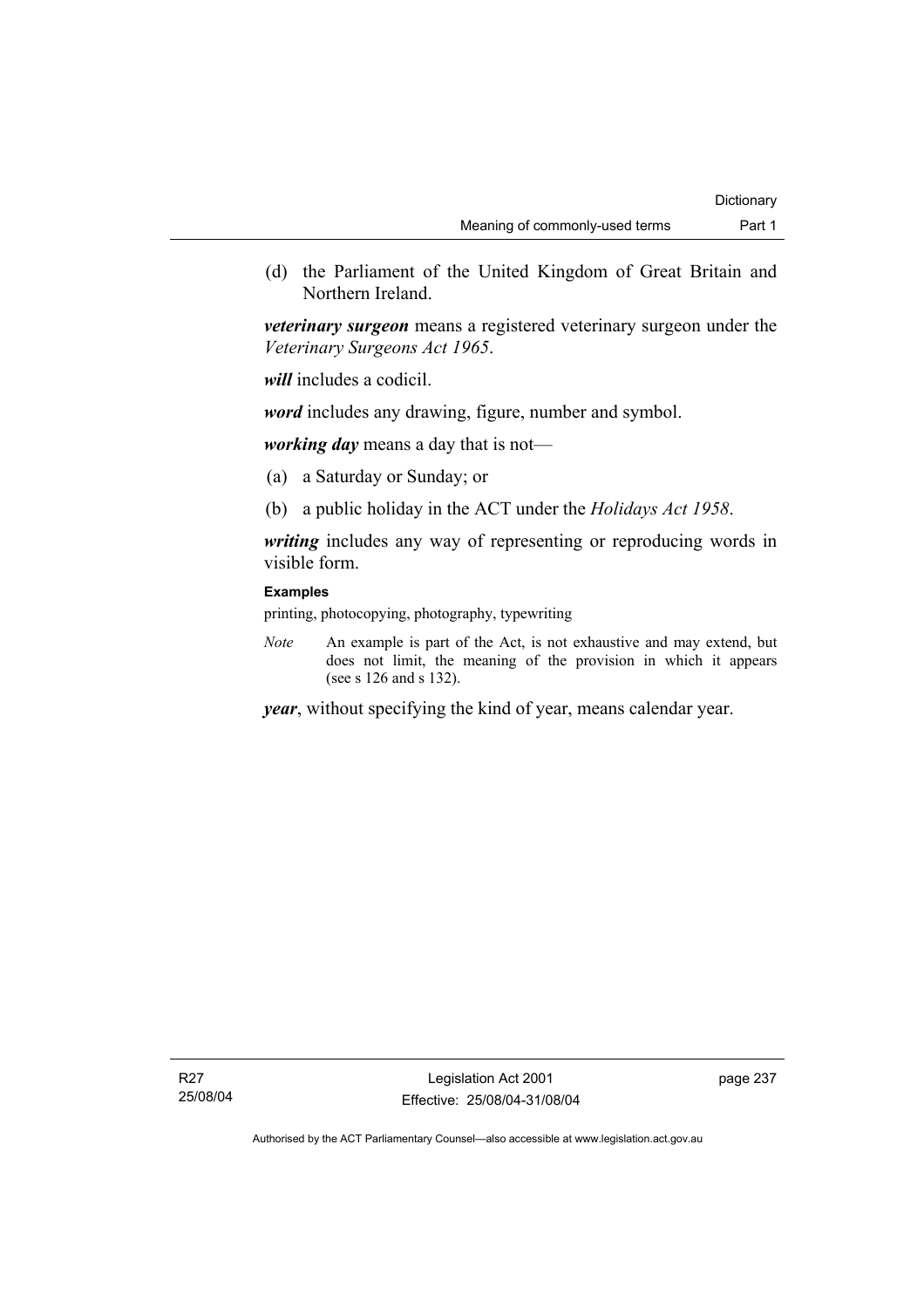# **Part 2 Terms for Legislation Act 2001 only**

*Note* Terms that apply to all Acts and statutory instruments are set out in pt 1.

*Act*, for chapter 14 (Interpretation of Acts and statutory instruments)—see section 136.

*Note* See also def *Act* in dict, pt 1.

*administrator*, for part 19.5 (Service of documents)—see section 246.

*agency*, for part 19.5 (Service of documents)—see section 246.

#### *appointee*—

- (a) for division 19.3.1 (Appointments—general)—see section 207 (2); and
- (b) for division 19.3.2 (Acting appointments)—see section 217 (2).

## *appointer*—

- (a) for division 19.3.1 (Appointments—general)—see section 205; and
- (b) for division 19.3.2 (Acting appointments)—see section 215; and
- (c) for part 19.4 (Delegations)—see section 230 (1).

*approved web site* means an internet site approved under section 21 (Approved web site).

*authorised republication*—see section 15 (Meaning of *authorised republication*).

*authorising law*, for chapter 5 (Regulatory impact statements for subordinate laws and disallowable instruments)—see section 31 (Definitions for ch 5).

R27 25/08/04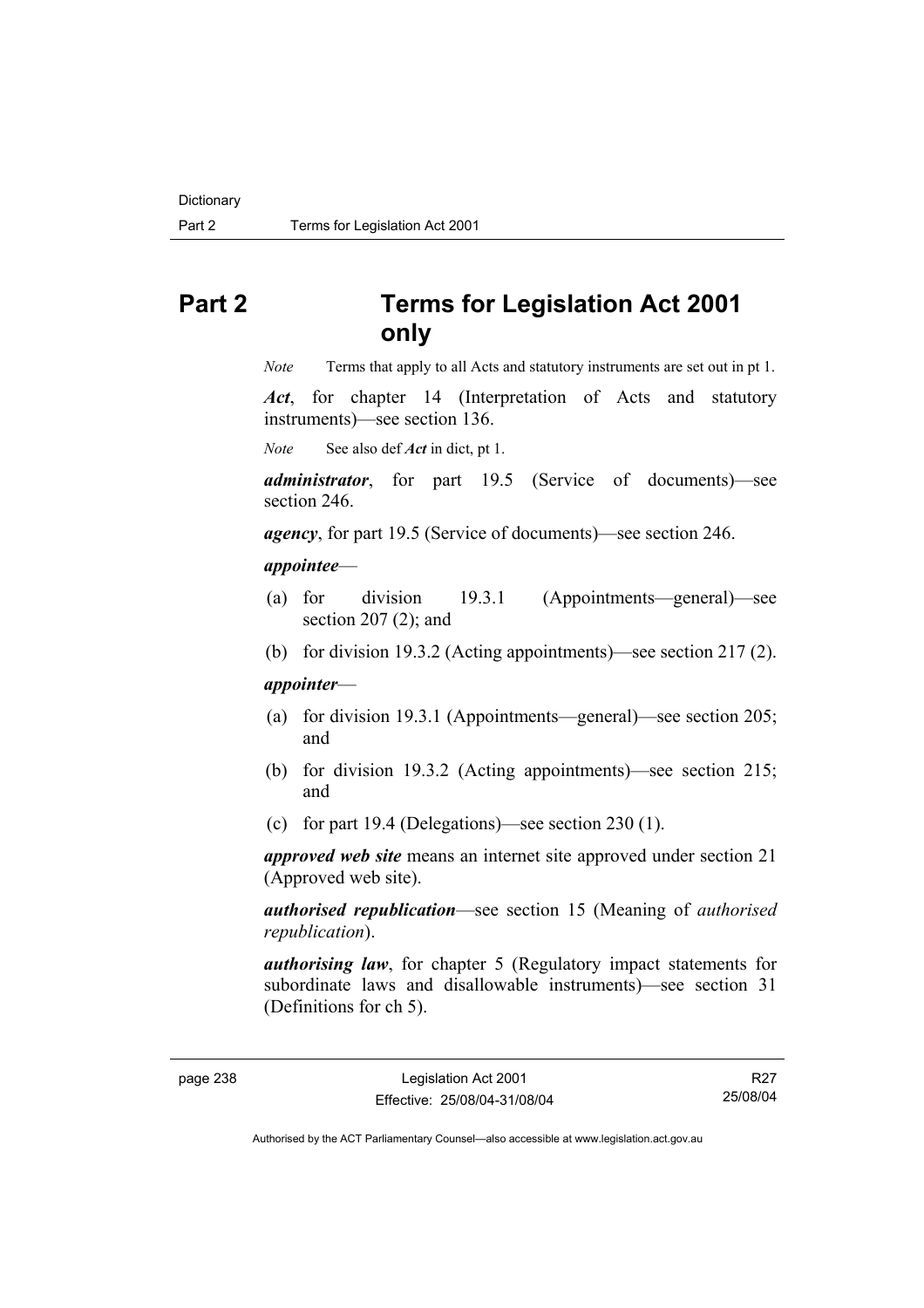**benefits**, for chapter 5 (Regulatory impact statements for subordinate laws and disallowable instruments)—see section 31 (Definitions for ch 5).

*business address*, for part 19.5 (Service of documents)—see section 246.

*corporation*, for part 19.5 (Service of documents)—see section 246.

*costs*, for chapter 5 (Regulatory impact statements for subordinate laws and disallowable instruments)—see section 31 (Definitions for ch 5).

*current legislative drafting practice* means the legislative drafting practices from time to time used in the Parliamentary Counsel's Office.

*delegate*, for part 19.4 (Delegations)—see section 233 (2).

*determinative provision*—see section 5 (2).

*document*, for part 19.5 (Service of documents)—see section 246.

*editorial amendment*, of a law—see section 116 (Ambit of editorial amendments).

*email address*, for part 19.5 (Service of documents)—see section 246.

*executive officer*, for part 19.5 (Service of documents)—see section 246.

*fax number*, for part 19.5 (Service of documents)—see section 246.

*fee*, for part 6.3 (Making of certain statutory instruments about fees)—see section 55 (Definitions for pt 6.3).

*home address*, for part 19.5 (Service of documents)—see section 246.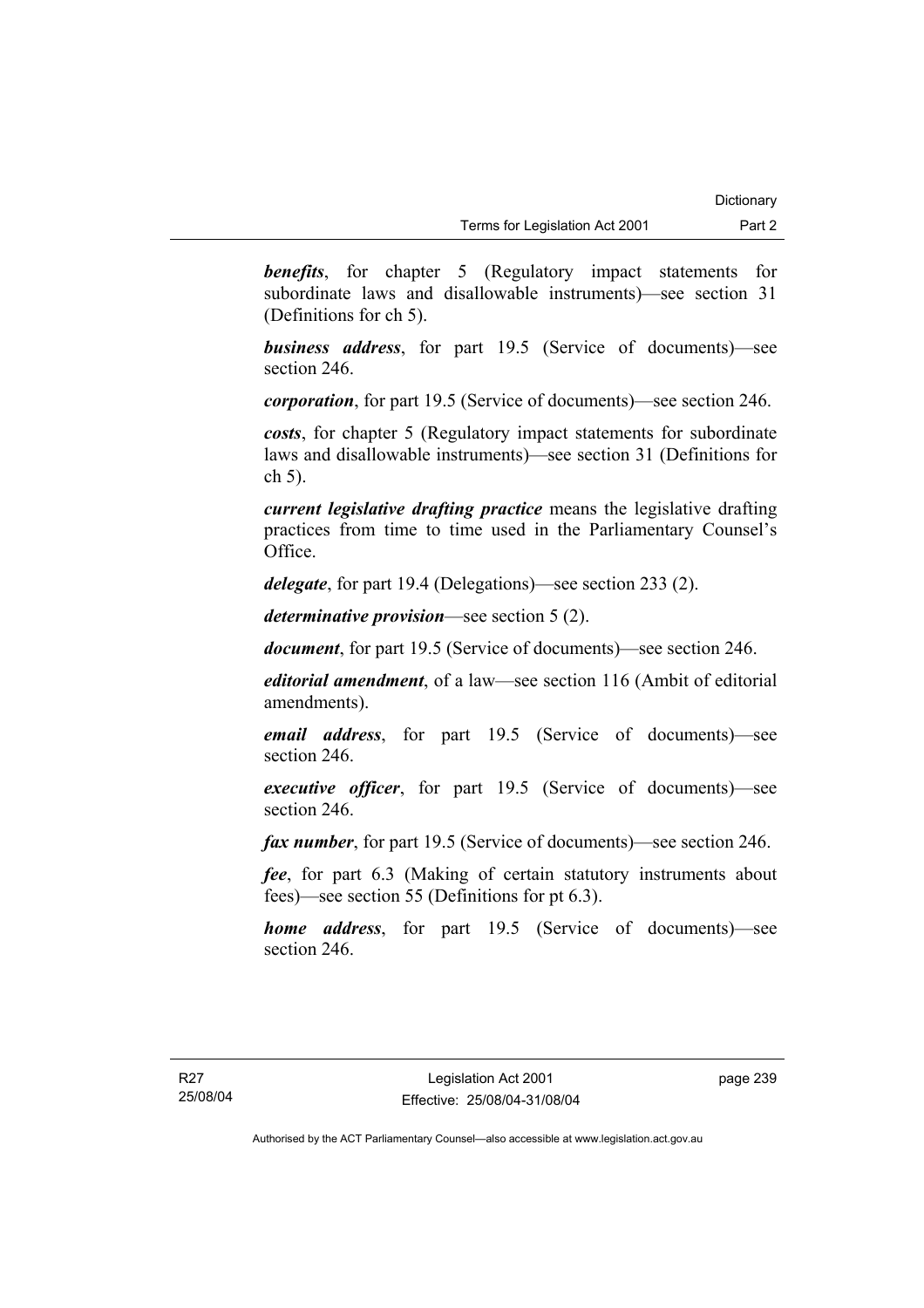#### *law*—

- (a) for chapter 3 (Authorised versions and evidence of laws and legislative material)—see section 22A; and
- (b) for chapter 8 (Commencement and exercise of powers before commencement)—see section 72 (Meaning of *law* in ch 8); and
- (c) for chapter 9 (Repeal and amendment of laws)—see section 82 (Definitions for ch 9); and
- (d) for chapter 11 (Republication of Acts and statutory instruments)—see section 107 (Meaning of *law* in ch 11); and
- (e) for chapter 13 (Structure of Acts and statutory instruments) see section 125 (Meaning of *law* in ch 13); and
- (f) for chapter 16 (Courts, tribunals and other decision-makers) see section 175 (Meaning of *law* in ch 16); and
- (g) for chapter 17 (Entities and positions)—see section 185 (Meaning of *law* in ch 17); and
- (h) for chapter 19 (Administrative and machinery provisions)—see section 195 (Meaning of *law* in ch 19).

*legislative material*, for chapter 3 (Authorised versions and evidence of laws and legislative material)—see section 22A.

*non-determinative provision*—see section 5 (3).

*provide* a service, for part 6.3 (Making of certain statutory instruments about fees)—see section 55 (Definitions for pt 6.3).

*referential term* means a term that identifies a provision as a provision, or part of a provision, of the Act, statutory instrument or provision in which it appears.

#### **Examples**

- 1 of this Act
- 2 of this section
- 3 hereof

page 240 Legislation Act 2001 Effective: 25/08/04-31/08/04

R27 25/08/04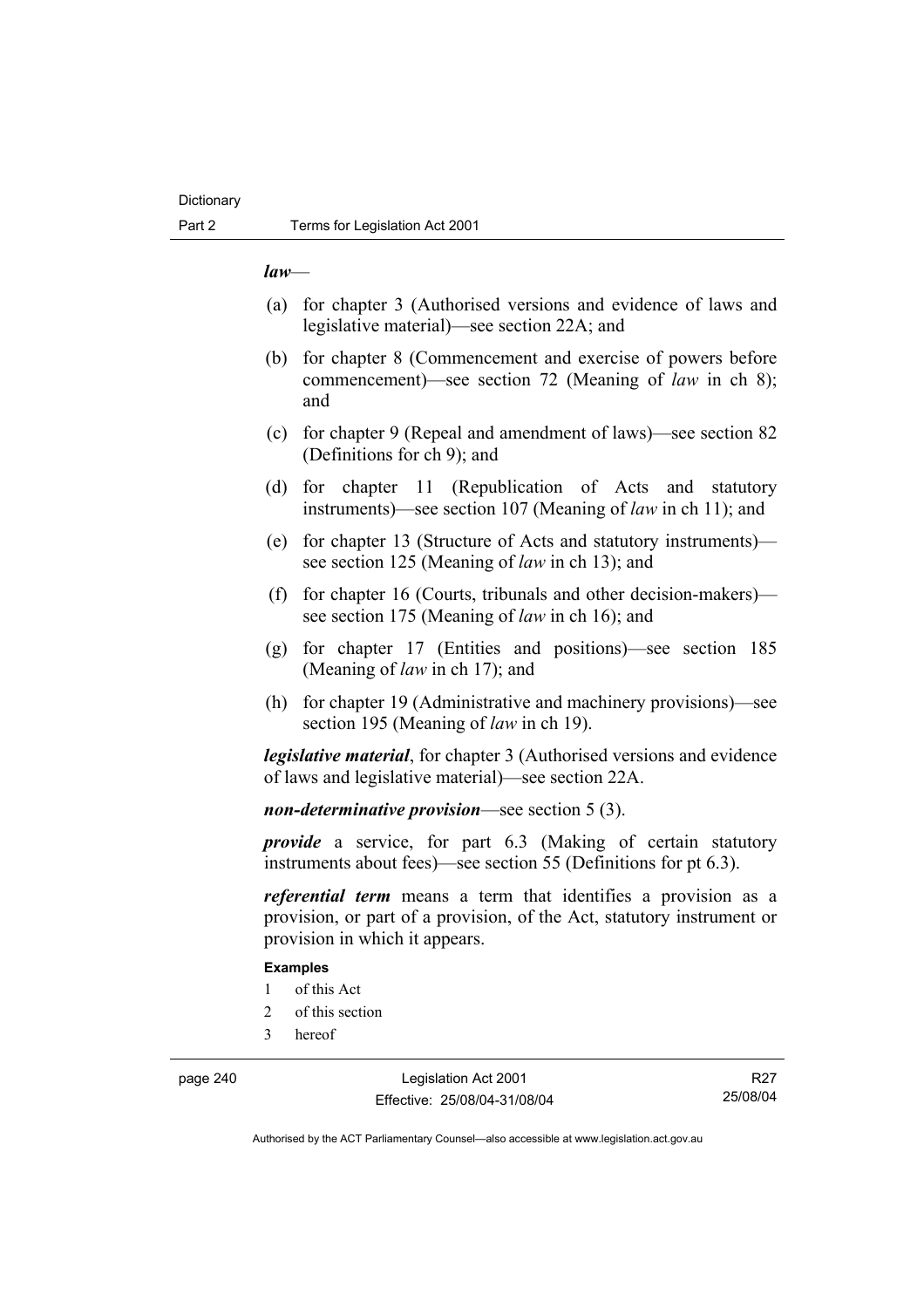#### 4 said

*Note* An example is part of the Act, is not exhaustive and may extend, but does not limit, the meaning of the provision in which it appears (see s 126 and s 132).

*register* means the ACT legislation register.

## *republication—*

- (a) for chapter 3 (Authorised versions and evidence of laws and legislative material)—see section 22A; and
- (b) for chapter 11 (Republication of Acts and statutory instruments)—see section 107.

*republication date*, for an authorised republication, means the date stated in the republication as the republication date.

*responsible*, for part 19.5 (Service of documents)—see section 246.

*retrospectively*, for the commencement of legislation—see section 75A (Meaning of commences *retrospectively*).

*scrutiny committee principles*, for chapter 5 (Regulatory impact statements for subordinate laws and disallowable instruments)—see section 31 (Definitions for ch 5).

*service*, for part 6.3 (Making of certain statutory instruments about fees)—see section 55 (Definitions for pt 6.3).

*working out the meaning of an Act*, for part 14.2 (Key principles of interpretation)—see section 138.

page 241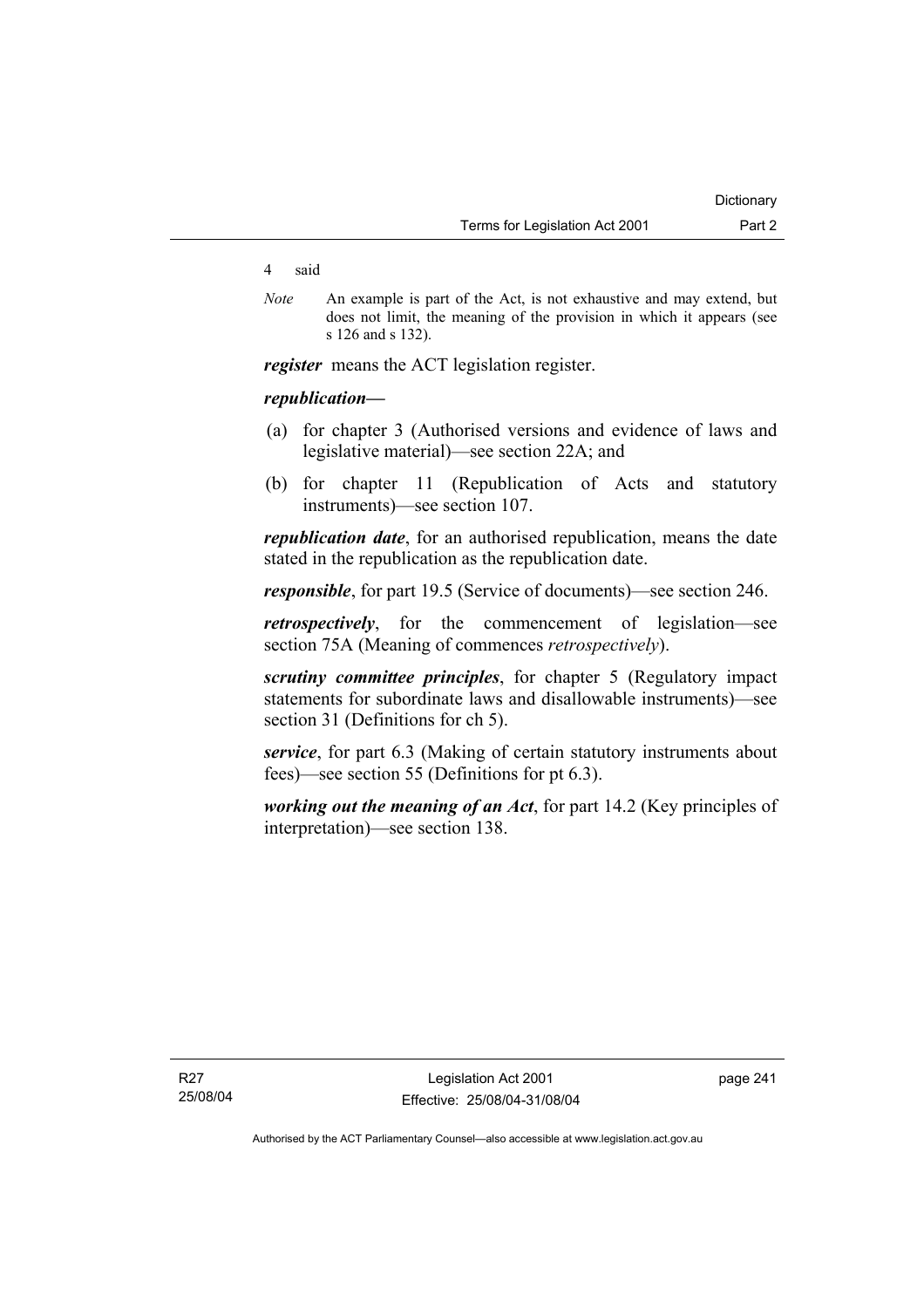1 About the endnotes

# **Endnotes**

# **1 About the endnotes**

Amending and modifying laws are annotated in the legislation history and the amendment history. Current modifications are not included in the republished law but are set out in the endnotes.

Not all editorial amendments made under the *Legislation Act 2001*, part 11.3 are annotated in the amendment history. Full details of any amendments can be obtained from the Parliamentary Counsel's Office.

Uncommenced amending laws and expiries are listed in the legislation history and the amendment history. These details are underlined. Uncommenced provisions and amendments are not included in the republished law but are set out in the last endnote.

If all the provisions of the law have been renumbered, a table of renumbered provisions gives details of previous and current numbering.

The endnotes also include a table of earlier republications.

| $am = amended$<br>$amdt = amendment$<br>$ch = chapter$<br>$cl = clause$<br>$def = definition$<br>$dict = dictionary$<br>disallowed = disallowed by the Legislative<br>Assembly<br>$div = division$<br>$exp = expires/expired$<br>$Gaz = Gazette$<br>$hda =$ heading<br>IA = Interpretation Act 1967<br>ins = inserted/added<br>$LA =$ Legislation Act 2001<br>$LR =$ legislation register<br>LRA = Legislation (Republication) Act 1996<br>mod = modified/modification<br>$o = order$ | $ord = ordinance$<br>orig = original<br>par = paragraph/subparagraph<br>$pres = present$<br>prev = previous<br>$(\text{prev})$ = previously<br>$pt = part$<br>$r = rule/subrule$<br>reg = regulation/subregulation<br>$renum = renumbered$<br>$reloc = relocated$<br>$R[X]$ = Republication No<br>$R1$ = reissue<br>$s = section/subsection$<br>$sch = schedule$<br>$sdiv = subdivision$<br>$sub =$ substituted<br>SL = Subordinate Law<br>underlining = whole or part not commenced |
|---------------------------------------------------------------------------------------------------------------------------------------------------------------------------------------------------------------------------------------------------------------------------------------------------------------------------------------------------------------------------------------------------------------------------------------------------------------------------------------|--------------------------------------------------------------------------------------------------------------------------------------------------------------------------------------------------------------------------------------------------------------------------------------------------------------------------------------------------------------------------------------------------------------------------------------------------------------------------------------|
| om = omitted/repealed                                                                                                                                                                                                                                                                                                                                                                                                                                                                 | or to be expired                                                                                                                                                                                                                                                                                                                                                                                                                                                                     |
|                                                                                                                                                                                                                                                                                                                                                                                                                                                                                       |                                                                                                                                                                                                                                                                                                                                                                                                                                                                                      |

# **2 Abbreviation key**

page 242 Legislation Act 2001 Effective: 25/08/04-31/08/04

R27 25/08/04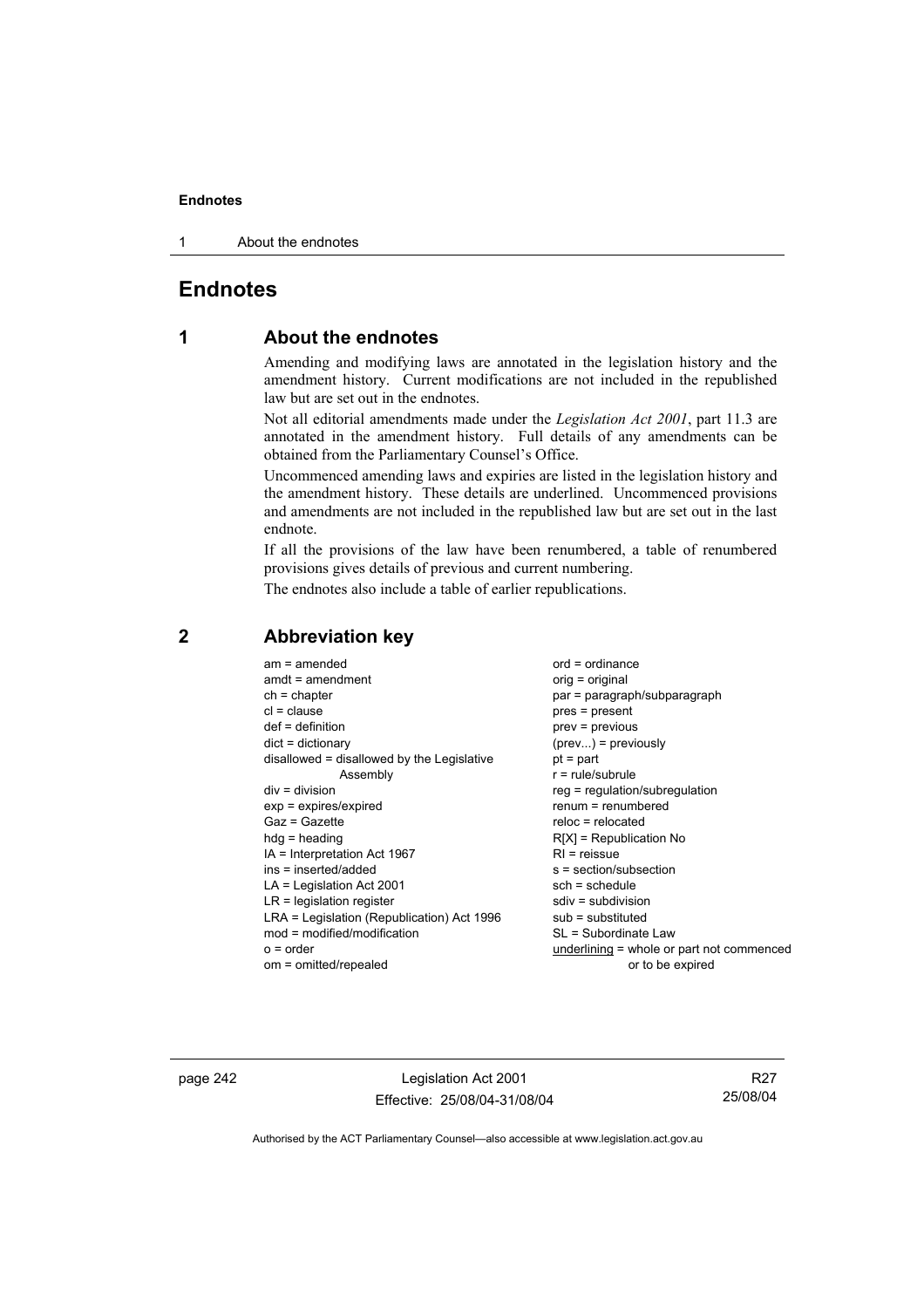# **3 Legislation history**

## **Legislation Act 2001 No 14**

notified 5 April 2001 (Gaz 2001 No 14) s 1, s 2 commenced 5 April 2001 (IA s 10B) remainder commenced 12 September 2001 (s 2 and Gaz 2001 No S65)

as amended by

# **Legislation (Consequential Amendments) Act 2001 No 44 pt 220**

notified 26 July 2001 (Gaz 2001 No 30) s 1, s 2 commenced 26 July 2001 (IA s 10B)

pt 220 commenced 12 September 2001 (s 2 and see Gaz 2001 No S65)

## **Statute Law Amendment Act 2001 (No 2) 2001 No 56 pt 2.2**

notified 5 September 2001 (Gaz 2001 No S65) s 1, s 2 commenced 5 September 2001 (IA s 10B) amdts 2.67, 2.69, 2.78, 2.81 commenced 12 September 2001 (s 2 (2)) pt 2.2 remainder commenced 5 September 2001 (s 2 (1))

as modified by

# **Legislation Regulations 2001 SL 2001 No 34 reg 6**

notified LR 13 September 2001 commenced 13 September 2001 (reg 2)

as amended by

# **Justice and Community Safety Legislation Amendment Act 2001 No 70 sch 1**

notified LR 14 September 2001 amdt commenced 14 September 2001 (s 2 (5))

## **Defamation Act 2001 No 88 s 43 (2)**

notified LR 24 September 2001 s 1, s 2 commenced 24 September 2001 (LA s 75)

s 43 (2) commenced 1 July 2002 (s 2)

R27 25/08/04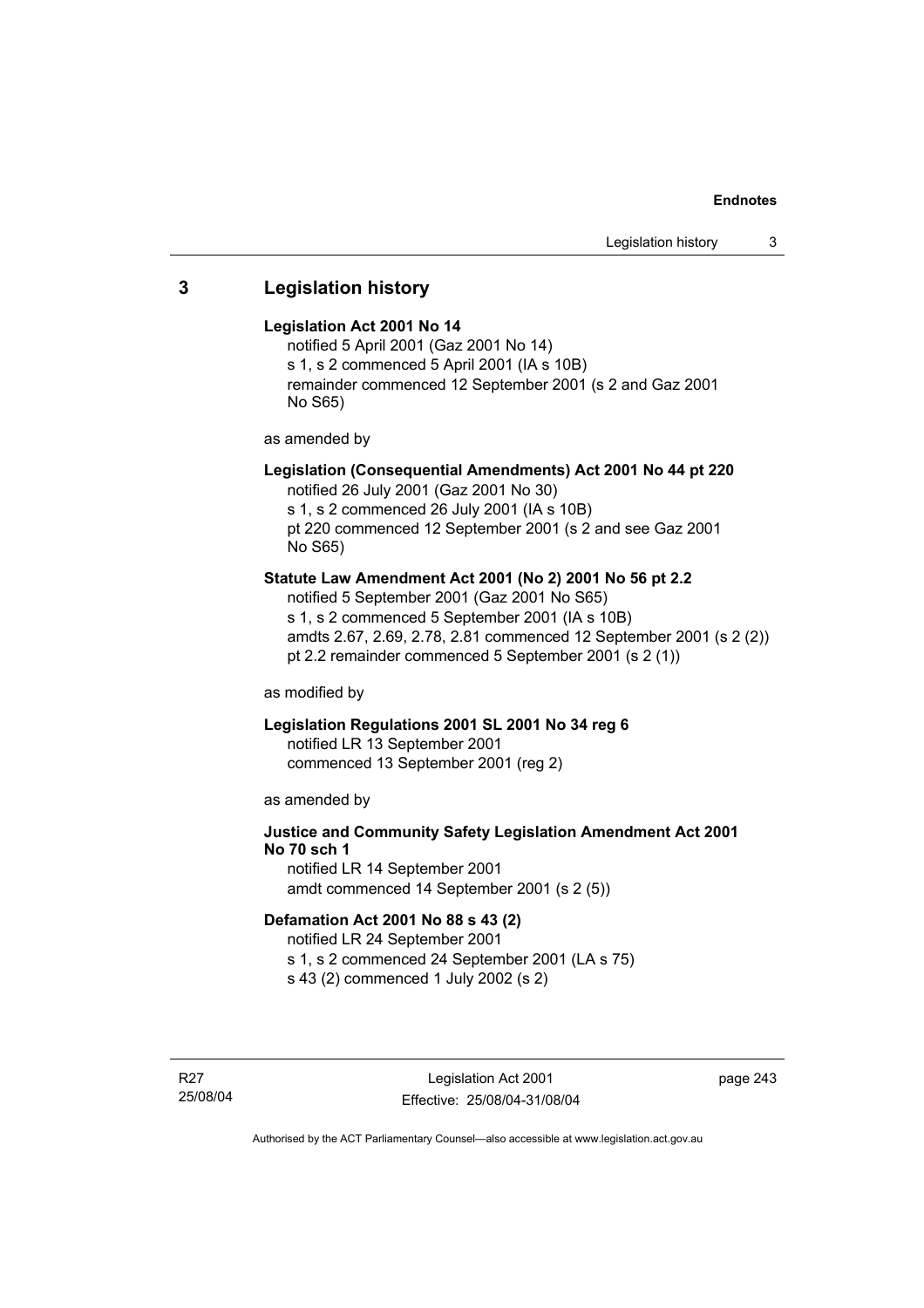3 Legislation history

## **Legislation Amendment Act 2002 No 11 ss 3-29, sch 1, pt 2.29**

notified LR 27 May 2002 s 1, s 2 commenced 27 May 2002 (LA s 75) ss 3-29, sch 1, pt 2.29 commenced 28 May 2002 (s 2 (1))

#### **Justice and Community Safety Legislation Amendment Act 2002 No 27 pt 8**

notified LR 9 September 2002 s 1, s 2 commenced 9 September 2002 (LA s 75) pt 8 commenced 7 October 2002 (s 2 (2))

#### **Statute Law Amendment Act 2002 No 30 pt 2.1**

notified LR 16 September 2002

s 1, s 2 taken to have commenced 19 May 1997 (LA s 75 (2)) amdt 2.3 taken to have commenced 12 September 2001 (s 2 (2)) pt 2.1 remainder commenced 17 September 2002 (s 2 (1))

## **Civil Law (Wrongs) Act 2002 No 40 div 3.2.8**

notified LR 10 October 2002 s 1, s 2 commenced 10 October 2002 (LA s 75 (1)) div 3.2.8 commenced 1 November 2002 (s 2 (2) and CN2002-13)

#### **Statute Law Amendment Act 2002 (No 2) No 49 pt 2.1**

notified LR 20 December 2002

s 1, s 2 taken to have commenced 7 October 1994 (LA s 75 (2)) pt 2.1 commenced 17 January 2003 (s 2 (1))

## **Criminal Code 2002 No 51 pt 1.12**

notified LR 20 December 2002

s 1, s 2 commenced 20 December 2002 (LA 75 (1))

pt 1.12 commenced 1 January 2003 (s 2 (1))

## **Planning and Land (Consequential Amendments) Act 2002 No 56 pt 3.13**

#### notified LR 20 December 2002

s 1, s 2 commenced 20 December 2002 (LA s 75 (1))

sch 3 pt 3.13 commences 1 July 2003 (s 2 and see Planning and Land Act 2002 A2002-55, s 2)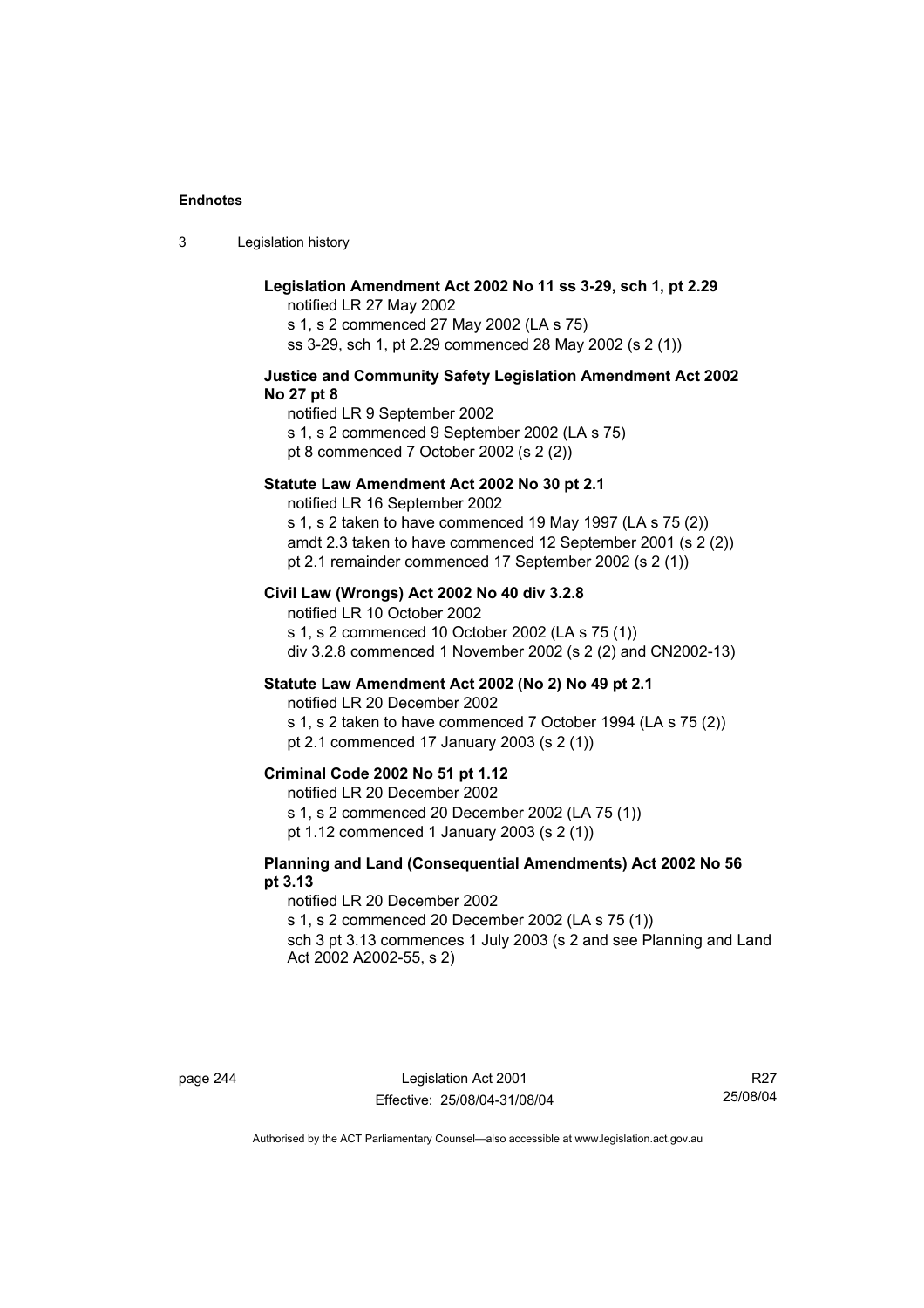## **Legislation (Gay, Lesbian and Transgender) Amendment Act 2003 A2003-14 pt 2**

notified LR 27 March 2003 s 1, s 2 commenced 27 March 2003 (LA s 75 (1)) pt 2 commenced 28 March 2003 (s 2)

## **Consumer and Trader Tribunal Act 2003 A2003-16 s 70**

notified LR 9 April 2003

s 1, s 2 commenced 9 April 2003 (LA s 75 (1))

s 70 commenced 9 October 2003 (s 2 and LA s 79)

# **Legislation (Statutory Interpretation) Amendment Act 2003 A2003-18**

notified LR 9 April 2003 s 1, s 2 commenced 9 April 2003 (LA s 75 (1)) remainder commenced 10 April 2003 (s 2)

#### **Statute Law Amendment Act 2003 A2003-41 sch 2 pt 2.1**

notified LR 11 September 2003 s 1, s 2 commenced 11 September 2003 (LA s 75 (1)) sch 2 pt 2.1 commenced 9 October 2003 (s 2 (1))

# **Statute Law Amendment Act 2003 (No 2) A2003-56 sch 2 pt 2.1**

notified LR 5 December 2003 s 1, s 2 commenced 5 December 2003 (LA s 75 (1)) sch 2 pt 2.1 commenced 19 December 2003 (s 2)

#### **Parentage Act 2004 A2004-1 sch 1 pt 1.7**

notified LR 18 February 2004 s 1, s 2 commenced 18 February 2004 (LA s 75 (1)) sch 1 pt 1.7 commenced 22 March 2004 (s 2 and CN2004-3)

#### **Human Rights Act 2004 A2004-5 sch 2 pt 2.3**

notified LR 10 March 2004 s 1, s 2 commenced 10 March 2004 (LA s 75 (1)) sch 2 pt 2.3 commenced 1 July 2004 (s 2)

#### **Dangerous Substances Act 2004 A2004-7 sch 1 pt 1.4**

notified LR 19 March 2004 s 1, s 2 commenced 19 March 2004 (LA s 75 (1)) sch 1 pt 1.4 commenced 5 April 2004 (s 2 and CN2004-6)

R27 25/08/04

Legislation Act 2001 Effective: 25/08/04-31/08/04 page 245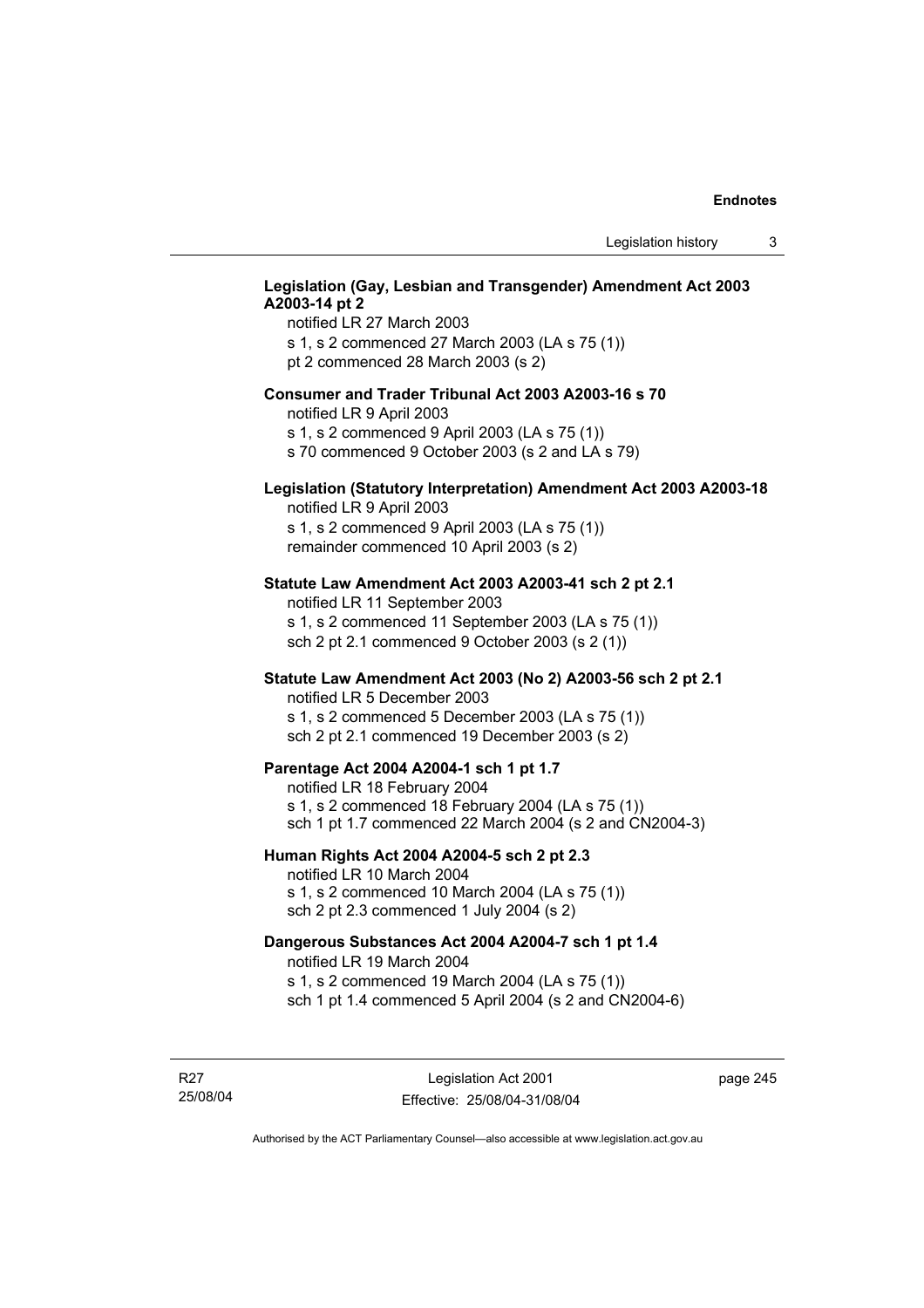3 Legislation history

## **Nurse Practitioners Legislation Act 2004 A2004-10 pt 3**

notified LR 19 March 2004 s 1, s 2 commenced 19 March 2004 (LA s 75 (1)) pt 3 commenced 27 May 2004 (s 2 and CN2004-9)

## **Construction Occupations Legislation Amendment Act 2004 A2004-13 sch 2 pt 2.20**

notified LR 26 March 2004 s 1, s 2 commenced 26 March 2004 (LA s 75 (1)) sch 2 pt 2.20 commences 1 September 2004 (s 2 and see Construction Occupations (Licensing) Act 2004 A2004-12, s 2 and CN2004-8)

#### **Education Act 2004 A2004-17 sch 2 pt 2.5**

notified LR 8 April 2004 s 1, s 2 commenced 8 April 2004 (LA s 75 (1)) sch 2 pt 2.5 commences 1 January 2005 (s 2)

### **Emergencies Act 2004 A2004-28 pt 3.12**

notified LR 29 June 2004

s 1, s 2 commenced 29 June 2004 (LA s 75 (1)) pt 3.12 commenced 1 July 2004 (s 2 (1) and CN2004-11)

## **Justice and Community Safety Legislation Amendment Act 2004 (No 2) A2004-32 pt 13**

notified LR 29 June 2004 s 1, s 2 commenced 29 June 2004 (LA s 75 (1)) pt 13 commenced 13 July 2004 (s 2 (3))

# **Health Professionals Legislation Amendment Act 2004 A2004-39 sch 3 pt 3.1, sch 4 pt 4.3, sch 5 pt 5.9, sch 6 pt 6.6, sch 8 pt 8.2**

notified LR 8 July 2004

s 1, s 2 commenced 8 July 2004 (LA s 75 (1))

sch 3 pt 3.1, sch 4 pt 4.3, sch 5 pt 5.9, sch 6 pt 6.6, sch 8 pt 8.2 awaiting commencement (s 2 and see Health Professionals Act 2004 A2004-38, s 2)

*Note* default commencement under s 2: 8 July 2005

## **Statute Law Amendment Act 2004 A2004-42 sch 2 pt 2.1**

notified LR 11 August 2004

s 1, s 2 commenced 11 August 2004 (LA s 75 (1))

sch 2 pt 2.1 commenced 25 August 2004 (s 2 (1))

page 246 Legislation Act 2001 Effective: 25/08/04-31/08/04

R27 25/08/04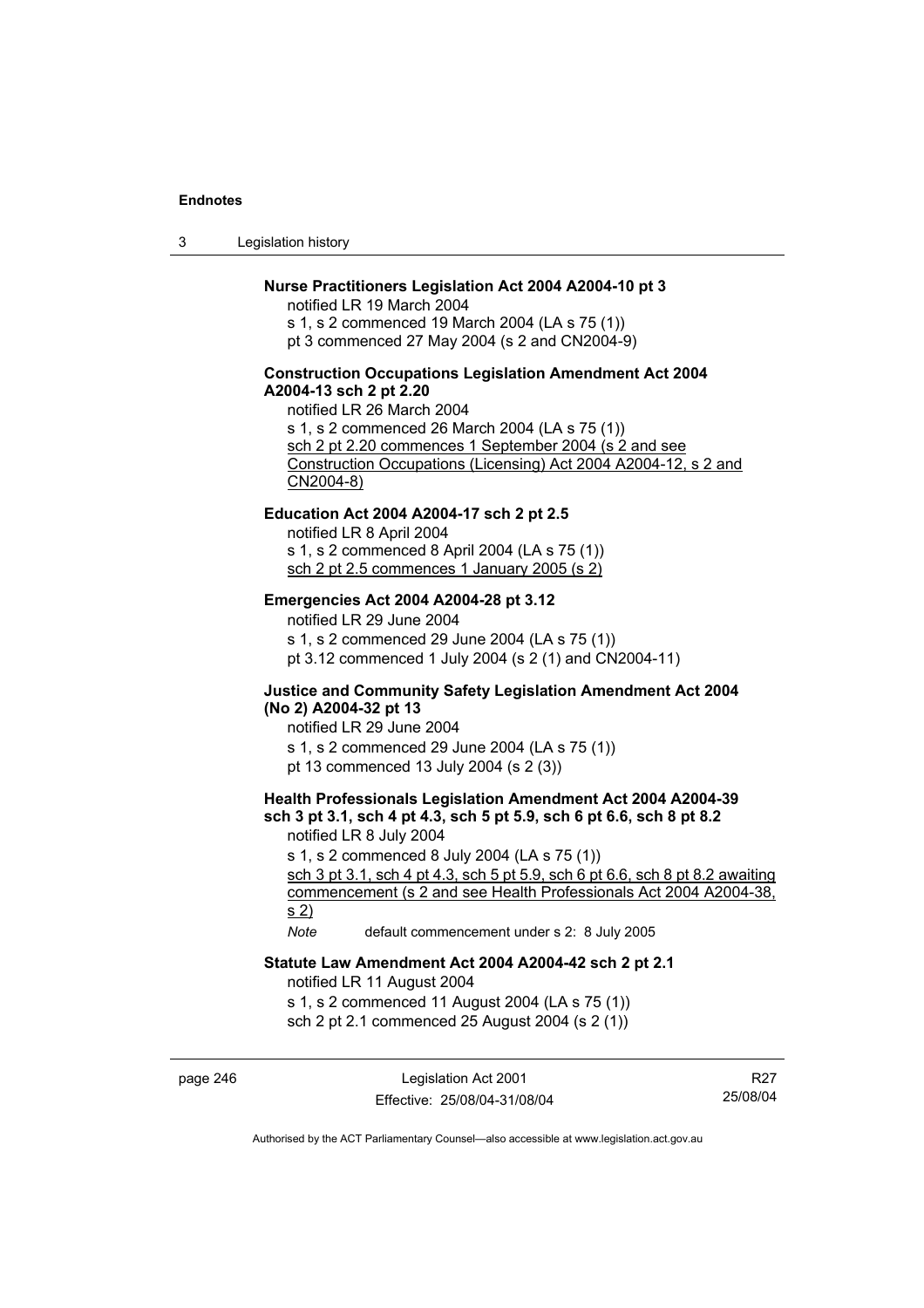# **4 Amendment history**

| <b>Dictionary</b>                    |                                                                                                                                                                                                                                                                     |
|--------------------------------------|---------------------------------------------------------------------------------------------------------------------------------------------------------------------------------------------------------------------------------------------------------------------|
| s <sub>2</sub>                       | orig s 2 om LA s 89 (4)<br>(prev s 3) am 2001 No 56 amdt 2.18<br>renum 2002 No 11 s 5<br>am A2003-56 amdt 2.1                                                                                                                                                       |
| <b>Notes</b>                         |                                                                                                                                                                                                                                                                     |
| s 2A                                 | (prev s 4) am 2001 No 56 amdt 2.19; 2002 No 11 amdt 1.1<br>renum 2002 No 11 s 5<br>(2), (3) exp 2 September 2003 (s 2A (3))                                                                                                                                         |
| <b>Objects</b>                       |                                                                                                                                                                                                                                                                     |
| s <sub>3</sub>                       | orig s 3 renum as s 2<br>(prev s 5) am 2002 No 11 s 4<br>renum 2002 No 11 s 5                                                                                                                                                                                       |
| <b>Application of Act</b>            |                                                                                                                                                                                                                                                                     |
| s <sub>4</sub>                       | orig s 4 renum as s 2A<br>ins 2002 No 11 s 6                                                                                                                                                                                                                        |
|                                      | Determinative and non-determinative provisions                                                                                                                                                                                                                      |
| s 5                                  | orig s 5 renum as s 3<br>ins 2002 No 11 s 6                                                                                                                                                                                                                         |
| s 6                                  | Legislation Act provisions must be applied<br>sub 2002 No 11 s 6                                                                                                                                                                                                    |
| <b>Meaning of instrument</b><br>s 14 | am 2001 No 56 amdt 2.20                                                                                                                                                                                                                                             |
| <b>Meaning of provision</b>          |                                                                                                                                                                                                                                                                     |
| s 16                                 | am 2001 No 56 amdt 2.21                                                                                                                                                                                                                                             |
| <b>ACT legislation register</b>      |                                                                                                                                                                                                                                                                     |
| s <sub>18</sub>                      | am 2001 No 56 amdt 2.22                                                                                                                                                                                                                                             |
| <b>Contents of register</b><br>s 19  | sub 2001 No 56 amdt 2.23<br>am 2002 No 11 s 7; 2002 No 11 amdt 1.2; ss renum R5 LA<br>(see 2002 No 11 amdt 1.3); 2002 No 49 amdt 2.1, amdt 2.1;<br>pars renum R13 LA (see 2002 No 49 amdt 2.3); A2003-41<br>amdt 2.1, amdt 2.2; A2004-5 amdt 2.6; A2004-42 amdt 2.1 |
| s 22                                 | Access to registered material at approved web site<br>am 2001 No 56 amdt 2.24                                                                                                                                                                                       |
| ch 3 hdg                             | Authorised versions and evidence of laws and legislative material<br>sub A2003-41 amdt 2.3                                                                                                                                                                          |
|                                      |                                                                                                                                                                                                                                                                     |

R27 25/08/04

Legislation Act 2001 Effective: 25/08/04-31/08/04 page 247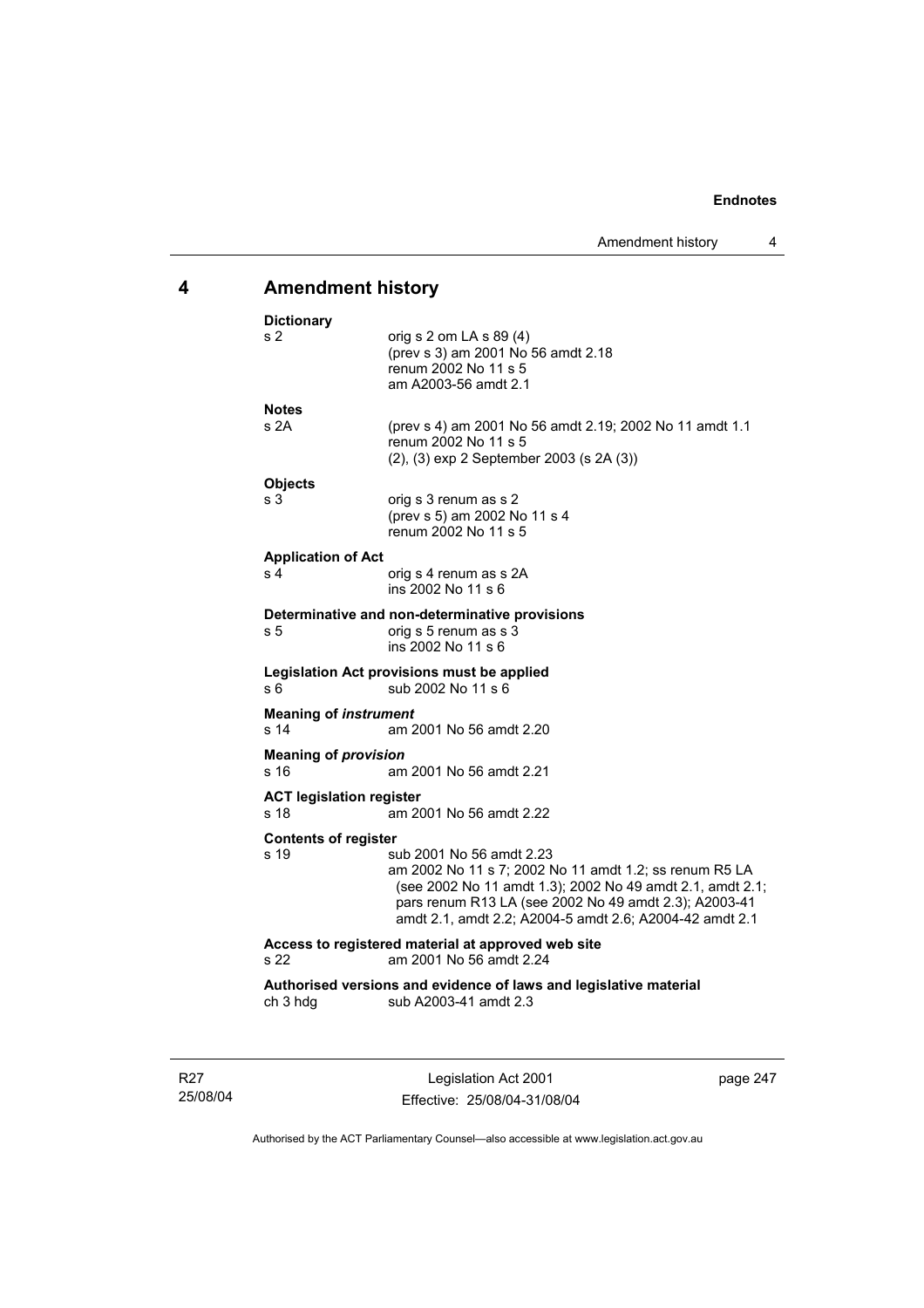4 Amendment history page 248 Legislation Act 2001 Effective: 25/08/04-31/08/04 R27 25/08/04 **Definitions for ch 3**  ins A2003-41 amdt 2.4 def *law* ins A2003-41 amdt 2.4 def *legislative material* ins A2003-41 amdt 2.4 def *republication* ins A2003-41 amdt 2.4 **Authorisation of versions by parliamentary counsel**  s 23 sub A2003-41 amdt 2.5 **Authorised electronic versions**  s 24 am 2001 No 56 amdt 2.25, amdt 2.26; 2002 No 11 amdt 1.4 sub A2003-41 amdt 2.6 **Authorised written versions**  s 25 sub A2003-41 amdt 2.7 **Judicial notice of certain matters**  s 26 am A2003-41 amdt 2.8, amdt 2.9 **Notification of Acts**  s 28 am 2001 No 56 amdts 2.27-2.29; 2002 No 11 amdt 1.5; A2003-41 amdt 2.10, amdt 2.11; ss renum R20 LA (see A2003-41 amdt 2.12) **References to** *notification* **of Acts**  s 30 am 2001 No 56 amdt 2.30, amdt 2.31 **Guidelines about costs of proposed subordinate laws and disallowable instruments**  s 33 (3), (4) exp 12 March 2002 (s 33 (4)) **When is preparation of regulatory impact statement unnecessary?**  s 36 am 2002 No 30 amdt 2.1 **Making of certain statutory instruments by Executive**  s 41 hdg sub 2001 No 56 amdt 2.32 sub 2002 No 11 s 8 s 41 am 2001 No 56 amdts 2.33-2.36 sub 2002 No 11 s 8 **Power to make statutory instruments**<br>
s 42 am 2002 No 11 amo am 2002 No 11 amdt 1.6 **Statutory instruments to be interpreted not to exceed powers under authorising law**  s 43 am 2002 No 11 amdt 1.7; A2003-56 amdt 2.2, amdt 2.3 **Power to make statutory instruments for an Act etc**  s 44 am 2002 No 11 amdt 1.8, amdt 1.9; 2002 No 49 amdt 2.54 **Power to make court rules**  s 45 sub 2002 No 11 s 9 am 2002 No 49 amdt 2.4, amdt 2.54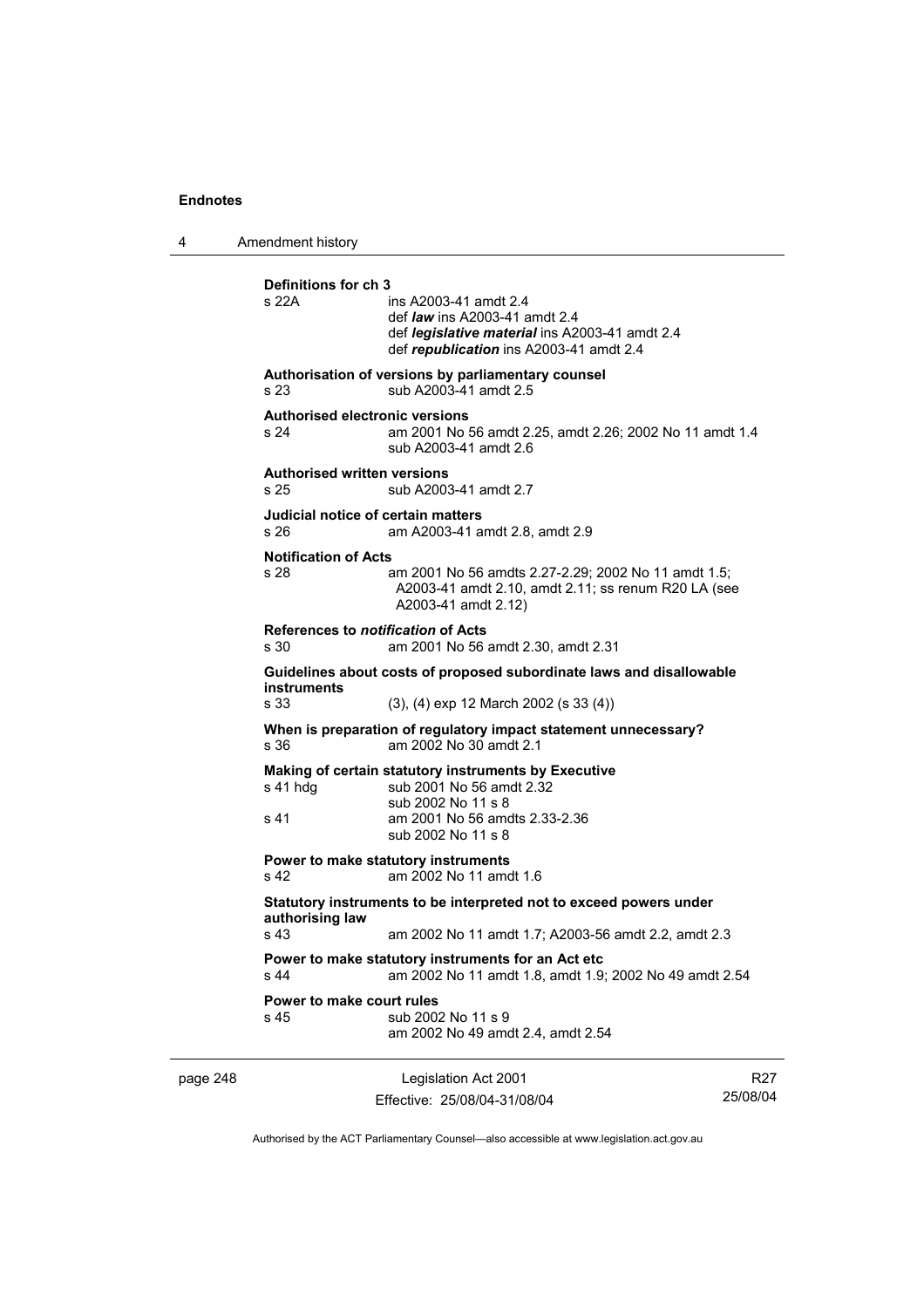|                                  | Amendment history                                                                                                                                                                                 | 4 |
|----------------------------------|---------------------------------------------------------------------------------------------------------------------------------------------------------------------------------------------------|---|
| s 46                             | Power to make instrument includes power to amend or repeal<br>am 2002 No 11 s 10                                                                                                                  |   |
| s 47                             | Statutory instrument may make provision by applying law or instrument<br>sub 2002 No 11 s 11<br>am 2002 No 49 amdt 2.5; A2003-56 amdt 2.4                                                         |   |
| different categories etc<br>s 48 | Power to make instrument includes power to make different provision for<br>am 2002 No 11 amdt 1.10; 2002 No 49 amdt 2.54                                                                          |   |
| requirements                     | Single instrument may exercise several powers or satisfy several                                                                                                                                  |   |
| s 49                             | am 2002 No 11 amdt 1.11                                                                                                                                                                           |   |
| matter                           | Relationship between authorising law and instrument dealing with same                                                                                                                             |   |
| s 50                             | am 2002 No 11 amdt 1.12, amdt 1.13; 2002 No 49 amdt 2.54                                                                                                                                          |   |
| s 52                             | Instrument may authorise determination of matter etc<br>am 2002 No 11 amdt 1.14; ss renum R5 LA (see 2002 No 11<br>amdt 1.15)                                                                     |   |
| Instrument may prohibit<br>s 53  | am 2002 No 11 amdt 1.16, amdt 1.17                                                                                                                                                                |   |
| s 54                             | Instrument may require making of statutory declaration<br>am 2002 No 11 amdt 1.18; 2002 No 30 amdt 2.2                                                                                            |   |
| s 56                             | Determination of fees by disallowable instrument<br>am 2001 No 56 amdt 2.37, amdt 2.38; ss renum R1 LA (see<br>2001 No 56 amdt 2.39); 2002 No 11 amdt 1.19, amdt 1.20;<br>2002 No 49 amdt 2.54    |   |
| s 57                             | Fees payable in accordance with determination etc<br>am 2002 No 11 amdt 1.21                                                                                                                      |   |
| s 58                             | Regulations may make provision about fees<br>am 2001 No 56 amdt 2.40; 2002 No 11 amdt 1.22; ss renum<br>R5 LA (see 2002 No 11 amdt 1.23)                                                          |   |
| Numbering<br>s 59                | am 2001 No 56 amdt 2.41; A2003-41 amdt 2.13                                                                                                                                                       |   |
| s 60                             | Correction etc of name of registrable instrument<br>am 2001 No 56 amdt 2.42, amdt 2.43; 2001 No 70 amdt 1.8;<br>2002 No 49 amdt 2.6, amdt 2.7; A2003-41 amdt 2.15;<br>A2004-42 amdt 2.2, amdt 2.3 |   |
| s 60A                            | Correction of name of explanatory statement etc<br>ins A2004-42 amdt 2.4                                                                                                                          |   |

R27 25/08/04

Legislation Act 2001 Effective: 25/08/04-31/08/04 page 249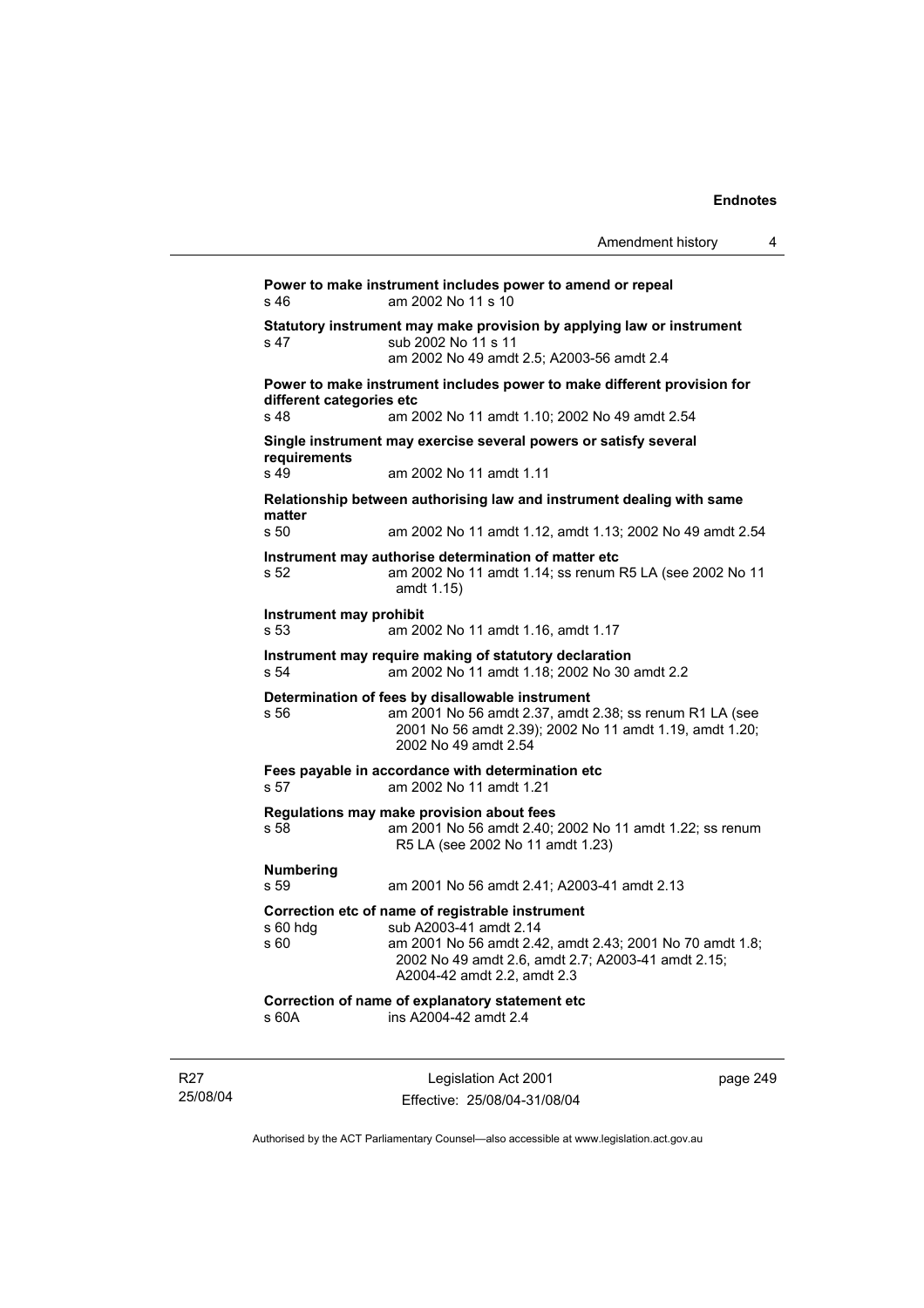| 4 | Amendment history                                                                                                                                                                                                                                   |
|---|-----------------------------------------------------------------------------------------------------------------------------------------------------------------------------------------------------------------------------------------------------|
|   | Notification of registrable instruments<br>sub 2001 No 56 amdt 2.44<br>s 61<br>am 2002 No 11 s 12, amdt 1.24; ss renum R5 LA (see 2002<br>No 11 amdt 1.25); A2003-41 amdts 2.16-2.19                                                                |
|   | Effect of failure to notify registrable instrument<br>am 2002 No 11 amdt 1.26, amdt 1.27<br>s 62                                                                                                                                                    |
|   | References to notification of registrable instruments<br>s 63<br>am 2001 No 56 amdt 2.45, amdt 2.46                                                                                                                                                 |
|   | Presentation of subordinate laws and disallowable instruments<br>sub 2002 No 11 amdt 1.28<br>s 64 hdq<br>s 64<br>am 2002 No 11 amdt 1.29                                                                                                            |
|   | Disallowance by resolution of Assembly<br>$s$ 65 hdg<br>sub 2001 No 56 amdt 2.47<br>s 65<br>am 2001 No 56 amdt 2.48, amdt 2.49; 2002 No 11 amdt 1.30;<br>A2003-56 amdt 2.5; ss renum R21 LA (see A2003-56<br>amdt 2.6); A2004-42 amdt 2.5, amdt 2.6 |
|   | Notification of disallowance by resolution of Assembly<br>s 65A<br>ins 2001 No 56 amdt 2.50<br>am 2002 No 11 amdt 1.31; A2003-41 amdt 2.20                                                                                                          |
|   | <b>Revival of affected laws</b><br>s 66<br>am 2002 No 11 amdt 1.32                                                                                                                                                                                  |
|   | Making of instrument same in substance within 6 months after disallowance<br>s 67<br>am 2002 No 11 amdt 1.33                                                                                                                                        |
|   | <b>Amendment by resolution of Assembly</b><br>am 2001 No 56 amdts 2.51-2.53; ss renum R1 LA (see 2001<br>s 68<br>No 56 amdt 2.54); 2002 No 11 amdt 1.34; A2004-42<br>amdt 2.7, amdt 2.8                                                             |
|   | Notification of amendments made by resolution of Assembly<br>am 2001 No 56 amdt 2.55, amdt 2.56; 2002 No 11 amdt 1.35;<br>s 69<br>2002 No 49 amdt 2.8                                                                                               |
|   | Making of amendment restoring effect of law within 6 months after<br>amendment<br>s 70<br>am 2002 No 11 amdt 1.36                                                                                                                                   |
|   | Effect of dissolution or expiry of Assembly on notice of motion<br>s 71<br>am 2002 No 11 amdt 1.37                                                                                                                                                  |
|   | Meaning of law in ch 8<br>s 72<br>am A2004-42 amdt 2.9                                                                                                                                                                                              |
|   | General rules about commencement<br>am 2002 No 11 s 13, s 14, amdt 1.38, amdt 1.39; A2003-41<br>s 73<br>amdt 2.21; A2003-56 amdts 2.7-2.9; A2004-42 amdt 2.10                                                                                       |

page 250 Legislation Act 2001 Effective: 25/08/04-31/08/04

R27 25/08/04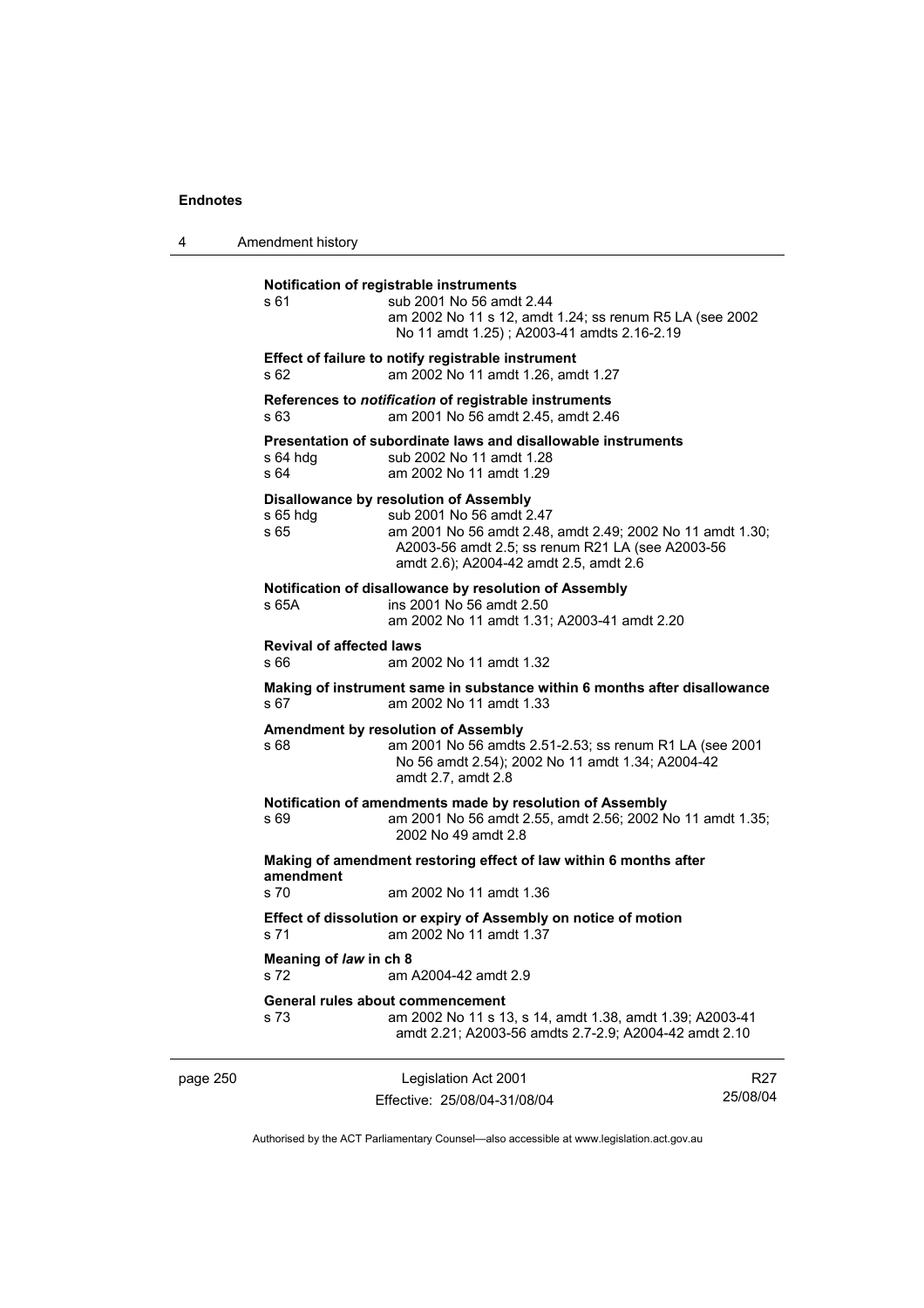| Time of commencement         |                                                                                                                                                                                                                                       |
|------------------------------|---------------------------------------------------------------------------------------------------------------------------------------------------------------------------------------------------------------------------------------|
| s 74                         | sub 2002 No 11 s 15                                                                                                                                                                                                                   |
| s 75 hdg<br>s 75             | Commencement of naming and commencement provisions<br>sub A2004-42 amdt 2.11<br>am 2002 No 11 s 16; 2002 No 49 amdt 2.9, amdt 2.10;<br>A2003-56 amdt 2.10, amdt 2.11; A2004-42 amdt 2.12;<br>ss renum R27 LA (see A2004-42 amdt 2.13) |
| s 75A                        | Meaning of commences retrospectively<br>ins A2003-56 amdt 2.12                                                                                                                                                                        |
| s 75B                        | Retrospective commencement requires clear indication<br>ins A2003-56 amdt 2.12<br>am A2004-42 amdt 2.14; ss renum R27 LA (see A2004-42<br>amdt 2.15)                                                                                  |
| s 76                         | Non-prejudicial provision may commence retrospectively<br>am 2002 No 11 amdt 1.40; ss renum R5 LA (see 2002 No 11<br>amdt 1.41); A2003-56 amdt 2.13, amdt 2.14                                                                        |
| s 77                         | <b>Commencement by commencement notice</b><br>am 2002 No 11 s 17, amdt 1.42; 2002 No 49 amdt 2.11;<br>A2004-42 amdts 2.16-2.18                                                                                                        |
| s 78                         | Separate commencement of amendments<br>sub 2002 No 11 amdt 1.43                                                                                                                                                                       |
| s 79                         | Automatic commencement of postponed law<br>am 2002 No 11 amdt 1.44; 2002 No 49 amdt 2.12; A2003-41<br>amdt 2.22; A2003-56 amdt 2.15, amdt 2.16; ss renum R21<br>LA (see A2003-56 amdt 2.17); A2004-42 amdt 2.19                       |
| s 79A                        | Commencement of amendment of uncommenced law<br>ins A2003-41 amdt 2.23                                                                                                                                                                |
| s 80                         | References to commencement of law<br>am 2002 No 49 amdt 2.13                                                                                                                                                                          |
| s 81                         | Exercise of powers between notification and commencement<br>am 2002 No 11 amdt 1.45-1.47; A2004-42 amdt 2.20,<br>amdt 2.21; ss renum R27 LA (see A2004-42 amdt 2.22)                                                                  |
| Definitions for ch 9<br>s 82 | def <i>law</i> sub A2004-42 amdt 2.23<br>def repeal sub 2002 No 49 amdt 2.14<br>am A2004-42 amdt 2.24                                                                                                                                 |
| s 83                         | Consequences of amendment of statutory instrument by Act<br>am 2002 No 11 amdt 1.48, amdt 1.49                                                                                                                                        |

R27 25/08/04

Legislation Act 2001 Effective: 25/08/04-31/08/04 page 251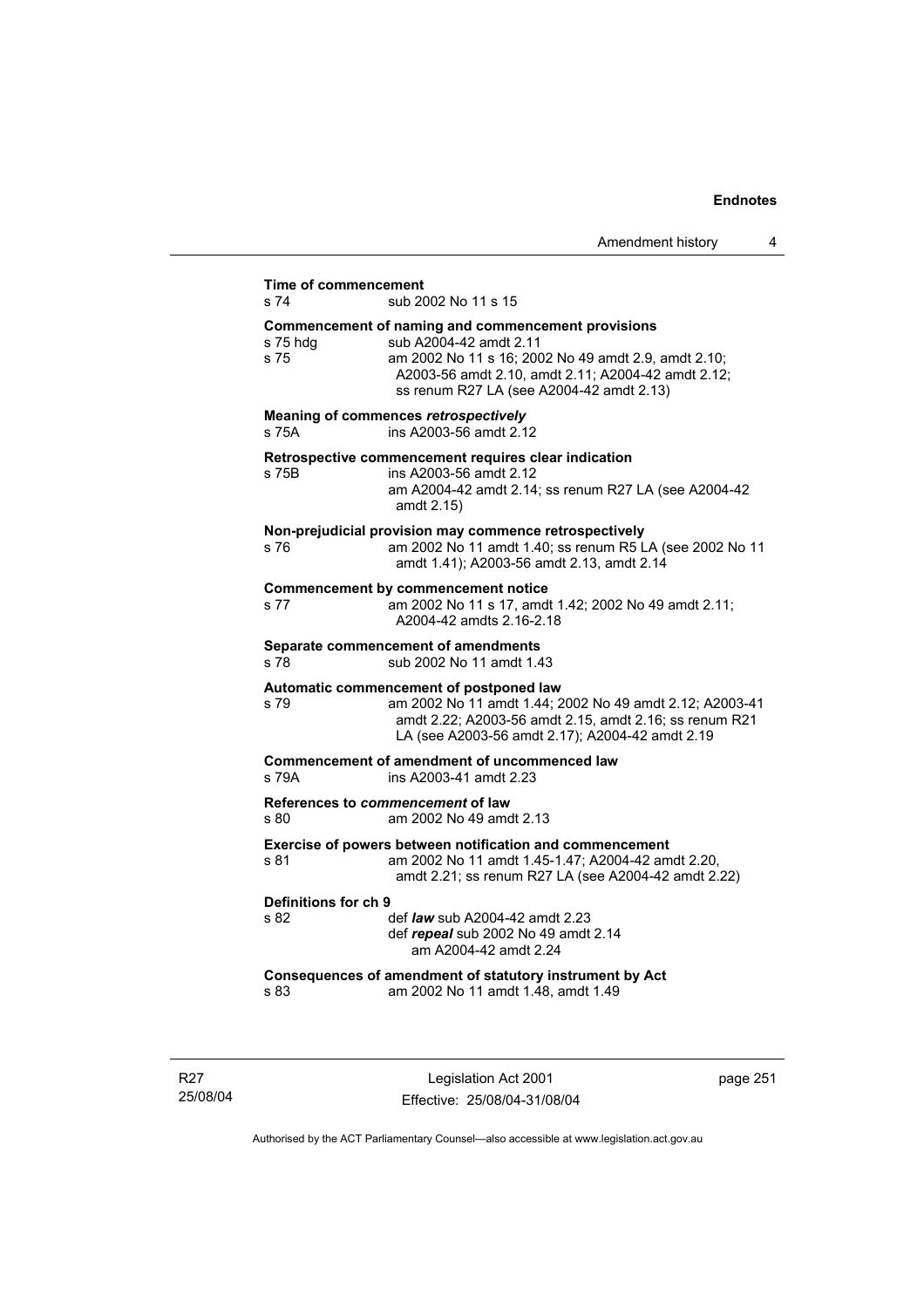4 Amendment history **Saving of operation of repealed and amended laws**  s 84 am 2002 No 11 amdt 1.50; ss renum R5 LA (see 2002 No 11 amdt 1.51) **Creation of offences and changes in penalties**  s 84A ins 2001 No 56 amdt 2.57 am 2002 No 11 amdt 1.52; A2004-42 amdt 2.25; ss renum R27 LA (see A2004-42 amdt 2.26) **When repeal takes effect**  s 85 sub 2002 No 11 s 18 **Repealed and amended laws not revived on repeal of repealing and amending laws**  am 2002 No 11 amdt 1.53; ss renum R5 LA (see 2002 No 11 amdt 1.54) **Commencement not undone if repealed**  s 87 am 2002 No 11 amdt 1.55 **Repeal does not end effect of transitional laws etc**  s 88 hdg sub 2002 No 49 amdt 2.15<br>s 88 sam 2002 No 11 amdt 1.56; am 2002 No 11 amdt 1.56; A2003-56 amdt 2.18 **Automatic repeal of certain laws and provisions**  s 89 am 2002 No 11 amdt 1.57-1.59; ss renum R5 LA (see 2002 No 11 amdt 1.60); 2002 No 30 amdt 2.3; 2002 No 49 amdts 2.16-2.18, 2.20-2.23; ss renum R13 LA (see 2002 No 49 amdt 2.19); A2003-56 amdts 2.19-2.23; ss renum R21 LA (see A2003-56 amdt 2.24); A2004-42 amdt 2.27, amdt 2.28, amdts 2.30-2.32; ss renum R27 LA (see A2004-42 amdt 2.29) **Insertion of provisions by amending law**  s 91 am 2001 No 56 amdt 2.58; 2002 No 11 amdt 1.61-1.63; ss renum R5 LA (see 2002 No 11 amdt 1.64) ; A2003-41 amdt 2.24; A2004-42 amdt 2.33, amdt 2.34 **Amendment to be made whenever possible**  s 92 am 2002 No 11 amdt 1.65-1.68 **Provisions included in another provision for amendment purposes**  s 93 am 2001 No 56 amdt 2.59, amdt 2.60; 2002 No 11 amdt 1.69; A2004-42 amdt 2.35, amdt 2.36 **Continuance of appointments etc made under amended provisions**  s 94 am 2002 No 11 amdt 1.70; ss renum R5 LA (see 2002 No 11 amdt 1.71); 2002 No 49 amdt 2.24; A2003-41 amdt 2.25 **Status of modifications**  s 95 am 2002 No 11 amdt 1.72, amdt 1.73

page 252 Legislation Act 2001 Effective: 25/08/04-31/08/04

R27 25/08/04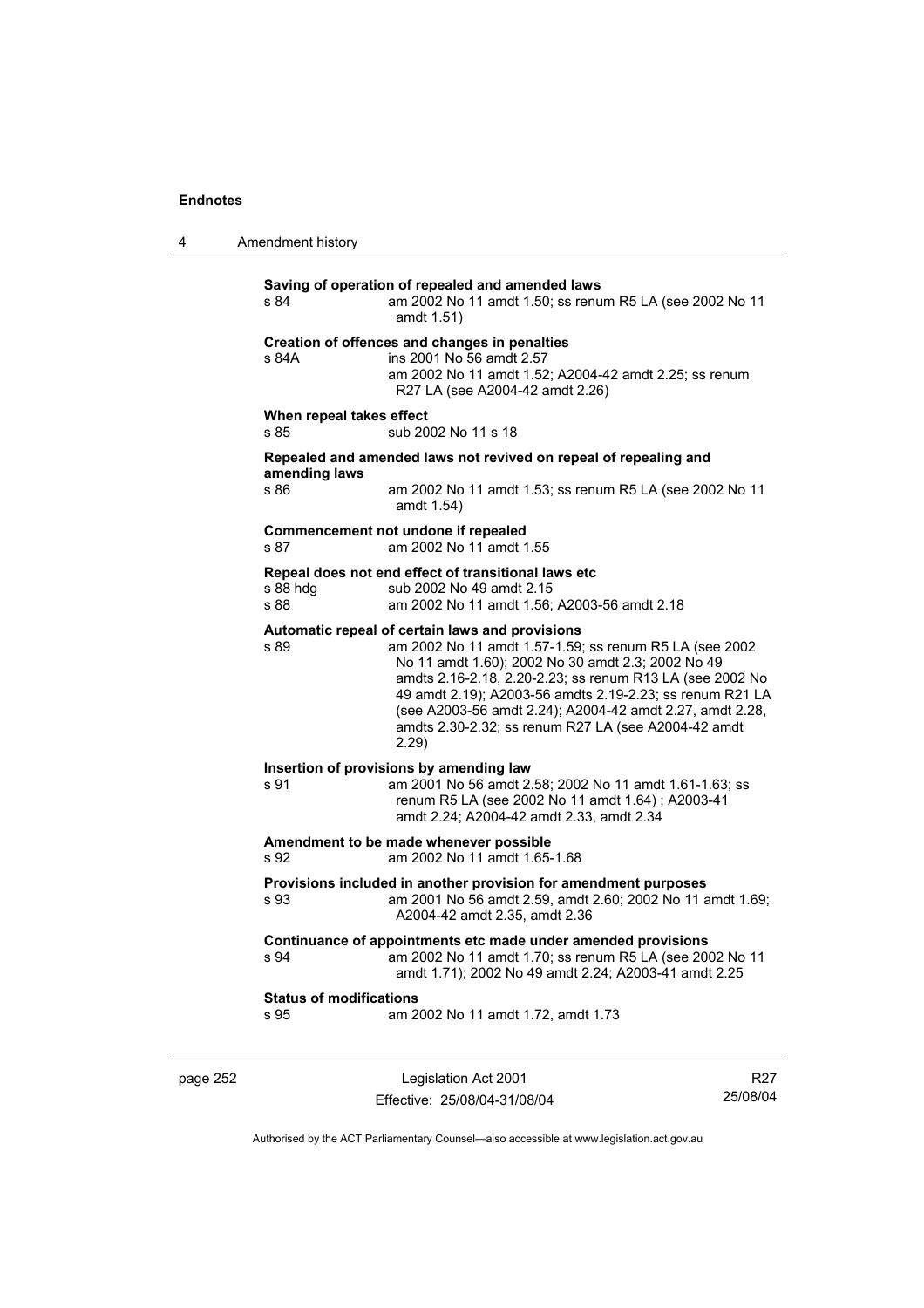| s 96                                          | am 2002 No 11 amdt 1.74                                                                                                                                       |
|-----------------------------------------------|---------------------------------------------------------------------------------------------------------------------------------------------------------------|
| reference                                     | References to law or instrument include law or instrument containing                                                                                          |
| s 97 hdg<br>s 97                              | sub 2001 No 56 amdt 2.61<br>am 2001 No 56 amdt 2.62                                                                                                           |
| s 98                                          | Referring to laws in general terms<br>am 2002 No 11 amdt 1.75                                                                                                 |
| <b>Referring to particular Acts</b><br>s.99   | am A2003-56 amdt 2.25                                                                                                                                         |
| s 100                                         | <b>Referring to statutory instruments</b><br>am A2003-56 amdt 2.26                                                                                            |
| s 101                                         | Referring to provisions of laws or instruments<br>am 2002 No 49 amdt 2.25                                                                                     |
| s 101A                                        | Reference to provisions of law or instrument is inclusive<br>ins 2001 No 56 amdt 2.63                                                                         |
| References to paragraphs etc.<br>s 101B       | ins 2001 No 56 amdt 2.63                                                                                                                                      |
| s 102                                         | Meaning of references to a law or instrument generally<br>am 2002 No 11 amdt 1.76, amdt 1.77; A2003-56 amdt 2.27;<br>ss renum R21 LA (see A2003-56 amdt 2.28) |
| s 104                                         | References to laws include references to instruments under laws<br>am 2001 No 56 amdt 2.64                                                                    |
| s 105                                         | References in statutory instruments to the Act<br>am 2002 No 11 amdt 1.78, amdt 1.79                                                                          |
| References to repealed laws<br>s 106          | am 2002 No 30 amdt 2.4                                                                                                                                        |
| Meaning of law in ch 11<br>s 107 hdq<br>s 107 | sub A2004-42 amdt 2.37<br>def <i>law</i> am A2003-41 amdt 2.26<br>def republication ins A2004-42 amdt 2.38                                                    |
| <b>Republication in register</b><br>s 108     | am 2001 No 56 amdt 2.65                                                                                                                                       |
| s 109                                         | Republications may be published with other information<br>am A2003-41 amdt 2.27                                                                               |
| s 114                                         | Authorisation for parliamentary counsel<br>am 2001 No 70 amdt 1.8                                                                                             |

R27 25/08/04

Legislation Act 2001 Effective: 25/08/04-31/08/04 page 253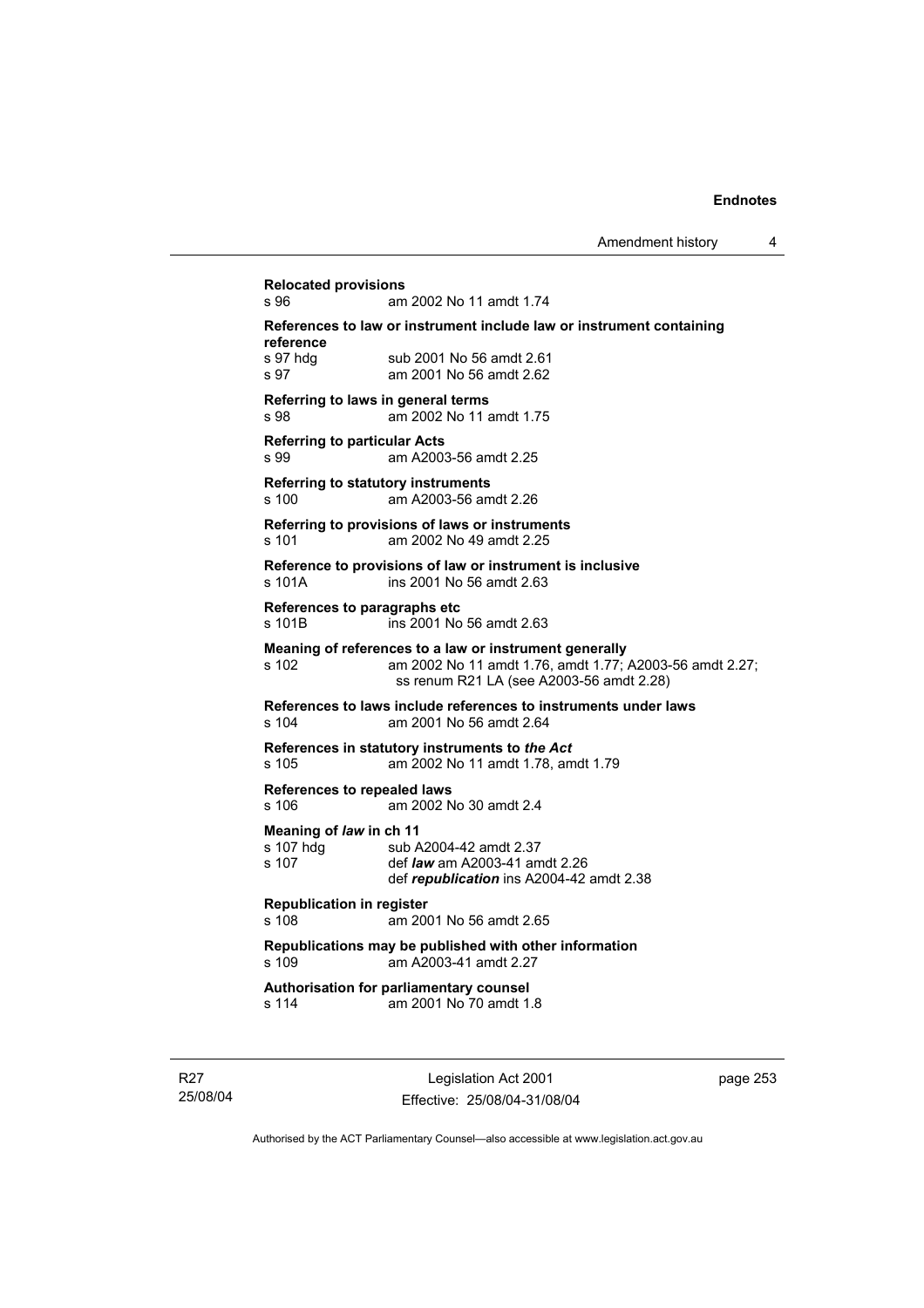| <b>Ambit of editorial amendments</b><br>s 116 | am A2003-56 amdt 2.29                                                                                                                                                                                                                            |
|-----------------------------------------------|--------------------------------------------------------------------------------------------------------------------------------------------------------------------------------------------------------------------------------------------------|
| s 119                                         | Delegation by parliamentary counsel<br>renum as s 260                                                                                                                                                                                            |
| ch 12 hdg                                     | Scope of Acts and statutory instruments<br>orig ch 12 hdg renum as ch 19 hdg and then ch 20 hdg<br>ins 2001 No 56 amdt 2.68                                                                                                                      |
| s 120                                         | Act to be interpreted not to exceed legislative powers of Assembly<br>orig s 120 renum as s 261<br>ins 2001 No 56 amdt 2.68<br>am 2002 No 11 amdt 1.80                                                                                           |
| <b>Binding effect of Acts</b><br>s 121        | orig s 121 renum as s 262 and then s 302<br>ins 2002 No 11 s 19                                                                                                                                                                                  |
| <b>Application to Territory</b><br>s 122      | orig s 122 renum as s 263<br>ins 2001 No 56 amdt 2.68<br>am 2002 No 11 amdt 1.81                                                                                                                                                                 |
| Application of s 47 (2) and (3)<br>s 122A     | renum as s 264 and then s 304                                                                                                                                                                                                                    |
| Application of s 61 and s 62<br>s 123         | renum as s 265 and then s 305                                                                                                                                                                                                                    |
| <b>Application of s 69</b><br>s 124           | renum as s 266                                                                                                                                                                                                                                   |
| ch 13 hdg                                     | <b>Structure of Acts and statutory instruments</b><br>orig ch 13 hdg renum as ch 20 hdg and then ch 21 hdg<br>ins 2001 No 56 amdt 2.68                                                                                                           |
| General<br>pt 13.1 hdg                        | ins 2001 No 56 amdt 2.68                                                                                                                                                                                                                         |
| Meaning of law in ch 13<br>s 125              | orig s 125 renum as s 267 and then s 306<br>ins 2001 No 56 amdt 2.68                                                                                                                                                                             |
| s 126                                         | Material that is part of an Act or statutory instrument<br>orig s 126 renum as s 268 and then s 307<br>ins 2001 No 56 amdt 2.68<br>am 2002 No 11 amdt 1.82; 2002 No 30 amdt 2.5; A2003-56<br>amdt 2.30; ss renum R21 LA (see A2003-56 amdt 2.31) |

page 254 Legislation Act 2001 Effective: 25/08/04-31/08/04

R27 25/08/04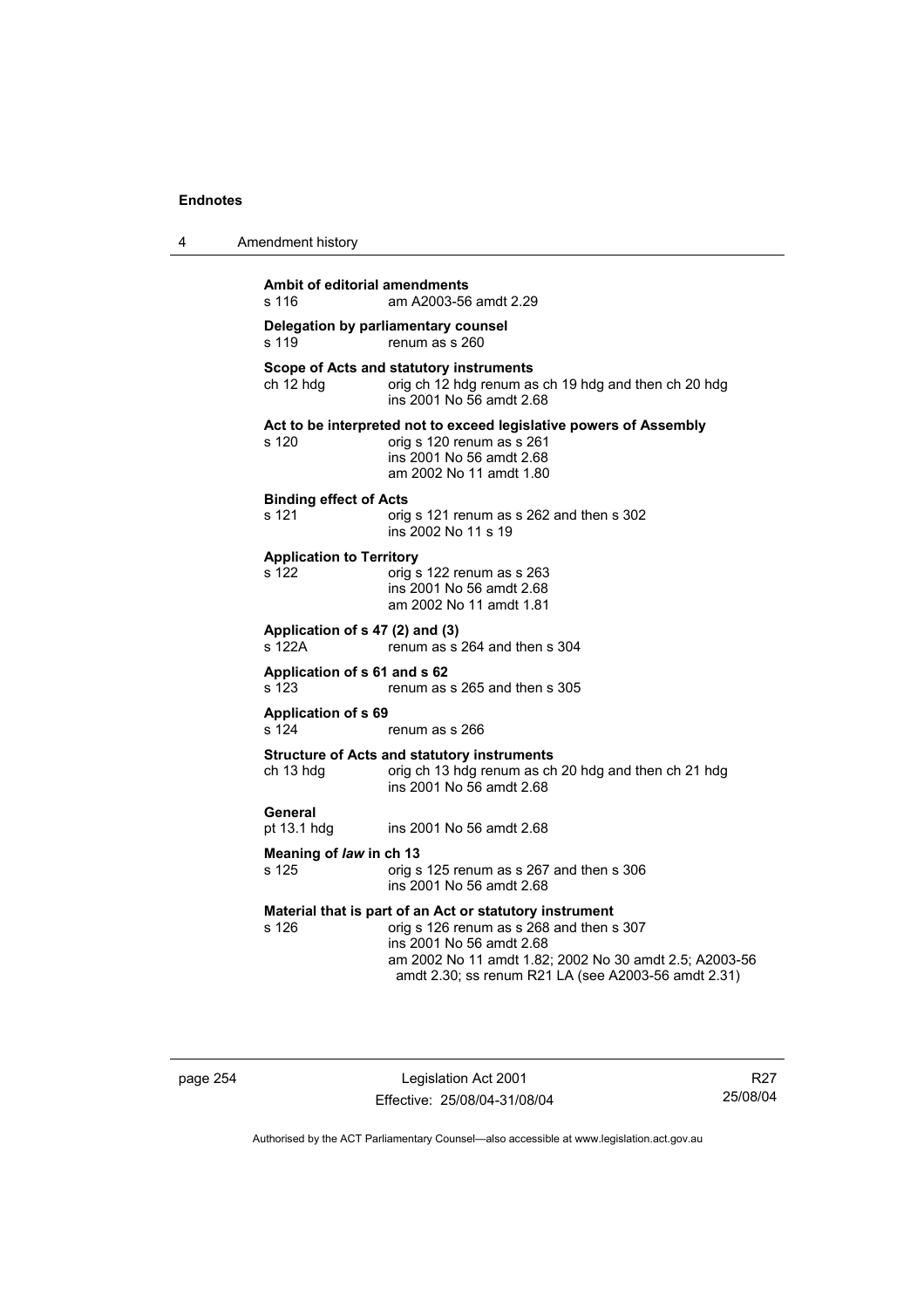|                                                      |                                                                                                                                                                | Amendment history | 4 |
|------------------------------------------------------|----------------------------------------------------------------------------------------------------------------------------------------------------------------|-------------------|---|
| s 127                                                | Material that is not part of an Act or statutory instrument<br>orig s 127 renum as s 269 and then s 308<br>ins 2001 No 56 amdt 2.68<br>am 2002 No 11 amdt 1.83 |                   |   |
| s 128                                                | Status of certain instruments as notifiable instruments<br>renum as s 270 and then s 309                                                                       |                   |   |
| Gazette                                              | Compliance with authorisation or requirement to do something by notice in                                                                                      |                   |   |
| s 129                                                | renum as s 271 and then s 310                                                                                                                                  |                   |   |
| <b>Particular kinds of provisions</b><br>pt 13.2 hdg | ins 2001 No 56 amdt 2.68                                                                                                                                       |                   |   |
| What is a definition?<br>s 130                       | orig s 130 renum as s 272 and then s 313<br>ins 2001 No 56 amdt 2.68<br>am A2003-56 amdts 2.32-2.34                                                            |                   |   |
| <b>Signpost definitions</b><br>s 131                 | ins 2001 No 56 amdt 2.68<br>am 2002 No 49 amdt 2.26, amdt 2.27; A2003-56 amdt 2.35,<br>amdt 2.36; ss renum R21 LA (see A2003-56 amdt 2.37)                     |                   |   |
| <b>Examples</b><br>s 132                             | ins 2001 No 56 amdt 2.68<br>am 2002 No 11 amdt 1.84                                                                                                            |                   |   |
| <b>Penalty units</b><br>s 133                        | ins 2001 No 56 amdt 2.68<br>am 2002 No 11 amdt 1.85                                                                                                            |                   |   |
| s 134                                                | <b>Penalties at end of sections and subsections</b><br>ins 2001 No 56 amdt 2.68<br>am 2002 No 11 amdt 1.86; 2002 No 49 amdt 2.28                               |                   |   |
| s 135                                                | Penalties not at end of sections and subsections<br>ins 2001 No 56 amdt 2.68<br>am 2002 No 11 amdt 1.87; 2002 No 49 amdt 2.29                                  |                   |   |
| ch 14 hdg                                            | Interpretation of Acts and statutory instruments<br>ins 2002 No 11 s 20<br>sub A2003-18 s 4                                                                    |                   |   |
| <b>Purpose and scope</b><br>pt 14.1 hdg              | ins A2003-18 s 4                                                                                                                                               |                   |   |
| Meaning of Act in ch 14<br>s 136                     | ins 2001 No 56 amdt 2.68<br>om 2002 No 11 amdt 1.88<br>ins A2003-18 s 4                                                                                        |                   |   |
|                                                      |                                                                                                                                                                |                   |   |

R27 25/08/04

Legislation Act 2001 Effective: 25/08/04-31/08/04 page 255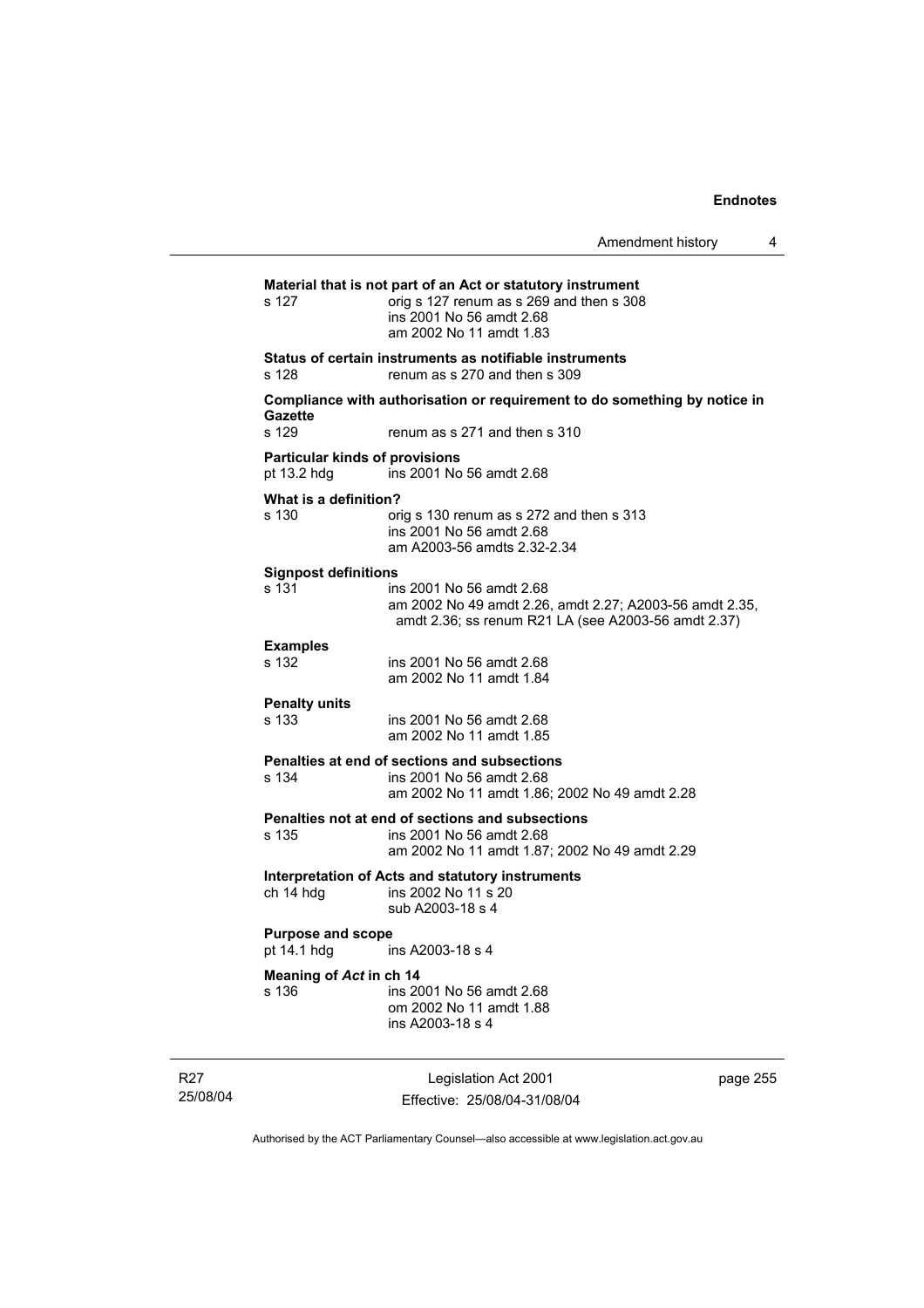| Amendment history |
|-------------------|
|                   |

**Purpose and scope of ch 14**<br>s 137 **ins 2002** N ins 2002 No 11 s 20 sub A2003-18 s 4 **Key principles of interpretation**  pt 14.2 hdg ins A2003-18 s 4 **Meaning of** *working out the meaning of an Act* s 138 reloc from IA 2002 No 11 amdt 2.63 sub A2003-18 s 4 **Interpretation best achieving Act's purpose**  s 139 reloc from IA 2002 No 11 amdt 2.63 pars renum R5 LA am 2002 No 49 amdt 2.30 sub A2003-18 s 4 am A2004-5 amdt 2.7 **Legislative context**  s 140 ins A2003-18 s 4 **Non-legislative context generally**  s 141 ins A2003-18 s 4 am A2003-41 amdt 2.28 **Non-legislative context—material that may be considered**  s 142 ins A2003-18 s 4 am A2003-41 amdt 2.29; table renum R22 LA **Law stating material for consideration in working out meaning**  s 143 ins A2003-18 s 4 **Aids to interpretation**  ch 15 hdg ins 2001 No 56 amdt 2.68<br>ch 15 hdg note om 2002 No 11 amdt 1.89 om 2002 No 11 amdt 1.89 **General**  pt 15.1 hdg ins 2001 No 56 amdt 2.68 **Meaning of commonly-used terms**<br>s 144 hdg sub A2003-56 an s 144 hdg sub A2003-56 amdt 2.38<br>s 144 s ins 2001 No 56 amdt 2.68 ins 2001 No 56 amdt 2.68 **Gender and number**  ins 2001 No 56 amdt 2.68 am 2002 No 11 amdt 1.90 **Meaning of** *may* **and** *must* s 146 ins 2001 No 56 amdt 2.68 am 2002 No 11 amdt 1.91, amdt 1.92; 2002 No 30 amdt 2.6; A2003-56 amdt 2.39

page 256 **Legislation Act 2001** Effective: 25/08/04-31/08/04

R27 25/08/04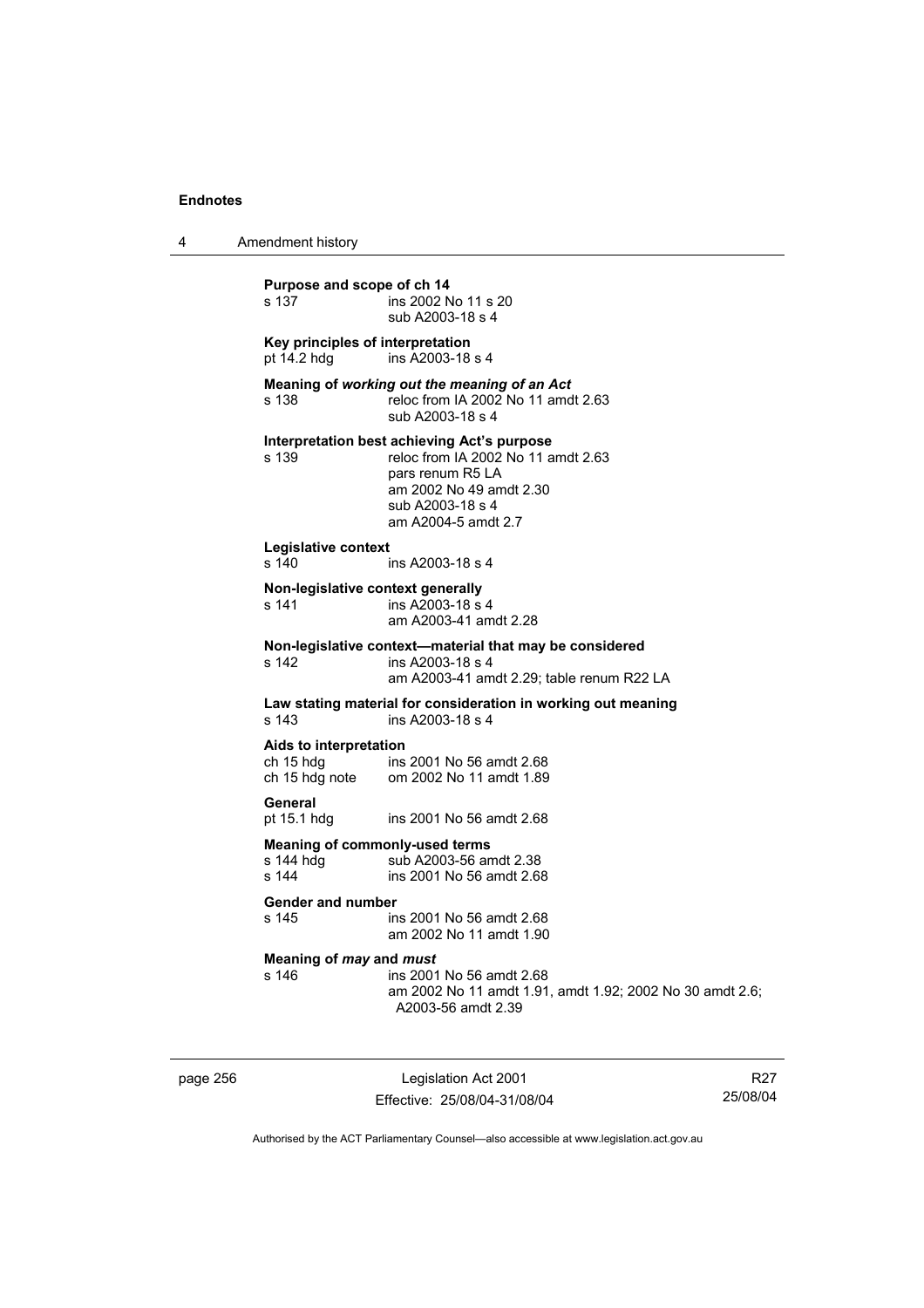Amendment history 4

| s 147                                  | ins 2001 No 56 amdt 2.68<br>am 2002 No 11 amdt 1.93                                   |
|----------------------------------------|---------------------------------------------------------------------------------------|
|                                        | Terms used in instruments have same meanings as in authorising laws                   |
| s 148                                  | ins 2001 No 56 amdt 2.68                                                              |
|                                        | am 2002 No 11 amdt 1.94; A2003-56 amdt 2.40                                           |
| Age in years                           |                                                                                       |
| s 149                                  | ins 2001 No 56 amdt 2.68                                                              |
|                                        | am 2002 No 11 amdt 1.95                                                               |
| <b>Measurement of distance</b>         |                                                                                       |
| s 150                                  | ins 2001 No 56 amdt 2.68                                                              |
|                                        | am 2002 No 11 amdt 1.96                                                               |
| <b>Reckoning of time</b>               |                                                                                       |
| s 151                                  | ins 2002 No 11 s 21                                                                   |
|                                        | am 2002 No 49 amdt 2.31; A2003-56 amdt 2.41                                           |
|                                        | <b>Continuing effect of obligations</b>                                               |
| s 152                                  | ins 2002 No 11 s 21                                                                   |
|                                        | sub 2002 No 49 amdt 2.32                                                              |
| <b>Definitions</b>                     |                                                                                       |
| pt 15.2 hdg                            | ins 2001 No 56 amdt 2.68                                                              |
|                                        |                                                                                       |
| s 155                                  | Definitions apply subject to contrary intention<br>ins 2001 No 56 amdt 2.68           |
|                                        | am 2002 No 11 amdt 1.97, amdt 1.98                                                    |
|                                        |                                                                                       |
| s 156                                  | Application of definitions in dictionaries and sections<br>ins 2001 No 56 amdt 2.68   |
|                                        | am A2003-56 amdt 2.42                                                                 |
|                                        |                                                                                       |
| s 157                                  | Defined terms-other parts of speech and grammatical forms<br>ins 2001 No 56 amdt 2.68 |
|                                        | sub 2002 No 11 amdt 1.99                                                              |
|                                        | am A2003-56 amdt 2.43                                                                 |
|                                        |                                                                                       |
| pt 15.3 hdg                            | References to various entities and things<br>ins 2001 No 56 amdt 2.68                 |
|                                        |                                                                                       |
| References to people generally         |                                                                                       |
| s 160                                  | ins 2001 No 56 amdt 2.68                                                              |
|                                        | am 2002 No 11 amdt 1.100, amdt 1.101                                                  |
| <b>Corporations liable to offences</b> |                                                                                       |
| s 161                                  | ins 2001 No 56 amdt 2.68                                                              |
|                                        | am 2002 No 11 amdt 1.102; 2002 No 51 amdt 1.23; 2002 No                               |

R27 25/08/04

Legislation Act 2001 Effective: 25/08/04-31/08/04 page 257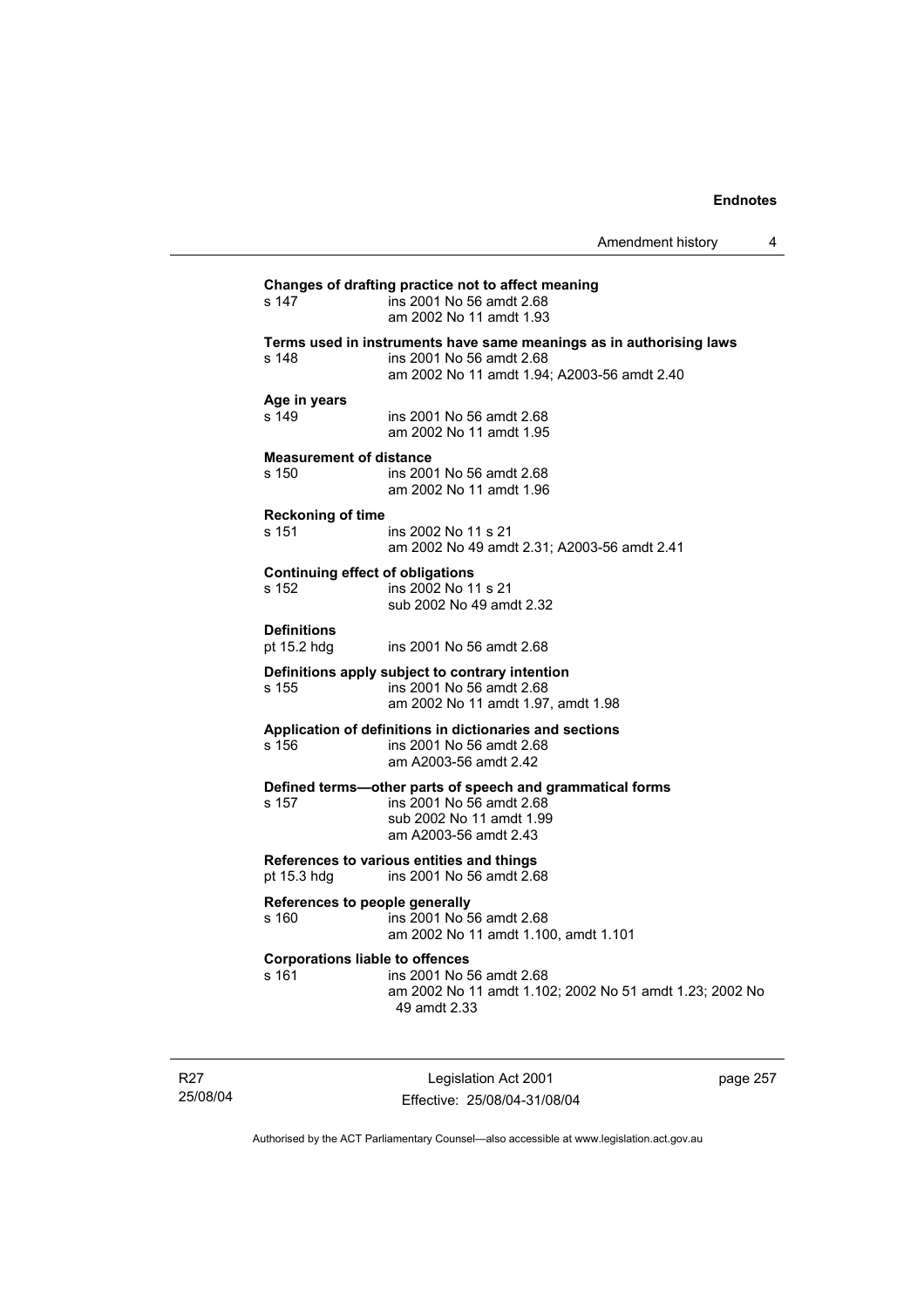| Amendment history<br>4 |  |
|------------------------|--|
|------------------------|--|

**References to** *a Minister* **or** *the Minister* s 162 ins 2001 No 56 amdt 2.68 **References to** *a chief executive* **or** *the chief executive* s 163 ins 2001 No 56 amdt 2.68 **References to Australian Standards etc**  s 164 ins 2001 No 56 amdt 2.68 sub A2003-56 amdt 2.44 **References to Assembly committees that no longer exist**  s 165 ins 2001 No 56 amdt 2.68 **References to person with interest in land include personal representative etc**  ins 2001 No 56 amdt 2.68 am 2002 No 11 amdt 1.103 **References to** *domestic partner* **and** *domestic partnership*  s 169 ins A2003-14 s 4 **References to** *transgender people*  s 169A **ins A2003-14** s 4 **References to** *intersex people*  s 169B ins A2003-14 s 4 **Preservation of certain common law privileges**  pt 15.4 hdg ins 2002 No 11 s 22 **Privileges against selfincrimination and exposure to civil penalty**  s 170 ins 2002 No 11 s 22 **Client legal privilege**  s 171 ins 2002 No 11 s 22 **Courts, tribunals and other decision-makers**  ch 16 hdg ins 2001 No 56 amdt 2.68 **Meaning of** *law* **in ch 16**  s 175 ins 2001 No 56 amdt 2.68 **Jurisdiction of courts and tribunals**  s 176 ins 2001 No 56 amdt 2.68 am 2002 No 11 amdt 1.104 **Recovery of amounts owing under laws**  s 177 ins 2001 No 56 amdt 2.68 am 2002 No 11 amdt 1.105 **Power to decide includes power to administer oath etc**  s 178 hdg am A2003-41 amdt 2.30 s 178 ins 2001 No 56 amdt 2.68 am 2002 No 11 amdt 1.106, amdt 1.107; A2003-41 amdt 2.31

page 258 Legislation Act 2001 Effective: 25/08/04-31/08/04

R27 25/08/04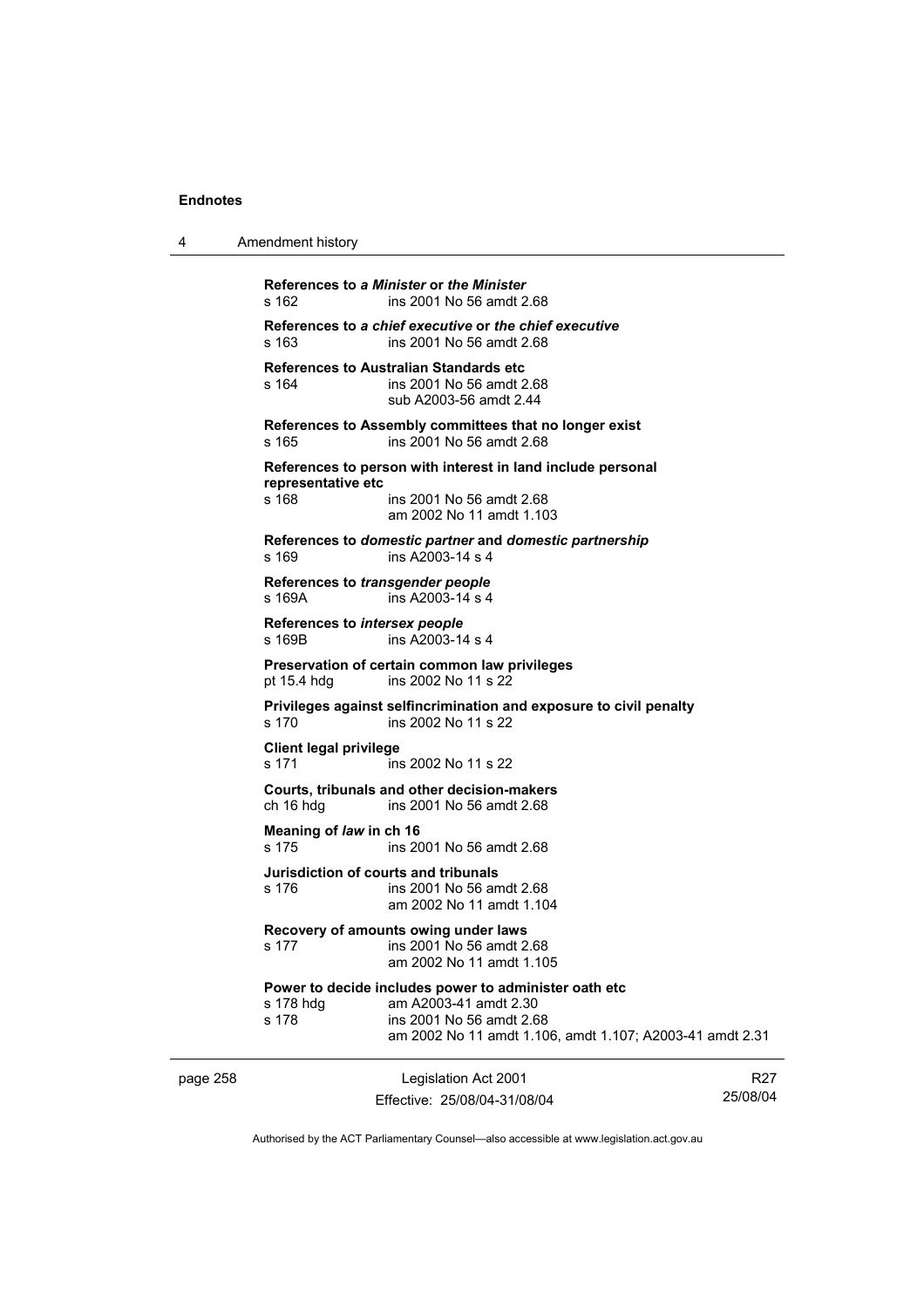| Amendment history |  |
|-------------------|--|
|-------------------|--|

# Legislation Act 2001 Effective: 25/08/04-31/08/04 **Content of statements of reasons for decisions**  ins 2001 No 56 amdt 2.68 am 2002 No 11 amdt 1.108; A2003-56 amdt 2.45 **Power to make decision includes power to reverse or change**  s 180 ins 2001 No 56 amdt 2.68 am 2002 No 11 amdt 1.109 **Entities and positions**  ch 17 hdg ins 2001 No 56 amdt 2.68 **Meaning of** *law* **in ch 17**  s 182 (prev s 185) ins 2001 No 56 amdt 2.68 renum 2002 No 11 amdt 1.110 sub A2003-56 amdt 2.46 **Change of name of entity**  s 183 (prev s 187) ins 2001 No 56 amdt 2.68 renum 2002 No 11 amdt 1.112 am A2003-56 amdt 2.47 **Change in constitution of entity**  s 184 (prev s 188) ins 2001 No 56 amdt 2.68 renum 2002 No 11 amdt 1.112 **References to occupant of position**  s 185 orig s 185 renum as s 182 (prev s 189) ins 2001 No 56 amdt 2.68 renum 2002 No 11 amdt 1.112 am A2003-56 amdt 2.48 **Change of name of position**  s 186 (orig s 186) ins 2001 No 56 amdt 2.68 om 2002 No 11 amdt 1.111 (prev s 190) ins 2001 No 56 amdt 2.68 renum 2002 No 11 amdt 1.112 am A2003-56 amdt 2.49 **Chairperson and deputy chairperson**<br>s 187 cenum as orig s 187 renum as s 183 (prev s 191) ins 2001 No 56 amdt 2.68 renum 2002 No 11 amdt 1.112 **Offences**  ch 18 hdg orig ch 18 hdg renum as ch 19 hdg ins 2002 No 11 s 23 **Introductory**  pt 18.1 hdg renum as pt 19.1 hdg **Functions**  renum as pt 19.2 hdg

page 259

Authorised by the ACT Parliamentary Counsel—also accessible at www.legislation.act.gov.au

R27 25/08/04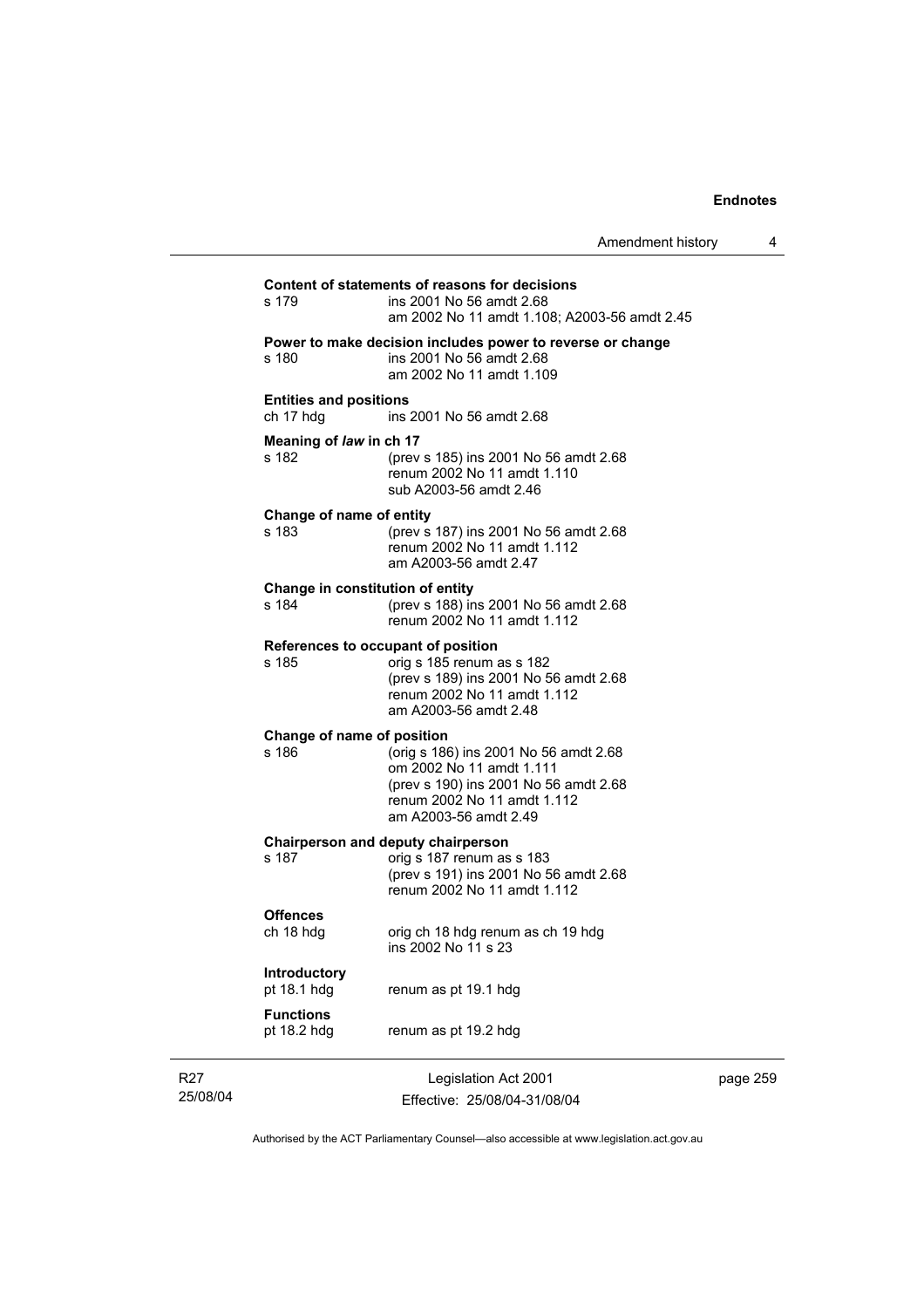|  | Amendment history |
|--|-------------------|
|--|-------------------|

# **Appointments**

renum as pt 19.3 hdg

**Appointments—other than acting appointments**  div 18.3.1 hdg renum as div 19.3.1.hdg

# **Acting appointments**

renum as div 19.3.2 hdg

**Delegations** 

pt 18.4 hdg renum as pt 19.4 hdg

**Service of documents**<br>pt 18.5 hdg renu renum as pt 19.5 hdg

**Other matters**  pt 18.6 hdg renum as pt 19.7 hdg

**Meaning of** *Territory law* **in ch 18**  s 188 orig s 188 renum as s 184 ins 2002 No 11 s 23

**Reference to offence includes reference to related ancillary offences** 

s 189 orig s 189 renum as s 185 ins 2002 No 11 s 23 am 2002 No 51 amdt 1.24, amdt 1.25

**Indictable and summary offences** 

s 190 orig s 190 renum as s 186 ins 2002 No 11 s 23 am A2003-56 amdt 2.50; ss renum R21 LA (see A2003-56 amdt 2.51)

#### **Offences against 2 or more laws**  s 191 orig s 191 renum as s 187 ins 2002 No 11 s 23

**When must prosecutions begin?** 

s 192 ins 2002 No 11 s 23

am 2002 No 51 amdt 1.26; A2004-32 s 90

## **Continuing offences**

s 193 ins 2002 No 11 s 23

## **Administrative and machinery provisions**

ch 19 hdg (prev ch 12 hdg) renum as ch 19 hdg and then ch 20 hdg (prev ch 18 hdg) ins 2001 No 56 amdt 2.68 renum as ch 19 hdg 2002 No 11 s 24

## **Introductory**

pt 19.1 hdg (prev pt 18.1 hdg) ins 2001 No 56 amdt 2.68 renum 2002 No 11 s 24

page 260 Legislation Act 2001 Effective: 25/08/04-31/08/04

R27 25/08/04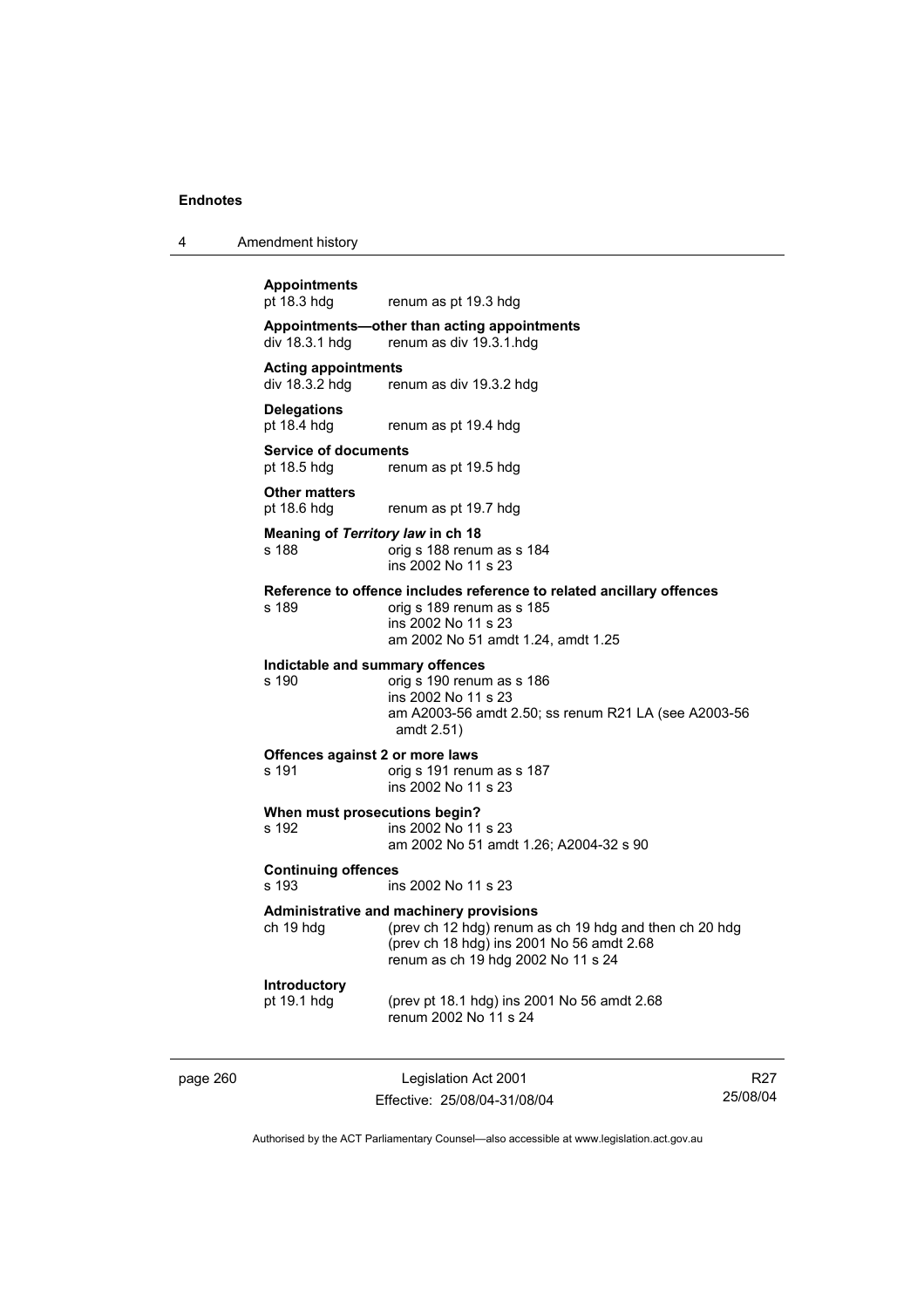|                                                           |                                                                                                                                                                                             | Amendment history | 4 |
|-----------------------------------------------------------|---------------------------------------------------------------------------------------------------------------------------------------------------------------------------------------------|-------------------|---|
| Meaning of law in ch 19<br>s 195                          | ins 2001 No 56 amdt 2.68                                                                                                                                                                    |                   |   |
| <b>Functions</b><br>pt 19.2 hdg                           | (prev pt 18.2 hdg) ins 2001 No 56 amdt 2.68<br>renum 2002 No 11 s 24                                                                                                                        |                   |   |
| s 196                                                     | Provision giving function gives power to exercise function<br>ins 2001 No 56 amdt 2.68                                                                                                      |                   |   |
| s 197                                                     | Statutory functions may be exercised from time to time<br>ins 2001 No 56 amdt 2.68<br>am 2002 No 11 amdt 1.113, amdt 1.114                                                                  |                   |   |
| <b>Functions of bodies</b><br>s 199                       | ins 2001 No 56 amdt 2.68<br>am 2002 No 11 amdt 1.115, amdt 1.116; ss renum R5 LA (see<br>2002 No 11 amdt 1.117); A2003-41 amdt 2.32, amdt 2.33;<br>ss renum R20 LA (see A2003-41 amdt 2.34) |                   |   |
| s 200                                                     | <b>Functions of occupants of positions</b><br>ins 2001 No 56 amdt 2.68                                                                                                                      |                   |   |
| <b>Appointments</b><br>pt 19.3 hdg                        | (prev pt 18.3 hdg) ins 2001 No 56 amdt 2.68<br>renum 2002 No 11 s 24                                                                                                                        |                   |   |
| Appointments-general<br>div 19.3.1 hdg<br>div 19.3.1 note | (prev div 18.3.1 hdg) ins 2001 No 56 amdt 2.68<br>renum 2002 No 11 s 24<br>sub A2003-56 amdt 2.52<br>ins 2002 No 11 amdt 1.118                                                              |                   |   |
| Application of div 19.3.1<br>s 205                        | ins 2001 No 56 amdt 2.68<br>am 2002 No 11 amdt 1.119, amdt 1.120                                                                                                                            |                   |   |
| s 206                                                     | Appointments must be in writing etc<br>ins 2001 No 56 amdt 2.68<br>sub 2002 No 11 s 25                                                                                                      |                   |   |
| s 207                                                     | Appointment may be by name or position<br>ins 2001 No 56 amdt 2.68                                                                                                                          |                   |   |
| s 208                                                     | Power of appointment includes power to suspend etc<br>ins 2001 No 56 amdt 2.68                                                                                                              |                   |   |
| s 209                                                     | Power of appointment includes power to make acting appointment<br>ins 2001 No 56 amdt 2.68                                                                                                  |                   |   |
| <b>Resignation of appointment</b><br>s 210                | ins 2001 No 56 amdt 2.68                                                                                                                                                                    |                   |   |
|                                                           |                                                                                                                                                                                             |                   |   |

R27 25/08/04

Legislation Act 2001 Effective: 25/08/04-31/08/04 page 261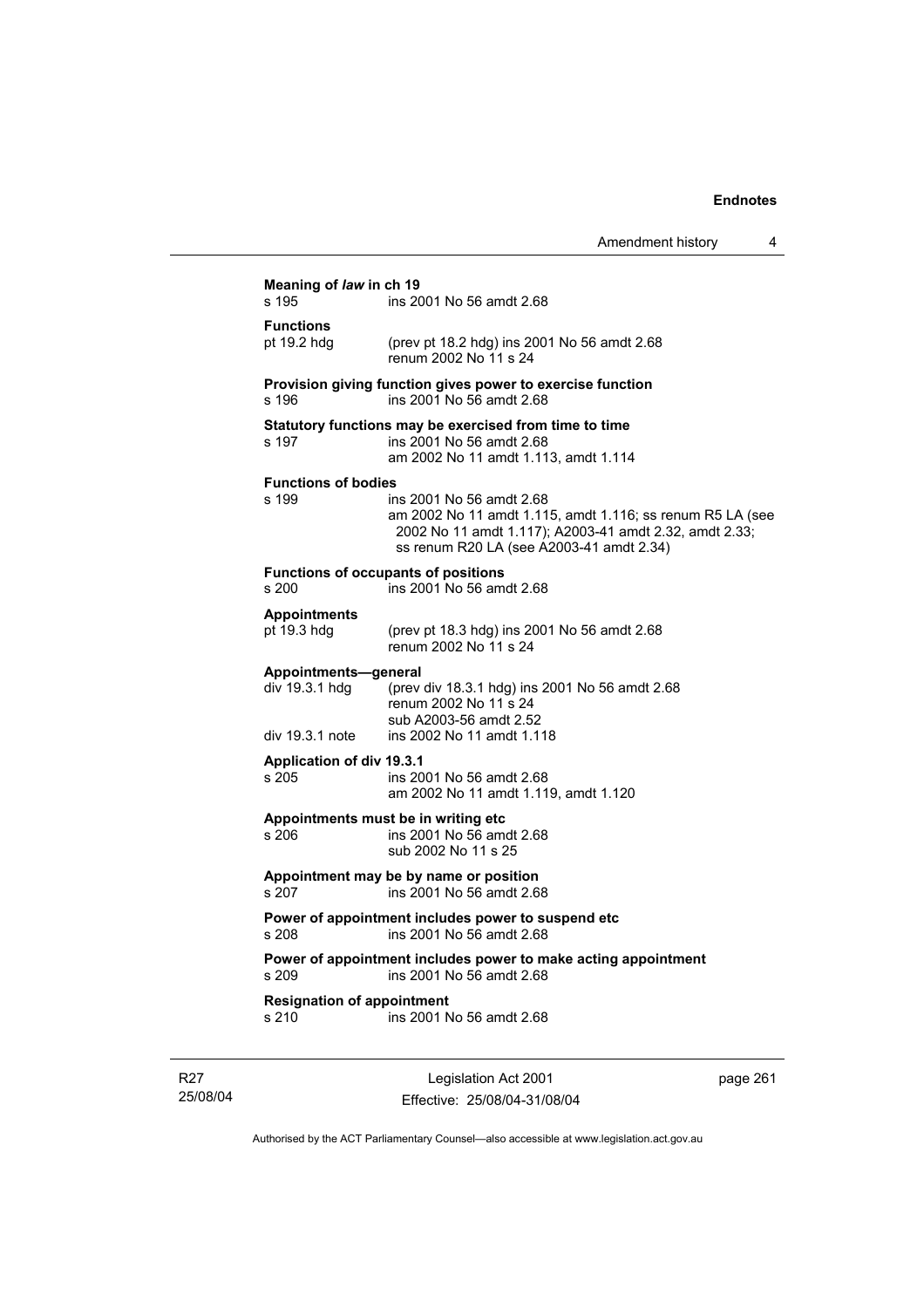| 4 | Amendment history                                                                                                       |
|---|-------------------------------------------------------------------------------------------------------------------------|
|   | Appointment not affected by appointer changes<br>ins 2001 No 56 amdt 2.68<br>s 211                                      |
|   | Appointment not affected by defect etc<br>s 212<br>ins 2001 No 56 amdt 2.68                                             |
|   | <b>Acting appointments</b><br>div 19.3.2 hdg<br>(prev div 18.3.2 hdg) ins 2001 No 56 amdt 2.68<br>renum 2002 No 11 s 24 |
|   | Application of div 19.3.2<br>s 215<br>ins 2001 No 56 amdt 2.68<br>am 2002 No 11 amdt 1.121, amdt 1.122                  |
|   | Acting appointments must be in writing etc<br>ins 2001 No 56 amdt 2.68<br>s 216<br>sub 2002 No 11 s 26                  |
|   | Acting appointment may be made by name or position<br>s 217<br>ins 2001 No 56 amdt 2.68                                 |
|   | Instrument may provide when acting appointment has effect etc<br>ins 2001 No 56 amdt 2.68<br>s 218                      |
|   | Appointer may decide terms of acting appointment etc<br>ins 2001 No 56 amdt 2.68<br>s 219<br>am 2002 No 11 amdt 1.123   |
|   | Appointee may exercise functions under acting appointment etc<br>ins 2001 No 56 amdt 2.68<br>s 220                      |
|   | How long does an acting appointment operate?<br>s 221<br>ins 2001 No 56 amdt 2.68<br>am 2002 No 11 amdt 1.124           |
|   | <b>Resignation of acting appointment</b><br>s 222<br>ins 2001 No 56 amdt 2.68                                           |
|   | Effect of acting appointment on substantive appointment etc<br>s 223<br>ins 2001 No 56 amdt 2.68                        |
|   | Acting appointment not affected by appointer changes<br>ins 2001 No 56 amdt 2.68<br>s 224                               |
|   | Acting appointment not affected by defect etc<br>s 225<br>ins 2001 No 56 amdt 2.68                                      |
|   | <b>Standing acting arrangements</b><br>div 19.3.2A hdg<br>ins A2003-41 amdt 2.35                                        |
|   | Application of div 19.3.2A<br>s 225A<br>ins A2003-41 amdt 2.35                                                          |
|   |                                                                                                                         |

page 262 Legislation Act 2001 Effective: 25/08/04-31/08/04

R27 25/08/04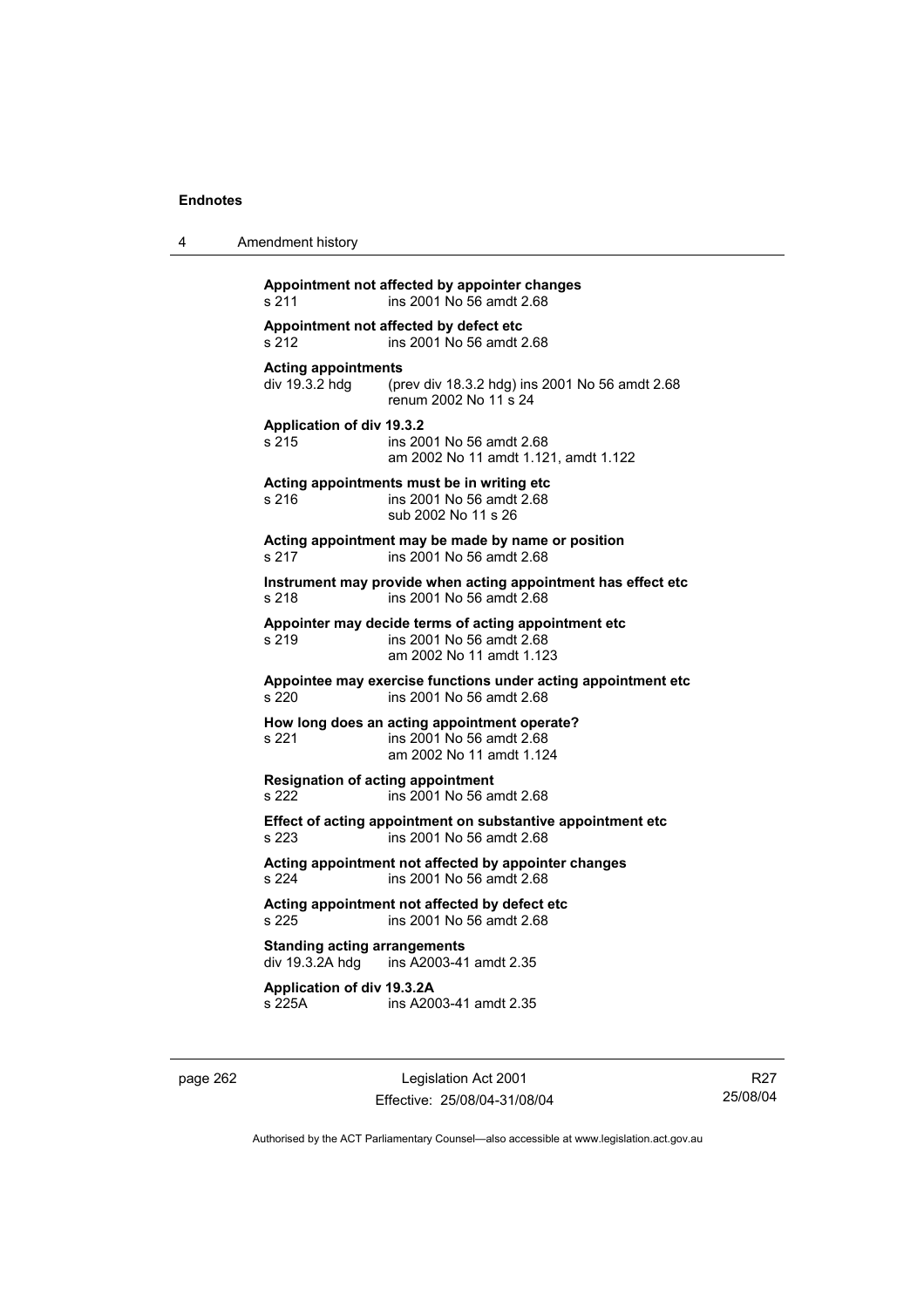# 25/08/04 Legislation Act 2001 Effective: 25/08/04-31/08/04 page 263 **Person acting may exercise functions etc**  s 225B ins A2003-41 amdt 2.35 **Appointments—Assembly consultation**  ins 2002 No 11 s 27 **Meaning of** *statutory position* **in div 19.3.3**  s 226 ins 2002 No 11 s 27 **Application of div 19.3.3**  s 227 ins 2002 No 11 s 27 am 2002 No 49 amdt 2.34; A2004-28 amdt 3.32 (3), (4) exp on exp date under A2004-28, s 211 (s 227 (4)) **Consultation with appropriate Assembly committee**  ins 2002 No 11 s 27 **Appointment is disallowable instrument**  s 229 hdg sub 2002 No 49 amdt 2.35 s 229 ins 2002 No 11 s 27 **Delegations**  pt 19.4 hdg (prev pt 18.4 hdg) ins 2001 No 56 amdt 2.68 renum 2002 No 11 s 24 **Application of pt 19.4 generally**  s 230 ins 2001 No 56 amdt 2.68 am 2002 No 11 amdt 1.125 **Application of pt 19.4 to subdelegations**  s 231 ins 2001 No 56 amdt 2.68 am 2002 No 11 amdt 1.126; A2003-56 amdt 2.53, amdt 2.54 **Delegation must be in writing etc**  s 232 ins 2001 No 56 amdt 2.68 **Delegation may be made by name or position**  s 233 ins 2001 No 56 amdt 2.68 **Instrument may provide when delegation has effect etc**  s 234 ins 2001 No 56 amdt 2.68 am A2003-41 amdt 2.36 **Delegation may be made to 2 or more delegates**  ins 2001 No 56 amdt 2.68 **Power to delegate may not be delegated**  s 236 ins 2001 No 56 amdt 2.68 am 2002 No 11 amdt 1.127 sub A2003-56 amdt 2.55 **Delegation may be amended or revoked**  s 237 ins 2001 No 56 amdt 2.68

Authorised by the ACT Parliamentary Counsel—also accessible at www.legislation.act.gov.au

R27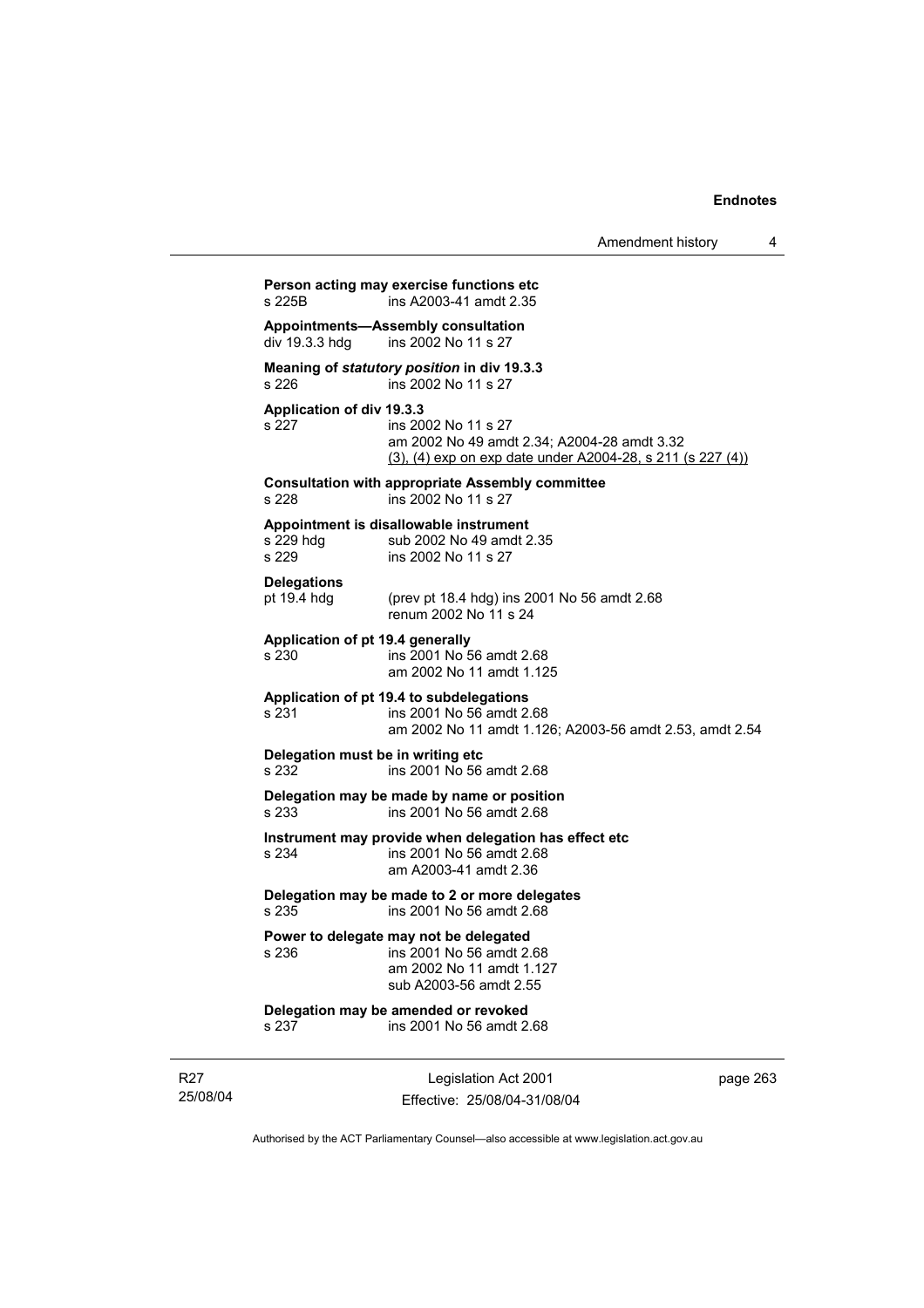4 Amendment history

| s 238                                              | Appointer responsible for delegated function<br>ins 2001 No 56 amdt 2.68                               |
|----------------------------------------------------|--------------------------------------------------------------------------------------------------------|
| <b>Exercise of delegation by delegate</b><br>s 239 | ins 2001 No 56 amdt 2.68<br>am 2002 No 49 amdt 2.36, amdt 2.37; A2003-56 amdt 2.56                     |
| s 240                                              | Appointer may exercise delegated function<br>ins 2001 No 56 amdt 2.68                                  |
| s 241                                              | Delegation not affected by appointer changes<br>ins 2001 No 56 amdt 2.68                               |
| s 242                                              | Delegation not affected by defect etc<br>ins 2001 No 56 amdt 2.68                                      |
| <b>Service of documents</b><br>pt 19.5 hdg         | (prev pt 18.5 hdg) ins 2001 No 56 amdt 2.68<br>renum 2002 No 11 s 24                                   |
| <b>Application of pt 19.5</b><br>s 245             | ins 2001 No 56 amdt 2.68                                                                               |
| Definitions for pt 19.5<br>s 246                   | ins 2001 No 56 amdt 2.68<br>def <i>home address</i> am 2002 No 30 amdt 2.7                             |
| s 247                                              | Service of documents on individuals<br>ins 2001 No 56 amdt 2.68<br>am 2002 No 49 amdt 2.38, amdt 2.39  |
| s 248                                              | Service of documents on corporations<br>ins 2001 No 56 amdt 2.68<br>am 2002 No 49 amdt 2.40, amdt 2.41 |
| Service of documents on agencies<br>s 249          | ins 2001 No 56 amdt 2.68                                                                               |
| When service taken to be effected<br>s 250         | ins 2001 No 56 amdt 2.68<br>am 2002 No 11 amdt 1.128                                                   |
| Other laws not affected etc<br>s 251               | ins 2001 No 56 amdt 2.68<br>am 2002 No 11 amdt 1.129                                                   |
| s 252                                              | Powers of courts and tribunals not affected<br>ins 2001 No 56 amdt 2.68                                |
| pt 19.6 hdg                                        | <b>Functions of Executive and Ministers</b><br>ins 2002 No 11 s 29                                     |

page 264 Legislation Act 2001 Effective: 25/08/04-31/08/04

R27 25/08/04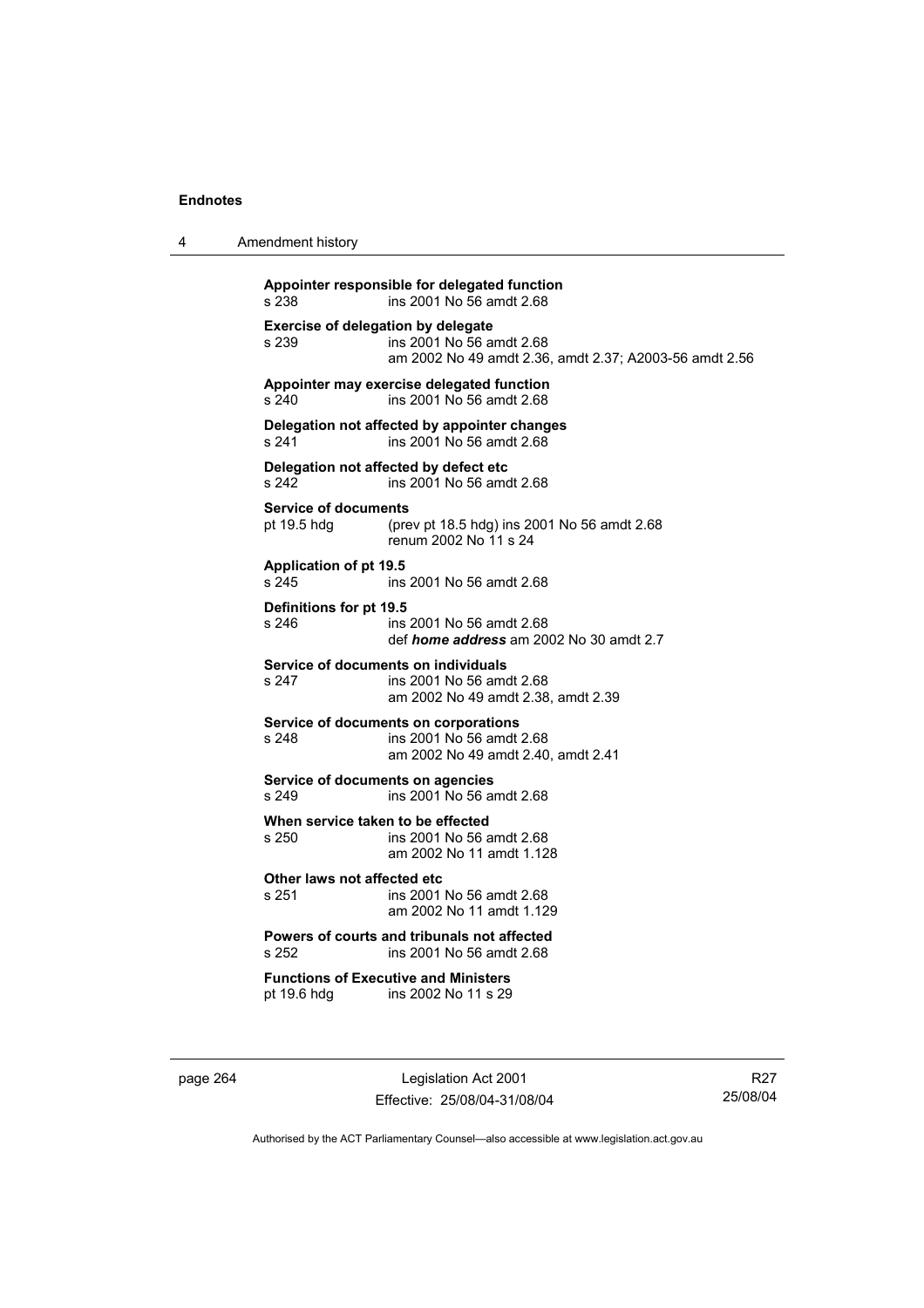| s 253                                    | ins 2002 No 11 s 29<br>am A2003-41 amdt 2.37                                                                     |
|------------------------------------------|------------------------------------------------------------------------------------------------------------------|
| s 254                                    | <b>Administration of matters not allocated</b><br>ins 2002 No 11 s 29                                            |
| <b>Delegation by Minister</b><br>s 254A  | ins 2002 No 11 s 29                                                                                              |
| <b>Other matters</b><br>pt 19.7 hdg      | (prev pt 18.6 hdg) ins 2001 No 56 amdt 2.68<br>sub 2002 No 11 s 28                                               |
| <b>Forms</b><br>s 255                    | ins 2001 No 56 amdt 2.68<br>am 2002 No 11 amdt 1.130, amdt 1.131; 2002 No 49<br>amdt 2.42; A2003-41 amdt 2.38    |
| s 256                                    | Production of records kept in computers etc<br>ins 2001 No 56 amdt 2.68                                          |
| s 260                                    | Delegation by parliamentary counsel<br>(prev s 119) renum 2001 No 56 amdt 2.67<br>om 2002 No 11 amdt 1.132       |
| s 261                                    | References to Administration Act 1989 etc<br>(prev s 120) renum 2001 No 56 amdt 2.67<br>om 2002 No 11 amdt 1.132 |
| <b>Regulation-making power</b><br>s 262  | (prev s 121) renum as s 262 and then s 302                                                                       |
| <b>Application of s 28</b><br>s 263      | (prev s 122) renum 2001 No 56 amdt 2.67<br>exp 12 March 2002 (s 263 (2))                                         |
| Application of s 47 (2) to (6)<br>s264   | (prev s 122A) renum as s 264 and then s 304                                                                      |
| Application of s 61 and s 62<br>s 265    | (prev s 123) renum as s 265 and then s 305                                                                       |
| <b>Application of s 69</b><br>s 266      | (prev s 124) renum 2001 No 56 amdt 2.67<br>exp 12 March 2002 (s 266 (2))                                         |
| <b>Transitional regulations</b><br>s 267 | (prev s 125) renum as s 267 and then s 306                                                                       |
| s 268                                    | Modification of ch 20's operation<br>(prev s 126) renum as s 268 and then s 307                                  |

R27 25/08/04

Legislation Act 2001 Effective: 25/08/04-31/08/04 page 265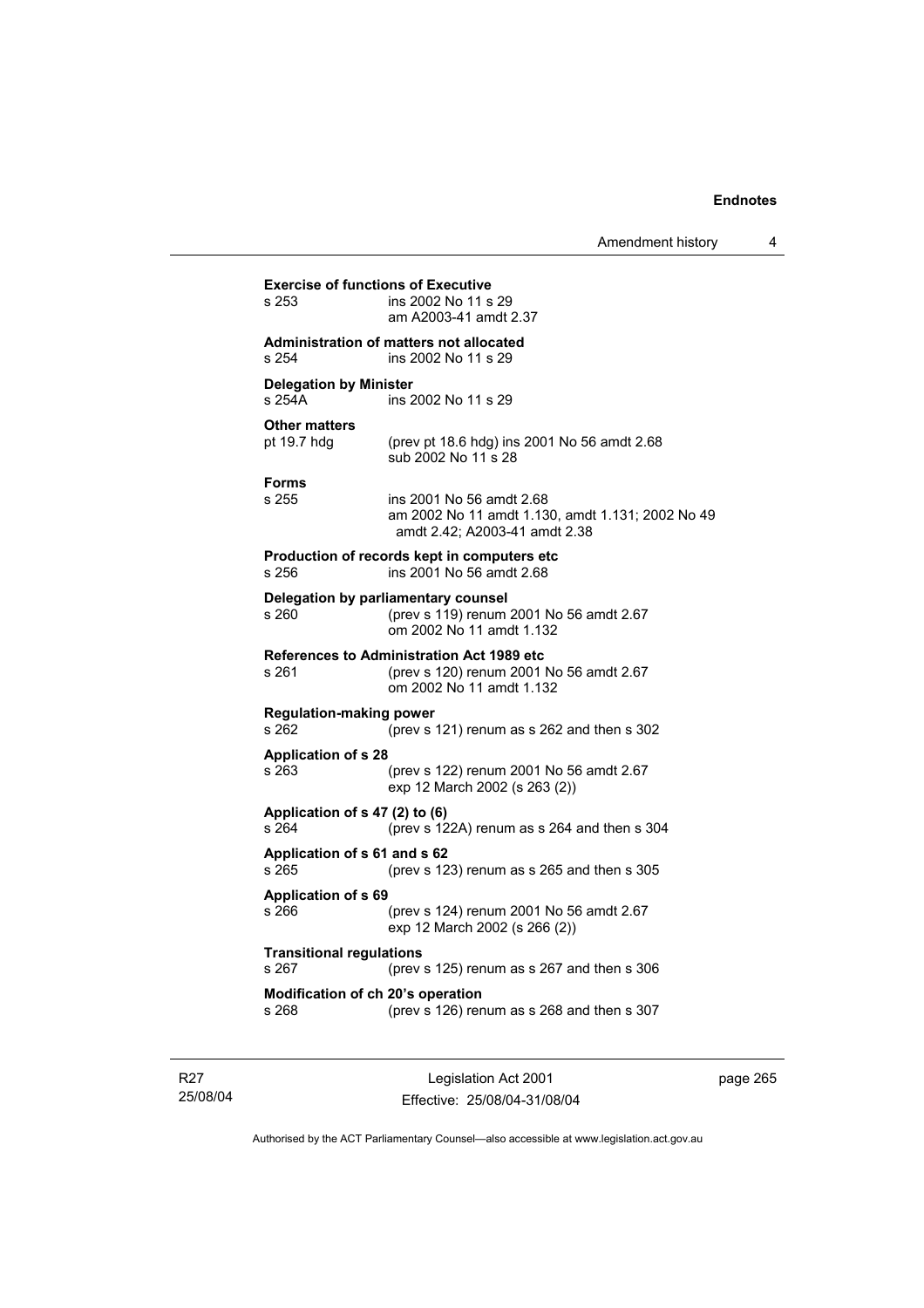| 4        | Amendment history                       |                                                                                                                                                                 |                             |  |
|----------|-----------------------------------------|-----------------------------------------------------------------------------------------------------------------------------------------------------------------|-----------------------------|--|
|          | s 269                                   | Status of certain instruments as disallowable instruments<br>(prev s 127) renum as s 269 and then s 308                                                         |                             |  |
|          | s 270                                   | Status of certain instruments as notifiable instruments<br>(prev s 128) renum as s 270 and then s 309                                                           |                             |  |
|          | Gazette                                 | Compliance with authorisation or requirement to do something by notice in                                                                                       |                             |  |
|          | s.271                                   | (prev s 129) renum as s 271 and then s 310                                                                                                                      |                             |  |
|          | s 271B                                  | Commencement of Acts that refer to notification or notice in the Gazette<br>renum as s 311                                                                      |                             |  |
|          | in the Gazette                          | Commencement of registrable instruments that refer to notification or notice                                                                                    |                             |  |
|          | s271C                                   | renum as s 312                                                                                                                                                  |                             |  |
|          | s 272                                   | Status of republications under Legislation (Republication) Act 1996<br>(prev s 130) renum as s 272 and then s 313                                               |                             |  |
|          | s 273                                   | <b>Transitional provisions about penalties</b><br>renum as s 314                                                                                                |                             |  |
|          | s 274                                   | <b>Status of certain determinations</b><br>renum as s 315                                                                                                       |                             |  |
|          | <b>Miscellaneous</b><br>ch 20 hdg       | (prev ch 13 hdg) renum as ch 20 hdg and then ch 21 hdg<br>(prev ch 12 hdg) renum as ch 19 hdg 2001 No 56 amdt 2.66<br>renum as ch 20 hdg 2002 No 11 s 24        |                             |  |
|          | s 300                                   | Delegation by parliamentary counsel<br>ins 2002 No 11 amdt 1.132                                                                                                |                             |  |
|          | s 301                                   | <b>References to Administration Act 1989 etc.</b><br>ins 2002 No 11 amdt 1.132                                                                                  |                             |  |
|          | <b>Regulation-making power</b><br>s 302 | (prev s 121) renum as s 262 2001 No 56 amdt 2.67<br>renum as s 302 R5 LA (see 2002 No 11 amdt 1.133)<br>sub A2003-41 amdt 2.39                                  |                             |  |
|          | <b>Transitional</b><br>ch 21 hdg        | (prev ch 13 hdg) renum as ch 20 hdg 2001 No 56 amdt 2.66<br>renum as ch 21 hdg 2002 No 11 s 24                                                                  |                             |  |
|          | Application of s 47 (2) to (6)          |                                                                                                                                                                 |                             |  |
|          | s 304 hdg                               | (prev s 122A hdg) renum as s 264 hdg and then s 304 hdg<br>sub 2002 No 11 amdt 1.134                                                                            |                             |  |
|          | s 304                                   | (prev s 122A) ins 2001 No 44 amdt 1.2623<br>renum as s 264 2001 No 56 amdt 2.67<br>am 2002 No 11 amdt 1.135<br>renum as s 304 R5 LA (see 2002 No 11 amdt 1.136) |                             |  |
|          |                                         |                                                                                                                                                                 |                             |  |
| page 266 |                                         | Legislation Act 2001<br>Effective: 25/08/04-31/08/04                                                                                                            | R <sub>27</sub><br>25/08/04 |  |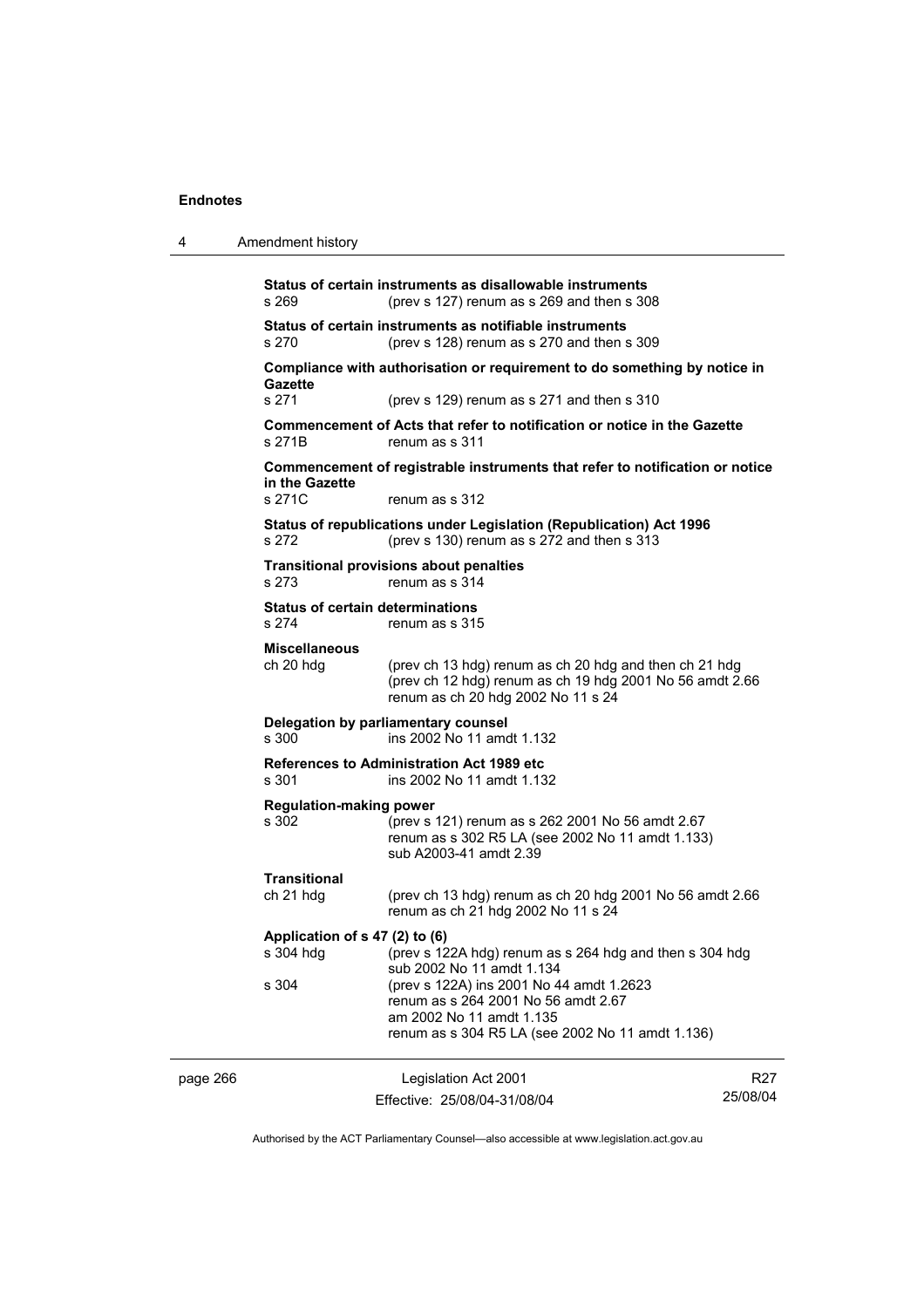| Amendment history |  |
|-------------------|--|
|-------------------|--|

| exp 12 September 2004 (s 304 (4))                                                                                                                                         |
|---------------------------------------------------------------------------------------------------------------------------------------------------------------------------|
|                                                                                                                                                                           |
| Application of s 61 and s 62<br>(prev s 123) renum as s 265 2001 No 56 amdt 2.67<br>renum as s 305 R5 LA (see 2002 No 11 amdt 1.136)<br>exp 12 September 2002 (s 305 (3)) |
| <b>Transitional regulations</b>                                                                                                                                           |
| (prev s 125) am 2001 No 44 amdt 1.2624<br>renum as s 267 2001 No 56 amdt 2.67<br>am 2001 No 56 amdts 2.69-2.71; 2002 No 11 amdt 1.137-<br>1.140                           |
| renum as s 306 R5 LA (see 2002 No 11 amdt 1.136)<br>exp 28 May 2003 (s 306 (5))                                                                                           |
| Modification of ch 20's operation                                                                                                                                         |
| (prev s 268 hdg) sub 2001 No 56 amdt 2.72<br>(prev s 126) renum as s 268 2001 No 56 amdt 2.67<br>am 2002 No 11 amdt 1.141                                                 |
| renum as s 307 R5 LA (see 2002 No 11 amdt 1.13)<br>am 2002 No 49 amdt 2.54<br>exp 28 May 2003 (s 307 (2))                                                                 |
| Status of certain instruments as disallowable instruments                                                                                                                 |
| (prev s 127) renum as s 269 2001 No 56 amdt 2.67<br>renum as s 308 R5 LA (see 2002 No 11 amdt 1.136)<br>exp 12 September 2004 (s 308 (4))                                 |
| Status of certain instruments as notifiable instruments                                                                                                                   |
| (prev s 128) renum as s 270 2001 No 56 amdt 2.67<br>renum as s 309 R5 LA (see 2002 No 11 amdt 1.136)<br>exp 12 September 2004 (s 309 (7))                                 |
| Compliance with authorisation or requirement to do something by notice in                                                                                                 |
| (prev s 129) renum as s 271 2001 No 56 amdt 2.67<br>am 2001 No 56 amdt 2.73<br>renum as s 310 R5 LA (see 2002 No 11 amdt 1.136)                                           |
| exp 12 September 2004 (s 310 (5))                                                                                                                                         |
| Application of s 89 to registrable instrument                                                                                                                             |
| ins A2003-56 amdt 2.57<br>exp 12 September 2004 (s 310A (2))                                                                                                              |
| Commencement of Acts that refer to notification or notice in the Gazette<br>(prev s 271B) ins as mod SL 2001 No 34 reg 6                                                  |
|                                                                                                                                                                           |

R27 25/08/04

Legislation Act 2001 Effective: 25/08/04-31/08/04 page 267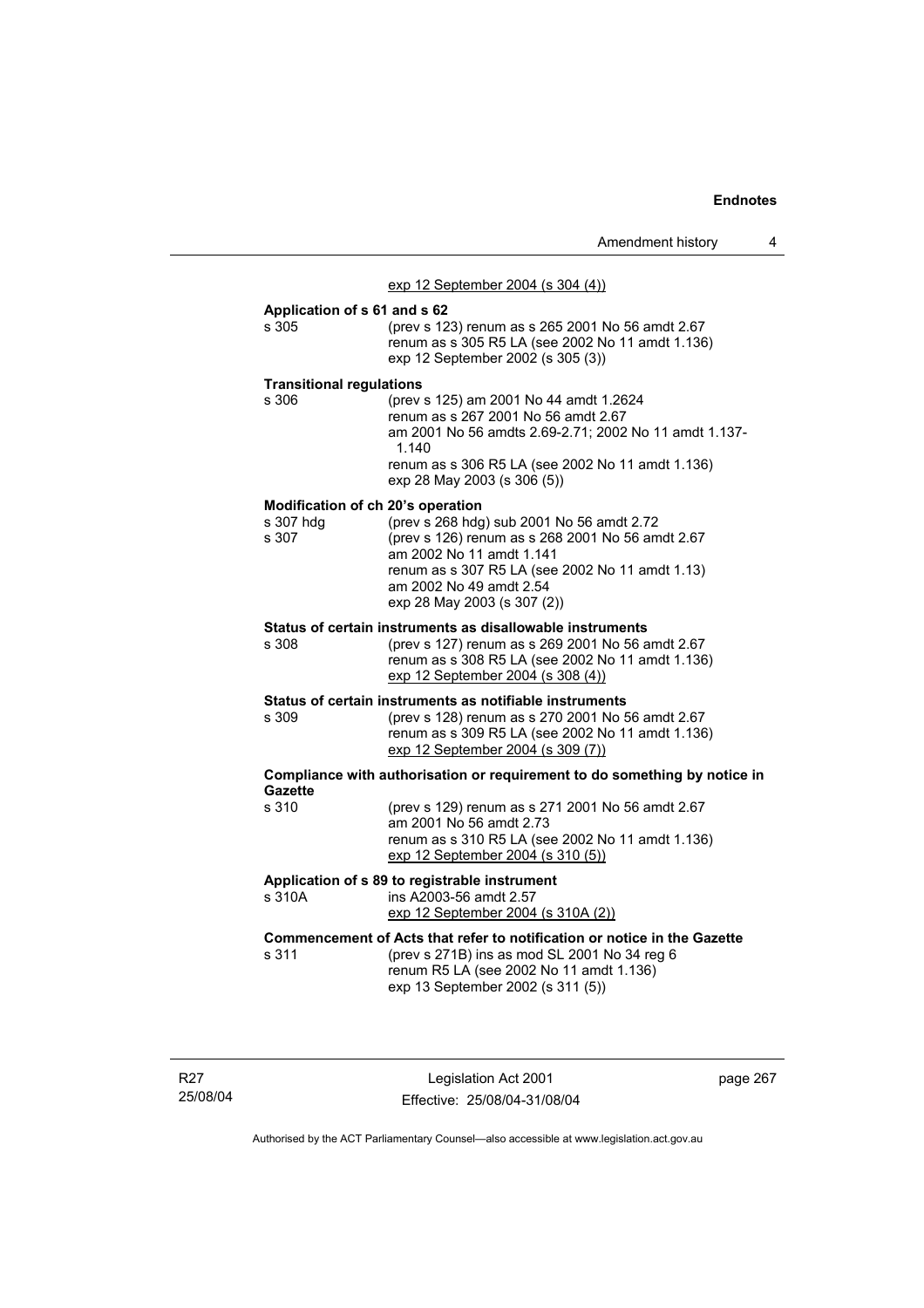| 4 | Amendment history |
|---|-------------------|
|---|-------------------|

| Commencement of registrable instruments that refer to notification or notice                                                                                                                                                                                                                                                                                                                                                                |
|---------------------------------------------------------------------------------------------------------------------------------------------------------------------------------------------------------------------------------------------------------------------------------------------------------------------------------------------------------------------------------------------------------------------------------------------|
| (prev s 271C) ins as mod SL 2001 No 34 reg 6<br>renum R5 LA (see 2002 No 11 amdt 1.136)<br>exp 13 September 2002 (s 312 (5))                                                                                                                                                                                                                                                                                                                |
| Status of republications under Legislation (Republication) Act 1996<br>(prev s 130) renum as s 272 2001 No 56 amdt 2.67<br>renum as s 313 R5 LA (see 2002 No 11 amdt 1.136)<br>exp 12 September 2004 (s 313 (3))                                                                                                                                                                                                                            |
| <b>Transitional provisions about penalties</b><br>(prev s 273) ins 2001 No 56 amdt 2.74<br>renum R5 LA (see 2002 No 11 amdt 1.136)<br>exp 12 September 2003 (s 314 (5))                                                                                                                                                                                                                                                                     |
| <b>Status of certain determinations</b><br>(prev s 274) ins 2001 No 56 amdt 2.74<br>renum R5 LA (see 2002 No 11 amdt 1.136)<br>exp 12 September 2003 (s 315 (6))                                                                                                                                                                                                                                                                            |
| <b>Delegations under Administration Act 1989</b><br>ins A2003-56 amdt 2.58<br>exp 12 September 2004 (s 316 (3))                                                                                                                                                                                                                                                                                                                             |
| Former NSW and UK Acts in force before establishment of Territory<br>(prev sch 1 pt 1 hdg) sub and renum 2001 No 56 amdt 2.75<br>am 2001 No 44 amdt 1.2625; 2001 No 56 amdts 2.76-2.79;<br>2001 No 88 s 43 (2); 2002 No 40 amdt 3.28; items renum<br>R11 LA (see 2002 No 40 amdt 3.29)<br>sub 2002 No 49 amdt 2.43<br>am A2003-56 amdt 2.59; items renum R21 LA (see A2003-56<br>amdt 2.60); A2004-17 amdt 2.10                             |
| Former NSW Acts applied after establishment of Territory<br>(prev sch 1 pt 2 hdg) sub and renum 2001 No 56 amdt 2.80<br>am 2001 No 44 amdt 1.2626, amdt 1.2627; 2001 No 56<br>amdt 2.81; A2004-7 amdt 1.5                                                                                                                                                                                                                                   |
| <b>Meaning of commonly-used terms</b><br>sub A2003-56 amdt 2.61<br>sub A2003-56 amdt 2.61<br>def AAT ins 2002 No 49 amdt 2.44<br>def Act sub 2001 No 56 amdt 2.82<br>def ACT reloc from IA 2001 No 56 amdt 2.16<br>def ADI reloc from IA 2001 No 56 amdt 2.16<br>sub 2002 No 49 amdt 2.45<br>def administrative appeals tribunal reloc from IA 2001 No 56<br>amdt 2.16<br>def <i>administrative unit</i> reloc from IA 2001 No 56 amdt 2.16 |
|                                                                                                                                                                                                                                                                                                                                                                                                                                             |

page 268 Legislation Act 2001 Effective: 25/08/04-31/08/04

R27 25/08/04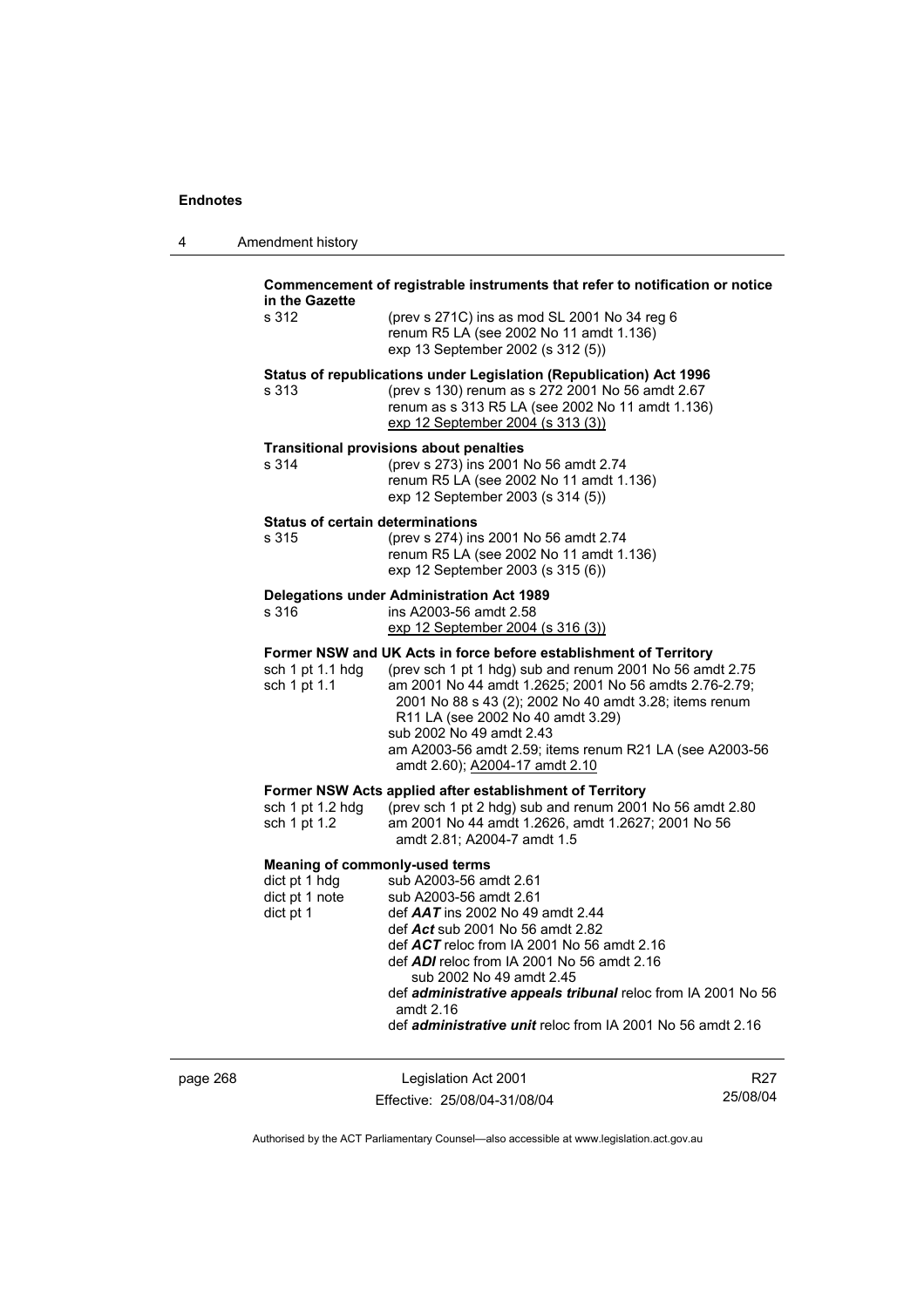def *adult* reloc from IA 2001 No 56 amdt 2.16 def *affidavit* reloc from IA 2001 No 56 amdt 2.16 def *ambulance service* reloc from IA 2001 No 56 amdt 2.16 sub A2004-28 amdt 3.33 def *amend* sub 2001 No 56 amdt 2.82 def *appoint* reloc from IA 2001 No 56 amdt 2.16 def *asset* reloc from IA 2001 No 56 amdt 2.16 def *Attorney-General* ins 2001 No 56 amdt 2.82 def *auditor-general* reloc from IA 2001 No 56 amdt 2.16 def *Australia* reloc from IA 2001 No 56 amdt 2.16 def *Australian driver licence* reloc from IA 2001 No 56 amdt 2.16 def *authorised deposit-taking institution* reloc from IA 2001 No 56 amdt 2.16 sub 2002 No 49 amdt 2.46 def *bank* reloc from IA 2001 No 56 amdt 2.16 def *barrister* reloc from IA 2001 No 56 amdt 2.16 def *body* reloc from IA 2001 No 56 amdt 2.16 def *breach* reloc from IA 2001 No 56 amdt 2.16 def *building code* ins A2004-13 amdt 2.79 def *building society* reloc from IA 2001 No 56 amdt 2.16 sub A2003-56 amdt 2.62 def *business day* reloc from IA 2001 No 56 amdt 2.16 def *by-laws* ins 2002 No 11 amdt 1.142 def *calendar month* reloc from IA 2001 No 56 amdt 2.16 def *calendar year* reloc from IA 2001 No 56 amdt 2.16 def *change* reloc from IA 2001 No 56 amdt 2.16 def *chief executive* ins 2001 No 56 amdt 2.82 def *chief fire control officer* ins 2001 No 56 amdt 2.82 om A2004-28 amdt 3.34 def *chief health officer* reloc from IA 2001 No 56 amdt 2.16 def *Chief Justice* reloc from IA 2001 No 56 amdt 2.16 def *Chief Magistrate* reloc from IA 2001 No 56 amdt 2.16 def *Chief Minister* reloc from IA 2001 No 56 amdt 2.16 def *chief officer (ambulance service)* ins A2004-28 amdt 3.35 def *chief officer (fire brigade)* ins A2004-28 amdt 3.35 def *chief officer (rural fire service)* ins A2004-28 amdt 3.35 def *chief officer (SES)* ins A2004-28 amdt 3.35 def *chief planning executive* ins 2002 No 56 amdt 3.43 def *chief police officer* reloc from IA 2001 No 56 amdt 2.16 def *chief solicitor* ins A2004-42 amdt 2.39

R27 25/08/04

Legislation Act 2001 Effective: 25/08/04-31/08/04 page 269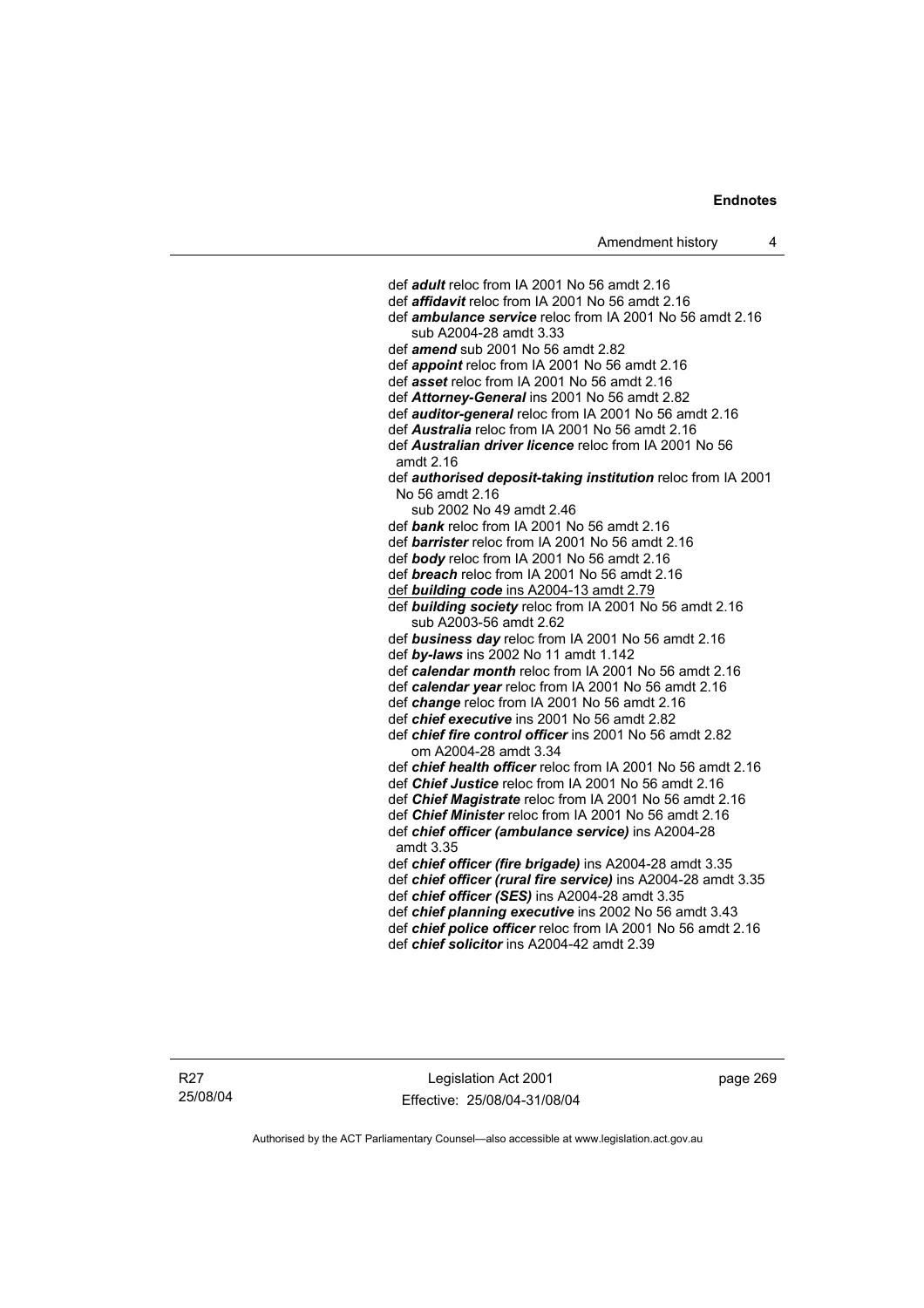4 Amendment history

 def *child* reloc from IA 2001 No 56 amdt 2.16 def *Childrens Court* reloc from IA 2001 No 56 amdt 2.16 def *city area* reloc from IA 2001 No 56 amdt 2.16 def *clerk* reloc from IA 2001 No 56 amdt 2.16 def *commencement* sub 2001 No 56 amdt 2.82 def *commencement notice* sub 2001 No 56 amdt 2.82 def *commissioner for fair trading* reloc from IA 2001 No 56 amdt 2.16 def *commissioner for health complaints* ins 2001 No 56 amdt 2.82 def *commissioner for housing* reloc from IA 2001 No 56 amdt 2.16 def *commissioner for land and planning* reloc from IA 2001 No 56 amdt 2.16 om 2002 No 56 amdt 3.44 def *commissioner for public administration* reloc from IA 2001 No 56 amdt 2.16 def *commissioner for revenue* reloc from IA 2001 No 56 amdt 2.16 def *commissioner for surveys* reloc from IA 2001 No 56 amdt 2.16 def *commissioner for the environment* ins 2001 No 56 amdt 2.82 def *commissioner of police* reloc from IA 2001 No 56 amdt 2.16 def *committed for trial* reloc from IA 2001 No 56 amdt 2.16 def *Commonwealth* reloc from IA 2001 No 56 amdt 2.16 def *Commonwealth country* reloc from IA 2001 No 56 amdt 2.16 def *Commonwealth Gazette* reloc from IA 2001 No 56 amdt 2.16 def *community advocate* reloc from IA 2001 No 56 amdt 2.16 def *confer* reloc from IA 2001 No 56 amdt 2.16 def *conservator of flora and fauna* reloc from IA 2001 No 56 amdt 2.16 def *construction occupations registrar* ins A2004-13 amdt 2.80 def *consumer and trader tribunal* ins A2003-16 s 70 def *Consumer Credit (Australian Capital Territory) Code* reloc from IA 2001 No 56 amdt 2.16 def *Consumer Credit (Australian Capital Territory) Regulations* reloc from IA 2001 No 56 amdt 2.16 def *contravene* reloc from IA 2001 No 56 amdt 2.16 def *converted ordinance* reloc from IA 2001 No 56 amdt 2.16 def *Coroner's Court* reloc from IA 2001 No 56 amdt 2.16 def *corporation* reloc from IA 2001 No 56 amdt 2.16

page 270 Legislation Act 2001 Effective: 25/08/04-31/08/04

R27 25/08/04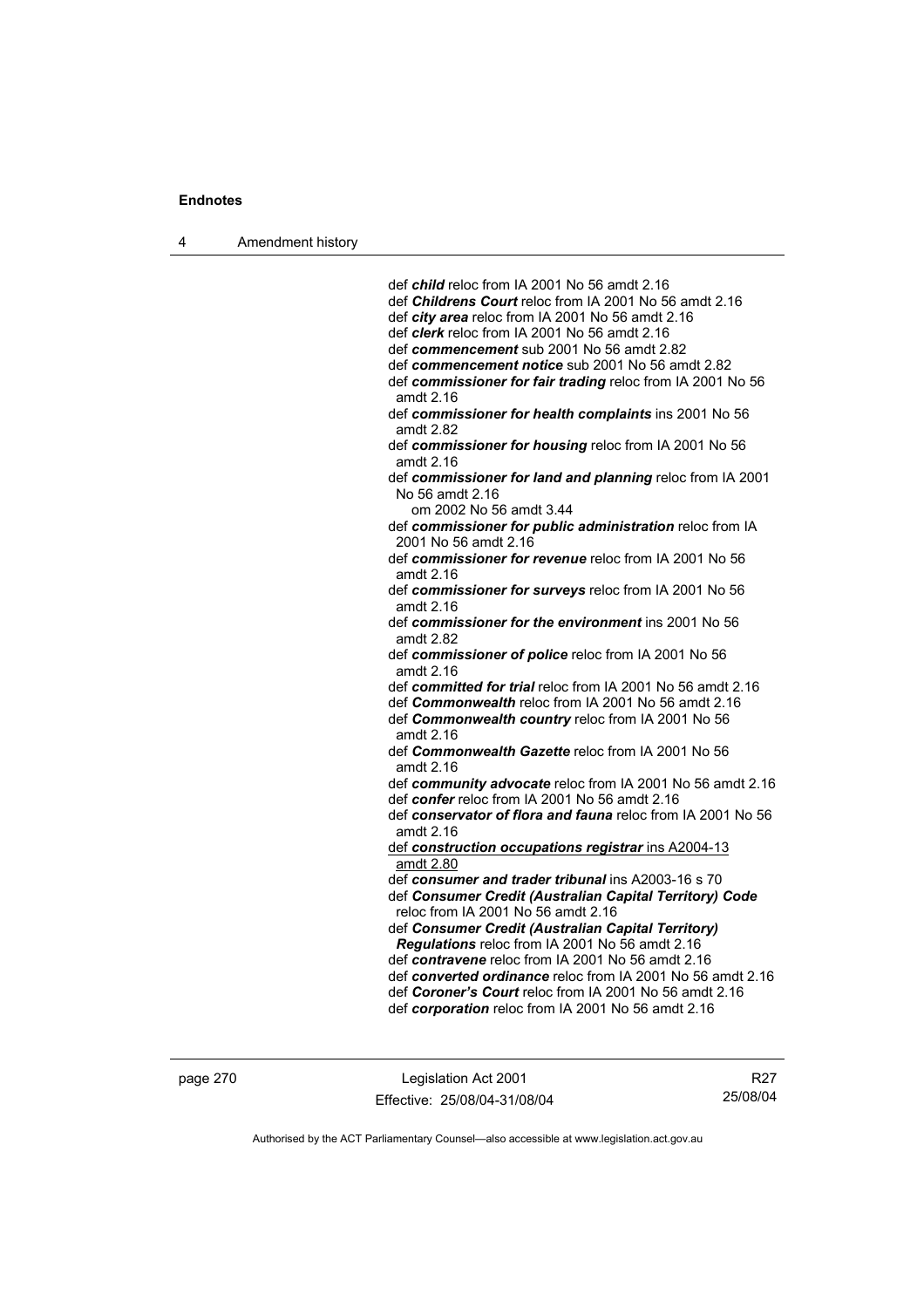| Amendment history |  |
|-------------------|--|
|                   |  |

| def <b>Corporations Act</b> ins in IA 2001No 56 amdt 2.14                          |
|------------------------------------------------------------------------------------|
| reloc from IA 2001 No 56 amdt 2.16                                                 |
| def Court of Appeal ins A2004-42 amdt 2.39                                         |
| def court of summary jurisdiction reloc from IA 2001 No 56<br>amdt 2.16            |
| def <i>credit tribunal</i> reloc from IA 2001 No 56 amdt 2.16                      |
| def credit union reloc from IA 2001 No 56 amdt 2.16<br>sub A2003-56 amdt 2.63      |
| def Criminal Code ins 2002 No 51 amdt 1.27                                         |
| def custodial escort ins 2002 No 30 amdt 2.8                                       |
| def daylight reloc from IA 2001 No 56 amdt 2.16                                    |
| def definition ins 2001 No 56 amdt 2.82                                            |
| def <i>dentist</i> reloc from IA 2001 No 56 amdt 2.16                              |
| sub A2009-39 amdt 4.3                                                              |
| def dental prosthetist reloc from IA 2001 No 56 amdt 2.16<br>sub A2009-39 amdt 3.1 |
| def dental technician reloc from IA 2001 No 56 amdt 2.16<br>sub A2009-39 amdt 3.2  |
| def designation reloc from IA 2001 No 56 amdt 2.16                                 |
| def director of corrective services ins 2002 No 30 amdt 2.8                        |
| def director of public prosecutions (or DPP) reloc from IA<br>2001 No 56 amdt 2.16 |
| def <i>disallowable instrument</i> sub 2001 No 56 amdt 2.82                        |
| def <i>discrimination commissioner</i> reloc from IA 2001 No 56<br>amdt $2.16$     |
| def <i>discrimination tribunal</i> reloc from IA 2001 No 56<br>amdt 2.16           |
| def <b>doctor</b> reloc from IA 2001 No 56 amdt 2.16                               |
| sub A2009-39 amdt 5.13                                                             |
| def document reloc from IA 2001 No 56 amdt 2.16<br>am A2003-56 amdt 2.64           |
| def domestic partner ins A2003-14 s 5                                              |
| def domestic partnership ins A2003-14 s 5                                          |
| def <b>DPP</b> ins 2002 No 49 amdt 2.47                                            |
| def <i>driver licence</i> reloc from IA 2001 No 56 amdt 2.16                       |
| def electoral commission reloc from IA 2001 No 56<br>amdt 2.16                     |
| def electoral commissioner reloc from IA 2001 No 56<br>amdt 2.16                   |
| def emergency service ins A2004-28 amdt 3.35                                       |
| def emergency services authority ins A2004-28 amdt 3.35                            |
| def emergency services commissioner ins A2004-28<br>amdt 3.35                      |
| def enactment sub 2001 No 56 amdt 2.82                                             |
| def entity ins 2001 No 56 amdt 2.82                                                |
| def environment protection authority ins 2002 No 11<br>amdt 1.142                  |

R27 25/08/04

Legislation Act 2001 Effective: 25/08/04-31/08/04 page 271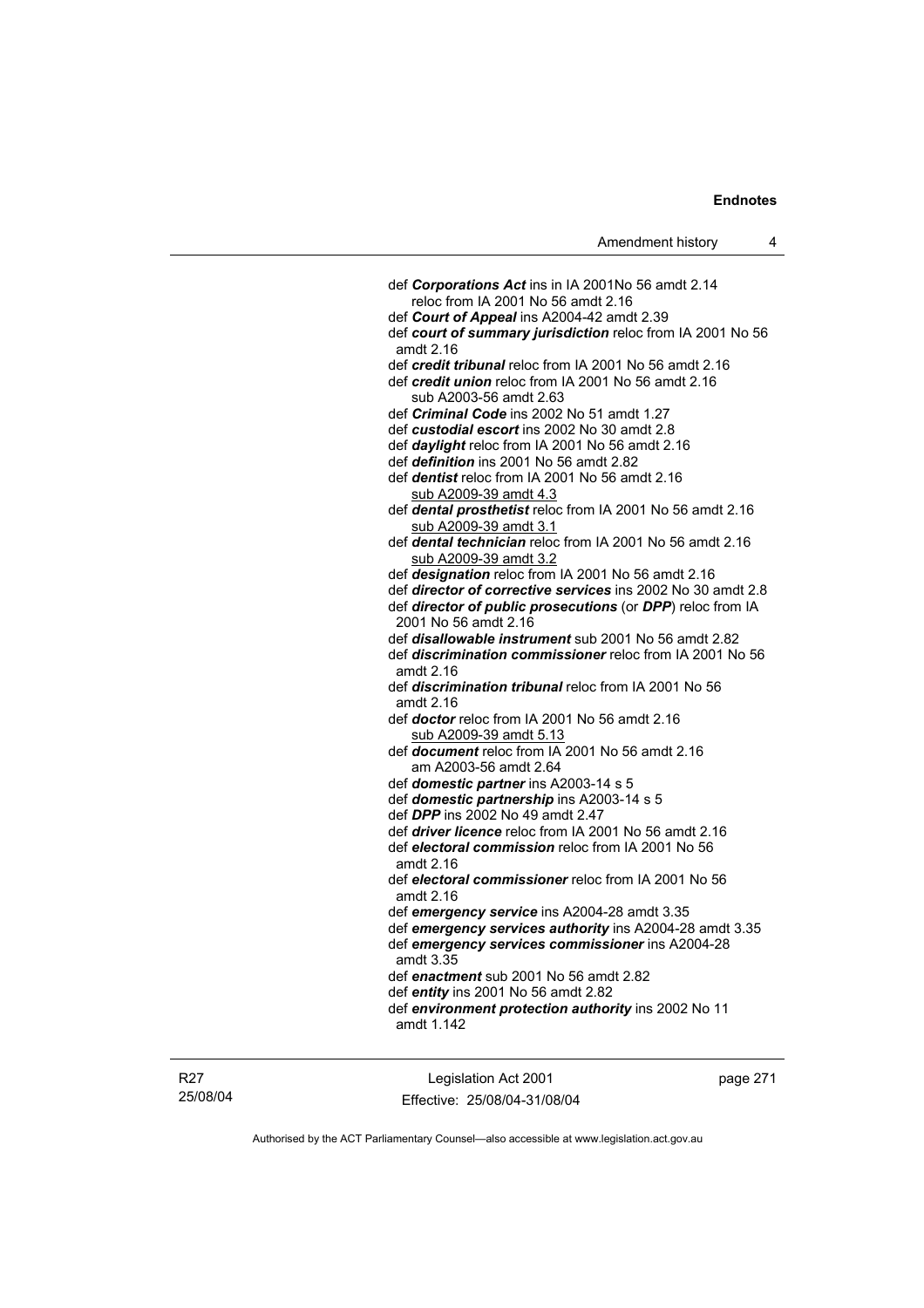4 Amendment history

 def *establish* reloc from IA 2001 No 56 amdt 2.16 def *estate* reloc from IA 2001 No 56 amdt 2.16 def *Executive* reloc from IA 2001 No 56 amdt 2.16 def *exercise* reloc from IA 2001 No 56 amdt 2.16 def *expire* reloc from IA 2001 No 56 amdt 2.16 def *external Territory* reloc from IA 2001 No56 amdt 2.16 def *fail* reloc from IA 2001 No 56 amdt 2.16 def *Federal Court* reloc from IA 2001 No 56 amdt 2.16 def *file* reloc from IA 2001 No 56 amdt 2.16 def *financial year* reloc from IA 2001 No 56 amdt 2.16 def *fire brigade* reloc from IA 2001 No 56 amdt 2.16 sub A2004-28 amdt 3.36 def *fire commissioner* reloc from IA 2001 No 56 amdt 2.16 om A2004-28 amdt 3.37 def *for* ins 2002 No 11 amdt 1.142 def *foreign country* reloc from IA 2001 No 56 amdt 2.16 def *former NSW Act* sub 2001 No 56 amdt 2.82; 2002 No 11 amdt 1.143 def *former UK Act* sub 2001 No 56 amdt 2.82; 2002 No 11 amdt 1.143 def *found guilty* reloc from IA 2001 No 56 amdt 2.16 sub 2002 No 49 amdt 2.48 def *function* reloc from IA 2001 No 56 amdt 2.16 def *gambling and racing commission* reloc from IA 2001 No 56 amdt 2.16 def *Gazette* reloc from IA 2001 No 56 amdt 2.16 def *give* reloc from IA 2001 No 56 amdt 2.16 def *government printer* reloc from IA 2001 No 56 amdt 2.16 def *government solicitor* reloc from IA 2001 No 56 amdt 2.16 def *Governor* ins 2001 No 56 amdt 2.82 def *Governor-General* ins 2001 No 56 amdt 2.82 def *GST* ins 2002 No 27 s 27 def *guardianship tribunal* reloc from IA 2001 No 56 amdt 2.16 def *High Court* reloc from IA 2001 No 56 amdt 2.16 def *Imperial Act* reloc from IA 2001 No 56 amdt 2.16 def *independent competition and regulatory commission*  ins A2004-42 amdt 2.39 def *indictable offence* ins 2001 No 56 amdt 2.82 sub 2002 No 11 amdt 1.144; A2003-56 amdt 2.65 def *indictment* reloc from IA 2001 No 56 amdt 2.16 def *individual* reloc from IA 2001 No 56 amdt 2.16 def *infringement notice* ins A2004-42 amdt 2.39 def *in relation to* ins 2002 No 49 amdt 2.49 def *insolvent under administration* ins A2003-56 amdt 2.66 def *instrument* sub 2001 No 56 amdt 2.82 def *interest* reloc from IA 2001 No 56 amdt 2.16

page 272 Legislation Act 2001 Effective: 25/08/04-31/08/04

R27 25/08/04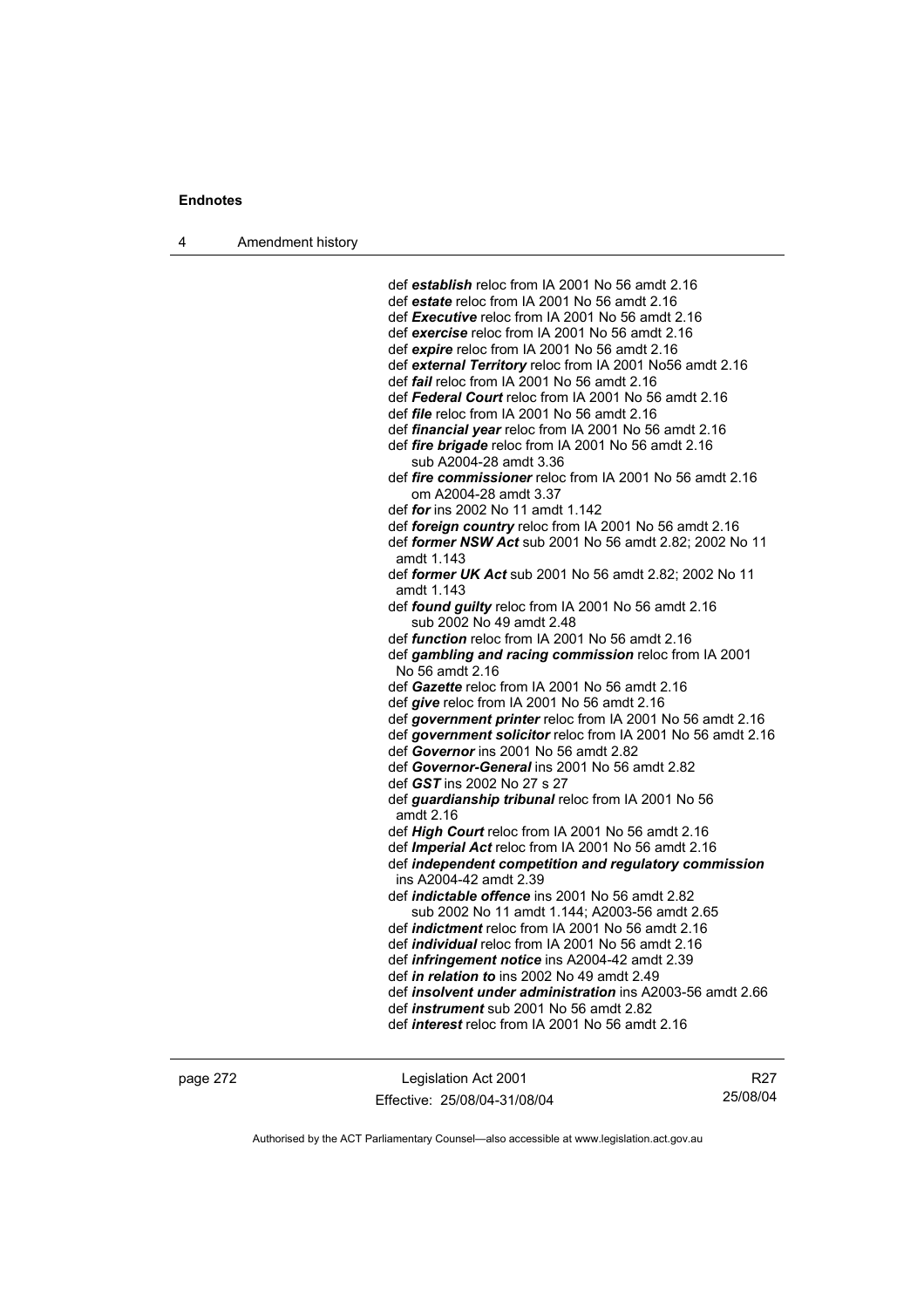def *internal Territory* reloc from IA 2001 No 56 amdt 2.16 def *intersex person* ins A2003-14 s 5 def *Jervis Bay Territory* reloc from IA 2001 No 56 amdt 2.16 def *judge* reloc from IA 2001 No 56 amdt 2.16 am 2002 No 11 amdt 1.145 def *Lake Burley Griffin* reloc from IA 2001 No 56 amdt 2.16 def *Lake Ginninderra* reloc from IA 2001 No 56 amdt 2.16 def *land* reloc from IA 2001 No 56 amdt 2.16 def *land development agency* ins 2002 No 56 amdt 3.45 def *law* reloc from IA 2001 No 56 amdt 2.16 def *lawyer* reloc from IA 2001 No 56 amdt 2.16 def *legal aid commission* ins 2001 No 56 amdt 2.82 def *legal practitioner* reloc from IA 2001 No 56 amdt 2.16 def *Legislation Act* ins 2002 No 49 amdt 2.50 def *Legislative Assembly* reloc from IA 2001 No 56 amdt 2.16 def *liability* reloc from IA 2001 No 56 amdt 2.16 def *magistrate* reloc from IA 2001 No 56 amdt 2.16 def *Magistrates Court* reloc from IA 2001 No 56 amdt 2.16 def *make* reloc from IA 2001 No 56 amdt 2.16 def *making* sub 2001 No 56 amdt 2.82 def *master* reloc from IA 2001 No 56 amdt 2.16 def *may* ins 2001 No 56 amdt 2.82 def *medical practitioner* ins 2001 No 56 amdt 2.82 def *mental health tribunal* reloc from IA 2001 No 56 amdt 2.16 def *midnight* reloc from IA 2001 No 56 amdt 2.16 def *Minister* ins 2001 No 56 amdt 2.82 def *modification* reloc from IA 2001 No 56 amdt 2.16 def *month* reloc from IA 2001 No 56 amdt 2.16 def *must* ins 2001 No 56 amdt 2.82 def *name* reloc from IA 2001 No 56 amdt 2.16 def *named month* reloc from IA 2001 No 56 amdt 2.16 def *national capital authority* ins 2002 No 11 amdt 1.146 def *national capital plan* ins A2004-42 amdt 2.39 def *national land* reloc from IA 2001 No 56 amdt 2.16 def *night* reloc from IA 2001 No 56 amdt 2.16 def *Northern Territory* reloc from IA 2001 No 56 amdt 2.16 def *notifiable instrument* sub 2001 No 56 amdt 2.82 def *notification* sub 2001 No 56 amdt 2.82 am A2004-42 amdt 2.40 def *notification day* sub 2001 No 56 amdt 2.82 def *NSW Act* reloc from IA 2001 No 56 amdt 2.16 def *number* reloc from IA 2001 No 56 amdt 2.16 def *nurse* reloc from IA 2001 No 56 amdt 2.16

sub A2009-39 amdt 6.7

Legislation Act 2001 Effective: 25/08/04-31/08/04 page 273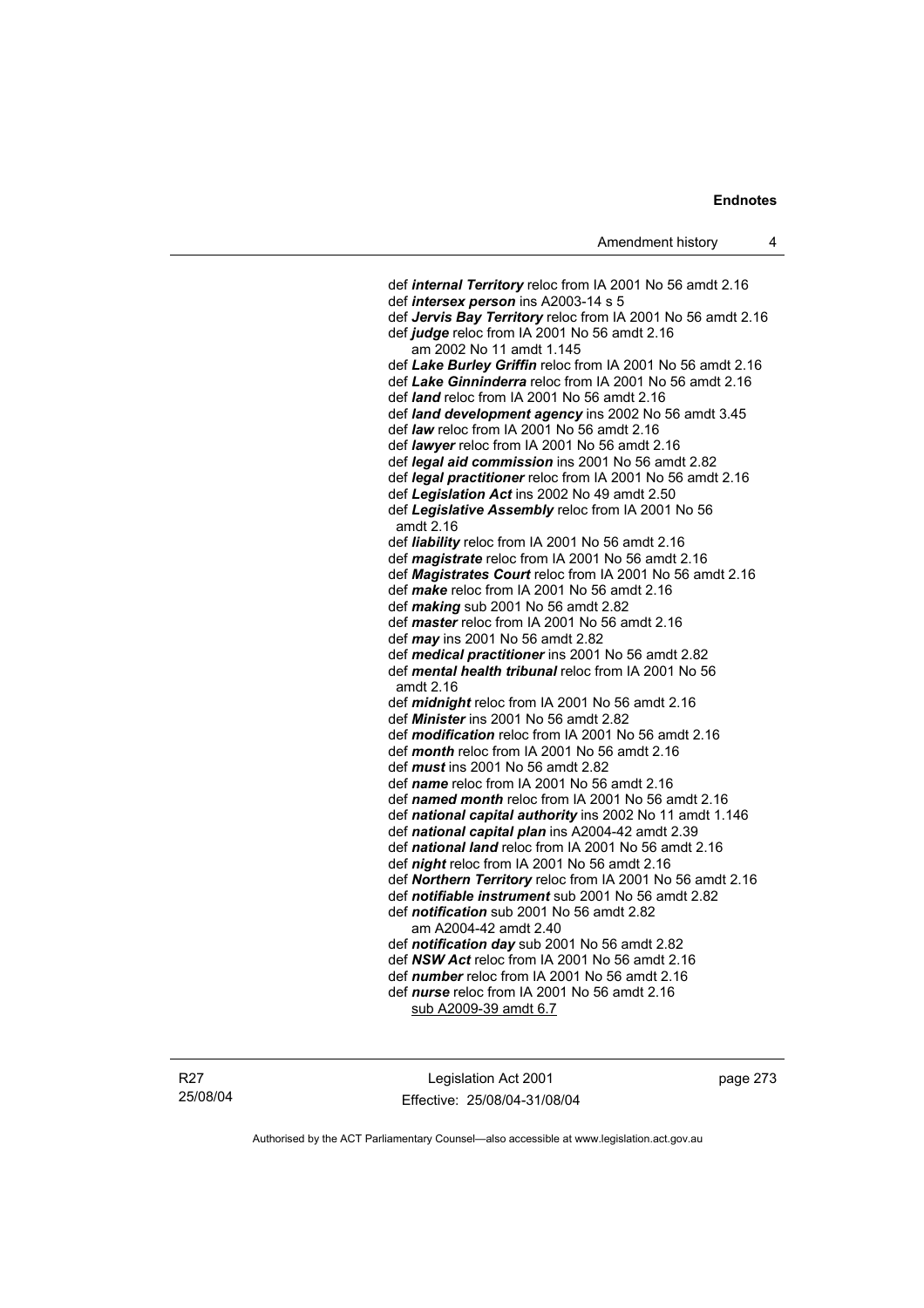4 Amendment history

 def *nurse practitioner* ins A2004-10 s 6 sub A2009-39 amdt 6.8 def *oath* reloc from IA 2001 No 56 amdt 2.16 def *occupy* ins 2001 No 56 amdt 2.82 def *office* reloc from IA 2001 No 56 amdt 2.16 def *office of fair trading* reloc from IA 2001 No 56 amdt 2.16 def *OH&S commissioner* ins A2003-41 amdt 2.40 def *ombudsman* reloc from IA 2001 No 56 amdt 2.16 def *omit* ins 2001 No 56 amdt 2.82 def *ordinance* reloc from IA 2001 No 56 amdt 2.16 def *parent* ins A2004-1 amdt 1.22 def *parliamentary counsel* sub 2001 No 56 amdt 2.82 def *passing* sub 2001 No 56 amdt 2.82 def *penalty unit* ins 2001 No 56 amdt 2.82 def *person* ins 2001 No 56 amdt 2.82 def *pharmacist* reloc from IA 2001 No 56 amdt 2.16 sub A2009-39 amdt 8.2 def *planning and land authority* ins 2002 No 56 amdt 3.47 def *planning and land council* ins 2002 No 56 amdt 3.46 def *planning authority* reloc from IA 2001 No 56 amdt 2.16 om 2002 No 56 amdt 3.47 def *police officer* reloc from IA 2001 No 56 amdt 2.16 def *position* reloc from IA 2001 No 56 amdt 2.16 def *power* reloc from IA 2001 No 56 amdt 2.16 def *prescribed* reloc from IA 2001 No 56 amdt 2.16 am 2002 No 49 amdt 2.51 def *privacy commissioner* reloc from IA 2001 No 56 amdt 2.16 def *proceeding* reloc from IA 2001 No 56 amdt 2.16 def *property* reloc from IA 2001 No 56 amdt 2.16 def *provision* sub 2001 No 56 amdt 2.82 def *public employee* reloc from IA 2001 No 56 amdt 2.16 def *public health officer* reloc from IA 2001 No 56 amdt 2.16 def *public money* reloc from IA 2001 No 56 amdt 2.16 def *public servant* reloc from IA 2001 No 56 amdt 2.16 def *public service* reloc from IA 2001 No 56 amdt 2.16 def *public trustee* reloc from IA 2001 No 56 amdt 2.16 def *quarter* ins 2002 No 30 amdt 2.8 def *recognised transgender person* ins A2003-14 s 5 def *registered surveyor* reloc from IA 2001 No 56 amdt 2.16 def *registrable instrument* sub 2001 No 56 amdt 2.82 def *registrar* reloc from IA 2001 No 56 amdt 2.16 def *registrar-general* reloc from IA 2001 No 56 amdt 2.16 def *registrar of firearms* reloc from IA 2001 No 56 amdt 2.16 def *registrar of liquor licences* reloc from IA 2001 No 56 amdt 2.16

page 274 Legislation Act 2001 Effective: 25/08/04-31/08/04

R27 25/08/04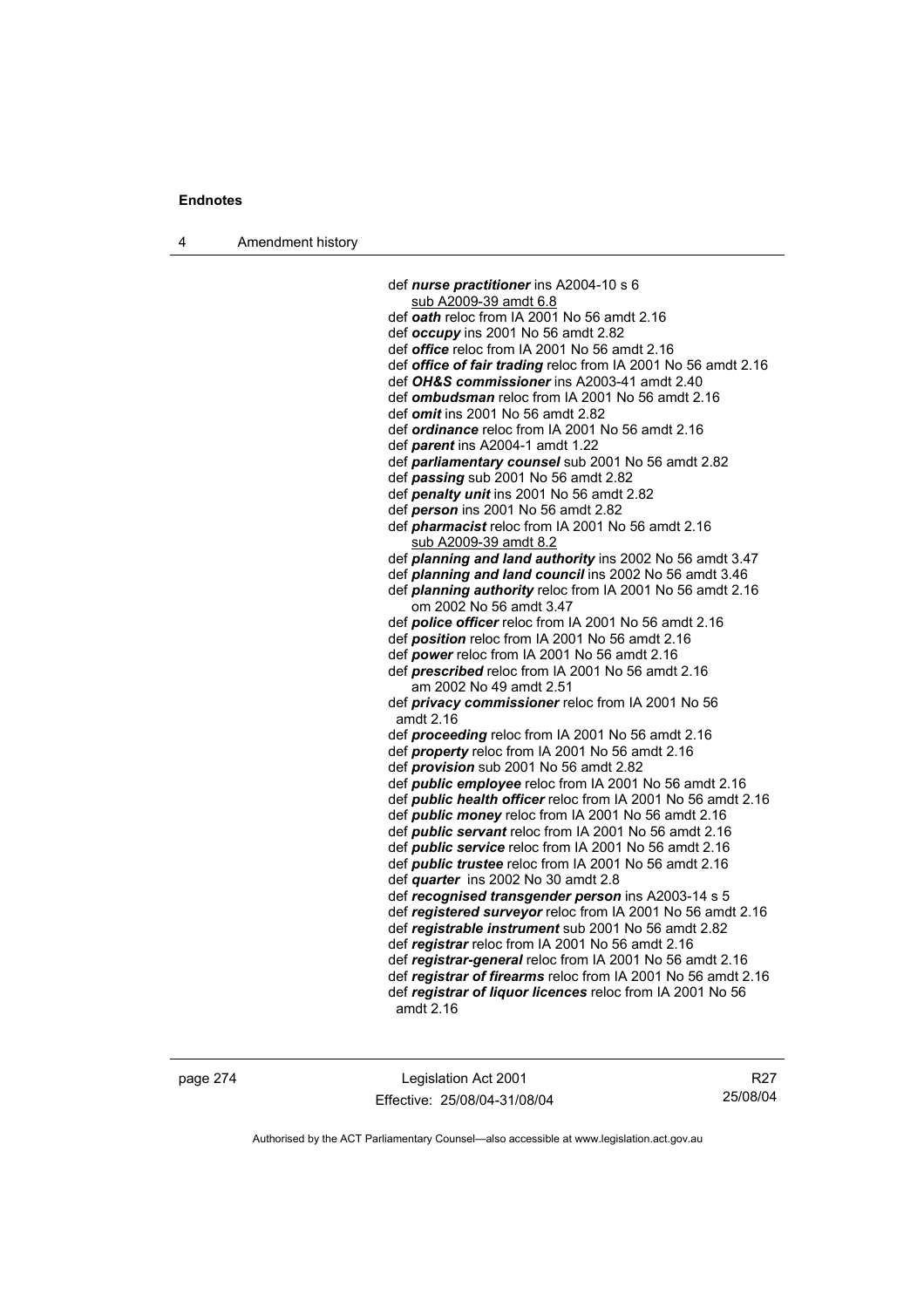def *regulations* reloc from IA 2001 No 56 amdt 2.16 def *remand centre* ins 2002 No 30 amdt 2.8 def *remand centre administrator* ins 2002 No 30 amdt 2.8 def *remuneration tribunal* reloc from IA 2001 No 56 amdt 2.16 def *repeal* sub 2001 No 56 amdt 2.82 pars renum 2002 No 11 amdt 1.147 am 2002 No 11 amdt 1.148; A2004-42 amdts 2.41-2.43; pars renum R27 LA (see A2004-42 amdt 2.44) def *residential tenancies tribunal* reloc from IA 2001 No 56 amdt 2.16 def *resident judge* ins A2004-42 amdt 2.45 def *road transport authority* reloc from IA 2001 No 56 amdt 2.16 def *rules* reloc from IA 2001 No 56 amdt 2.16 sub 2002 No 11 amdt 1.149 def *rural firefighting service* reloc from IA 2001 No 56 amdt 2.16 om A2004-28 amdt 3.38 def *rural fire service* ins A2004-28 amdt 3.38 def *see* ins 2001 No 56 amdt 2.82 def *Self-Government Act* reloc from IA 2001 No 56 amdt 2.16 def *self-government day* reloc from IA 2001 No 56 amdt 2.16 def *sentence administration board* ins 2002 No 30 amdt 2.8 def *SES* ins A2004-28 amdt 3.39 def *sign* reloc from IA 2001 No 56 amdt 2.16 def *sitting day* reloc from IA 2001 No 56 amdt 2.16 def *Small Claims Court* reloc from IA 2001 No 56 amdt 2.16 def *solicitor* reloc from IA 2001 No 56 amdt 2.16 def *Speaker* reloc from IA 2001 No 56 amdt 2.16 def *Standards Australia* reloc from IA 2001 No 56 amdt 2.16 def *State* reloc from IA 2001 No 56 amdt 2.16 def *statutory declaration* reloc from IA 2001 No 56 amdt 2.16 def *statutory instrument* sub 2001 No 56 amdt 2.82 def *statutory office-holder* ins 2001 No 56 amdt 2.82 sub 2002 No 11 amdt 1.150 def *subordinate law* sub 2001 No 56 amdt 2.82 def *summary offence* ins 2001 No 56 amdt 2.82 sub 2002 No 11 amdt 1.151; A2003-56 amdt 2.67 def *Supreme Court* reloc from IA 2001 No 56 amdt 2.16 def *swear* reloc from IA 2001 No 56 amdt 2.16 def *tenancy tribunal* reloc from IA 2001 No 56 amdt 2.16 om 2002 No 49 amdt 2.52 def *the Territory* ins 2001 No 56 amdt 2.82 def *Territory authority* reloc from IA 2001 No 56 amdt 2.16 sub A2003-41 amdt 2.41

Legislation Act 2001 Effective: 25/08/04-31/08/04 page 275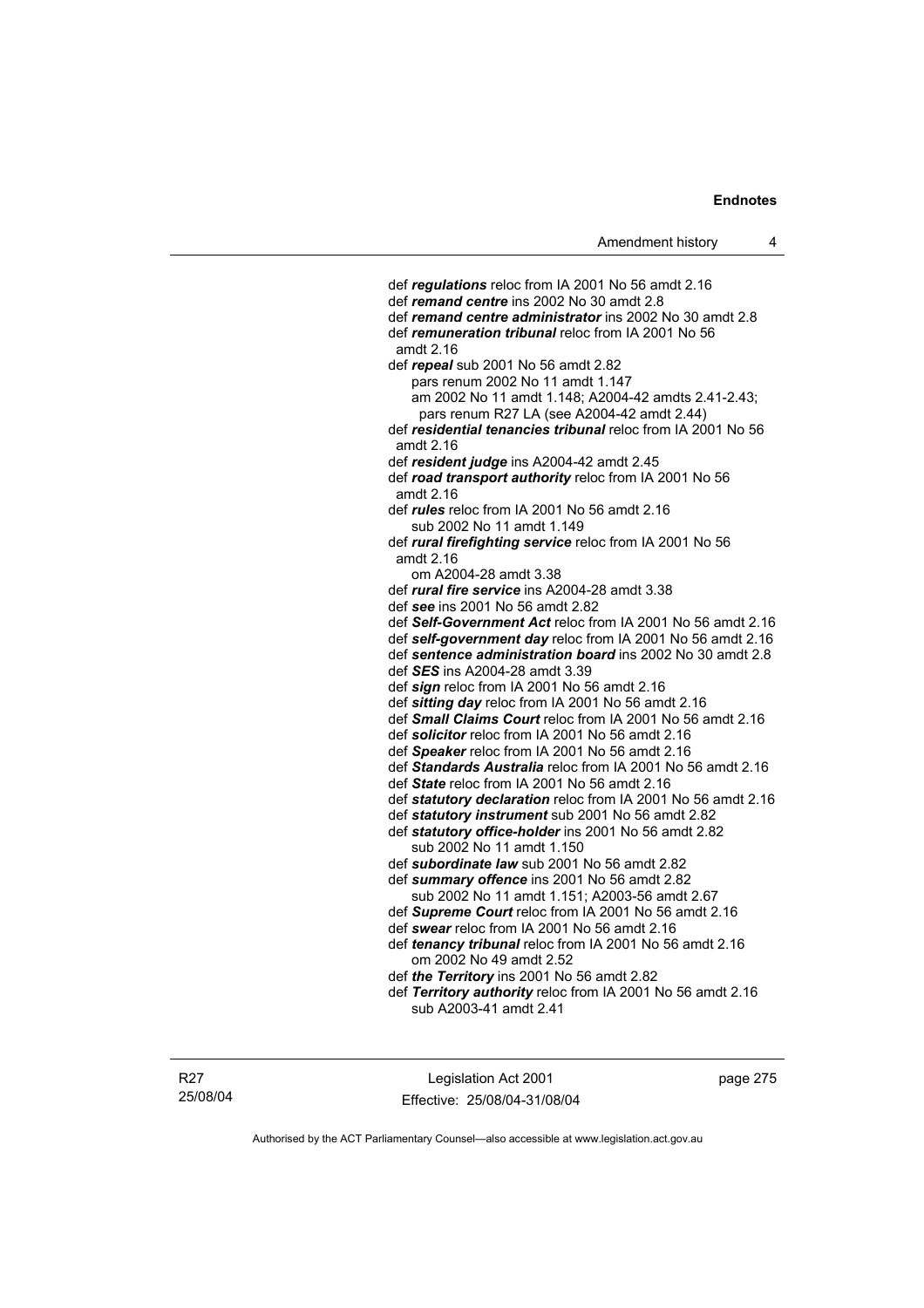4 Amendment history

- def *Territory plan* reloc from IA 2001 No 56 amdt 2.16 am 2002 No 49 amdt 2.53
- def *transgender person* ins A2003-14 s 5
- def *transitional* reloc from IA 2001 No 56 amdt 2.16
- def *Treasurer* ins 2001 No 56 amdt 2.82
- def *tribunal* sub 2001 No 56 amdt 2.82
- def *UK Act* reloc from IA 2001 No 56 amdt 2.16
- def *under* ins 2001 No 52 amdt 2.82 sub 2002 No 30 amdt 2.9
- def *United Kingdom* reloc from IA 2001 No 56 amdt 2.16
- def *United Kingdom Parliament* reloc from IA 2001 No 56
- amdt 2.16
- def *veterinary surgeon* reloc from IA 2001 No 56 amdt 2.16
- def *will* ins 2001 No 56 amdt 2.82
- def *word* reloc from IA 2001 No 56 amdt 2.16 def *working day* ins 2002 No 11 amdt 1.152
	- sub A2003-56 amdt 2.68
- def *writing* reloc from IA 2001 No 56 amdt 2.16 def *year* reloc from IA 2001 No 56 amdt 2.16
- 

### **Terms for Legislation Act 2001 only**

| dict pt 2 hdg  | sub A2003-56 amdt 2.69                                       |  |  |  |
|----------------|--------------------------------------------------------------|--|--|--|
| dict pt 2 note | sub A2003-56 amdt 2.69                                       |  |  |  |
| dict pt 2      | def Act ins A2003-41 amdt 2.42                               |  |  |  |
|                | def <i>administrator</i> ins 2001 No 56 amdt 2.82            |  |  |  |
|                | def <i>agency</i> ins 2001 No 56 amdt 2.82                   |  |  |  |
|                | def <i>appointee</i> ins 2001 No 56 amdt 2.82                |  |  |  |
|                | am A2003-56 amdt 2.70                                        |  |  |  |
|                | def <i>appointer</i> ins 2001 No 56 amdt 2.82                |  |  |  |
|                | am A2003-56 amdt 2.71                                        |  |  |  |
|                | def approved web site sub 2001 No 56 amdt 2.82               |  |  |  |
|                | def <b>authorised republication</b> sub 2001 No 56 amdt 2.82 |  |  |  |
|                | def <b>authorising law</b> sub 2001 No 56 amdt 2.82          |  |  |  |
|                | def benefits sub 2001 No 56 amdt 2.82                        |  |  |  |
|                | def business address ins 2001 No 56 amdt 2.82                |  |  |  |
|                | def corporation ins 2001 No 56 amdt 2.82                     |  |  |  |
|                | def costs sub 2001 No 56 amdt 2.82                           |  |  |  |
|                | def current legislative drafting practice sub 2001 No 56     |  |  |  |
|                | amdt 2.82                                                    |  |  |  |
|                | def <i>delegate</i> ins 2001 No 56 amdt 2.82                 |  |  |  |
|                | def <i>determinative provision</i> ins 2002 No 11 amdt 1.153 |  |  |  |
|                | def <i>document</i> ins 2001 No 56 amdt 2.82                 |  |  |  |
|                | def editorial amendment sub 2001 No 56 amdt 2.82             |  |  |  |
|                | def email address ins 2001 No 56 amdt 2.82                   |  |  |  |
|                |                                                              |  |  |  |

page 276 Legislation Act 2001 Effective: 25/08/04-31/08/04

R27 25/08/04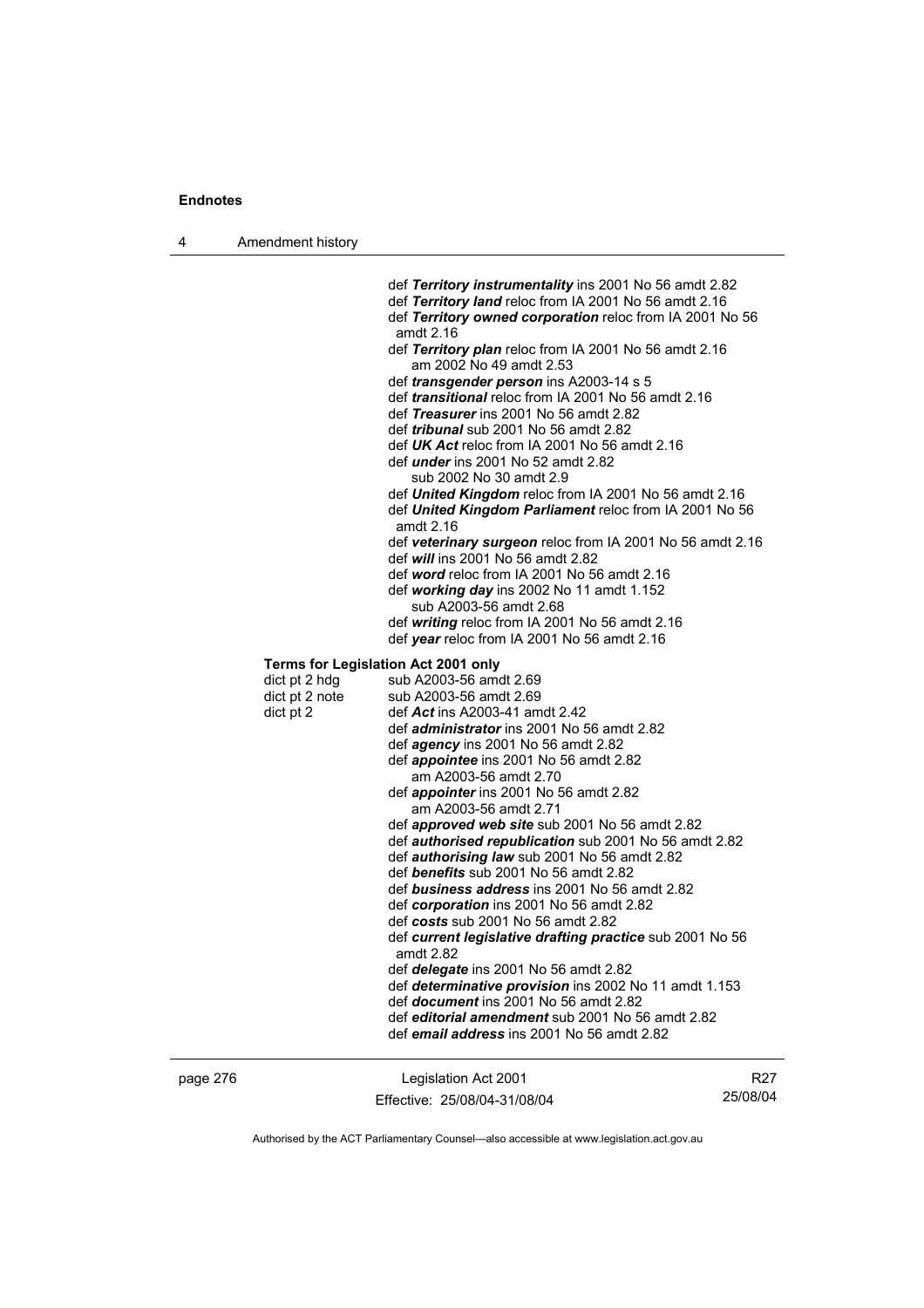def *executive officer* ins 2001 No 56 amdt 2.82 def *fax number* ins 2001 No 56 amdt 2.82 def *fee* sub 2001 No 56 amdt 2.82 def *home address* ins 2001 No 56 amdt 2.82 def *law* sub 2001 No 56 amdt 2.82 am 2002 No 11 amdt 1.154; pars renum 2002 No 11 amdt 1.155; A2003-41 amdt 2.43; pars renum R20 LA (see A2003-41 amdt 2.44) def *legislative material* ins A2003-41 amdt 2.45 def *non-determinative provision* ins 2002 No 11 amdt 1.156 def *provide* sub 2001 No 56 amdt 2.82 def *referential term* ins A2003-56 amdt 2.72 def *referential words* sub 2001 No 56 amdt 2.82 om A2003-56 amdt 2.72 def *register* sub 2001 No 56 amdt 2.82 def *republication* sub 2001 No 56 amdt 2.82; A2003-41 amdt 2.46 def *republication date* sub 2001 No 56 amdt 2.82 def *responsible* ins 2001 No 56 amdt 2.82 def *retrospectively* ins A2003-56 amdt 2.73 def *scrutiny committee principles* sub 2001 No 56 amdt 2.82 def *service* sub 2001 No 56 amdt 2.82 def *working out the meaning of an Act* ins A2003-41 amdt 2.47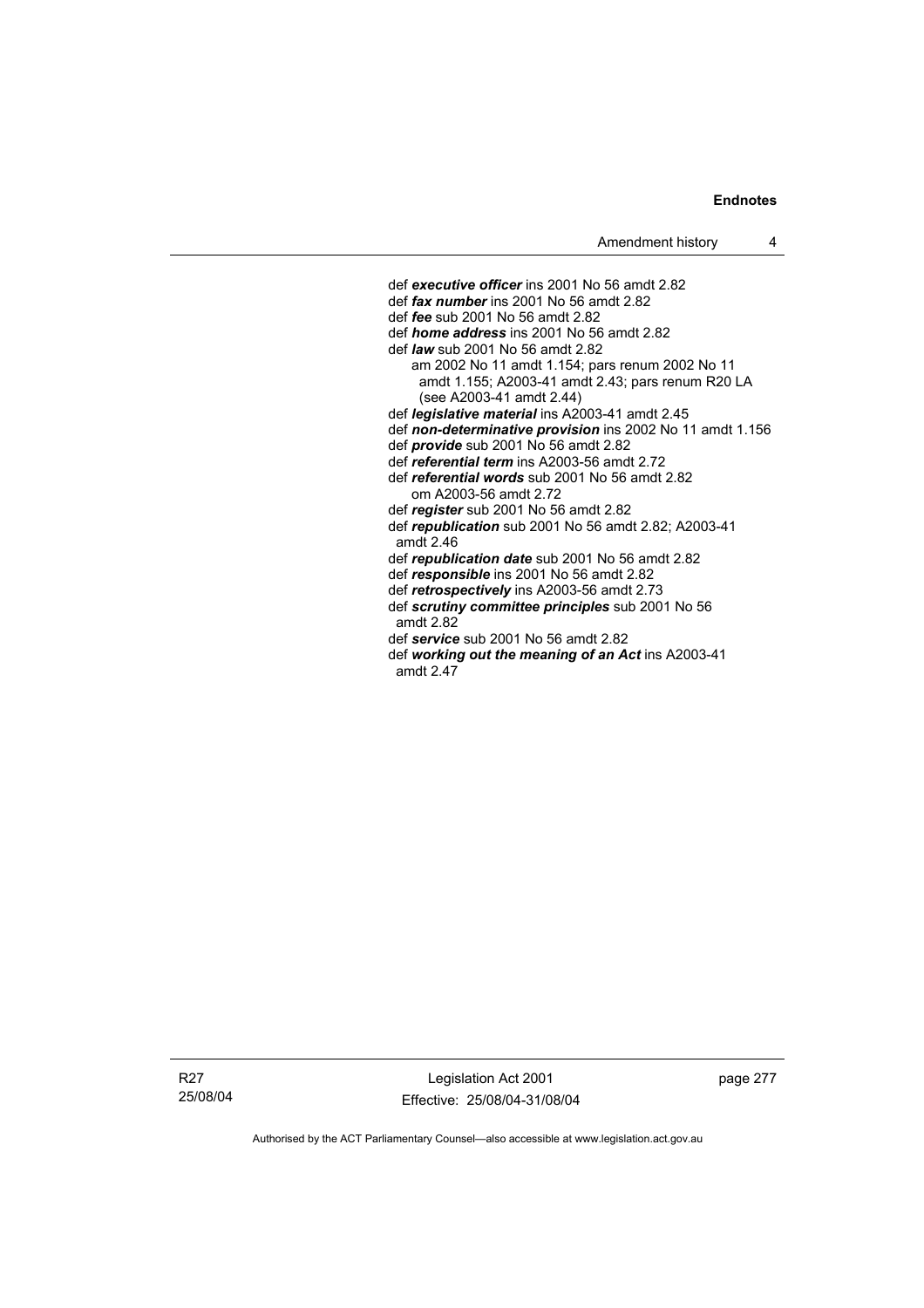#### 5 Earlier republications

## **5 Earlier republications**

Some earlier republications were not numbered. The number in column 1 refers to the publication order.

Since 12 September 2001 every authorised republication has been published in electronic pdf format on the ACT legislation register. A selection of authorised republications have also been published in printed format. These republications are marked with an asterisk (\*) in column 1. Except for the footer, electronic and printed versions of an authorised republication are identical.

| <b>Republication</b><br>No and date | <b>Effective</b>              | Last<br>amendment<br>made by | <b>Republication for</b>                                                              |
|-------------------------------------|-------------------------------|------------------------------|---------------------------------------------------------------------------------------|
| R <sub>0</sub> A<br>17 Sept 2002    | 12 Sept 2001-<br>12 Sept 2001 | A2001-56                     | amendments by<br>A2001-44, A2001-56<br>and retrospective<br>amendments by<br>A2002-30 |
| R <sub>1</sub><br>13 Sept 2001      | 13 Sept 2001-<br>13 Sept 2001 | SL2001-34                    | modification by<br>SL2001-34                                                          |
| R <sub>1</sub> (RI)<br>17 Sept 2001 | 13 Sept 2001-<br>13 Sept 2001 | SL2001-34                    | reissue for<br>retrospective<br>amendments by<br>A2002-30                             |
| R <sub>2</sub><br>14 Sept 2001      | 14 Sept 2001-<br>20 Feb 2002  | A2001-70                     | amendments by<br>A2001-70                                                             |
| <b>R2 (RI)</b><br>17 Sept 2002      | 14 Sept 2001-<br>20 Feb 2002  | A2001-70                     | reissue for<br>retrospective<br>amendments by<br>A2002-30                             |
| R <sub>3</sub><br>21 Feb 2002       | 21 Feb 2002-<br>12 Mar 2002   | A2001-88                     | changed endnotes<br>and editorial<br>changes                                          |
| R3 (RI)<br>17 Sept 2002             | 21 Feb 2002-<br>12 Mar 2002   | A2001-88                     | reissue for<br>retrospective<br>amendments by<br>A2002-30                             |
| R4<br>13 Mar 2002                   | 13 Mar 2002-<br>27 May 2002   | A2001-88                     | commenced expiry                                                                      |

page 278 Legislation Act 2001 Effective: 25/08/04-31/08/04

R27 25/08/04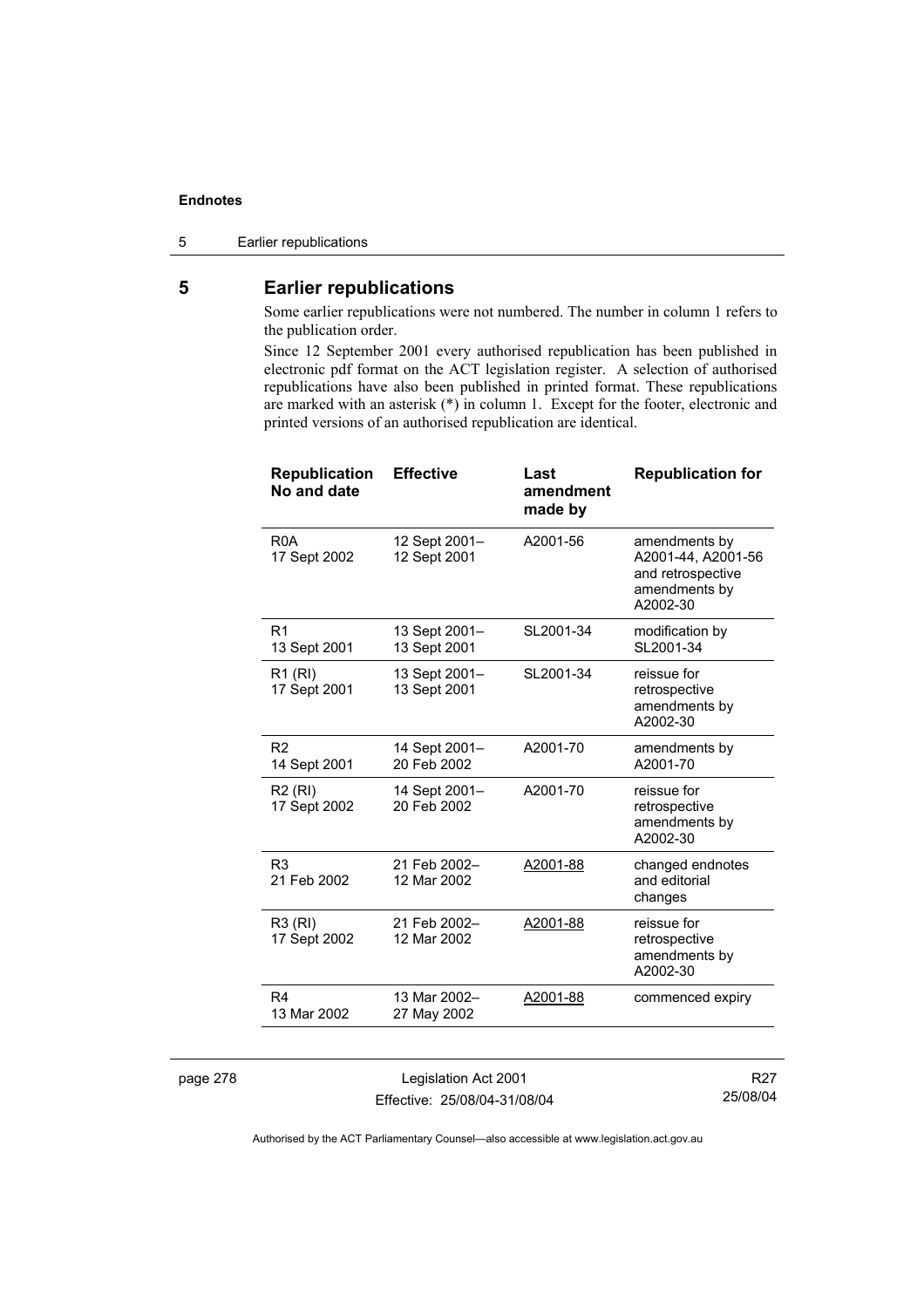Earlier republications 5

| <b>Republication</b><br>No and date | <b>Effective</b>              | Last<br>amendment<br>made by | <b>Republication for</b>                                  |
|-------------------------------------|-------------------------------|------------------------------|-----------------------------------------------------------|
| <b>R4 (RI)</b><br>17 Sept 2002      | 13 Mar 2002-<br>27 May 2002   | A2001-88                     | reissue for<br>retrospective<br>amendments by<br>A2002-30 |
| $R5*$<br>28 May 2002                | 28 May 2002-<br>30 June 2002  | A2002-11                     | amendments by<br>A2002-11                                 |
| <b>R5 (RI)</b><br>17 Sept 2002      | 28 May 2002-<br>30 June 2002  | A2002-11                     | reissue for<br>retrospective<br>amendments by<br>A2002-30 |
| R6<br>1 July 2002                   | 1 July 2002-<br>12 Sept 2002  | A2002-11                     | amendments by<br>A2001-88                                 |
| <b>R6 (RI)</b><br>17 Sept 2002      | 1 July 2002-<br>12 Sept 2002  | A2002-11                     | reissue for<br>retrospective<br>amendments by<br>A2002-30 |
| R7<br>13 Sept 2002                  | 13 Sept 2002-<br>13 Sept 2002 | A2002-27                     | commenced expiry                                          |
| R7 (RI)<br>17 Sept 2002             | 13 Sept 2002-<br>13 Sept 2002 | A2002-27                     | reissue for<br>retrospective<br>amendments by<br>A2002-30 |
| R8<br>14 Sept 2002                  | 14 Sept 2002-<br>16 Sept 2002 | A2002-27                     | commenced expiry                                          |
| R8 (RI)<br>17 Sept 2002             | 14 Sept 2002-<br>16 Sept 2002 | A2002-27                     | reissue for<br>retrospective<br>amendments by<br>A2002-30 |
| R9<br>17 Sept 2002                  | 17 Sept 2002-<br>6 Oct 2002   | A2002-30                     | amendments by<br>A2002-30                                 |
| R <sub>10</sub><br>7 Oct 2002       | 7 Oct 2002-<br>31 Oct 2002    | A2002-30                     | amendments by<br>A2002-27                                 |
| R <sub>11</sub><br>1 Nov 2002       | 1 Nov 2002-<br>31 Dec 2002    | A2002-40                     | amendments by<br>A2002-40                                 |

R27 25/08/04

Legislation Act 2001 Effective: 25/08/04-31/08/04 page 279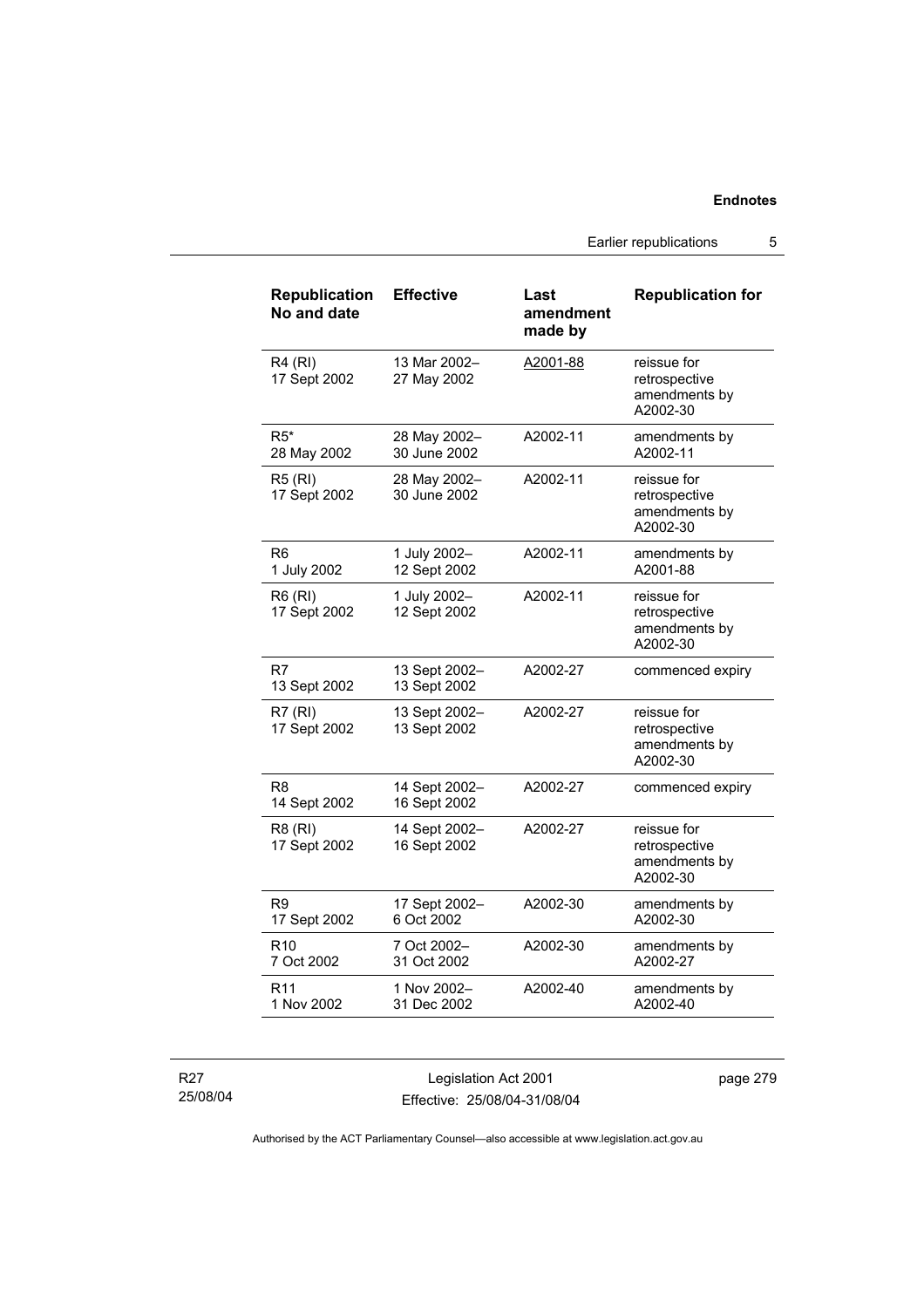#### **Republication No and date Effective Last amendment made by Republication for**  R12 1 Jan 2003 1 Jan 2003– 16 Jan 2003 A2002-56 amendments by A2002-51 R13 17 Jan 2003 17 Jan 2003– 27 Mar 2003 A2002-56 amendments by A2002-49 R14 28 Mar 2003 28 Mar 2003– 9 Apr 2003 A2003-14 amendments by A2003-14 R15 10 Apr 2003 10 Apr 2003– 28 May 2003 A2003-18 amendments by A2003-18 R16 29 May 2003 29 May 2003– 30 June 2003 A2003-18 commenced expiry R17 1 July 2003 1 July 2003– 2 Sept 2003 A2003-18 amendments by A2002-56 R18 3 Sept 2003 3 Sept 2003– 12 Sept 2003 A2003-18 commenced expiry R19 13 Sept 2003 13 Sept 2003– 8 Oct 2003 A2003-41 commenced expiry R20\* 9 Oct 2003 9 Oct 2003– 18 Dec 2003 A2003-41 amendments by A2003-16 and A2003-41 R21 19 Dec 2003 19 Dec 2003– 21 Mar 2004 A2003-56 amendments by A2003-56 R22 22 Mar 2004 22 Mar 2004– 4 Apr 2004 A2004-10 amendments by A2004-1 R23 5 Apr 2004 5 Apr 2004– 26 May 2004 A2004-10 amendments by A2004-7 R24 27 May 2004 27 May 2004– 30 June 2004 A2004-17 amendments by A2004-10 R25 1 July 2004 1 July 2004– 12 July 2004 A2004-28 amendments by A2004-5 and A2004-28 R26 13 July 2004 13 July 2004– 24 Aug 2004 A2004-32 amendments by A2004-32

#### 5 Earlier republications

page 280 Legislation Act 2001 Effective: 25/08/04-31/08/04

R27 25/08/04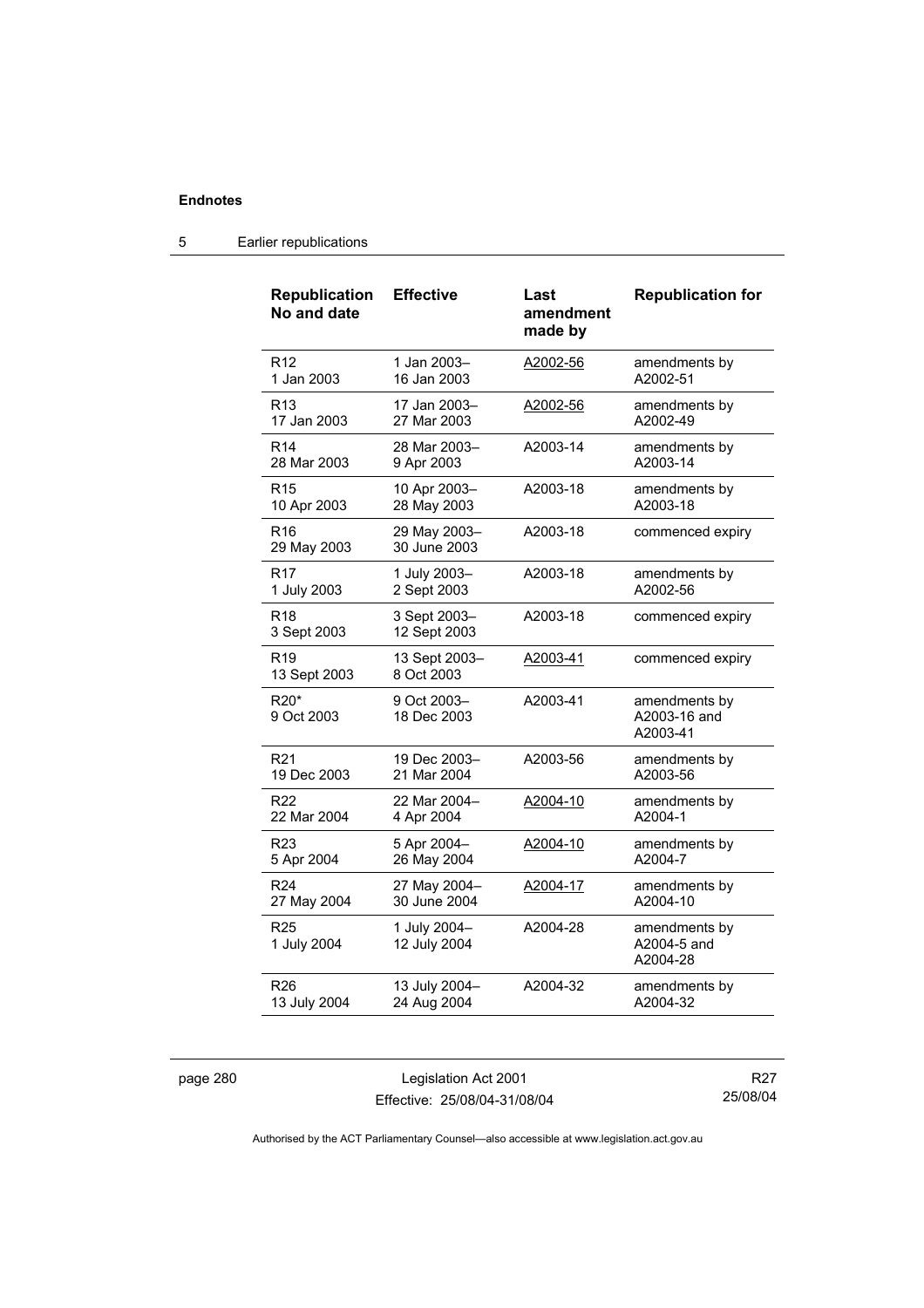## **6 Uncommenced amendments**

The following amendments have not been included in this republication because they were uncommenced at the republication date:

## **Construction Occupations Legislation Amendment Act 2004 A2004-13 sch 2 pt 2.20**

# **Part 2.20 Legislation Act 2001**

## **[2.79] Dictionary, part 1, new definition of** *building code*

*insert* 

*building code* means the building code under the *Building Act 2004*, section 136.

## **[2.80] Dictionary, part 1, new definition of** *construction occupations registrar*

*insert* 

*construction occupations registrar* means the registrar under the *Construction Occupations (Licensing) Act 2004*.

### **Education Act 2004 A2004-17 sch 2 pt 2.5**

# **Part 2.5 Legislation Act 2001**

**[2.10] Schedule 1, part 1.1, items about** *Free Education Act 1906* **and** *Public Instruction Act 1880*

*omit* 

## **[2.11] Schedule 1, part 1.1**

*renumber items when Act next republished under Legislation Act* 

R27 25/08/04

Legislation Act 2001 Effective: 25/08/04-31/08/04 page 281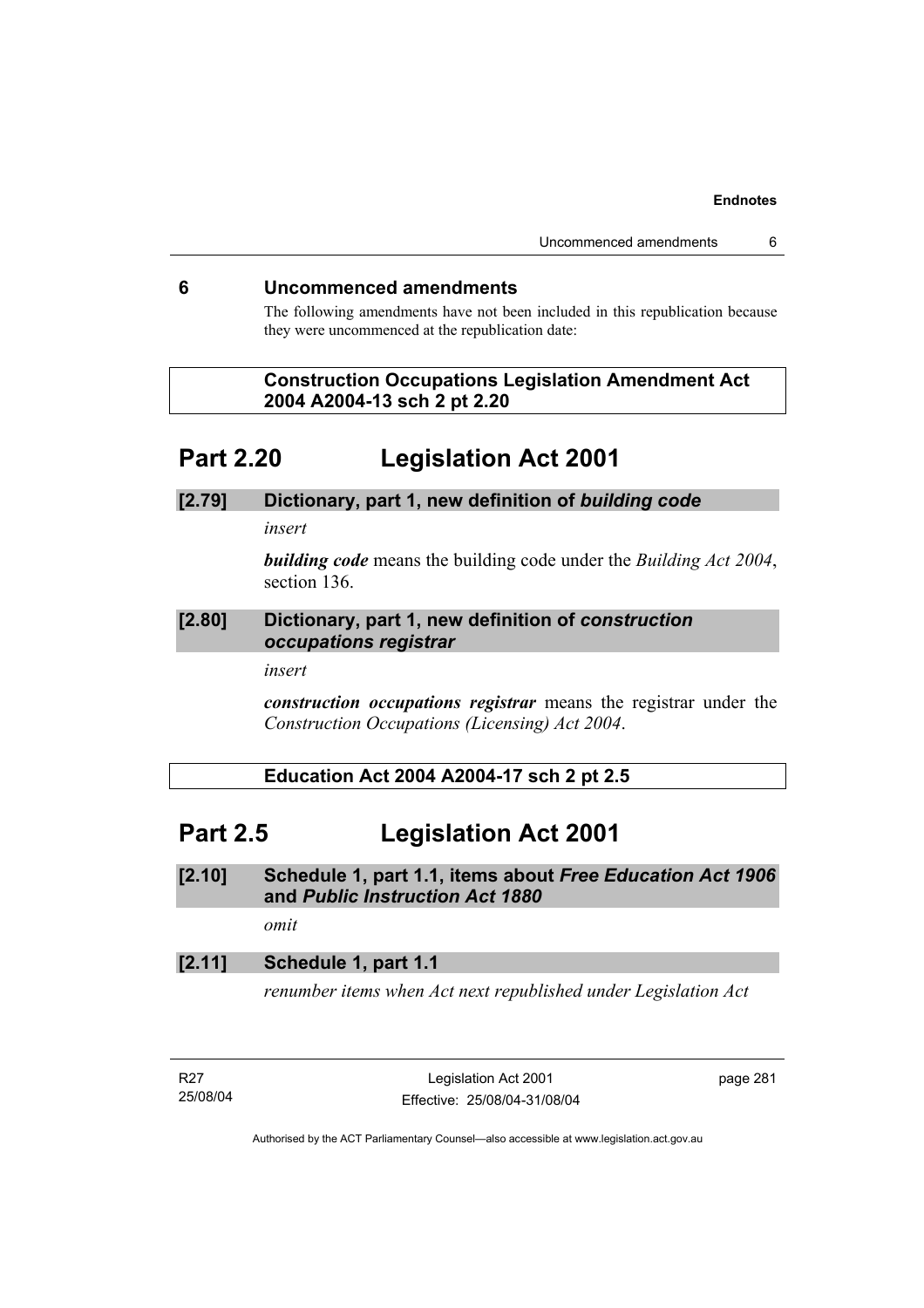6 Uncommenced amendments

## **Health Professionals Legislation Amendment Act 2004 A2004-39 sch 3 pt 3.1, sch 4 pt 4.3, sch 5 pt 5.9, sch 6 pt 6.6, sch 8 pt 8.2**

# **Part 3.1 Legislation Act 2001**

## **[3.1] Dictionary, part 1, definition of** *dental prosthetist*

*substitute* 

*dental prosthetist* means a person registered as a dental prosthetist under the *Health Professionals Act 2004*.

## **[3.2] Dictionary, part 1, definition of dental technician**

*substitute* 

*dental technician* means a person registered as a dental technician under the *Health Professionals Act 2004*.

# **Part 4.3 Legislation Act 2001**

## **[4.3] Dictionary, part 1, definition of dentist**

*substitute* 

### *dentist***—**

- (a) means a person unconditionally registered as a dentist under the *Health Professionals Act 2004*; and
- (b) for an activity, includes a person conditionally registered as a dentist under the *Health Professionals Act 2004* to the extent that the person is allowed to do the activity under the person's conditional registration.

R27 25/08/04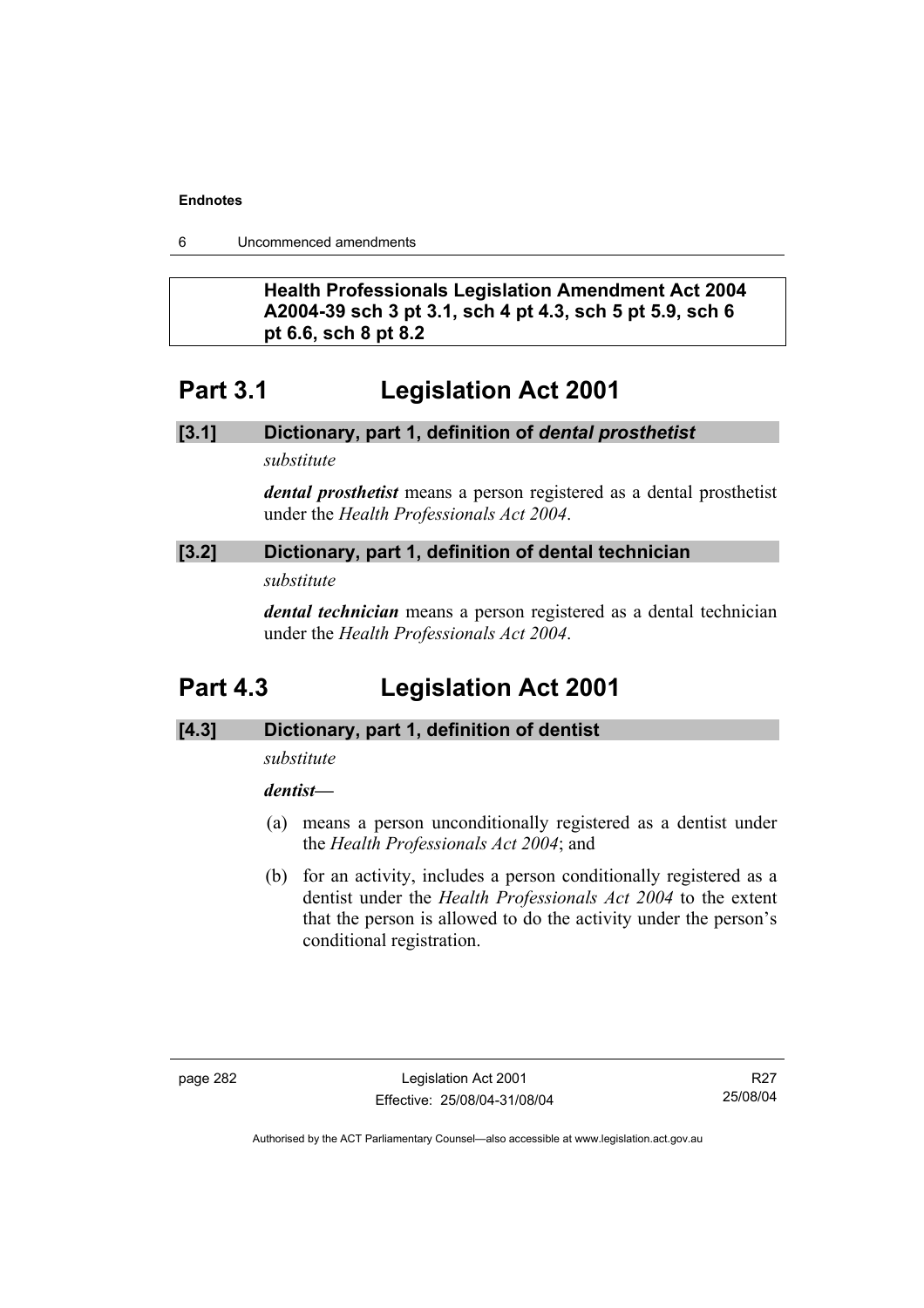# **Part 5.9 Legislation Act 2001**

## **[5.13] Dictionary, part 1, definition of doctor**

*substitute* 

*doctor*—

- (a) means a person unconditionally registered as a medical practitioner under the *Health Professionals Act 2004*; and
- (b) for an activity, includes a person conditionally registered as a medical practitioner under the *Health Professionals Act 2004*  to the extent that the person is allowed to do the activity under the person's conditional registration.

# **Part 6.6 Legislation Act 2001**

### **[6.7] Dictionary, part 1, definition of nurse**

*substitute* 

*nurse***—**

- (a) means a person unconditionally registered as a nurse under the *Health Professionals Act 2004*; and
- (b) for an activity, includes a person conditionally registered as a nurse under the *Health Professionals Act 2004* to the extent that the person is allowed to do the activity under the person's conditional registration; but
- (c) does not include an enrolled nurse.
- *Note* Under the *Mutual Recognition Act 1992* (Cwlth), s 25 people registered as nurses in a State may be deemed to be registered in the ACT.

#### **[6.8] Dictionary, part 1, definition of nurse practitioner**

*substitute* 

R27 25/08/04

Legislation Act 2001 Effective: 25/08/04-31/08/04 page 283